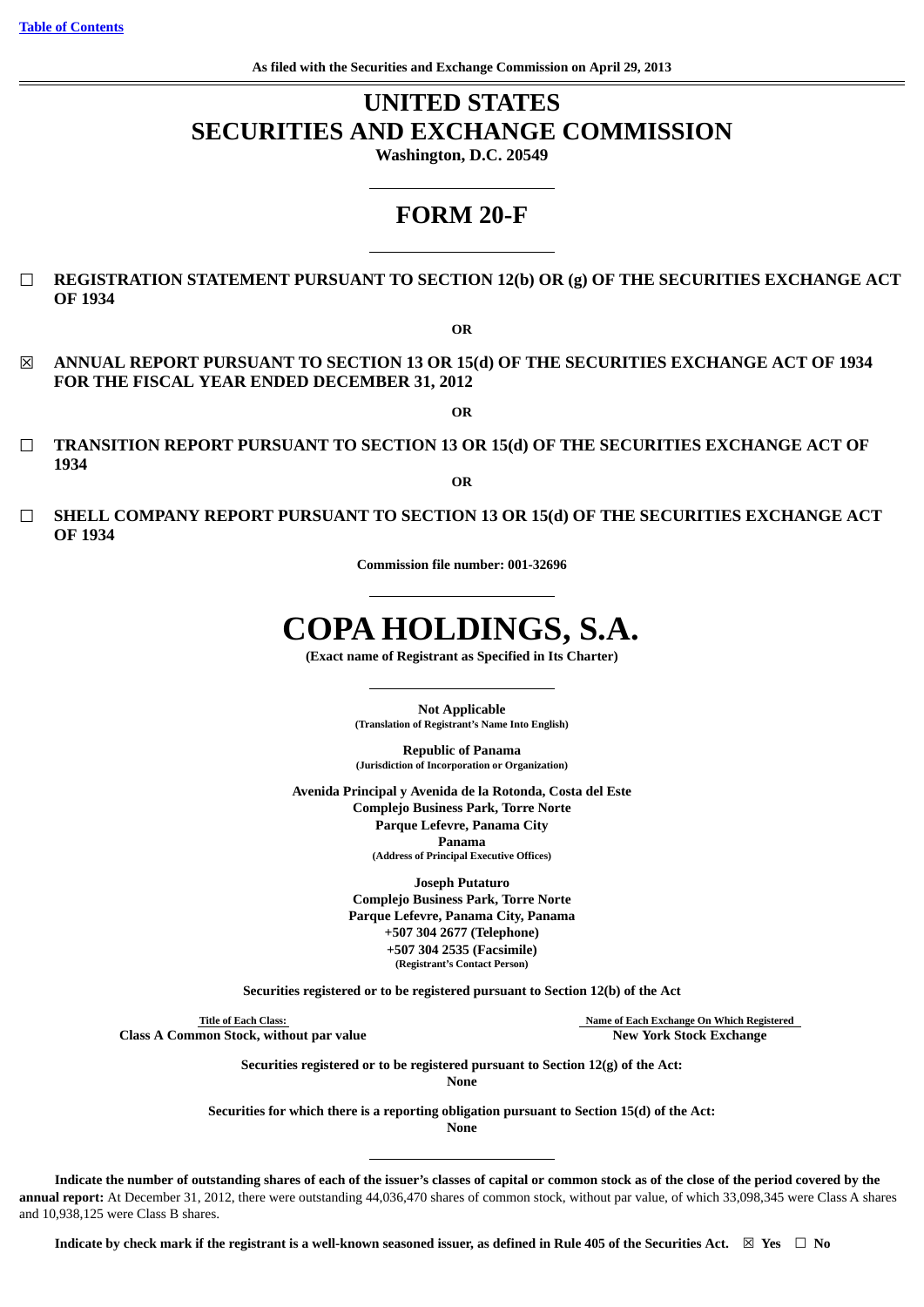**If this report is an annual or transition report, indicate by check mark if the registrant is not required to file reports pursuant to Section 13 or 15(d) of the Securities Exchange Act of 1934.** ☐ **Yes** ☒ **No**

**Indicate by check mark whether the registrant (1) has filed all reports required to be filed by Section 13 or 15(d) of the Securities Exchange Act of 1934 during the preceding 12 months (or for such shorter period that the registrant was required to file such reports), and (2) has been subject to such filing requirements for the past 90 days.**  $\boxtimes$  Yes  $\Box$  No

**Indicate by check mark whether the registrant has submitted electronically and posted on its corporate Web site, if any, every Interactive Data File required to be submitted and posted pursuant to Rule 405 of Regulation S-T (§232.405 of this chapter) during the preceding 12 months (or for such shorter period that the registrant was required to submit and post such files).** ☒ **Yes** ☐ **No**

**Indicate by check mark whether the registrant is a large accelerated filer, an accelerated filer, or a non-accelerated filer. See definition of "accelerated filer and non-accelerated filer" in Rule 12b-2 of Exchange Act. (Check one):**

**Large Accelerated Filer** ☒ **Accelerated Filer** ☐ **Non-accelerated Filer** ☐

**Indicate by check mark which basis of accounting the registrant has used to prepare the financial statements included in this filing:**

**U.S. GAAP** ☐ **International Financial Reporting Standards as issued by the International Accounting Standards Board** ☒ **Other** ☐

**If "Other" has been checked in response to the previous question, indicate by check mark which financial statement item the registrant has elected to follow:**

☐ **Item 17** ☐ **Item 18**

**If this is an annual report, indicate by check mark whether the registrant is a shell company (as defined in Rule 12b-2 of the Exchange Act).** ☐ **Yes** ☒ **No**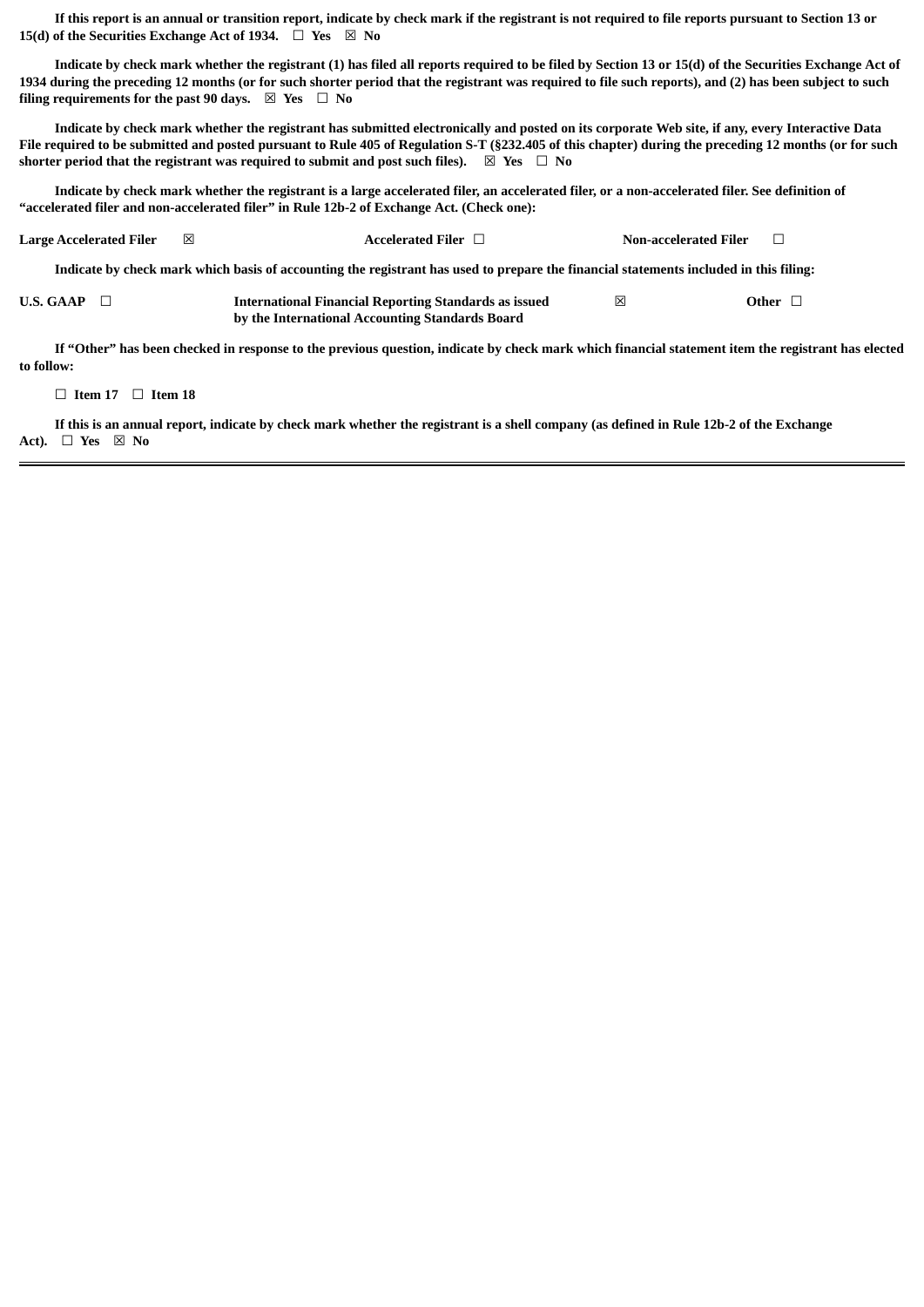Ē.

## **TABLE OF CONTENTS**

<span id="page-2-0"></span>

| Introduction                                                                          | $\,$ ii                 |
|---------------------------------------------------------------------------------------|-------------------------|
| <b>Market Data</b>                                                                    | $\rm ii$                |
| Presentation of Financial and Statistical Data                                        | iii                     |
| <b>Special Note About Forward-Looking Statements</b>                                  | $\overline{\text{iii}}$ |
| Item 1. Identity of Directors, Senior Management and Advisers                         | $\mathbf{1}$            |
| <b>Item 2. Offer Statistics and Expected Timetable</b>                                | $\mathbf{1}$            |
| Item 3. Key Information                                                               | $\mathbf{1}$            |
| Item 4. Information on the Company                                                    | 22                      |
| <b>Item 4A. Unresolved Staff Comments</b>                                             | 43                      |
| <b>Item 5. Operating and Financial Review and Prospects</b>                           | 43                      |
| Item 6. Directors, senior management and employees                                    | 59                      |
| Item 7. Major Shareholders and Related Party Transactions                             | 67                      |
| Item 8. Financial Information                                                         | 69                      |
| Item 9. The Offer and Listing                                                         | 71                      |
| Item 10. Additional Information                                                       | 72                      |
| Item 11. Quantitative and Qualitative Disclosures about Market Risk                   | 85                      |
| Item 12. Description of Securities Other than Equity Securities                       | 86                      |
| Item 13. Defaults, Dividend Arrearages and Delinquencies                              | 87                      |
| Item 14. Material Modifications to the Rights of Security Holders and Use of Proceeds | 87                      |
| <b>Item 15. Controls and Procedures</b>                                               | 87                      |
| Item 16. Reserved                                                                     | 89                      |
| Item 16A. Audit Committee Financial Expert                                            | 89                      |
| Item 16B. Code of Ethics                                                              | 89                      |
| <b>Item 16C. Principal Accountant Fees and Services</b>                               | 89                      |
| Item 16D. Exemptions from the Listing Standards for Audit Committees                  | 90                      |
| Item 16E. Purchase of Equity Securities by the Issuer and Affiliated Purchasers       | 90                      |
| Item 16F. Changes in Registrant's Certifying Accountant                               | 90                      |
| Item 16G. Corporate Governance                                                        | 90                      |
| Item 17. Financial Statements                                                         | 92                      |
| Item 18. Financial Statements                                                         | 92                      |
| Item 19. Exhibits                                                                     | 92                      |
| <b>Index to Financial Statements</b>                                                  | $F-1$                   |
| j                                                                                     |                         |
|                                                                                       |                         |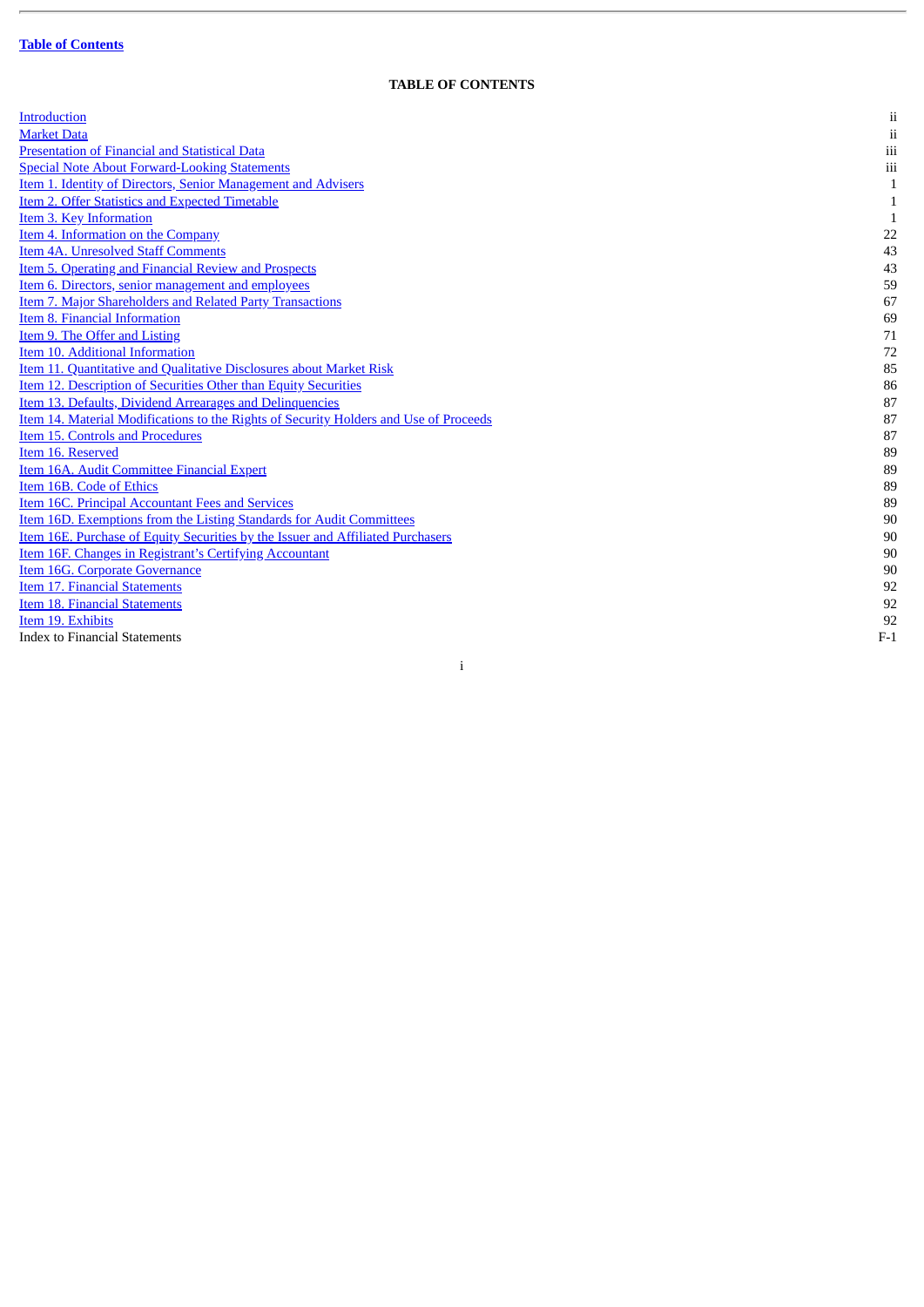## <span id="page-3-0"></span>**INTRODUCTION**

In this annual report on Form 20-F, unless the context otherwise requires, references to "Copa Airlines" are to Compañía Panameña de Aviación, S.A., the unconsolidated operating entity, "Copa Colombia" to refer to AeroRepública, S.A., the unconsolidated operating entity, and references to "Copa," "Copa Holdings," "we," "us" or the "Company" are to Copa Holdings, S.A. and its consolidated subsidiaries. References to "Class A shares" refer to Class A shares of Copa Holdings, S.A.

This annual report contains terms relating to operating performance that are commonly used within the airline industry and are defined as follows:

- "Aircraft utilization" represents the average number of block hours operated per day per aircraft for the total aircraft fleet.
- "Available seat miles" or "ASMs" represents the aircraft seating capacity multiplied by the number of miles the seats are flown.
- "Average stage length" represents the average number of miles flown per flight.
- "Block hours" refers to the elapsed time between an aircraft leaving an airport gate and arriving at an airport gate.
- "Break-even load factor" represents the load factor that would have resulted in total revenues being equal to total expenses.
- "Load factor" represents the percentage of aircraft seating capacity that is actually utilized (calculated by dividing revenue passenger miles by available seat miles).
- "Operating expense per available seat mile" represents operating expenses divided by available seat miles.
- "Operating revenue per available seat mile" represents operating revenues divided by available seat miles.
- "Passenger revenue per available seat mile" represents passenger revenue divided by available seat miles.
- "Revenue passenger miles" represents the number of miles flown by revenue passengers.
- "Revenue passengers" represents the total number of paying passengers (including all passengers redeeming Mileage Plus frequent flyer miles and other travel awards) flown on all flight segments (with each connecting segment being considered a separate flight segment).
- "Yield" represent the average amount one passenger pays to fly one mile.

#### <span id="page-3-1"></span>**Market Data**

This annual report contains certain statistical data regarding our airline routes and our competitive position and market share in, and the market size of, the Latin American airline industry. This information has been derived from a variety of sources, including the International Air Transport Association, the U.S. Federal Aviation Administration, the International Monetary Fund and other third-party sources, governmental agencies or industry or general publications. Information for which no source is cited has been prepared by us on the basis of our knowledge of Latin American airline markets and other information available to us. The methodology and terminology used by different sources are not always consistent, and data from different sources are not readily comparable. In addition, sources other than us use methodologies that are not identical to ours and may produce results that differ from our own estimates. Although we have not independently verified the information concerning our competitive position, market share, market size, market growth or other similar data provided by thirdparty sources or by industry or general publications, we believe these sources and publications are generally accurate and reliable.

ii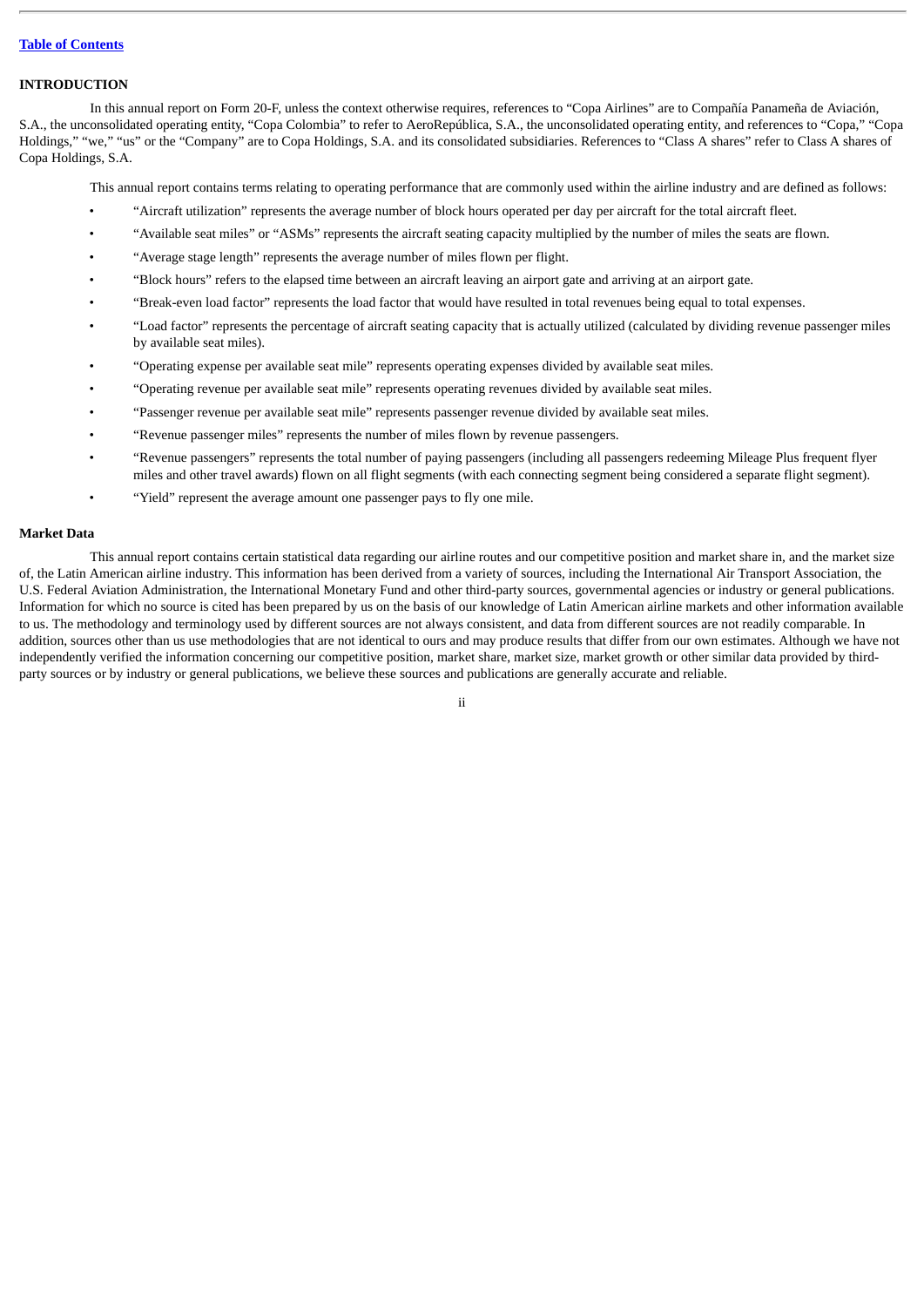## <span id="page-4-0"></span>**Presentation of Financial and Statistical Data**

Included elsewhere in this annual report are our audited consolidated statement of financial position as of December 31, 2012 and 2011, and the related audited consolidated statements of income, changes in shareholders' equity and cash flows for the years ended December 31, 2012, 2011, and 2010.

The Company's consolidated financial statements have been prepared in accordance with International Financial Reporting Standards ("IFRS"), as issued by the International Accounting Standards Board ("IASB").

Unless otherwise indicated, all references in the annual report to "\$" or "dollars" refer to U.S. dollars.

Certain figures included in this annual report have been subject to rounding adjustments. Accordingly, figures shown as totals in certain tables may not be an arithmetic aggregation of the figures that precede them.

## <span id="page-4-1"></span>**Special Note About Forward-Looking Statements**

This annual report includes forward-looking statements, principally under the captions "Risk Factors," "Business Overview" and "Operating and Financial Review and Prospects." We have based these forward-looking statements largely on our current beliefs, expectations and projections about future events and financial trends affecting our business. Many important factors, in addition to those discussed elsewhere in this annual report, could cause our actual results to differ substantially from those anticipated in our forward-looking statements, including, among other things:

- general economic, political and business conditions in Panama and Latin America and particularly in the geographic markets we serve;
- our management's expectations and estimates concerning our future financial performance and financing plans and programs;
- our level of debt and other fixed obligations;
- demand for passenger and cargo air service in the markets in which we operate;
- competition;
- our capital expenditure plans;
- changes in the regulatory environment in which we operate;
- changes in labor costs, maintenance costs, fuel costs and insurance premiums;
- changes in market prices, customer demand and preferences and competitive conditions;
- cyclical and seasonal fluctuations in our operating results;
- defects or mechanical problems with our aircraft;
- our ability to successfully implement our growth strategy;
- our ability to obtain financing on commercially reasonable terms; and
- the risk factors discussed under "Risk Factors" beginning on page 4.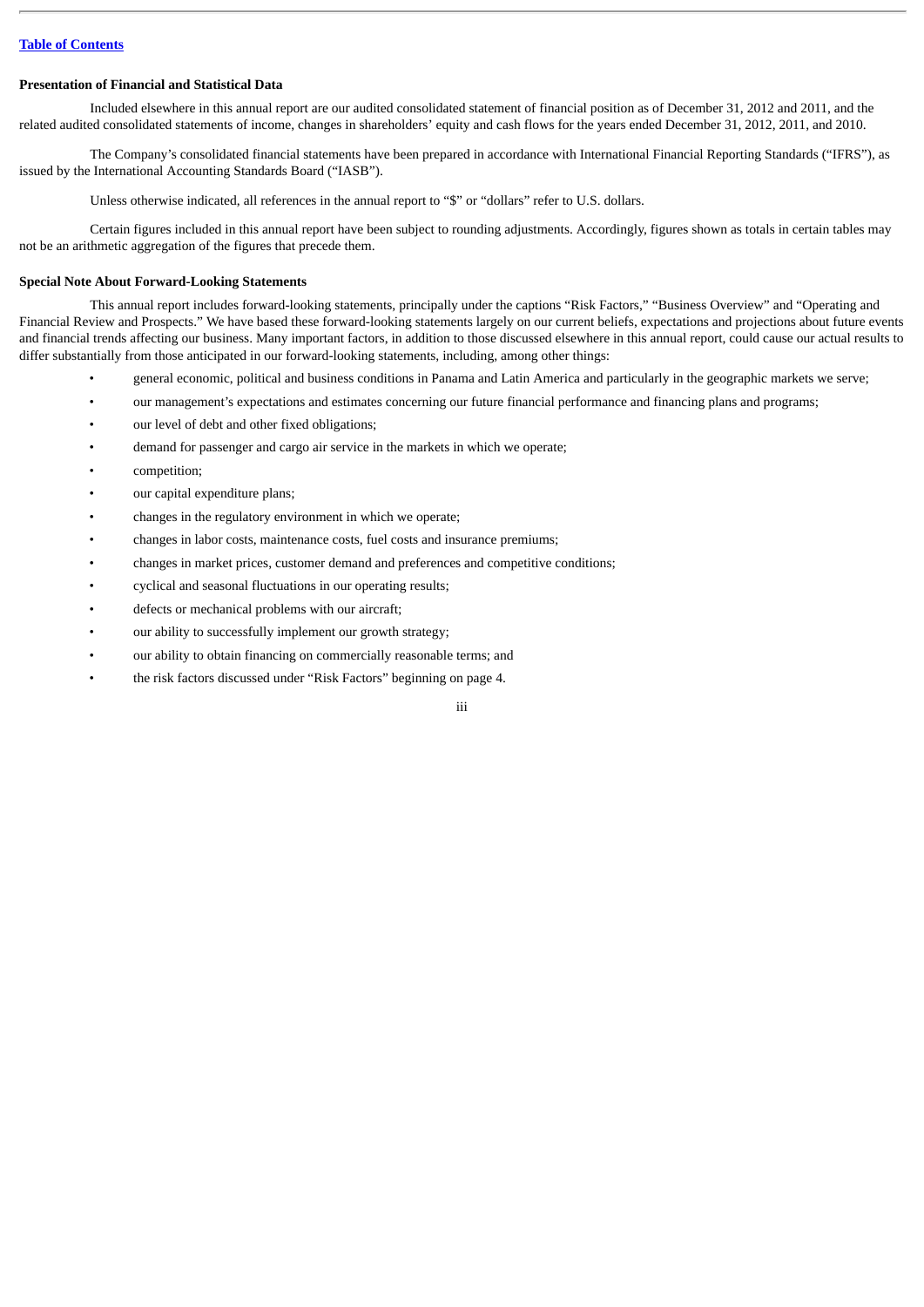The words "believe," "may," "will," "aim," "estimate," "continue," "anticipate," "intend," "expect" and similar words are intended to identify forward-looking statements. Forward-looking statements include information concerning our possible or assumed future results of operations, business strategies, financing plans, competitive position, industry environment, potential growth opportunities, the effects of future regulation and the effects of competition. Forward-looking statements speak only as of the date they were made, and we undertake no obligation to update publicly or to revise any forward-looking statements after the date of this annual report because of new information, future events or other factors. In light of the risks and uncertainties described above, the forward-looking events and circumstances discussed in this annual report might not occur and are not guarantees of future performance. Considering these limitations, you should not place undue reliance on forward-looking statements contained in this annual report.

#### **PART I**

## <span id="page-5-0"></span>**Item 1. Identity of Directors, Senior Management and Advisers**

Not applicable.

## <span id="page-5-1"></span>**Item 2. Offer Statistics and Expected Timetable**

Not applicable.

## <span id="page-5-2"></span>**Item 3. Key Information**

#### **A. Selected Financial Data**

The following table presents summary consolidated financial and operating data for each of the periods indicated. Our consolidated financial statements are prepared in accordance with International Financial Reporting Standards ("IFRS"), as issued by the International Accounting Standards Board ("IASB") and are stated in U.S. dollars. You should read this information in conjunction with our consolidated financial statements included in this annual report and the information under "Item 5. Operating and Financial Review and Prospects" appearing elsewhere in this annual report.

The summary consolidated financial information as of December 31, 2012 and 2011, and for the years ended December 31, 2012, 2011, and 2010 has been derived from our audited consolidated financial statements included elsewhere in this annual report. The summary consolidated financial information as of December 31, 2010 and 2009, and for the year ended December 31, 2009, has been derived from our consolidated financial statements for these periods.

|                              | Year Ended December 31, (in thousands of dollars,<br>except share and per share data and operating data) |           |           |           |
|------------------------------|----------------------------------------------------------------------------------------------------------|-----------|-----------|-----------|
|                              | 2012                                                                                                     | 2011      | 2010      | 2009      |
| <b>INCOME STATEMENT DATA</b> |                                                                                                          |           |           |           |
| Operating revenue:           |                                                                                                          |           |           |           |
| Passenger revenue            | 2,163,136                                                                                                | 1,747,102 | 1,338,581 | 1,189,706 |
| Cargo, mail and other        | 86,252                                                                                                   | 83,819    | 76,225    | 66,370    |
| Total operating revenues     | 2,249,388                                                                                                | 1,830,921 | 1,414,806 | 1,256,076 |
| Operating expenses:          |                                                                                                          |           |           |           |
| Aircraft fuel                | 725,763                                                                                                  | 547,221   | 354,427   | 300,816   |
| Salaries and benefits        | 247,405                                                                                                  | 213,094   | 178.845   | 157,045   |
| Passenger servicing          | 217,137                                                                                                  | 160,725   | 133,718   | 125,150   |
| Commissions                  | 89,378                                                                                                   | 72,947    | 57,677    | 57,564    |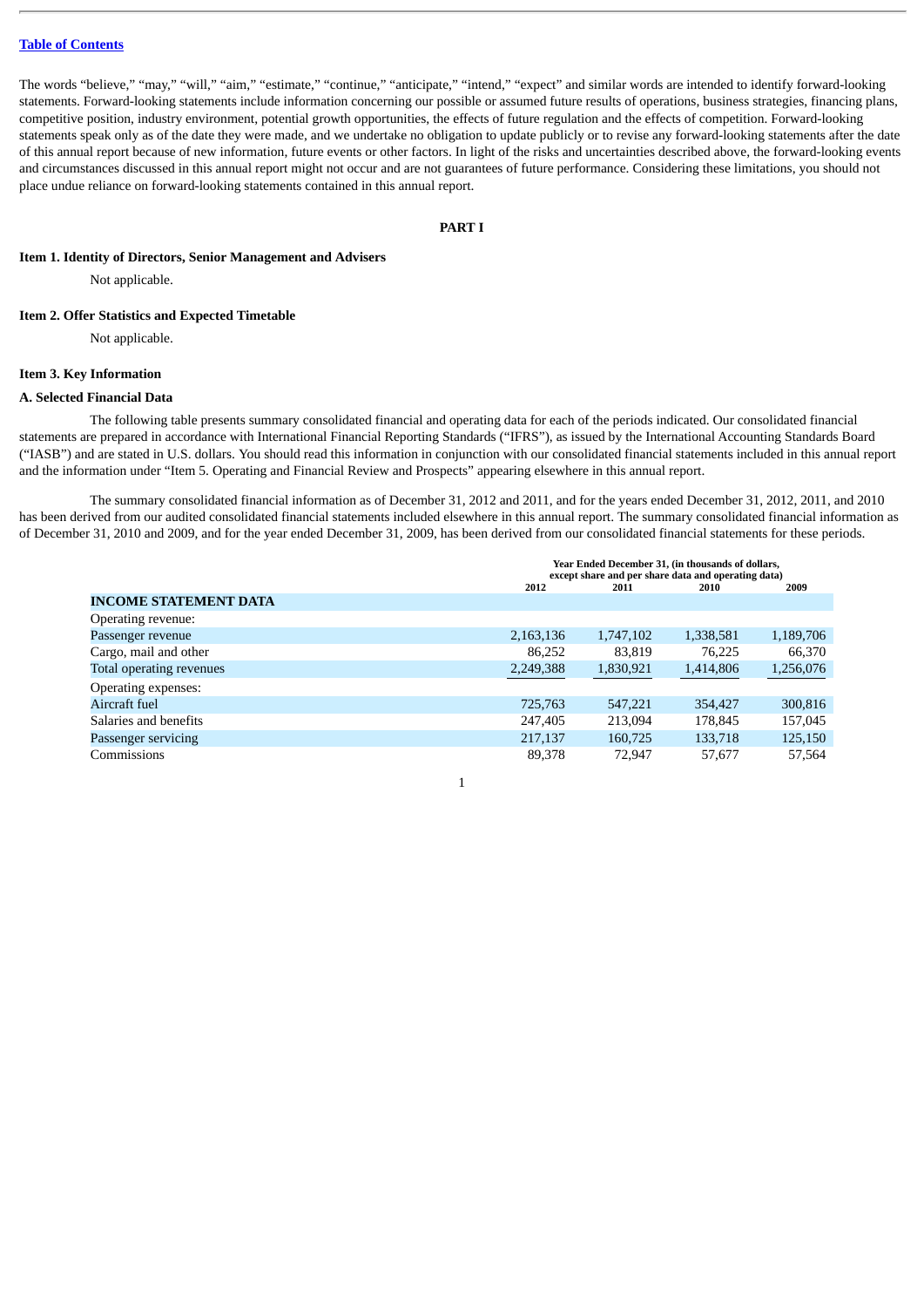Ē.

| Reservations and sales                                  | 84,992     | 70,363     | 58,813     | 56,280     |
|---------------------------------------------------------|------------|------------|------------|------------|
| Maintenance, materials and repairs                      | 92,166     | 70,969     | 62,229     | 55,720     |
| Depreciation and amortization                           | 89,217     | 75,458     | 62,962     | 50,876     |
| <b>Flight operations</b>                                | 104,993    | 83,782     | 70,648     | 60,873     |
| Aircraft rentals                                        | 72,468     | 51,259     | 46,334     | 46,538     |
| Landing fees and other rentals                          | 46,233     | 41,881     | 40,320     | 33,628     |
| Other                                                   | 77,101     | 58,237     | 59,185     | 52,083     |
| Special fleet charges <sup>(1)</sup>                    |            |            |            | 19,417     |
| Total operating expenses                                | 1,846,853  | 1,445,936  | 1,125,158  | 1,015,990  |
| Operating income                                        | 402,535    | 384,985    | 289,648    | 240,086    |
| Non-operating income (expense):                         |            |            |            |            |
| Interest expense                                        | (32,795)   | (32, 680)  | (29, 981)  | (32, 938)  |
| Interest capitalized                                    |            |            |            | 693        |
| Interest income                                         | 11,689     | 6,774      | 4,759      | 9,185      |
| Other, net(2)                                           | (15,086)   | (13,068)   | (4, 403)   | 58,955     |
| Total non-operating income, net                         | (36, 192)  | (38, 974)  | (29, 625)  | 35,895     |
| Income before income taxes                              | 366,343    | 346,011    | 260,023    | 275,981    |
| Provision for income taxes                              | 39,867     | 35,586     | 18,966     | 26,894     |
| Net income                                              | 326,476    | 310,425    | 241,057    | 249,087    |
| <b>STATEMENT OF FINANCIAL POSITION DATA</b>             |            |            |            |            |
| Total cash, cash equivalents and short-term investments | 651,103    | 506,146    | 402,603    | 352,068    |
| Accounts receivable, net                                | 136,336    | 143,001    | 89,387     | 80,791     |
| Total current assets                                    | 917,490    | 754,242    | 594,383    | 503,022    |
| Purchase deposits for flight equipment                  | 245,544    | 242,287    | 205,972    | 198,697    |
| Total property and equipment                            | 2,284,631  | 2,000,191  | 1,772,528  | 1,480,172  |
| <b>Total assets</b>                                     | 3,479,500  | 3,065,796  | 2,555,997  | 2,161,209  |
| Long-term debt                                          | 1,069,836  | 936,657    | 888,681    | 750,971    |
| Total shareholders' equity                              | 1,536,544  | 1,389, 531 | 1,144,656  | 911,134    |
| Capital stock                                           | 70,717     | 63,528     | 55,867     | 51,782     |
| <b>CASH FLOW DATA</b>                                   |            |            |            |            |
| Net cash provided by operating activities               | 538,026    | 498,289    | 292,801    | 291,299    |
| Net cash used in investing activities                   | (654, 605) | (468, 250) | (445, 432) | (160, 314) |
| Net cash (used in) provided by financing activities     | (54,299)   | 5,775      | 95,520     | (87, 849)  |
| <b>OTHER FINANCIAL DATA</b>                             |            |            |            |            |
| EBITDA(3)                                               | 476,666    | 447,375    | 348,207    | 349,917    |
| Aircraft rentals                                        | 72,468     | 51,259     | 46,334     | 46,538     |
| Operating margin <sup>(4)</sup>                         | 17.9%      | 21.0%      | 20.5%      | 19.1%      |
| Weighted average shares used in computing net income    |            |            |            |            |
| per share (basic)                                       | 44,400,224 | 44,493,779 | 43,995,671 | 43,910,929 |
| Weighted average shares used in computing net income    |            |            |            |            |
| per share (diluted)                                     | 44,400,224 | 44,493,779 | 43,995,671 | 43,910,929 |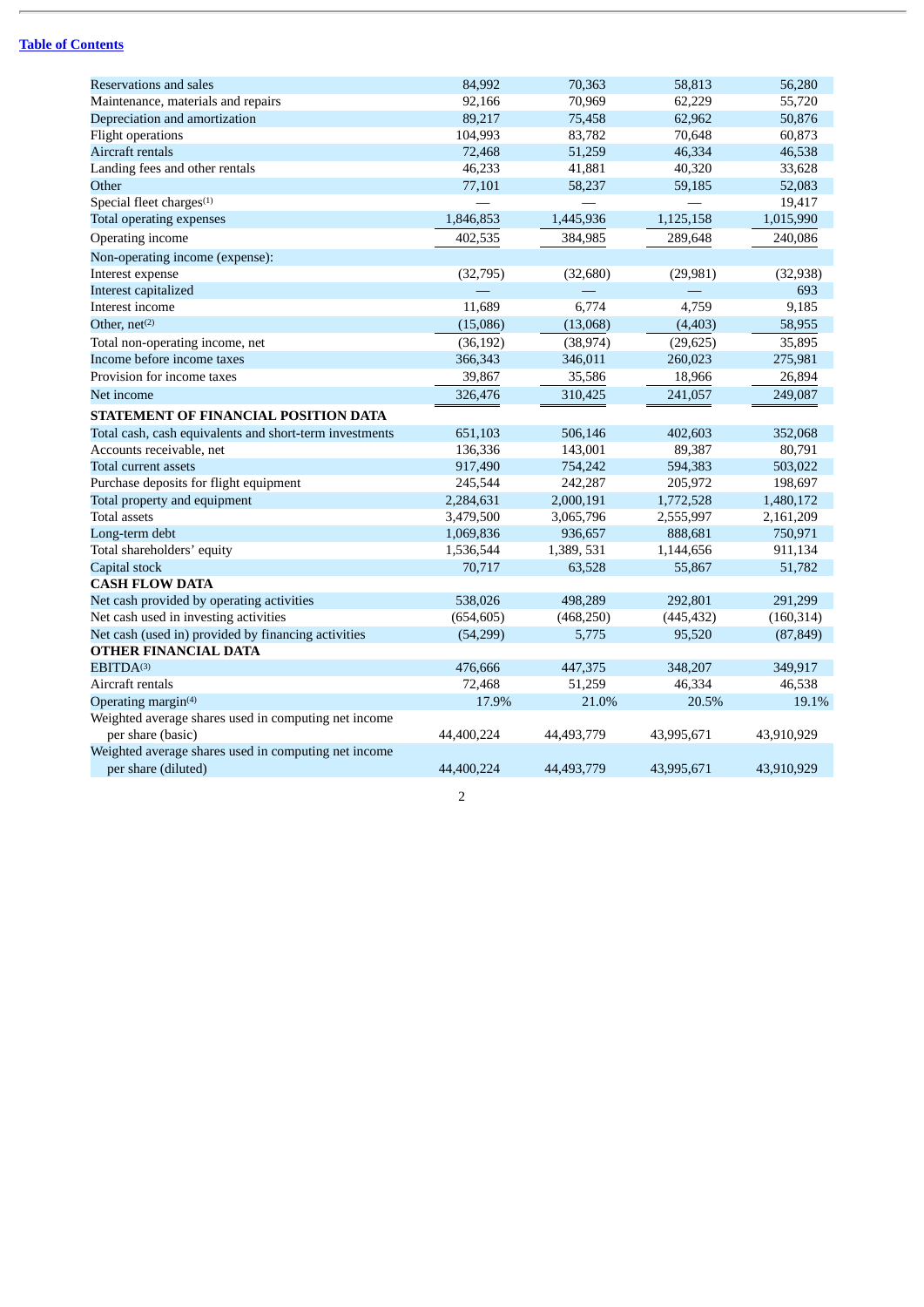| Net income per share (basic)                       | 7.35       | 6.98       | 5.48       | 5.67       |
|----------------------------------------------------|------------|------------|------------|------------|
| Net income per share (diluted)                     | 7.35       | 6.98       | 5.48       | 5.67       |
| Dividends per share paid                           | \$<br>2.10 | \$<br>1.64 | \$<br>1.09 | \$<br>0.37 |
| Dividends per share paid in advance <sup>(5)</sup> | \$<br>2.25 |            |            |            |
| Total number of shares at end of period            | 44,036,470 | 43,895,888 | 43,597,682 | 43,344,978 |
| <b>OPERATING DATA</b>                              |            |            |            |            |
| Revenue passengers carried <sup>(6)</sup>          | 10,214     | 8,723      | 7,998      | 7,182      |
| Revenue passenger miles(7)                         | 12,499     | 10,198     | 8,416      | 7,397      |
| Available seat miles <sup>(8)</sup>                | 16,567     | 13,352     | 10,950     | 9,911      |
| Load factor <sup>(9)</sup>                         | 75.4%      | 76.4%      | 76.9%      | 74.6%      |
| Break-even load factor(10)                         | 61.7%      | 60.1%      | 61.9%      | 55.3%      |
| Total block hours <sup>(11)</sup>                  | 313,321    | 255,638    | 221,298    | 206,726    |
| Average daily aircraft utilization <sup>(12)</sup> | 10.9       | 10.5       | 10.2       | 10.1       |
| Average passenger fare                             | 211.8      | 200.3      | 167.4      | 165.7      |
| Yield <sup>(13)</sup>                              | 17.31      | 17.13      | 15.91      | 16.08      |
| Passenger revenue per ASM <sup>(14)</sup>          | 13.06      | 13.08      | 12.22      | 12.00      |
| Operating revenue per ASM(15)                      | 13.58      | 13.71      | 12.92      | 12.67      |
| Operating expenses per ASM (CASM) <sup>(16)</sup>  | 11.15      | 10.83      | 10.28      | 10.25      |
| <b>Departures</b>                                  | 112,551    | 99,864     | 95,004     | 88,294     |
| Average daily departures                           | 307.7      | 273.6      | 260.3      | 241.9      |
| Average number of aircraft                         | 78.5       | 67.5       | 59.7       | 56.3       |
| Airports served at period end                      | 64         | 59         | 52         | 51         |
| On-Time Performance (17)                           | 85.5%      | 89.5%      | 89.3%      | 88.5%      |
| Stage Length (18)                                  | 1,076      | 1,017      | 919        | 923        |

(1) Represents expenses related to costs associated with terms negotiated for the early termination of its MD-80 aircraft as a result of Copa Colombia's transition to a more fuel efficient all Embraer-190 fleet in 2009, and also property, plant and equipment associated with the MD-80 fleet.

(2) Consists primarily of changes in the fair value of fuel derivative contracts and foreign exchange gains/losses.

(3) EBITDA represents net income plus the sum of interest expense, income taxes, depreciation and amortization minus the sum of interest capitalized and interest income. EBITDA is presented as supplemental information because we believe it is a useful indicator of our operating performance and is useful in comparing our operating performance with other companies in the airline industry. However, EBITDA should not be considered in isolation, as a substitute for net income prepared in accordance with IFRS or as a measure of a company's profitability. In addition, our calculation of EBITDA may not be comparable to other companies' similarly titled measures. The following table presents a reconciliation of our net income to EBITDA for the specified periods:

|                               | 2012     | 2011    | 2010    | 2009     |
|-------------------------------|----------|---------|---------|----------|
| Net income                    | 326,476  | 310,425 | 241,057 | 249,087  |
| Interest expense              | 32,795   | 32,680  | 29,981  | 32,938   |
| Income taxes                  | 39,867   | 35,586  | 18,966  | 26,894   |
| Depreciation and amortization | 89,217   | 75.458  | 62,962  | 50,876   |
| Interest capitalized          | 0        |         |         | (693)    |
| Interest income               | (11,689) | (6,774) | (4,759) | (9, 185) |
| EBITDA                        | 476,666  | 447,375 | 348,207 | 349,917  |

Aircraft rentals represent a significant operating expense of our business. Because we leased several of our aircraft during the periods presented, we believe that when assessing our EBITDA you should also consider the impact of our aircraft rentals.

(4) Operating margin represents operating income as a percentage of operating revenues.

(5) 2012 dividend per share payment was accelerated from June 2013 to December 2012.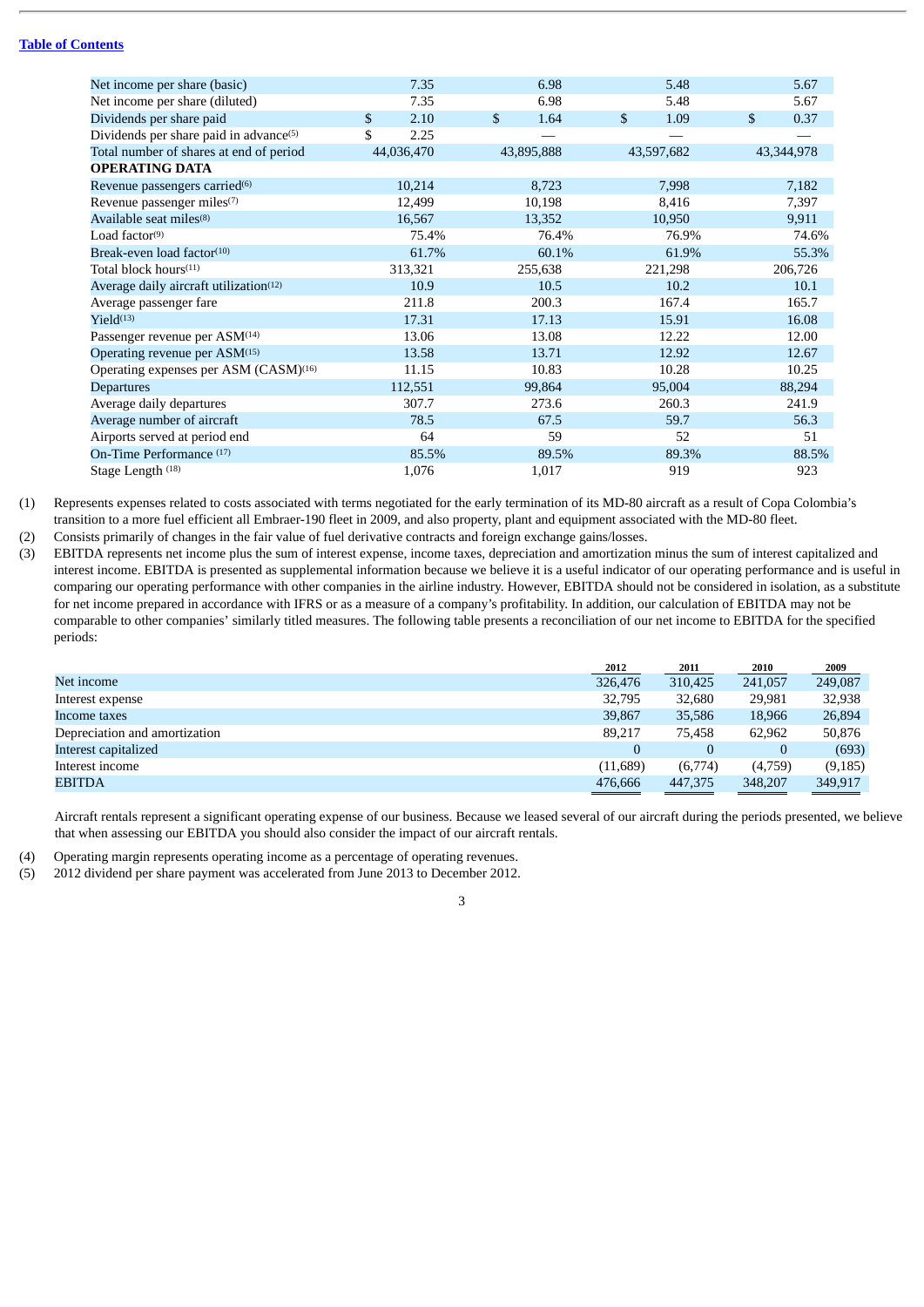- (6) Total number of paying passengers (including all passengers redeeming MileagePlus frequent flyer miles and other travel awards) flown on all flight segments, expressed in thousands.
- (7) Number of miles flown by scheduled revenue passengers, expressed in millions.
- (8) Aircraft seating capacity multiplied by the number of miles the seats are flown, expressed in millions.
- (9) Percentage of aircraft seating capacity that is actually utilized. Load factors are calculated by dividing revenue passenger miles by available seat miles.
- (10) Load factor that would have resulted in total revenues being equal to total expenses. Excluding the effect of fuel derivative mark-to-market and special fleet charges, this figure would have been 58.3% in 2009, 61.2% in 2010, 59.6% in 2011, and 61.3% in 2012.
- (11) The number of hours from the time an airplane moves off the departure gate for a revenue flight until it is parked at the gate of the arrival airport.
- (12) Average number of block hours operated per day per aircraft for the total aircraft fleet.
- (13) Average amount (in cents) one passenger pays to fly one mile.
- (14) Passenger revenues (in cents) divided by the number of available seat miles.
- (15) Total operating revenues for passenger related costs (in cents) divided by the number of available seat miles.
- (16) Total operating expenses for passenger aircraft related costs (in cents) divided by the number of available seat miles.
- (17) Percentage of flights that arrive at the destination gate within fourteen minutes of scheduled arrival.
- (18) The average number of miles flown per flight.

#### **B. Capitalization and Indebtedness**

Not applicable

## **C. Reasons for the Offer and Use of Proceeds**

Not applicable

## **D. Risk Factors**

## **Risks Relating to Our Company**

## *Our failure to successfully implement our growth strategy may adversely affect our results of operations and harm the market value of our Class A shares.*

We have been growing rapidly for more than ten years. Through a growth-oriented fleet plan, we intend to expand our service to new markets and to increase the frequency of flights to the markets we currently serve. Achieving these goals is essential in order for our business to benefit from cost efficiencies resulting from economies of scale. We expect to have substantial cash needs as we expand, including cash required to fund aircraft acquisitions or aircraft deposits as we add to our fleet. We cannot assure you that we will have sufficient cash to fund such projects, and if we are unable to successfully expand our route system, our future revenue and earnings growth would be limited.

When we commence a new route, our load factors tend to be lower than those on our established routes and our advertising and other promotional costs tend to be higher, which may result in initial losses that could have a negative impact on our results of operations as well as require a substantial amount of cash to fund. We also periodically run special promotional fare campaigns, particularly in connection with the opening of new routes. Promotional fares may have the effect of increasing load factors while reducing our yield on such routes during the period that they are in effect. The number of markets we serve and our flight frequencies depend on our ability to identify the appropriate geographic markets upon which to focus and to gain suitable airport access and route approval in these markets. There can be no assurance that the new markets we enter will provide passenger traffic that is sufficient to make our operations in those new markets profitable. Any condition that would prevent or delay our access to key airports or routes, including limitations on the ability to process more passengers, the imposition of flight capacity restrictions, the inability to secure additional route rights under bilateral agreements or the inability to maintain our existing slots and banks and obtain additional slots and flight banks, could constrain the expansion of our operations.

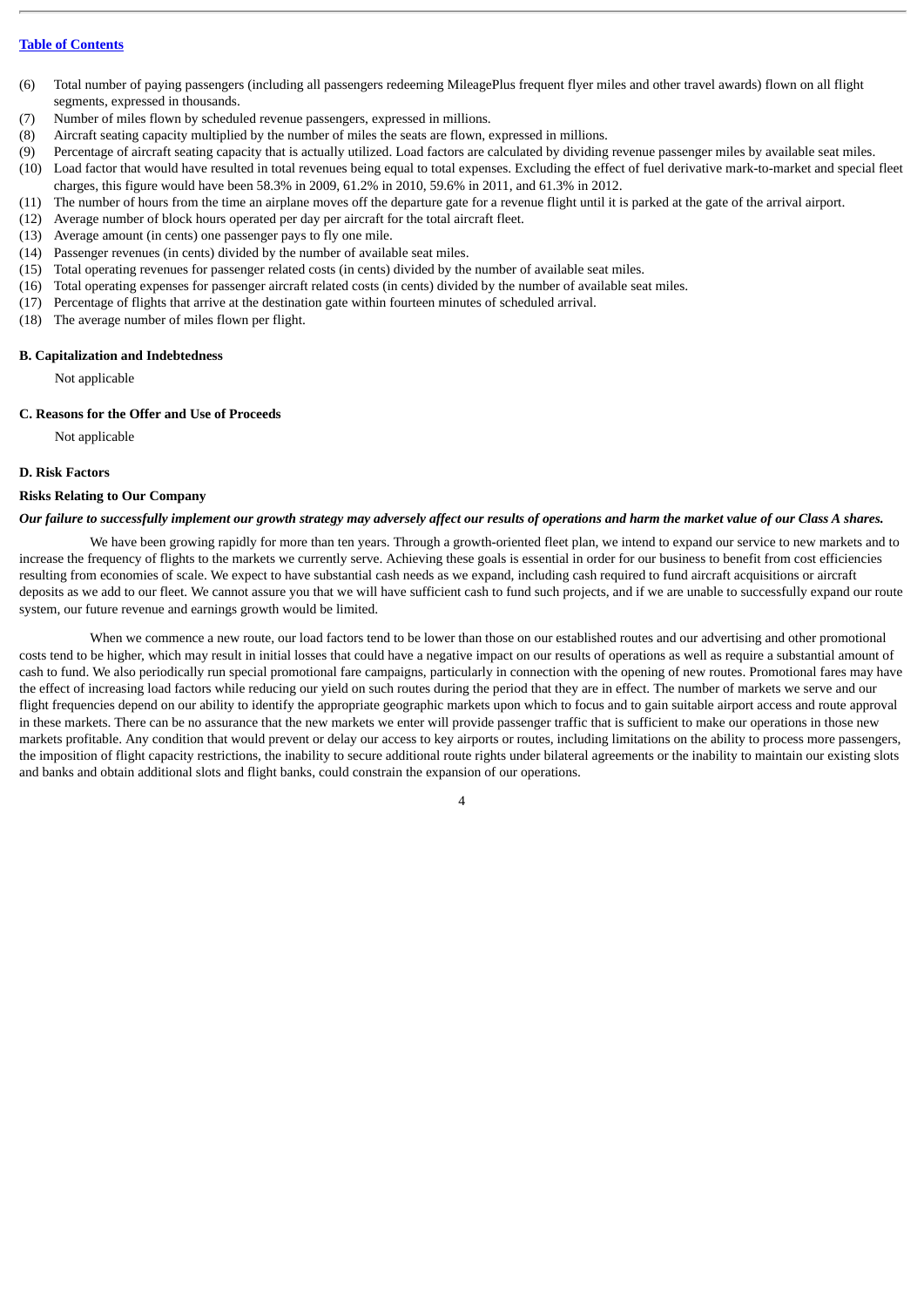The expansion of our business will also require additional skilled personnel, equipment and facilities. The inability to hire and retain skilled pilots and other personnel or secure the required equipment and facilities efficiently, cost-effectively, and on a timely basis, may adversely affect our ability to execute our growth strategy. In the past, the airline industry has experienced a pilot shortage that has disproportionately affected smaller and regional carriers. Expansion of our markets and flight frequencies may also strain our existing management resources and operational, financial and management information systems to the point where they may no longer be adequate to support our operations, requiring us to make significant expenditures in these areas. In light of these factors, we cannot assure you that we will be able to successfully establish new markets or expand our existing markets, and our failure to do so could harm our business and results of operations, as well as the value of our Class A shares.

#### *Our performance is heavily dependent on economic and political conditions in the countries in which we do business.*

Passenger demand is heavily cyclical and highly dependent on global and regional economic growth, economic expectations and foreign exchange rate variations. In the past, we have been negatively impacted by poor economic performance in certain emerging market countries in which we operate. Any of the following developments in the countries in which we operate could adversely affect our business, financial condition and results of operations:

- changes in economic or other governmental policies, including exchange controls;
- changes in regulatory, legal or administrative practices; or
- other political or economic developments over which we have no control.

Additionally, a significant portion of our revenues is derived from discretionary and leisure travel which are especially sensitive to economic downturns. An adverse economic environment, global or regional, could result in a reduction in passenger traffic, and leisure travel in particular, as well as a reduction in our cargo business, and could also impact our ability to raise fares, which in turn would materially and negatively affect our financial condition and results of operations.

#### *The cost of refinancing our debt and obtaining additional financing for new aircraft has increased and may continue to increase.*

We currently finance our aircraft through bank loans and operating leases. In the past, we have been able to obtain lease or debt financing on terms attractive to us. We have obtained most of the financing for our Boeing aircraft purchases from commercial financial institutions utilizing guarantees provided by the Export-Import Bank of the United States. The Export-Import Bank provides guarantees to companies that purchase goods from U.S. companies for export, enabling them to obtain financing at substantially lower interest rates as compared to those that they could obtain without a guarantee. The Export-Import Bank does not provide similar guarantees in connection with financing for our aircraft purchases from Embraer since those aircraft are not exports from the United States. At December 31, 2012, we had \$811.8 million of outstanding indebtedness that is owed to financial institutions under financing arrangements guaranteed by the Export-Import Bank. In February 2011, participants from the member states of the Organization for Economic Co-operation and Development (OECD), including the Export-Import Bank, agreed to a new common approach with respect to aircraft purchase financing (the "2011 Aircraft Sector Understanding"). The 2011 Aircraft Sector Understanding unifies the terms, conditions and procedures governing large and regional aircraft exports and in particular attempts to reduce the subsidies from which we benefit by setting forth increased minimum guarantee premium rates based on a borrower's credit risk classification. Although aircraft delivered prior to December 31, 2012 pursuant to firm orders placed prior to December 31, 2010 continue to benefit from the previous regime, the 2011 Aircraft Sector Understanding is likely to increase our financing costs and may negatively affect our results of operation. As a result, we have begun exploring other financing arrangements, including entering into sale-leaseback transactions to finance future aircraft purchases. We cannot predict whether the Export-Import Bank's credit support will continue to be available to us to fund future purchases of Boeing aircraft. The Export-Import Bank may in the future limit its exposure to Panama-based companies, to our airline or to airlines generally, or may encourage us to diversify our credit sources by limiting future guarantees.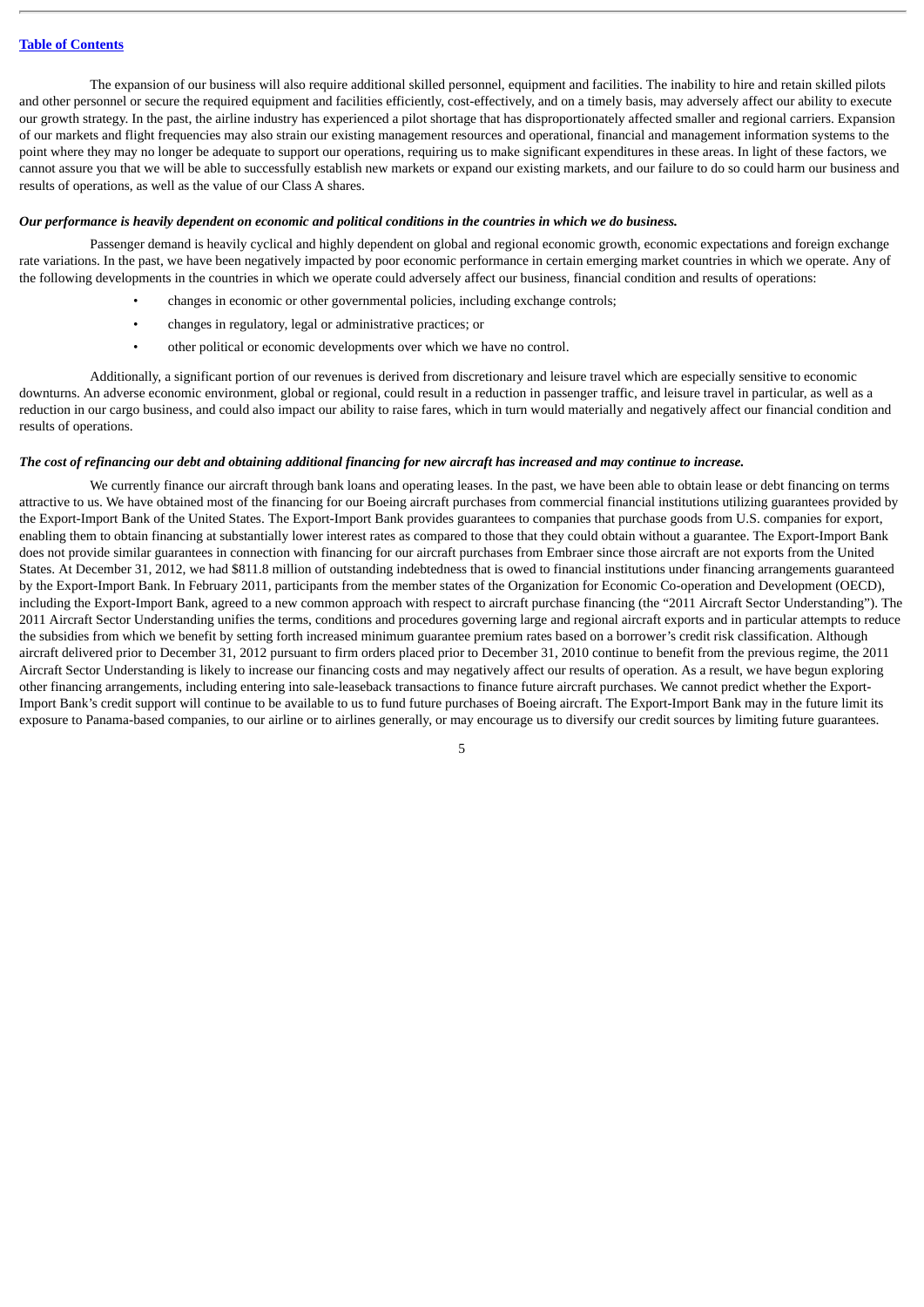Similarly, we cannot assure you that we will be able to continue to raise financing from past sources, or from other sources, on terms comparable to our existing financing or at all. The recent turmoil in the financial markets, for example, tightened the availability of credit and increased the cost of obtaining lease or debt financing. If the cost of such financing increases or we are unable to obtain such financing, we may be forced to incur higher than anticipated financing costs, which could have an adverse impact on the execution of our growth strategy and business.

#### *We are dependent on our alliance with United Continental Holdings and cannot assure you that it will continue.*

Historically, we maintained a broad commercial and marketing alliance with Continental Airlines, Inc., or Continental. On October 1, 2010, Continental merged with United Airlines and became a wholly-owned subsidiary of United Continental Holdings, Inc. ("UAL"). All of the benefits from our previous alliance with Continental have been recognized by UAL. In addition, the DOT has issued a "route transfer order" document whereby the antitrust immunity granted to Continental Airlines and Copa Airlines is now in effect between UAL and Copa Airlines. This alliance allows us to enhance our network and, in some cases, offer our customers services that we could not otherwise offer. Our alliance has provided us with support in negotiations for aircraft purchases, insurance and fuel purchases, sharing of "best practices" and engineering support in our maintenance operations, and significant other intangible support. This support has assisted us in our growth strategy, while also improving our operational performance and the quality of our service.

If UAL were to experience severe financial difficulties or go bankrupt, our alliance and service agreements may be terminated or we may not realize the anticipated benefits from our relationship with UAL. In addition, high fuel costs, slowdowns in the global capital markets, industry competition and terrorism or other international hostilities may all affect UAL's profitability. We cannot assure you that UAL will be able to sustain its profitability, and as a result, we may be materially and adversely affected by a deterioration of UAL's financial condition.

In addition, if our alliance with UAL or our service agreements were terminated, our business, financial condition and results of operations would likely be materially and adversely affected. The loss of Copa's codesharing relationship with UAL would adversely affect our revenues. We also rely on UAL's Mileage Plus frequent flyer program, in which we participate globally and on a co-branded basis in Latin America. Our business may be adversely affected if this frequent flyer program does not remain a competitive marketing program. In addition, our competitors may benefit from alliances with other airlines that are more extensive than our alliance with UAL. We cannot predict the extent to which we will be disadvantaged by competing alliances. Our relationship with suppliers depends in part on our alliance with UAL.

## *We recently entered Star Alliance, and the expected benefits may not be realized.*

During 2008, Continental Airlines announced its intention to leave the SkyTeam Alliance and join the Star Alliance, effective the fourth quarter of 2009. Due to our long-standing alliance relationship with Continental, and in order to ensure we remain fully aligned with Continental and now UAL on a number of important joint initiatives, we also exited the SkyTeam Alliance during the fourth quarter of 2009. In November 2010, Copa and Star Alliance jointly announced Copa's intention to join Star Alliance. Copa officially joined Star Alliance on June 21<sup>st</sup>, 2012. One of our main competitors, Avianca-Taca, also joined Star Alliance in 2012. We cannot predict the extent to which participating in the same alliance as one of our direct competitors may impact our revenues, our ability for future growth, or any additional implications to our current operations. Any of these factors could result in additional costs and anticipated benefits may not be realized, which could have a material adverse effect on our business, results of operations and financial condition.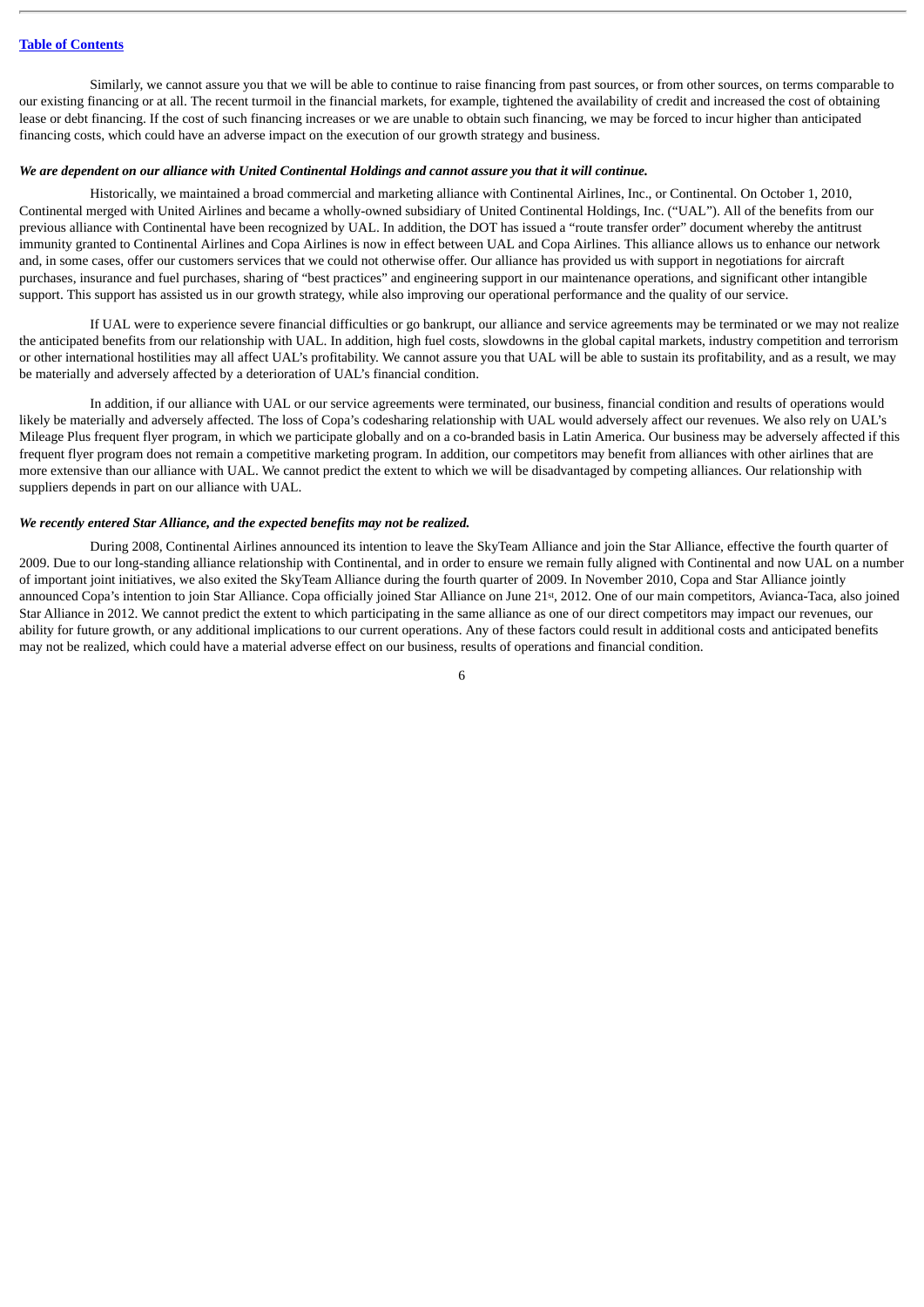#### *We operate using a hub-and-spoke model and are vulnerable to competitors offering direct flights between destinations we serve.*

The structure of our flight operations follows what is known in the airline industry as a "hub-and-spoke" model. This model aggregates passengers by operating flights from a number of "spoke" origins to a central hub through which they are transported to their final destinations. In recent years, many traditional hub-and-spoke operators have faced significant and increasing competitive pressure from low-cost, point-to-point carriers on routes with sufficient demand to sustain point-to-point service. A point-to-point structure enables airlines to focus on the most profitable, high-demand routes and to offer greater convenience and, in many instances, lower fares. As demand for air travel in Latin America increases, some of our competitors have initiated non-stop service between destinations that we currently serve through our hub in Panama. Non-stop service, which bypasses our hub in Panama is more convenient and possibly less expensive, than our connecting service and could significantly decrease demand for our service to those destinations. We believe that competition from pointto-point carriers will be directed towards the largest markets that we serve and such competition is likely to continue at this level or intensify in the future. As a result, the effect of such competition on us could be significant and could have a material adverse effect on our business, financial condition and results of operations.

## *The Panamanian Aviation Act and certain of the bilateral agreements under which we operate contain Panamanian ownership requirements that are not clearly defined, and our failure to comply with these requirements could cause us to lose our authority to operate in Panama or to the international destinations we serve.*

Under Law No. 21 of January 29, 2003, which regulates the aviation industry in the Republic of Panama and which we refer to as the Aviation Act, "substantial ownership" and "effective control" of our airline must remain in the hands of Panamanian nationals. Under certain of the bilateral agreements between Panama and other countries pursuant to which we have the right to fly to those other countries and over their territory, we must continue to have substantial Panamanian ownership and effective control by Panamanian nationals to retain these rights. Neither "substantial ownership" nor "effective control" are defined in the Aviation Act or in the bilateral agreements, and it is unclear how a Panamanian court or, in the case of the bilateral agreements, foreign regulatory authorities might interpret these requirements. In addition, the manner in which these requirements are interpreted may change over time. We cannot predict whether these requirements would be satisfied through ownership and control by Panamanian record holders, or if these requirements would be satisfied only by direct and indirect ownership and control by Panamanian beneficial owners.

At the present time, Corporación de Inversiones Aereas, S.A., or CIASA, a Panamanian entity, is the record owner of all of our Class B voting shares, representing approximately 24.8% of our total share capital and all of the voting power of our capital stock.

On November 25, 2005, the Executive Branch of the Government of Panama promulgated a decree stating that the "substantial ownership" and "effective control" requirements of the Aviation Act are met if a Panamanian citizen or a Panamanian company is the record holder of shares representing 51% or more of the voting power of the company. Although the decree has the force of law for so long as it remains in effect, it does not supersede the Aviation Act, and it can be modified or superseded at any time by a future Executive Branch decree. Additionally, the decree has no binding effect on regulatory authorities of other countries whose bilateral agreements impose Panamanian ownership and control limitations on us. We cannot assure you that the decree will not be challenged, modified or superseded in the future, that CIASA will continue to own a majority of the Class B shares, or that record ownership of a majority of our Class B shares by Panamanian entities will be sufficient to satisfy the "substantial ownership" requirement of the Aviation Act and the decree. A change in the ownership of the Class B shares or a determination by the Panamanian Civil Aviation Authority (the *Autoridad de Aeronáutica Civil*), which we refer to as the AAC, or a Panamanian court that "substantial" Panamanian ownership should be determined on the basis of our direct and indirect ownership, could cause us to lose our license to operate our airline in Panama. Likewise, if a foreign regulatory authority were to determine that our direct or indirect Panamanian ownership fails to satisfy the minimum Panamanian ownership requirements for a Panamanian carrier under the applicable bilateral agreement, we may lose the benefit of that agreement and be prohibited from flying to the relevant country or over its territory. Any such determination would have a material adverse effect on our business, financial condition and results of operations, as well as on the value of the Class A shares.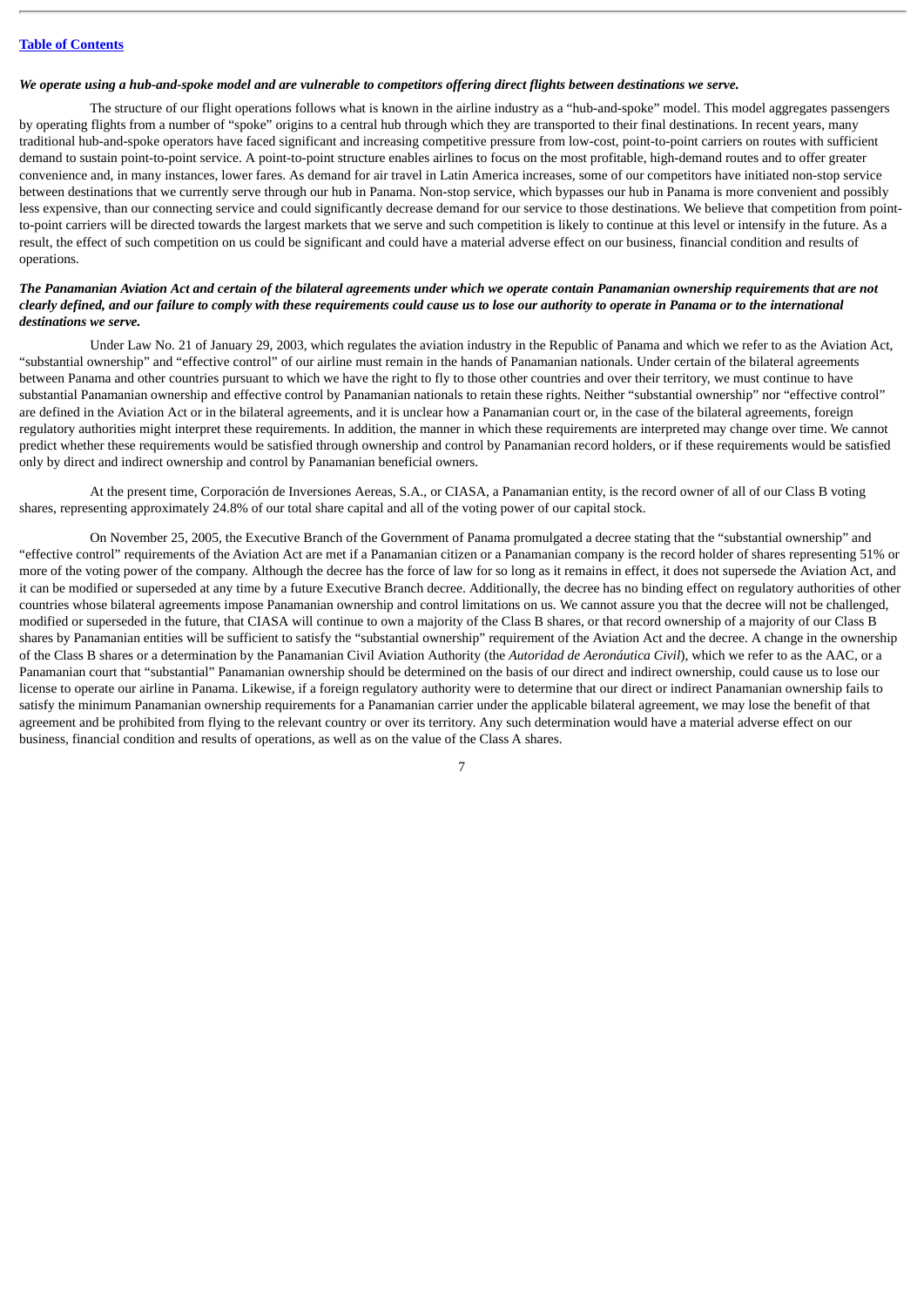#### *Our business is subject to extensive regulation which may restrict our growth or our operations or increase our costs.*

Our business, financial condition and results of operations could be adversely affected if we or certain aviation authorities in the countries to which we fly fail to maintain the required foreign and domestic governmental authorizations necessary for our operations. In order to maintain the necessary authorizations issued by the AAC, the Colombian Civil Aviation Administration (the *Unidad Administrativa Especial de Aeronáutica Civil* or UAEAC), and other corresponding foreign authorities, we must continue to comply with applicable statutes, rules and regulations pertaining to the airline industry, including any rules and regulations that may be adopted in the future. We cannot predict or control any actions that the AAC, the UAEAC, or foreign aviation regulators may take in the future, which could include restricting our operations or imposing new and costly regulations. Also, our fares are technically subject to review by the AAC, the UAEAC, and the regulators of certain other countries to which we fly, any of which may in the future impose restrictions on our fares.

We are also subject to international bilateral air transport agreements that provide for the exchange of air traffic rights between each of Panama and Colombia, and various other countries, and we must obtain permission from the applicable foreign governments to provide service to foreign destinations. There can be no assurance that existing bilateral agreements between the countries in which our airline operating companies are based and foreign governments will continue, or that we will be able to obtain more route rights under those agreements to accommodate our future expansion plans. A modification, suspension or revocation of one or more bilateral agreements could have a material adverse effect on our business, financial condition and results of operations. The suspension of our permits to operate to certain airports or destinations, the cancellation of any of our provisional routes or the imposition of other sanctions could also have a material adverse effect. Due to the nature of bilateral agreements, we can fly to many destinations only from Panama and to certain destinations only from Colombia. We cannot assure you that a change in a foreign government's administration of current laws and regulations or the adoption of new laws and regulations will not have a material adverse effect on our business, financial condition and results of operations.

We plan to continue to increase the scale of our operations and revenues by expanding our presence on new and existing routes. Our ability to successfully implement this strategy will depend upon many factors, several of which are outside our control or subject to change. These factors include the permanence of a suitable political, economic and regulatory environment in the Latin American countries in which we operate or intend to operate and our ability to identify strategic local partners.

The most active government regulator among the countries to which we fly is the U.S. Federal Aviation Administration, or FAA. The FAA from time to time issues directives and other regulations relating to the maintenance and operation of aircraft that require significant expenditures. FAA requirements cover, among other things, security measures, collision avoidance systems, airborne windshear avoidance systems, noise abatement and other environmental issues, and increased inspections and maintenance procedures to be conducted on older aircraft. We expect to continue incurring expenses to comply with the FAA's regulations, and any increase in the cost of compliance could have an adverse effect on our financial condition and results of operations. Additional new regulations continue to be regularly implemented by the U.S. Transportation Security Administration, or TSA, as well.

#### *The growth of our operations to the United States and the benefits of our code-sharing arrangements with UAL are dependent on Panama's continued favorable safety assessment.*

The FAA periodically audits the aviation regulatory authorities of other countries. As a result of its investigation, each country is given an International Aviation Safety Assessment, or IASA, rating. Since April 2004, IASA has rated Panama as a Category 1 jurisdiction. We cannot assure you that the government of Panama and the AAC in particular, will continue to meet international safety standards, and we have no direct control over their compliance with IASA guidelines. If Panama's IASA rating were to be downgraded in the future, it could prohibit us from increasing service to the United States and UAL would have to suspend the placing of its code on our flights, causing us to lose direct revenue from codesharing as well as reducing flight options to our customers.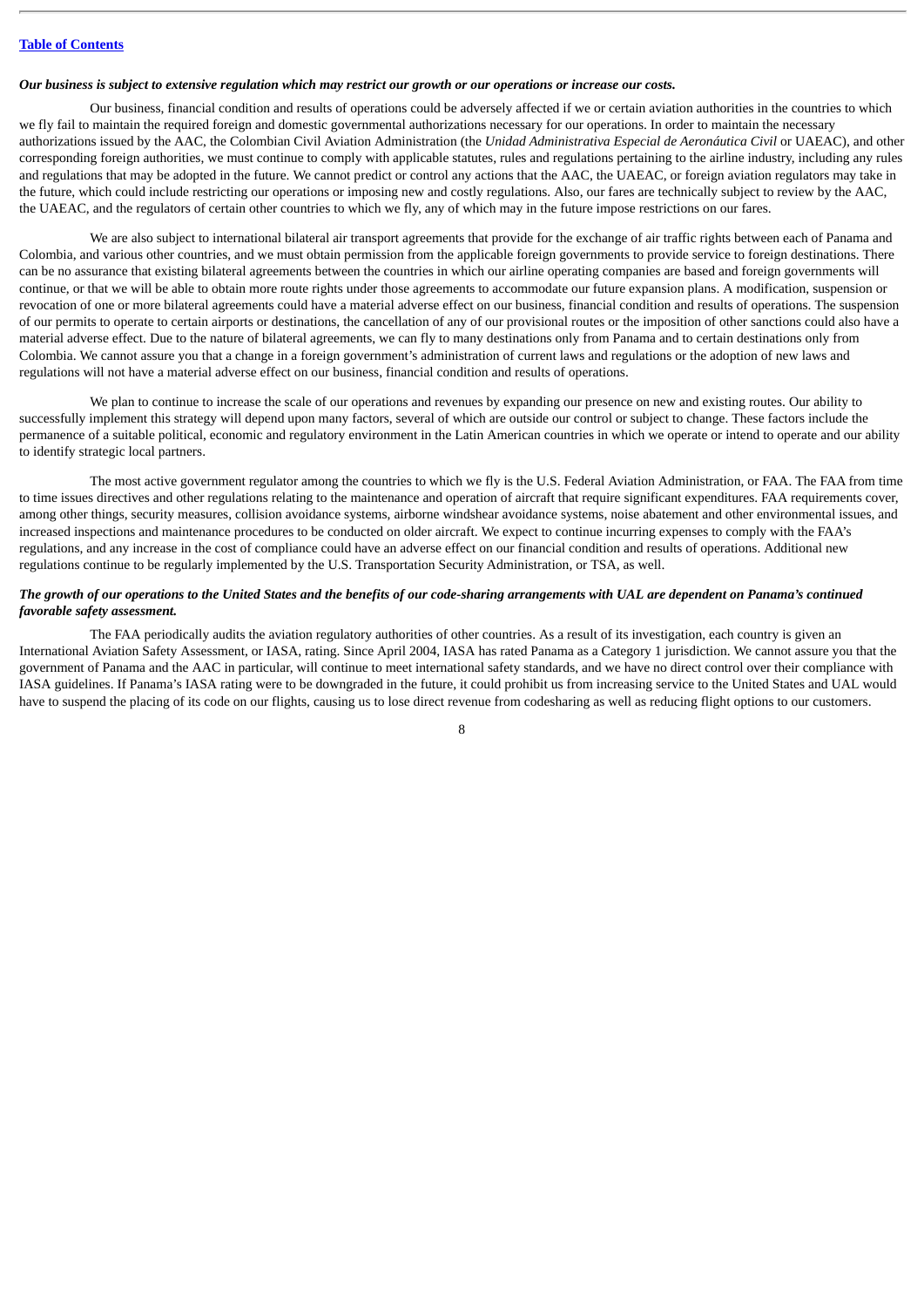#### *We are highly dependent on our hub at Panama City's Tocumen International Airport.*

Our business is heavily dependent on our operations at our hub at Panama City's Tocumen International Airport. Substantially all of our Copa flights either depart from or arrive at our hub. Our operations and growth strategy is therefore, at least in part, dependent on its facilities and infrastructure, including the success of its multi-phase expansion projects certain of which have been completed and others which are underway and are expected to be completed in 2017. Due to the magnitude of the construction required for a proposed new south terminal, we may experience logistical issues and/or be subject to increased passenger taxes and airports charges related to the financing of the construction.

In addition, the hub-and-spoke structure of our operations is particularly dependent on the on-time arrival of tightly coordinated groupings of flights (or banks) to ensure that passengers can make timely connections to continuing flights. Like other airlines, we are subject to delays caused by factors beyond our control, including air traffic congestion at airports, adverse weather conditions and increased security measures. Delays inconvenience passengers, reduce aircraft utilization and increase costs, all of which in turn negatively affect our profitability. In addition, at its current utilization level, Tocumen International Airport has limited fuel storage capacity. In the event there is a disruption in the transport of fuel to the airport, we may be forced to suspend flights until the fuel tanks can be refueled. A significant interruption or disruption in service or fuel at Tocumen International Airport could have a serious impact on our business, financial condition and operating results.

Tocumen International Airport is operated by a corporation that is owned and controlled by the government of the Republic of Panama. We depend on our good working relationship with the quasi-governmental corporation that operates the airport to ensure that we have adequate access to aircraft parking positions, landing rights and gate assignments for our aircraft to accommodate our current operations and future plans for expansion. The corporation that operates Tocumen International Airport does not enter into any formal, written leases or other agreements with airlines that govern rights to use the airport's jet ways or aircraft parking spaces. Therefore, we do not have contractual recourse in the event the airport authority assigns new capacity to competing airlines, reassigns our resources to other aircraft operators, raises fees or discontinues investments in the airport's maintenance and expansion. Any of these events could result in significant new competition for our routes or could otherwise have a material adverse effect on our current operations or ability for future growth.

#### *We are exposed to increases in airport charges, taxes and various other fees and cannot be assured access to adequate facilities and landing rights necessary to achieve our expansion plans.*

We must pay fees to airport operators for the use of their facilities. Any substantial increase in airport charges, including at Tocumen International Airport, could have a material adverse impact on our results of operations. Passenger taxes and airport charges have increased in recent years, sometimes substantially. Certain important airports that we use may be privatized in the near future which is likely to result in significant cost increases to the airlines that use these airports. We cannot assure you that the airports used by us will not impose, or further increase, passenger taxes and airport charges in the future, and any such increases could have an adverse effect on our financial condition and results of operations.

Certain airports that we serve (or that we plan to serve in the future) are subject to capacity constraints and impose various restrictions, including slot restrictions during certain periods of the day, limits on aircraft noise levels, limits on the number of average daily departures and curfews on runway use. We cannot assure you that we will be able to obtain a sufficient number of slots, gates and other facilities at airports to expand our services as we are proposing to do. It is also possible that airports not currently subject to capacity constraints may become so in the future. In addition, an airline must use its slots on a regular and timely basis or risk having those slots re-allocated to others. Where slots or other airport resources are not available or their availability is restricted in some way, we may have to amend our schedules, change routes or reduce aircraft utilization. Any of these alternatives could have an adverse financial impact on us. In addition, we cannot assure you that airports at which there are no such restrictions may not implement restrictions in the future or that, where such restrictions exist, they may not become more onerous. Such restrictions may limit our ability to continue to provide or to increase services at such airports.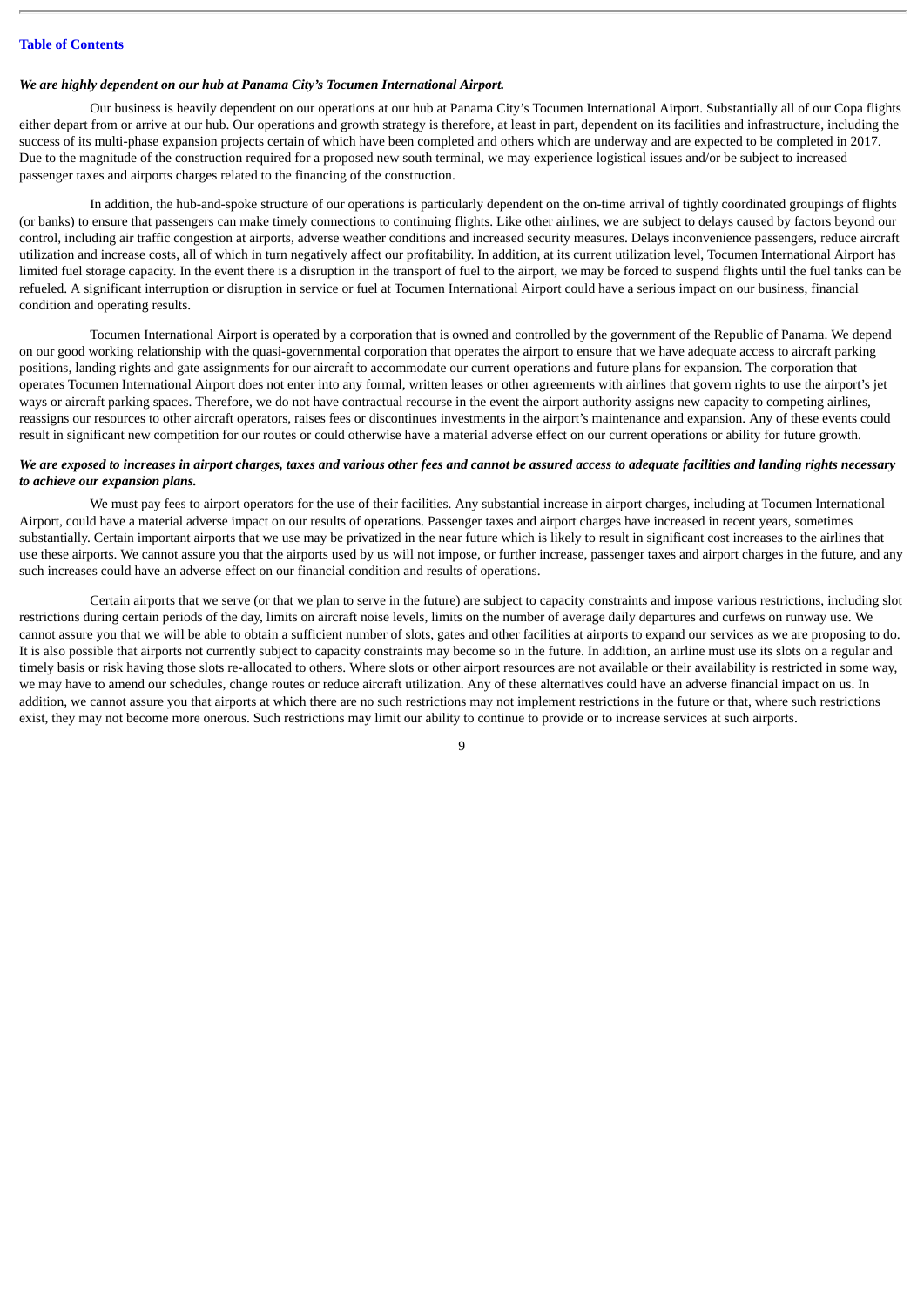#### *We have significant fixed financing costs and expect to incur additional fixed costs as we expand our fleet.*

The airline business is characterized by high leverage, and we have a high level of indebtedness. We also have significant expenditures in connection with our operating leases and facility rental costs, and substantially all of our property and equipment is pledged to secure indebtedness. For the year ended December 31, 2012, our interest expense and aircraft and facility rental expense under operating leases totaled \$119.8 million. At December 31, 2012, approximately 52% of our total indebtedness bore interest at fixed rates and the remainder was determined with reference to LIBOR. All of our aircraft lease obligations bear interest at fixed rates. Accordingly, our financing and rent expense will not decrease significantly if market interest rates decline, but given LIBOR's record low rates, our financing costs could materially increase as LIBOR rates increase.

As of December 31, 2012, we had firm commitments to purchase 24 Boeing 737-Next Generation, with an aggregate manufacturer's list price of approximately \$2.2 billion. We will require substantial capital from external sources to meet our future financial commitments. In addition, the acquisition and financing of these aircraft will likely result in a substantial increase in our leverage and fixed financing costs. A high degree of leverage and fixed payment obligations could:

- limit our ability in the future to obtain additional financing for working capital or other important needs;
- impair our liquidity by diverting substantial cash from our operating needs to service fixed financing obligations; or
- limit our ability to plan for or react to changes in our business, in the airline industry or in general economic conditions.

Any one of these could have a material adverse effect on our business, financial condition and results of operations.

## *Our existing debt financing agreements and our aircraft operating leases contain restrictive covenants that impose significant operating and financial restrictions on us.*

Our aircraft financing loans and operating leases and the instruments governing our other indebtedness contain a number of significant covenants and restrictions that limit our ability and our subsidiaries' ability to:

- create material liens on our assets;
- take certain actions that may impair creditors' rights to our aircraft;
- sell assets or engage in certain mergers or consolidations; and
- engage in other specified significant transactions.

In addition, several of our aircraft financing agreements require us to maintain compliance with specified financial ratios and other financial and operating tests. For example, our access to certain borrowings under our aircraft financing arrangements is conditioned upon our maintenance of minimum debt service coverage and capitalization ratios. See "Item 5 Operating and Financial Review and Prospects—Liquidity and Capital Resources." Complying with these covenants may cause us to take actions that make it more difficult to execute successfully our business strategy, and we may face competition from companies not subject to such restrictions. Moreover, our failure to comply with these covenants could result in an event of default or refusal by our creditors to extend certain of our loans.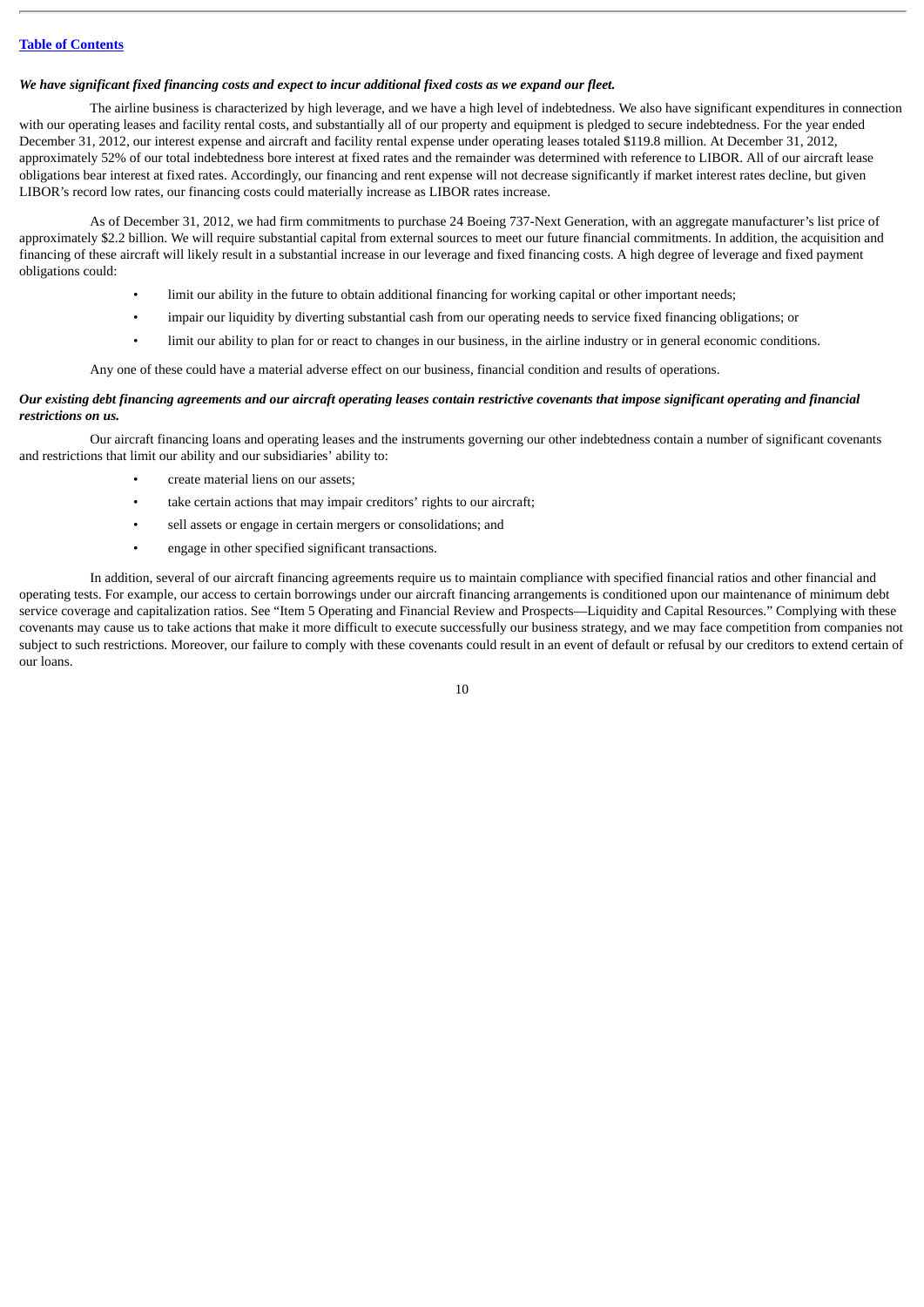#### *If we fail to successfully take delivery of or reliably operate new aircraft, our business could be harmed.*

We fly and rely on Boeing and Embraer aircraft. In 2013, we expect to take delivery of seven (7) Boeing 737-800s, and in the future we expect to continue to incorporate new aircraft into our fleet. The decision to incorporate new aircraft is based on a variety of factors, including the implementation of our growth strategy. Acquisition of new aircraft involves a variety of risks relating to its ability to be successfully placed into service including:

- manufacturer's delays in meeting the agreed upon aircraft delivery schedule;
- difficulties in obtaining financing on acceptable terms to complete our purchase of all of the aircraft we have committed to purchase; and
- the inability of new aircraft and their components to comply with agreed upon specifications and performance standards.

In addition, our fleet includes 26 Embraer 190 aircraft, which is a relatively new aircraft to the industry. Technical issues with our Embraer 190 aircraft would increase our maintenance expenses, and we cannot predict the reliability of the Embraer aircraft as the aircraft matures.

If we fail to successfully take delivery of or reliably operate new aircraft, our business, financial condition and results of operations could be harmed.

## *If we were to determine that our aircraft, rotable parts or inventory were impaired, it would have a significant adverse effect on our operating results.*

If there is objective evidence that an impairment loss on long-lived assets carried at amortized cost has been incurred, the amount of the impairment loss is measured as the difference between the asset's carrying amount and the higher of its fair value less cost to sell and its value in use, defined as the present value of estimated future cash flows (excluding future expected credit losses that have not been incurred) discounted at the asset's risk adjusted interest rate. The carrying amount of the asset is reduced and the loss is recorded in the consolidated statement of income. In addition to the fact that the value of our fleet declines as it ages, any potential excess capacity in the airline industry, airline bankruptcies and other factors beyond our control may further contribute to the decline of the fair market value of our aircraft and related rotable parts and inventory. If such impairment does occur, we would be required under IFRS to write down these assets through a charge to earnings. A significant charge to earnings would adversely affect our financial condition and operating results. In addition, the interest rates on and the availability of certain of our aircraft financing loans are tied to the value of the aircraft securing the loans. If those values were to decrease substantially, our interest rates may rise or the lenders under those loans may cease extending credit to us, either of which could have an adverse impact on our financial condition and results of operations.

#### *We rely on information technology systems to operate our businesses and any failure or disruption of these systems may have an impact on our business.*

We rely upon information technology systems to operate our business and increase our efficiency. We are highly reliant on certain systems for maintenance, reservations, check-in, revenue management, accounting and cargo distribution. Other systems are designed to decrease distribution costs through internet reservations and to maximize cargo distributions. These systems may not deliver their anticipated benefits. In the ordinary course of business, our systems will continue to require modification and refinements to address growth and changing business requirements. Our operations could be adversely affected if we are unable to timely or effectively upgrade or replace our systems as necessary. As the systems we use become outdated and attract less clients, such systems may experience a decrease in their performance or reliability as well as in levels of support available to its clients, which may adversely affect our results of operations, our competitive position and the attractiveness of such systems. Information systems could also suffer disruptions due to events beyond our control, including natural disasters, power failures, terrorist attacks, equipment or software failures, computer viruses or cyber security attacks. In addition, any transition to new systems may result in a loss of data or service interruption which could harm our business. Substantial or repeated website, reservations systems or telecommunication system failures or disruptions, including failures or disruptions related to our integration of technology systems could reduce the attractiveness of our company versus our competitors, materially impair our ability to market our services and operate flights, result in the unauthorized release of confidential or otherwise protected information, and result in increased costs, lost revenue, or the loss or compromise of important data.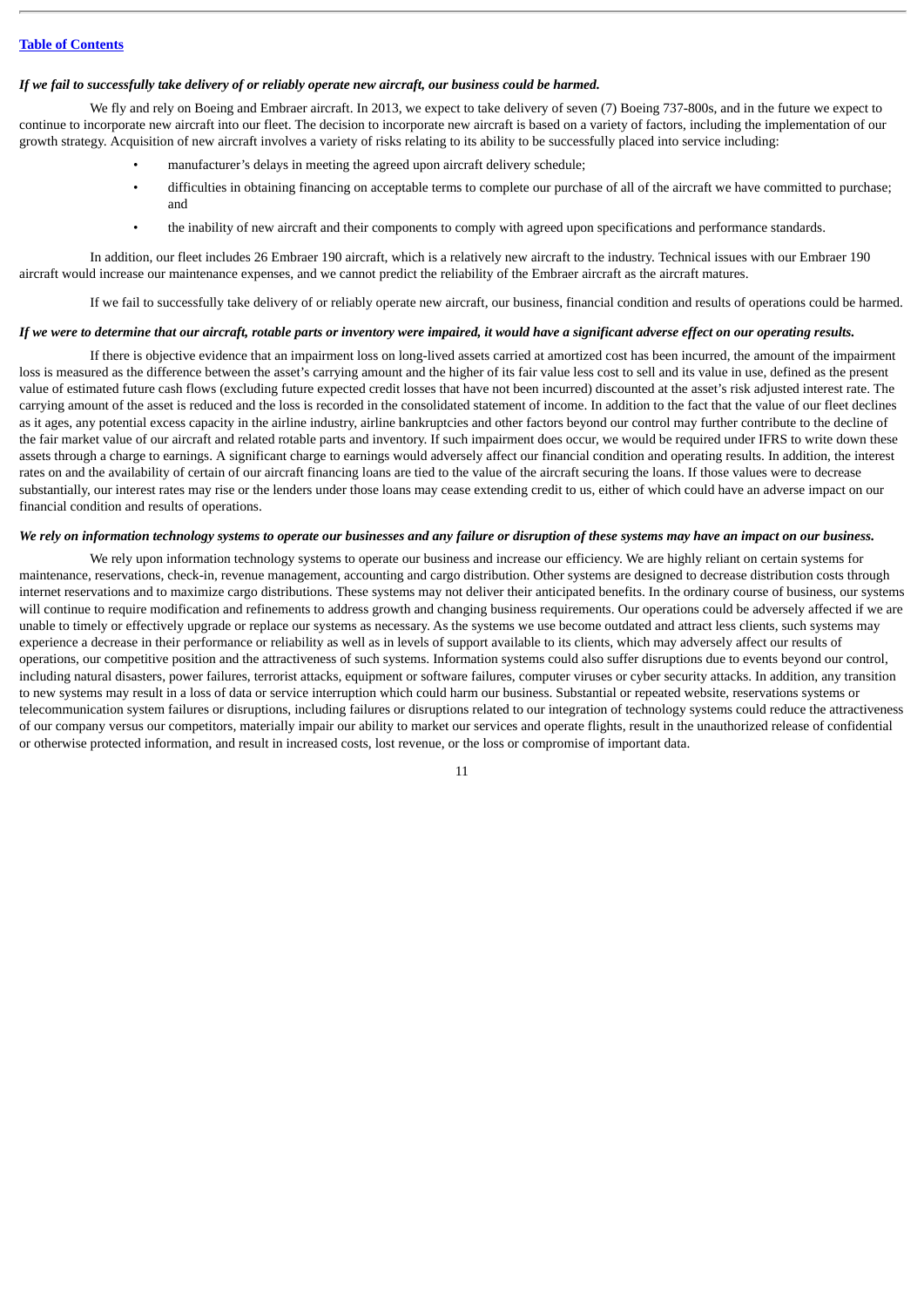#### *Our quarterly results can fluctuate substantially, and the trading price of our Class A shares may be affected by such variations.*

The airline industry is by nature cyclical and seasonal, and our operating results may vary from quarter to quarter. In general, demand for air travel is higher in the third and fourth quarters, particularly in international markets, because of the increase in vacation travel during these periods relative to the remainder of the year. We tend to experience the highest levels of traffic and revenue in July and August, with a smaller peak in traffic in December and January. We generally experience our lowest levels of passenger traffic in April and May. Given our high proportion of fixed costs, seasonality can affect our profitability from quarter to quarter. Demand for air travel is also affected by factors such as economic conditions, war or the threat of war, fare levels and weather conditions.

Due to the factors described above and others described in this annual report, quarter-to-quarter comparisons of our operating results may not be good indicators of our future performance. In addition, it is possible that in any quarter our operating results could be below the expectations of investors and any published reports or analysis regarding our company. In that event, the price of our Class A shares could decline, perhaps substantially.

#### *Our reputation and financial results could be harmed in the event of an accident or incident involving our aircraft.*

An accident or incident involving one of our aircraft could involve significant claims by injured passengers and others, as well as significant costs related to the repair or replacement of a damaged aircraft and its temporary or permanent loss from service. We are required by our creditors and the lessors of our aircraft under our operating lease agreements to carry liability insurance, but the amount of such liability insurance coverage may not be adequate and we may be forced to bear substantial losses in the event of an accident. Our insurance premiums may also increase due to an accident or incident affecting one of our aircraft. Substantial claims resulting from an accident in excess of our related insurance coverage or increased premiums would harm our business and financial results.

Moreover, any aircraft accident or incident, even if fully insured, could cause the public to perceive us as less safe or reliable than other airlines which could harm our business and results of operations. The Copa brand name and our corporate reputation are important and valuable assets. Adverse publicity (whether or not justified) could tarnish our reputation and reduce the value of our brand. Adverse perceptions of the types of aircraft that we operate arising from safety concerns or other problems, whether real or perceived, or in the event of an accident involving those types of aircraft could significantly harm our business as the public may avoid flying our aircraft.

#### *Fluctuations in foreign exchange rates could negatively affect our net income.*

In 2012, approximately 63.5% of our expenses and 39.1% of our revenues were denominated in U.S. dollars. The remainder of our expenses and revenues were denominated in the currencies of the various countries to which we fly, with the largest non-dollar amount denominated in Colombian Pesos due to our volume of business in Colombia. If any of these currencies decline in value against the U.S. dollar, our revenues, expressed in U.S. dollars, and our operating margin would be adversely affected. We may not be able to adjust our fares denominated in other currencies to offset any increases in U.S. dollar-denominated expenses, increases in interest expense or exchange losses on fixed obligations or indebtedness denominated in foreign currency. In 2012, we had hedges in place with respect to some of our U.S. dollar / Colombian Peso exposure.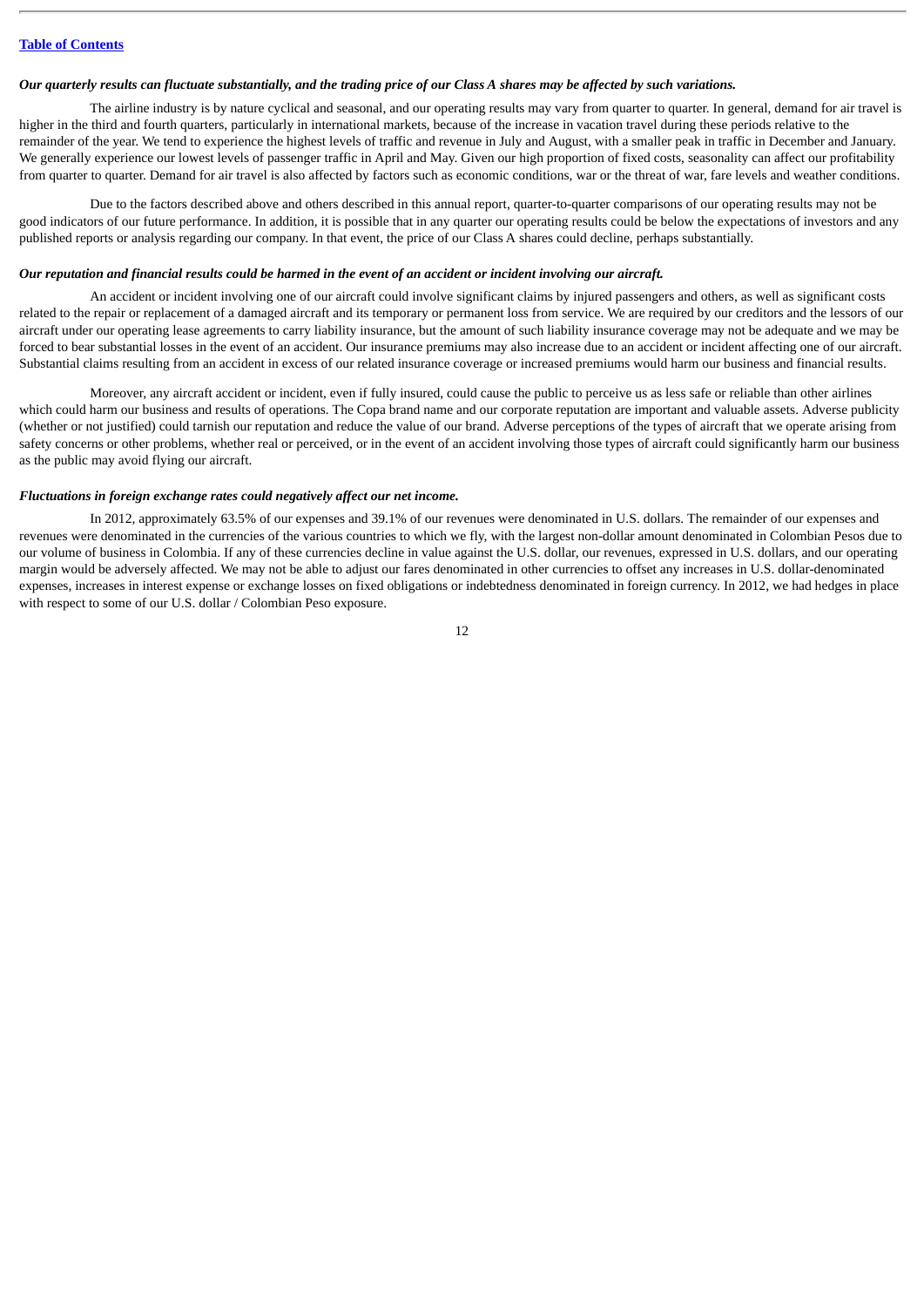We are also exposed to exchange rate losses, as well as gains, due to the fluctuation in the value of local currencies vis-à-vis the U.S. dollar during the period of time between the time we are paid in local currencies and the time we are able to repatriate the revenues in U.S. dollars. Although in most countries to which we fly this period is typically between one and two weeks, in Venezuela, foreign companies, including airlines, have experienced increasing delays for approvals by the Venezuelan government to repatriate funds. We have significant cash balances in Venezuelan Bolivars subject to Venezuelan exchange controls. In recent periods, we have experienced up to a nine month delay in repatriating funds. On January 8, 2010, and then again on February 8, 2013, the Venezuelan government announced its decision to implement new fixed exchange rates, which resulted in significant devaluations of the Bolivar against the U.S. dollar. As a result, we incurred losses of \$19.7 million in 2010 and \$13.9 million in the first quarter of 2013. Given the uncertainty with respect to the exchange control regime in Venezuela, we continue to be exposed in respect of our cash balance in Venezuelan Bolivars should there be a further devaluation.

#### *Our maintenance costs will increase as our fleet ages.*

The average age of our fleet was approximately 5.1 years as of December 31, 2012. Historically, we have incurred low levels of maintenance expenses relative to the size of our fleet because most of the parts on our aircraft are covered under multi-year warranties. As our fleet ages, these warranties expire and the mileage on each aircraft increases, our maintenance costs may increase significantly, both on an absolute basis and as a percentage of our operating expenses.

## *If we enter into a prolonged dispute with any of our employees, many of whom are represented by unions, or if we are required to increase substantially the salaries or benefits of our employees, it may have an adverse impact on our operations and financial condition.*

Approximately 55% of the Company's 8,277 employees are unionized. Our employees currently belong to nine union organizations; five covering employees in Panama and four covering employees in Colombia, in addition to union organizations in other countries to which we fly.

A strike, work interruption or stoppage or any prolonged dispute with our employees who are represented by any of these unions could have an adverse impact on our operations. These risks are typically exacerbated during periods of renegotiation with the unions, which typically occurs every two to four years depending on the jurisdiction and the union. Any renegotiated collective bargaining agreement could feature significant wage increases and a consequent increase in our operating expenses. Any failure to reach an agreement during negotiations with unions may require us to enter into arbitration proceedings, use financial and management resources, and potentially agree to terms that are less favorable to us than our existing agreements. Employees who are not currently members of unions may also form new unions that may seek further wage increases or benefits.

Our business is labor intensive. We expect salaries, wages and benefits to increase on a gross basis, and these costs could increase as a percentage of our overall costs. If we are unable to hire, train and retain qualified pilots and other employees at a reasonable cost, our business could be harmed and we may be unable to complete our expansion plans.

#### *Our revenues depend on our relationship with travel agents and tour operators.*

In 2012, approximately 63% of our revenues were derived from tickets sold by travel agents or tour operators. We cannot assure you that we will be able to maintain favorable relationships with these ticket sellers. Our revenues could be adversely impacted if travel agents or tour operators elect to favor other airlines or to disfavor us. Our relationship with travel agents and tour operators may be affected by:

- the size of commissions offered by other airlines;
- changes in our arrangements with other distributors of airline tickets; and
- the introduction and growth of new methods of selling tickets.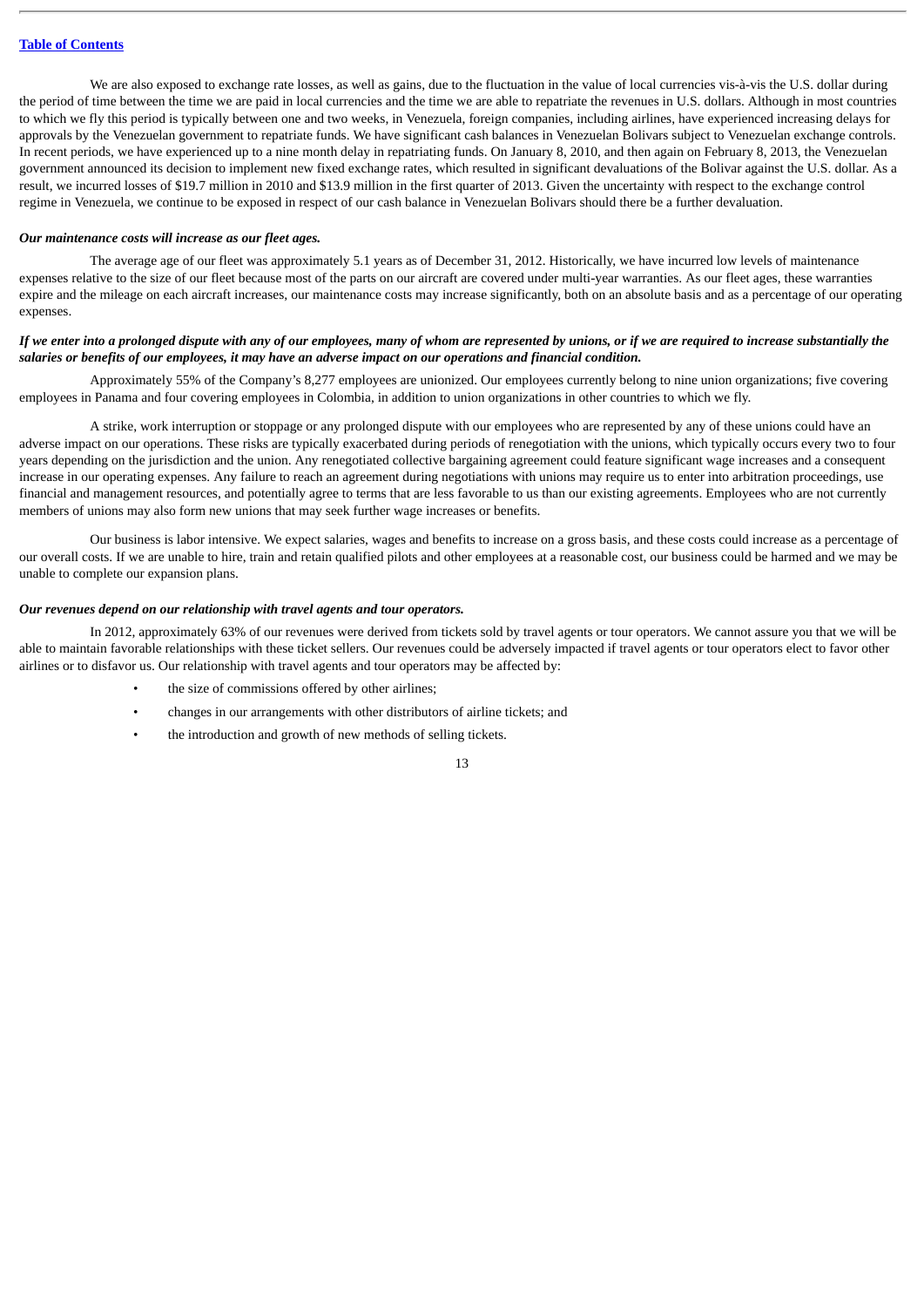#### *We rely on third parties to provide our customers and us with facilities and services that are integral to our business.*

We have entered into agreements with third-party contractors to provide certain facilities and services required for our operations, such as heavy aircraft and engine maintenance, call center services, catering, ground handling, cargo and baggage handling, or "below the wing" aircraft services. At airports other than Tocumen International Airport, most of our "below the wing" aircraft services are performed by third party contractors. All of our overhaul maintenance and most of our "C-checks" are also handled by third-party contractors in the United States and Costa Rica, and some line maintenance is handled at certain airports by contract workers rather than our employees. Substantially all of our agreements with third-party contractors are subject to termination on short notice. The loss or expiration of these agreements or our inability to renew these agreements or to negotiate new agreements with other providers at comparable rates could harm our business and results of operations. Further, our reliance on third parties to provide reliable equipment or essential services on our behalf gives us less control over the costs, efficiency, timeliness and quality of our service. A contractor's negligence could compromise our aircraft or endanger passengers and crew. This could also have a material adverse effect on our business. We expect to be dependent on such agreements for the foreseeable future and if we enter any new market, we will need to have similar agreements in place.

#### *We depend on a limited number of suppliers.*

We are subject to the risks of having a limited number of suppliers for our aircraft and engines. One of the elements of our business strategy is to save costs by operating a simplified aircraft fleet. Copa currently operates the Boeing 737-700/800 Next Generation aircraft powered by CFM 56-7B engines from CFM International and the Embraer 190, powered by General Electric CF 34-10 engines. We currently intend to continue to rely exclusively on these aircraft for the foreseeable future. If any of Boeing, Embraer, CFM International or GE Engines were unable to perform their contractual obligations, or if we are unable to acquire or lease new aircraft or engines from aircraft or engine manufacturers or lessors on acceptable terms, we would have to find another supplier for a similar type of aircraft or engine.

If we have to lease or purchase aircraft from another supplier, we could lose the benefits we derive from our current fleet composition. We cannot assure you that any replacement aircraft would have the same operating advantages as the Boeing 737-700/800 Next Generation or Embraer 190 aircraft that would be replaced or that Copa could lease or purchase engines that would be as reliable and efficient as the CFM 56-7B and GE CF34-10. We may also incur substantial transition costs, including costs associated with retraining our employees, replacing our manuals and adapting our facilities. Our operations could also be harmed by the failure or inability of Boeing, Embraer, CFM International or GE Engines to provide sufficient parts or related support services on a timely basis.

Our business would be significantly harmed if a design defect or mechanical problem with any of the types of aircraft or components that we operate were discovered that would ground any of our aircraft while the defect or problem was corrected, assuming it could be corrected at all. The use of our aircraft could be suspended or restricted by regulatory authorities in the event of any actual or perceived mechanical or design problems. Our business would also be significantly harmed if the public began to avoid flying with us due to an adverse perception of the types of aircraft that we operate stemming from safety concerns or other problems, whether real or perceived, or in the event of an accident involving those types of aircraft or components.

We also depend on limited suppliers with respect to supplies obtained locally, such as our fuel. These local suppliers may not be able to maintain the pace of our growth and our requirements may exceed their capabilities, which may adversely affect our ability to execute our day to day operations and our growth strategy.

#### *We are dependent on key personnel.*

Our success depends to a significant extent on the ability of our senior management team and key personnel to operate and manage our business effectively. Most of our employment agreements with key personnel do not contain any non-competition provisions applicable upon termination. Competition for highly qualified personnel is intense. If we lose any executive officer, senior manager or other key employee and are not able to obtain an adequate replacement, or if we are unable to attract and retain new qualified personnel, our business, financial condition and results of operations could be materially adversely affected.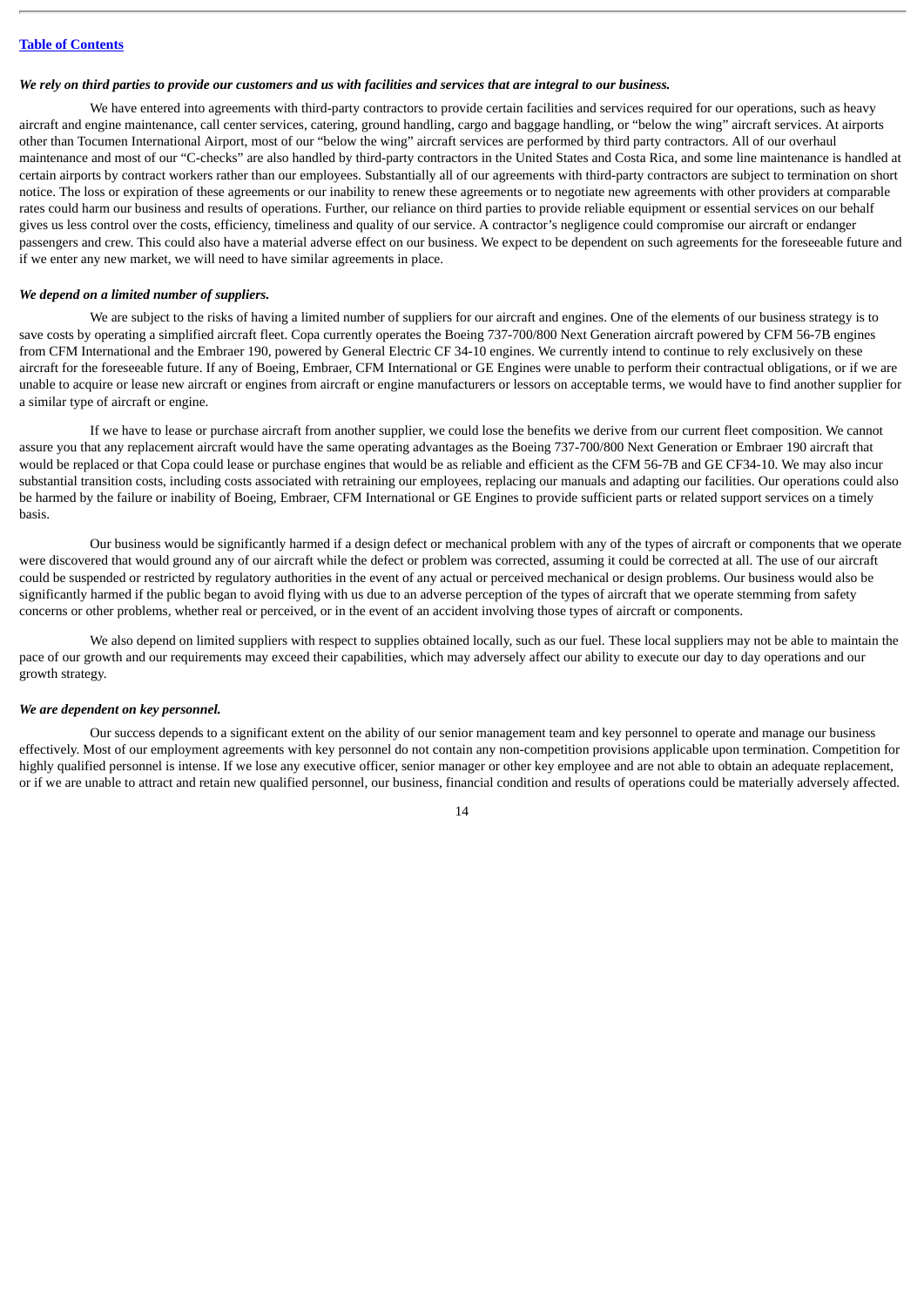#### *Our operations in Cuba, which has been identified by the U.S. Department of State as a state sponsor of terrorism, may adversely affect our reputation and the liquidity and value of our Class A shares.*

We currently operate approximately six daily departures to and from Cuba which provide passenger, cargo and mail transportation service. For the year ended December 31, 2012, our transported passengers to and from Cuba represented approximately 5.3% of our total passengers carried. Our operating revenues from Cuban operations during the year ended December 31, 2012 represented approximately 5.8% of our total consolidated operating revenues for such year. Our assets located in Cuba are insignificant.

Cuba has been identified by the United States government as a state sponsor of terrorism, and the U.S. Treasury Department's Office of Foreign Assets Control (OFAC) administers and enforces economic and trade sanctions based on U.S. foreign policy against Cuba and certain other targeted foreign countries. You should understand that our overall business reputation may suffer as a result of our activities in Cuba, particularly if such activities grow in the future. Certain U.S. states have recently enacted legislation regarding investments by pension funds and other retirement systems in companies, such as ours, that have business activities with Cuba and other countries that have been identified as terrorist-sponsoring states. Similar legislation may be pending in other states. As a result, pension funds and other retirement systems may be subject to new reporting requirements and other burdensome restrictions with respect to investments in companies such as ours. Pension funds and similar institutions represent an important source of demand for our shares, and if their willingness to invest in and hold our shares were to diminish as a result of any such requirements or restrictions, or for any other reason, it would likely have a material adverse effect on the liquidity and value of our Class A shares.

#### **Risks Relating to the Airline Industry**

## *The airline industry is highly competitive.*

We face intense competition throughout our route network. Overall airline industry profit margins are low and industry earnings are volatile. Airlines compete in the areas of pricing, scheduling (frequency and flight times), on-time performance, frequent flyer programs and other services. Some of our competitors, such as American Airlines, have larger customer bases and greater brand recognition in the markets we serve outside Panama, and some of our competitors have significantly greater financial and marketing resources than we have. Airlines based in other countries may also receive subsidies, tax incentives or other state aid from their respective governments, which are not provided by the Panamanian government. The commencement of, or increase in, service on the routes we serve by existing or new carriers could negatively impact our operating results. Likewise, competitors' service on routes that we are targeting for expansion may make those expansion plans less attractive.

We compete with a number of other airlines that currently serve some of the routes on which we operate, including Avianca-Taca, American Airlines, Delta Air Lines, AeroMéxico, and the LAN Group, among others. Strategic alliances, bankruptcy restructurings and industry consolidations characterize the airline industry and tend to intensify competition. In 2011, the LAN Group acquired Aires, a Low-cost Colombian air carrier, which is now operated as LAN Colombia. In addition, several air carriers have reorganized in recent years, including certain of our competitors, such as Avianca-Taca and Delta, and have benefited from lower operating costs and fare discounting in order to maintain cash flows and to enhance continued customer loyalty. In addition, since 2008, the airline industry has experienced increased consolidation and changes in international alliances, both of which have altered and will continue to alter the competitive landscape in the industry by resulting in the formation of airlines and alliances with increased financial resources, more extensive global networks and altered cost structures. Although we intend to compete vigorously and maintain our strong competitive position in the industry, Avianca-Taca and LAN Colombia represent a significant portion of the domestic market in Colombia and have access to greater resources as a result of their recent combinations. Therefore, Copa Colombia faces stronger competition than in recent years, and its prior results may not be indicative of its future performance. In addition, both we and Avianca-Taca joined Star Alliance on June 21, 2012. We cannot predict the extent to which participating in the same alliance as one of our direct competitors may impact our revenues, current operations or ability for future growth.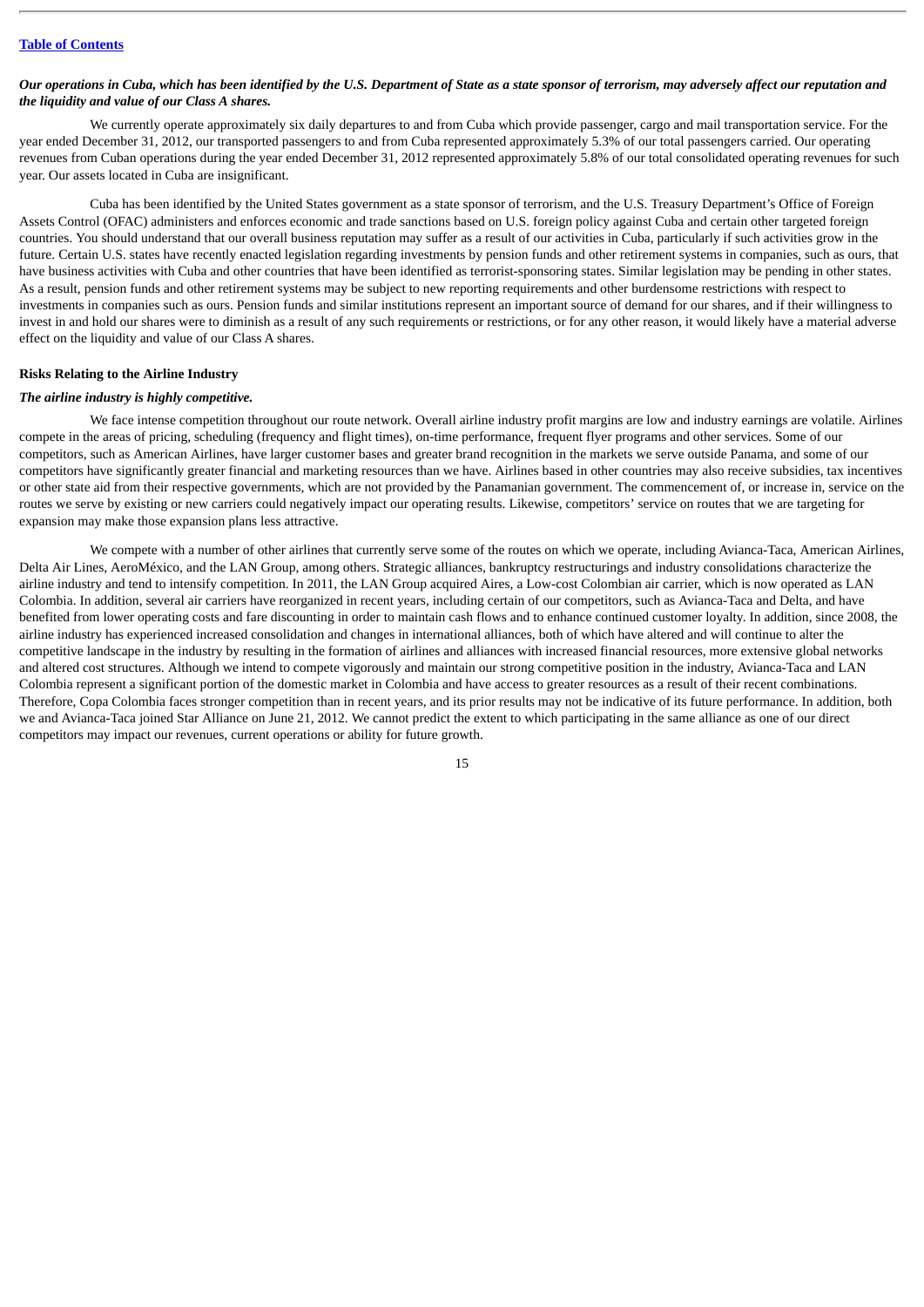We must constantly react to changes in prices and services offered by our competitors to remain competitive. The airline industry is highly susceptible to price discounting, particularly because airlines incur very low marginal costs for providing service to passengers occupying otherwise unsold seats. Carriers use discount fares to stimulate traffic during periods of lower demand to generate cash flow and to increase market share. Any lower fares offered by one airline are often matched by competing airlines, which often results in lower industry yields with little or no increase in traffic levels. Price competition among airlines in the future could lead to lower fares or passenger traffic on some or all of our routes, which could negatively impact our profitability. We cannot assure you that any of our competitors will not undercut our fares in the future or increase capacity on routes in an effort to increase their respective market share. Although we intend to compete vigorously and to assert our rights against any predatory conduct, such activity by other airlines could reduce the level of fares or passenger traffic on our routes to the point where profitable levels of operations could not be maintained. Due to our smaller size and financial resources compared to several of our competitors, we may be less able to withstand aggressive marketing tactics or fare wars engaged in by our competitors should such events occur.

#### *We may face increasing competition from low-cost carriers offering discounted fares.*

Traditional hub-and-spoke carriers in the United States and Europe continue to face substantial and increasing competitive pressure from low-cost carriers offering discounted fares. The low-cost carriers' operations are typically characterized by point-to-point route networks focusing on the highest demand city pairs, high aircraft utilization, single class service and fewer in-flight amenities. As evidenced by the operations of Gol Intelligent Airlines or Gol, which continues to grow both in Brazil as well as in other South American countries, Spirit, which serves Latin America, including Panama, from Fort Lauderdale, JetBlue, which flies from Orlando to Bogota, San José, San Juan, Santo Domingo, and Bahamas; and a number of low-cost carriers which operate within Mexico, among others, the low-cost carrier business model appears to be gaining acceptance in the Latin American aviation industry. As a result, we may face new and substantial competition from low-cost carriers in the future which could result in significant and lasting downward pressure on the fares we charge for flights on our routes.

## *Significant changes or extended periods of high fuel costs or fuel supply disruptions could materially affect our operating results.*

Fuel costs constitute a significant portion of our total operating expenses, representing approximately 31.5% of operating expenses in 2010, 37.8% in 2011 and 39.3% in 2012. Jet fuel costs have been subject to wide fluctuations as a result of increases in demand, sudden disruptions in and other concerns about global supply, as well as market speculation. Fuel prices reached record levels during the middle of 2008, decreased substantially in 2009, and increased once again throughout 2010, 2011, and 2012. Both the cost and availability of fuel are subject to many economic, political, weather, environmental and other factors and events occurring throughout the world that we can neither control nor accurately predict, including international political and economic circumstances such as the political instability in major oil-exporting countries in Latin America, Africa and Asia. If a future fuel supply shortage were to arise as a result of production curtailments by the Organization of the Petroleum Exporting Countries, or OPEC, a disruption of oil imports, supply disruptions resulting from severe weather or natural disasters, the continued unrest in the Middle East or otherwise, higher fuel prices or further reductions of scheduled airline services could result. We cannot assure you that we would be able to offset any increases in the price of fuel by increasing our fares.

We routinely enter into derivative contracts for a portion of our fuel needs to protect against rising fuel costs, although in recent periods, we have entered into such arrangements on a much more selective basis. These agreements provide only limited protection against increases in the price of fuel or our counterparties' inability to perform under the agreement, can be less effective during volatile market conditions and may be unavailable to us in the event of a deterioration in our financial condition. Because of the large volume of jet fuel that we consume in our business, entering into derivative contracts for any substantial portion of our future projected fuel requirements is costly. Fuel prices are likely to increase above their current levels and may do so in the near future, which could materially and negatively affect our operating results. Conversely, declines in fuel prices may increase the costs associated with our fuel hedging arrangements to the extent we have entered into swaps or collars. Swaps and put options sold as part of a collar obligate us to make payments to the counterparty upon settlement of the contracts if the price of the commodity hedged falls below the agreed upon amount. Historically, declining crude oil prices have resulted in our being required to post significant amounts of collateral to cover potential amounts owed with respect to swap and collar contracts that have not yet settled. Additionally, lower fuel prices may result in lower fares through the reduction or elimination of fuel surcharges.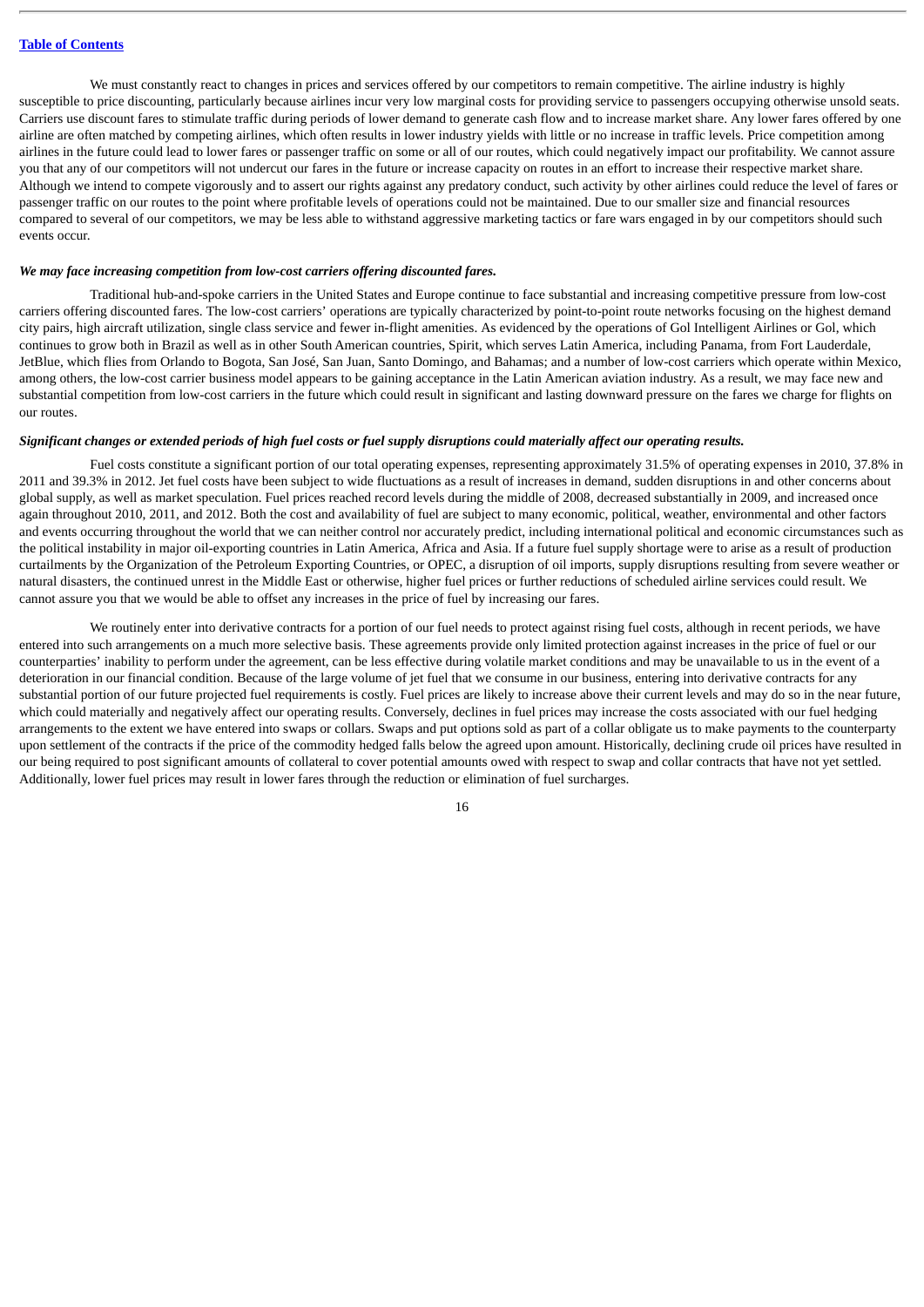#### *We may experience difficulty finding, training and retaining pilots and other employees.*

The airline industry is a labor-intensive business. We employ a large number of flight attendants, maintenance technicians and other operating and administrative personnel. The airline industry has, from time to time, experienced a shortage of qualified personnel. In addition, as is common with most of our competitors, we may, from time to time, face considerable turnover of our employees. Should the turnover of employees sharply increase, our training costs will be significantly higher. We cannot assure you that we will be able to recruit, train and retain the qualified employees that we need to continue our current operations or replace departing employees. A failure to hire and retain qualified employees at a reasonable cost could materially adversely affect our business, financial condition and results of operations.

Under Panamanian law, there is a limit on the maximum number of non-Panamanian employees. Our need for qualified pilots at times exceeded the domestic supply and has caused us to hire a substantial number of non-Panamanian national pilots. We cannot assure you that we will continue to attract foreign pilots or obtain government approvals to hire such pilots. The inability to attract and retain pilots may adversely affect our growth strategy by limiting our ability to add new routes or increase the frequency of existing routes.

## *Because the airline industry is characterized by high fixed costs and relatively elastic revenues, airlines cannot quickly reduce their costs to respond to shortfalls in expected revenue.*

The airline industry is characterized by low gross profit margins, high fixed costs and revenues that generally exhibit substantially greater elasticity than costs. The operating costs of each flight do not vary significantly with the number of passengers flown and, therefore, a relatively small change in the number of passengers, fare pricing or traffic mix could have a significant effect on operating and financial results. These fixed costs cannot be adjusted quickly to respond to changes in revenues and a shortfall from expected revenue levels could have a material adverse effect on our net income.

## *Our business may be adversely affected by downturns in the airline industry caused by terrorist attacks, political unrest, war or outbreak of disease, which may alter travel behavior or increase costs.*

Demand for air transportation may be adversely affected by terrorist attacks, war or political and social instability, epidemics, natural disasters and other events. Any of these events in the markets in which we operate could have a material impact on our business, financial condition and results of operations. Furthermore, these types of situations could have a prolonged effect on air transportation demand and on certain cost items, such as security and insurance costs.

The terrorist attacks in the United States on September 11, 2001, for example had a severe and lasting adverse impact on the airline industry, in particular, a decrease in airline traffic in the United States and, to a lesser extent, in Latin America. Our revenues depend on the number of passengers traveling on our flights. Therefore, any future terrorist attacks or threat of attacks, whether or not involving commercial aircraft, any increase in hostilities relating to reprisals against terrorist organizations, including an escalation of military involvement in the Middle East, or otherwise and any related economic impact could result in decreased passenger traffic and materially and negatively affect our business, financial condition and results of operations.

Public health threats, such as the H1N1 flu virus, the bird flu, Severe Acute Respiratory Syndrome (SARS) and other highly communicable diseases, affect travel behavior and could have a material adverse effect on the industry. During the second quarter of 2009, passenger traffic was negatively affected as a result of the H1N1 flu crisis, which resulted in lower overall demand for intra-Latin America travel, especially to and from Mexico. Although we quickly responded to the crisis by reducing capacity, especially to Mexico, and the H1NI flu situation normalized by July 2009, we cannot assure you that the adverse effects of future outbreaks of H1NI or other such health threats will be able to be similarly contained. It is impossible to determine if and when such health threats, or perceived health threats, will occur, when the resulting adverse effects will abate and the extent to which they will further decrease demand for air travel, which could materially and negatively affect our business, financial condition and results of operations.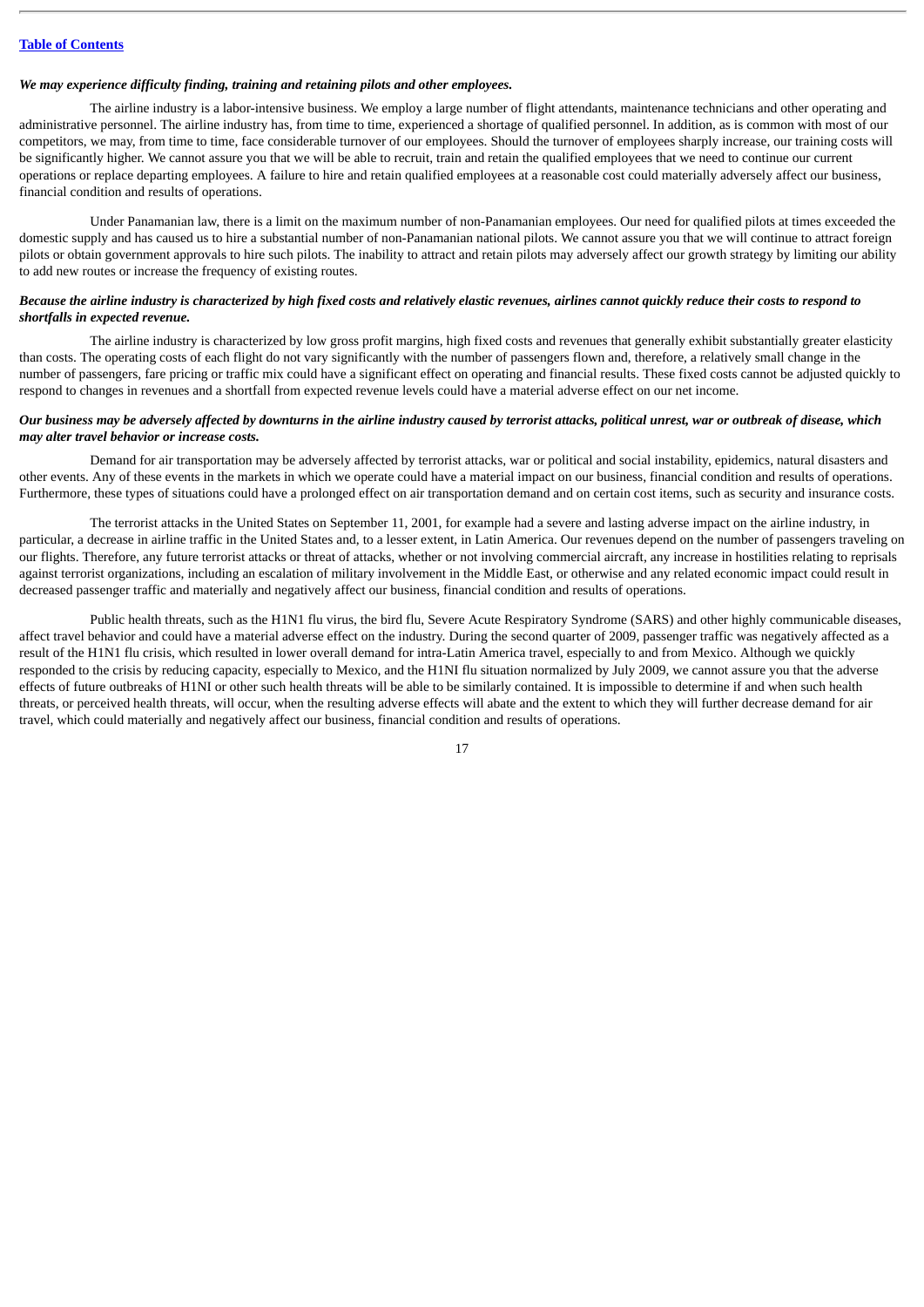#### *Increases in insurance costs and/or significant reductions in coverage would harm our business, financial condition and results of operations.*

Following the 2001 terrorist attacks, premiums for insurance against aircraft damage and liability to third parties increased substantially, and insurers could reduce their coverage or increase their premiums even further in the event of additional terrorist attacks, hijackings, airline crashes or other events adversely affecting the airline industry abroad or in Latin America. In the future, certain aviation insurance could become unaffordable, unavailable or available only for reduced amounts of coverage that are insufficient to comply with the levels of insurance coverage required by aircraft lenders and lessors or applicable government regulations. While governments in other countries have agreed to indemnify airlines for liabilities that they might incur from terrorist attacks or provide low-cost insurance for terrorism risks, the Panamanian government has not indicated an intention to provide similar benefits to us. Increases in the cost of insurance may result in both higher fares and a decreased demand for air travel generally, which could materially and negatively affect our business, financial condition and results of operations.

#### *Failure to comply with applicable environmental regulations could adversely affect our business.*

Our operations are covered by various local, national and international environmental regulations. These regulations cover, among other things, emissions to the atmosphere, disposal of solid waste and aqueous effluents, aircraft noise and other activities that result from the operation of aircraft. Future operations and financial results may vary as a result of such regulations. Compliance with these regulations and new or existing regulations that may be applicable to us in the future could increase our cost base and adversely affect our operations and financial results.

#### **Risks Relating to Panama and our Region**

#### *We are highly dependent on conditions in Panama and, to a lesser extent, in Colombia.*

A substantial portion of our assets are located in the Republic of Panama and a significant proportion of our passengers either originates or ends their trip in Panama. Furthermore, substantially all of Copa's flights operate through our hub at Tocumen International Airport. As a result, we depend on economic and political conditions prevailing from time to time in Panama. Panama's economic conditions in turn highly depend on the continued profitability and economic impact of the Panama Canal. Control of the Panama Canal and many other assets were transferred from the United States to Panama in 1999 after nearly a century of U.S. control. Political events in Panama may significantly affect our operations.

Copa Colombia's results of operations are highly sensitive to macroeconomic and political conditions prevailing in Colombia, which have been highly volatile and unstable in recent decades. Although the state of affairs in Colombia has been steadily improving since 2002, political unrest and instability in Colombia could resume, which could adversely affect Copa Colombia's financial condition and results of operations.

According to International Monetary Fund estimates, the Panamanian and Colombian economies are expected to grow by 7.5% and 4.4%, respectively, in 2013 as measured by their GDP, however, if either economy experiences a sustained recession, or significant political disruptions, our business, financial condition and results of operations could be materially and negatively affected.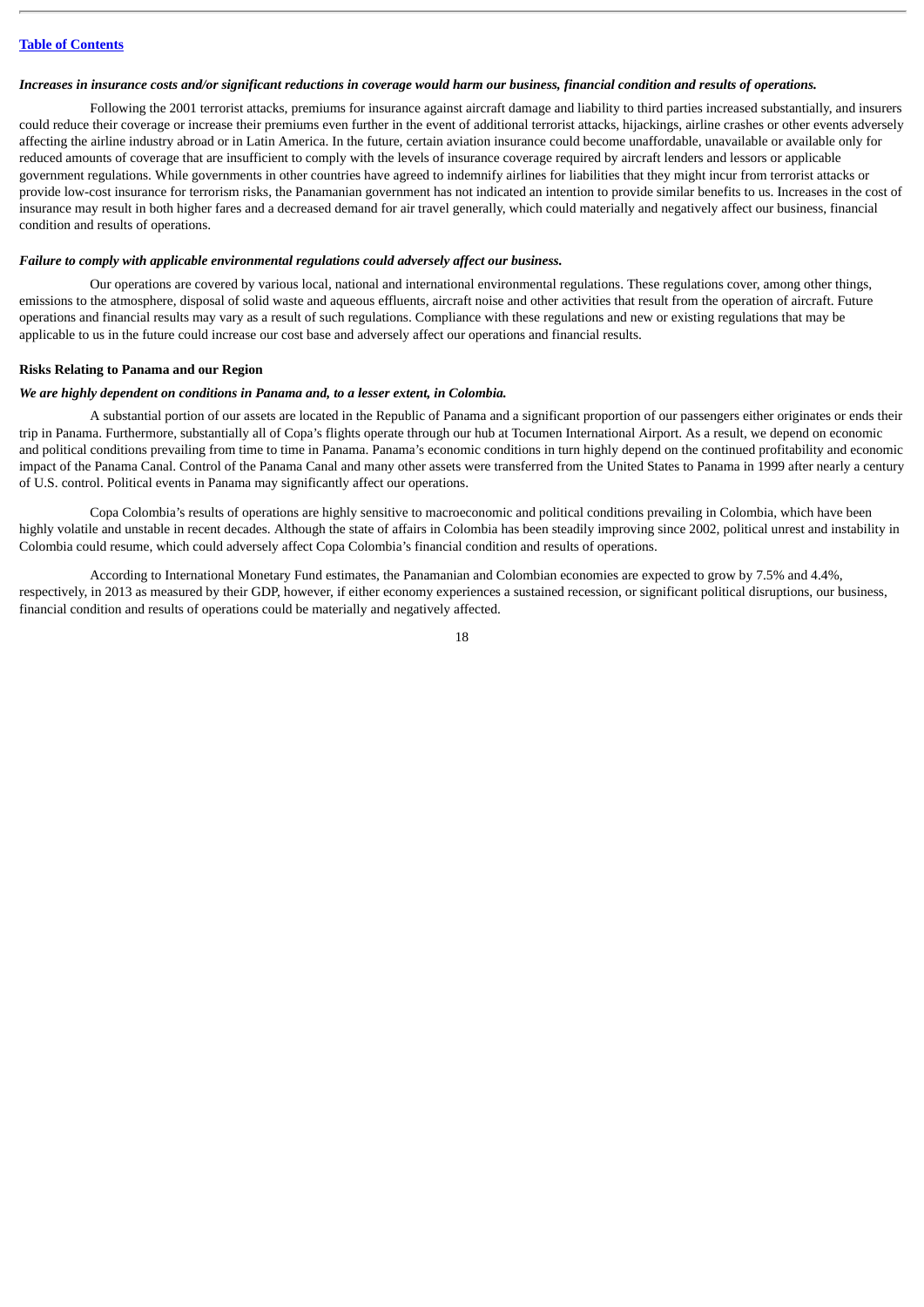#### *Any increase in the taxes we or our shareholders pay in Panama or the other countries where we do business could adversely affect the value of our Class A shares.*

We cannot assure you that we will continue to pay taxes at the current rate. Our provision for income taxes was \$19.0 million, \$35.6 million, and \$39.9 million in the years ended December 31, 2010, 2011 and 2012, which represented an effective income tax rate of 7.3%, 10.3%, and 10.9% for the respective periods. We are subject to local tax regulations in each of the jurisdictions where we operate, the great majority of which are related to the taxation of income. In some of the countries to which we fly, we do not pay any income taxes, because we do not generate income under the laws of those countries either because they do not have income tax or because of treaties or other arrangements those countries have with Panama. In the remaining countries, we pay income tax at a rate ranging from 25% to 34% of income. Different countries calculate income in different ways, but they are typically derived from sales in the applicable country multiplied by our net margin or by a presumed net margin set by the relevant tax legislation. The determination of our taxable income in certain countries is based on a combination of revenues sourced to each particular country and the allocation of expenses of our operations to that particular country. The methodology for multinational transportation company sourcing of revenue and expense is not always specifically prescribed in the relevant tax regulations, and therefore is subject to interpretation by both us and the respective taxing authorities. Additionally, in some countries, the applicability of certain regulations governing non-income taxes and the determination of our filing status are also subject to interpretation. We cannot estimate the amount, if any, of potential tax liabilities that might result if the allocations, interpretations and filing positions used by us in our tax returns were challenged by the taxing authorities of one or more countries. If taxes were to increase, our financial performance and results of operations could be materially and adversely affected. Due to the competitive revenue environment, many increases in fees and taxes have been absorbed by the airline industry rather than being passed on to the passenger. Any such increases in our fees and taxes may reduce demand for air travel and thus our revenues.

As of 2010, the Panamanian tax code for the airline industry was amended and tax is now based on net income earned for traffic whose origin or final destination is the Republic of Panama. The applicable tax rate for 2010 was 27.5%. For 2011 and going forward, the applicable tax rate has been established at 25.0%. Dividends from our Panamanian subsidiaries, including Copa, are separately subject to a 10% percent withholding tax on the portion attributable to Panamanian sourced income and a 5% withholding tax on the portion attributable to foreign sourced income. Additionally, a 7% value added tax is levied on tickets issued in Panama for travel commencing in Panama and going abroad, irrespective of where such tickets were ordered.

## *Political unrest and instability in Latin American countries to which we fly may adversely affect our business and the market price of our Class A shares.*

While geographic diversity helps to reduce our exposure to risks in any one country, we operate primarily within Latin America and are subject to a full range of risks associated with our international operations. These risks may include unstable political or economic conditions, lack of well-established or reliable legal systems, exchange controls and other limits on our ability to repatriate earnings and changeable legal and regulatory requirements. In Venezuela and Argentina, for example, we and other airlines and foreign companies may only repatriate our cash through specific governmental programs, which may effectively preclude us from repatriating cash for periods of time. For the year ended December 31, 2012, 9.2% and 7.7% of our revenue originated from sales in Venezuela and Argentina, respectively.

Although conditions throughout Latin America vary from country to country, our customers' reactions to developments in Latin America generally may result in a reduction in passenger traffic, which could materially and negatively affect our financial condition, results of operations and the market price of our Class A shares.

#### **Risks Relating to Our Class A Shares**

## *The value of our Class A shares may be adversely affected by ownership restrictions on our capital stock and the power of our Board of Directors to take remedial actions to preserve our operating license and international route rights by requiring sales of certain outstanding shares or issuing new stock.*

Pursuant to the Panamanian Aviation Act, as amended and interpreted to date, and certain of the bilateral treaties affording us the right to fly to other countries, we are required to be "substantially owned" and "effectively controlled" by Panamanian nationals. Our failure to comply with such requirements could result in the loss of our Panamanian operating license and/or our right to fly to certain important countries. Our Articles of Incorporation *(Pacto Social)* give special powers to our independent directors to take certain significant actions to attempt to ensure that the amount of shares held in us by non-Panamanian nationals does not reach a level which could jeopardize our compliance with Panamanian and bilateral ownership and control requirements. If our independent directors determine it is reasonably likely that we will be in violation of these ownership and control requirements and our Class B shares represent less than 10% of our total outstanding capital stock (excluding newly issued shares sold with the approval of our independent directors committee), our independent directors will have the power to issue additional Class B shares or Class C shares with special voting rights solely to Panamanian nationals. See "10B. Memorandum and Articles of Association—Description of Capital Stock."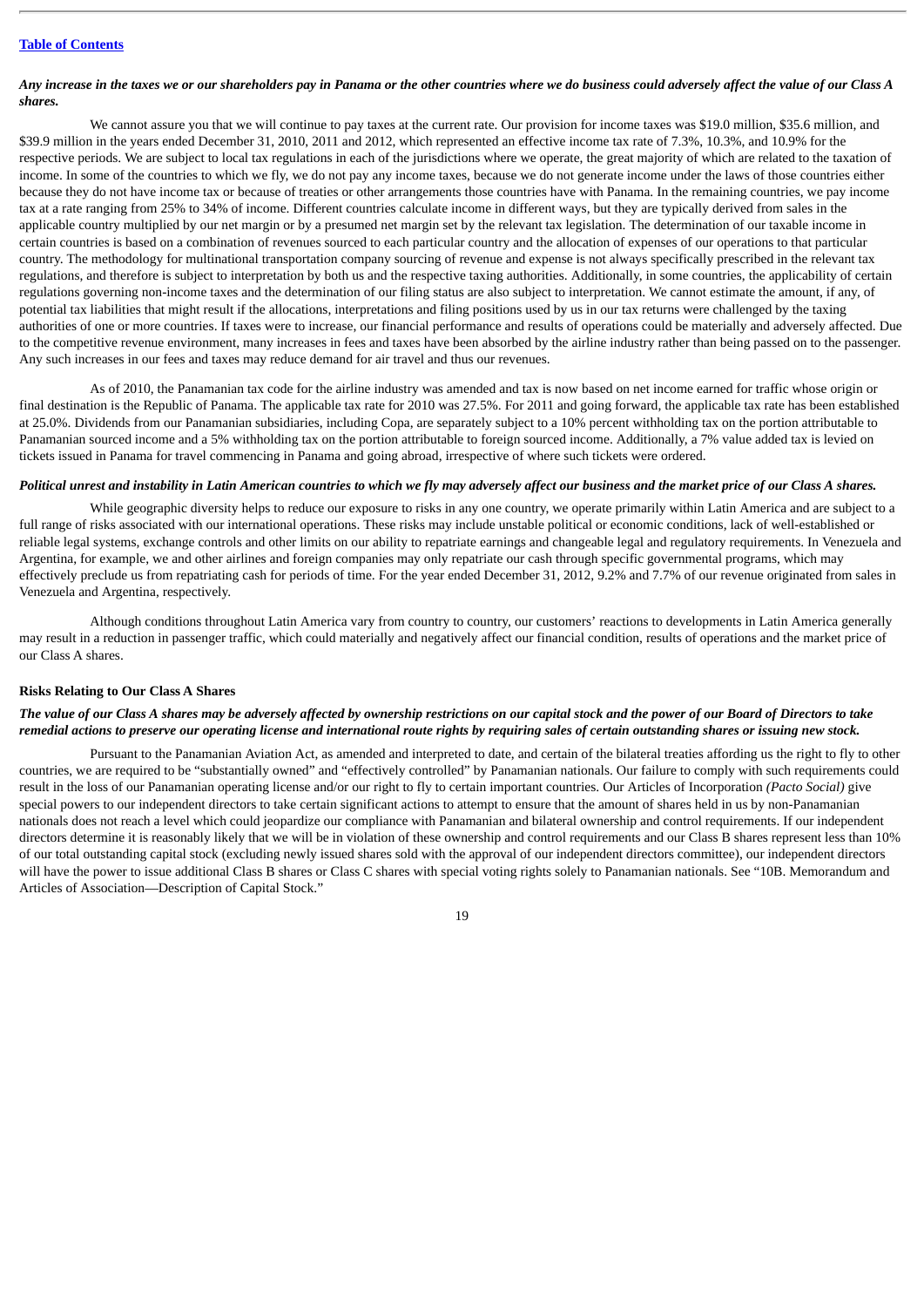If any of these remedial actions are taken, the trading price of the Class A shares may be materially and adversely affected. An issuance of Class C shares could have the effect of discouraging certain changes of control of Copa Holdings or may reduce any voting power that the Class A shares enjoy prior to the Class C share issuance. There can be no assurance that we would be able to complete an issuance of Class B shares to Panamanian nationals. We cannot assure you that restrictions on ownership by non-Panamanian nationals will not impede the development of an active public trading market for the Class A shares, adversely affect the market price of the Class A shares or materially limit our ability to raise capital in markets outside of Panama in the future.

#### *Our controlling shareholder has the ability to direct our business and affairs, and its interests could conflict with yours.*

All of our Class B shares, representing approximately 24.8% of the economic interest in Copa Holdings and all of the voting power of our capital stock, are owned by CIASA. CIASA is in turn controlled by a group of Panamanian investors. In order to comply with the Panamanian Aviation Act, as amended and interpreted to date, we have amended our organizational documents to modify our share capital so that CIASA will continue to exercise voting control of Copa Holdings. CIASA will not be able to transfer its voting control unless control of our company will remain with Panamanian nationals. CIASA will maintain voting control of the company so long as CIASA continues to own a majority of our Class B shares and the Class B shares continue to represent more than 10% of our total share capital (excluding newly issued shares sold with the approval of our independent directors committee). Even after CIASA ceases to own the majority of the voting power of our capital stock, CIASA may continue to control our Board of Directors indirectly through its control of our Nominating and Corporate Governance Committee. As the controlling shareholder, CIASA may direct us to take actions that could be contrary to your interests and under certain circumstances CIASA will be able to prevent other shareholders, including you, from blocking these actions. Also, CIASA may prevent change of control transactions that might otherwise provide you with an opportunity to dispose of or realize a premium on your investment in our Class A shares.

## *The Class A shares will only be permitted to vote in very limited circumstances and may never have full voting rights.*

The holders of Class A shares have no right to vote at our shareholders' meetings except with respect to corporate transformations of Copa Holdings, mergers, consolidations or spin-offs of Copa Holdings, changes of corporate purpose, voluntary delisting of the Class A shares from the NYSE, the approval of nominations of our independent directors and amendments to the foregoing provisions that adversely affect the rights and privileges of any Class A shares. The holders of Class B shares have the power, subject to our supplemental agreement with UAL, to elect the Board of Directors and to determine the outcome of all other matters to be decided by a vote of shareholders. Class A shares will not have full voting rights unless the Class B shares represent less than 10% of our total capital stock (excluding newly issued shares sold with the approval of our independent directors committee). See "Item 10B. Memorandum and Articles of Association—Description of Capital Stock." We cannot assure you that the Class A shares will ever carry full voting rights.

## *Substantial future sales of our Class A shares by CIASA could cause the price of the Class A shares to decrease.*

CIASA owns all of our Class B shares, and those Class B shares will be converted into Class A shares if they are sold to non-Panamanian investors. In connection with our initial public offering in December 2005, Continental and CIASA reduced their ownership of our total capital stock from 49% to approximately 27.3% and from 51% to approximately 25.1%, respectively. In a follow-on offering in June 2006, Continental further reduced its ownership of our total capital stock from 27.3% to 10.0%. In May 2008, we and CIASA, released Continental from its standstill obligations and they sold down their remaining shares in the public market. CIASA holds registration rights with respect to a significant portion of its shares pursuant to a registration rights agreement entered into in connection with our initial public offering. In March 2010, CIASA converted a portion of its Class B shares into 1.6 million non-voting Class A shares and sold such Class A shares in a SEC registered public offering. In the event CIASA seeks to reduce its ownership below 10% of our total share capital, our independent directors may decide to issue special voting shares solely to Panamanian nationals to maintain the ownership requirements mandated by the Panamanian Aviation Act. As a result, the market price of our Class A shares could drop significantly if CIASA further reduces its investment in us, other significant holders of our shares sell a significant number of shares or if the market perceives CIASA or other significant holders intend to sell them.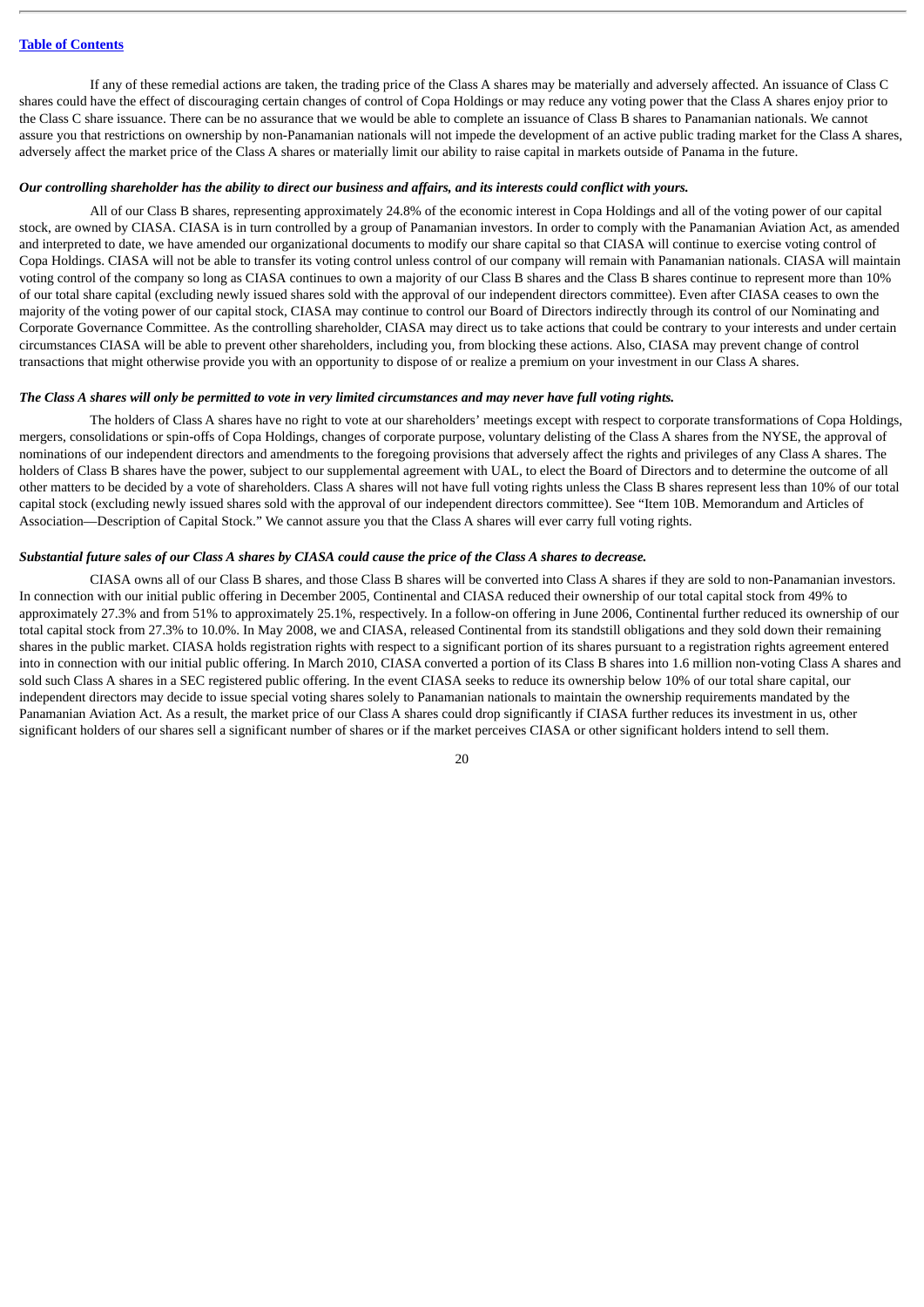#### *Holders of our common stock are not entitled to preemptive rights, and as a result you may experience substantial dilution upon future issuances of stock by us.*

Under Panamanian corporate law and our organizational documents, holders of our Class A shares are not entitled to any preemptive rights with respect to future issuances of capital stock by us. Therefore, unlike companies organized under the laws of many other Latin American jurisdictions, we are free to issue new shares of stock to other parties without first offering them to our existing shareholders. In the future we may sell Class A or other shares to persons other than our existing shareholders at a lower price than the shares already sold, and as a result you may experience substantial dilution of your interest in us.

## *You may not be able to sell our Class A shares at the price or at the time you desire because an active or liquid market for the Class A shares may not continue.*

Our Class A shares are listed on the NYSE. During the three months ended December 31, 2012, the average daily trading volume for our Class A shares as reported by the NYSE was approximately 322,810 shares. We cannot predict whether an active liquid public trading market for our Class A shares will be sustained. Active, liquid trading markets generally result in lower price volatility and more efficient execution of buy and sell orders for our investors. The liquidity of a securities market is often affected by the volume of shares publicly held by unrelated parties.

## *Our Board of Directors may, in its discretion, amend or repeal our dividend policy. You may not receive the level of dividends provided for in the dividend policy or any dividends at all.*

Our Board of Directors has adopted a dividend policy that provides for the payment of dividends to shareholders in an amount up to 30% of our annual consolidated net income. Our Board of Directors may, in its sole discretion and for any reason, amend or repeal any aspect of this dividend policy. On November 27, 2012, for example, our Board of Directors decided to accelerate the 2012 payment from June 2013 to December 27, 2012. Our Board of Directors may decrease the level of dividends provided for in this dividend policy or entirely discontinue the payment of dividends. Future dividends with respect to shares of our common stock, if any, will depend on, among other things, our results of operations, cash requirements, financial condition, contractual restrictions, business opportunities, provisions of applicable law and other factors that our Board of Directors may deem relevant. See "Item 8A. Consolidated Financial Statements and Other Financial Information—Dividend Policy."

## *To the extent we pay dividends to our shareholders, we will have less capital available to meet our future liquidity needs.*

Our Board of Directors has adopted a dividend policy that provides for the payment of dividends to shareholders in an amount up to 30% of our annual consolidated net income. Our Board of Directors has also reserved the right to amend the dividend policy, or pay dividends in excess of the level circumscribed in the dividend policy. The aviation industry has cyclical characteristics, and many international airlines are currently experiencing difficulties meeting their liquidity needs. Also, our business strategy contemplates substantial growth over the next several years, and we expect such growth will require a great deal of liquidity. To the extent that we pay dividends in accordance with, or in excess of, our dividend policy, the money that we distribute to shareholders will not be available to us to fund future growth and meet our other liquidity needs.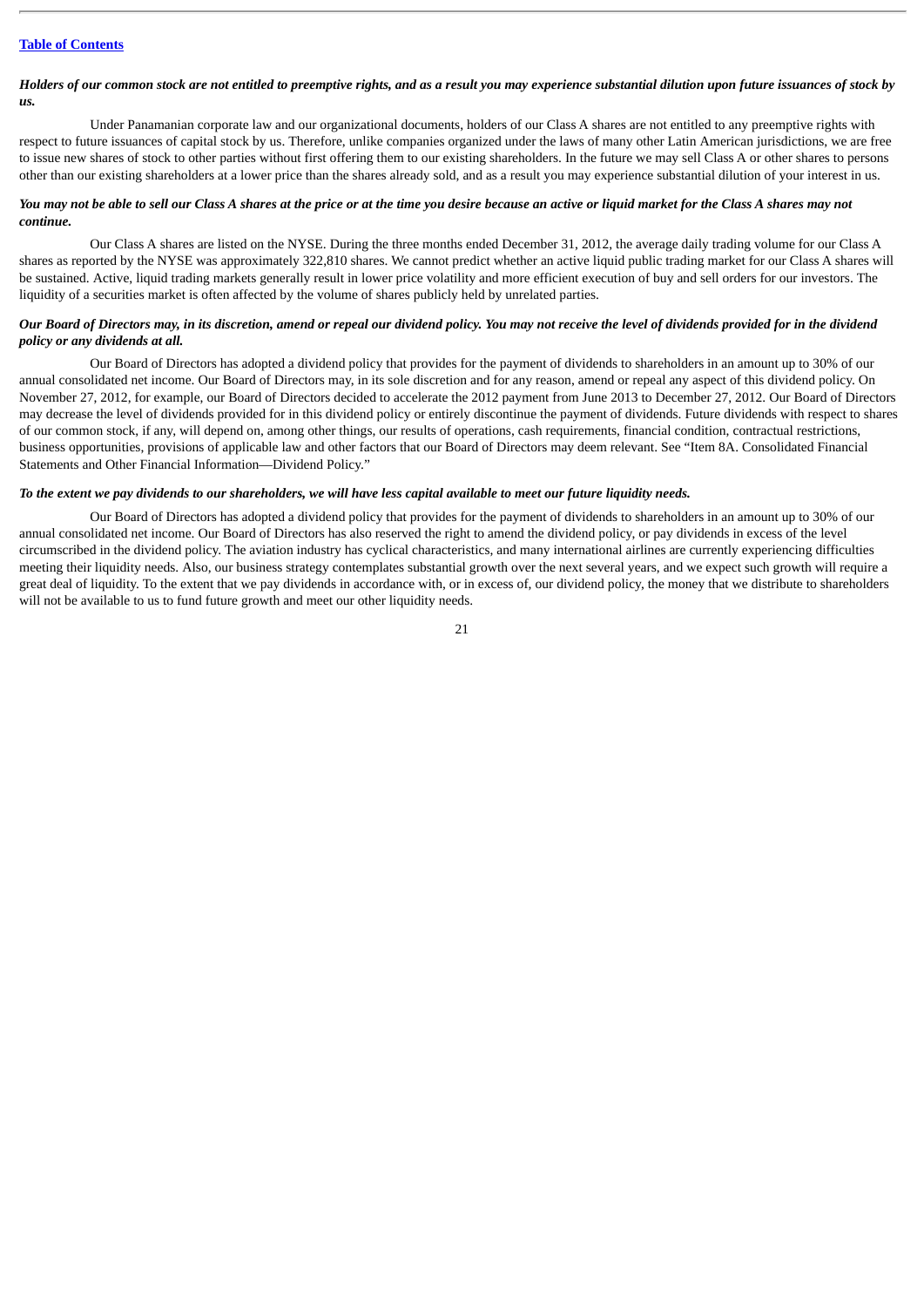## *Our Articles of Incorporation impose ownership and control restrictions on our company which ensure that Panamanian nationals will continue to control us and that these restrictions operate to prevent any change of control or some transfers of ownership in order to comply with the Aviation Act and other bilateral restrictions.*

Under the Panamanian Aviation Act, as amended and interpreted to date, Panamanian nationals must exercise "effective control" over the operations of the airline and must maintain "substantial ownership." These phrases are not defined in the Aviation Act itself and it is unclear how a Panamanian court would interpret them. The share ownership requirements and transfer restrictions contained in our Articles of Incorporation, as well as the dual-class structure of our voting capital stock are designed to ensure compliance with these ownership and control restrictions. See "Item 10B. Memorandum and Articles of Association— Description of Capital Stock." These provisions of our Articles of Incorporation may prevent change of control transactions that might otherwise provide you with an opportunity to realize a premium on your investment in our Class A shares. They also ensure that Panamanians will continue to control all the decisions of our company for the foreseeable future.

## *The protections afforded to minority shareholders in Panama are different from and more limited than those in the United States and may be more difficult to enforce.*

Under Panamanian law, the protections afforded to minority shareholders are different from, and much more limited than, those in the United States and some other Latin American countries. For example, the legal framework with respect to shareholder disputes is less developed under Panamanian law than under U.S. law and there are different procedural requirements for bringing shareholder lawsuits, including shareholder derivative suits. As a result, it may be more difficult for our minority shareholders to enforce their rights against us or our directors or controlling shareholder than it would be for shareholders of a U.S. company. In addition, Panamanian law does not afford minority shareholders as many protections for investors through corporate governance mechanisms as in the United States and provides no mandatory tender offer or similar protective mechanisms for minority shareholders in the event of a change in control. While our Articles of Incorporation provide limited rights to holders of our Class A shares to sell their shares at the same price as CIASA in the event that a sale of Class B shares by CIASA results in the purchaser having the right to elect a majority of our board, there are other change of control transactions in which holders of our Class A shares would not have the right to participate, including the sale of interests by a party that had previously acquired Class B shares from CIASA, the sale of interests by another party in conjunction with a sale by CIASA, the sale by CIASA of control to more than one party, or the sale of controlling interests in CIASA itself.

#### *Developments in Latin American countries and other emerging market countries may cause the market price of our Class A shares to decrease.*

The market value of securities issued by Panamanian companies may be affected to varying degrees by economic and market conditions in other countries, including other Latin American and emerging market countries. Although economic conditions in emerging market countries outside Latin America may differ significantly from economic conditions in Panama and Colombia or elsewhere in Latin America, investors' reactions to developments in these other countries may have an adverse effect on the market value of securities of Panamanian issuers or issuers with significant operations in Latin America. As a result of economic problems in various emerging market countries in the past (such as the Asian financial crisis of 1997, the Russian financial crisis of 1998 and the Argentine financial crisis in 2001), investors have viewed investments in emerging markets with heightened caution. Crises in other emerging market countries may hamper investor enthusiasm for securities of Panamanian issuers, including our shares, which could adversely affect the market price of our Class A shares.

#### <span id="page-26-0"></span>**Item 4. Information on the Company**

#### **A. History and Development of the Company**

#### **General**

Copa was established in 1947 by a group of Panamanian investors and Pan American World Airways, which provided technical and economic assistance as well as capital. Initially, Copa served three domestic destinations in Panama with a fleet of three Douglas C-47 aircraft. In the 1960s, Copa began its international service with three weekly flights to cities in Costa Rica, Jamaica and Colombia using a small fleet of Avro 748s and Electra 188s. In 1971, Pan American World Airways sold its stake in Copa to a group of Panamanian investors who retained control of the airline until 1986. During the 1980s, Copa suspended its domestic service to focus on international flights.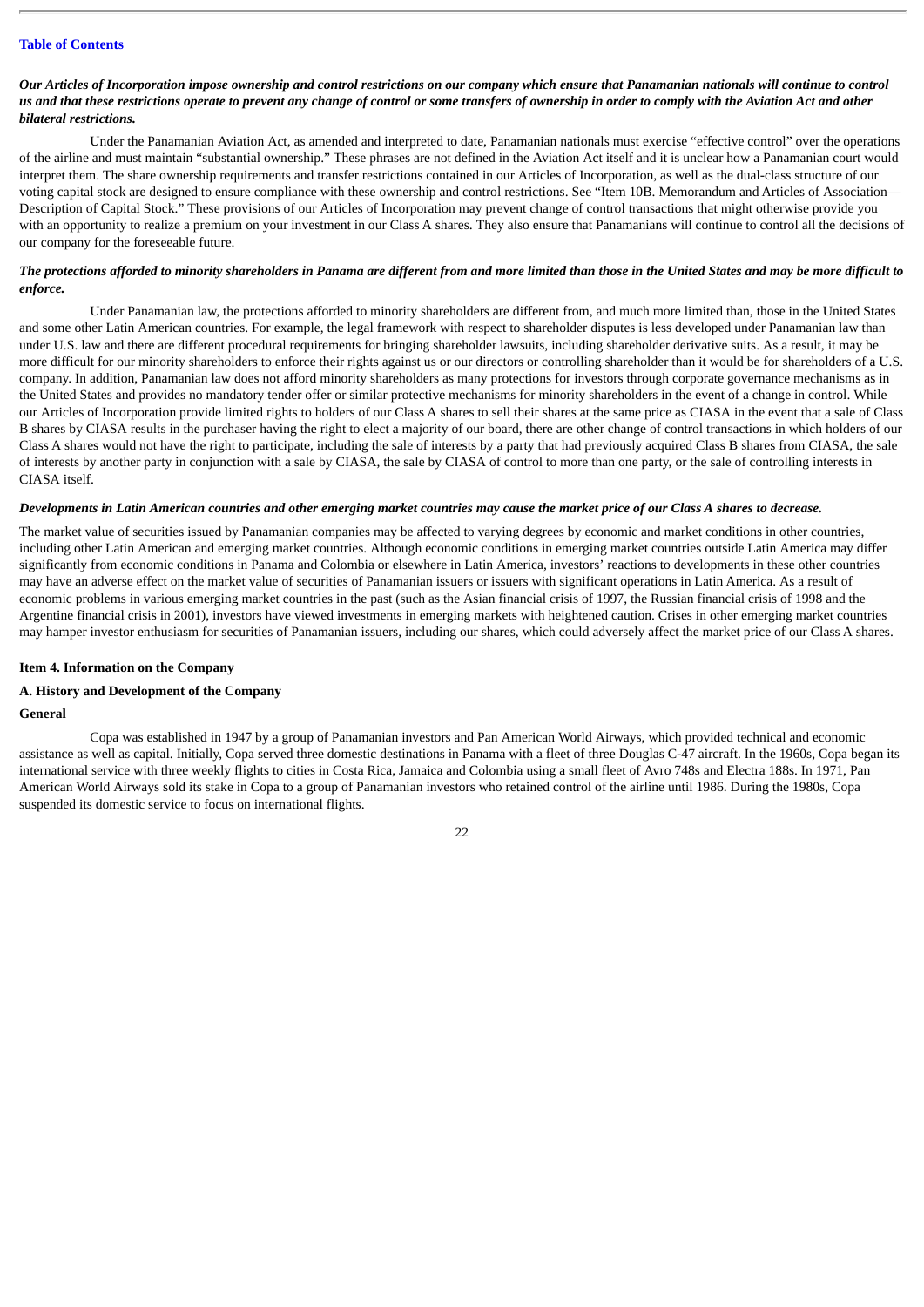In 1986, CIASA purchased 99% of Copa, which was controlled by the group of Panamanian shareholders who currently control CIASA. From 1992 until 1998, Copa was a part of a commercial alliance with Grupo TACA's network of Central American airline carriers. In 1997, together with Grupo TACA, Copa entered into a strategic alliance with American Airlines. After a year our alliance with American Airlines was terminated by mutual consent.

On May 6, 1998, Copa Holdings, S.A., the holding company for Copa and related companies was incorporated as a *sociedad anónima* under the laws of Panama to facilitate the sale by CIASA of a 49% stake in Copa Holdings to Continental Airlines. In connection with Continental Airlines' investment, we entered into an extensive alliance agreement with Continental Airlines providing for code-sharing, joint marketing, technical exchanges and other cooperative initiatives between the airlines. At the time of our initial public offering in December 2005, Continental Airlines reduced its ownership of our total capital stock from 49% to approximately 27.3%. In a follow-on offering in June 2006, Continental Airlines further reduced its ownership of our total capital stock from 27.3% to 10.0%. In May 2008, Continental Airlines sold its remaining shares in the public market. In March 2010, CIASA sold 4.2% of its interest and as of December 31, 2012 held 24.8% of our total capital stock.

Since 1998, we have grown and modernized our fleet while improving customer service and reliability. Copa has expanded its fleet from 13 aircraft to 83 aircraft. In 1999, we received our first Boeing 737-700s, in 2003 we received our first Boeing 737-800s, and in 2005 we received our first Embraer 190. In the first quarter of 2005, we completed our fleet renovation program and discontinued use of our last Boeing 737-200s. During the second quarter of 2005, we purchased Copa Colombia, the third largest domestic air carrier in Colombia in terms of number of passengers carried during 2012. Since 2005, we have expanded from 24 destinations in 18 countries to 64 destinations in 29 countries. We plan to continue our expansion, which includes increasing our fleet, over the next several years.

On April 22, 2005, we acquired an initial 85.6% equity ownership interest in Copa Colombia which was the second largest domestic carrier in Colombia in terms of passengers carried. Through subsequent acquisitions, we increased our total ownership interest in Copa Colombia to 99.9% by the end of that year. We believe that Copa Airlines's operational coordination with Copa Colombia creates additional passenger traffic in our existing route network by providing Colombian passengers more convenient access to the international destinations served through our Panama hub.

Our registered office is located at Boulevard Costa del Este, Avenida Principal y Avenida de la Rotonda, Urbanización Costa del Este, Complejo Business Park, Torre Norte, Parque Lefevre, Panama City, Panama and our telephone number is +507 304-2677. The website of Copa Airlines is www.copaair.com. Information contained on, or accessible through, this website is not incorporated by reference herein and shall not be considered part of this annual report. Our agent for service in the United States is Puglisi & Associates, 850 Library Avenue, Suite 204, Newark, Delaware 19715, and its telephone number is (302) 738-6680.

## **Capital Expenditures**

During 2012, our capital expenditures were \$399.7 million, which consisted primarily of expenditures related to our purchase of seven Boeing 737- 800 aircraft, as well as \$194.9 million in expenditures related to advance payments on aircraft purchase contracts. During 2011, our capital expenditures were \$319.7 million, which consisted primarily of expenditures related to our purchase of five Boeing 737-800 aircraft, as well as \$175.3 million in expenditures related to advance payments on aircraft purchase contracts for aircraft deliveries in 2013. During 2010, our capital expenditures were \$340.3 million, which consisted primarily of expenditures related to our purchase of three Boeing 737-800 aircraft, as well as \$157.3 million in expenditures related to advance payments on aircraft purchase contracts.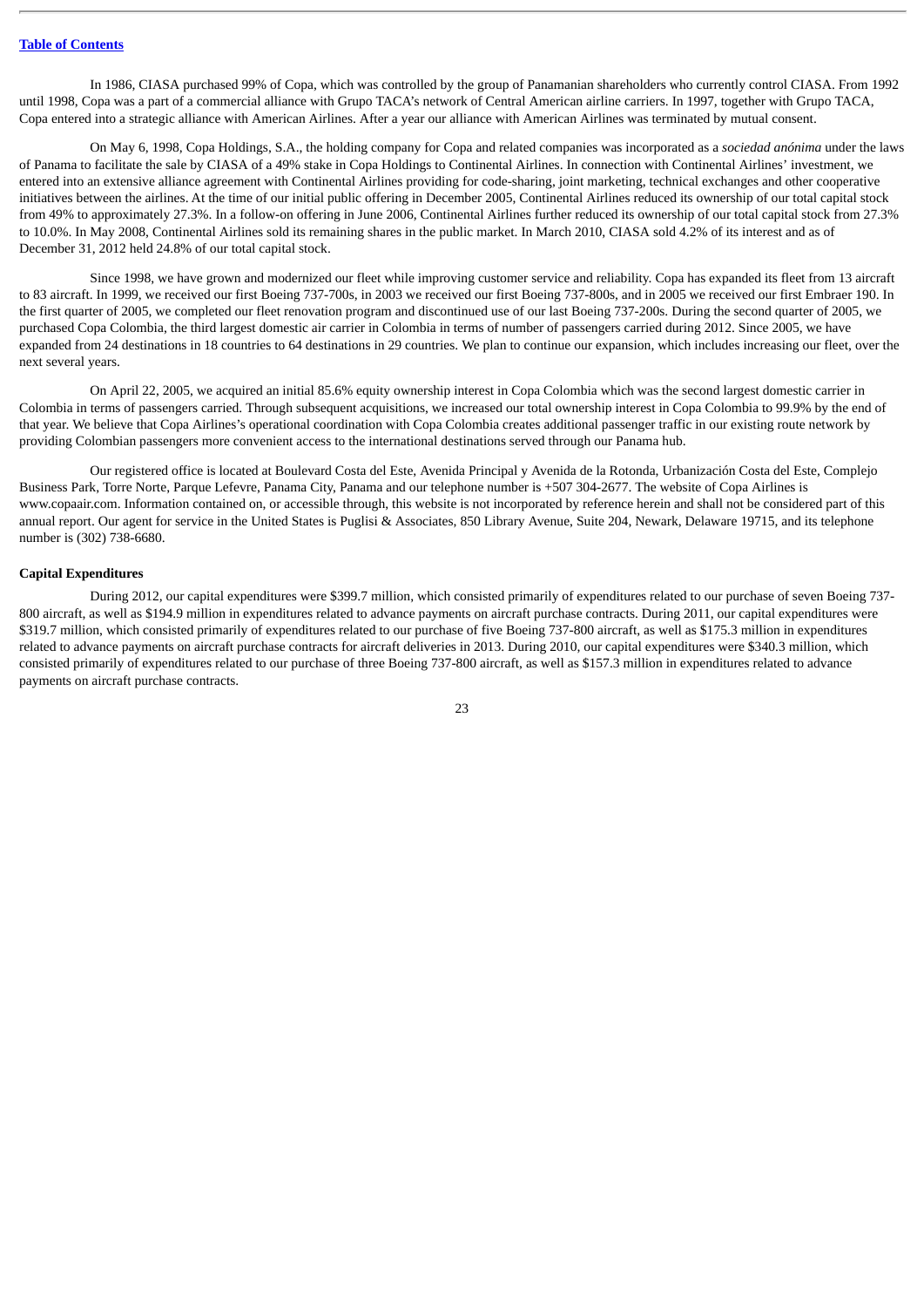#### **B. Business Overview**

We are a leading Latin American provider of airline passenger and cargo service through our two principal operating subsidiaries, Copa Airlines and Copa Colombia. Copa Airlines operates from its strategically located position in the Republic of Panama, and Copa Colombia provides service within Colombia and international flights from various cities in Colombia to Panama, Venezuela, Ecuador, México, Cuba, Guatemala and Costa Rica. We currently operate a fleet of 83 aircraft, 57 Boeing 737-Next Generation aircraft and 26 Embraer 190 aircraft. To meet its growing capacity requirements, Copa has firm orders, including purchase and lease commitments, to accept delivery of 35 Boeing 737-Next Generation aircraft through 2018 and purchase rights and options that, if exercised, allow us to accept delivery of up to 14 Boeing 737-Next Generation aircraft through 2019.

Copa currently offers approximately 337 daily scheduled flights among 64 destinations in 29 countries in North, Central and South America and the Caribbean from its Panama City hub. Copa provides passengers with access to flights to more than 150 other destinations through codeshare arrangements with UAL pursuant to which each airline places its name and flight designation code on the other's flights. Through its Panama City hub, Copa is able to consolidate passenger traffic from multiple points to serve each destination effectively.

Copa started its strategic alliance with Continental, in 1998. Since then, it has conducted joint marketing and code-sharing arrangements, and participated in the award-winning OnePass (now MileagePlus) frequent flyer loyalty program globally and on a co-branded basis in Latin America. On October 1<sup>st</sup>, 2010, Continental merged with United Airlines. The combined carrier took the United Airlines name but uses the former Continental's livery and logo. All of the service and alliance agreements we had in place with Continental have been transferred to the combined UAL entity. We believe that Copa's cobranding and joint marketing activities, which today continue with UAL, have enhanced its brand in Latin America, and that the relationship with UAL has afforded it cost-related benefits, such as improving purchasing power in negotiations with aircraft vendors and insurers. Copa's alliance and related services agreements with UAL are in effect until 2015. Due to the long-standing alliance relationship with Continental, and in order to ensure Copa remains fully aligned with Continental on a number of important joint initiatives, Copa officially joined Star Alliance on June 21<sup>st</sup>, 2012, which Continental had joined at the end of 2009.

Since January 2001, we have grown significantly and have established a track record of consistent profitability. Our total operating revenues have increased from \$0.3 billion in 2001 to \$2.2 billion in 2012 while our operating margins have also increased from 8.6% to 17.9% over the same period.

#### **Our Strengths**

- We believe our primary business strengths that have allowed us to compete successfully in the airline industry include the following:
- *Our "Hub of the Americas" airport is strategically located.* We believe that Copa's base of operations at the geographically central location of Tocumen International Airport in Panama City, Panama provides convenient connections to our principal markets in North, Central and South America and the Caribbean, enabling us to consolidate traffic to serve several destinations that do not generate enough demand to justify point-topoint service. Flights from Panama operate with few service disruptions due to weather, contributing to high completion factors and on-time performance. Tocumen International Airport's sea-level altitude allows our aircraft to operate without performance restrictions that they would be subject to at higher-altitude airports. We believe that Copa's hub in Panama allows us to benefit from Panama City's status as a center for financial services, shipping and commerce and from Panama's stable, dollar-based economy, free-trade zone and growing tourism.
- *We focus on keeping our operating costs low.* In recent years, our low operating costs and efficiency have contributed significantly to our profitability. Our operating cost per available seat mile, excluding costs for fuel and fleet impairment charges, was 7.04 in 2010, 6.73 in 2011, and 6.77 in 2012. We believe that our cost per available seat mile reflects our modern fleet, efficient operations and the competitive cost of labor in Panama.
- *We operate a modern fleet.* Our fleet consists of modern Boeing 737-Next Generation and Embraer 190 aircraft equipped with winglets and other modern cost-saving and safety features. Over the next several years, we intend to enhance our modern fleet through the addition of at least 35 additional Boeing 737-Next Generation aircraft. We believe that our modern fleet contributes to our on-time performance and high completion factor (percentage of scheduled flights not cancelled). We expect our Boeing 737-700s, 737-800s and Embraer 190s to continue offering substantial operational cost advantages.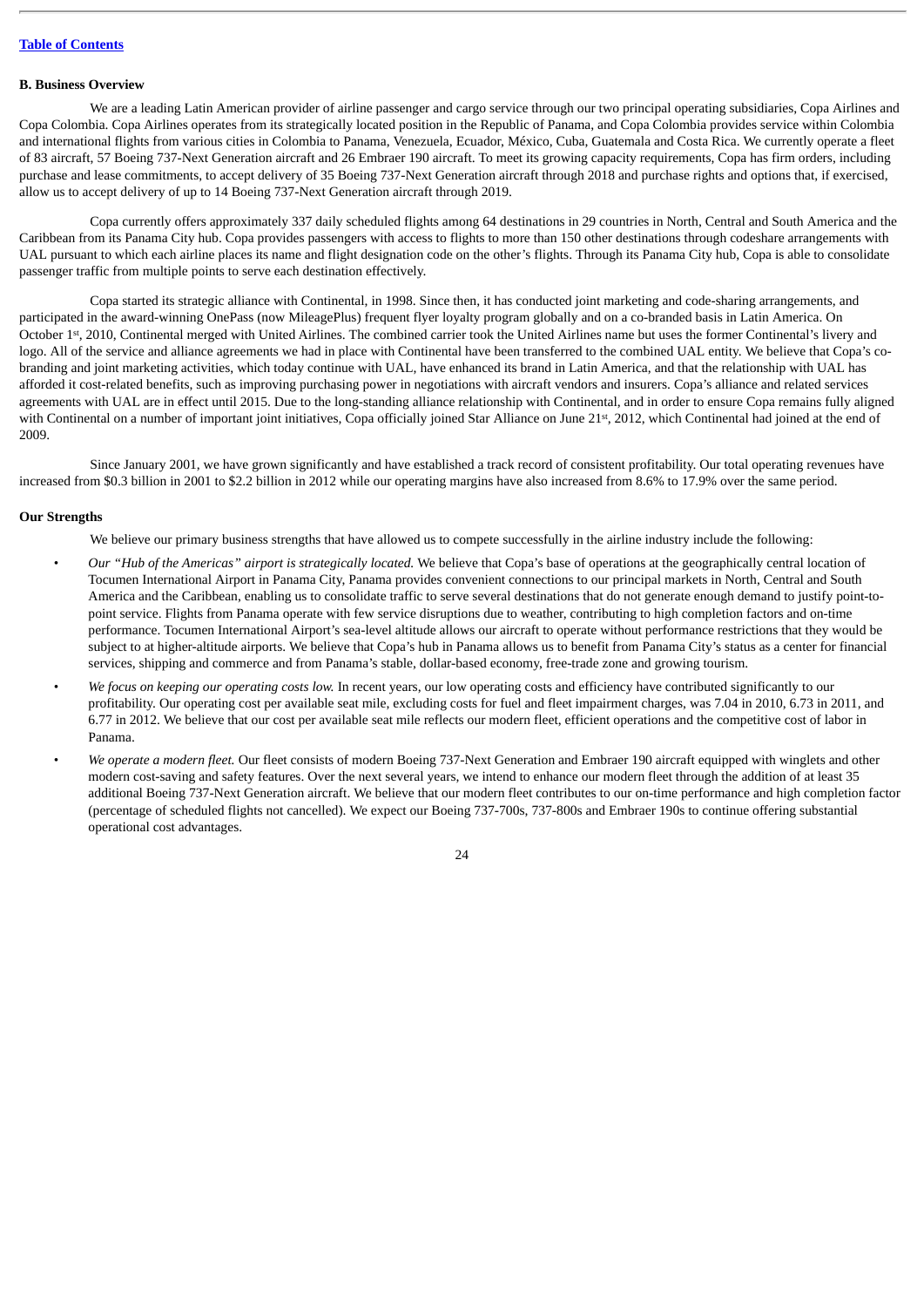- *We believe Copa has a strong brand and a reputation for quality service.* We believe that the Copa brand is associated with value to passengers, providing world-class service and competitive pricing. For the year ended December 31, 2012, Copa's statistic for on-time performance was 85.5% and completion factor was 99.6%. Baggage mishandling for Copa was 2.85 mishandled bags per 1000 passengers. Our focus on customer service has helped to build passenger loyalty. We believe that our brand has also been enhanced through our relationship with UAL, including our joint marketing of the MileagePlus loyalty program in Latin America, the similarity of our aircraft livery and aircraft interiors and our participation in UAL's United Club lounge program, which operates in partnership with our Copa Club lounge program.
- *Our management fosters a culture of teamwork and continuous improvement.* Our management team has been successful at creating a culture based on teamwork and focused on continuous improvement. Each of our employees has individual objectives based on corporate goals that serve as a basis for measuring performance. When corporate operational and financial targets are met, employees are eligible to receive bonuses according to our profit sharing program. See "Item 6D. Employees." We also recognize outstanding performance of individual employees through company-wide recognition, one-time awards, special events and, in the case of our senior management, grants of restricted stock and stock options. Our goaloriented culture and incentive programs have contributed to a motivated work force that is focused on satisfying customers, achieving efficiencies and growing profitability.

## **Our Strategy**

Our goal is to continue to grow profitably and enhance our position as a leader in Latin American aviation by providing a combination of superior customer service, convenient schedules and competitive fares, while maintaining competitive costs. The key elements of our business strategy include the following:

- *Expand our network by increasing frequencies and adding new destinations.* We believe that demand for air travel in Latin America is likely to expand in the next decade, and we intend to use our increasing fleet capacity to meet this growing demand. We intend to focus on expanding our operations by increasing flight frequencies on our most profitable routes and initiating service to new destinations. Copa's Panama City hub allows us to consolidate traffic and provide service to certain underserved markets, particularly in Central America and the Caribbean, and we intend to focus on providing new service to regional destinations that we believe best enhance the overall connectivity and profitability of our network.
- *Continue to focus on keeping our costs low.* We seek to reduce our cost per available seat mile without sacrificing services valued by our customers as we execute our growth plans. Our goal is to maintain a modern fleet and to make effective use of our resources through efficient aircraft utilization and employee productivity. We intend to reduce our distribution costs by increasing direct sales, including internet and call center sales, as well as improving efficiency through technology and automated processes.
- *Emphasize superior service and value to our customers.* We intend to continue to focus on satisfying our customers and earning their loyalty by providing a combination of superior service and competitive fares. We believe that continuing our operational success in keeping flights on time, reducing mishandled luggage and offering convenient schedules to attractive destinations will be essential to achieving this goal. We intend to continue to incentivize our employees to improve or maintain operating and service metrics relating to our customers' satisfaction by continuing our profit sharing plan and employee recognition programs and to reward customer loyalty with the popular Mileage Plus frequent flyer program, upgrades and access to our Copa Club lounges, which operate in partnership with United Clubs worldwide.
- *Capitalize on opportunities at Copa Colombia.* We are seeking to enhance Copa Colombia's profitability through a variety of initiatives, including, expanding its international routes, capitalizing on aircraft interchange with Copa, further integrating its route network with Copa's and improving overall efficiency.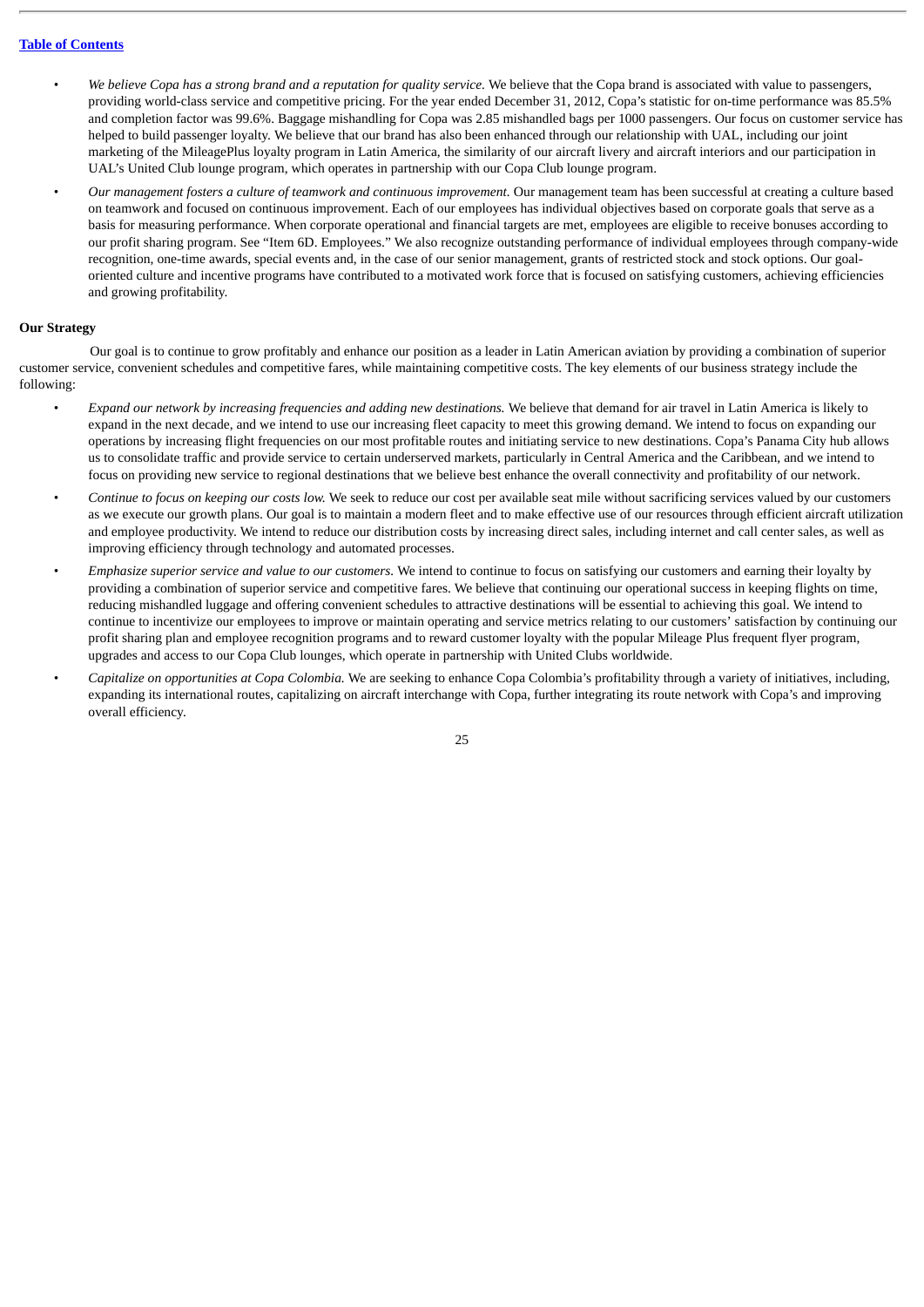## **Industry**

In Latin America, the scheduled passenger service market consists of three principal groups of travelers: strictly leisure, business and travelers visiting friends and family. Leisure passengers and passengers visiting friends and family typically place a higher emphasis on lower fares, whereas business passengers typically place a higher emphasis on flight frequency, on-time performance, breadth of network and service enhancements, including loyalty programs and airport lounges.

According to data from the International Air Transport Association, or IATA, Latin America comprised approximately 7.4% of worldwide passengers flown in 2011, or 142 million passengers.

The Central American aviation market is dominated by international traffic. According to data from IATA, international traffic represented approximately 80% of passengers carried in Central America in 2011. International passenger traffic is concentrated between North America and Central America. This segment represented 66% of international passengers flown to and from Central America in 2011, compared to 8% for passengers flown between Central America and South America and 6% for passengers flown between Central American countries. Total passengers flown on international flights to and from Central America increased 13% in 2011, and load factors on international flights to and from Central America were 78% on average.

The chart below details passenger traffic between regions in 2011:

|                                        |                                      | 2011 IATA Traffic<br>Results <sup>(1)</sup> |                                                   |            |                                                        |            |                       |
|----------------------------------------|--------------------------------------|---------------------------------------------|---------------------------------------------------|------------|--------------------------------------------------------|------------|-----------------------|
|                                        | Passengers<br>Carried<br>(Thousands) |                                             | Revenue<br>Pasenger<br><b>Miles</b><br>(Millions) |            | Available<br><b>Seat</b><br><b>Miles</b><br>(Millions) |            | Load<br>Factor<br>(%) |
| <b>International Scheduled Service</b> |                                      |                                             |                                                   |            |                                                        |            |                       |
| North America — Central America        | 33.160                               | 12.2%                                       | 79.469                                            | 11.3%      | 100.534                                                | 11.3%      | 79.0%                 |
| North America — South America          | 11,832                               | 8.5%                                        | 60,706                                            | 9.5%       | 74.623                                                 | 9.5%       | 81.4%                 |
| Central America — South America        | 4.022                                | 26.1%                                       | 14.102                                            | 29.3%      | 17.925                                                 | 29.3%      | 78.7%                 |
| Within Central America                 | 3.167                                | 10.4%                                       | 4.079                                             | 14.3%      | 5.906                                                  | 14.3%      | 69.1%                 |
| Within South America                   | 19,152                               | 8.9%                                        | 22,260                                            | 11.0%      | 29,543                                                 | 11.0%      | 75.3%                 |
| <b>Domestic Scheduled Service</b>      |                                      |                                             |                                                   |            |                                                        |            |                       |
| Central America                        | 9,935                                | 25.3%                                       | 13.819                                            | 24.2%      | 18.467                                                 | 22.7%      | 74.8%                 |
| South America                          | 84,780                               | 9.3%                                        | 83.221                                            | 6.3%       | 116,870                                                | 4.4%       | 71.2%                 |
|                                        |                                      | Change (%)                                  |                                                   | Change (%) |                                                        | Change (%) |                       |

Source: IATA World Air Transport Statistics (WATS) Report, October 2012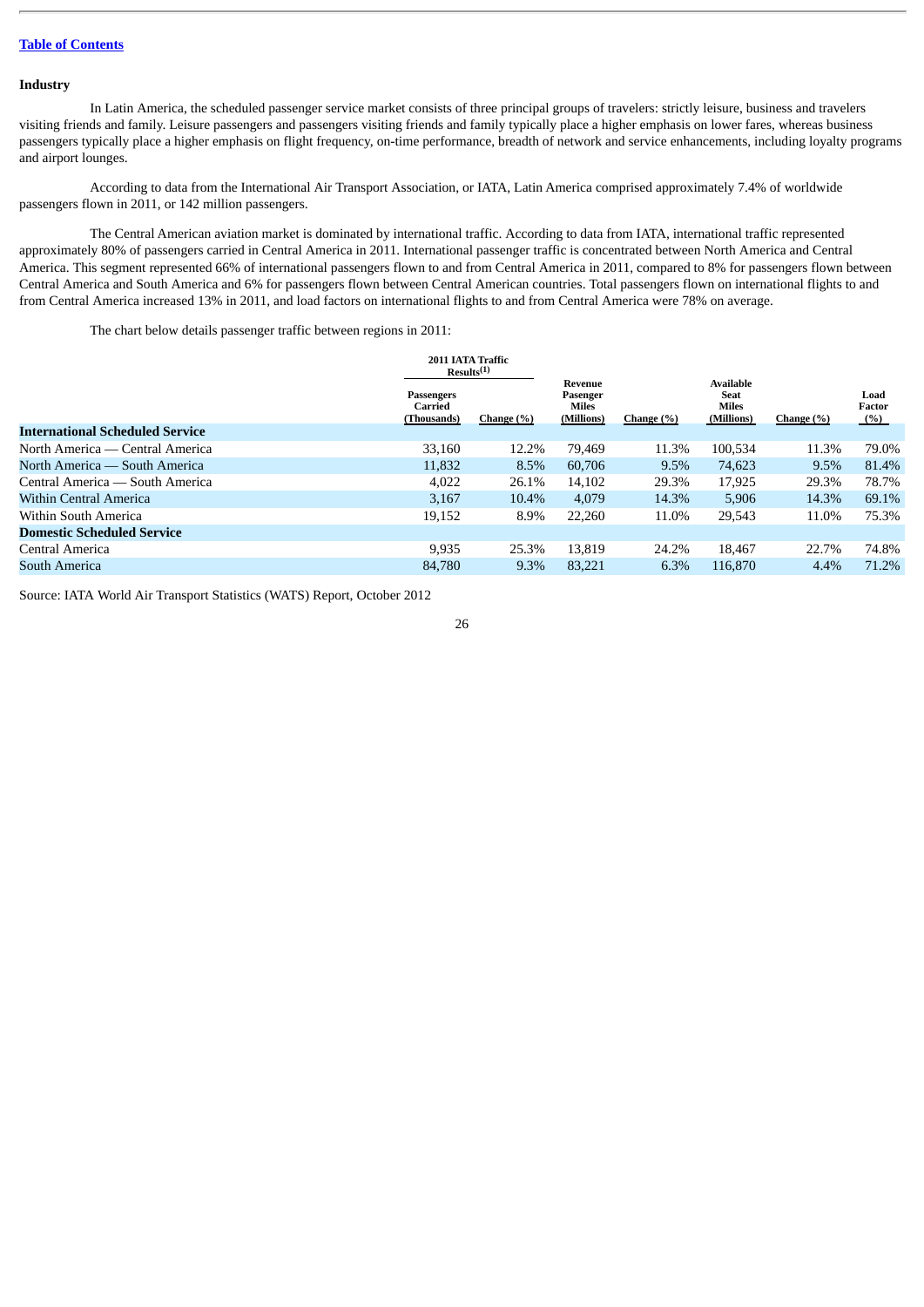Panama serves as a hub for connecting passenger traffic between major markets in North, South, and Central America and the Caribbean. Accordingly, passenger traffic to and from Panama is significantly influenced by economic growth in surrounding regions. Major passenger traffic markets in North, South and Central America experienced growth in their GDP in 2011. Preliminary figures indicate that real GDP increased by 6.3% in Panama and by 3.7% in Colombia, according to data of the World Economic and Financial Survey conducted by the International Monetary Fund (IMF).

|           | GDP (in US\$ billions)<br>2011<br><b>Current Prices</b><br>(USS) | 2011<br><b>Real GDP</b><br>(% Growth) | <b>GDP</b> per Capita<br>2011<br><b>Current Prices</b><br>(US\$) |
|-----------|------------------------------------------------------------------|---------------------------------------|------------------------------------------------------------------|
| Brazil    | 2,492.9                                                          | 2.7%                                  | 12,789                                                           |
| Argentina | 444.6                                                            | 8.9%                                  | 10,959                                                           |
| Chile     | 248.4                                                            | 5.9%                                  | 14,403                                                           |
| Mexico    | 1,154.0                                                          | 3.9%                                  | 10,146                                                           |
| Colombia  | 327.6                                                            | 5.9%                                  | 7,114                                                            |
| Panama    | 30.6                                                             | 10.6%                                 | 8,514                                                            |
| USA       | 15,075.7                                                         | 1.8%                                  | 48,328                                                           |

Source: International Monetary Fund, World Economic Outlook Database, October 2012; estimated GDP growth calculated in local currency.

Panama has benefited from a stable economy with moderate inflation and steady GDP growth. According to International Monetary Fund estimates, from 1999 to 2011 Panama's real GDP grew at an average annual rate of 6.1% while inflation averaged 2.7% per year. The service sector represents approximately 75% of total real GDP in Panama, a higher percentage of GDP than the service sector represents in most other Latin American countries. The IMF currently estimates Panama's population to be approximately 3.6 million in 2011, with the majority of the population concentrated in Panama City, where our hub at Tocumen International Airport is located. We believe the combination of a stable, service-oriented economy and steady population growth has helped drive our domestic origin and destination passenger traffic.

Domestic travel within Panama primarily consists of individuals visiting families as well as domestic and foreign tourist visiting the countryside. Most of this travel is done via ground transportation, and its main flow is to and from Panama City, where most of the economic activity and population is concentrated. Demand for domestic air travel is growing and relates primarily to leisure travel from foreign and local tourist. The market is served primarily by one local airline, Air Panama, which operates a fleet primarily consisting of turbo prop aircraft generally with less than 50 seats. This airline offers limited international service and operates in the domestic terminal of Panama City, which is located 30 minutes by car from Tocumen International Airport.

Colombia is the third largest country in Latin America in terms of population, with a population of approximately 46.1 million in 2011 according to the International Monetary Fund, and has a land area of approximately 440,000 square miles. Colombia's GDP was approximately \$289 billion in 2011, and per capita income was approximately \$7.1 thousand (current prices) according to the International Monetary Fund. Colombia's geography is marked by the Andean mountains and an inadequate road and rail infrastructure, making air travel a convenient and attractive transportation alternative. Colombia shares a border with Panama, and for historic, cultural and business reasons it represents a significant market for many Panamanian businesses.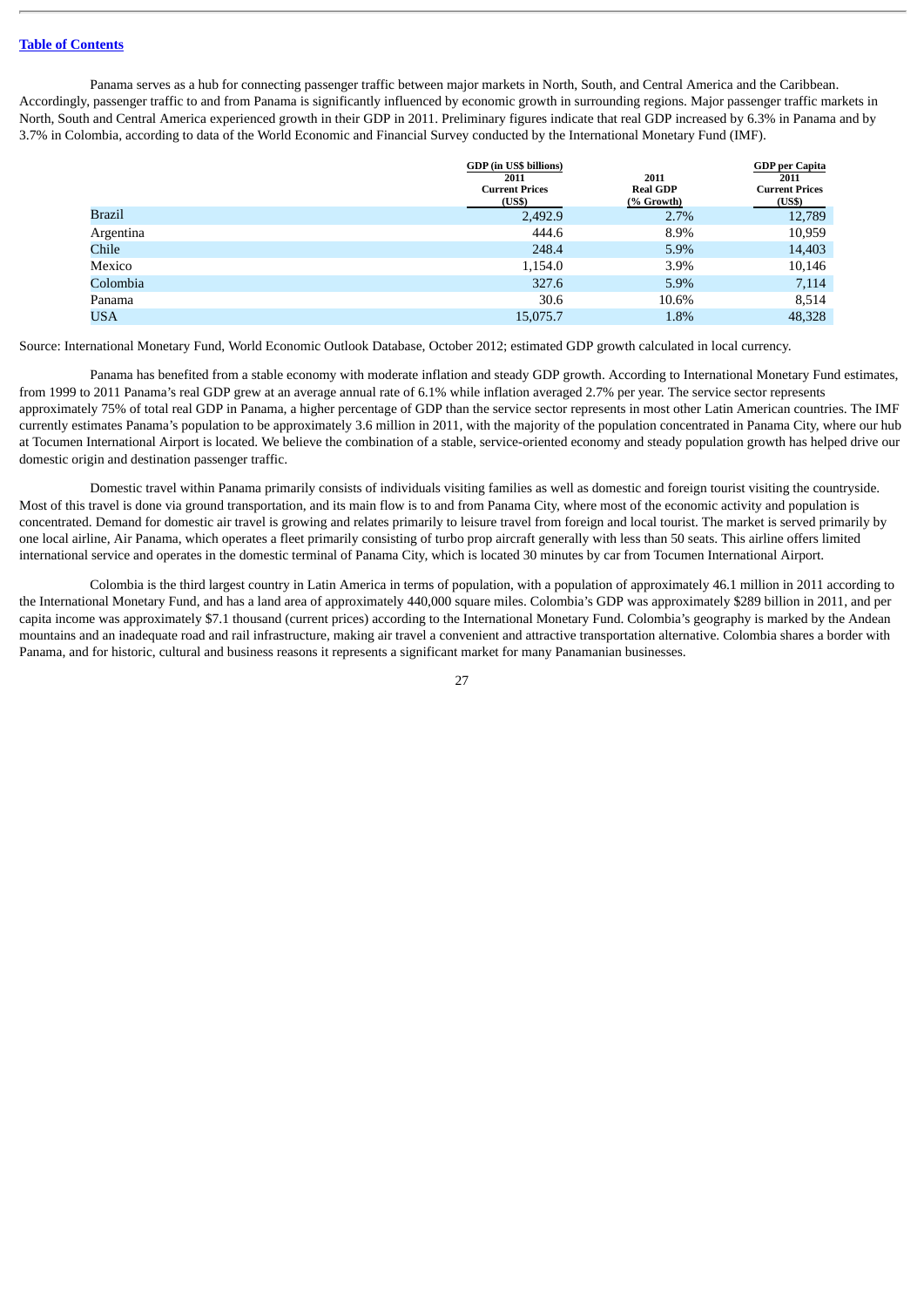## **Route Network and Schedules**

As of December 31, 2012, Copa provided regularly scheduled flights to 64 cities in North, Central and South America and the Caribbean. The majority of Copa flights operate through our hub in Panama which allows us to transport passengers and cargo among a large number of destinations with service that is more frequent than if each route were served directly.

We believe our hub-and-spoke model is the most efficient way for us to operate our business since most of the origination/destination city pairs we serve do not generate sufficient traffic to justify a point-to-point service. Also, since we serve many countries, it would be very difficult to obtain the bilateral route rights necessary to operate a competitive point-to-point system.

Copa schedules its hub flights using a "connecting bank" structure, where flights arrive at the hub at approximately the same time and to depart a short time later. In June 2011, we increased our banks of flights from four to six a day. This allowed us to increase efficiency in the use of Hub infrastructure in addition to providing more time of day choices to passengers.

As a part of our strategic relationship with UAL, Copa provides flights through code-sharing arrangements to over 150 other destinations. In addition to code-shares provided with our Star Alliance partners, Copa also has code-sharing arrangements in place with several other carriers, including KLM, Gol, and Aeromexico.

In 2007, Copa joined the SkyTeam global alliance as an Associate Member, in part due to the support and sponsorship of Continental. Continental Airlines left the SkyTeam Alliance and joined the Star Alliance effective the fourth quarter of 2009. Due to the long-standing alliance relationship with Continental, and in order to ensure Copa remains fully aligned with Continental on a number of important joint initiatives, Copa also exited the SkyTeam Alliance during the fourth quarter of 2009 and officially joined Star Alliance on June 21, 2012.

In addition to increasing the frequencies to destinations we already serve, Copa's business strategy is also focused on adding new destinations across Latin America, the Caribbean and North America in order to increase the attractiveness of our Hub of the Americas at Tocumen International Airport hub for intra-American traffic. We currently plan to introduce new destinations and to increase frequencies to many of the destinations that Copa currently serves. Our Embraer 190 aircraft, together with the Boeing 737-Next Generation aircraft, allows us to improve our service by increasing frequencies and service to new destinations with the right-sized aircraft.

Our plans to introduce new destinations and increase frequencies depend on the allocation of route rights, a process over which we do not have direct influence. Route rights are allocated through negotiations between the government of Panama and Colombia, and the governments of countries to which we intend to increase flights. If we are unable to obtain route rights, we will exercise the flexibility within our route network to re-allocate capacity as appropriate.

We do not currently provide any domestic service in the Republic of Panama, choosing instead to focus entirely on international traffic. The following table shows our revenue generated in each of our major operating regions.

#### **Revenue by Region**

|                    |       | Year Ended December 31, |       |       |
|--------------------|-------|-------------------------|-------|-------|
| Region             | 2012  | <b>2011</b>             | 2010  | 2009  |
| North America(1)   | 16.7% | 16.9%                   | 15.1% | 15.2% |
| South America      | 60.8% | 57.9%                   | 55.0% | 58.5% |
| Central America(2) | 17.8% | 19.3%                   | 23.4% | 19.5% |
| Caribbean(3)       | 4.7%  | 5.9%                    | 6.5%  | 6.8%  |

(1) The United States, Canada and Mexico.

(2) Includes Panama.

(3) Cuba, Dominican Republic, Haiti, Jamaica, Puerto Rico, Trinidad and Tobago.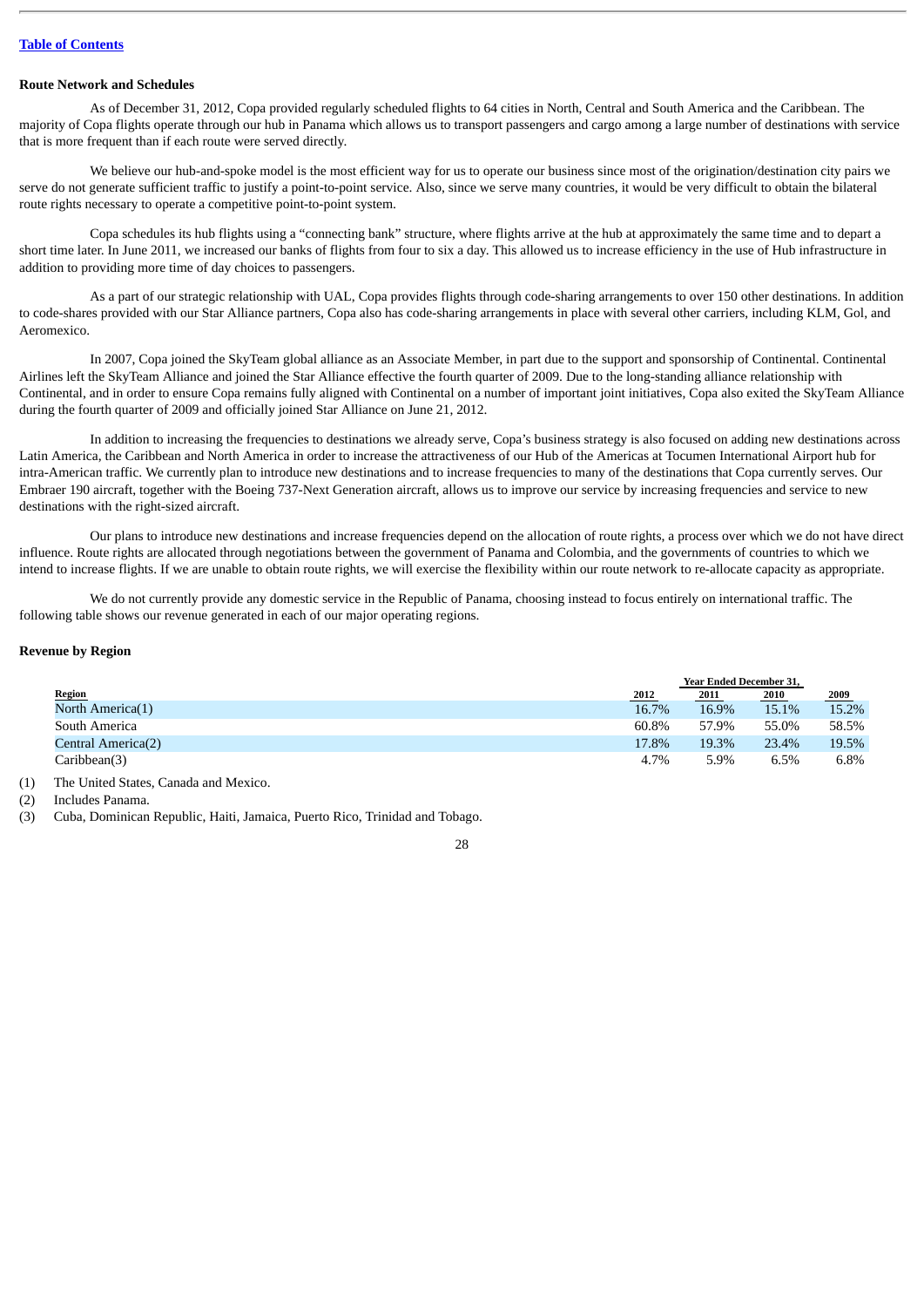#### **Airline Operations**

#### *Passenger Operations*

Passenger revenue accounted for approximately \$2,163 million in 2012, \$1,747 million in 2011, and \$1,339 million in 2010, representing 96.2%, 95.4%, and 94.6% respectively of Copa's total revenues. Leisure traffic, which makes up close to half of Copa's total traffic, tends to coincide with holidays, school vacations and cultural events and peaks in July and August, and again in December and January. Despite these seasonal variations, Copa's overall traffic pattern is relatively stable due to the constant influx of business travelers. Approximately half of Copa's passengers regard Panama City as their destination or origination point, and most of the remaining passengers pass through Panama City in transit to other points on our route network.

#### *Cargo Operations*

In addition to our passenger service, we make efficient use of extra capacity in the belly of our aircraft by carrying cargo. Our cargo operations consist principally of freight service. Copa's cargo business generated revenues of approximately \$57.3 million in 2012, \$52.8 million in 2011, and \$50.3 million in 2010, representing 2.6%, 2.9%, and 3.6% respectively, of Copa's operating revenues. We primarily move our cargo in the belly of our aircraft. However, we also wet-lease and charter freighter capacity when necessary to meet our cargo customers' needs.

#### **Pricing and Revenue Management**

Copa has designed its fare structure to balance its load factors and yields in a way that it believes will maximize profits on its flights. Copa also maintains revenue management policies and procedures that are intended to maximize total revenues, while remaining generally competitive with those of our major competitors. Copa uses Airmax, the revenue management software designed by Sabre.

Copa charges more for tickets on higher-demand routes, tickets purchased on short notice and other itineraries suggesting a passenger would be willing to pay a premium. This represents strong value to Copa's business customer, who need more flexibility with their flight plan. The number of seats Copa offers at each fare level in each market results from a continual process of analysis and forecasting. Past booking history, seasonality, the effects of competition and current booking trends are used to forecast demand. Current fares and knowledge of upcoming events at destinations that will affect traffic volumes are included in Copa's forecasting model to arrive at optimal seat allocations for its fares on specific routes. Copa uses a combination of approaches, taking into account yields, flight load factors and effects on load factors of continuing traffic, depending on the characteristics of the markets served, to arrive at a strategy for achieving the best possible revenue per available seat mile, balancing the average fare charged against the corresponding effect on our load factors.

#### **Relationship with UAL**

It is common practice in the commercial aviation industry for airlines to develop marketing and commercial alliances with other carriers in order to offer a more complete and seamless travel experience to passengers. These alliances typically yield certain conveniences such as code-sharing, frequent flyer reciprocity, and, where permitted, coordinated scheduling of flights as well as additional joint marketing activities.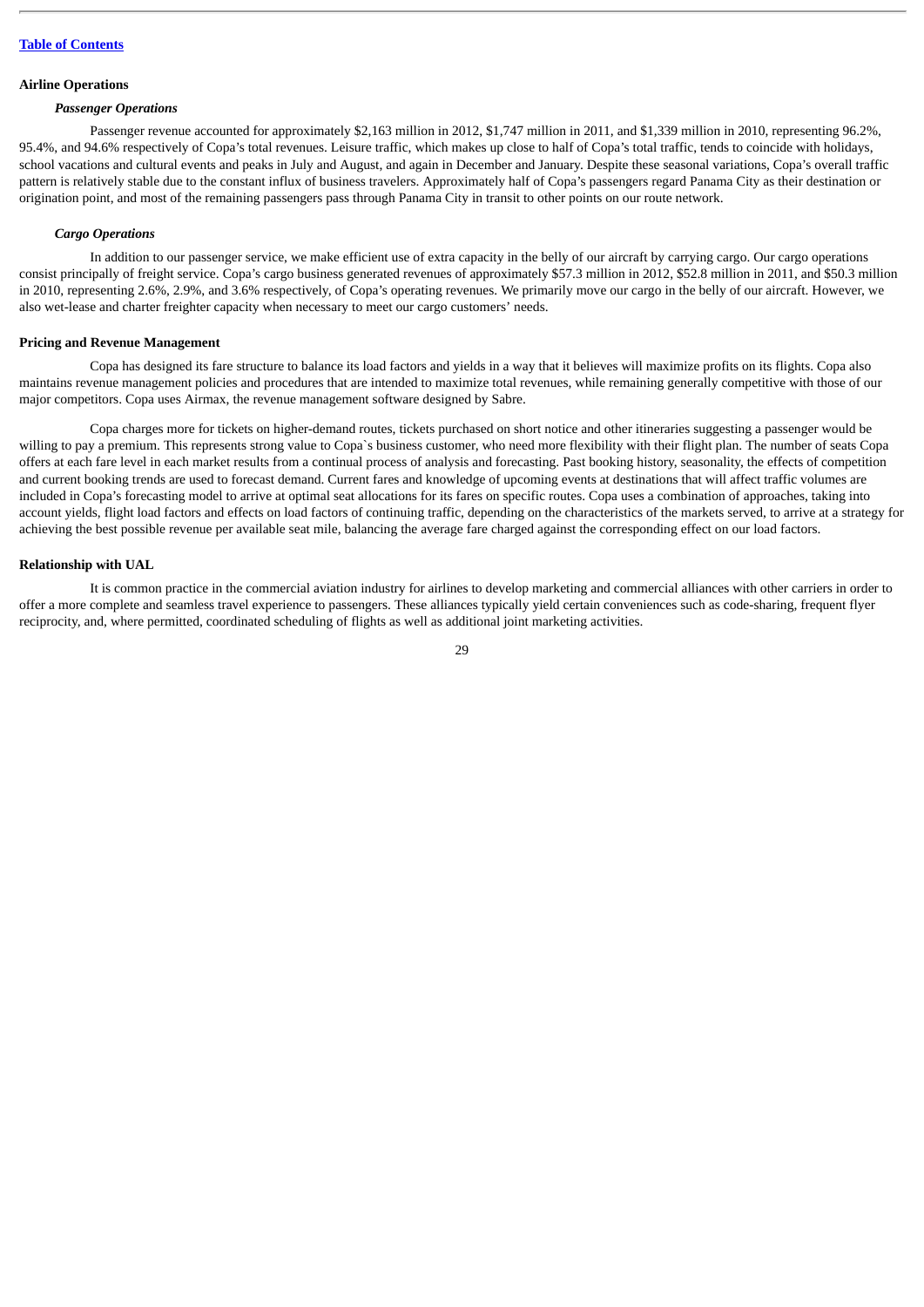In May 1998, Copa Airlines and Continental entered into a comprehensive alliance agreement, encompassing a broad array of activities such as Copa's participation in Continental's frequent flyer programs and VIP lounge; as well as agreements in other areas, such as trademarks. These agreements were initially signed for a period of ten years. In November 2005, Copa and Continental amended and restated these agreements and extended their term through the year 2015.

Copa Holdings is a party to a supplemental agreement with CIASA and Continental entered into in connection with Continental's May 2008 offering of our shares. The supplemental agreement terminates the shareholders' agreement between the Company, CIASA and Continental that existed prior to Continental's exit and further amends the amended and restated registration rights agreement between the parties. Pursuant to the supplemental agreement, UAL has the right to appoint a member of its senior management to our Board of Directors during the term of our alliance agreement with Continental.

On October 1, 2010, Continental merged with United Airlines and became a wholly-owned subsidiary of UAL. All the benefits from our previous alliance with Continental have been recognized by UAL.

As a result of our alliance, we have benefited from Continental's and now UAL's expertise and experience over the past decade. Copa has, for example, fully adopted Continental's OnePass (now UAL's MileagePlus) frequent flyer program and rolled out a co-branded joint product in much of Latin America, enabling us to develop brand loyalty among our travelers. The co-branding of the OnePass (now MileagePlus) loyalty programs has helped to leverage the brand recognition that Continental already enjoyed across Latin America and enables us to compete more effectively against regional competitors such as Avianca-Taca and the Oneworld alliance represented by American Airlines and LAN Airlines. We also share Continental's Sceptre inventory management software, which allows Copa to pool spare parts with the larger airline and to rely on Continental to provide engineering support for maintenance projects. We have also been able to take advantage of Continental's purchasing power and negotiate more competitive rates for spare parts and third-party maintenance work. In addition to the Sceptre system, we have implemented several important information technology systems, such as the "SHARES" computer reservation system in an effort to maintain commonality with Continental.

Our alliance relationship with Continental has enjoyed a grant of antitrust immunity from the US Department of Transportation, or DOT. We are pleased to note that the DOT has issued a "route transfer order" document whereby the existing antitrust immunity grant between Continental and Copa Airlines is now in effect between UAL and Copa Airlines.

In 2007, Copa joined the SkyTeam global alliance as an Associate Member, in part due to the support and sponsorship of Continental. Continental left the SkyTeam Alliance and joined the Star Alliance effective the fourth quarter of 2009. Due to the long-standing alliance relationship with Continental, and in order to ensure Copa remains fully aligned with Continental on a number of important joint initiatives, Copa also exited the SkyTeam Alliance during the fourth quarter of 2009 and officially joined Star Alliance on June 21, 2012.

Our alliance relationship with UAL is governed by several interrelated agreements between Copa and UAL. Each of the agreements as amended and restated will expire only upon three years' written notice by one of the airlines to the other, which may not be given before May 2012. Other events of termination are set forth in the descriptions of the major alliance-related agreements set forth below.

*Alliance Agreement.* Under our alliance agreement with UAL, both entities agree to continue their codesharing relationship with extensions as they feel are appropriate and to work to maintain our antitrust immunity with the DOT. In order to support the codesharing relationship, the alliance agreement also contains provisions mandating a continued frequent flyer relationship between the airlines, setting minimum levels of quality of service for the airlines and encouraging cooperation in marketing and other operational initiatives. UAL and Copa are prohibited by the alliance agreement from entering into commercial agreements with certain classes of competing airlines, and the agreement requires both parties to include each other, as practicable, in their commercial relationships with other airlines. Other than by expiration as described above, the agreement is also terminable by an airline in cases of, among other things, uncured material breaches of the alliance agreement by the other airline, bankruptcy of the other airline, termination of the services agreement for breach by the other airline, termination of the frequent flyer participation agreement without entering into a successor agreement by the other airline, certain competitive activities, certain changes of control of either of the parties and certain significant operational service failures by the other airline.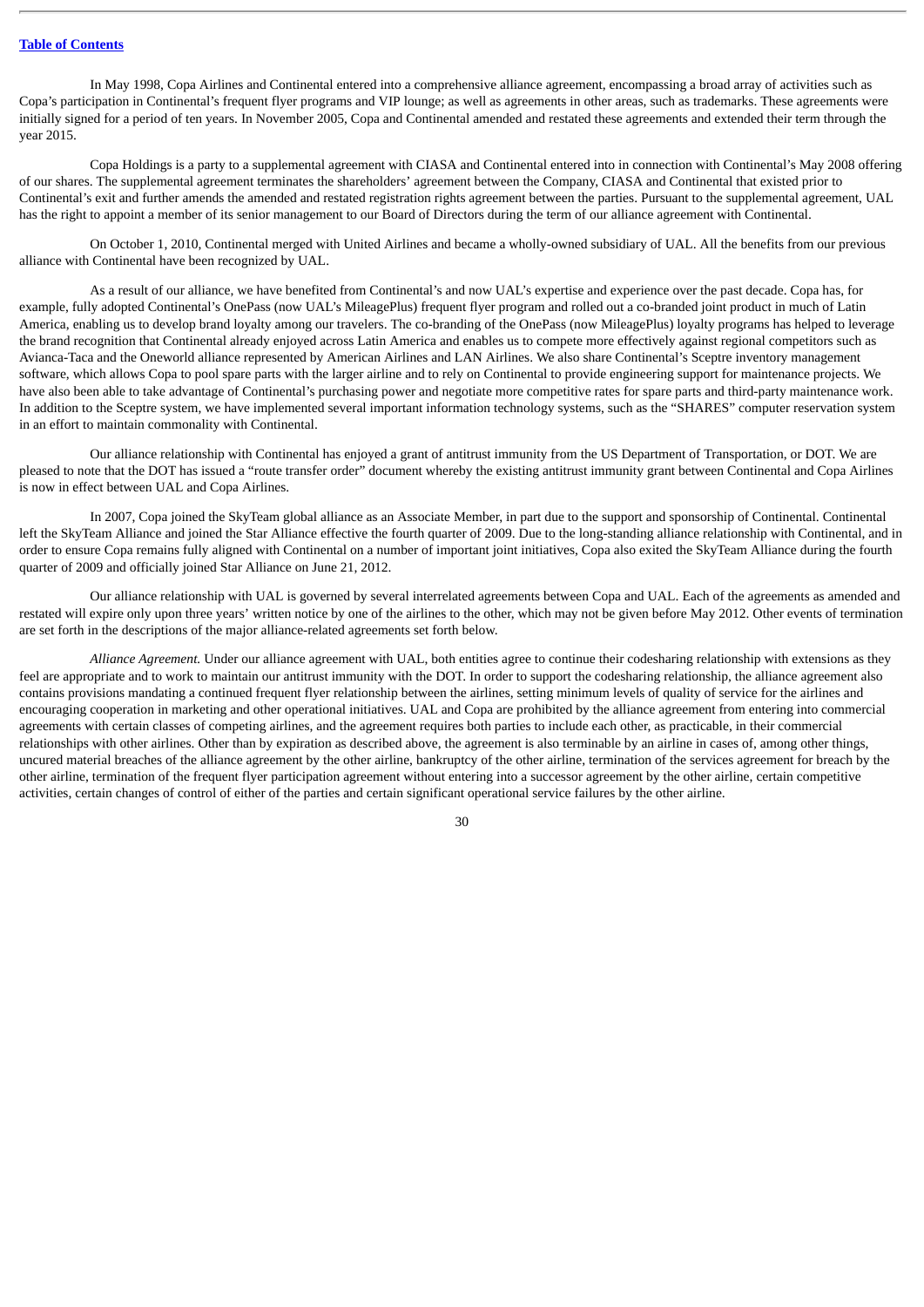*Services Agreement.* Under the services agreement, both entities agree to provide to each other certain services over the course of the agreement at the providing carrier's incremental cost, subject to certain limitations. Services covered under the agreement include consolidating purchasing power for equipment purchases and insurance coverage, sharing management information systems, pooling maintenance programs and inventory management, joint training and employee exchanges, sharing the benefits of other purchase contracts for goods and services, telecommunications and other services. Other than by expiration as described above, the agreement is also terminable by a party in cases of, among other things, uncured material breaches of the alliance agreement by the other party, bankruptcy of the other party, termination of the services agreement for breach by the other party, termination of the frequent flyer participation agreement without entering into a successor agreement by the other party or certain changes of control of either of the parties and certain significant operational service failures by the other airline.

*Frequent Flyer Participation Agreement.* Under the frequent flyer participation agreement, we participate in UAL's MileagePlus frequent flyer global program and on a co-branded basis in Latin America. Customers in the program receive credit for flying on segments operated by us, which can be redeemed for award travel on our flights and those of other partner airlines. The agreement also governs joint marketing agreements under the program, settlement procedures between the airlines and revenue-sharing under bank card affinity relationships. Further, if the services agreement is terminated or expires, the compensation structure of the frequent flyer program will be revised to be comparable to other of UAL's frequent flyer relationships. We also have the right under the agreement to participate on similar terms in any successor program operated by UAL. Other than by expiration as described above, the agreement is also terminable by a party in cases of, among other things, uncured material breaches of the alliance agreement by the other party, bankruptcy of the other party , termination of the services agreement for breach by the other party, termination of the frequent flyer participation agreement without entering into a successor agreement by the other airline, certain changes of control of either of the parties and certain significant operational service failures by the other party.

*Trademark License Agreement.* Under the trademark license agreement, we have the right to use a logo incorporating a design that is similar to the design of the new UAL logo. We also have the right to use Continental's trade dress, aircraft livery and certain other Continental marks under the agreement that allow us to more closely align our overall product with our alliance partner. The trademark license agreement is coterminous with the alliance agreement and can also be terminated for breach. In most cases, we will have a period of five years after termination to cease to use the marks on our aircraft, with less time provided for signage and other uses of the marks or in cases where the agreement is terminated for a breach by us.

#### **Sales, Marketing and Distribution**

*Sales and Distribution.* Approximately 68% of sales during 2012 were completed through travel agents and other airlines while approximately 32% were direct sales via our city ticket offices (CTOs), call centers, airport counters or website. Travel agents receive base commissions, not including back-end incentive payments, ranging from 0% to 6% depending on the country. The weighted average rate for these commissions during 2012 was 2.35%. In recent years, base commissions have decreased significantly in most markets as more efficient back-end incentive programs have been implemented to reward selected travel agencies that exceed their sales targets.

Travel agents obtain airline travel information and issue airline tickets through global distribution systems, or GDSs, that enable them to make reservations on flights from a large number of airlines. GDSs are also used by travel agents to make hotel and car rental reservations. Copa participates actively in all major international GDSs, including SABRE, Amadeus, Galileo and Worldspan. In return for access to these systems, Copa pays transaction fees that are generally based on the number of reservations booked through each system.

Copa has a sales and marketing network consisting of 153 domestic and international ticket offices, including airport and city ticket offices located in Panama and Colombia. During the year ended December 31, 2012, approximately 15.1% and 4.4% of its sales were booked through our ticket counters and call center, respectively.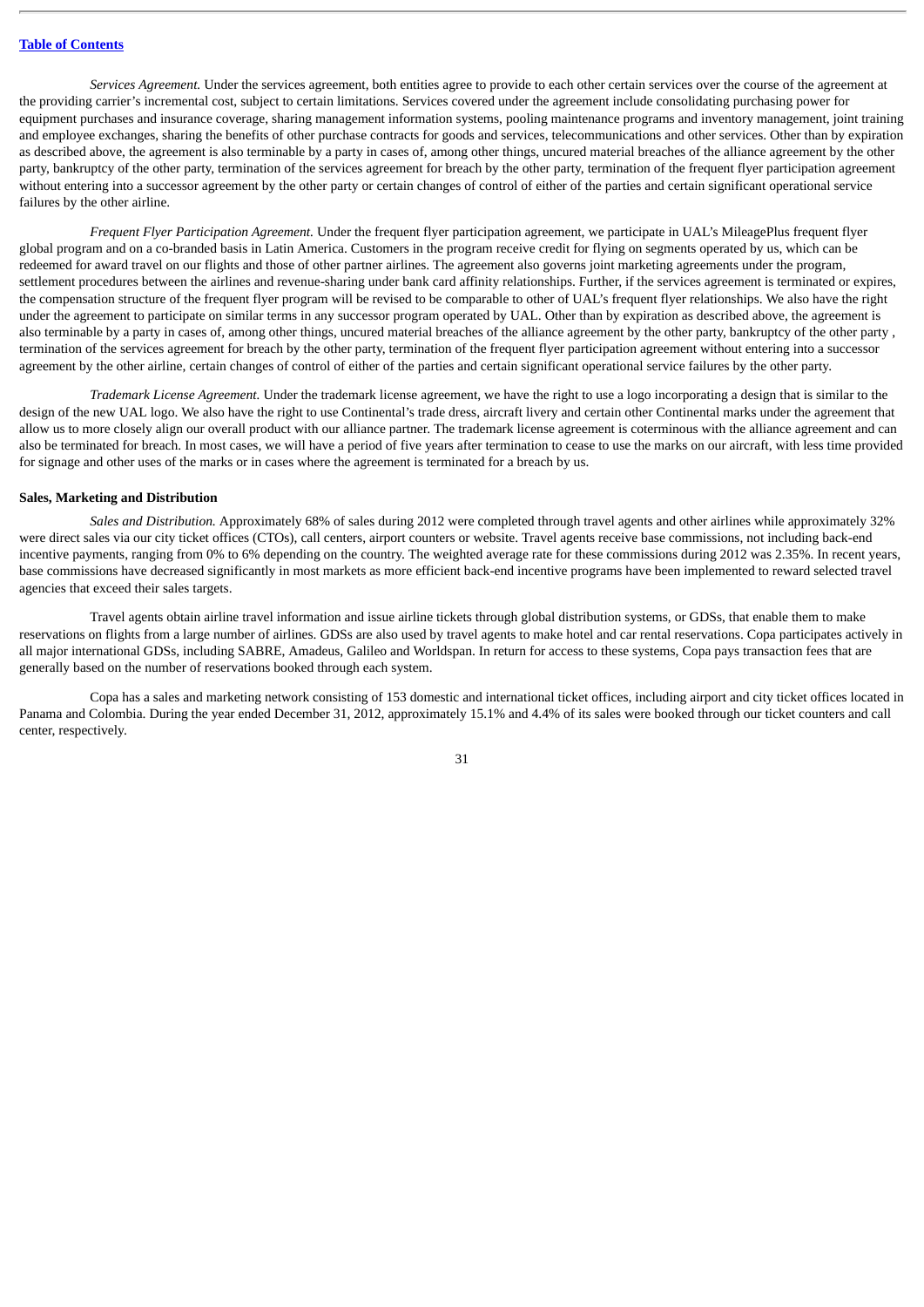The call center that operates Copa's reservations and sales services handles calls from Panama as well as most other countries to which Copa flies. Such centralization has resulted in a significant increase in telephone sales as it efficiently allowed for improvements in service levels such as 24-hour-a-day, 7days-a-week service, in three different languages.

We encourage the use of direct Internet bookings by our customers because it is our most efficient distribution channel. In the third quarter of 2009, Copa introduced a new booking engine in order to offer more functionality to customers and further reduce distribution costs. In 2012, 12% of our sales were made via the website. Copa's goal is to channel more of its total sales through the website.

*Advertising and Promotional Activities.* Our advertising and promotional activities include the use of television, print, radio and billboards, as well as targeted public relation events in the cities where we fly. In recent years, we have increased our use of social media via Facebook and Twitter to enhance our brand image and engage customers in a new way. We believe that the corporate traveler is an important part of our business, and we particularly promote our service to these customers by conveying the reliability, convenience and consistency of our service and offering value-added services such as convention and conference travel arrangements, as well as our Business Rewards loyalty program for our small and medium-sized corporate customers. We also promote package deals among the destinations where we fly through combined efforts with selected hotels and travel agencies.

### **Competition**

We face considerable competition throughout our route network. Overall airline industry profit margins are low and industry earnings are volatile. Airlines compete in the areas of pricing, scheduling (frequency and flight times), on-time performance, frequent flyer programs and other services. Strategic alliances, bankruptcy restructurings and industry consolidations characterize the airline industry and tend to intensify competition.

Copa competes with a number of other airlines that currently serve the routes on which we operate, including Avianca-Taca, American Airlines, Delta Airlines, AeroMexico and the LAN Group, among others. In order to remain competitive, we must constantly react to changes in prices and services offered by our competitors.

In 2011, the LAN Group acquired Aires, a low-cost Colombian air carrier, which is now operated as LAN Colombia. In addition, several air carriers have reorganized in recent years, including certain of our competitors, such as Avianca-Taca and Delta, and have benefited from lower operating costs and fare discounting in order to maintain cash flows and to enhance continued customer loyalty. In addition, since 2008, the airline industry has experienced increased consolidation and changes in international alliances, both of which have altered and will continue to alter the competitive landscape in the industry by resulting in the formation of airlines and alliances with increased financial resources, more extensive global networks and altered cost structures.

The airline industry is highly susceptible to price discounting, particularly because airlines incur very low marginal costs for providing service to passengers occupying otherwise unsold seats. Carriers use discount fares to stimulate traffic during periods of lower demand to generate cash flow and to increase market share. Any lower fares offered by one airline are often matched by competing airlines, which often results in lower industry yields with little or no increase in traffic levels. Price competition among airlines in the future could lead to lower fares or passenger traffic on some or all of our routes, which could negatively impact our profitability. We cannot assure you that any of our competitors will not undercut our fares in the future or increase capacity on routes in an effort to increase their respective market share. Although we intend to compete vigorously and to assert our rights against any predatory conduct, such activity by other airlines could reduce the level of fares or passenger traffic on our routes to the point where profitable levels of operations could not be maintained. Due to our smaller size and financial resources compared to several of our competitors, we may be less able to withstand aggressive marketing tactics or fare wars engaged in by our competitors should such events occur.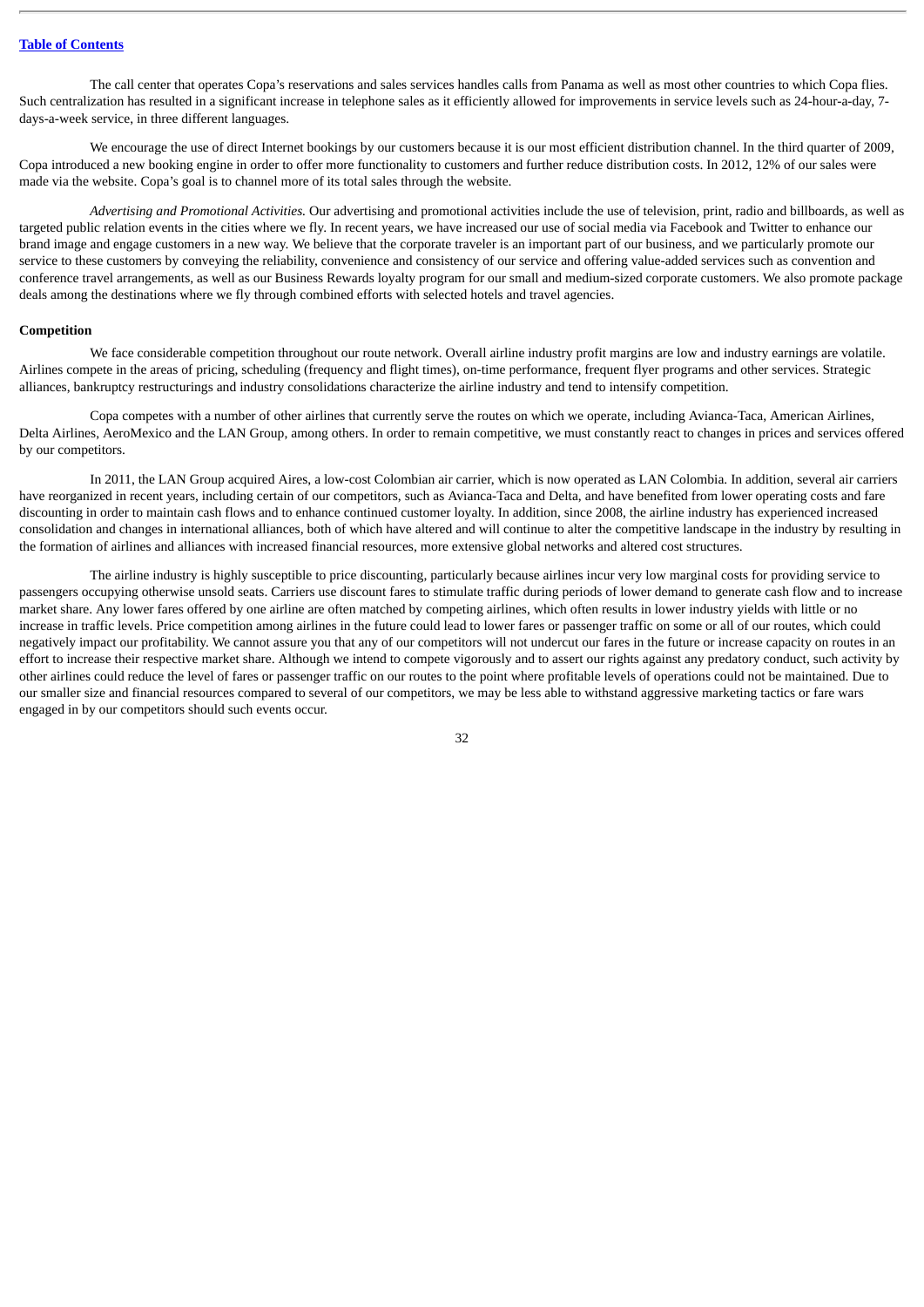In addition, Copa officially joined Star Alliance on June 21, 2012. One of our main competitors, Avianca-Taca, also joined Star Alliance in 2012. Although we believe that the benefits associated with participating in Star Alliance outweigh the risk of sharing an alliance with Avianca-Taca, we cannot predict the extent to which participating in the same global alliance as one of our direct competitors may impact our revenues, our ability for future growth, or any additional implications to our current operations.

Airlines based in other countries may also receive subsidies, tax incentives or other state aid from their respective governments, which are not provided by the Panamanian government. The commencement of, or increase in, service on the routes we serve by existing or new carriers could negatively impact our operating results. Likewise, competitors' service on routes that we are targeting for expansion may make those expansion plans less attractive. We must constantly react to changes in prices and services offered by our competitors to remain competitive.

Traditional hub-and-spoke carriers in the United States and Europe have in recent years faced substantial and increasing competitive pressure from low-cost carriers offering discounted fares. The low-cost carriers' operations are typically characterized by point-to-point route networks focusing on the highest demand city pairs, high aircraft utilization, single class service and fewer in-flight amenities. As evidenced by the operations of competitors in Brazil and other South American countries and several new low-cost carriers which have recently launched service, the "low-cost carrier" business model appears to be gaining acceptance in the Latin American aviation industry, and we may face new and substantial competition from low-cost carriers in the future.

With respect to our cargo operations, we will continue to face competition from all of the major airfreight companies, most notably DHL, which has a cargo hub operation at Tocumen International Airport.

### **Aircraft**

As of December 31, 2012, Copa operated a fleet consisting of 83 aircraft, including 18 Boeing 737-700 Next Generation aircraft, 39 Boeing 737-800 Next Generation aircraft and 26 Embraer 190 aircraft. As of December 31, 2012, Copa had firm orders, including purchase and lease commitments, for 35 additional Boeing 737-Next Generation aircraft. Copa also has options for an additional 14 Boeing 737-Next Generation aircraft. We have also made refundable deposits in an amount totaling \$62.5 million to Boeing that may be applied for existing or future aircraft purchase orders, which remain subject to certain agreed upon conditions and further negotiations.

The current composition of the Copa fleet as of December 31, 2012 is fully described below:

|                |       |                           |        | Average<br>Term      |                            |                |
|----------------|-------|---------------------------|--------|----------------------|----------------------------|----------------|
|                |       | <b>Number of Aircraft</b> |        |                      | of Lease<br>Average<br>Age | <b>Seating</b> |
|                | Total | Owned                     | Leased | Remaining<br>(Years) | (Years)                    | Capacity       |
| Boeing 737-700 | 18    | 14                        | 4      | 1.5                  | 10.9                       | 124            |
| Boeing 737-800 | 39    | 26                        | 13     | 6.3                  | 2.3                        | 154/160        |
| Embraer 190    | 26    | 19                        |        | 3.4                  | 5.4                        | 94/106         |
| Total          | 83    | 59                        | 24     | -4.7                 | -5.1                       |                |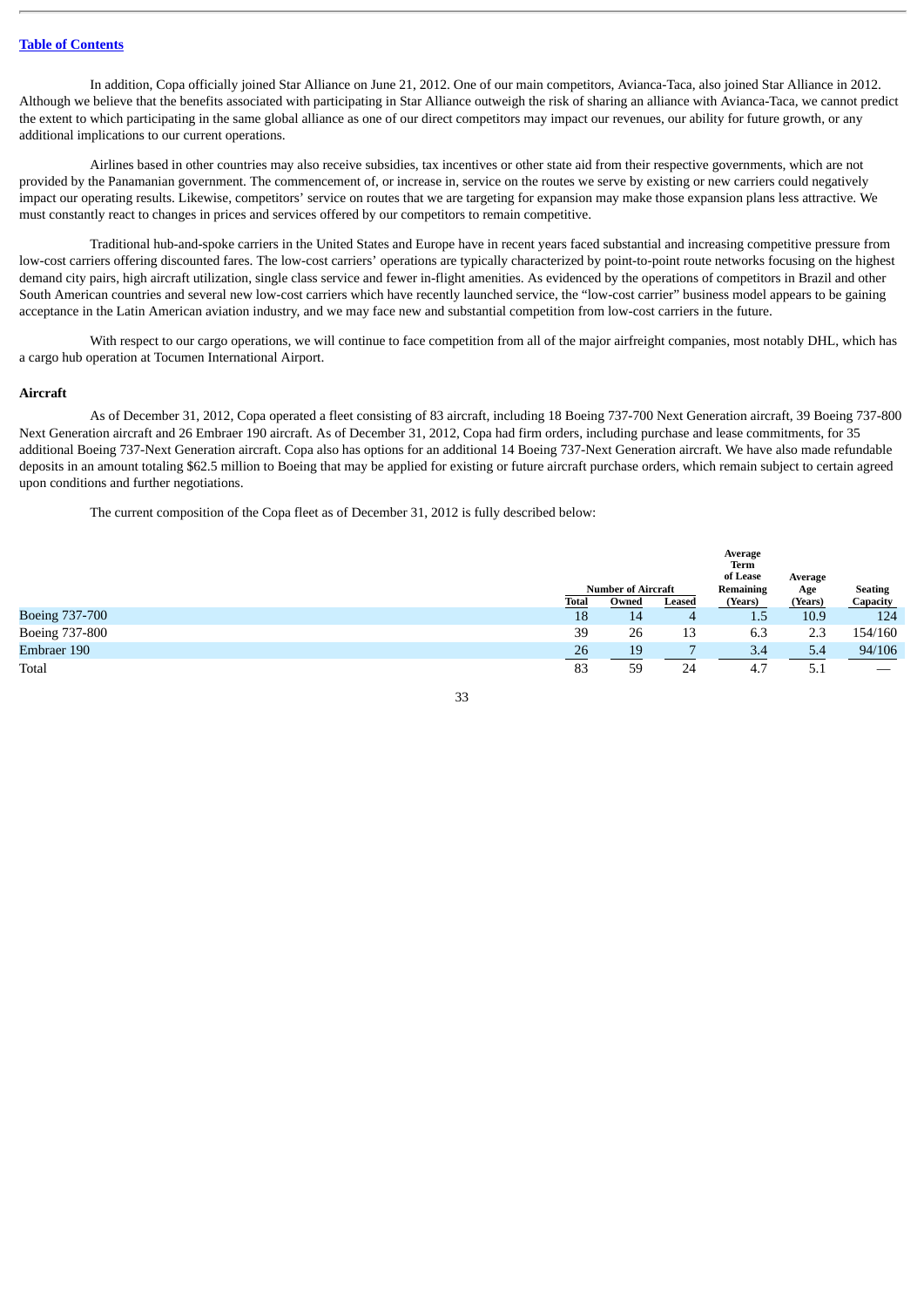We expect our fleet to continue to center on the Boeing 737-800 model. The table below describes the expected size of our fleet at the end of each year set forth below, assuming delivery of all aircraft for which we currently have firm orders but not taking into account any aircraft for which we have purchase rights and options:

| <b>Aircraft Type</b> | 2013 | 2014 | 2015      | 2016 | 2017 |
|----------------------|------|------|-----------|------|------|
| 737-700(1)           | 18   | 14   | 14        | 14   | 14   |
| 737-800(2)           | 46   | 54   | 60        | 67   | 72   |
| Embraer 190          | 26   | 26   | 23        | 21   | 19   |
| <b>Total Fleet</b>   | 90   | 94   | Q7<br>ر ب | 102  | 105  |

(1) Assumes the return of leased aircraft upon expiration of lease contracts.

(2) We have the flexibility to choose between the Boeing 737-700 and the Boeing 737-800 aircraft for most of the 737-800 aircraft deliveries.

The Boeing 737-Next Generation aircraft currently in our fleet are fuel-efficient and suit our operations well for the following reasons:

- They have simplified maintenance procedures.
- They require just one type of standardized training for our crews.
- They have one of the lowest operating costs in their class.

Our focus on profitable operations means that we periodically review our fleet composition. As a result, our fleet composition changes over time when we conclude that adding other types of aircraft will help us achieve this goal. The introduction of any new type of aircraft to our fleet is only done if, after careful consideration, we determine that such a step will improve our profitability. In line with this philosophy, after conducting a careful cost-benefit analysis, we added the Embraer 190 aircraft because its combination of smaller size and highly efficient operating characteristics made it the ideal aircraft to serve new midsized markets and to increase frequency to existing destinations. The Embraer 190 incorporates advanced design features, such as integrated avionics, fly-by-wire flight controls, and CF34-10 engines made by General Electric. The Embraer E190 has a range of approximately 2,000 nautical miles enabling it to fly to a wide range of destinations from short-haul to certain medium-haul destinations. We have configured Copa's Embraer aircraft with a business class section similar to the business class section we have on our Boeing 737-Next Generation aircraft.

Through several special purpose vehicles, we currently have beneficial ownership of 59 of our aircraft, including 19 Embraer 190s. In addition, we lease four of our Boeing 737-700s, 13 of our Boeing 737-800s, and seven of our Embrar 190's under long-term operating lease agreements that have an average remaining term of 4.7 years. Recently, we have begun financing certain aircraft purchases by entering into sale-leaseback transactions. In January 2013, for example, we sold four Boeing 737-800 aircraft expected to be delivered in 2013 to MC Aviation Partners ("MCAP"), the aircraft leasing arm of Mitsubishi Corporation, and an additional four Boeing 737-800 aircraft with 2014 deliveries to SMBC Aviation Capital ("SMBC"). We have entered into leasing arrangements on market terms with the purchasers for all eight aircraft. Leasing some of our aircraft provides us with flexibility to change our fleet composition if we consider it to be in our best interests to do so. We make monthly rental payments, some of which are based on floating rates, but are not required to make termination payments at the end of the lease. Currently, we do not have purchase options in any of our operating lease agreements. Under our operating lease agreements, we are required in some cases to maintain maintenance reserve accounts and in other cases to make supplemental rent payments at the end of the lease that are calculated with reference to the aircrafts' maintenance schedule. In either case, we must return the aircraft in the agreed upon condition at the end of the lease term. Title to the aircraft remains with the lessor. We are responsible for the maintenance, servicing, insurance, repair and overhaul of the aircraft during the term of the lease.

To better serve the growing number of business travelers, we offer a business class (*Clase Ejecutiva*) configuration in our fleet. Our business class service features 12 luxury seats in the Boeing 737-700s with a 38-inch pitch, upgraded meal service, special check-in desks, bonus mileage for full-fare business class passengers and access to VIP lounges. Our Boeing 737-800s are currently configured with 14 business class seats. In 2010, we reconfigured our Boeing 737-800 aircraft by adding two additional business class seats and three additional economy seats, increasing the total number of seats from 155 to 160. Our Embraer 190s have 10 business class seats in a three abreast configuration and 38-inch pitch. In 2012, we introduced a new business class with 50-inch pitch seats, an increase of 12 inches in each row, in 14 of our 737-800s. In order to accommodate these luxury seats, a row from economy class was removed, decreasing the total number of seats from 160 to 154 in those aircraft.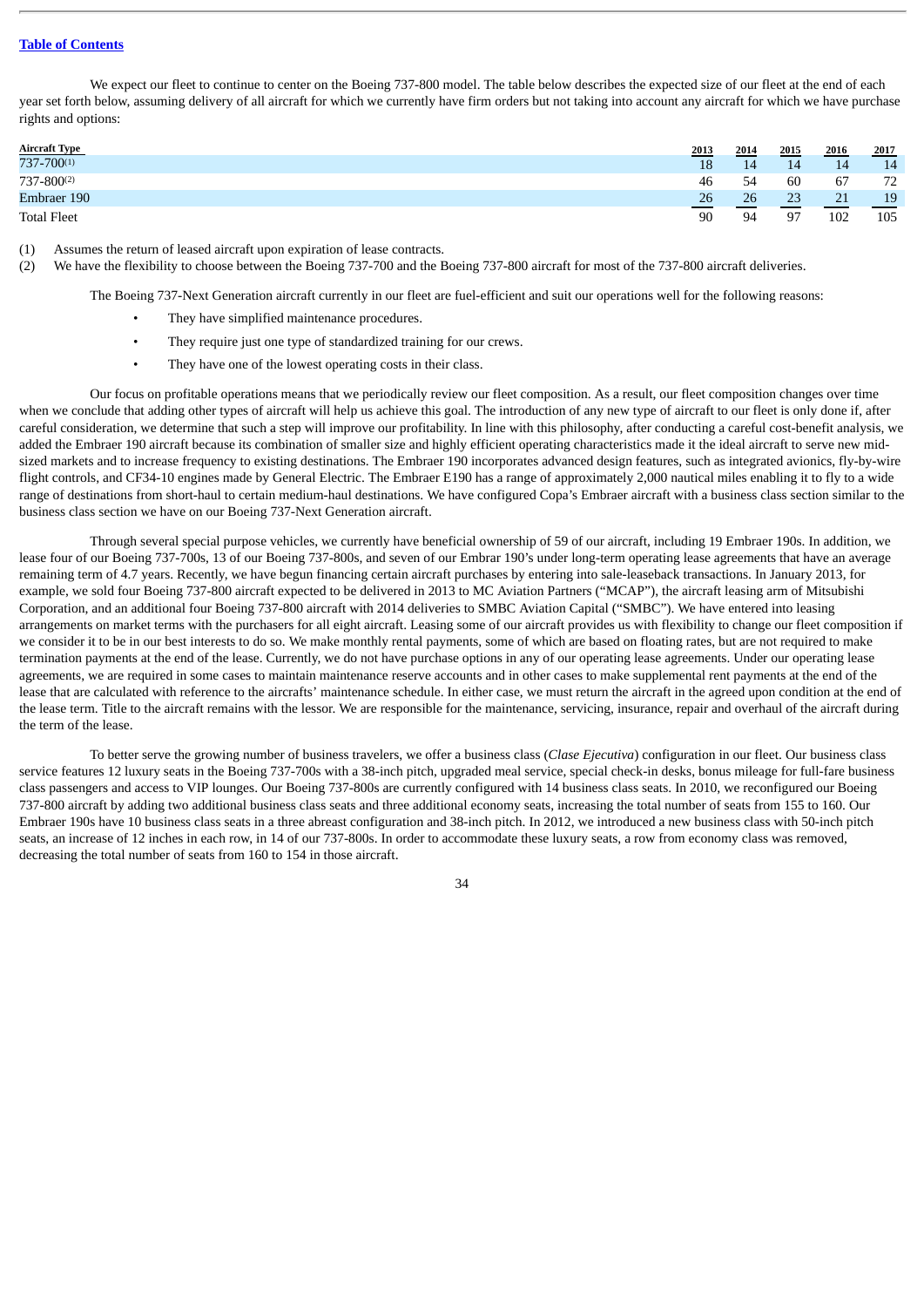Each of our Boeing 737-Next Generation aircraft is powered by two CFM International Model CFM 56-7B engines. Each of our Embraer 190 aircraft is powered by two CF34-10 engines made by General Electric. We currently have eleven spare engines for service replacements and for periodic rotation through our fleet.

### **Maintenance**

The maintenance performed on our aircraft can be divided into two general categories: line and heavy maintenance. Line maintenance consists of routine, scheduled maintenance checks on our aircraft, including pre-flight, daily and overnight checks, "A-checks" and any diagnostics and routine repairs. Copa's line maintenance is performed by Copa's own technicians at our base in Panama and at stations outside Panama by Copa Airlines, Copa Colombia employees or third-party contractors. Heavy maintenance consists of more complex inspections and overhauls, including "C-checks," and servicing of the aircraft that cannot be accomplished during an overnight visit. Maintenance checks are performed intermittently as determined by the aircraft manufacturer. These checks are based on the number of hours or calendar months flown. Historically we have contracted with certified outside maintenance providers, such as COOPESA, which is certified as an authorized repair station by the FAA and the AAC, for all heavy aircraft maintenance services. In October of 2010, Copa decided to begin performing a portion of the Heavy Maintenance works in-house, and the hiring, training, facility and tooling setup, as well as enhancing certain support shops, were completed during a ten-month period. Copa acquired the required certifications by the local authorities in August 2011in connection with its first in-house C-check and performed its second C-check in October of the same year. In 2012, five of the 29 heavy maintenance checks were successfully performed in-house.

Copa also has an exclusive long-term contract with GE Engines whereby they will perform maintenance on all of our CFM-56 and CFM-34 engines. When possible, Copa attempts to schedule heavy maintenance during its lower-demand seasons in order to maximize productive use of its aircraft.

Copa Airlines and Copa Colombia employ, system-wide, over 503 maintenance professionals, including engineers, supervisors, technicians and mechanics, who perform maintenance in accordance with maintenance programs that are established by the manufacturer and approved and certified by international aviation authorities. Every mechanic is trained in factory procedures and goes through our own rigorous in-house training program. Every mechanic is licensed by the AAC and approximately 34 of our mechanics are also licensed by the FAA. Our safety and maintenance procedures are reviewed and periodically audited by the aircraft manufacturer, the AAC, the FAA, IATA and, to a lesser extent, every foreign country to which its flies. Copa Airlines' maintenance facility at Tocumen International Airport has been certified by the FAA as an approved repair station, and twice a year the FAA inspects its facilities to validate and renew the certification. Copa's aircraft are initially covered by warranties that have a term of four years, resulting in lower maintenance expenses during the period of coverage. All of Copa Airlines' and Copa Colombia's mechanics are trained to perform line maintenance on both the Boeing 737-Next Generation and Embraer 190s aircraft.

All of Copa Colombia's maintenance and safety procedures are performed according to Boeing standards (certified by the FAA), and certified by the Aeronautica Civil of Colombia and BVQi, the institute that issues ISO (International Organization for Standardization) quality certificates. All of Copa Colombia's maintenance personnel are licensed by the Aeronautica Civil of Colombia. In 2011, Copa Colombia received its IATA Operational Safety Audit (IOSA) compliance certification until December 2013.

## **Safety**

We place a high priority on providing safe and reliable air service. Copa has uniform safety standards and safety-related training programs that cover all of its operations. In particular, Copa periodically evaluates the skills, experience and safety records of its pilots in order to maintain strict control over the quality of its pilot crews. All of Copa's pilots participate in training programs, some of which are sponsored by aircraft manufacturers, and all are required to undergo recurrent training two times per year. We have a full time program of Flight Data Analysis (FDA) wherein the flight data from every Copa flight is analyzed for safety or technical anomalies. During 2011, Copa successfully completed its second security certification IOSA.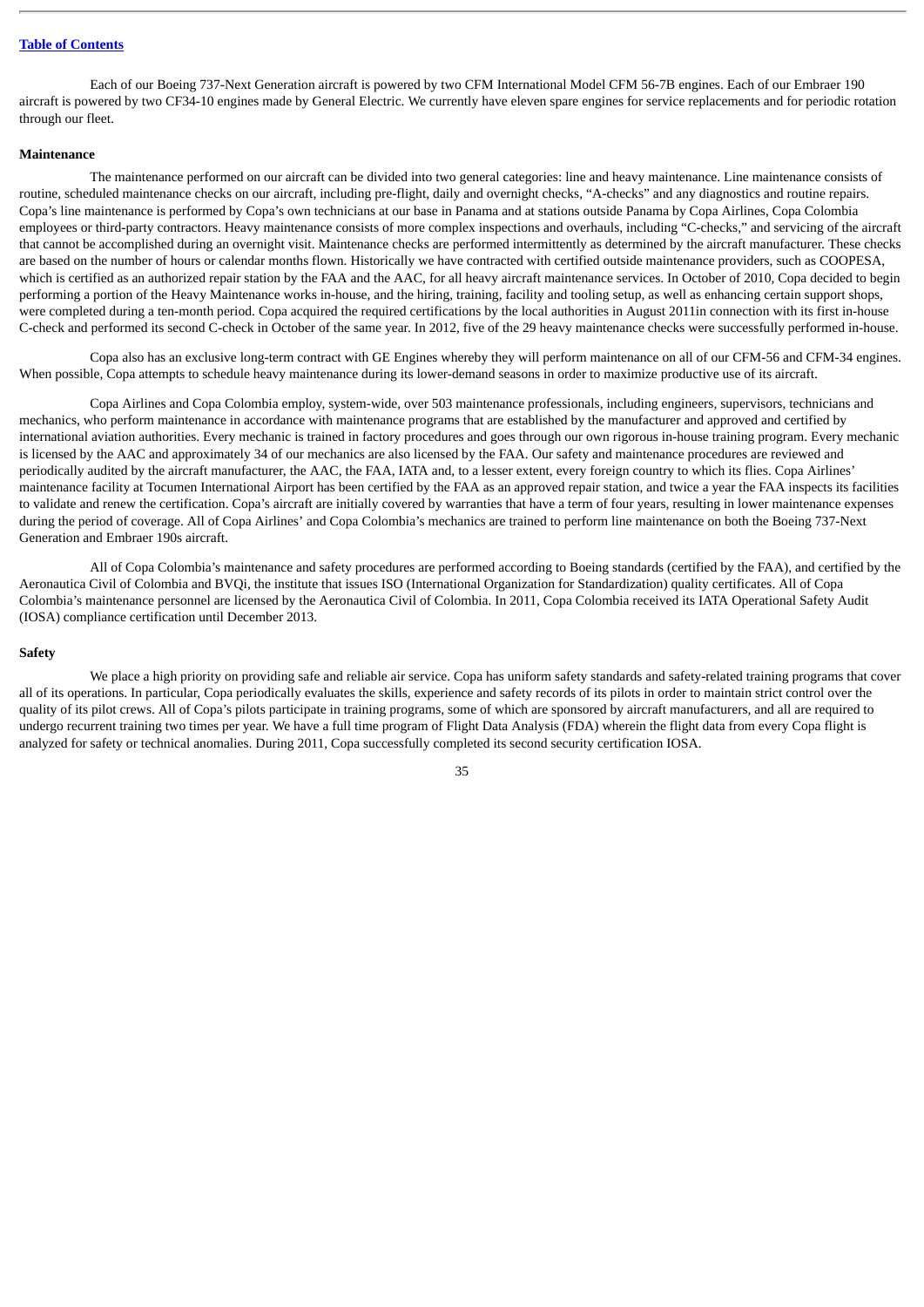On July 17, 2007, one of our Copa Colombia Embraer 190s overran a wet runway at Santa Marta, Colombia. As a result of this incident, six people suffered minor injuries and the aircraft sustained damages that caused its permanent removal from service. The FAA periodically audits the aviation regulatory authorities of other countries. As a result of their investigation, each country is given an International Aviation Safety Assessment, or IASA, rating. Panama is currently rated as "Category 1," which indicates a strong level of confidence in the safety regulation of the AAC.

#### **Airport Facilities**

We believe that our hub at Panama City's Tocumen International Airport (PTY) is an excellent base of operations for the following reasons:

- Panama's consistently temperate climate is ideal for airport operations. For example, in recent years Tocumen was closed and unavailable for flight operations for a total of less than two hours per year on average
- Tocumen is the only airport in Central America with two operational runways. Also, unlike some other regional airports, consistent modernization and growth of our hub has kept pace with our needs. In 2012, Tocumen airport completed Phase 2 of an expansion project of the existing terminal. Recently, a bid for the construction of a new south terminal, with an additional 20 gates and a second customs area, was awarded. Construction on the south terminal is expected to start in 2013 and to be completed in 2017.
- Panama's central and sea level location provides a very efficient base to operate our narrow body fleet, efficiently serving short and long-haul destinations in Central, North and South America, as well as the Caribbean.
- Travelers can generally make connections easily through Tocumen because of its manageable size and Panama's policies accommodating in-transit passengers.

Tocumen International Airport is operated by an independent corporate entity established by the government, where stakeholders have a say in the operation and development of the airport. The law that created this entity also provided for a significant portion of revenues generated at Tocumen to be used for airport expansion and improvements. We do not have any formal, written agreements with the airport management that govern access fees, landing rights or allocation of terminal gates. We rely upon our good working relationship with the airport's management and the Panamanian government to ensure that we have access to the airport resources we need at prices that are reasonable.

We worked closely with the airport's management and consulted with the IATA infrastructure group to provide plans and guidance for Phase I of an airport expansion that provided eight new gate positions with jet bridges, six new remote parking positions, expanded retail areas and improved baggage-handling facilities. The government authorized \$70 million to cover the costs of this expansion. Work on Phase I was completed in the third quarter of 2006. Phase II of the expansion added 12 additional jet bridge gates and was completed in the fourth quarter of 2012. Recently, a bid for the construction of a new south terminal, with an additional 20 gates and a second customs area, was awarded. Construction on the south terminal is expected to start in 2013 and to be completed in 2017.

We provide most of our own ground services and handling of passengers and cargo at Tocumen International Airport. In addition, we provide services to several of the principal foreign airlines that operate at Tocumen. At most of the foreign airports where we operate, foreign airport services companies provide all of our support services other than sales, counter services and some minor maintenance.

We lease a variety of facilities at Tocumen, including our maintenance hangar and our operations facilities in the airport terminal. From our System Operations Control Center located within our corporate headquarters building, we dispatch, track and direct our aircraft throughout the hemisphere and respond to operational contingencies as necessary. We generally cooperate with the airport authority to modify the lease terms as necessary to account for capital improvements and expansion plans. Currently, our elite passengers have access to a Copa Club at the airport, which is jointly operated with UAL. The Copa Club was expanded in 2010 to approximately one and half times, utilizing space made available during the recent expansion of the terminal. It is currently under expansion again to offer more space, improved facilities and additional value to our passengers. The capacity of the lounge will be approximately 250 passengers and will boast a spacious footprint of more than 10,000 square feet.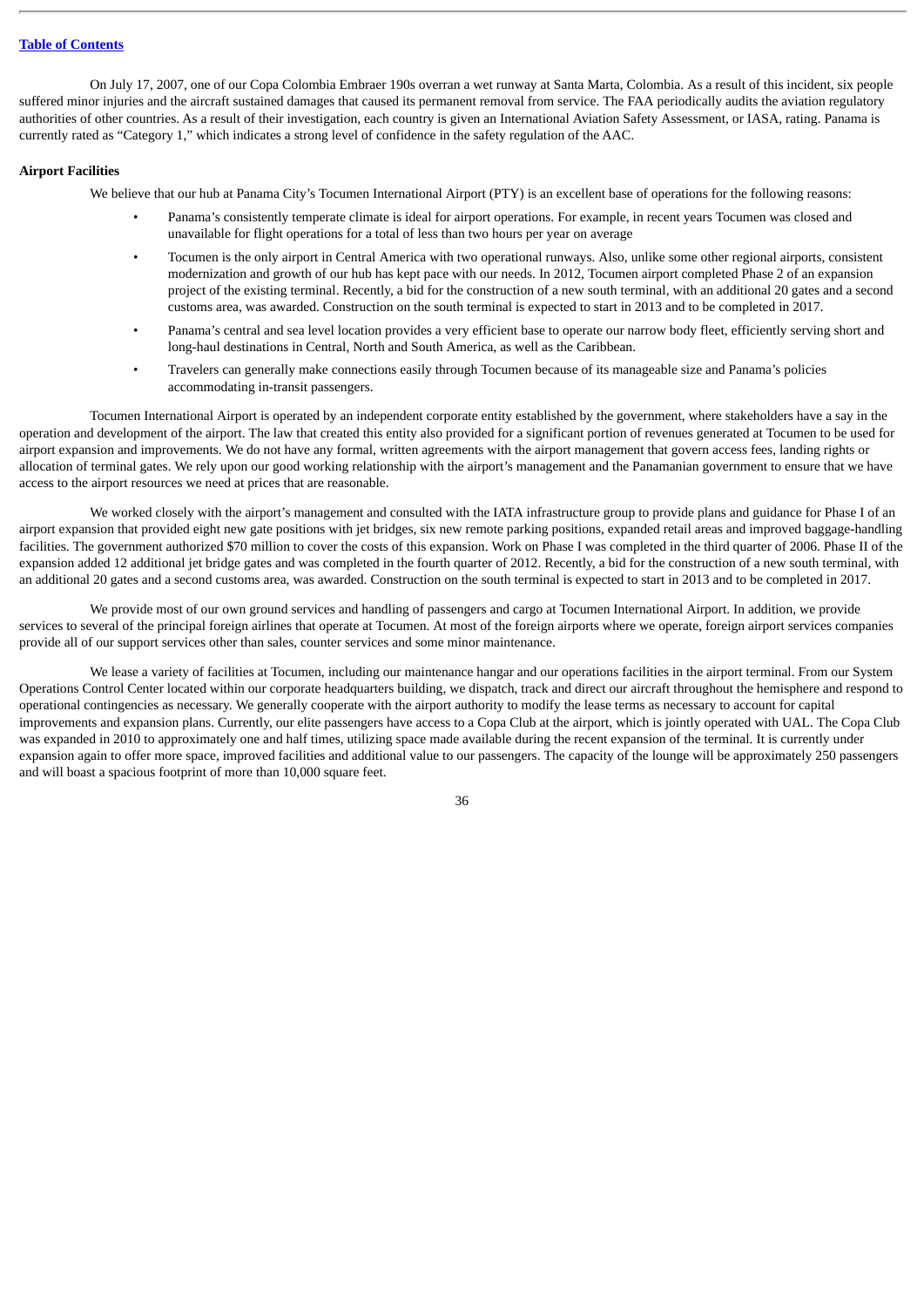Our Premier passengers also have access to three Copa Clubs in the region, which are strategically located in Panama, Guatemala and Santo Domingo. These lounges are jointly operated along with UAL. The Copa Club in Guatemala is located at the Aurora International Airport and has a capacity of more than 60 passengers with an area of almost 2,400 square feet. In Santo Domingo, the lounge is located at the Las Americas International Airport with a capacity in excess of 65 passengers and an area of almost 3,000 square feet.

#### **Fuel**

Fuel costs are extremely volatile, as they are subject to many global economic, geopolitical, weather, environmental and other factors that we can neither control nor accurately predict. Due to its inherent volatility, aircraft fuel has historically been our most unpredictable unit cost. The global economy has experienced increase demand for oil coupled with limited refinery capacity and instability in oil-exporting countries has led to a rapid increase in prices.

|                                                                                     |        | <b>Aircraft Fuel Data</b> |        |
|-------------------------------------------------------------------------------------|--------|---------------------------|--------|
|                                                                                     | 2012   | 2011                      | 2010   |
| Average price per gallon of jet fuel into plane (excluding hedge) (in U.S. dollars) | 3.35   | 3.27                      | \$2.39 |
| Gallons consumed (in millions)                                                      | 219.5  | 176.5                     | 148.6  |
| Available seat miles (in millions)                                                  | 16.567 | 13.352                    | 10,950 |
| Gallons per ASM (in hundredths)                                                     | 1.33   | 1.32                      | 1.36   |

From 2006 to 2012, the average price of West Texas Intermediate (WTI) crude oil, a benchmark widely used for crude oil prices that is measured in barrels and quoted in U.S. dollars, increased by 42.6% from \$66.02 per barrel to \$94.11 per barrel. During 2008, fuel prices experienced significant volatility, with West Texas Intermediate crude prices reaching the record price of approximately \$133.88 per barrel on average for the month of June. Prices then dropped below \$41 per barrel at the beginning of 2009, and then stabilized at approximately \$71 per barrel in the second half of 2009. During 2010, prices gradually increased and averaged \$79 per barrel and by the end of 2011, prices had reached approximately \$99 per barrel. In 2012, the WTI price gradually dropped to \$88 per barrel. In 2012, we hedged 30% of our requirements through the use of jet fuel and crude oil swap contracts. While prices have significantly decreased since their peak in 2008, we believe that fuel prices are likely to increase in the future. We have hedged approximately 28% and 10% of our anticipated fuel needs for 2013 and 2014, respectively. We will continue to evaluate various hedging strategies, and we may enter into additional hedging agreements in the future. Any prolonged increase in the price of jet fuel will likely materially and negatively affect our business, financial condition and results of operation. To date, we have managed to offset some of the increases in fuel prices with higher load factors, fuel surcharges and fare increases. In addition, our relatively young, wingletequipped fleet also helps us mitigate the impact of higher fuel prices.

Tocumen International Airport has limited fuel storage capacity. In the event there is a disruption in the transport of fuel to the airport, we may be forced to suspend flights until the fuel tanks can be refueled.

#### **Insurance**

We maintain passenger liability insurance in an amount consistent with industry practice, and we insure our aircraft against losses and damages on an "all risks" basis. We have obtained all insurance coverage required by the terms of our leasing and financing agreements. We believe our insurance coverage is consistent with airline industry standards and appropriate to protect us from material loss in light of the activities we conduct. No assurance can be given, however, that the amount of insurance we carry will be sufficient to protect us from material losses. We have negotiated low premiums on our Copa Airlines' insurance policies by leveraging the purchasing power of our alliance partner, UAL. Copa Airlines' hull and liability operations are insured under UAL's insurance policy. We maintain separate insurance policies for our Copa Colombia operations.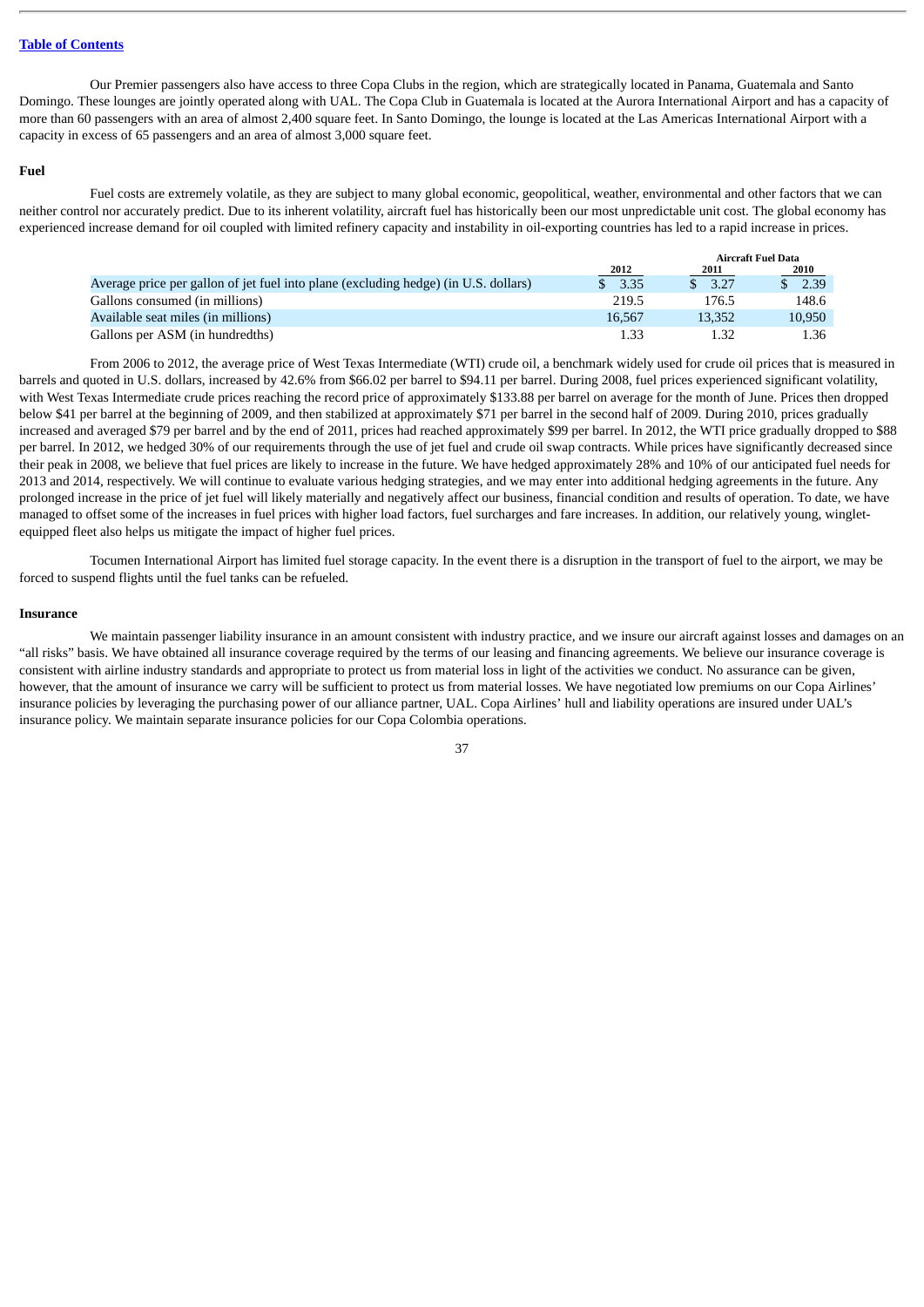#### **Environmental**

Our operations are covered by various local, national, and international environmental regulations. These regulations cover, among other things, emissions into the atmosphere, disposal of solid waste and aqueous effluents, aircraft noise, and other activities that result from the operation of aircraft and our aircraft comply with all environmental standards applicable to their operations as described in this annual report. In 2010, we were recognized by GreenHorizon Aviation with the "World's Most Sustainable Airline" Environmental Award. In 2011, we conducted, through a consulting firm, an environmental audit of our hangar and support facilities at the Tocumen International Airport to determine what, if any, measures we needed to implement in order to satisfy the Panamanian effluent standards and the General Environmental Law at those facilities. In 2012, the Panamanian National Environmental Authority (ANAM) approved the Environmental Remediation and Management Program (PAMA) we submitted, which incorporate the remedial actions to be implemented following the 2011 audit. We currently comply with the General Environmental Law. We are currently in the first phase of a multi-year plan to implement all measures based on the environmental audit. Some of these measures include maintaining a young fleet, new navigation technologies such as RNAV to reduce fuel consumption, installation of winglets in our planes to reduce fuel consumption,  $CO_2$  emission compensation programs for our passengers, and recycling, among many others. Additionally, the Panamanian Civil Aviation Regulation (RACP) contains certain environmental provisions that are similar to those set forth in the General Environmental Law regarding effluents, although such provisions do not contain compliance grace periods. In the event the AAC determines that our facilities do not currently meet the RACP standards, we could be subject to a fine. The measures that will be implemented pursuant to the environmental audit will also satisfy the requirements of the RACP.

During 2012, we completed the Environmental Impact Studies required for our new operations and maintenance shops, and the installation of a wastewater treatment plant at our On-board Services facilities. During the first quarter of 2013, we expect to publish our final Greenhouse Gases Measurement report using the GHG Protocol, which is a widely-used international accounting tool to understand, quantify, and manage greenhouse gas emissions. The GHG Protocol, a decade-long partnership between the World Resources Institute and the World Business Council for Sustainable Development, is utilized by businesses, governments, and environmental groups globally to develop credible and effective programs to address climate change. With this elective step, we believe we are moving towards managing environmental risk and identifying emission reduction opportunities.

#### **Regulation**

### *Panama*

*Authorizations and Certificates.* Panamanian law requires airlines providing commercial services in Panama to hold an Operation Certificate and an Air Transportation License/Certificate issued by the AAC. The Air Transportation Certificate specifies the routes, equipment used, capacity, and the frequency of flights. This certificate must be updated every time Copa acquires new aircraft, or when routes and frequencies to a particular destination are modified.

Panamanian law also requires that the aircraft operated by Copa Airlines be registered with the Panamanian National Aviation Registrar kept by the AAC, and that the AAC certifies the airworthiness of each aircraft in the fleet.

The Panamanian government does not have an equity interest in our company. Bilateral agreements signed by the Panamanian government have protected our operational position and route network, allowing us to have in Panama a significant hub to transport intraregional traffic within and between the Americas and the Caribbean. All international fares are filed and, depending on the bilateral agreement, are technically subject to the approval of the Panamanian government. Historically, we have been able to modify ticket prices on a daily basis to respond to market conditions. Copa Airlines' status as a private carrier means that it is not required under Panamanian law to serve any particular route and is free to withdraw service from any of the routes it currently serves, subject to bilateral agreements. We are also free to determine the frequency of service we offer across our route network without any minimum frequencies imposed by the Panamanian authorities.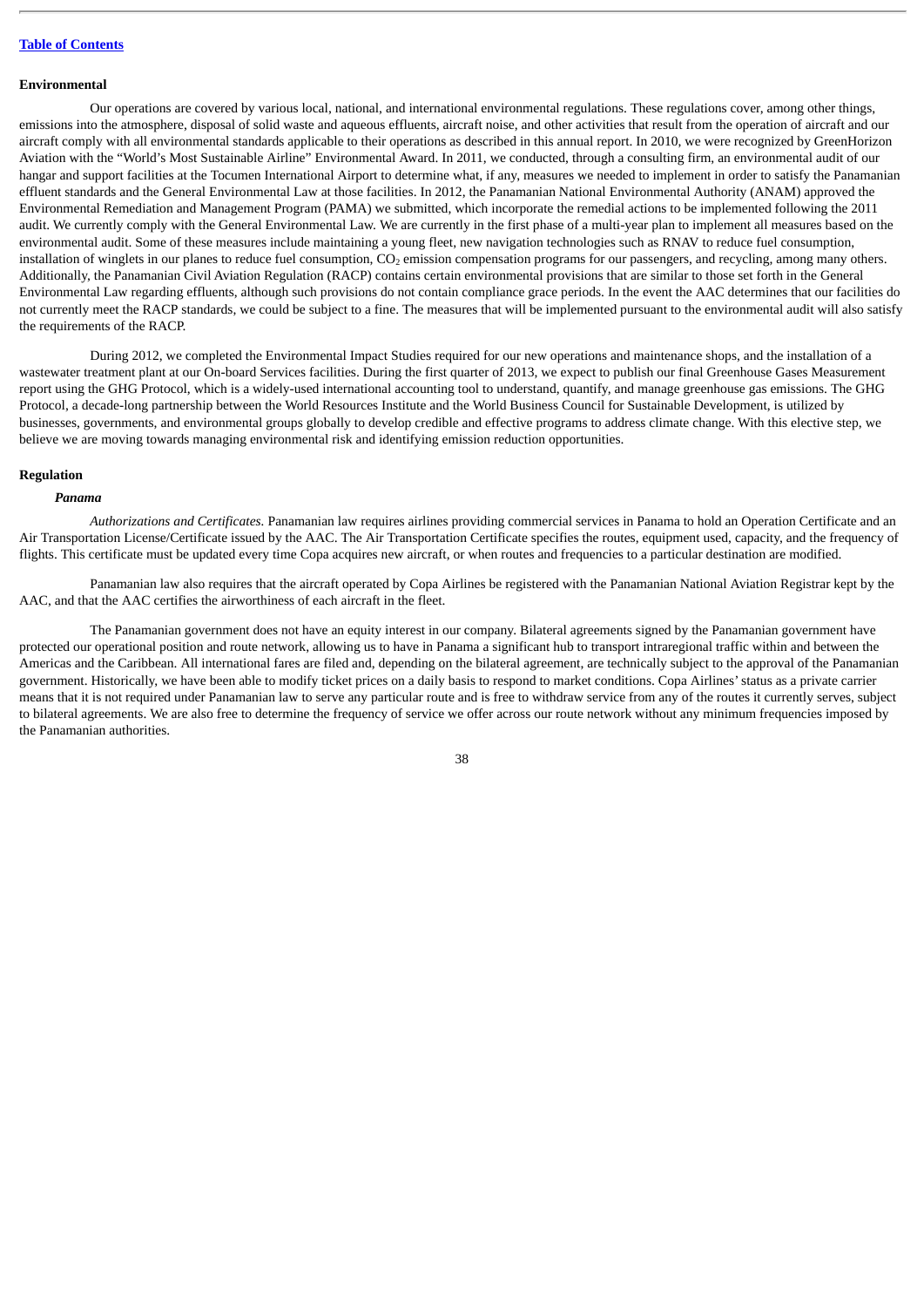*Safety Assessment.* In May 2001, the FAA downgraded Panama's IASA rating from a Category 1 rating to a Category 2 rating due to alleged deficiencies in Panamanian air safety standards and the AAC's capacity to provide regulatory oversight. We collaborated with the Panamanian government to restore the country's Category 1 status, a status that is important both to the operations of Copa as an airline and the general perception of Panama as a country, particularly in view of the fact that the major initiative is to boost tourism in Panama. The country's Category 1 status was restored in April 2004.

*Ownership Requirements.* The most significant restriction on our company imposed by the Panamanian Aviation Act, as amended and interpreted to date, is that Panamanian nationals must exercise "effective control" over the operations of the airline and must maintain "substantial ownership." These phrases are not defined in the Aviation Act itself and it is unclear how a Panamanian court would interpret them. The share ownership requirements and transfer restrictions contained in our Articles of Incorporation, as well as the structure of our capital stock described under the caption "Description of Capital Stock," are designed to ensure compliance with these ownership and control restrictions created by the Aviation Act. While we believe that our ownership structure complies with the ownership and control restrictions of the Aviation Act as interpreted by a recent decree by the Executive Branch, we cannot assure you that a Panamanian court would share our interpretation of the Aviation Act or the decree or that any such interpretations would remain valid for the entire time you hold our Class A shares.

Although the Panamanian government does not currently have the authority to dictate the terms of our service, the government is responsible for negotiating the bilateral agreements with other nations that allow us to fly to other countries. Several of these agreements require Copa to remain "effectively controlled" and "substantially owned" by Panamanian nationals in order for us to use the rights conferred by the agreements. Such requirements are analogous to the Panamanian aviation law described above that requires Panamanian control of our business.

*Antitrust Regulations*. In 1996, the Republic of Panama enacted antitrust legislation, which regulates industry concentration and vertical anticompetitive practices and prohibits horizontal collusion. *The Consumer Protection and Free Trade Authority* is in charge of enforcement and may impose fines only after a competent court renders an adverse judgment. The law also provides for direct action by any affected market participant or consumer, independently or though class actions. The law does not provide for the granting of antitrust immunity, as is the case in the United States. In February 2006, the antitrust legislation was amended to increase the maximum fines that may be assessed for violations to \$1,000,000 for violations and \$250,000 for relative violations of antitrust law. In October 2007, the antitrust legislation was amended again to include new regulations.

*Noise Restrictions*. Panama has adopted Annex 16 of the ICAO regulations and the noise abatement provisions of ICAO, through Book XIV of the Panamanian Civil Aviation Regulations (RAC). Thus, articles 227-229 of Book XIV of the RAC require aircraft registered in Panama to comply with at least Stage 2 noise requirements, and all aircraft registered for the first time with the Panamanian Civil Aviation Authority after January 1, 2003, to comply with Stage 3 noise restrictions. Currently, all the airplanes we operate or have on order meet the most stringent noise requirements established by both ICAO and the AAC.

#### *Colombia*

Even though the Colombian aviation market continues to be regulated by the Colombian Civil Aviation Administration, Unidad Especial Administrativa de Aeronáutica Civil, or Aeronáutica Civil, the government policies have become more liberal in recent years.

Colombia has expanded its open-skies agreements with several countries in the last two years. In addition to Aruba and the Andean Pact nations of Bolivia, Ecuador and Peru, open-skies agreements have been negotiated with Costa Rica, Salvador, Panama, Dominican Republic and Ecuador. In the framework of liberalization between Colombia and Panama, any airline has the right to operate unlimited frequencies between any city pair of the two countries. As a result, Copa offers scheduled services between nine main cities in Colombia and Panama. In November 2010, Colombia signed an open-skies agreement with the United States, which will take effect in January 2013. With respect to domestic aviation, airlines must present feasibility studies to secure specific route rights, and no airline may serve the city pairs with the most traffic unless that airline has at least five aircraft with valid airworthiness certificate. While Aeronautica Civil has historically regulated the competition on domestic routes, in December 2012 it revoked the maximum number of competing airlines for each domestic route.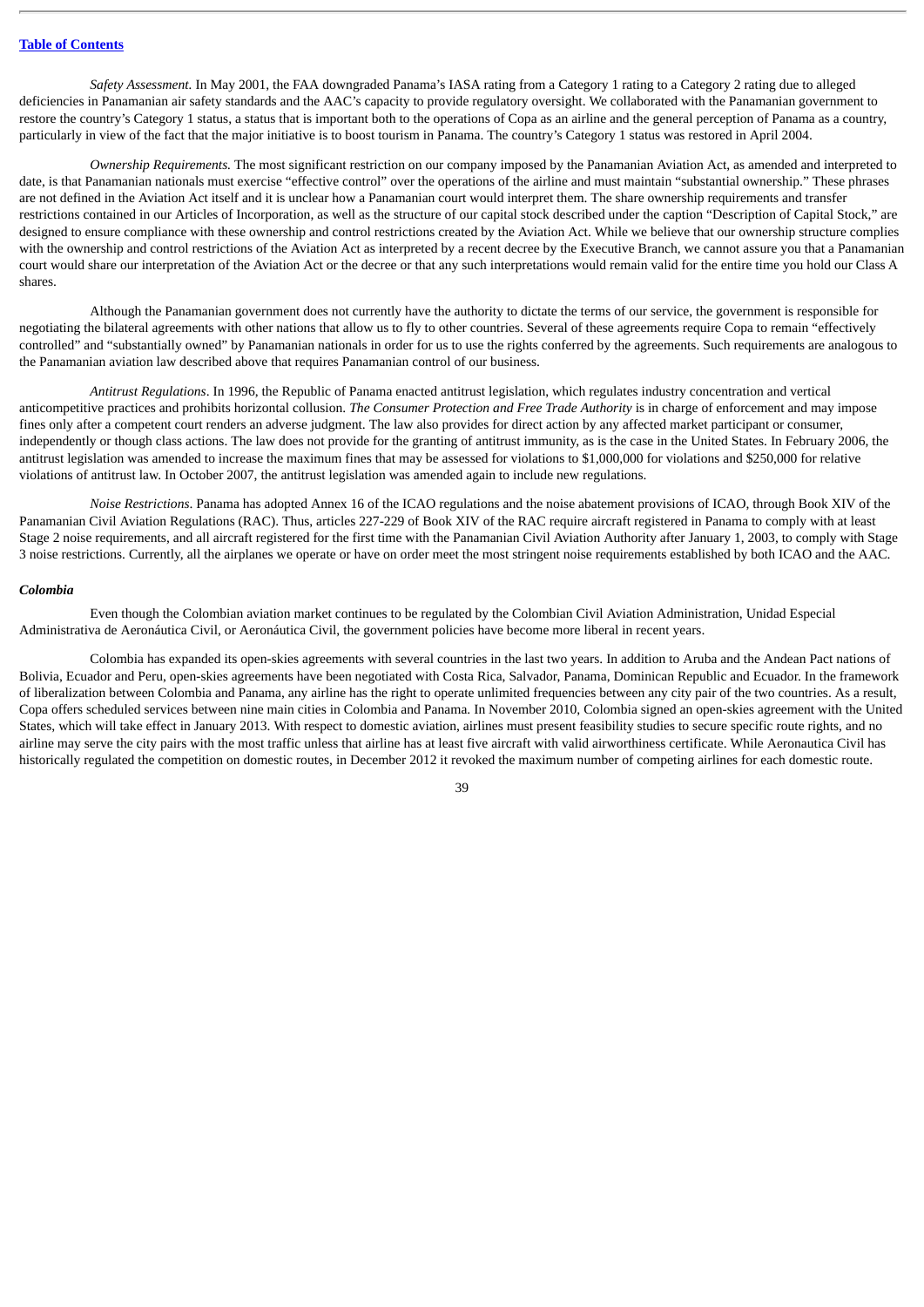In October 2011, Aeronautica Civil announced its decision to liberalize air fares in Colombia starting April 1, 2012, including the elimination of fuel surcharges. However, airlines are required to charge an administrative fee ("Tarifa administrativa") for each ticket sold through an airline's direct channels. Passengers in Colombia are also entitled by law to compensation in the event of delays in excess of four hours, over-bookings and cancellations. Currently, the San Andres, Bogotá, Pereira, Cali, Cartagena, Medellin, Monteria, Bucaramanga, Cucuta, and Santa Marta airports, among others, are under private management arrangements. The government's decision to privatize airports administration in order to finance the necessary expansion projects and increase the efficiency of operations has increased airports fees and facility rentals at those airports.

*Authorization and Certificates:* Colombian law requires airlines providing commercial services in Colombia to hold an operation certificate issued by the Unidad Administrativa Especial Aereonautica Civil (UAEAC) which is automatically renewed every five years. AeroRepública´s operation certificate will be eligible for automatic renewal in 2013.

*Safety Assessment:* On December 9, 2010, Colombia was re-certified as a Category 1 country under the FAA's IASA program.

*Ownership Requirements:* Colombian regulations establish that an airline satisfies the ownership requirements of Colombia if it is registered under the Colombian Laws and Regulations.

*Antitrust Regulations:* In 2009, an antitrust law was issued by the Republic of Colombia, however, commercial aviation activities remain under the authority of the UAEAC.

*Airport Facilities:* The airports of the major cities in Colombia have been granted to concessionaries, who impose charges to the airlines for the rendering of airport services. The ability to contest these charges is limited, but contractual negotiations with the concessionaries are possible.

## *U.S.*

Operations to the United States by non-U.S. airlines, such as Copa Airlines, are subject to Title 49 of the U.S. Code, under which the DOT, the FAA and the TSA exercise regulatory authority. The U.S. Department of Justice also has jurisdiction over airline competition matters under the federal antitrust laws.

*Authorizations and Licenses.* The DOT has jurisdiction over international aviation with respect to air transportation to and from the United States, including regulation of related route authorities, the granting of which are subject to review by the President of the United States. The DOT exercises its jurisdiction with respect to unfair practices and methods of competition by airlines and related consumer protection matters as to all airlines operating to and from the United States. Copa Airlines is authorized by the DOT to engage in scheduled and charter air transportation services, including the transportation of persons, property (cargo) and mail, or combinations thereof, between points in Panama and points in the United States and beyond (via intermediate points in other countries). Copa Airlines hold the necessary authorizations from the DOT in the form of a foreign air carrier permit, an exemption authority and statements of authorization to conduct our current operations to and from the United States. The exemption authority was granted by the DOT in February 1998 and was due to expire in February 2000. However, the authority remains in effect by operation of law under the terms of the Administrative Procedure Act pending final DOT action on the application we filed to renew the authority on January 3, 2000. There can be no assurance that the DOT will grant the application. Our foreign air carrier permit has no expiration date.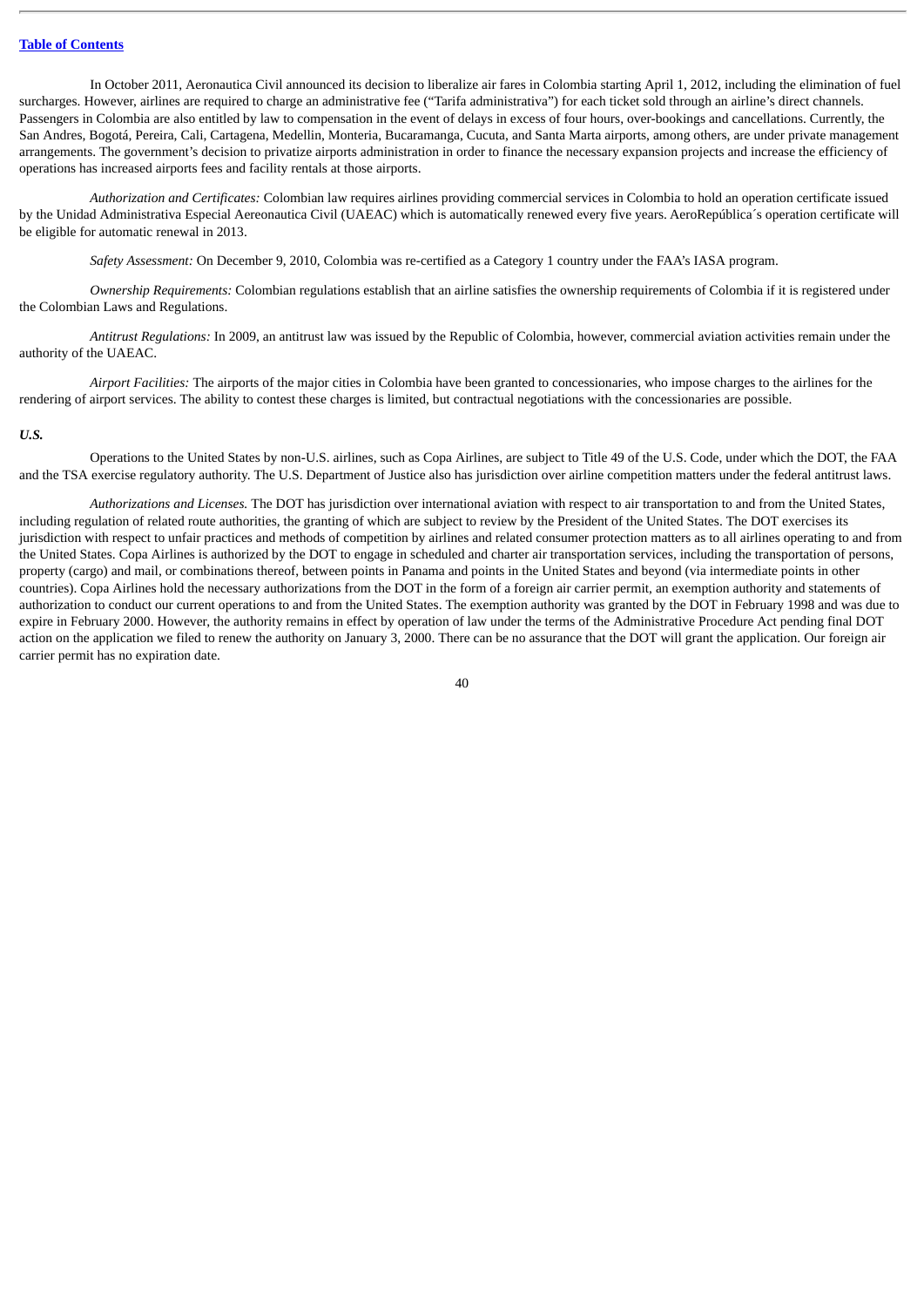Copa Airlines' operations to the United States are also subject to regulation by the FAA with respect to aviation safety matters, including aircraft maintenance and operations, equipment, aircraft noise, ground facilities, dispatch, communications, personnel, training, weather observation, air traffic control and other matters affecting air safety. The FAA requires each foreign air carrier serving the United States to obtain operational specifications pursuant to 14 CFR Part 129 of its regulations and to meet operational criteria associated with operating specified equipment on approved international routes. We believe that we are in compliance in all material respects with all requirements necessary to maintain in good standing our operations specifications issued by the FAA. The FAA can amend, suspend, revoke or terminate those specifications, or can temporarily suspend or permanently revoke our authority if we fail to comply with the regulations, and can assess civil penalties for such failure. A modification, suspension or revocation of any of our DOT authorizations or FAA operating specifications could have a material adverse effect on our business. The FAA also conducts safety audits and has the power to impose fines and other sanctions for violations of airline safety regulations. We have not incurred any material fines related to operations. The FAA also conducts safety International Aviation Safety Assessment (IASA) as to Panama's compliance with International Civil Aviation Organization (ICAO) safety standards. Panama is currently considered a Category 1 country that complies with ICAO international safety standards. As a Category 1 country, no limitations are placed upon our operating rights to the Unites States. If the FAA should determine that Panama does not meet the ICAO safety standards, the FAA and DOT would restrict our rights to expand operations to the United States. We can offer no assurance of Panama's continued compliance with ICAO safety standards.

*Security.* On November 19, 2001, the U.S. Congress passed, and the President signed into law, the Aviation and Transportation Security Act, (the "Aviation Security Act"). This law federalized substantially all aspects of civil aviation security and created the TSA, an agency of the Department of Homeland Security, to which the security responsibilities previously held by the FAA were transitioned. The Aviation Security Act requires, among other things, the implementation of certain security measures by airlines and airports, such as the requirement that all passenger, their bags and all cargo be screened for explosives and other security related contraband. Funding for airline and airport security required under the Aviation Security Act is provided in part by a \$2.50 per segment passenger security fee for flights departing from the U.S., subject to a \$10 per roundtrip cap; however, airlines are responsible for costs incurred to meet security requirements beyond those provided by the TSA. The United States Government is considering increases to this fee as the TSA's costs exceed the revenue it receives from these fees. Implementation of the requirements of the Aviation Security Act has resulted in increased costs for airlines and their passengers. Since the events of September 11, 2001, the U.S. Congress has mandated and the TSA has implemented numerous security procedures and requirements that have imposed and will continue to impose burdens on airlines, passengers and shippers.

*Passenger Facility Charges.* Most major U.S. airports impose passenger facility charges. The ability of airlines to contest increases in these charges is restricted by federal legislation, DOT regulations and judicial decisions. With certain exceptions, air carriers pass these charges on to passengers. However, our ability to pass through passenger facility charges to our customers is subject to various factors, including market conditions and competitive factors. The current cap on passenger facility charges is \$4.50 per segment, subject to a \$9 per one-way trip and an \$18 per roundtrip cap.

*Airport Access.* Two U.S. airports at which we operate, O'Hare International Airport in Chicago ("O'Hare") and John F. Kennedy International Airport in New York ("JFK") were formerly designated by the FAA as "high density" traffic airports subject to arrival and departure slot restrictions during certain periods of the day. From time to time, the FAA has also issued temporary orders imposing slot restrictions at certain airports. Although slot restrictions at JFK were formally eliminated as of January 1, 2007, on January 15, 2008, the FAA issued an order limiting the number of scheduled flight operations at JFK during peak hours to address the over-scheduling, congestion and delays at JFK. The FAA is currently contemplating the implementation of a long-term congestion management rule at LaGuardia Airport, John F. Kennedy International Airport and Newark Liberty International Airport, which would replace the order currently in effect at JFK. We cannot predict the outcome of this potential rule change on our costs or ability to operate at JFK.

On July 8, 2008, the DOT also issued a revised Airport Rates and Charges policy that allows airports to establish non-weight based fees during peak hours and to apportion certain expenses from "reliever" airports to the charges for larger airports in an effort to limit congestion.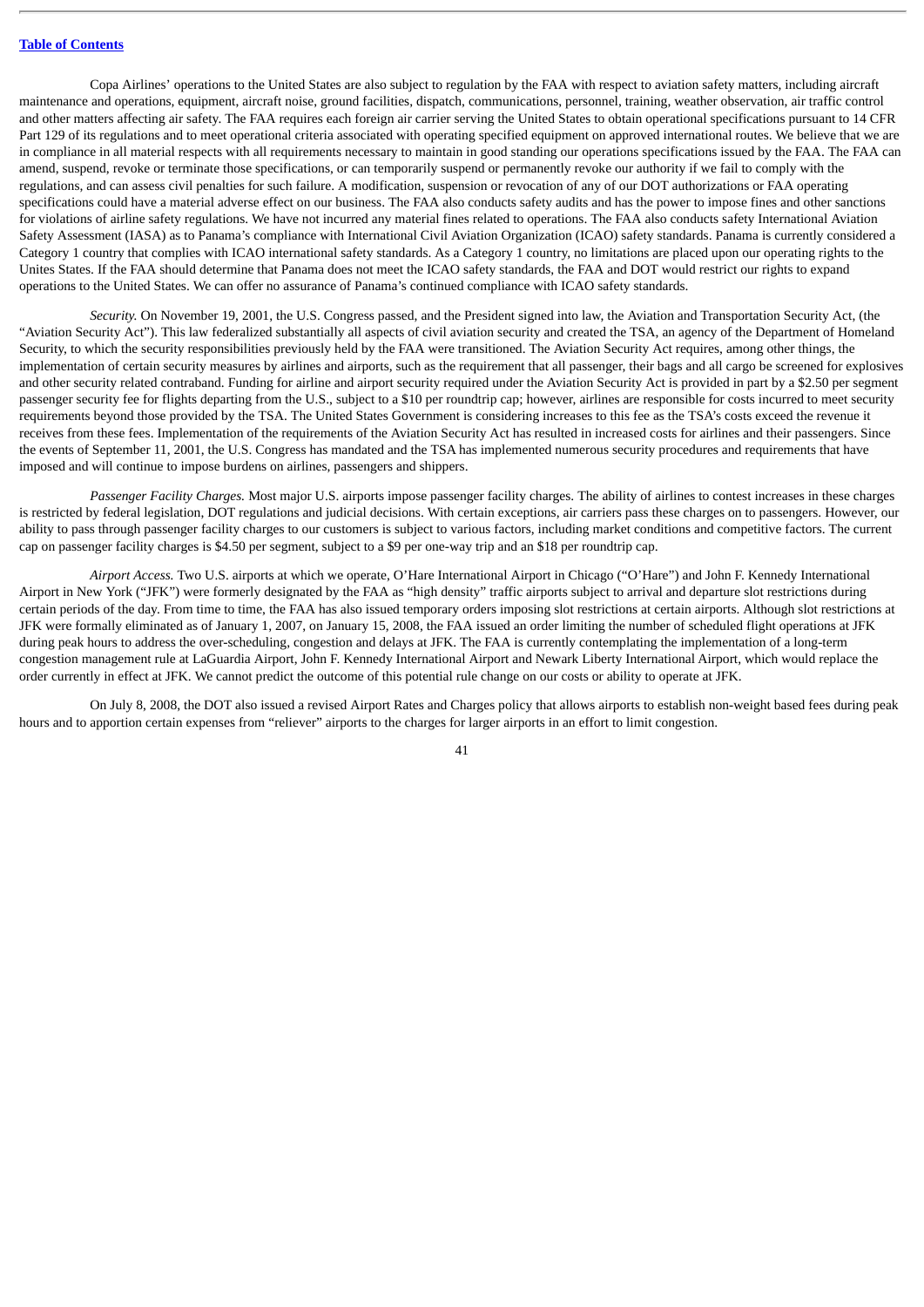*Noise Restrictions.* Under the Airport Noise and Capacity Act of 1990 and related FAA regulations, aircraft that fly to the United States must comply with certain Stage 3 noise restrictions, which are currently the most stringent FAA operating noise requirements. All of our Copa aircraft meet the Stage 3 requirement.

*Other Regulation.* FAA regulations also require compliance with the Traffic Alert and Collision Avoidance System, approved airborne windshear warning system and aging aircraft regulations. Our fleet meets these requirements. In addition, all air carriers are subject to certain provisions of the Communications Act of 1934, because of their extensive use of radio and other communication facilities, and are required to obtain an aeronautical radio license from the Federal Communications Commission (FCC). To the extent we are subject to FCC requirements, we have taken and will continue to take all necessary steps to comply with those requirements. Additional U.S. laws and regulations have been proposed from time to time that could significantly increase the cost of airline operations by imposing additional requirements or restrictions on airlines. There can be no assurance that laws and regulations currently enacted or enacted in the future will not adversely affect our ability to maintain our current level of operating results.

### *Other Jurisdictions*

We are also subject to regulation by the aviation regulatory bodies which set standards and enforce national aviation legislation in each of the jurisdictions to which we fly. These regulators may have the power to set fares, enforce environmental and safety standards, levy fines, restrict operations within their respective jurisdictions or any other powers associated with aviation regulation. We cannot predict how these various regulatory bodies will perform in the future and the evolving standards enforced by any of them could have a material adverse effect on our operations.

### **C. Organizational Structure**

The following is an organizational chart showing Copa Holdings and its principal subsidiaries.



\* Includes ownership by us held through wholly-owned holding companies organized in the British Virgin Islands.

Copa Airlines is our principal airline operating subsidiary that operates out of our hub in Panama and provides passenger service in North, South and Central America and the Caribbean. Copa Airlines Colombia is our operating subsidiary that is primarily engaged in domestic air travel within Colombia and international service from various cities in Colombia to Panama, Venezuela, Ecuador, México, Cuba, Guatemala and Costa Rica. Oval Financial Leasing, Ltd. controls the special purpose vehicles that have a beneficial interest in the majority of our fleet.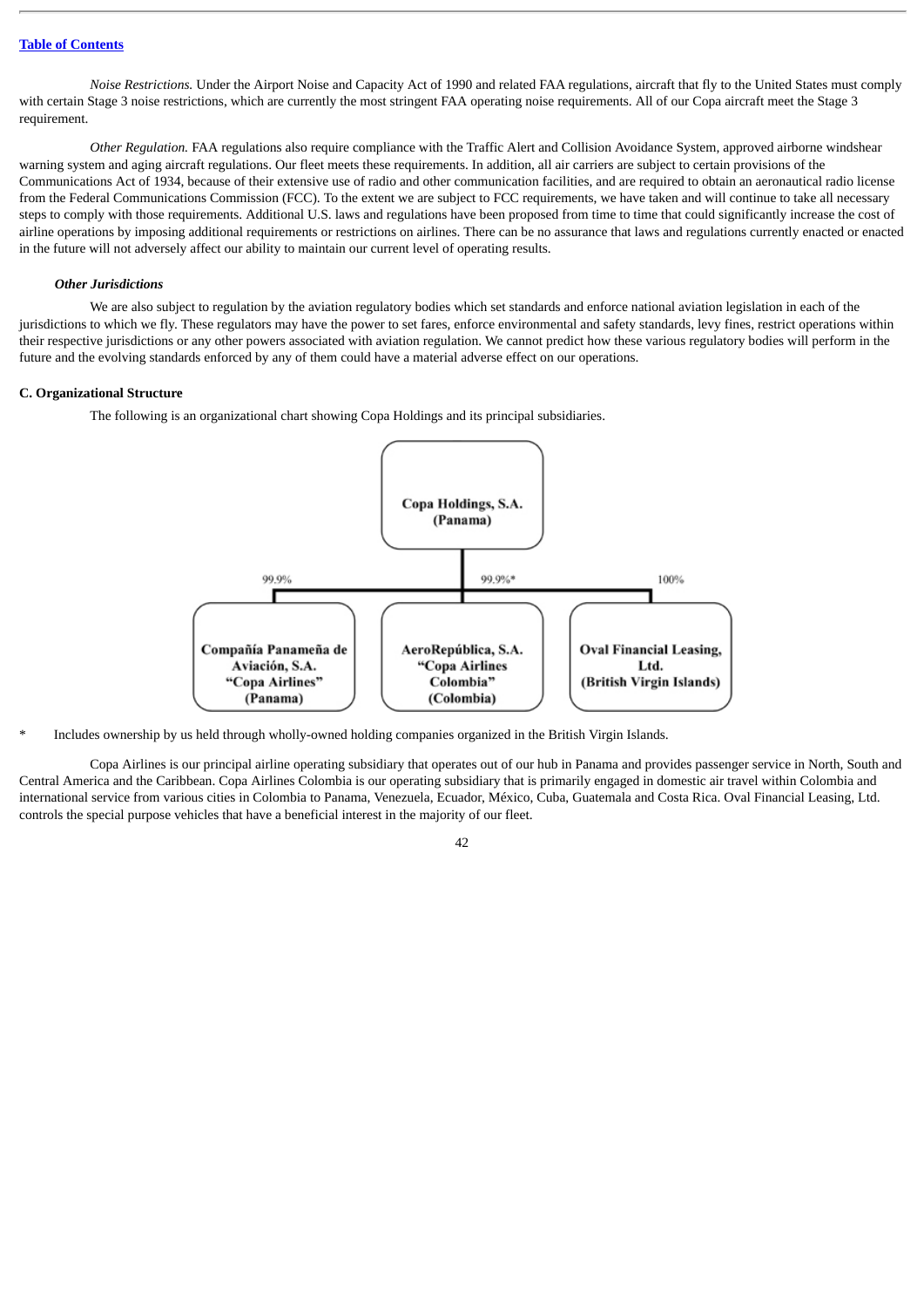### **D. Property, Plants and Equipment**

### *Headquarters*

Our headquarters are located six miles away from Tocumen International Airport. We have leased five floors consisting of approximately 104,000 square feet of the building from Desarollo Inmobiliario del Este, S.A., an entity controlled by the same group of investors that controls CIASA, under a ten year lease starting January 2006, at a rate of \$106,000 per month during the first three years, \$110,000 per month during year four through year six, \$113,000 during year seven through year nine and \$116,000 per month in year 10, which we believe to be a market rate. In August 2012, we leased an additional floor consisting of approximately 15,700 square feet in the same complex from Desarollo Inmobiliario del Este, S.A. under a three year agreement. The lease rate is \$29,000 per month during the first two years and \$30,000 during the last year, which we believe to be a market rate.

#### *Other Property*

At Tocumen International Airport, we lease a maintenance hangar, operations offices in the terminal, counter space, parking spaces and other operational properties from the entity that manages the airport. We pay approximately \$119,256 per month for this leased property. Around Panama City, we also lease various office spaces, parking spaces and other properties from a variety of lessors, for which we pay approximately \$28,068 per month in the aggregate.

In each of our destination cities, we also lease space at the airport for check-in, reservations and airport ticket office sales, and we lease space for CTOs in 53 of those cities.

Copa Colombia leases most of its airport offices and CTOs. Owned properties only include one city ticket office and a warehouse close to the Bogota

airport.

See also our discussion of "Aircraft" and "Airport Facilities" above.

### **Item 4A. Unresolved Staff Comments**

None.

## **Item 5. Operating and Financial Review and Prospects**

#### **A. Operating Results**

*You should read the following discussion in conjunction with our consolidated financial statements and the related notes and the other financial information included elsewhere in this annual report.*

We are a leading Latin American provider of airline passenger and cargo service through our two principal operating subsidiaries, Copa Airlines and Copa Colombia. Copa Airlines operates from its strategically located position in the Republic of Panama, and Copa Colombia provides primarily international service from various cities in Colombia to Panama, Venezuela, Ecuador, México, Cuba, Guatemala and Costa Rica, complemented with service within Colombia.

Copa currently offers approximately 337 daily scheduled flights among 64 destinations in 29 countries in North, Central and South America and the Caribbean from its Panama City hub. Copa provides passengers with access to flights to more than 150 other destinations through code-share arrangements with UAL pursuant to which each airline places its name and flight designation code on the other's flights. Through its Panama City hub, Copa Airlines is able to consolidate passenger traffic from multiple points to serve each destination effectively.

 $\overline{4}$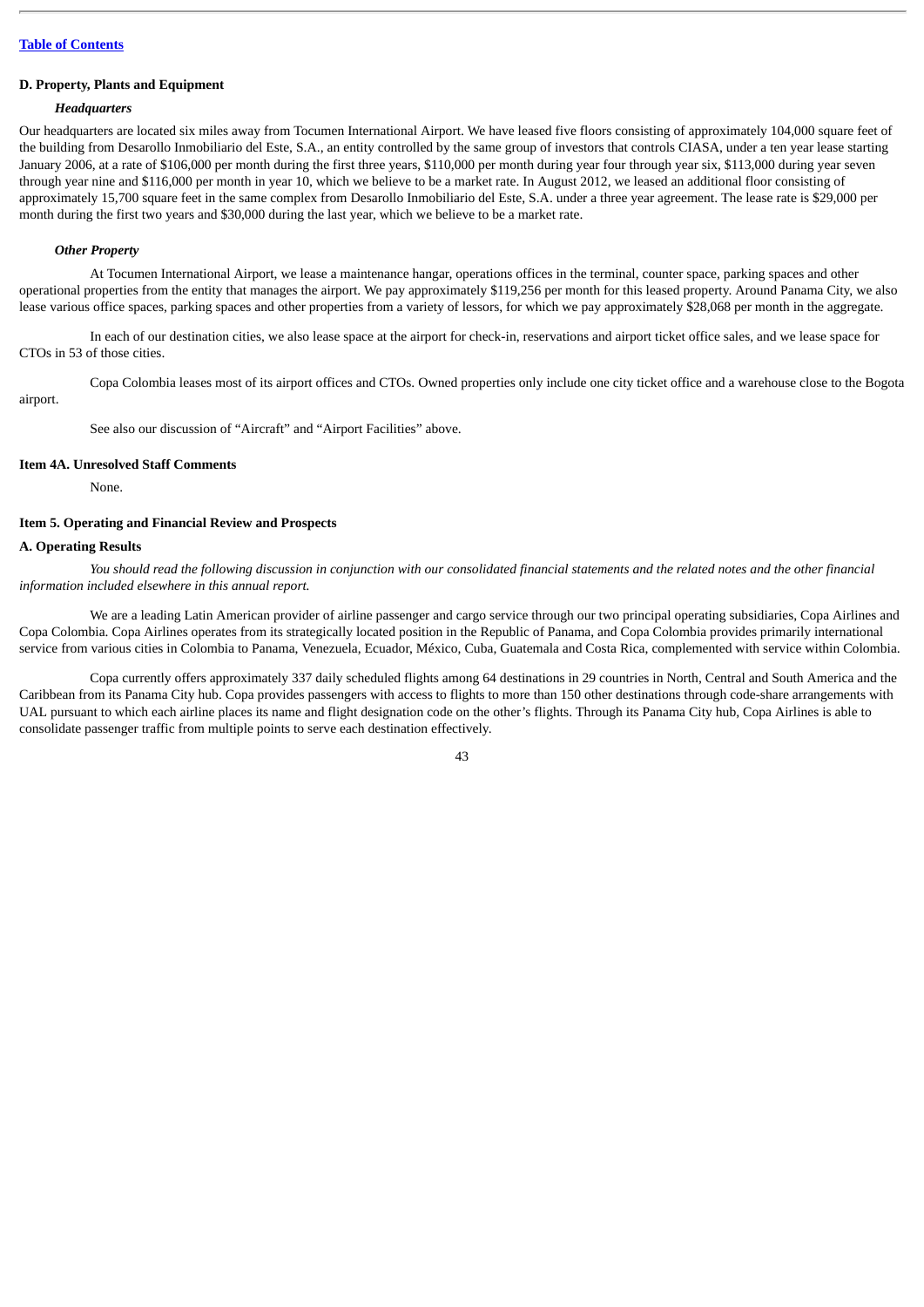Copa Airlines and Copa Colombia operate a modern fleet of 57 Boeing 737-Next Generation aircraft and 26 Embraer 190 aircraft. To meet growing capacity requirements, we have firm orders, including purchase and lease commitments, to accept delivery of 35 additional aircraft through 2017 and purchase rights and options that, if exercised, would allow us to accept delivery of up to 14 additional aircraft through 2018. All of our firm orders, purchase rights and options are for Boeing 737-Next Generation aircraft.

We started our strategic alliance with UAL in 1998. Since then, we have conducted joint marketing and code-sharing arrangements, and participated in the award-winning OnePass (now MileagePlus) frequent flyer loyalty program globally and on a co-branded basis in Latin America. We believe that Copa's co-branding and joint marketing activities with UAL have enhanced our brand in Latin America, and that the relationship with UAL has afforded cost-related benefits, such as improving purchasing power in negotiations with aircraft vendors and insurers. Copa's alliance and related service agreements with UAL are in effect until 2015.

## **Factors Affecting Our Results of Operations**

## *Fuel*

Fuel cost is our single largest operating expense and, as a result, our results of operations are likely to continue to be materially affected by the cost of fuel as compared with prior periods. From 2006 to 2012, the average price of West Texas Intermediate crude oil, a benchmark widely used for crude oil prices that is measured in barrels and quoted in U.S. dollars, increased by 42.6% from \$66.02 per barrel to \$94.11 per barrel. During 2008, fuel prices experienced significant volatility, with West Texas Intermediate crude prices reaching the record price of approximately \$133.88 per barrel on average for the month of June. Prices then dropped below \$41 per barrel at the beginning of 2009, and then stabilized at approximately \$71 per barrel in the second half of 2009. During 2010, prices gradually increased and averaged \$79 per barrel and by the end of 2011, prices had reached approximately \$99 per barrel. In 2012, the WTI price gradually dropped to \$88 per barrel. In 2012, we hedged 30% of our requirements through the use of jet fuel and crude oil swap contracts. While prices have significantly decreased since their peak in 2008, we believe that fuel prices are likely to increase in the future. We have hedged approximately 28% and 10% of our anticipated fuel needs for 2013 and 2014, respectively. We will continue to evaluate various hedging strategies, and we may enter into additional hedging agreements in the future. Any prolonged increase in the price of jet fuel will likely materially and negatively affect our business, financial condition and results of operation. To date, we have managed to offset some of the increases in fuel prices with higher load factors, fuel surcharges and fare increases. In addition, our relatively young, winglet-equipped fleet also helps us mitigate the impact of higher fuel prices.

## *Regional Economic Environment*

Our historical financial results have been, and we expect them to continue to be, materially affected by the general level of economic activity and growth of per capita disposable income in North, South and Central America and the Caribbean (drivers of our passenger revenue) and the volume of trade between countries in the region (the principal driver of our cargo revenue).

According to data from *The Preliminary Overview of the Economies of Latin America and the Caribbean*, an annual United Nations publication prepared by the Economic Development Division, the economy of Latin America (including the Caribbean) increased by 4.3% in 2011 and an estimated 3.1% in 2012. In recent years, the Panamanian economy has outpaced the economic growth of the United States and of Latin America. In 2012, preliminary figures indicate that the Panamanian economy grew by 10.5% (versus 10.8% in 2011) while headline inflation (as indicated by the consumer price index) rose by 5.3% in 2012. Additionally, the Colombian economy has experienced relatively stable growth. The Colombian gross domestic product grew by 5.9% in 2011 and an estimated 4.5% in 2012 while headline inflation (as indicated by the consumer price index) rose by 3.1% in 2012.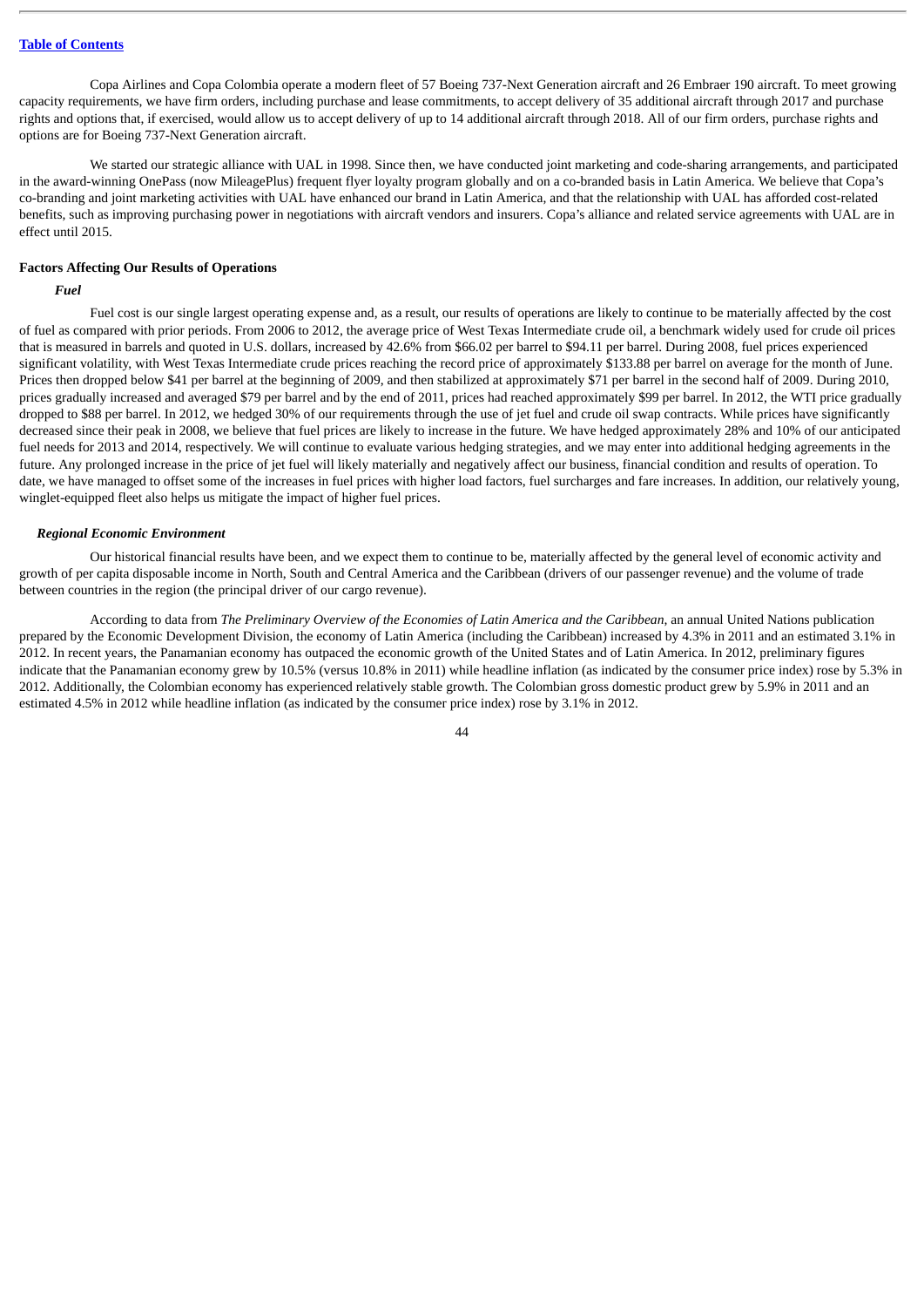#### *Revenues*

We derive our revenues primarily from passenger transportation, which represents 96.2% of our revenues for the year ended December 31, 2012. In addition, 3.8% of our total revenues are derived from cargo and other revenues.

We recognize passenger revenue when transportation is provided. Passenger revenues reflect the capacity of our aircraft on the routes we fly, load factor and yield. Our capacity is measured in terms of available seat miles (ASMs) which represents the number of seats available on our aircraft multiplied by the number of miles the seats are flown. Our usage is measured in terms of revenue passenger miles (RPMs), which is the number of revenue passengers multiplied by the miles these passengers fly. Load factor, or the percentage of our capacity that is actually used by paying customers, is calculated by dividing RPMs by ASMs. Yield is the average amount that one passenger pays to fly one mile. We use a combination of approaches, taking into account yields, flight load factors and effects on load factors of connecting traffic, depending on the characteristics of the markets served, to arrive at a strategy for achieving the best possible revenue per available seat mile, balancing the average fare charged against the corresponding effect on our load factors.

We recognize cargo revenue when transportation is provided. Our other revenue consists primarily of excess baggage charges, ticket change fees and charter flights.

Overall demand for our passenger and cargo services is highly dependent on the regional economic environment in which we operate, including the GDP of the countries we serve and the disposable income of the residents of those countries. Approximately 50% of our passengers travel at least in part for business reasons, and the growth of intraregional trade greatly affects that portion of our business. The remaining 50% of our passengers are tourists or travelers visiting friends and family.

The following table sets forth our capacity, load factor and yields for the periods indicated.

|                                                 | 2012   | 2011   | 2010   |
|-------------------------------------------------|--------|--------|--------|
| Capacity (in available seat miles, in millions) | 16.567 | 13.352 | 10.950 |
| Load factor                                     | 75.4%  | 76.4%  | 76.9%  |
| Yield (in cents)                                | 17.31  | 17.13  | 15.91  |

#### *Seasonality*

Generally, our revenues from and profitability of our flights peak during the northern hemisphere's summer season in July and August and again during the December and January holiday season. Given our high proportion of fixed costs, this seasonality is likely to cause our results of operations to vary from quarter to quarter.

#### *Operating Expenses*

The main components of our operating expenses are aircraft fuel, salaries and benefits, passenger servicing, commissions, aircraft maintenance, reservations and sales and aircraft rent. A common measure of per unit costs in the airline industry is cost per available seat mile (CASM), which is generally defined as operating expenses divided by ASMs.

*Aircraft fuel.* The price we pay for aircraft fuel varies significantly from country to country primarily due to local taxes. While we purchase aircraft fuel at all the airports to which we fly, we attempt to negotiate fueling contracts with companies that have a multinational presence in order to benefit from volume purchases. During 2012, as a result of the location of its hub, Copa purchased 52% of its aircraft fuel in Panama. Copa has 19 suppliers of aircraft fuel across its network. In some cases, we tanker fuel in order to minimize our cost by fueling in airports where fuel prices are lowest. Our aircraft fuel expenses are variable and fluctuate based on global oil prices. From 2006 to 2012, the average price of West Texas Intermediate crude oil, a benchmark widely used for crude oil prices that is measured in barrels and quoted in U.S. dollars, increased by 43.6% from \$66.02 per barrel to \$94.11 per barrel. To date, we have managed to offset some of the increases in fuel prices with higher load factors, fuel surcharges and fare increases. In addition, our relatively young, winglet-equipped fleet also helps us mitigate the impact of higher fuel prices. Historically, we have not hedged a significant portion of our fuel costs. We have hedged 28% and 10% of our anticipated fuel needs for 2013 and 2014, respectively.

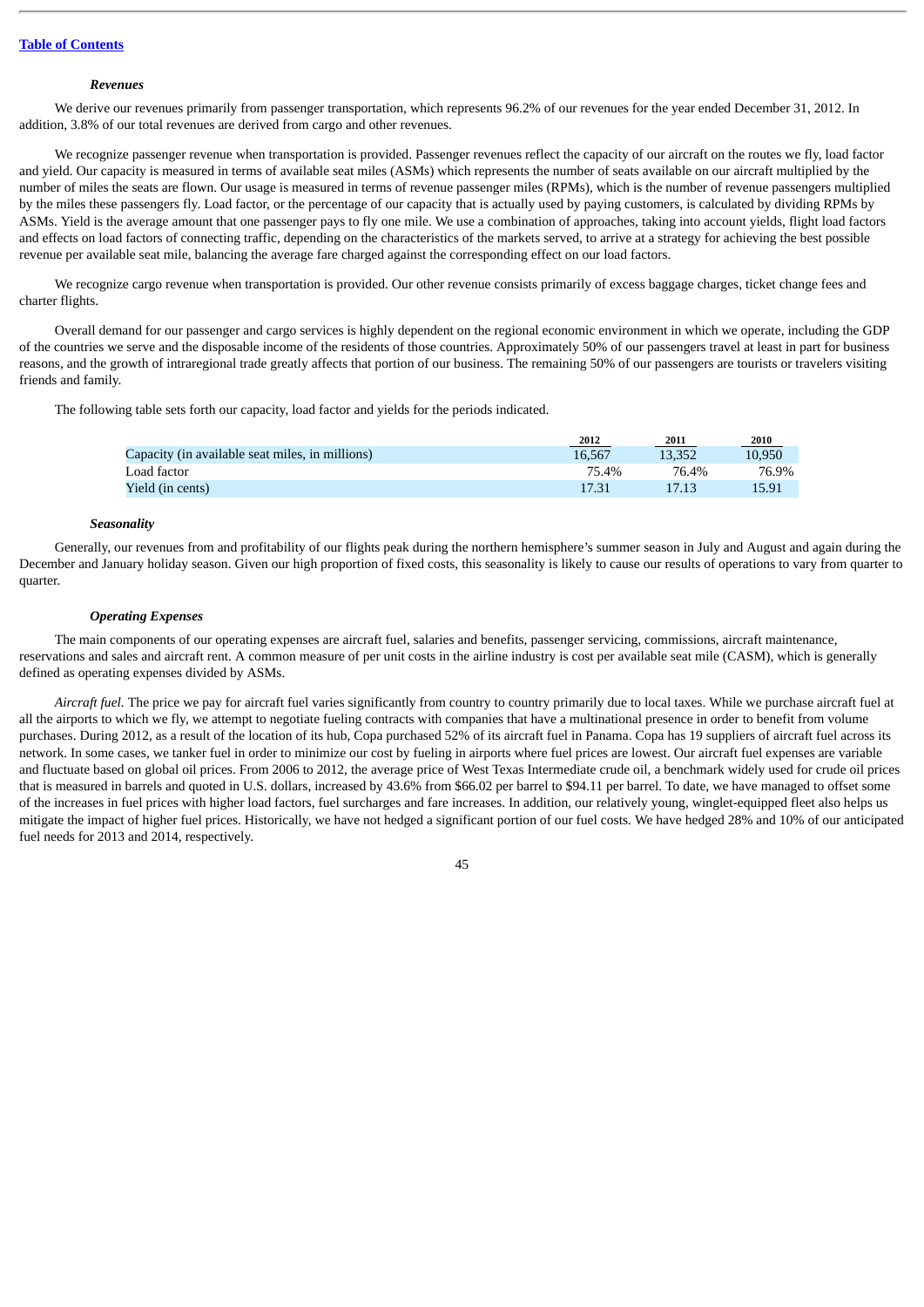|                                                                            | <b>Aircraft Fuel Data</b> |        |        |
|----------------------------------------------------------------------------|---------------------------|--------|--------|
|                                                                            | 2012                      | 2011   | 2010   |
| Average price per gallon of jet fuel into plane (excluding hedge) (in U.S. |                           |        |        |
| dollars)                                                                   | 3.35                      | \$3.27 | \$2.39 |
| Gallons consumed (in millions)                                             | 219.5                     | 176.5  | 148.6  |
| Available seat miles (in millions)                                         | 16.567                    | 13.352 | 10,950 |
| Gallons per ASM (in hundredths)                                            | 1.33                      | 1.32   | 1.36   |

*Salaries and benefits.* Salaries and benefits expenses have historically increased at the rate of inflation and by the growth in the number of our employees. In some cases, we have adjusted salaries of our employees to correspond to changes in the cost of living in the countries where these employees work. We do not increase salaries based on seniority.

*Passenger servicing expenses.* Our passenger servicing expenses consist of expenses for liability insurance, baggage handling, catering, in-flight entertainment and other costs related to aircraft and airport services. These expenses are generally directly related to the number of passengers we carry or the number of flights we operate. Passenger servicing expenses provide us with a directional measurement of cost variances.

*Commissions.* Commission expenses are driven mainly by passenger revenues, indirect channel penetration performance, and agreed commission rates, as opposed to ASM growth. Our commission expenses consist primarily of payments for ticket sales made by travel agents and commissions paid to credit card companies. Travel agents receive base commissions, not including back-end incentive programs, ranging from 0% to 6% depending on the country. During the last few years we have reduced our commission expense per available seat mile as a result of an industry-wide trend of paying lower commissions to travel agencies and by increasing the proportion of our sales made through direct channels. We expect this trend to continue as more of our customers become accustomed to purchasing through call centers and through the internet. While increasing direct sales may increase the commissions we pay to credit card companies, we expect that the savings from the corresponding reduction in travel agency commissions will more than offset this increase. In recent years, base commissions paid to travel agents have decreased significantly. At the same time, we have encouraged travel agencies to move from standard base commissions to incentive compensation based on sales volume and fare types.

*Maintenance, material and repair expenses.* Our maintenance, material and repair expenses consist of aircraft repair and charges related to line and heavy maintenance of our aircraft, including maintenance materials, and aircraft return costs. As the age of our fleet increases and our warranties expire, our maintenance expenses will increase. We conduct line maintenance internally and outsource most heavy maintenance to independent third party contractors. In 2003, we negotiated with GE Engine Services a maintenance cost per hour program for the repair and maintenance of our CFM-56 engines which power our Boeing 737 Next Generation fleet. Our engine maintenance costs are also aided by the sea-level elevation of our hub and the use of winglets which allow us to operate the engines on our Boeing 737 Next Generation aircraft with lower thrust, thus putting less strain on the engines. In 2011 and 2012, we negotiated with GE Engine Services a maintenance agreement for the repair and maintenance of our CF-34 and CF-56 engines.

*Aircraft rent.* Our aircraft rental expenses are generally fixed by the terms of our operating lease agreements. We currently have 21 operating leases, 20 of which are operating leases with fixed rates which are not subject to fluctuations in interest rates and one operating lease tied to LIBOR. Our aircraft rent expense also includes rental payments related to any wet-leasing of freighter aircraft to supplement our cargo operations.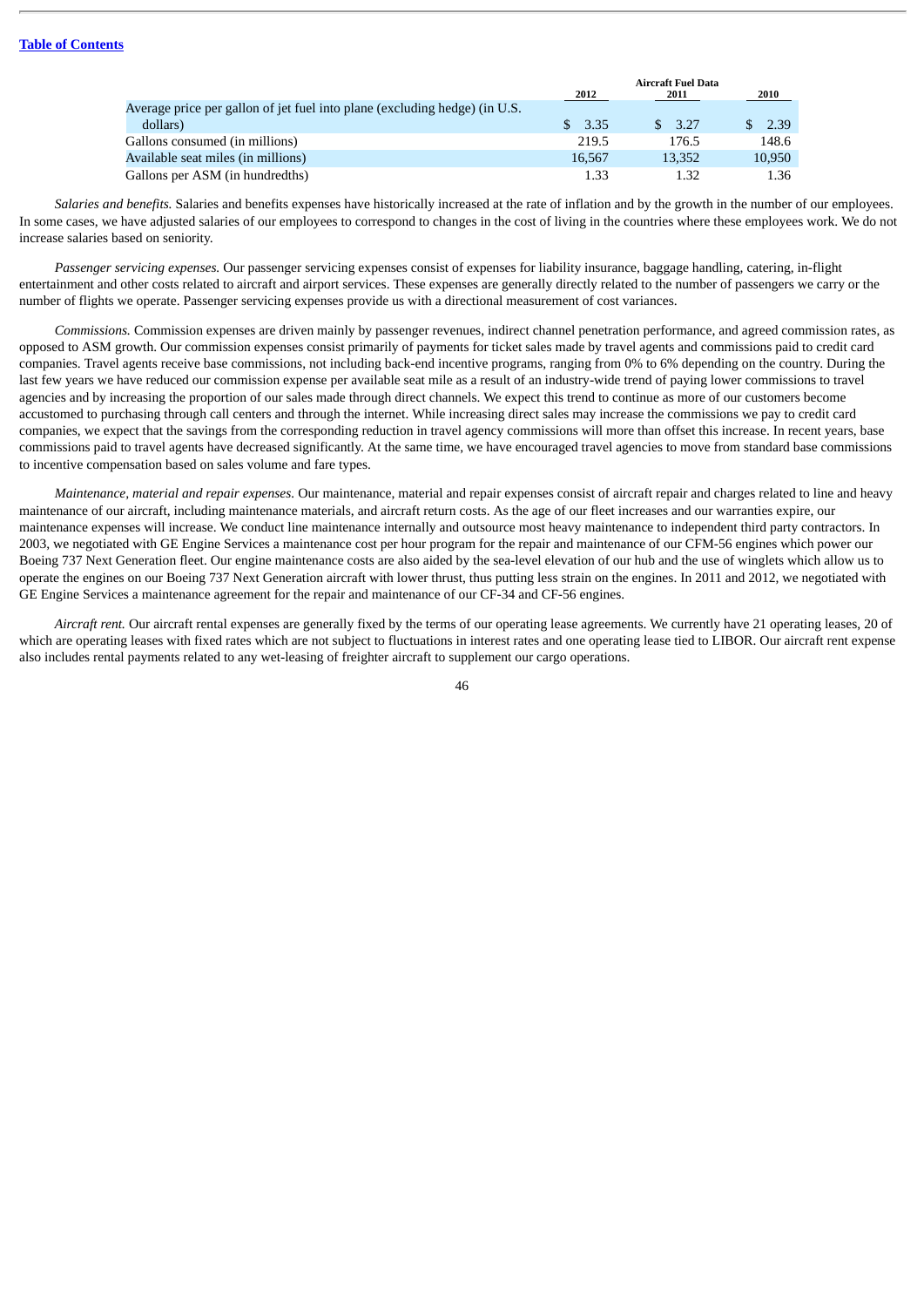*Reservations and sales expenses.* The main variable involved in driving reservations and sales expenses is the number of bookings made through our global distribution channels, as opposed to ASM. Our reservations and sales expenses arise primarily from payments to these global distribution systems, such as Amadeus and Sabre, which list our flight offerings on reservation systems around the world. These reservation systems tend to raise their rates periodically, but we expect that if we are successful in encouraging our customers to purchase tickets through our direct sales channels, these costs will decrease as a percentage of our operating costs. A portion of our reservations and sales expense is also comprised of our licensing payments for the SHARES reservation and check-in management software we use, which is not expected to change significantly from period to period.

*Flight operations* and *landing fees and other rentals* are generally directly related to the number of flights we operate, with a component attributed to fixed costs relating to facility rental expenses.

*Other* includes publicity and promotion expenses, expenses related to our cargo operations, technology related initiatives and miscellaneous other expenses.

### *Taxes*

We pay taxes in the Republic of Panama and in other countries in which we operate, based on regulations in effect in each respective country. Our revenues come principally from foreign operations and according to the Panamanian Fiscal Code these foreign operations are not subject to income tax in Panama.

The Panamanian tax code for the airline industry states that tax is based on net income earned for traffic whose origin or final destination is the Republic of Panama. The applicable tax rate is currently 25.0%. Dividends from our Panamanian subsidiaries, including Copa, are separately subject to a 10% percent withholding tax on the portion attributable to Panamanian sourced income and a 5% withholding tax on the portion attributable to foreign sourced income. Additionally, a 7% value added tax is levied on tickets issued in Panama for travel commencing in Panama and going abroad, irrespective of where such tickets were ordered.

We are also subject to local tax regulations in each of the other jurisdictions where we operate, the great majority of which are related to the taxation of our income. In some of the countries to which we fly, we do not pay any income taxes because we do not generate income under the laws of those countries either because they do not have income taxes or due to treaties or other arrangements those countries have with Panama. In the remaining countries, we pay income tax at a rate ranging from 25% to 34% of our income attributable to those countries. Different countries calculate our income in different ways, but they are typically derived from our sales in the applicable country multiplied by our net margin or by a presumed net margin set by the relevant tax legislation. The determination of our taxable income in several countries is based on a combination of revenues sourced to each particular country and the allocation of expenses to that particular country. The methodology for multinational transportation company sourcing of revenue and expense is not always specifically prescribed in the relevant tax regulations, and therefore is subject to interpretation by both ourselves and the respective tax authorities. Additionally, in some countries, the applicability of certain regulations governing non-income taxes and the determination of our filing status are also subject to interpretation. We cannot estimate the amount, if any, of the potential tax liabilities that might result if the allocations, interpretations and filing positions we use in preparing our income tax returns were challenged by the tax authorities of one or more countries. If taxes were to increase, our financial performance and results of operations could be materially and adversely affected. Due to the competitive revenue environment, many increases in fees and taxes have been absorbed by the airline industry rather than being passed on to the passenger. Any such increases in our fees and taxes may reduce demand for air travel and thus our revenues.

Under a reciprocal exemption confirmed by a bilateral agreement between Panama and the United States, we are exempt from the U.S. source transportation income tax derived from the international operation of aircraft.

Our income tax expense totaled approximately \$39.9 million in 2012, \$35.6 million in 2011, and \$19.0 million in 2010.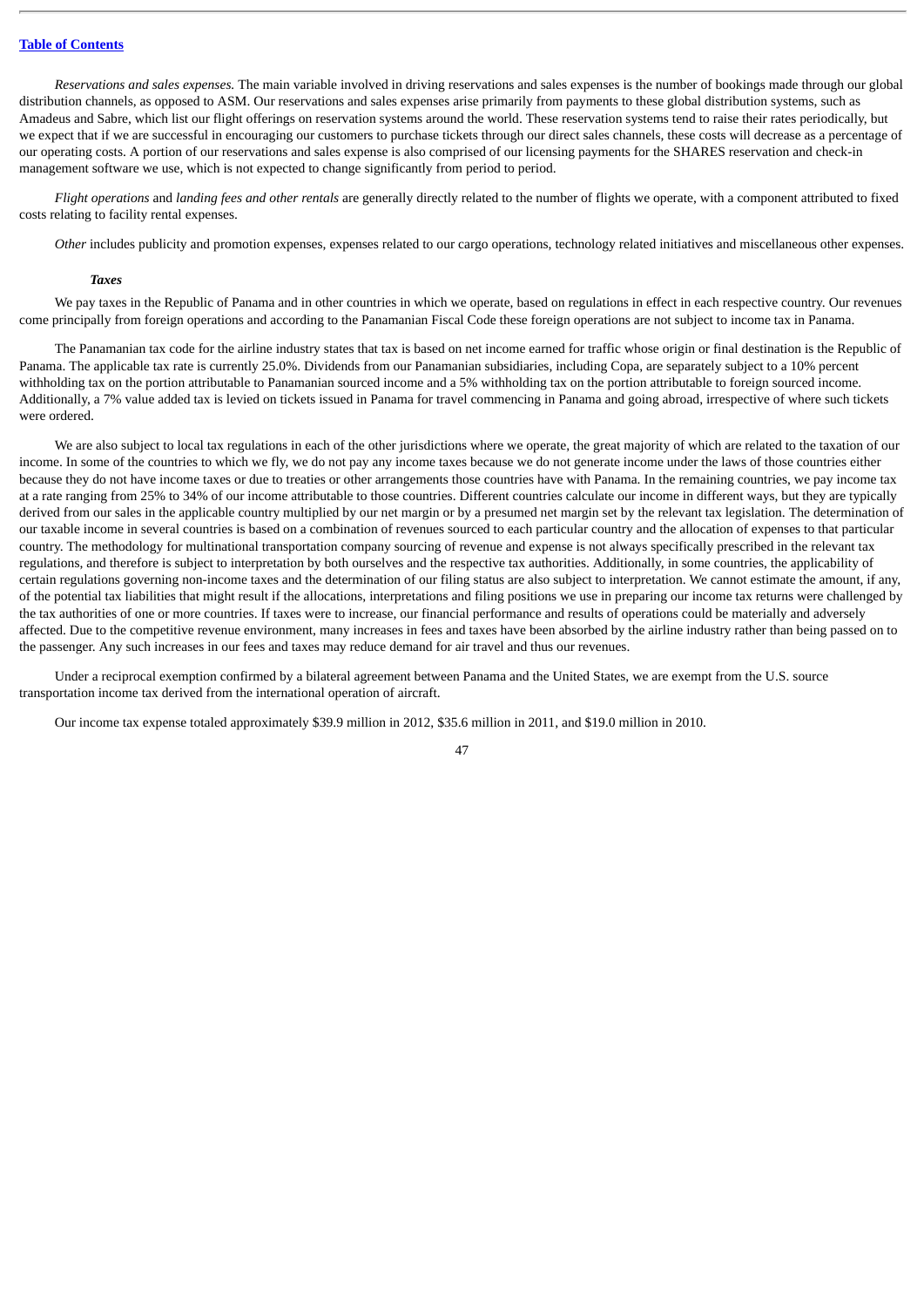#### *Special Fleet Charges*

In 2009, we decided to terminate early three MD-80 aircraft leases prior to their scheduled expiration, in connection with the transition of Copa Colombia's fleet to Embraer 190. Fees paid for early termination amounted to \$10.5 million and were recognized as Special Fleet Charges in the Consolidated Statements of Income.

In addition to the early lease termination, we wrote down amounts related to property, plant and equipment such as rotable parts, spare engines and tools totaling \$4.9 million, and recognized a loss of \$4.0 million related to the scrapping of obsolete expendable parts.

#### **Critical Accounting Policies and Estimates**

The preparation of our consolidated financial statements in conformity with IFRS as issued by the IASB requires our management to adopt accounting policies and make estimates and judgments to develop amounts reported in our consolidated financial statements and related notes. We strive to maintain a process to review the application of our accounting policies and to evaluate the appropriateness of the estimates required for the preparation of our consolidated financial statements. We believe that our estimates and judgments are reasonable; however, actual results and the timing of recognition of such amounts could differ from those estimates. In addition, estimates routinely require adjustments based on changing circumstances and the receipt of new or better information.

Our critical accounting policies are described below and estimates are defined as those that are reflective of significant judgments and uncertainties and potentially result in materially different results under different assumptions and conditions. For a discussion of these and other accounting policies, see Note 2 and 3 to our annual consolidated financial statements.

*Goodwill and Intangible Assets.* We have allocated goodwill and intangible assets with indefinite lives acquired through business combinations for the purposes of impairment testing to a single cash-generating unit. Goodwill is tested for impairment annually, or when events or changes in circumstances indicate that the carrying amount may not be recoverable, by comparing the carrying amount to the recoverable amount of the cash-generating unit level that has been measured on the basis of its value-in-use, by applying cash flow projections in the functional currency based on the Company's approved business plan covering a five-year period followed by the a long-term growth rate. Considerable judgment is necessary to evaluate the impact of operating and macroeconomic changes to estimate future cash flows and to measure the recoverable amount. Assumptions in the Company's impairment evaluations are consistent with internal projections and operating plans. AeroRepublica trade name and routes were acquired as part of the AeroRepublica acquisition and were capitalized at fair value at that date. The brand name and routes were considered to have an indefinite useful life (and were not amortized) due to several factors and considerations, including the brand awareness and market position, customer recognition and loyalty. The carrying values of the routes and brand names are reviewed for impairment annually or when events or changes in circumstances indicate that carrying values may not be recoverable. The Company assesses at each statement of financial position date whether intangibles assets with indefinite useful lives are impaired using discounted cash flow analyses. In the third quarter of 2010, the company changed the commercial name of AeroRepublica and began to operate under the brand Copa Colombia. As a result, we recognized an impairment to the value of the brand name of \$1.5 million during 2010. The remaining balance of this intangible asset is being amortized over five years. No impairment of goodwill and any other intangible assets was recognized.

*Maintenance Deposit.* The Company makes payments for engine overhauls under power by the hour agreements (PBH). These payments related to engine overhauls under PBH agreements are recorded as other assets.

These payments are recognized as prepaid assets until the event occurs, at which time the actual costs of the maintenance are capitalized and amortized over the expected period until the next event. Management performs regular reviews of the recovery of maintenance deposits and believes that the values reflected in the consolidated statement of financial position are recoverable.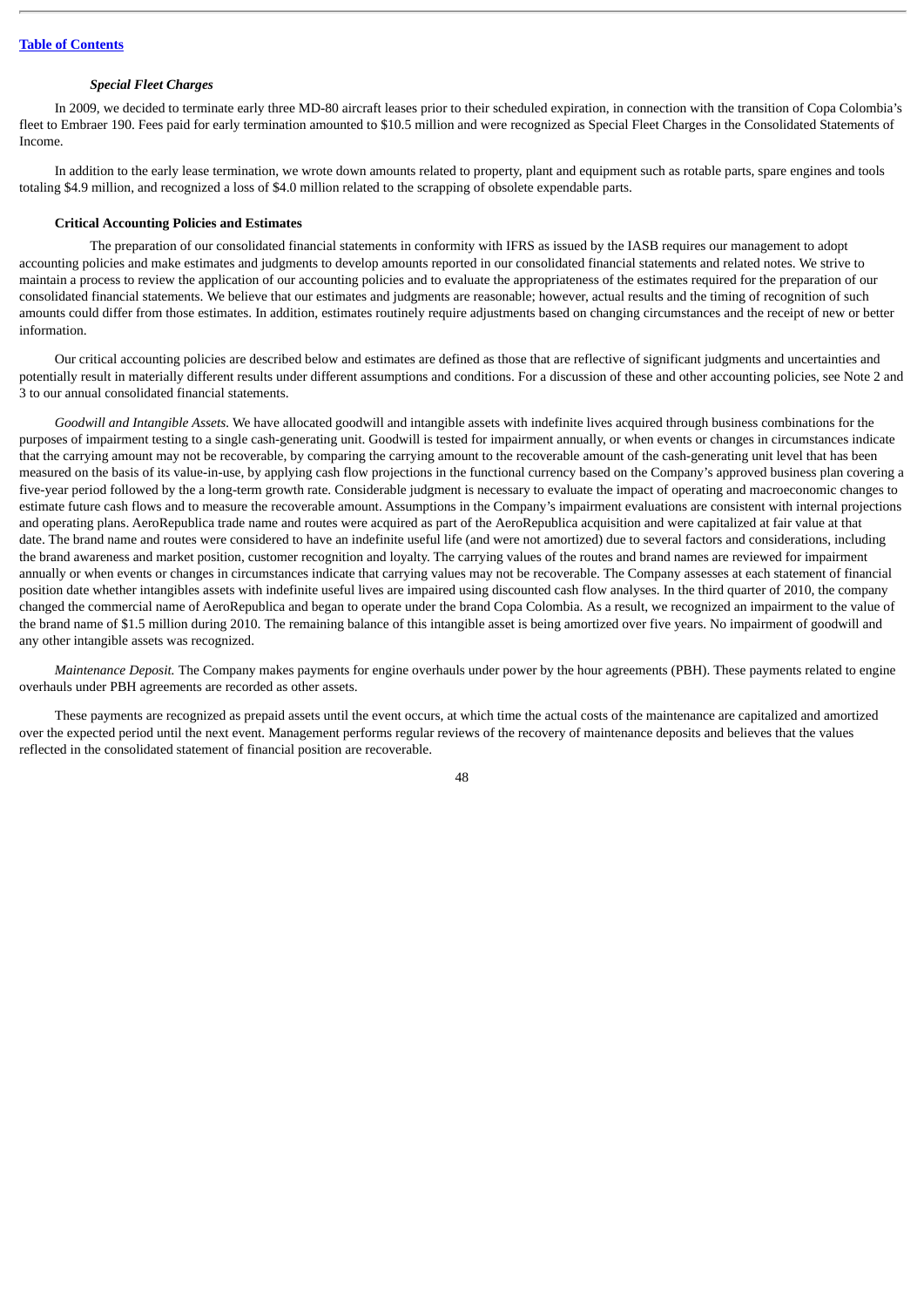*Maintenance Provision.* The recording of maintenance provisions related to return conditions on aircraft leases requires management to make estimates of the future costs associated with the maintenance events required under the lease return condition and estimates of the expected future maintenance condition of the aircraft at the time of lease expiry. These estimates take into account current costs of these maintenance events, estimates of inflation surrounding these costs, as well as assumptions surrounding utilization of the related aircraft. Any difference in the actual maintenance cost incurred and the amount of the provision is recorded in maintenance expense in the period. The effect of any changes in estimates, including changes in discount rates, inflation assumptions, cost estimates or lease expiries, is also recognized in maintenance expense in the period.

*Accounting for Property, Plant and Equipment*. Property, plant and equipment, including rotable parts, are recorded at cost and are depreciated to estimated residual values over their estimated useful lives using the straight-line method. Each component of property, plant and equipment that has a cost that is significant in relation to the overall cost of the item is depreciated separately. Pre-delivery deposits refer to prepayments made based on the agreements entered into with the Boeing Company for the purchase of Boeing 737 Next Generation aircraft and includes interest and other finance charges incurred during the manufacture of aircraft and the leasehold improvements.

Under IAS 16 "Property, Plant and Equipment," major engine overhauls including replacement spares and labor costs, are treated as a separate asset component with the cost capitalized and amortized over the period to the next major overhaul. All other replacement spares and costs relating to maintenance of fleet assets are charged to the income statement on consumption or as incurred. Interest costs incurred on borrowings that fund progress payments on assets under construction, including pre-delivery deposits to acquire new aircraft, are capitalized and included as part of the cost of the assets through the earlier of the date of completion or aircraft delivery.

In estimating the useful lives and expected residual values of its aircraft, the Company primarily has relied upon actual experience with the same or similar aircraft types and recommendations from Boeing and Embraer, the manufacturers of the Company's aircraft. Subsequent revisions to these estimates, which can be significant, could be caused by changes to the Company's maintenance program, changes in utilization of the aircraft (actual cycles during a given period of time), governmental regulations related to aging aircraft, and changing market prices of new and used aircraft of the same or similar types. The Company evaluates its estimates and assumptions each reporting period and, when warranted, adjusts these estimates and assumptions. These adjustments are accounted for on a prospective basis through depreciation and amortization expense, as required by IFRS.

We evaluate annually whether there is an indication that our property, plant and equipment may be impaired. Factors that would indicate potential impairment may include, but are not limited to, significant decreases in the market value of the long-lived asset(s), a significant change in the long-lived asset's physical condition, and operating or cash flow losses associated with the use of the long-lived assets. We have not identified any impairment related to our existing aircraft fleet.

*Revenue recognition – Expired tickets*. The Company recognizes revenue from fares for tickets that are expected to expire unused based on historical data and experience. Estimating expected breakage requires management to make informed judgment about, among other things, the extent to which historical experience is an indication of future customer behavior. Quarterly, or more frequently as the experience data suggests, management reassesses the historical data and makes required improvements.

*Lease accounting.* Aircraft lease agreements can be accounted as either operating or finance leases. When the risks and benefits of the lease are transferred to us, as lessee, the lease is classified as a finance lease. Finance leases are accounted as an acquisition obtained through a financing, with the aircraft recorded as a fixed asset and a corresponding liability recorded as a loan. Finance lease assets are recorded based on the lesser of the fair value of the aircraft or the present value of the minimum lease payments, discounted at an implicit interest rate, when it is clearly identified in the lease agreement, or our incremental borrowing rate. The aircraft is depreciated through the lesser of its useful life or the lease term. Interest expense is recognized through the effective interest rate method, based on the implicit interest rate of the lease. Lease agreements that do not transfer the risks and benefits to us are classified as operating leases. Operating leases are accounted as a rental, and the minimum lease expense is recognized through the straight line method.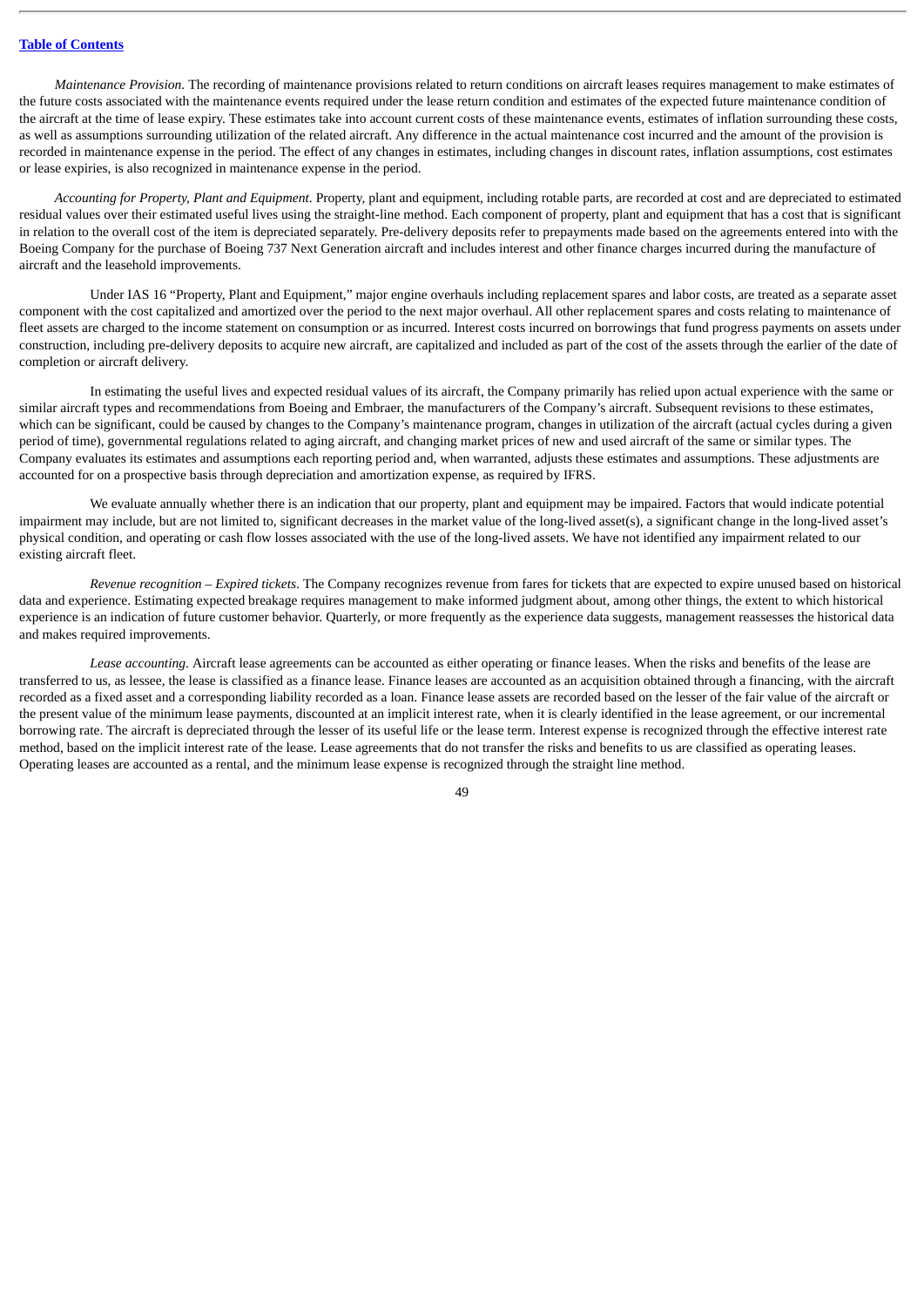Lease accounting is critical for us because it requires an extensive analysis of the lease agreements in order to classify and measure the transactions in our financial statements and significantly impacts our financial position and results of operations. Changes in the terms of our outstanding lease agreements and the terms of future lease agreements may impact the accounting for the lease transactions and our future financial position and results of operations.

*Deferred taxes.* Deferred taxes are recognized for tax losses, tax credits, and temporary differences between tax bases and carrying amounts for financial reporting purposes of our assets and liabilities. Recognition and measurement of deferred taxes is a critical accounting policy for us because it requires a number of assumptions and is based on our best estimate of our projections related to future taxable profit. In addition, because the preparation of our business plan is subject to a variety of market conditions, the results of our operations may vary significantly from our projections and as such, the amounts recorded as deferred tax assets may be impacted significantly in the future.

### **Recently Issued Accounting Pronouncements**

### *Standards issued but not yet effective*

Standards issued but not yet effective up to the date of issuance of the Company's financial statements are listed below.

This listing of standards and interpretations issued are those that the Company reasonably expects to have an impact on disclosures, financial position or performance when applied at a future date. The Company intends to adopt those standards when they become effective.

- IAS 1 Presentation of Items of Other Comprehensive Income Amendments to IAS 1
- IAS 19 Employee Benefits (Revised)
- IAS 28 Investments in Associates and Joint Ventures (as revised in 2011)
- IAS 32 *Offsetting Financial Assets and Financial Liabilities Amendments to IAS 32*
- IFRS 1 Government Loans Amendments to IFRS 1
- IFRS 7 Disclosures *Offsetting Financial Assets and Financial Liabilities Amendments to IFRS 7*
- IFRS 9 *Financial Instruments: Classification and Measurement*
- IFRS 10 *Consolidated Financial Statements, IAS 27 Separate Financial Statements*

### *Annual Improvements May 2012:*

- IFRS 1 *First-time Adoption of International Financial Reporting Standards*
- IAS 1 *Presentation of Financial Statements*
- IAS 16 *Property Plant and Equipment*
- IAS 32 *Financial Instruments, Presentation*
- IAS 34 *Interim Financial Reporting*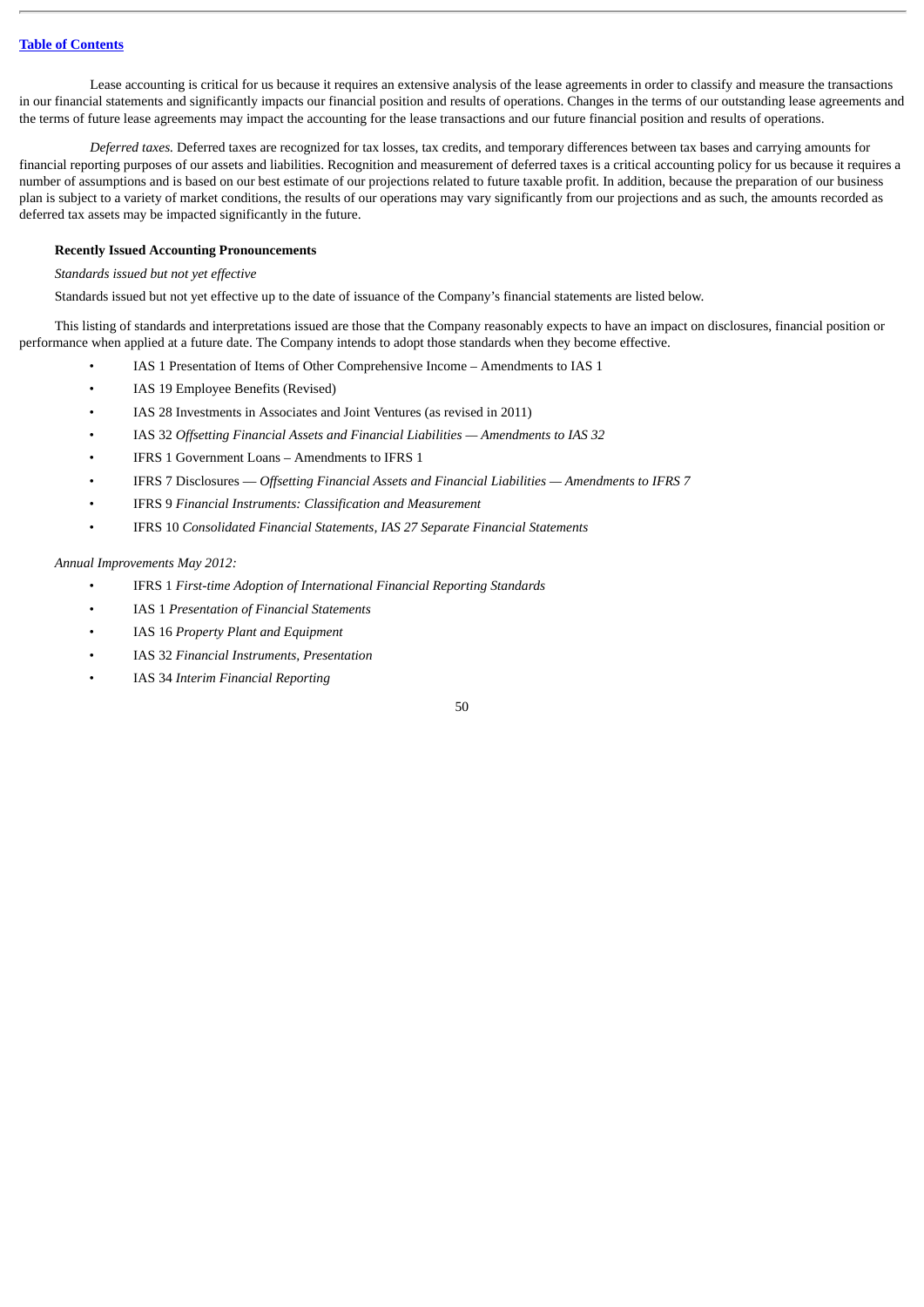## **Results of Operation**

The following table shows each of the line items in our income statements for the periods indicated as a percentage of our total operating revenues for that period:

|                                    | 2012     | 2011      | 2010     |
|------------------------------------|----------|-----------|----------|
| <b>Operating revenues:</b>         |          |           |          |
| Passenger revenue                  | 96.2%    | 95.4%     | 94.6%    |
| Cargo, mail and other              | 3.8%     | 4.6%      | 5.4%     |
| Total                              | 100.0%   | 100.0%    | 100.0%   |
| <b>Operating expenses:</b>         |          |           |          |
| Aircraft fuel                      | $-32.3%$ | $-29.9%$  | $-25.1%$ |
| Salaries and benefits              | $-11.0%$ | $-11.6%$  | $-12.6%$ |
| Passenger servicing                | $-9.7\%$ | $-8.8%$   | $-9.5%$  |
| Commissions                        | $-4.0\%$ | $-4.0\%$  | $-4.1%$  |
| Reservation and sales              | $-3.8%$  | $-3.8%$   | $-4.2%$  |
| Maintenance, materials and repairs | $-4.1%$  | $-3.9%$   | $-4.4%$  |
| Depreciation and amortization      | $-4.0\%$ | $-4.1%$   | $-4.5%$  |
| <b>Flight operations</b>           | $-4.7%$  | $-4.6%$   | $-5.0%$  |
| Aircraft rentals                   | $-3.2\%$ | $-2.8%$   | $-3.3%$  |
| Landing fees and other rentals     | $-2.1%$  | $-2.3%$   | $-2.8%$  |
| Other                              | $-3.4%$  | $-3.2\%$  | $-4.2%$  |
| Special fleet charges              | $0.0\%$  | $0.0\%$   | $0.0\%$  |
| Total                              | $-82.1%$ | $-79.0\%$ | $-79.5%$ |
| <b>Operating income</b>            | 17.9%    | 21.0%     | 20.5%    |
| Non-operating income (expenses):   |          |           |          |
| Interest expense                   | $-1.5%$  | $-1.8%$   | $-2.1%$  |
| Interest capitalized               | $0.0\%$  | $0.0\%$   | $0.0\%$  |
| <b>Interest</b> income             | 0.5%     | 0.4%      | 0.3%     |
| Other, net                         | $-0.7%$  | $-0.7%$   | $-0.3%$  |
| <b>Total</b>                       | $-1.6%$  | $-2.1%$   | $-2.1%$  |
| Income/(loss) before income taxes  | 16.3%    | 18.9%     | 18.4%    |
| Income taxes                       | $-1.8%$  | $-1.9%$   | $-1.3%$  |
| Net income                         | 14.5%    | 17.0%     | 17.0%    |

## **Year 2012 Compared to Year 2011**

Our consolidated net income in 2012 totaled \$326.5 million, a 5.2% increase from net income of \$310.4 million in 2011. This increase was primarily due to an increase in operating income driven by a 22.9% increase in operating revenues. We had consolidated operating income of \$402.5 million in 2012, a 4.6% increase over operating income of \$385.0 million in 2011. Our consolidated operating margin in 2012 was 17.9%, a decrease of 3.1 percentage points from an operating margin of 21.0% in 2011.

#### *Operating revenue*

Our consolidated revenue totaled \$2.2 billion in 2012, a 22.9% increase over operating revenue of \$1.8 billion in 2011, due to increases in both passenger and cargo revenue.

*Passenger revenue.* Passenger revenue totaled \$2.2 billion in 2012, a 23.8% increase over passenger revenue of \$1.7 billion in 2011. This increase was mainly driven by a 24.1% increase in capacity in 2012 compared to 2011. Revenue passenger miles increased 22.6% in 2012 compared to 2011. Passenger yield increased by 1.0% to 17.3 cents in 2012. The increase in yield was in spite of the increase in capacity as available seat miles increased by 24.1% in 2012 as compared to 2011.

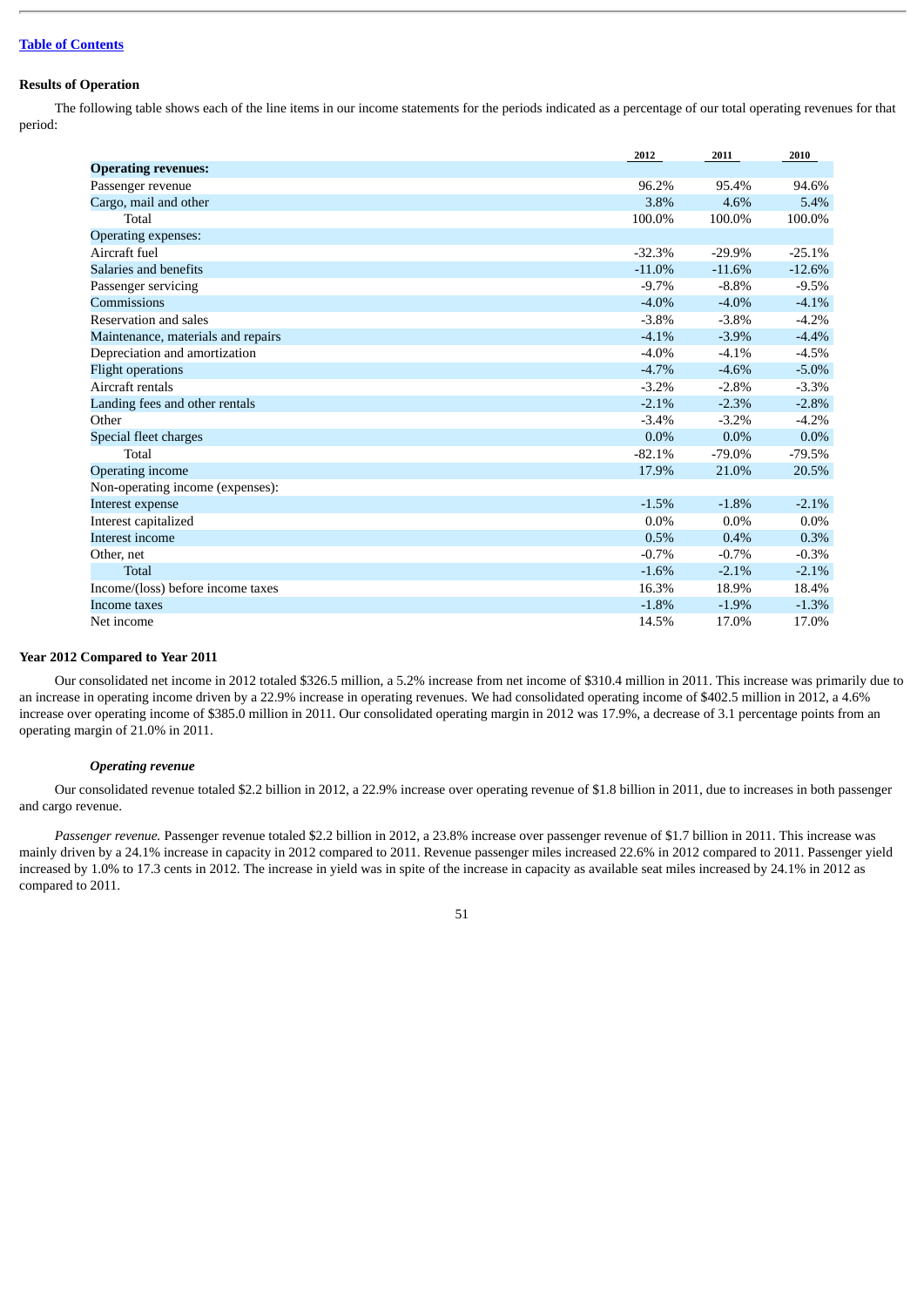*Cargo, mail and other.* Cargo, mail and other revenue totaled \$86.3 million in 2012, a 2.9% increase from cargo, mail and other revenue of \$83.8 million in 2011. This increase was primarily the result of higher freight and courier revenue.

#### *Operating expenses*

Our consolidated operating expenses totaled \$1.8 billion in 2012, a 27.7% increase over operating expenses of \$1.4 billion in 2011 that was primarily the result of higher fuel cost and higher operating costs due to growth in capacity.

An overview of the major variances on a consolidated basis follows:

*Aircraft fuel.* Aircraft fuel totaled \$725.8 million in 2012, a 32.6% increase from aircraft fuel of \$547.2 million in 2011. This increase was primarily a result of 24.4% higher fuel consumption due to 22.6% more block hours and a 2.4% increase in the all-in average fuel price per gallon of jet fuel (\$3.35 in 2012 compared to \$3.27 in 2011), and is net of a realized fuel hedge gain of \$9.1 million in 2012, as compared to a realized fuel hedge gain of \$29.4 million in 2011.

*Salaries and benefits.* Salaries and benefits totaled \$247.4 million in 2012, a 16.1% increase over salaries and benefits of \$213.1 million in 2011. This increase was primarily a result of a 10.0% increase over 2011 in our employee base to support our growth in operations, the full year effect of our 8.1% headcount growth in 2011, and the impact of inflationary adjustments.

*Passenger servicing*. Passenger servicing totaled \$217.1 million in 2012 compared to \$160.7 million in 2011. This represented a 35.1% increase driven mainly by a 17.1% increase in the number of passengers transported during 2012 compared to 2011, a 12.7% growth in departures and a higher passenger servicing rate due to the growth of our operation, especially in more expensive airports, and longer haul flights.

*Commissions.* Commissions totaled \$89.4 million in 2012, a 22.5% increase from commissions of \$72.9 million in 2011. This increase was due to a 23.8% increase in passenger revenue, and our growth in countries with high commission rates. Commissions represented 4.0% of our operating revenue in 2012 and in 2011.

*Reservations and sales.* Reservations and sales totaled \$85.0 million in 2012, a 20.8% increase compared to \$70.4 million in 2011. This increase was primarily due to higher passenger revenues. Reservations and sales remained flat as a percentage of our operating revenue in 2011 and 2012 at 3.8%.

*Maintenance, materials and repairs.* Maintenance, materials and repairs totaled \$92.2 million in 2012, a 29.9% increase over maintenance, materials and repairs of \$71.0 million in 2011. This increase was primarily a result of an increase in repairs and materials driven by our growth in capacity, as well as an increase in maintenance provisions for additional leased aircraft delivered in 2011 and 2012.

*Depreciation.* Depreciation totaled \$89.2 million in 2012, a 18.2% increase over depreciation of \$75.5 million in 2011, as a result of higher depreciation attributable to our acquisition of seven new Boeing 737-800s in 2012.

*Flight operations.* Flight Operations amounted to \$105.0 million in 2012, 25.3% increase compared to \$83.8 million in 2011. This increase was driven mainly by a 24.1% increase in capacity and a 5.8% increase in stage length. As a result, air to ground communications increased by 32.0%, from \$51.9 million in 2011 to \$68.3 million in 2012.

*Landing fees and other rentals.* Landing fees and other rentals amounted to \$46.2 million in 2012, a 10.4% increase compared to \$41.9 million in 2011. This increase was driven mainly by our increase in operations, which includes the effect of expanded operations in certain markets, and a 1.5% increase in simulator rent expense, from \$5.4 million in 2011 to \$5.5 million in 2012, due to a higher usage driven by the growth in our operations.

*Aircraft rentals.* Aircraft rental expense amounted to \$72.5 million in 2012, a 41.4% increase from \$51.3 million reported in 2011. This increase is attributable to the addition of six leased Boeing 737NG aircraft in 2012 and the full year effect of five leased aircraft, partially offset by the return of two Boeing 737-700s and one Boeing 737-800s in 2012. At December 31, 2012, we had leased a total of 24 aircraft, comprised of both Boeing 737NG aircraft and EMB 190 aircraft.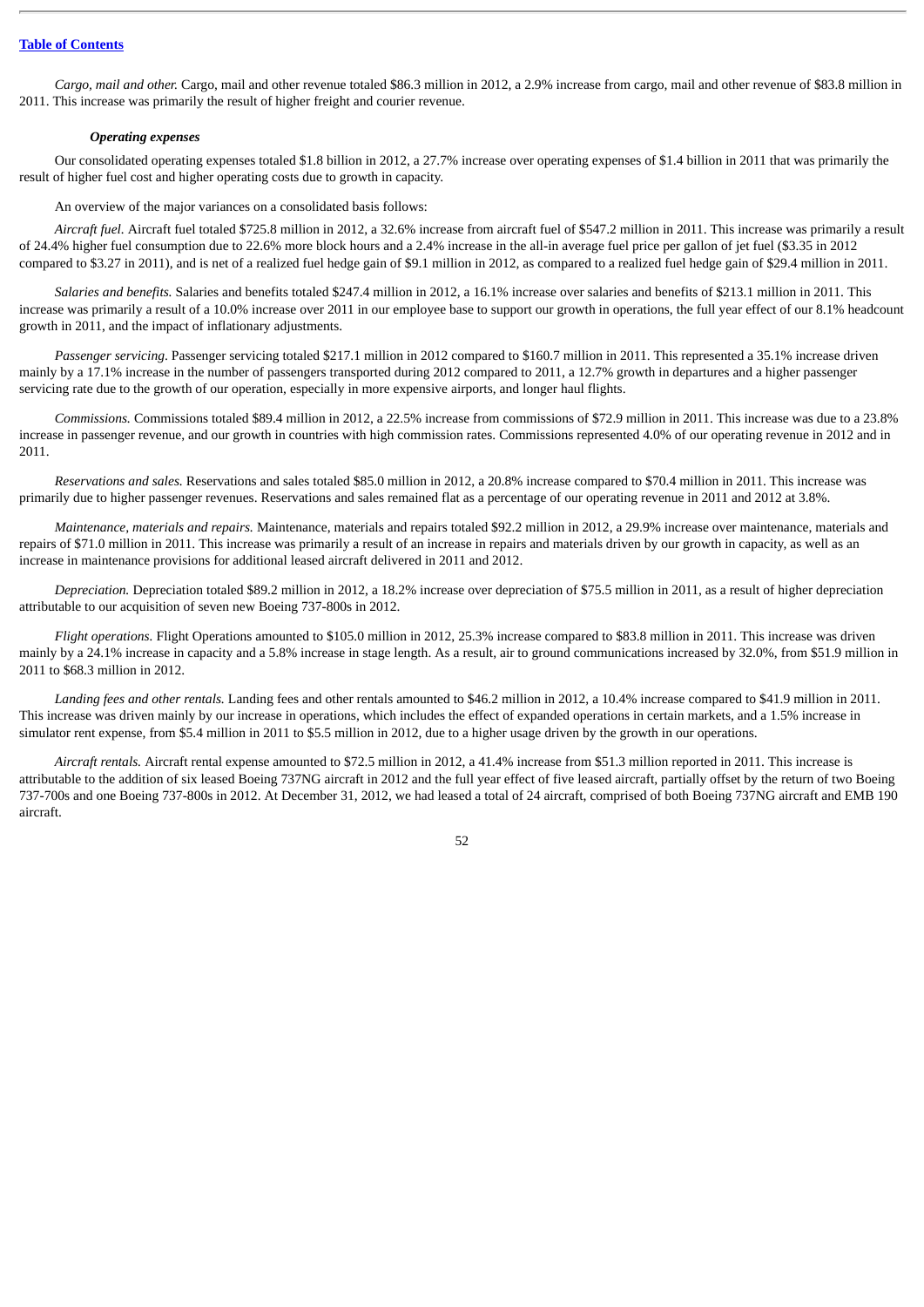*Other.* Other expenses totaled \$77.1 million in 2012, a 32.4% increase over other expenses of \$58.2 million in 2011. This increase was mainly driven as a result of an increase in branding and advertising activities, mainly related to the re-styling of our logo, as well as an increase in discretionary spending mostly related to technology and administrative expenses.

#### *Non-operating income (expense)*

Non-operating expense totaled \$36.1 million in 2012, a decrease from non-operating expense of \$38.9 million in 2011, primarily due to an increase in interest income to \$11.7 million in 2012 from \$6.8 million in 2011, resulting from a higher average cash balance available for investments, partially offset by \$9.9 million mark-to-market loss on our fuel contracts in 2012 compared to a \$3.6 million loss in 2011. In addition, we recognized a non-operating expense of \$5.2 million in 2012, compared to a \$9.5 million non-operating expense in 2011. This decrease was driven by higher non-operating revenues partially offset by currency exchange losses mostly in Brazil and Colombia.

*Interest expense.* Interest expense totaled \$32.8 million in 2012, a 0.3% increase over interest expense of \$32.7 million in 2011, primarily resulting from higher total debt partially offset by lower average interest rates during the period. The average effective interest rate on our debt decreased by 32 basis points, from 3.04% during 2011 to 2.72% during 2012. At the end of 2012, 52% of our outstanding debt was fixed at an average effective rate of 2.49%.

*Interest income.* Interest income totaled \$11.7 million in 2012, a 72.6% increase over interest income of \$6.8 million in 2011. This increase was mainly a result of a higher cash and investment balance during the period.

*Other, net.* Other, net expense totaled \$15.1 million in 2012, compared to a \$13.1 million other, net expense in 2011. This change was primarily due to a \$9.9 million mark-to-market loss on our fuel contracts in 2012 compared to a \$3.6 million gain in 2011. In addition, we recognized a non-operating expense of \$5.2 million in 2012, compared to a \$9.5 million non-operating expense in 2011. This decrease was driven by higher non-operating revenues partially offset by currency exchange losses mostly in Brazil and Colombia.

#### **Year 2011 Compared to Year 2010**

Our consolidated net income in 2011 totaled \$310.4 million, a 28.8% increase from net income of \$241.1 million in 2010. This increase was primarily due to an increase in operating income driven by a 29.4% increase in operating revenues. We had a consolidated operating income of \$384.9 million in 2011, a 32.9% increase over operating income of \$289.6 million in 2010. Our consolidated operating margin in 2011 was 21.0%, an increase of 0.5 percentage points over an operating margin of 20.5% in 2010.

#### *Operating revenue*

Our consolidated revenue totaled \$1.8 billion in 2011, a 29.4% increase from operating revenue of \$1.4 billion in 2010, due to increases in both passenger and cargo revenue.

*Passenger revenue.* Passenger revenue totaled \$1.7 billion in 2011, a 30.5% increase over passenger revenue of \$1.3 billion in 2010. This increase resulted primarily from higher passenger yield, which increased by 7.8% to 17.1 cents in 2011.The increase in yield was in spite of the increase in capacity as available seat miles increased by 21.9% in 2011 as compared to 2010.

*Cargo, mail and other.* Cargo, mail and other revenue totaled \$83.8 million in 2011, a 10.0% increase from cargo, mail and other revenue of \$76.3 million in 2010. This increase was primarily the result of higher freight and courier revenue.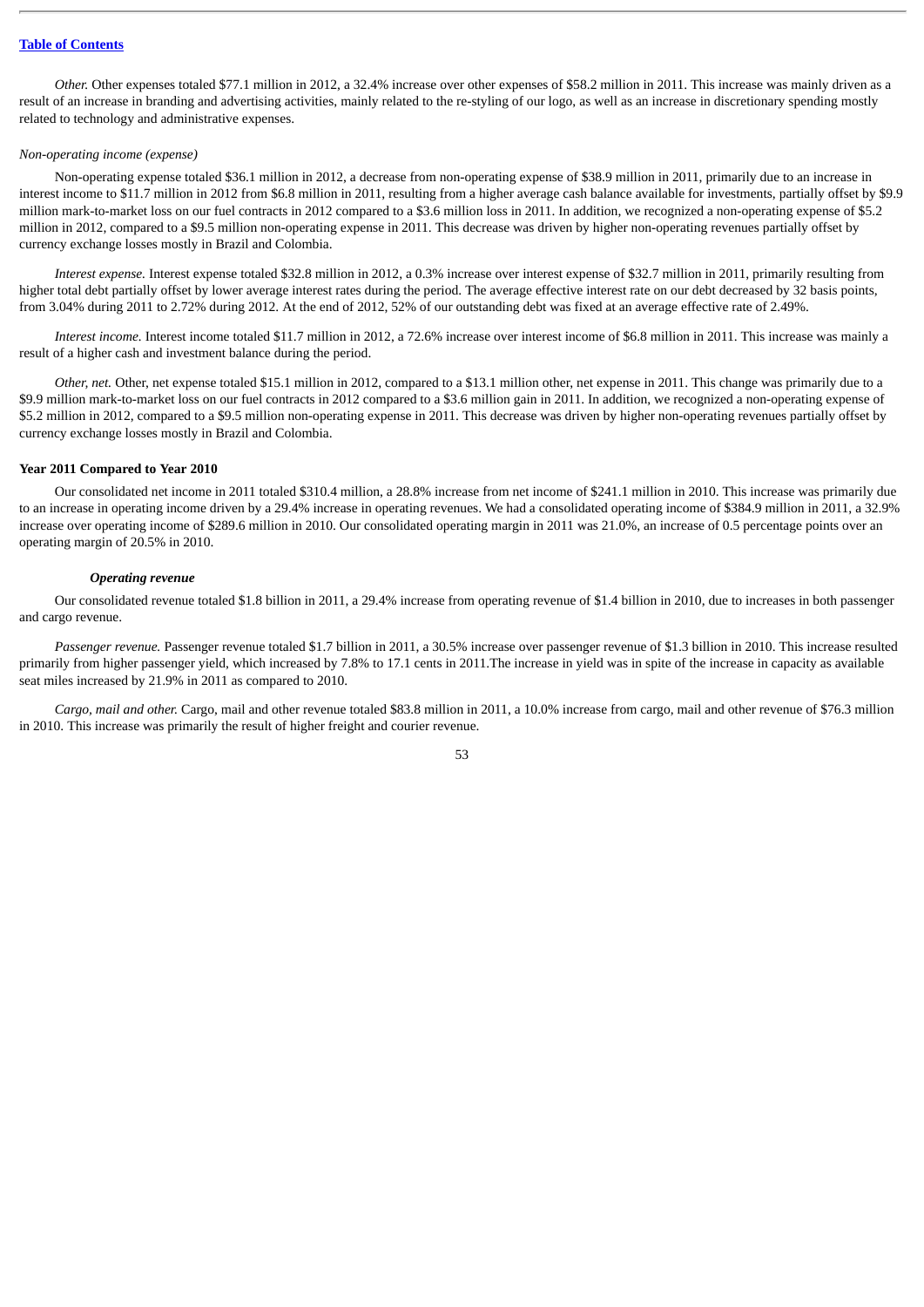### *Operating expenses*

Our consolidated operating expenses totaled \$1.4 billion in 2011, a 28.5% increase over operating expenses of \$1.1 billion in 2010 that was primarily the result of higher fuel cost and higher operating costs due to growth in capacity.

An overview of the major variances on a consolidated basis follows:

*Aircraft fuel.* Aircraft fuel totaled \$547.2 million in 2011, a 54.4% increase from aircraft fuel of \$354.4 million in 2010. This increase was primarily a result of a 36.8% increase in the all-in average fuel price per gallon of jet fuel (\$3.27 in 2011 compared to \$2.39 in 2010) and a 19.0% higher fuel consumption due to 15.5% more block hours which was partially offset by a realized fuel hedge gain of \$29.4 million in 2011, as compared to a realized fuel hedge gain of \$2.4 million in 2010.

*Salaries and benefits.* Salaries and benefits totaled \$213.1 million in 2011, a 19.2% increase over salaries and benefits of \$178.8 million in 2010. This increase was primarily a result of an 8.1% increase over 2010 in our employee base to support our growth in operations, the full year effect of our 13% headcount growth in 2010, and the impact of inflationary adjustments.

*Passenger servicing*. Passenger servicing totaled \$160.7 million in 2011 compared to \$133.7 million in 2010. This represented a 20.2% increase driven mainly by a 9.1% increase in the number of passengers transported during 2011 compared to 2010, a growth in departures of 5.1% and a higher passenger servicing rate due to the growth of our operation and longer haul flights.

*Commissions.* Commissions totaled \$72.9 million in 2011, a 26.5% increase from commissions of \$57.7 million in 2010. This increase was due to a 30.5% increase in passenger revenue, which was partially offset by a lower average commission rate. Commissions represented 4.0% of our operating revenue in 2011 compared to 4.1% in 2010.

*Reservations and sales.* Reservations and sales totaled \$70.4 million in 2011, a 19.6% increase compared to \$58.8 million in 2010. This increase was primarily due to higher passenger revenues. Reservations and sales represented 3.8% of our operating revenue in 2011 compared to 4.2% in 2010, a reduction of 0.4 percentage points.

*Maintenance, materials and repairs.* Maintenance, materials and repairs totaled \$71.0 million in 2011, a 14.0% increase over maintenance, materials and repairs of \$62.2 million in 2010. This increase was primarily a result of a 21.9% increase in capacity.

*Depreciation.* Depreciation totaled \$75.5 million in 2011, a 19.8% increase over depreciation of \$63.0 million in 2010, as a result of higher depreciation attributable to our acquisition of ten new Boeing 737-800s in 2011.

*Flight operations, aircraft rentals, and landing fees and other rentals.* Combined, flight operations, aircraft rentals, and landing fees and other rentals increased from \$157.3 million in 2010 to \$176.9 million in 2011. Flight operations amounted to \$83.8 million in 2011 compared to \$70.6 million in 2010. This represented an 18.6% increase driven mainly by an increase in capacity of 21.9%. As a result of increased capacity, air to ground communications increased by 25%, from \$41.5 million in 2010 to \$51.9 million in 2011. Aircraft rental expense amounted to \$51.3 million in the 2011 fiscal year, a 10.6% increase from \$46.3 million reported in the 2010 fiscal year. This increase results from the addition of five leased Boeing 737NG aircraft in 2011 and the full year effect of 2010, bringing our total operating aircraft leased fleet to 21 aircraft which is comprised of both Boeing 737NG aircraft and EMB 190 aircraft. Landing fees and other rentals amounted to \$41.9 million in 2011 compared to \$40.3 million in 2010. This represented a 3.9 % increase driven mainly by the same reasons, which includes the effects of expanded operations in certain markets. Additionally, simulator rent expense increased by 4.0% from \$5.2 million in 2010 to \$5.4 million in 2011 due to a higher usage driven by the growth in our operations.

*Other.* Other expenses totaled \$58.2 million in 2011, a 1.6% decrease over other expenses of \$59.2 million in 2010. This decrease was primarily as a result of less discretionary spending.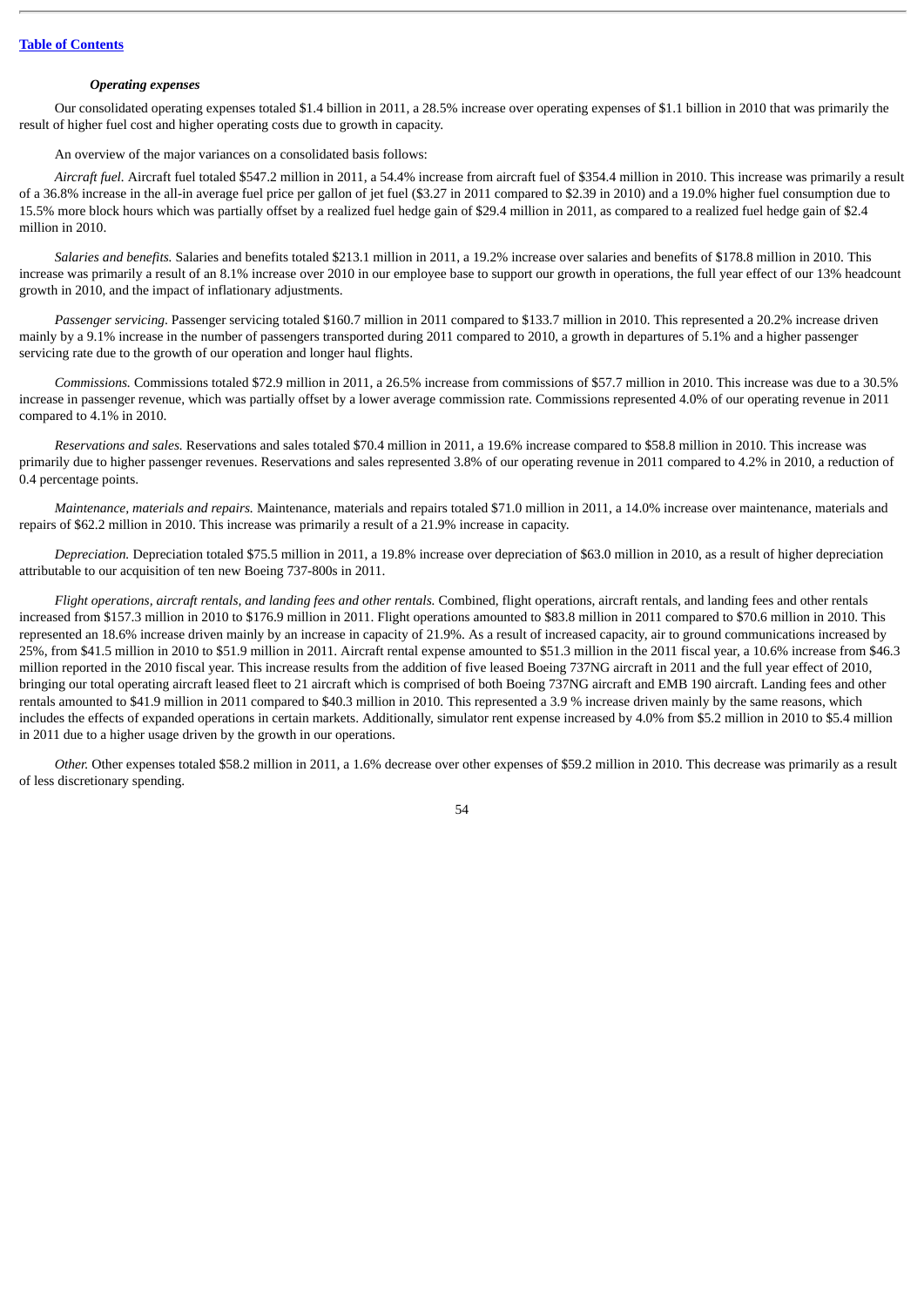## *Non-operating income (expense)*

Non-operating expense totaled \$38.9 million in 2011, an increase from non-operating expense of \$29.6 million in 2010, primarily due to a \$3.6 million mark-to-market loss of our fuel contracts in 2011 compared to a \$11.7 million gain in 2010 and a higher interest expense in 2011 due to more debt.

*Interest expense.* Interest expense totaled \$32.7 million in 2011, a 9.0% increase from interest expense of \$30.0 million in 2010, primarily resulting from a higher debt offset by lower average interest rates during the period. The average effective interest rate on our debt decreased by 22 basis points, from 3.26% during 2010 to 3.04% during 2011. At the end of 2011, 62% of our outstanding debt was fixed at an average effective rate of 3.96%.

*Interest income.* Interest income totaled \$6.8 million in 2011, a 42.3% increase from interest income of \$4.8 million in 2010. This increase was mainly a result of a higher cash and investment balance in the period.

*Other, net.* Other, net expense totaled \$13.1 million in 2011, compared to a \$4.4 million other, net expense in 2010. This change was primarily due to a \$3.6 million mark-to-market loss of our fuel contracts in 2011 compared to an \$11.7 million gain in 2010.

#### **B. Liquidity and Capital Resources**

In recent years, we have been able to meet our working capital requirements through cash from our operations. Our capital expenditures, which consist primarily of aircraft purchases, are funded through a combination of our cash from operations and long-term financing. From time to time, we finance predelivery payments related to our aircraft with medium-term financing in the form of commercial bank loans and/or bonds privately placed with commercial banks. Our accounts receivable at December 31, 2012 decreased by \$7.1 million compared with December 31, 2011, primarily due to an increase in factoring transactions. In our opinion, the Company's working capital is sufficient for the Company's present requirements.

Our cash, cash equivalents, and short-term investments, at December 31, 2012, increased by \$145.7 million, to \$651.1 million. Of such cash, 25.5% or \$166.3 million was subject to exchange controls in Venezuela and was pending repatriation. As of April 24, 2013 we had a cash balance of \$217.6 million in Venezuela. At December 31, 2012 we had available committed lines of credit totaling \$ 60.0 million under which there were \$15.0 million outstanding with Bladex, and uncommitted lines of credit totaling \$100.5 million. These lines of credit have been secured to bridge potential liquidity gaps and account for other potential contingencies.

### *Operating Activities*

We rely primarily on cash flows from operations to provide working capital for current and future operations. Net cash flows provided by operations for the year ended December 31, 2012 were \$538.0 million, increasing \$39.7 million compared to the \$498.3 million in 2011. The increase in cash flows from operations in 2012 is primarily due to the net effect of a decrease in accounts receivables driven by factoring transactions and a decrease in accounts payable due to a lower fuel obligation compared to 2011 driven by timing, partially offset by a slower increase in air traffic liability and an increase in other assets. Net cash flows provided by operations for the year ended December 31, 2011 were \$498.3 million, increasing \$205.5 million compared to the \$292.8 million in 2010. The increase in cash flows from operations in 2011 was primarily driven by increased passenger ticket sales as a result of a strong demand environment in a period with a large increase in capacity, and an increase in accounts payable due to current fuel obligation as of the reporting date.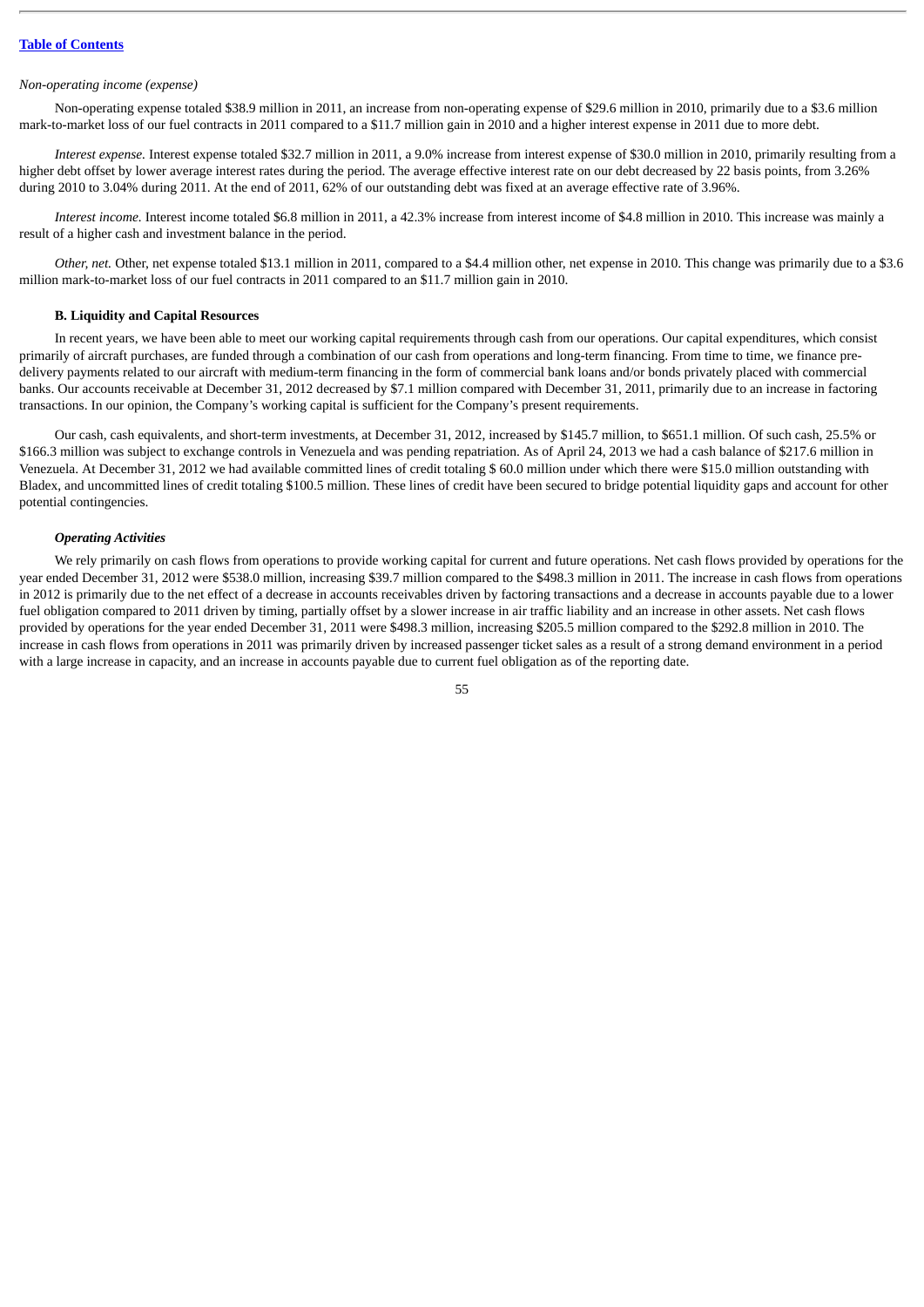#### *Investing Activities*

Net cash flow used in investing activities were \$654.6 million in 2012 compared to a net cash flow from investing activities of \$468.3 million in 2011 and \$445.4 million in 2010. During 2012, we made capital expenditures of \$399.7 million, which consisted primarily of expenditures related to our purchase of seven Boeing 737-800 aircraft, as well as \$194.9 million in expenditures related to advance payments on aircraft purchase contracts. During 2011, our capital expenditures were \$319.7 million, which consisted primarily of expenditures related to our purchase of five Boeing 737-800 aircraft, as well as \$175.3 million in expenditures related to advance payments on aircraft purchase contracts for aircraft deliveries in 2013. During 2010, our capital expenditures were \$340.3 million, which consisted primarily of expenditures related to our purchase of three Boeing 737-800 aircraft, as well as \$157.3 million in expenditures related to advance payments on aircraft purchase contracts.

### *Financing Activities*

Net cash flow used in financing activities were \$54.3 million in 2012 compared to a net cash flow from financing activities of \$5.8 million in 2011 and \$95.5 million in 2010. During 2012, \$287.5 million of proceeds from aircraft financing were offset by the repayment of \$149.4 million in long-term debt and \$192.6 million in dividends declared and paid. Financing activities during 2011 consisted primarily of the receipt of \$171.7 million of aircraft financing proceeds, the repayment of \$93.6 million in long-term debt and \$72.4 million in dividends declared and paid. Financing activities during 2010 consisted primarily of the receipt of \$282.1 million of aircraft financing proceeds, the repayment of \$138.7 million in long-term debt and \$47.9 million in dividends declared and paid.

Before 2010, we had generally been able to arrange medium-term financing for pre-delivery payments through loans with commercial banks. In 2010, 2011 and 2012, we financed our pre-delivery payments with our own cash. As the aircraft are delivered and the financing for the aircraft is received, these pre-delivery payments will be recovered by the company.

We have financed the acquisition of 40 Boeing 737-Next Generation aircraft through syndicated loans provided by international financial institutions with the support of partial guarantees issued by the Export-Import Bank of the United States, or Ex-Im, with repayment profiles of 12 years. The financing of the first four 737NG's was fully repaid in 2012 and then all four aircraft were re-financed in 2012. The Ex-Im guarantees support 85% of the net purchase price and are secured with a first priority mortgage on the aircraft in favor of a security trustee on behalf of Ex-Im. The documentation for each loan follows standard market forms for this type of financing, including standard events of default. Our Ex-Im supported financings amortize on a quarterly basis, are denominated in dollars and originally bear interest at a floating rate linked to LIBOR. Our Ex-Im guarantee facilities typically offer an option to fix the applicable interest rate. We have exercised this option with respect to \$563.5 million as of December 31, 2012 at an average weighted interest rate of 3.62%. The remaining \$248.3 million bears interest at a weighted average interest of LIBOR plus 0.11%. At December 31, 2012, the total amount outstanding under our Ex-Im-supported financings totaled \$811.8 million.

We have effectively extended the maturity of certain of our Boeing aircraft financing to 15 years through the use of a "Stretched Overall Amortization and Repayment," or SOAR, structure which provides serial draw-downs calculated to result in a 100% loan accreting to a recourse balloon at the maturity of the Ex-Im guaranteed loan. The SOAR portions of our facilities require us to maintain certain financial covenants, including an EBITDAR to fixed charge ratio, a longterm obligation to EBITDAR ratio and a minimum unrestricted cash balance. To comply with the first ratio, our EBITDA plus aircraft rent expense, or EBITDAR, for the prior year must be at least 2.0 times our fixed charge expenses (including interest, commission, fees, discounts and other finance payments) for that year. To comply with the second ratio, our long-term obligations must be no more than six times EBITDAR. Third, our cash, cash equivalents and short-term investment balance should be at least \$50 million. As of December 31, 2012, we complied with all required covenants. We also pay a commitment fee on the unutilized portion of our SOAR loans.

In February 2011, participants from the member states of the Organization for Economic Co-operation and Development (OECD), including the Export-Import Bank of the United States, agreed to a new common approach with respect to aircraft purchase financing (the "2011 Aircraft Sector Understanding"). The 2011 Aircraft Sector Understanding unifies the terms, conditions and procedures governing large and regional aircraft exports and in particular attempts to reduce the subsidies from which we benefit by setting forth increased minimum guarantee premium rates, lower loan-to-value ratios and more restrictive repayment terms, all based on the borrower's credit risk classification. The former 2007 Aircraft Sector Understanding will, however, continue to apply to transactions for former category 1 aircraft (e.g., Boeing 737-800) delivered by December 31, 2012 and for former category 2 and 3 aircraft (e.g., EMBRAER-190) delivered by December 31, 2013, provided the financed aircraft was subject to a firm contract concluded no later than December 31, 2010, and subject to the payment of additional commitment fee. These developments are likely to increase our financing costs and may negatively affect our results of operation. As a result, we have begun exploring other financing arrangements, including entering into sale leaseback transactions to finance future aircraft purchases.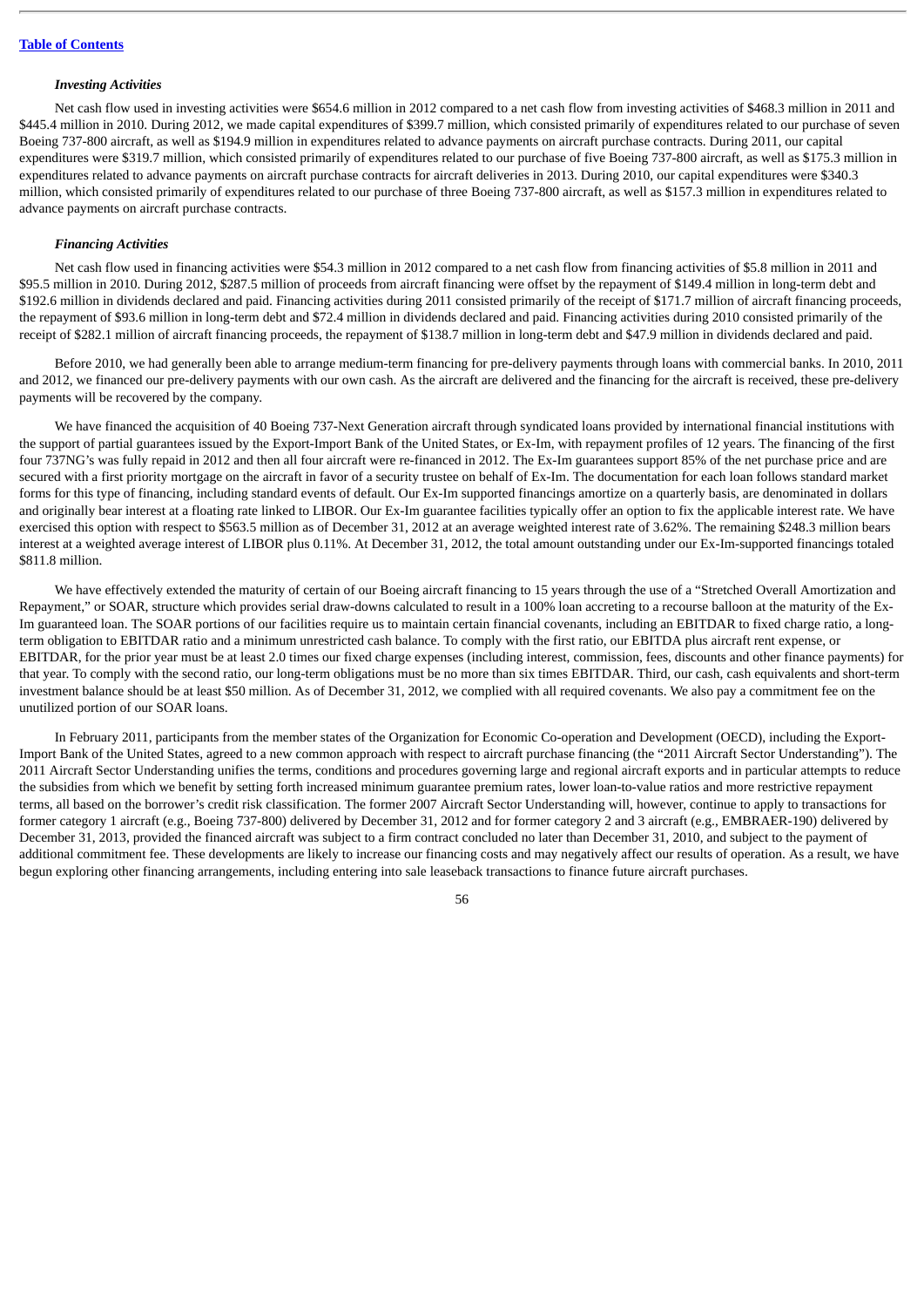We also have financed 10% of the purchase price of certain of our Boeing aircraft through commercial loans. Under the commercial loan agreements for aircraft received in 2002, we are required to comply with four specific financial covenants. The first covenant requires our EBITDAR for the prior year to be at least 2.0 times our finance charge expenses (including interest, commission, fees, discounts and other finance payments). The second covenant limits our net borrowings to 85% of our capitalization. The third covenant requires our tangible net worth to be at least \$120 million. The last covenant requires us to maintain a minimum of \$50 million in available cash (including cash equivalents and committed credit facilities). As of December 31, 2012, we complied with all required covenants.

Our Embraer aircraft purchases are not eligible for Ex-Im guaranteed financing. During 2008, we secured a senior term loan facility in the amount of \$100 million for the purchase of four Embraer 190 aircraft. The loans have a term of twelve years. During 2008, we utilized all of this facility. Under the 2008 loan agreement we are required to comply with certain financial covenants. The first covenant requires our EBITDAR for the prior year to be at least 2.5 times our fixed charge expenses (including interest, commission, fees, discounts and other finance payments) for that year. The second covenant requires a total liability plus operating leases minus operating cash to tangible net worth ratio of less than 5.5 to 1. The third covenant requires our tangible net worth to be at least \$160 million. The last covenant requires us to maintain a minimum of \$75 million in available cash, cash equivalents and short-term investments. As of December 31, 2012, we complied with all required covenants.

*Capital resources.* We finance our aircraft through long term debt and operating lease financings. Although we expect to finance future aircraft deliveries with a combination of similar debt arrangements and financing leases, we may not be able to secure such financing on attractive terms. To the extent we cannot secure financing, we may be required to modify our aircraft acquisition plans or incur higher than anticipated financing costs. In particular, the 2011 Aircraft Sector Understanding is likely to increase our financing costs and may negatively affect our results of operations. We expect to meet our operating obligations as they become due through available cash and internally generated funds, supplemented as necessary by short-term credit lines.

As of December 31, 2012, we had placed firm purchase orders with Boeing for 35 Boeing 737-Next Generation aircraft and we have purchase rights and options for an additional 14 Boeing 737-Next Generation aircraft. The schedule for delivery of our firm purchase orders is as follows: seven in 2013, four in 2014, eight in 2015, seven in 2016 and seven in 2017. We meet our pre-delivery deposit requirements for our Boeing 737-Next Generation aircraft by using cash from operations, or by using medium-term borrowing facilities and/or vendor financing for deposits required between two years and six months prior to delivery. Pre-delivery deposits for our Embraer 190 aircraft are required 18, 12 and 6 months prior to delivery. In 2010, 2011, and 2012, we funded these deposits with our own cash from operations.

We maintain available facilities for letters of credit with several banks with outstanding balances of \$29.1 million, \$33.7 million and \$26.8 million at December 31, 2012, 2011 and 2010, respectively. These letters of credit are pledged for aircraft rentals, maintenance and guarantees for airport facilities. Of this total, \$3.4 million are letters of credit opened on behalf of Copa Colombia for the same purposes listed above. In addition, Copa Airlines has lines of credit totaling \$150.5 million, in which it has committed lines of credit totaling \$60.0 million, including one line of credit for \$15.0 million and one overdraft line of credit of \$5.0 million with Banco General, an overdraft line of credit of \$10 .0million with Towerbank and a line of credit of \$30.0 million with Banco Nacional de Panamá. Copa Airlines also has uncommitted lines of credit totaling \$90.5 million, including one line of credit of \$60.0 million with Bladex, a line of credit of \$20.0 million with Citibank and one line of credit of \$10.5 million with Banco Panama. These lines of credit have been put in place to bridge liquidity gaps and for other potential contingencies. Copa Colombia has a \$10.0 million uncommitted line of credit with Citibank.

As of December 31, 2012 Copa Airlines has an outstanding balance of \$15 million dollars with Bladex (Foreign Trade Bank of Latin America).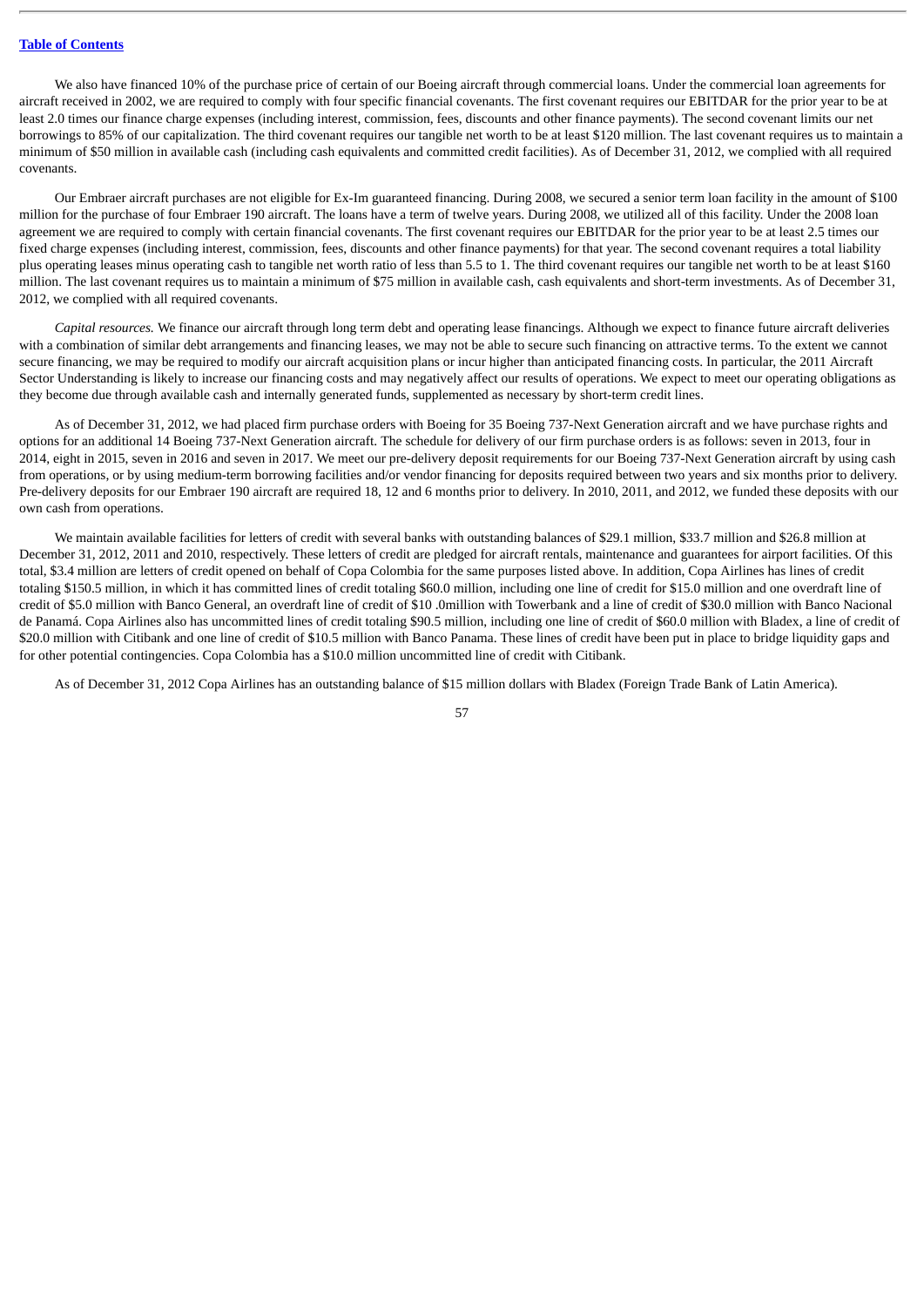# **C. Research and Development, Patents and Licenses, etc.**

We believe that the Copa brand has strong value and indicates superior service and value in the Latin American travel industry. We have registered the trademarks "Copa" and "Copa Airlines" with the trademark office in Panama, United States, and the majority of the countries in which we operate. We license certain brands, logos and trade dress under the trademark license agreement with UAL related to our alliance. We will have the right to continue to use our current logos on our aircraft for up to five years after the end of the alliance agreement term. "Copa Colombia" and "Copa Airlines Colombia" are registered names and trademarks in Colombia, Panama, Ecuador, Venezuela, Mexico, Dominican Republic, Honduras, and Peru.

We operate a number of software products under licenses from our vendors, including our booking engine, our automated pricing system from SMG Technologies, our SABRE revenue management software and our Cargo Management system. Under our agreements with Boeing, we also use a large amount of Boeing's proprietary information to maintain our aircraft. The loss of these software systems or technical support information from Boeing could negatively affect our business.

#### **D. Trend Information**

We seek to expand our operations by adding frequencies and new routes with the addition of seven new Boeing 737-800 aircraft to our fleet in 2013. For the remainder of 2013, we expect to continue to concentrate on keeping our operating costs low and pursuing ways to make our operations more efficient.

We intend to continue developing initiatives to improve our operations, including a continued focus on on-time performance and completion factor. Additionally, we continue to seek further integration of Copa Airlines's and Copa Colombia's network through code-sharing and fleet interchange agreements.

Our maintenance expenses are dependent on a large number of factors, some of which can be estimated, such as aircraft usage, aircraft destination and overhaul events, while many others result from unforeseen events. In 2012, our maintenance expenses increased by 30% mainly driven by a 23% increase in block hours and by an increase in aircraft return provisions due to the full year effect of five new leased aircraft in 2011 and six new leased aircraft in 2012. In 2013 we estimate that our maintenance expenses will increase by 15% mainly driven by a 13% increase in block hours and by an increase in aircraft return provisions due to the full year effect of six new leased aircraft in 2012 and seven new leased aircraft in 2013.

We expect jet fuel prices will continue to be volatile in 2013 and expect to continue evaluating fuel hedging programs to help protect us against short-term movements in crude oil prices. We expect our operating capacity to increase approximately 14% in 2013, primarily as a result of the addition of seven new aircraft throughout the year.

## **E. Off-balance sheet arrangements**

None of our operating lease obligations are reflected on our consolidated statement of financial position, and we have no other off-statement of financial position arrangements. We are responsible for all maintenance, insurance and other costs associated with operating these aircraft; however, we have not made any residual value or other guarantees to our lessors.

### **F. Tabular Disclosure of Contractual Obligations**

Our non-cancelable contractual obligations at December 31, 2012 included the following:

|                                          | <b>At December 31, 2012</b><br>Less than |         |           |           | More than      |  |
|------------------------------------------|------------------------------------------|---------|-----------|-----------|----------------|--|
|                                          | <b>Total</b>                             | 1 Year  | 1-3 Years | 3-5 Years | 5 Years        |  |
|                                          | (in thousands of dollars)                |         |           |           |                |  |
| Aircraft and engine purchase commitments | 860,499                                  | 197,040 | 435.146   | 228,313   | $\overline{0}$ |  |
| Aircraft operating leases                | 400.920                                  | 73.081  | 137,371   | 109,211   | 81,257         |  |
| Other operating leases                   | 30,532                                   | 9,807   | 11,922    | 3,899     | 4,904          |  |
| Short-term debt and long-term debt(1)    | 1,302,606                                | 150,553 | 353,984   | 273,971   | 524,098        |  |
| Total                                    | 2,594,557                                | 430.481 | 938,423   | 615.394   | 610,259        |  |

(1) Includes actual interest and estimated interest for floating-rate debt based on December 31, 2012 rates.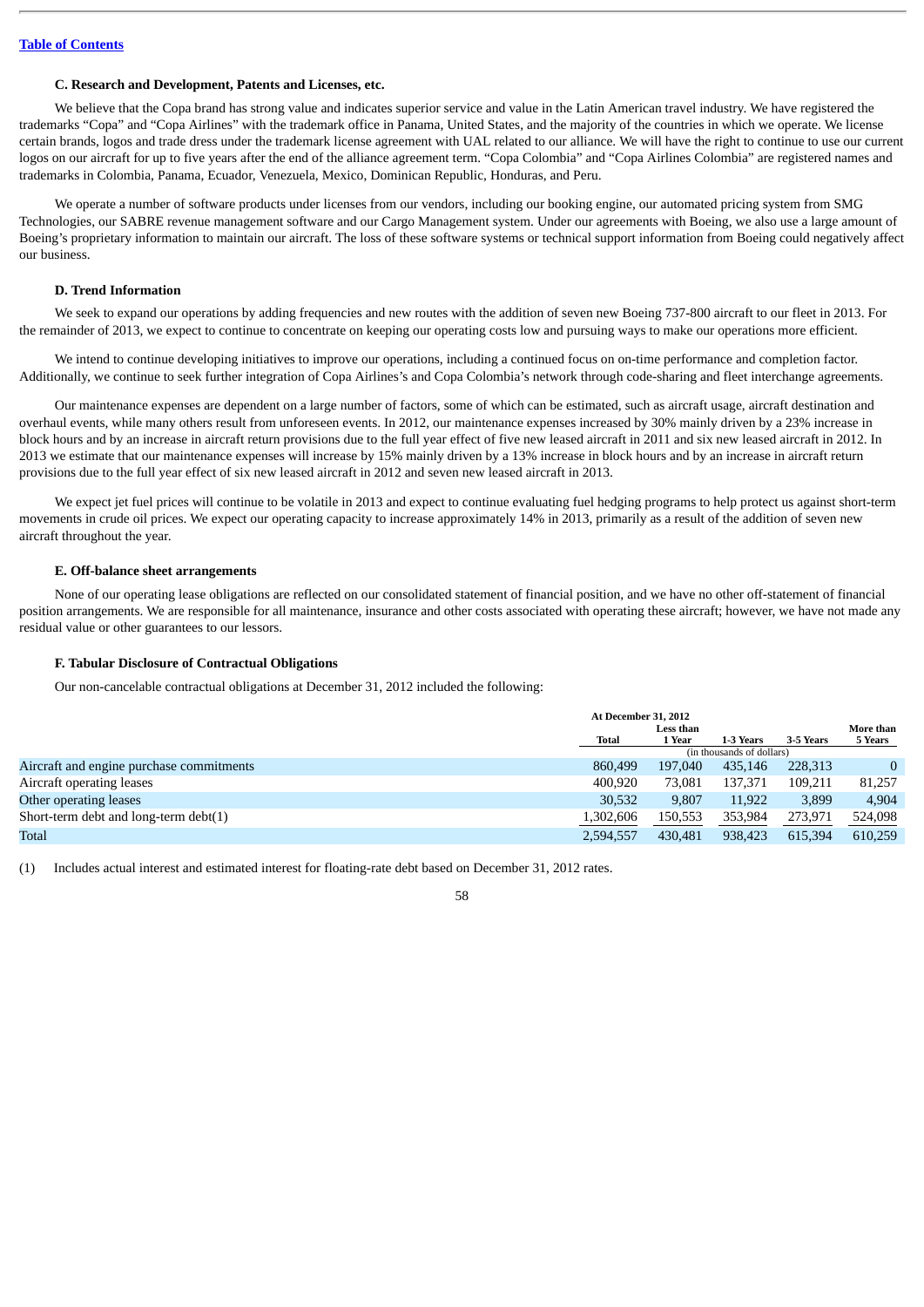Most contract leases include renewal options. Non-aircraft related leases have renewable terms of one year, and their respective amounts included in the table above have been estimated through 2016, but we cannot estimate amounts with respect to those leases for later years. Our leases do not include residual value guarantees.

## **Item 6. Directors, senior management and employees**

## **A. Directors and Senior Management**

We are managed by our Board of Directors which currently consists of eleven members who serve two-year terms and may be re-elected. The number of directors elected each year alternates between six directors and five directors. Messrs. Stanley Motta, José Castañeda Velez, Jaime Arias, Alberto C. Motta Jr., and Joseph Fidanque were re-elected as directors at our annual shareholders' meeting held on May 4, 2011. On the other hand, Messrs. Pedro Heilbron, Ricardo A. Arias, Douglas Leo, Alfredo Arias Loredo and Roberto Artavia were each re-elected for two-year terms at our annual shareholders' meeting held on May 9th, 2012, and Mr. Alvaro Heilbron was also elected as director to replace Mr. Osvaldo Heilbron, who elected not to run for re-election. Our charter does not have a mandatory retirement age for our directors.

The following table sets forth the name, age and position of each member of our Board of Directors as of January 31, 2013. A brief biographical description of each member of our Board of Directors follows the table.

| Name                  | <b>Position</b>                      | Age |
|-----------------------|--------------------------------------|-----|
| Pedro Heilbron        | Chief Executive Officer and Director | 55  |
| <b>Stanley Motta</b>  | Chairman and Director                | 67  |
| Alvaro Heilbron       | <b>Director</b>                      | 47  |
| Jaime Arias           | Director                             | 78  |
| Ricardo Alberto Arias | Director                             | 73  |
| Alberto C. Motta, Jr. | Director                             | 66  |
| Douglas Leo           | <b>Director</b>                      | 53  |
| Joseph Fidanque III   | Director                             | 46  |
| Jose Castañeda Velez  | <b>Director</b>                      | 68  |
| Roberto Artavia Loria | Director                             | 54  |
| Alfredo Arias Loredo  | <b>Director</b>                      | 66  |

**Mr. Pedro Heilbron**. See "—Executive Officers."

**Mr. Stanley Motta** has been one of the directors of Copa Airlines since 1986 and a director of Copa Holdings, since it was established in 1998. Since 1990, he has served as the President of Motta Internacional, S.A. an international importer and distributor of consumer goods. Mr. Motta is the brother of our director, Alberto C. Motta Jr. He serves on the boards of directors of Motta Internacional, S.A., BG Financial Group, S.A., ASSA Compañía de Seguros, S.A., Televisora Nacional, S.A., Inversiones Bahía, Ltd. and GBM Corporation. Mr. Motta is a graduate of Tulane University.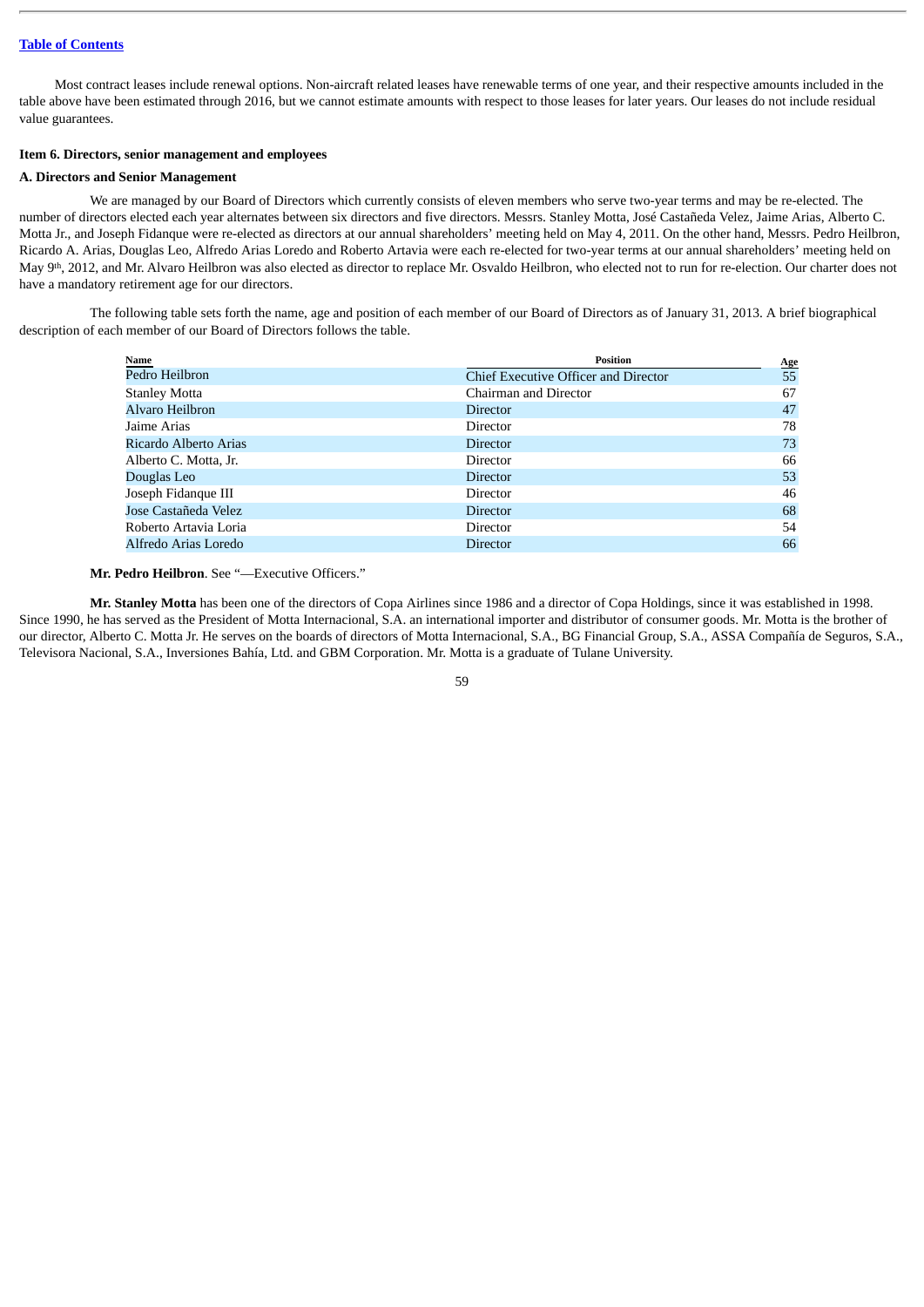**Mr. Alvaro Heilbron** was elected as director of Copa Holdings in 2012. Mr. Heilbron is the brother of Mr. Pedro Heilbron, our chief executive officer. He is an Executive Director at Editora del Caribe, S.A. and a director at Panama Star Tours, S.A. Mr. Heilbron holds a B.S. in Business Administration from George Washington University, and a Post-Graduate degree in Management from INCAE Business School. Mr. Heilbron also served as Vice-President of Commercial for Copa Airlines between the years of 1988 and 1999.

**Mr. Jaime Arias** has been one of the directors of Copa Airlines since 1983 and a director of Copa Holdings, since it was established in 1998. He is a founding partner of Galindo, Arias & Lopez. Mr. Arias holds a B.A. from Yale University, a J.D. from Tulane University and legal studies at the University of Paris, Sorbonne. He serves on the boards of directors of Televisora Nacional, S.A., ASSA Compañía de Seguros, S.A., Empresa General de Inversiones, S.A., Petróleos Delta, S.A., Bac International Bank, Inc., Direct Vision, S.A. and Promed, S.A.

**Mr. Ricardo Arias** has been one of the directors of Copa Airlines since 1985 and a director of Copa Holdings, since it was established in 1998. He is a founding partner of Galindo, Arias & Lopez. Mr. Arias is the former Panamanian ambassador to the United Nations. Mr. Arias holds a B.A. in international relations from Georgetown University, an LL.B. from the University of Puerto Rico and an LL.M. from Yale Law School. He serves on the boards of directors of Banco General, S.A. and Empresa General de Inversiones, S.A., which is the holding company that owns Banco General, S.A. Mr. Arias is also listed as a principal or alternate director of several subsidiary companies of Banco General, S.A. and Empresa General de Inversiones, S.A. Mr. Arias is a former Director and President of the Panamanian Stock Exchange.

**Mr. Alberto Motta, Jr.** has been one of the directors of Copa Airlines since 1983 and a director of Copa Holdings, since it was established in 1998. He is a Vice President of Inversiones Bahía, Ltd. Mr. Motta attended the University of Hartwick. He is the brother of Mr. Stanley Motta. He also serves on the boards of directors of Motta Internacional, S.A., BG Financial Group, S.A., Inversiones Costa del Este, S.A., ASSA Compañía de Seguros, S.A., Petroleos Delta, S.A., Productos Toledanos, S.A., Financiera Automotriz, S.A., Televisora Nacional, S.A., Hotel Miramar Inter-Continental and Industrias Panama Boston, S.A.

**Mr. Douglas Leo** has been one of the directors of Copa Holdings since the end of 2010. He is Vice President of Pricing and Revenue Management for United Airlines which is based in Chicago, Illinois. Prior to joining United Airlines in 2005, Mr. Leo was Vice President of Worldwide Sales, Distribution and the International Division for US Airways and also held several positions during a 17 year career at Northwest Airlines. Before joining the aviation industry, Mr. Leo worked at Touche-Ross and Peat, Marwick and Mitchell. Mr. Leo has a bachelor's degree from Minnesota State University-Mankato and is a Certified Public Accountant. He has also been a guest lecturer at the Sloan School of Business at M.I.T. Pursuant to contractual arrangements with us and CIASA, UAL is entitled to designate one of our directors and Mr. Douglas Leo is the UAL appointed director.

**Mr. Joseph Fidanque III** has been one of the directors of Copa Airlines since 2006. He is President of Fidanque Hermanos e Hijos, S.A. and Star Contact, Ltd. He serves on the boards of directors of Multiholding Corporation – Panama, Fundación Filantrópica Fidanque, Colon Import and Export and Sky Technologies Network. Mr. Fidanque holds a B.S. in Economics from Tufts University.

**Mr. José Castañeda Velez** is one of the independent directors of Copa Holdings. He is currently director of MMG Bank Corporation, MMG Trust S.A, and Multibank. Previously, Mr. Castañeda Velez was the chief executive officer of Banco Latinoamericano de Exportaciones, S.A.—BLADEX and has held managerial and officer level positions at Banco Río de la Plata, Citibank, N.A., Banco de Credito del Peru and Crocker National Bank. He is a graduate of the University of Lima.

**Mr. Roberto Artavia Loria** is one of the independent directors of Copa Holdings. He is Chairman of Viva Trust and Viva Services, President of the Fundación Latinoamérica Posible in Panama and Costa Rica, Board Member and visiting professor of INCAE Business School, and Director of MarViva Foundation in Panama. Mr. Artavia Loria is also an advisor to the governments of five countries in Latin America, and a strategic advisor to Purdy Motor, S.A., the Panama Canal Authority, Coyol Free Zone and Business Park, Grupo Nacion and FUNDESA, among other organizations in the region. Mr. Artavia Loria also serves on the Board of Directors of the World Resources Institute and the Foundation for Management Education in Central America, both in Washington, Compañía Cervecera de Nicaragua, OBS Americas in Costa Rica, and IDC of Guatemala.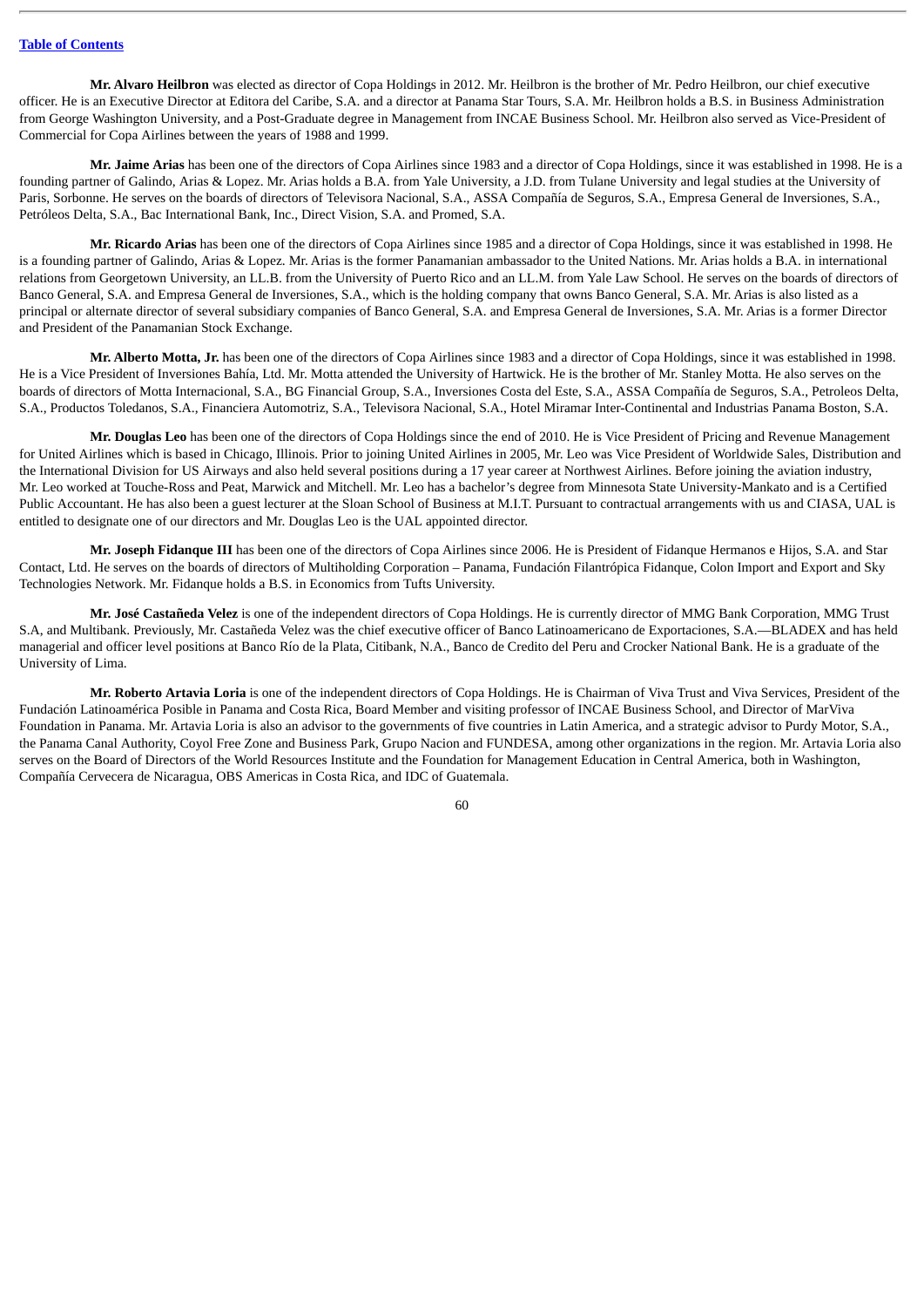**Mr. Alfredo Arias Loredo** is one of the independent directors of Copa Holdings. He is the former Executive President of Cerveceria Nacional, S.A. Mr. Arias Loredo is a member of the Board of Trustees of ANCON (Asociación Nacional para la Conservación de la Naturaleza). Mr. Arias Loredo received a B.S. in Mechanical Engineering and an M.S. in Industrial Management, both from Georgia Institute of Technology.

The following table sets forth the name, age and position of each of our executive officers as of March 31, 2012. A brief biographical description of each of our executive officers follows the table.

| Name              | <b>Position</b>                           | Age |
|-------------------|-------------------------------------------|-----|
| Pedro Heilbron    | <b>Chief Executive Officer</b>            | 55  |
| Jose Montero      | Chief Financial Officer                   | 43  |
| Daniel Gunn       | Senior Vice-President of Operations       | 45  |
| Leo Marchosky     | Vice-President of Human Resources         | 56  |
| Joe Mohan         | Vice-President of Commercial and Planning | 43  |
| Ahmad Zamany      | Vice-President of Maintenance             | 55  |
| Vidalia de Casado | Vice-President of On-Board Services       | 55  |
| Peter Diaz        | Vice-President of Airport Services        | 46  |
| Glen Baker        | Vice-President of Technology              | 54  |
| Eduardo Lombana   | Chief Executive Officer of Copa Colombia  | 51  |
|                   |                                           |     |

**Mr. Pedro Heilbron** has been our Chief Executive Officer since 1988. He received an M.B.A. from George Washington University and a B.A. from College of the Holy Cross. Mr. Heilbron is the brother of Mr. Alvaro Heilbron, a member of our Board of Directors.

**Mr. Jose Montero** has been our Chief Financial Officer since March 2013. He started his career with Copa Airlines in 1993 and has held various technical, supervisory, and management positions within the company such as Manager of Flight Operations, Director of System Operations Control Center (SOCC), and, between 2004 and 2013, Director of Strategic Planning. He has a BS in Aeronautical Studies from Embry Riddle University and an MBA from Cornell University.

**Mr. Daniel Gunn** has been our Senior Vice-President of Operations since February 2009. Prior to this Mr. Gunn had served as Vice-President of Commercial and Planning and Vice-President of Planning and Alliances. Prior to joining Copa in 1999, he spent five years with American Airlines holding positions in Finance, Real Estate and Alliances. Mr. Gunn received a B.A. in Business & Economics from Wheaton College and an M.B.A. from the University of Southern California.

**Dr. Leo Marchosky** has been our Vice-President of Human Resources since February 2008. Before joining Copa, he was CEO and President of Novartis Mexico and previously held top management and regional positions with the same company in Latin America, Asia and Europe. Dr. Marchosky has a Master in Business Administration from the Sao Paulo Business School in Brazil, and is also an MD with a specialty in Internal Medicine.

**Mr. Joe Mohan** has been our Vice-President of Commercial and Planning since February 2008. Prior to joining Copa, he was the Senior Vice President of Sales at American Land Lease and held several senior positions at Continental Airlines. Mr. Mohan received a B.A. in Economics from the University of Florida and a M.B.A. with an emphasis on strategy from Georgetown University.

**Mr. Ahmad Zamany** joined Copa Airlines in August of 2010 as Vice President of Technical Operations, ultimately responsible for the Maintenance, Engineering and Technical Purchasing of the Company. Mr. Zamany started his aviation career with Pan Am and has held several key roles with other carriers. He was previously with Atlas Air & Polar Air Cargo as Vice President of Technical Operations, and Gemini Air Cargo as Senior Vice President and Chief Operating Officer. Mr. Zamany graduated from Parks College of Saint Louis University with a bachelor's degree in Aeronautics concentrated in Aircraft Maintenance Engineering in 1985.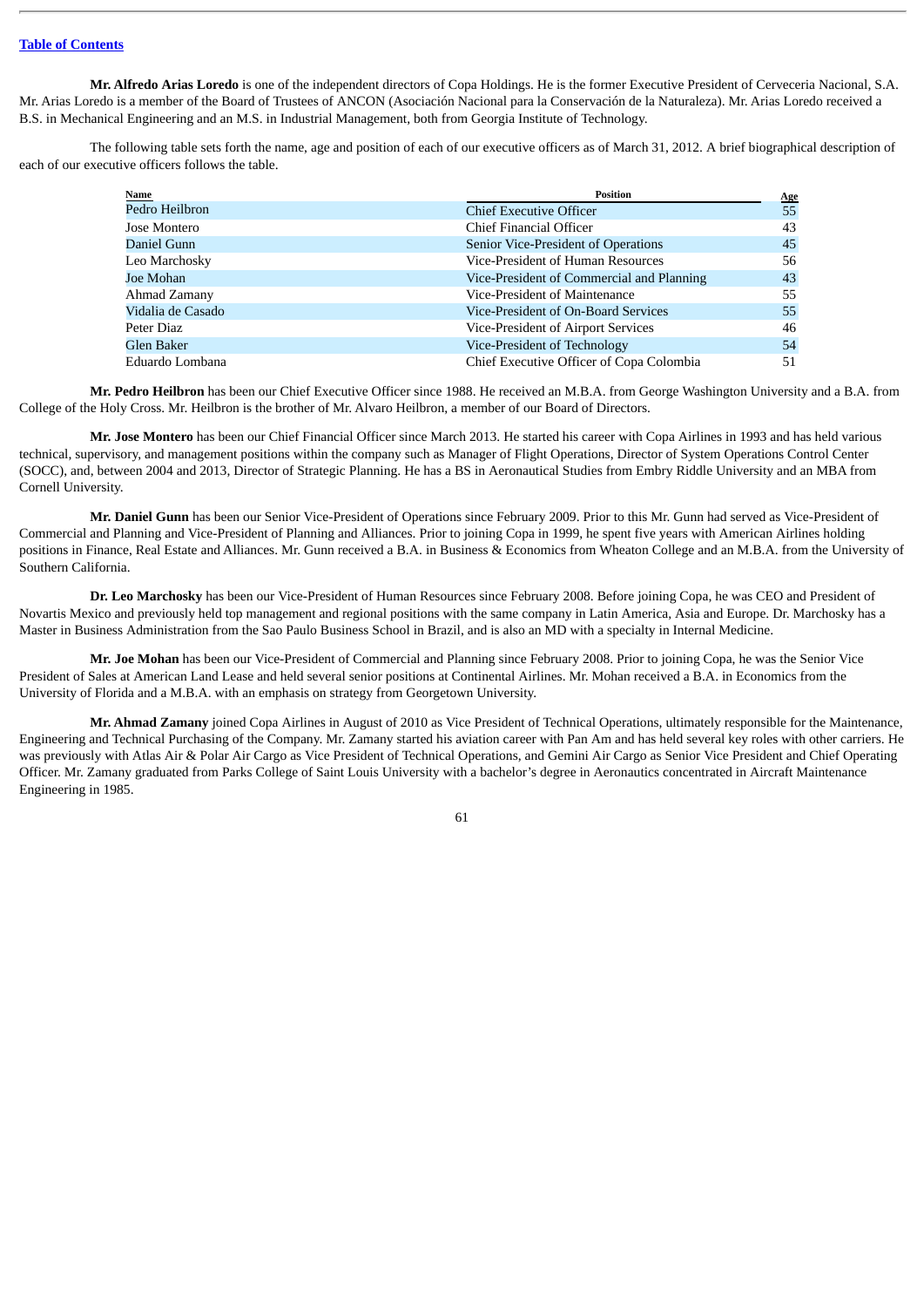**Ms. Vidalia de Casado** has been our Vice-President of On-Board Services since January 2010. She joined Copa in 1989, serving as Passenger Services Manager from 1989 to 1995 and Vice-President of Passenger Services from 1995 to 2010. Prior to joining Copa, she spent seven years as Human Resource and Service Director with Air Panama Internacional, S.A. Ms. de Casado received a B.S. in Business from Universidad Latina and an M.B.A. from the University of Louisville.

**Mr. Peter Díaz** has been our Vice-President of Airport Services since January 2010. Prior to joining Copa he served as Vice-President of Primeflight Aviation Services and also held regional positions with JetBlue Airways from 2003 through 2008. He received a B.S. in Business Administration from Embry-Riddle University.

**Mr. Glen Baker** has been our Vice-President of Technology since March 2011.Prior to joining Copa, he served as Chief Information Officer of ATA Airlines from 2001 through 2008. He also served in the Government of the City of Indianapolis. He received his B. S. in Political Science from Franklin College in 1980.

**Mr. Eduardo Lombana** joined the Company in May 2005 as Chief Operating Officer and was appointed as chief executive officer of Copa Colombia as of February 2012. He served three years at Avianca as Vice-President of Network, responsible for revenue management, network planning and revenue accounting during the company's bankruptcy turn over. Prior to that, he served as Vice-President of Flight Operations for ACES before it merged with Avianca. Mr. Lombana holds a BS in Aviation Technology and an AS in Aviation Maintenance Technology from Embry Riddle Aeronautical University.

The business address for all of our senior management is c/o Copa Airlines, Avenida Principal y Avenida de la Rotonda, Urbanización Costa del Este, Complejo Business Park, Torre Norte, Parque Lefevre Panama City, Panama.

### **B. Compensation**

In 2012, we paid an aggregate of approximately \$3.5 million in cash compensation to our executive officers. Although in 2006 we set aside \$3.0 million for payment to senior management related to covenants not to compete with us in the future, we have not set aside any other funds for future payments to executive officers.

At the Compensation Committee meeting held in February 2011, the Chairman announced that members of our Board of Directors that are not officers of either Copa or UAL will receive an increase of \$15,000 per year to \$40,000 per year plus expenses incurred to attend our Board of Directors meetings. In addition, members of committees of the Board of Directors receive \$1,000 per committee meeting, with the chairman of the audit committee receiving \$2,000 per meeting of the audit committee. All of the members of our Board of Directors and their spouses receive benefits to travel on Copa flights as well.

#### **Incentive Compensation Program**

In 2005, the Compensation Committee of our Board of Directors eliminated the then existing Long Term Retention Plan and approved a one-time non-vested stock bonus award program for certain executive officers (the "Stock Incentive Plan"). Non vested stock delivered under the Stock Incentive Plan may be sourced from treasury stock, or authorized un-issued shares. In March 2006, in accordance with this program, the Compensation Committee of our Board of Directors granted 935,650 restricted stock awards. Senior management were granted 847,625 non vested stock awards, which vest over five years in yearly installments equal to 15% of the awarded stock on each of the first three anniversaries of the grant date, 25% on the fourth anniversary and 30% on the fifth anniversary. Managers, officers and key employees, not on our senior management team, were granted 88,025 non vested stock awards which vest on the second anniversary of the grant date. In 2007, 2008, 2009, 2010, 2011, and 2012, the Compensation Committee of our Board of Directors granted 16,955, 73,374, 113,714, 52,567, 318,464, and 48,420 shares of non-vested stock awards, respectively, to certain named executive officers, which vest over three to five years in yearly installments equal to one-third of the awarded stock on each anniversary of the grant date. Non-vested stock awards were measured at their fair value, which is the same amount for which a similarly restricted share would be issued to third party, on the grant date. The fair value of these non-vested stocks award was \$75.39, \$56.57, \$53.92 and \$22.05, for the 2012, 2011, 2010, and 2009, grants, respectively.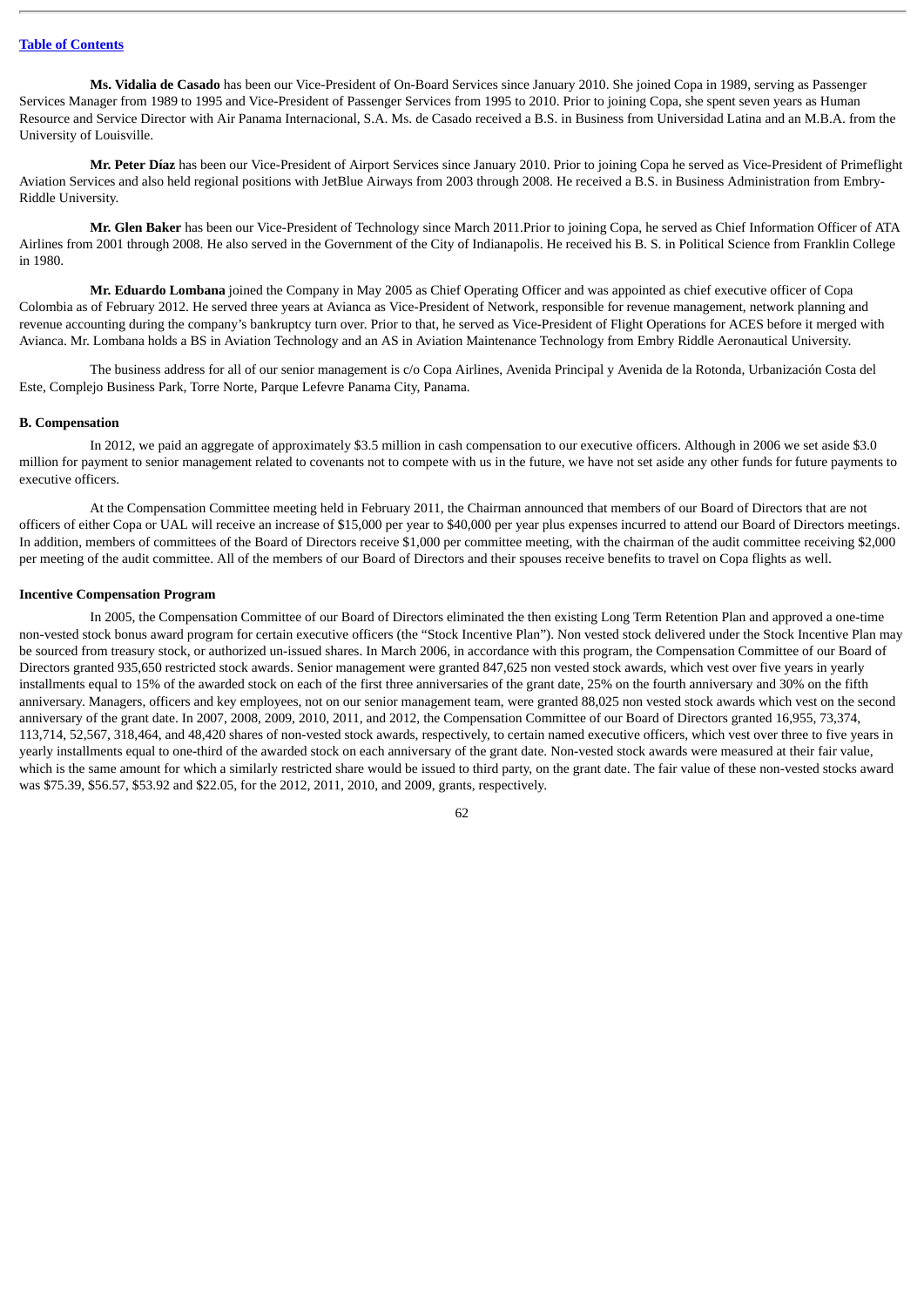In March 2007, the Compensation Committee of our Board of Directors granted, for the first time, 35,657 equity stock options to certain named executive officers, which vest over three years in yearly installments equal to one-third of the awarded stock on each of the three anniversaries of the grant date. The exercise price of the options is \$53.14, which is the market price of the Company's stock at the grant date. The stock options have a contractual term of 10 years.

The weighted-average fair value of the stock options at the grant date was \$22.33, and was estimated using the Black-Scholes option-pricing model assuming an expected dividend yield of 0.58%, expected volatility of approximately 37.8% based on historical volatility, weighted average risk-free interest rate of 4.59%, and an expected term of 6 years calculated under the simplified method.

The Compensation Committee plans to make additional equity based awards under the plan from time to time, including additional non vested stock and stock option awards. While the Compensation Committee will retain discretion to vary the exact terms of future awards, we anticipate that future employee non-vested stock and stock option awards granted pursuant to the plan will generally vest over a three year period and the stock options will carry a ten year term.

The total compensation cost recognized for non-vested stocks and options awards was \$7.0 million, \$7.7 million and \$4.0 million in 2012, 2012 and 2000, respectively, and was recorded as a component of "Salaries and benefits" within Operating Expense.

During the first quarter of 2012, the Compensation Committee of the Company's Board of Directors approved two new awards. Awards were granted under these new plans for approximately 42,358 shares of non-vested stock, which will vest over a period of three years. The Company estimates the fair value of these awards to be approximately \$3.5 million and the 2012 compensation cost for these plans is \$1.9 million.

During the first quarter of 2013, the Compensation Committee of the Company's Board of Directors approved three new awards. Awards were granted under these new plans for approximately 43,685 shares of non-vested stock, which will vest over a period of three to five years. The Company estimates the fair value of these awards to be approximately \$4.5 million and the 2013 compensation cost for these plans is \$1.5 million.

Please also see section 6.D. "Employees" for a description of the bonus plan implemented by the Company.

### **C. Board Practices**

Our Board of Directors currently meets quarterly. Additionally, informal meetings with UAL are held on an ongoing basis, and are supported by annually formal meetings of an "Alliance Steering Committee," which directs and reports on the progress of the Copa and UAL Alliance. Our Board of Directors is focused on providing our overall strategic direction and as a result is responsible for establishing our general business policies and for appointing our executive officers and supervising their management.

Currently, our Board of Directors is comprised of eleven members. The number of directors elected each year alternates between six directors and five directors. Messrs. Stanley Motta, José Castañeda Velez, Jaime Arias, Alberto C. Motta Jr., and Joseph Fidanque were re-elected as directors for two-year terms at our annual shareholders' meeting held on May 4, 2011. Messrs. Pedro Heilbron, Ricardo A. Arias, Mark Erwin, Alfredo Arias Loredo and Roberto Artavia were each re-elected for two-year terms at our annual shareholders' meeting held in May 2012 and Mr. Alvaro Heilbron was elected as director to fill the vacancy created by Mr. Osvaldo Heilbron, given his decision not to run for re-election. Our charter does not have a mandatory retirement age for our directors.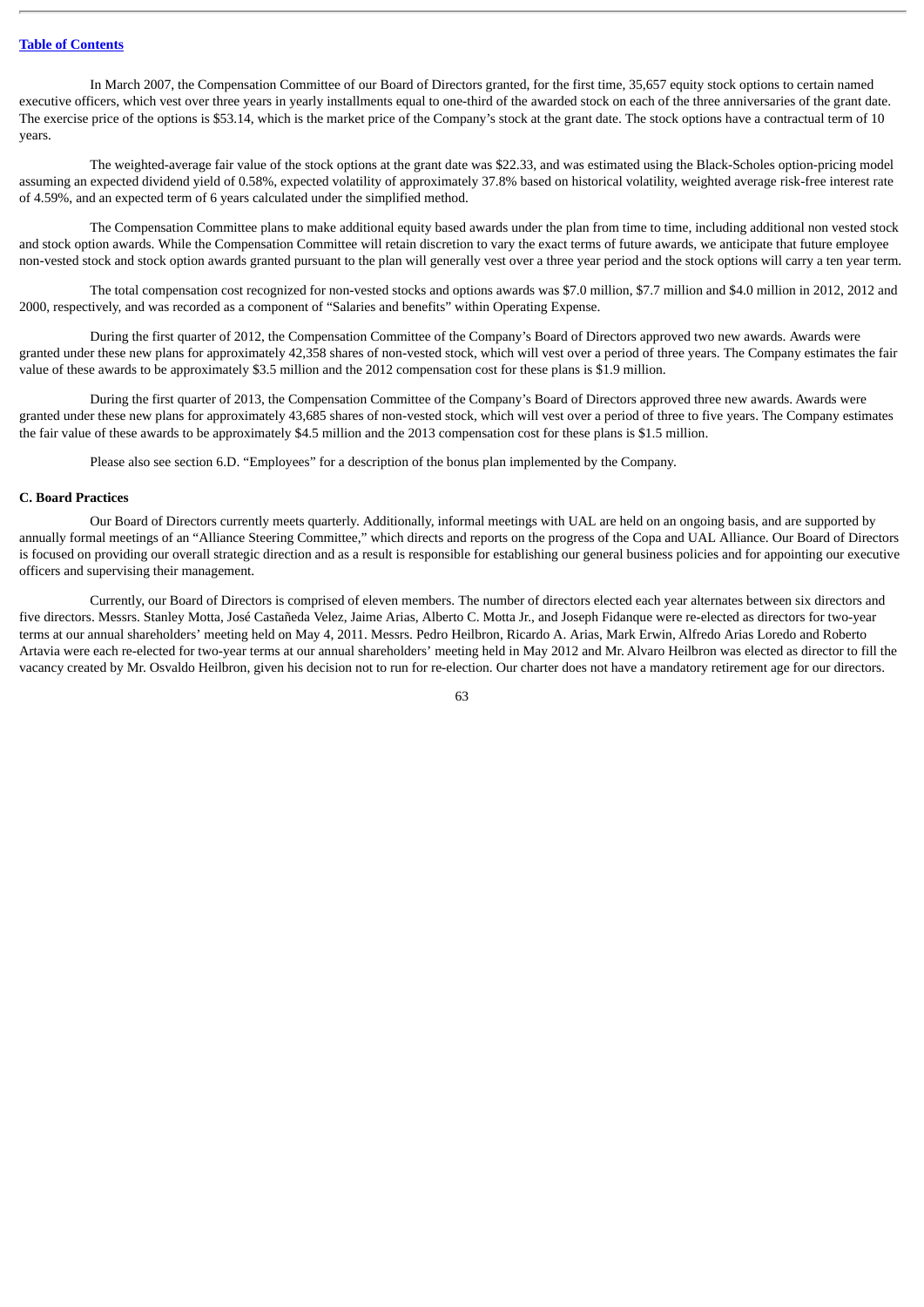Pursuant to contractual arrangements with us and CIASA, UAL is entitled to designate one of our directors and Mr. Douglas Leo is the UAL appointed director.

None of our Directors has entered into any service contract with the Company or its subsidiaries.

### **Committees of the Board of Directors**

**Audit Committee.** The primary function of the Audit Committee is to assist the Board of Directors in fulfilling its oversight responsibilities by reviewing:

- the integrity of financial reports and other financial information made available to the public or any regulator or governmental body;
- the effectiveness of our internal financial control and risk management systems; the effectiveness of our internal audit function, the independent audit process including the appointment, retention, compensation, and supervision of the independent auditor; and
- the compliance with laws and regulations, as well as the policies and ethical codes established by management and the Board of Directors.

The Audit Committee is also responsible for implementing procedures for receiving, retaining and addressing complaints regarding accounting, internal control and auditing matters, including the submission of confidential, anonymous complaints from employees regarding questionable accounting or auditing matters.

Messrs. Jose Castañeda, Roberto Artavia and Alfredo Arias, all independent non-executive directors under the applicable rules of the New York Stock Exchange, are the current members of the committee, which is chaired by Mr. Jose Castañeda. All members are financially literate and Messrs. Jose Castañeda and Roberto Artavia have been determined to be financial experts by the Board of Directors.

**Compensation Committee.** Our Compensation Committee is responsible for the selection process of the Chief Executive Officer and the evaluation of all executive officers (including the CEO), recommending the level of compensation and any associated bonus. The charter of our Compensation Committee requires that all its members shall be non-executive directors, of which at least one member will be an independent director under the applicable rules of the New York Stock Exchange. Messrs. Stanley Motta, Jaime Arias and José Castañeda are the members of our Compensation Committee, and Mr. Stanley Motta is the Chairman of the Compensation Committee.

**Nominating and Corporate Governance Committee.** Our Nominating and Corporate Governance Committee is responsible for developing and recommending criteria for selecting new directors, overseeing evaluations of the Board of Directors, its members and committees of the Board of Directors and handling other matters that are specifically delegated to the compensation committee by the Board of Directors from time to time. Our charter documents require that there be at least one independent member of the Nominating and Corporate Governance Committee until the first shareholders' meeting to elect directors after such time as the Class A shares are entitled to full voting rights. Messrs. Ricardo Arias, Joseph Fidanque and Roberto Artavia are the members of our Nominating and Corporate Governance Committee, and Mr. Ricardo Arias is the Chairman of the Nominating and Corporate Governance Committee.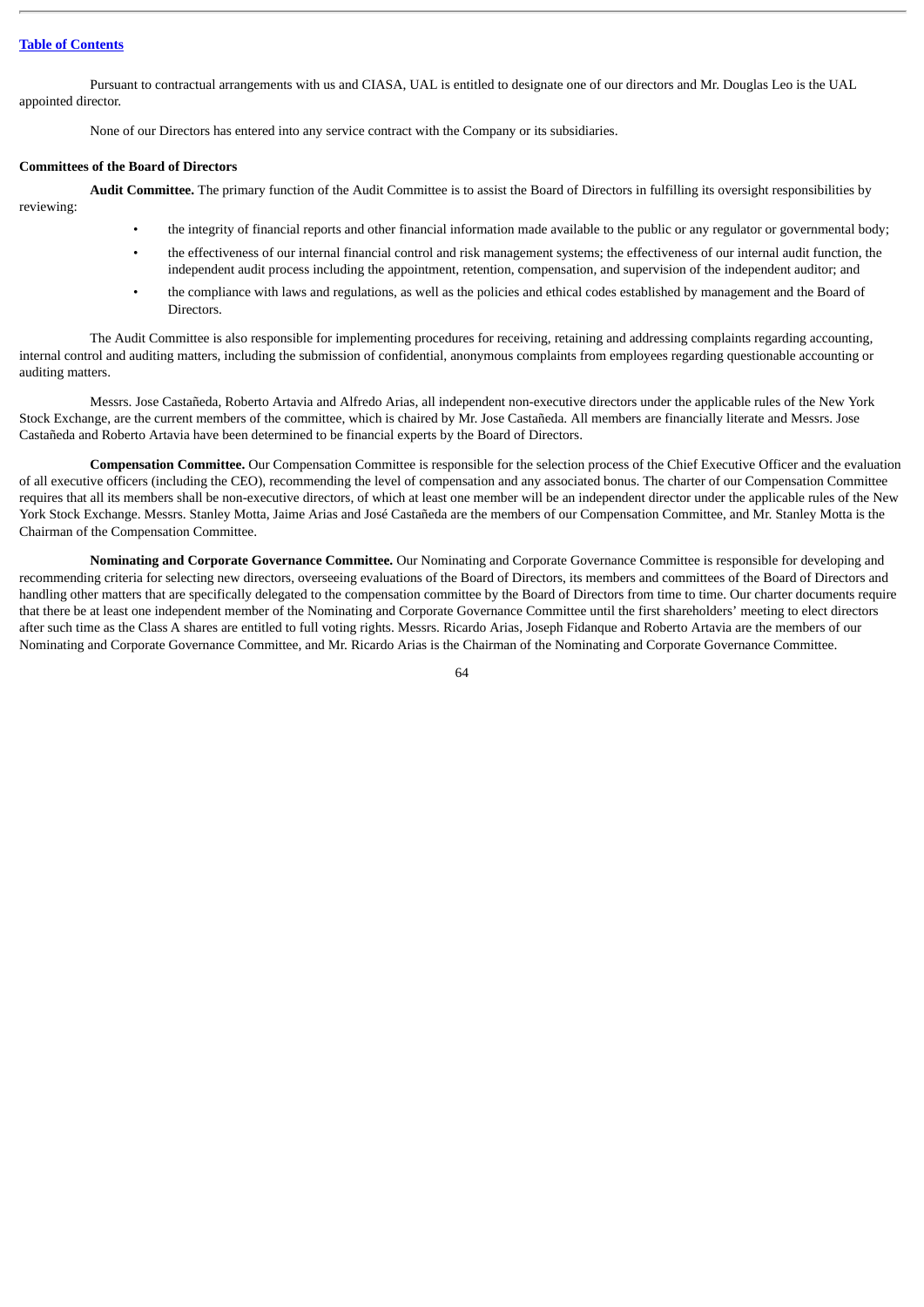**Independent Directors Committee.** Our Independent Directors Committee is created by our Articles of Incorporation and consists of any directors that the Board of Directors determines from time to time meet the independence requirements of the NYSE rules applicable to audit committee members of foreign private issuers. Our Articles of Incorporation provide that there will be three independent directors at all times, subject to certain exceptions. Under our Articles of Incorporation, the Independent Directors Committee must approve:

- any transactions in excess of \$5 million between us and our controlling shareholders,
- the designation of certain primary share issuances that will not be included in the calculation of the percentage ownership pertaining to the Class B shares for purposes of determining whether the Class A shares should be converted to voting shares under our Articles of Incorporation, and
- the issuance of additional Class B shares or Class C shares to ensure Copa Airline's compliance with aviation laws and regulations.

The Independent Directors Committee shall also have any other powers expressly delegated by the Board of Directors. Under the Articles of Incorporation, these powers can only be changed by the Board of Directors acting as a whole upon the written recommendation of the Independent Directors Committee. The Independent Directors Committee will only meet regularly until the first shareholders' meeting at which the Class A shareholders will be entitled to vote for the election of directors and afterwards at any time that Class C shares are outstanding. All decisions of the Independent Directors Committee shall be made by a majority of the members of the committee. See "Item 10B. Memorandum and Articles of Association—Description of Capital Stock."

Messrs. Jose Castañeda, Roberto Artavia and Alfredo Arias, all independent non-executive directors under the applicable rules of the New York Stock Exchange, are the current members of the committee.

#### **D. Employees**

We believe that our growth potential and the achievement of our results-oriented corporate goals are directly linked to our ability to attract, motivate and maintain the best professionals available in the airline business. In order to help retain our employees, we encourage open communication channels between our employees and management. Our CEO meets quarterly with all of our Copa employees in Panama in town hall-style meetings during which he explains the company's performance and encourages feedback from attendees. A similar presentation is made by our senior executives at each of our foreign stations. Our compensation strategy reinforces our determination to retain talented and highly motivated employees and is designed to align the interests of our employees with our shareholders through profit-sharing.

Approximately 65% of Copa Airlines' and Copa Colombia's employees are located in Panama, while the remaining 35% are distributed among our foreign stations. Copa's employees can be categorized as follows:

|                                                              |       | December 31. |       |  |
|--------------------------------------------------------------|-------|--------------|-------|--|
|                                                              | 2012  | 2011         | 2010  |  |
| Pilots                                                       | 944   | 877          | 791   |  |
| Flight attendants                                            | 1,621 | 1.431        | 1,178 |  |
| Mechanics                                                    | 533   | 511          | 488   |  |
| Customer service agents, reservation agents, ramp and others | 3,401 | 3,023        | 2,859 |  |
| Management and clerical                                      | 1,778 | 1,685        | 1,650 |  |
|                                                              | 8,277 | 7,527        | 6,966 |  |
|                                                              |       |              |       |  |

Our profit-sharing program reflects our belief that our employees will remain dedicated to our success if they have a stake in that success. We identify key performance drivers within each employee's control as part of our annual objectives plan, or "Path to Success." Typically, we pay bonuses in the first quarter of the year based on our performance during the preceding calendar year. For members of management, 75% of the bonus amount is based on our performance as a whole and 25% is based on the achievement of individual goals. Bonuses for non-management employees are based on the company's performance and payment is typically a multiple of the employee's weekly salary. The bonus payments are approved by our compensation committee. We typically make accruals each month for the expected annual bonuses which are reconciled to actual payments at their dispersal in the first quarter.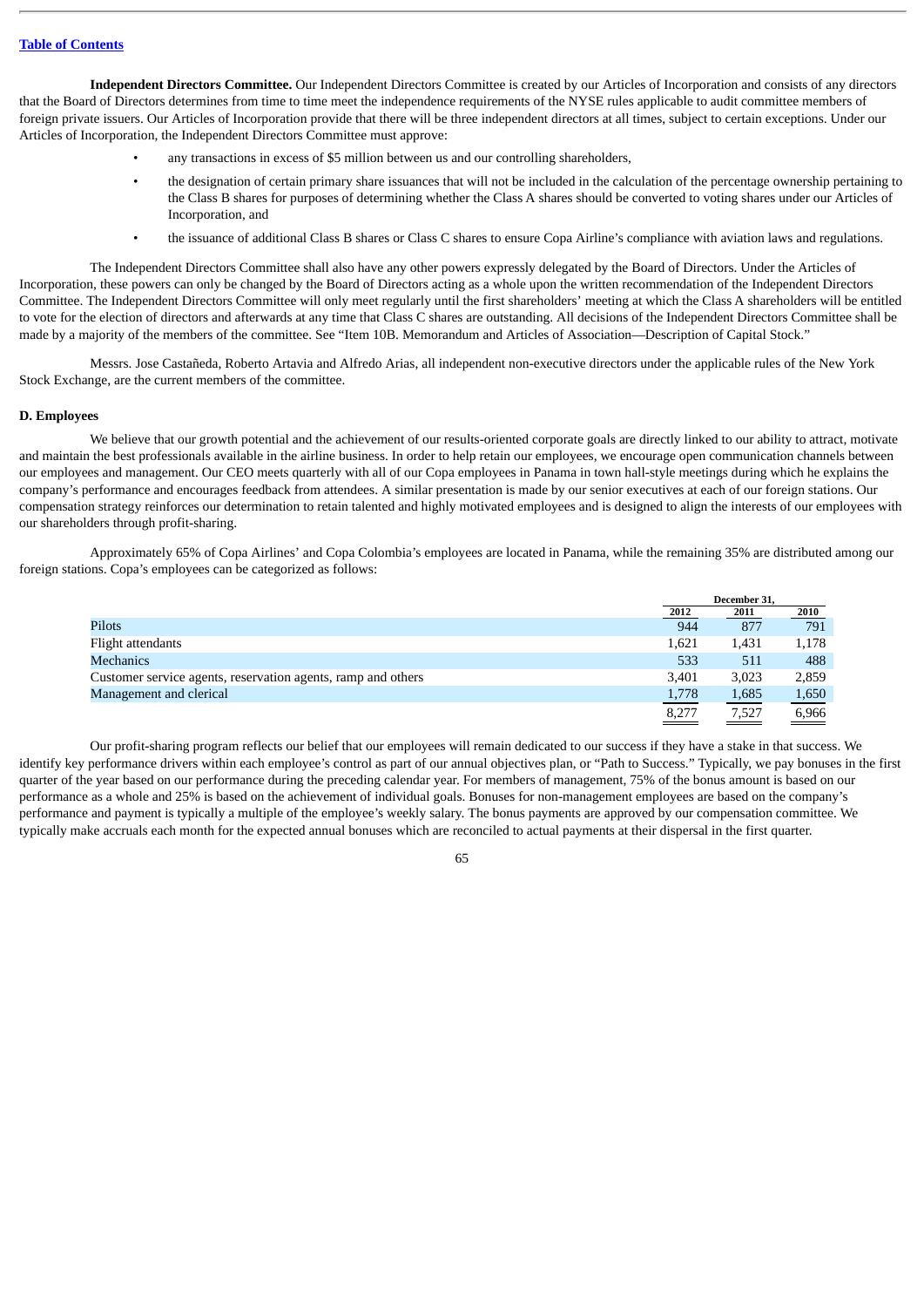We provide training for all of our employees including technical training for our pilots, dispatchers, flight attendants and other technical staff. In addition, we provide recurrent customer service training to frontline staff, as well as leadership training for managers. We currently have three flight simulators at our training facility in Panama's City of Knowledge. In 2005, we leased a Level B flight simulator for Boeing 737-Next Generation training that served 80% of our initial training, transition and upgrade training and 100% of our recurrent training needs relating to that aircraft. During 2007, we upgraded this simulator to provide 100% of our initial training. In 2008, we leased a similar flight simulator for Embraer 190 training that serves for all of our initial and recurrent training needs. In 2010 Copa bought a second 737-Next Generation Full Flight Simulator (FFS), Level D. The level D qualification is the highest certification provided by the Federal Aviation Administration (FAA) to any Flight Training Device. Another important acquisition in 2011 was the second B737 Virtual Procedure Trainer (VPT), which complements the new FFS training. In October 2012 the lease on our first B737 NG simulator expired and we bought a FFTX new technology training device, which manages our different training devices and was accompanied by a new Virtual Procedure Trainer.

Approximately 55% of the Company's 8,277 employees are unionized. Our employees currently belong to nine union organizations; five covering employees in Panama and four covering employees in Colombia, in addition to union organizations in other countries to which we fly. Copa Airlines historically has had good relations with its employees and all the unions.

The five unions covering employees in Panama include: the pilots' union (UNPAC); the flight attendants' union (SIPANAB); the mechanics' union (SITECMAP); the passenger service agents' union (UGETRACO); and an industry union (SIELAS), which represents ground personnel, messengers, drivers, passenger service agents, counter agents and other non-executive administrative staff. Copa Airlines entered into collective bargaining agreements with its mechanics' union (SITECMAP) in April 2009; its general union (SIELAS) in July 2008; its flight attendants' union (SIPANAB) in March 2010 and its pilot union (UNPAC) in August 2012. Collective bargaining agreements in Panama are typically between three and four year terms.

There are four unions covering employees in Colombia: The Pilots' union (ACDAC) and the Flight attendants' union (ACAV) currently have bills of petitions pending before an arbiter since agreements were not reached during negotiations. Both arbitrations are expected to be resolved during 2013. The industry union in Colombia (SINTRATAC) was created in August, 2010. They presented a bill of petitions on November 23, 2011. Negotiations were held without agreement, so arbitration is in process. The Mechanics Union in Colombia (ACMA) presented a bill of petitions along with the Industry Union and ended negotiations without agreement, so arbitration is in process. Both arbitrations are expected to be resolved during 2013. Typically, collective bargaining agreements in Colombia have terms of between two to four years. Although Copa Colombia usually settles many of its collective bargaining agreement negotiations through arbitration proceedings, it has traditionally experienced good relations with its unions.

In addition to unions in Panama and Colombia, the Company's employees in Brazil are covered by industry union agreements that cover all airline industry employees Brazil, employees in Uruguay are covered by an industry union, airport employees in Buenos Aires, Argentina are affiliated with an industry union (UPADEP) and airport employees in Puerto Rico are affiliated with an industry union (IAM).

### **E. Share Ownership**

The members of our Board of Directors and our executive officers as a group own less than one percent of our Class A shares. See "Item 7A. Major Shareholders and Related Party Transactions."

For a description of stock options granted to our Board of Directors and our executive officers, see "—Compensation—Long Term Incentive Compensation Program."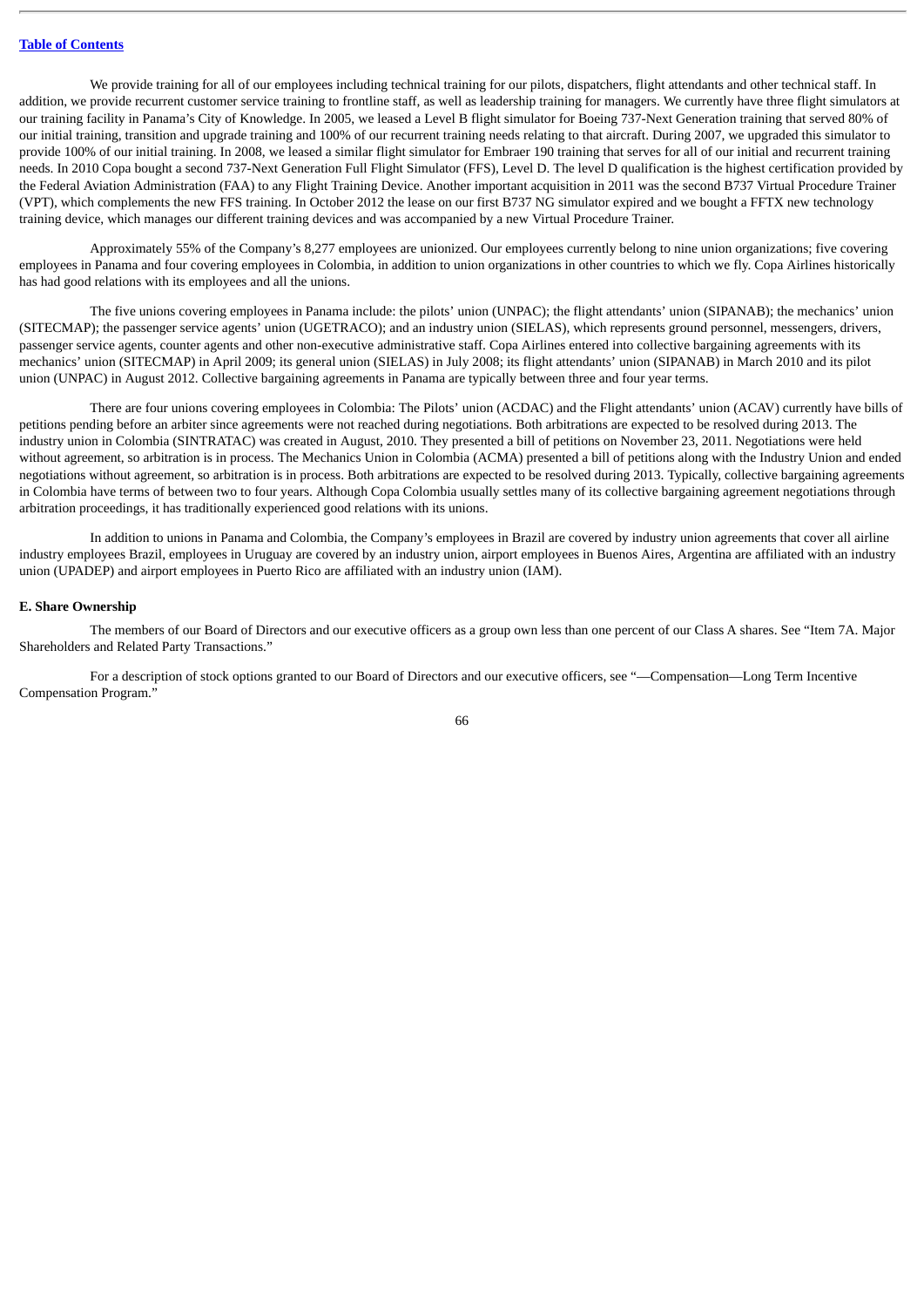# **Item 7. Major Shareholders and Related Party Transactions**

# **A. Major Shareholders**

The following table sets forth information relating to the beneficial ownership of our Class A shares as of December 31, 2012 by each person known to us to beneficially own 5% or more of our common shares and all our directors and officers as a group. Class A shares are limited voting shares entitled only to vote in certain specified circumstances. See "Item 10B. Additional Information – Memorandum and Articles of Association – Description of Capital Stock."

|                                                                          | <b>Shares</b> | $(%)^{(1)}$ |
|--------------------------------------------------------------------------|---------------|-------------|
| CIASA <sup>(2)</sup>                                                     |               | $0.0\%$     |
| Executive officers and directors as a group $(20 \text{ persons})^{(3)}$ | 72.317        | $0.2\%$     |
| Others                                                                   | 31,054,535    | 94.5%       |
| Total                                                                    | 33,098,345    | 100.0%      |

- (1) Based on a total of 33,098,345 Class A shares outstanding.
- (2) CIASA owns 100% of the Class B shares of Copa Holdings, representing 24.8% of our total capital stock.
- (3) Number of shares as of February, 2013.

In June 2006, Continental reduced its ownership of our total capital stock from 27.3% to 10.0%. In May 2008, Continental sold down its remaining shares in the public market.

CIASA currently owns 100% of the Class B shares of Copa Holdings, representing all of the voting power of our capital stock. CIASA is controlled by a group of Panamanian investors representing several prominent families in Panama. This group of investors has historically acted together in a variety of business activities both in Panama and elsewhere in Latin America, including banking, insurance, real estate, telecommunications, international trade and commerce and wholesale. Members of the Motta, Heilbron and Arias families and their affiliates companies beneficially own approximately 90% of CIASA's shares. Our Chief Executive Officer, Mr. Pedro Heilbron, and several of our directors, including Messrs. Stanley Motta and Alberto C. Motta Jr., Mr. Alvaro Heilbron, Mr. Jaime Arias and Mr. Ricardo Alberto Arias, and their immediate families as a group, beneficially own approximately 78% of CIASA's shares. Such shareholders of CIASA have entered into a shareholders' agreement providing that the parties to the agreement will vote all of their shares in CIASA together as a group on all matters concerning CIASA's holdings of Class B shares. Additionally, this shareholders' agreement restricts transfers of CIASA shares to non-Panamanian nationals. Messrs. Stanley Motta and Alberto C. Motta Jr. together exercise effective control of CIASA.

In March 2010, CIASA converted a portion of its Class B shares into 1.6 million non-voting New York Stock Exchange listed Class A shares and sold such Class A shares in a SEC registered public offering. As a result, CIASA´s ownership decreased from 29.2% to 25.1% of our capital stock. CIASA´s current ownership is 24.8% of our capital stock. In the event CIASA seeks to reduce its ownership below 10% of our total share capital, our independent directors may decide to issue special voting shares solely to Panamanian nationals to maintain the ownership requirements mandated by the Panamanian Aviation Act.

The address of CIASA is Corporación de Inversiones Aéreas, S.A., c/o Compañía Panameña de Aviación, S.A., Boulevard Costa del Este, Avenida Principal y Avenida de la Rotonda, Urbanización Costa del Este, Complejo Business Park, Torre Norte, Parque Lefevre, Panama City, Panama.

It is not practicable for us to determine the number of Class A shares beneficially owned in the United States. As of March 30, 2012, we had 127 registered record holders of our Class A shares.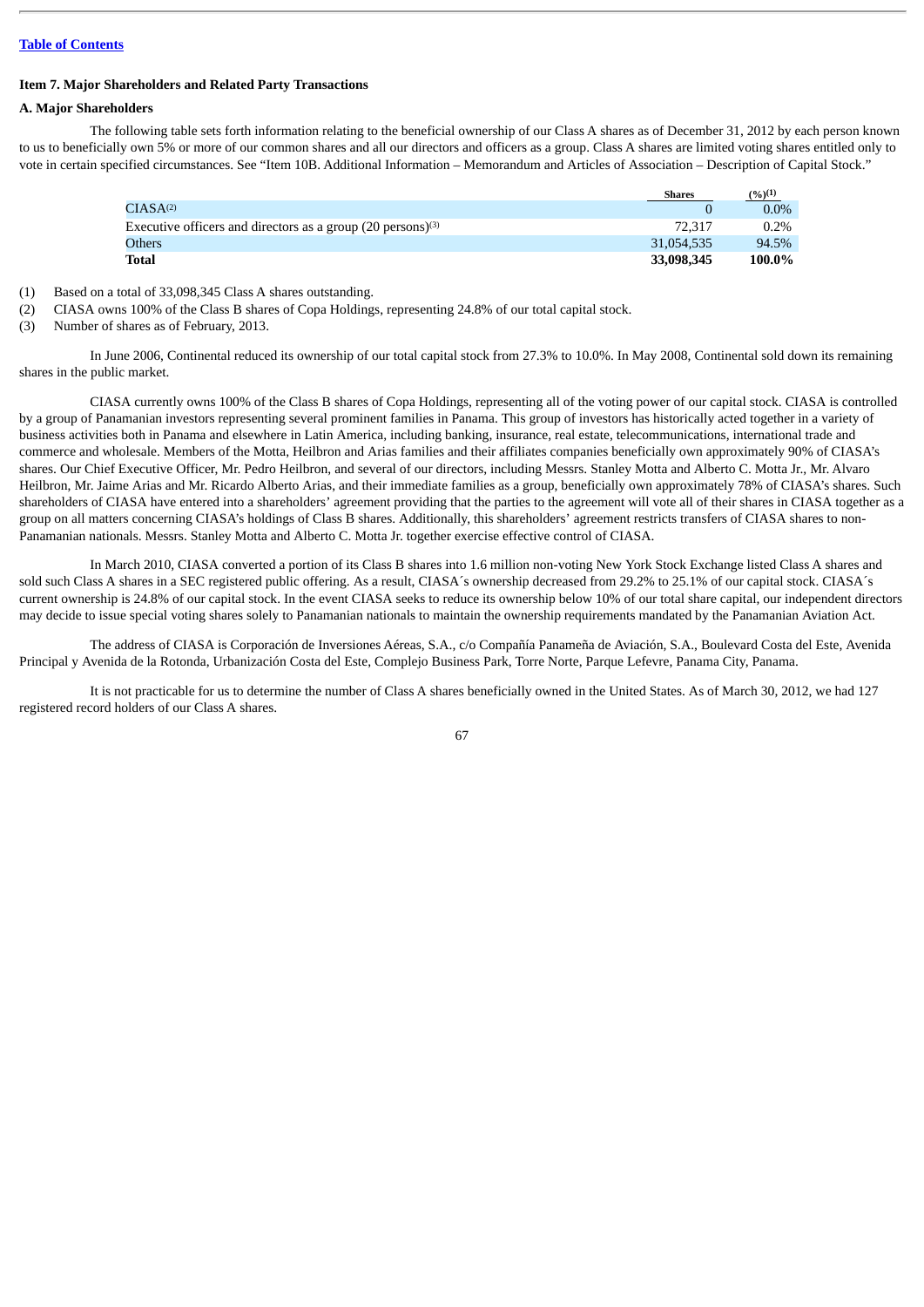# **B. Related Party Transactions**

# **Registration Rights Agreement**

Under the registration rights agreement, as amended by the supplemental agreement, CIASA continues to have the right to make one demand on us with respect to the registration and sale of our common stock held by them. The registration expenses incurred in connection with the demand registration requested after the date hereof, which expenses exclude underwriting discounts and commissions, will be paid ratably by each security holder participating in such offering in proportion to the number of their shares that are included in the offering.

#### **Agreements with our controlling shareholders and their affiliates**

Our directors and controlling shareholders have many other commercial interests within Panama and throughout Latin America. We have commercial relationships with several of these affiliated parties from which we purchase goods or services, as described below. In each case we believe our transactions with these affiliated parties are at arms' length and on terms that we believe reflect prevailing market rates.

#### *Banco General, S.A.*

We have a strong commercial banking relationship with Banco General, S.A., a Panamanian bank partially owned by our controlling shareholders. We have obtained financing from Banco General under short to medium-term financing arrangements for part of the commercial loan tranche of one of the Company's Export-Import Bank facilities. We also maintain general lines of credit and time deposit accounts with Banco General. Interest payments to Banco General totaled \$0.01 million, \$0.05 million, and \$1.0 million in 2012, 2011, and 2010, respectively, and interest received from Banco General amounted to \$1.9 million, \$1.2 million, and \$0.1 million in 2012, 2011, and 2010, respectively. The outstanding debt balance at December 31 amounted to \$0.7 million and \$1.5 million in 2011 and 2010, respectively. There was no outstanding debt balance at December 31, 2012. These amounts are included in "Current maturities of longterm debt" and "Long-term debt" in the consolidated statement of financial position.

#### *ASSA Compañía de Seguros, S.A.*

Panamanian law requires us to maintain our insurance policies through a local insurance company. We have contracted with ASSA, an insurance company controlled by our controlling shareholders, to provide substantially all of our insurance. ASSA has, in turn, reinsured almost all of the risks under those policies with insurance companies around the world. The net payment to ASSA, after taking into account the reinsurance of these risks, is approximately \$30,000 per year.

#### *Petróleos Delta, S.A.*

During 2005, we entered into a contract with Petróleos Delta, S.A. to supply our jet fuel needs. The price agreed to under this contract is based on the two week average of the U.S. Gulf Coast Waterborne Mean index plus local taxes, certain third-party handling charges and a handling charge to Delta. The contract has a one year term that automatically renews for one year periods unless terminated by one of the parties. While our controlling shareholders do not hold a controlling equity interest in Petróleos Delta, S.A., several of our directors are also board members of Petróleos Delta, S.A. Payments to Petróleos Delta totaled \$354.8 million in 2012, \$283.2 million in 2011 and \$170.7 million in 2010.

#### *Desarollo Inmobiliario del Este, S.A.*

During January 2006, we moved into headquarters located six miles away from Tocumen International Airport. We lease five floors consisting of approximately 104,000 square feet of the building from Desarollo Inmobiliario del Este, S.A., an entity controlled by the same group of investors that controls CIASA, under a 10-year lease at a rate of \$0.1 million per month, which we believe to be a market rate. In 2012, we leased an additional floor consisting approximately of 15,700 square feet in the same complex from Desarollo Inmobiliario del Este, S.A. under a three year agreement. The lease rate is \$30,000 per month, which we believe to be at market rate. Payments to Desarrollo Inmobiliario del Este, S.A. totaled \$2.3 million, \$ 2.0 million, and \$2.0 million in 2012, 2011, and 2010, respectively.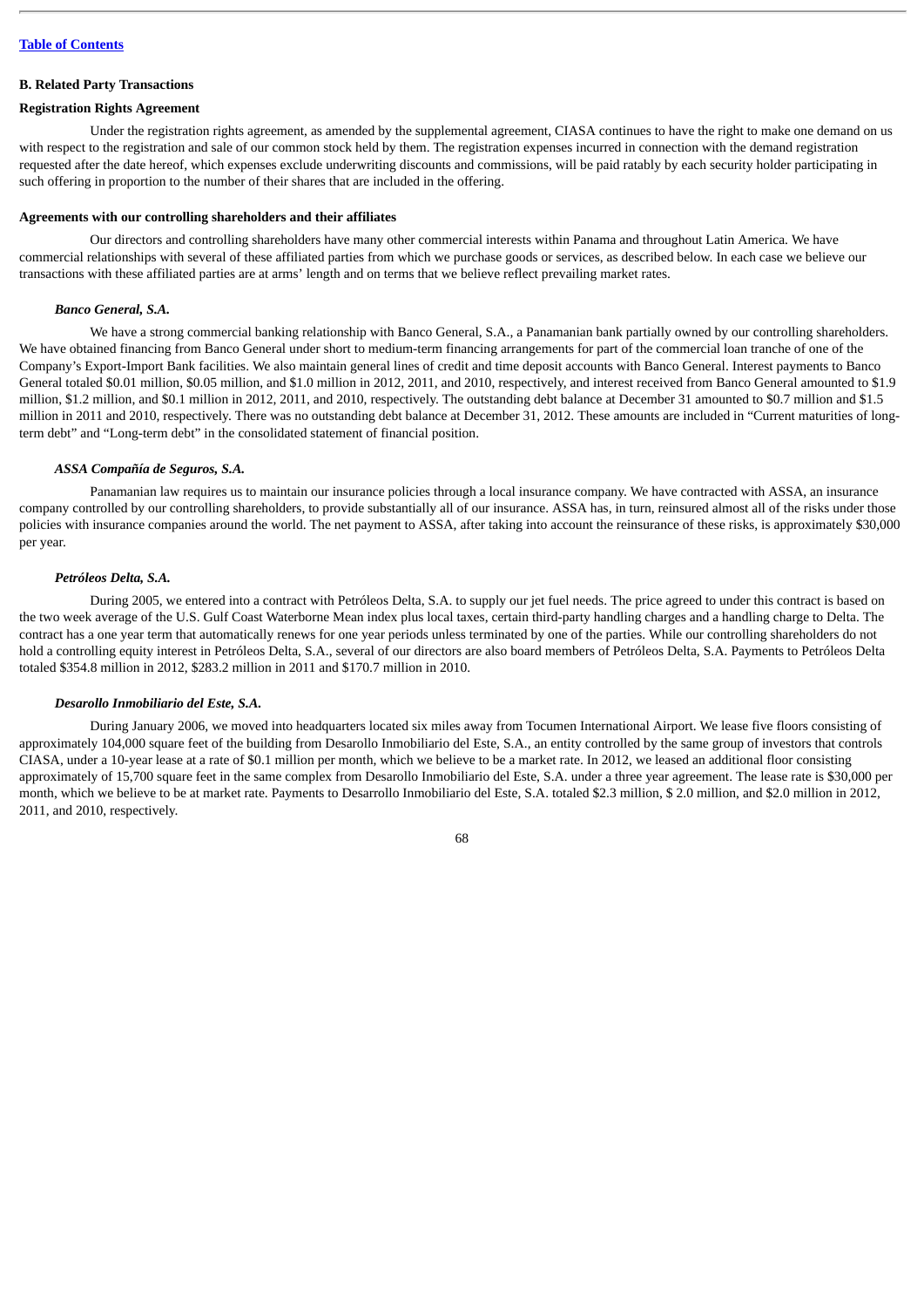#### *Galindo, Arias & Lopez*

Most of our legal work is carried out by the law firm Galindo, Arias & Lopez. Messrs. Jaime Arias and Ricardo Alberto Arias, partners of Galindo, Arias & Lopez, are indirect shareholders of CIASA and serve on our Board of Directors. Payments to Galindo, Arias & Lopez totaled \$0.6 million, \$0.5 million, and \$0.6 million in 2012, 2011, and 2010, respectively.

#### *Other Transactions*

We also purchase most of the alcohol and some of the other beverages served on our aircraft from Motta Internacional, S.A. and Global Brands, S.A., both of which are controlled by our controlling shareholders. We do not have any formal contracts for these purchases, but pay wholesale prices based on price lists periodically submitted by those importers. We paid these entities approximately \$1.2 million in 2012, \$0.9 million in 2011, and \$0.8 million in 2010.

Our telecommunications services have been provided by Telecarrier. Some of the controlling shareholders of CIASA have a controlling interest in Telecarrier. Payments to Telecarrier totaled \$0.8 million in 2010.

The advertising agency that we use in Panama is Rogelio Diaz Publicidad (RD Nexos), formerly owned by the brother-in-law of our chief executive officer, and where his brother has a minority stake. Gross invoices for all services performed through RD Nexos totaled \$0.3 million and \$0.6 million in 2011 and 2010. There were no payments made in 2012.

We have received services from Call Center Corporation, a call center that operates one of Copa's reservations and sales services and handles calls from Panama as well as to most other countries to which Copa flies. One of our directors, Joseph Fidanque III, is one of the owners of this call center. Payments to Call Center Corporation totaled \$0.4 million in 2012, \$2.6 million in 2011, and \$3.9 million in 2010.

#### **C. Interests of Experts and Counsel**

Not applicable.

# **Item 8. Financial Information**

# **A. Consolidated Statements and Other Financial Information**

See "Item 3. Key Information—Selected Financial Data" and "Item 18. Financial Statements."

#### **Legal Proceedings**

In the ordinary course of our business, we are party to various legal actions, which we believe are incidental to the operation of our business. While legal proceedings are inherently uncertain, we believe that the outcome of the proceedings to which we are currently a party is not likely to have a material adverse effect on our financial position, results of operations and cash flows. In 2011, the Antitrust Administrative Agency (Comisión de Libre Competencia y Asuntos del Consumidor, or CLICAC, which is now called Autoridad de Protección al Consumidor y Defensa a la Competencia or ACODECO), together with a group of travel agencies, has filed an antitrust lawsuit against Copa, Continental, American Airlines, Taca and Delta Airlines in the Panamanian Commercial Tribunal alleging monopolistic practices in reducing travel agents' commissions. The outcome of this lawsuit is still uncertain and may take several years. We believe that in the worst scenario the airlines could be required to pay up to \$20 million. In addition, in 2000, CLICAC (now ACODECO) and ACES, a nowdefunct Colombian airline, filed an antitrust lawsuit against Copa, Avianca and SAM, alleging monopolistic practices in relation to their code-sharing agreements. On July 18, 2009, the court of first instance ruled in favor of Copa, but the defendant has appealed the decision and it is currently being reviewed by the superior court. This case could take several years to be resolved. If Copa, Avianca and/or SAM were found at fault and in breach of antitrust legislation, they could be potentially liable for up to \$11 million.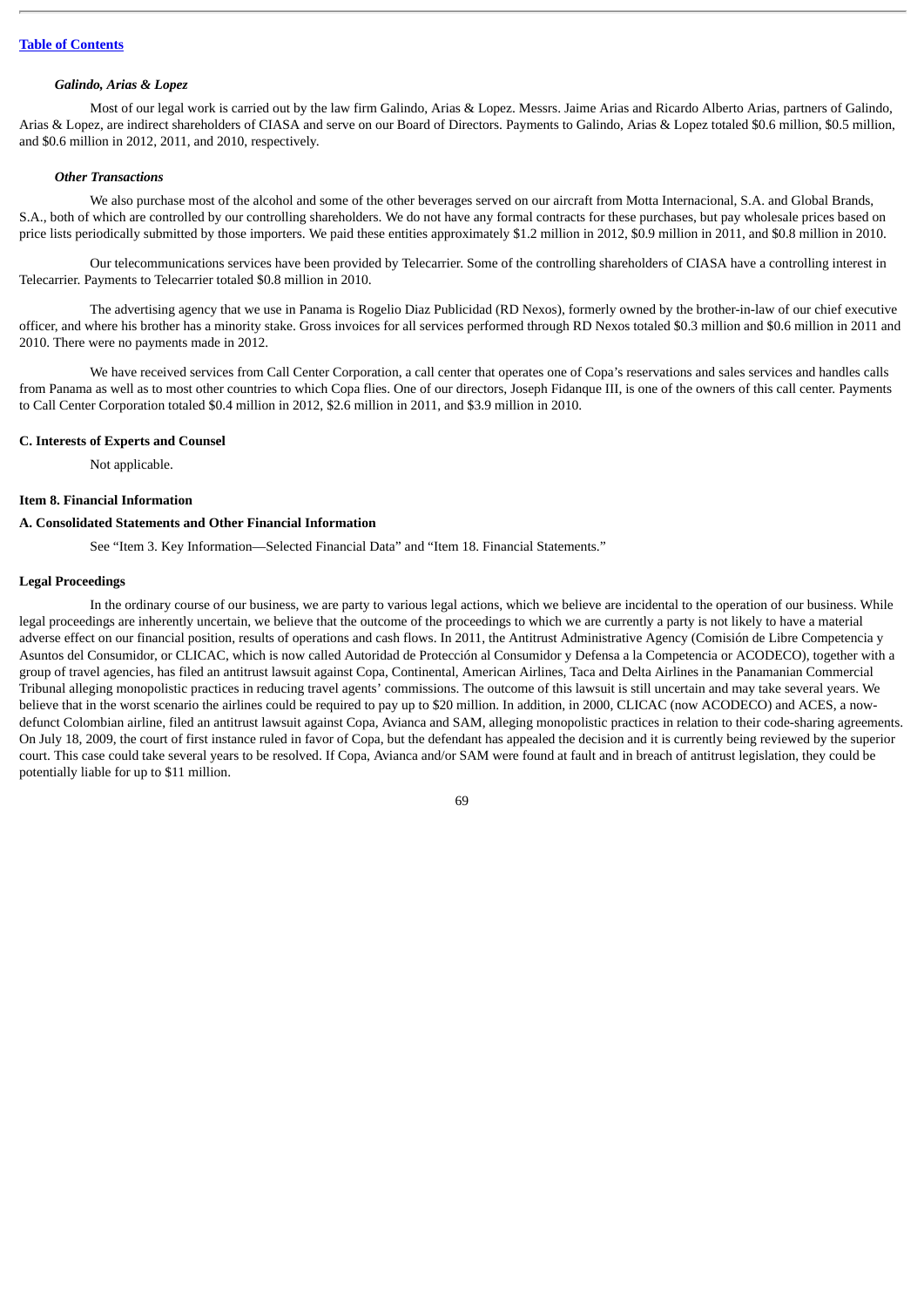# **Dividends and Dividend Policy**

The payment of dividends on our shares is subject to the discretion of our Board of Directors. Under Panamanian law, we may pay dividends only out of retained earnings and capital surplus. So long as we do not default in our payments under our loan agreements, there are no covenants or other restrictions on our ability to declare and pay dividends. Our Articles of Incorporation provide that all dividends declared by our Board of Directors will be paid equally with respect to all of the Class A and Class B shares. See "Item 10B. Additional Information—Memorandum and Articles of Association—Description of Capital Stock—Dividends."

Effective May 4, 2011, our dividend policy allows the Board of Directors to provide our shareholders with a dividend payment in an amount ranging up to 30% of our annual consolidated net income to be declared at our annual shareholders' meeting and paid shortly thereafter. Our Board of Directors may, in its sole discretion and for any reason, amend or discontinue the dividend policy. Our Board of Directors may change the level of dividends provided for in this dividend policy or entirely discontinue the payment of dividends. Future dividends with respect to shares of our common stock, if any, will depend on, among other things, our results of operations, cash requirements, financial condition, contractual restrictions, business opportunities, provisions of applicable law and other factors that our Board of Directors may deem relevant.

| <b>Dividend for Fiscal Year:</b> | <b>Payment Date</b> |    | <b>Total Dividend Payment</b><br>(U.S. Dollars) | <b>Cash Dividend per</b><br>Share (U.S. cents) |
|----------------------------------|---------------------|----|-------------------------------------------------|------------------------------------------------|
| 2012 Accelerated Payment (1)     | December 27, 2012   | ۰υ | 99 million                                      | 2.25                                           |
| 2011                             | June 15, 2012       | J  | 93 million                                      | 2.10                                           |
| 2010                             | June 15, 2011       | \$ | 72 million                                      | 1.64                                           |
| 2009                             | June 15, 2010       | Φ  | 48 million                                      | 1.09                                           |
| 2008                             | June 15, 2009       | \$ | 16 million                                      | 0.37                                           |
| 2007                             | June 15, 2008       |    | 16 million                                      | 0.37                                           |

(1) Paid in respect of 12-months of consolidated net income ending November 30, 2012

# **B. Significant Changes**

None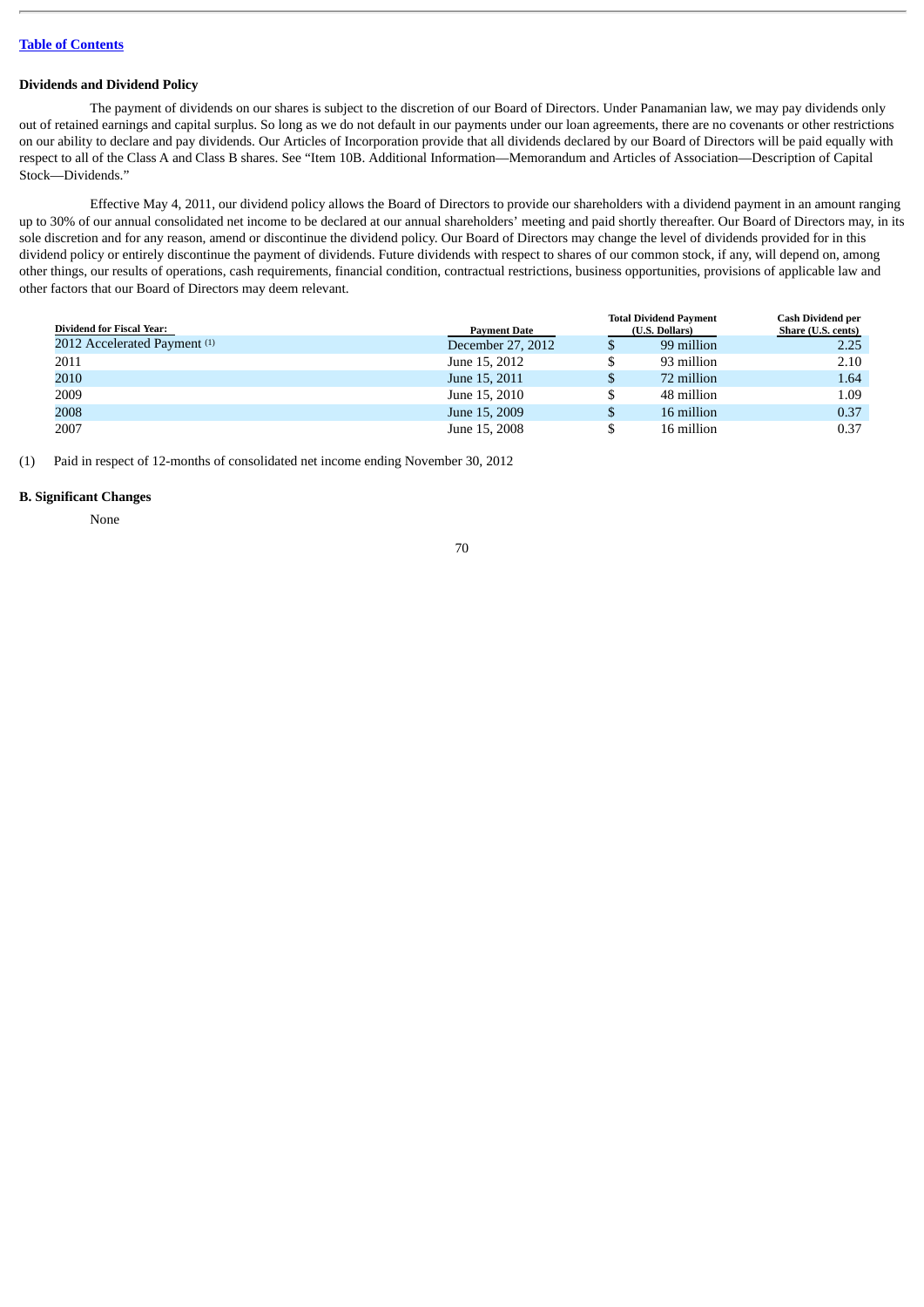# **Item 9. The Offer and Listing**

# **A. Offer and Listing Details**

Our Class A shares have been listed on the New York Stock Exchange, or NYSE, under the symbol "CPA" since December 14, 2005. The following table sets forth, for the periods indicated, the high and low prices for the Class A shares on the NYSE for the periods indicated.

|                        | Low    | High   |
|------------------------|--------|--------|
| 2006                   |        |        |
| <b>Annual</b>          | 20.31  | 49.05  |
| 2007                   |        |        |
| <b>Annual</b>          | 30.25  | 73.33  |
| 2008                   |        |        |
| <b>Annual</b>          | 18.00  | 43.64  |
| 2009                   |        |        |
| <b>Annual</b>          | 20.36  | 56.78  |
| 2010                   |        |        |
| <b>Annual</b>          | 42.60  | 63.08  |
| 2011                   |        |        |
| <b>Annual</b>          | 49.54  | 72.86  |
| First quarter          | 49.54  | 59.92  |
| Second quarter         | 51.89  | 68.44  |
| Third quarter          | 59.42  | 72.86  |
| Fourth quarter         | 55.80  | 71.99  |
| 2012                   |        |        |
| <b>Annual</b>          | 58.58  | 99.97  |
| First quarter          | 58.58  | 80.31  |
| Second quarter         | 75.01  | 86.50  |
| Third quarter          | 72.61  | 85.81  |
| Fourth quarter         | 81.00  | 99.97  |
| <b>Last Six Months</b> |        |        |
| October 2012           | 81.00  | 93.21  |
| November 2012          | 92.14  | 99.00  |
| December 2012          | 92.32  | 99.97  |
| January 2013           | 96.38  | 111.55 |
| February 2013          | 97.66  | 111.44 |
| March 2013             | 104.52 | 120.00 |

# **B. Plan of Distribution**

Not applicable.

# **C. Markets**

Our Class A shares have been listed on the NYSE under the symbol "CPA" since December 14, 2005. Our Class B shares are not listed on any exchange and are not publicly traded. We are subject to the NYSE corporate governance listing standards. The NYSE requires that corporations with shares listed on the exchange comply with certain corporate governance standards. As a foreign private issuer, we are only required to comply with certain NYSE rules relating to audit committees and periodic certifications to the NYSE. The NYSE also requires that we provide a summary of the significant differences between our corporate governance practices and those that would apply to a U.S. domestic issuer. Please refer to "Item 16 G. Corporate Governance" for a summary of the significant differences between our corporate governance practices and those that would typically apply to a U.S. domestic issuer under the NYSE corporate governance rules.

# **D. Selling Shareholders**

Not applicable.

## **E. Dilution**

Not applicable.

# **F. Expenses of the Issue**

Not applicable.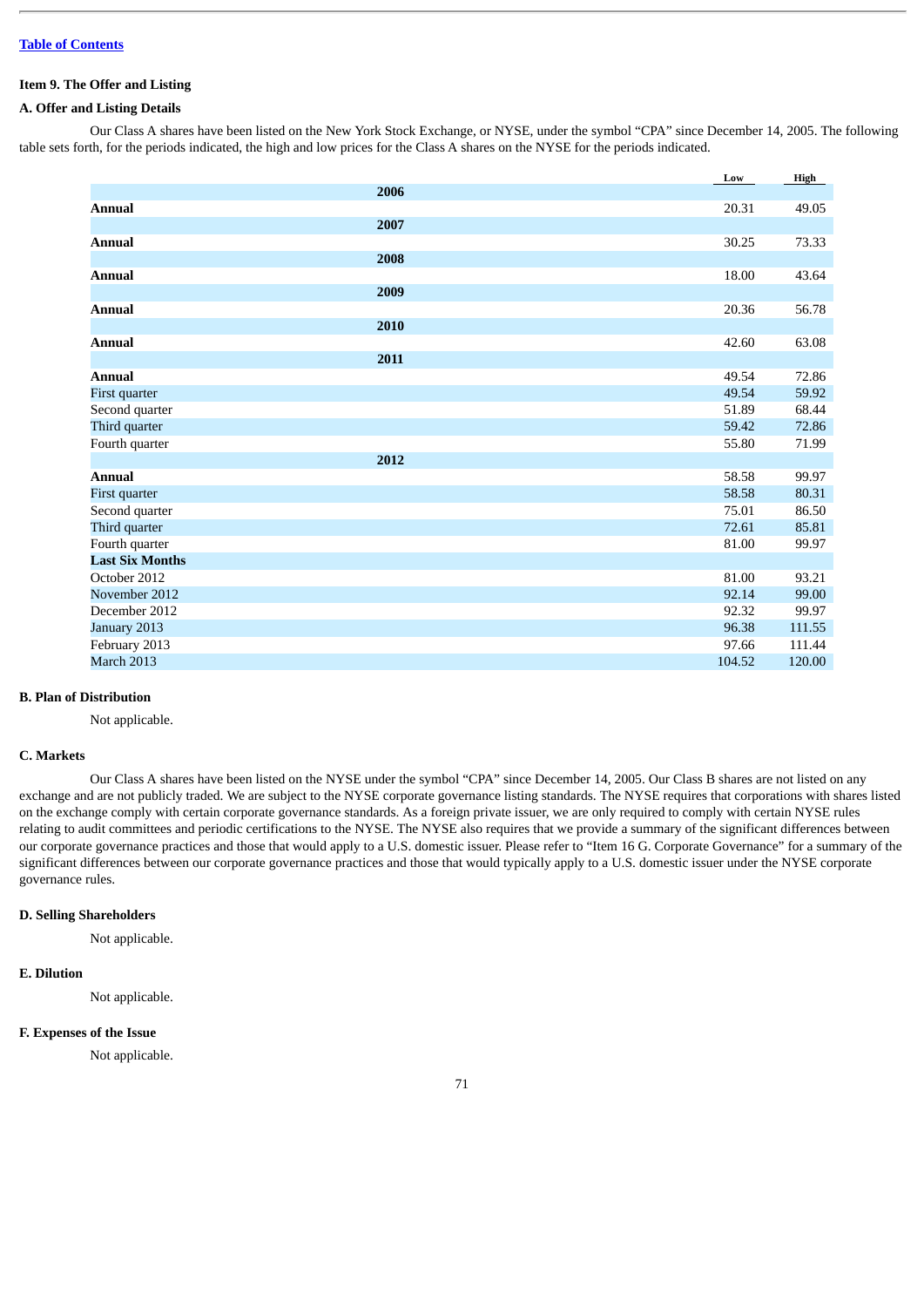# **Item 10. Additional Information**

# **A. Share Capital**

Not applicable.

# **B. Articles of Incorporation**

Copa Holdings was formed on May 6, 1998 as a corporation *(sociedad anónima)* duly incorporated under the laws of Panama with an indefinite duration. The Registrant is registered under Public Document No. 3.989 of May 5, 1998 of the Notary Number Eight of the Circuit of Panama and recorded in the Public Registry Office, Microfilm (Mercantile) Section, Microjacket 344962, Film Roll 59672, Frame 0023.

# *Objects and Purposes*

Copa Holdings is principally engaged in the investment in airlines and aviation-related companies and ventures, although our Articles of Incorporation grant us general powers to engage in any other lawful business, whether or not related to any of the specific purposes set forth in the Articles of Incorporation (See Article 2 of the Company's Articles of Incorporation).

#### **Description of Capital Stock**

*The following is a summary of the material terms of Copa Holding's capital stock and a brief summary of certain significant provisions of Copa Holding's Articles of Incorporation. This description contains all material information concerning the common stock but does not purport to be complete. For additional information regarding the common stock, reference is made to the Articles of Incorporation, a copy of which has been filed as an exhibit to this Form 20-F.*

*For purposes of this section only, reference to "our" or "the company" shall refer only to Copa Holdings and references to "Panamanians" shall refer to those entities or natural persons that are considered Panamanian nationals under the Panamanian Aviation Act, as it may be amended or interpreted.*

#### *Common Stock*

Our authorized capital stock consists of 80 million shares of common stock without par value, divided into Class A shares, Class B shares and Class C shares. As of December 31, 2012, we had 33,098,345 Class A shares issued, 10,938,125 Class B shares issued and outstanding, and no Class C shares outstanding. Class A and Class B shares have the same economic rights and privileges, including the right to receive dividends, except as described in this section.

#### *Class A Shares*

The holders of the Class A shares are not entitled to vote at our shareholders' meetings, except in connection with the following specific matters:

- a transformation of Copa Holdings into another corporate type;
- a merger, consolidation or spin-off of Copa Holdings;
- a change of corporate purpose;
- voluntarily delisting Class A shares from the NYSE;
- approving the nomination of Independent Directors nominated by our board of director's Nominating and Corporate Governance Committee; and
- any amendment to the foregoing special voting provisions adversely affecting the rights and privileges of the Class A shares.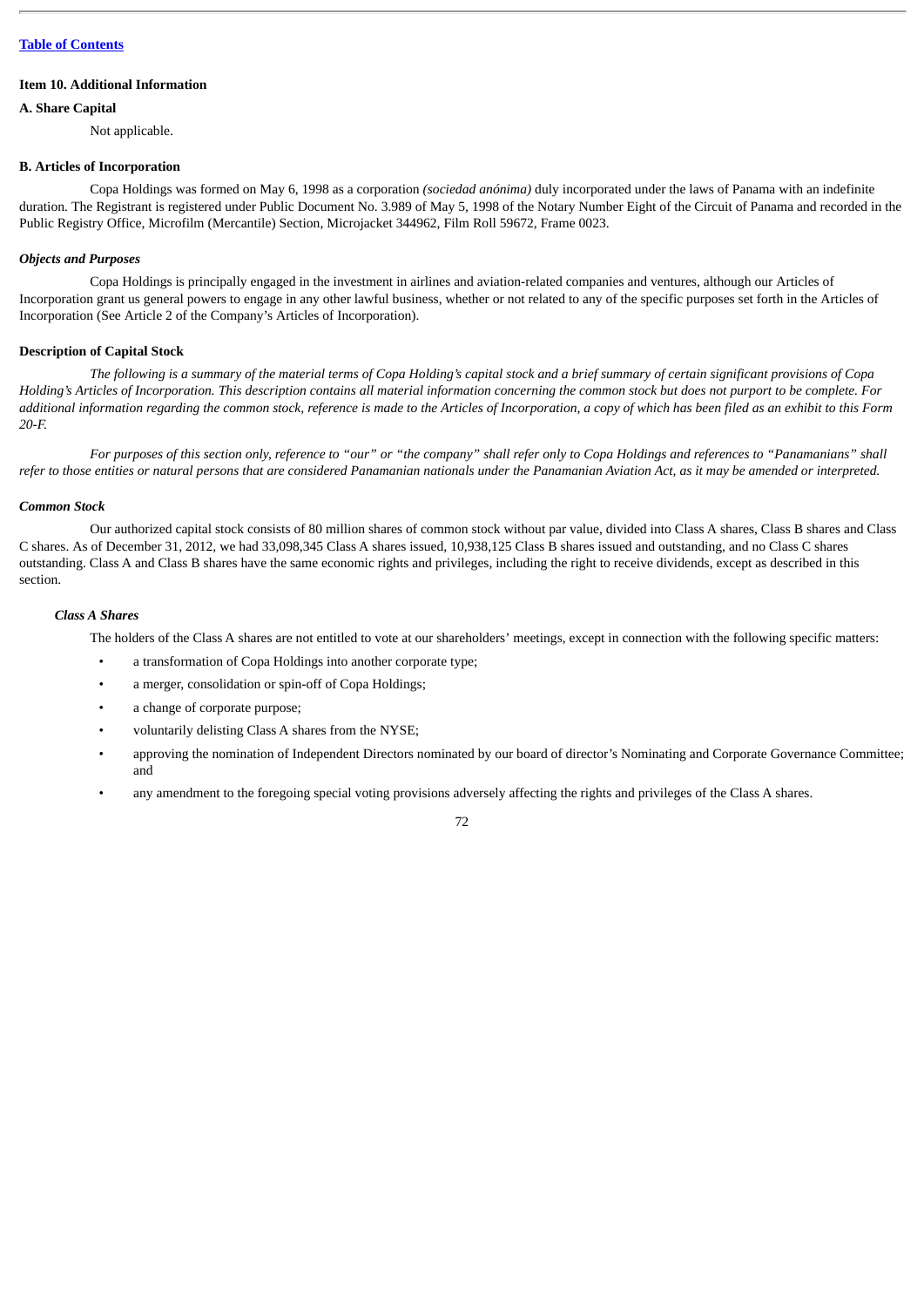At least 30 days prior to taking any of the actions listed above, we must give notice to the Class A and Class B shareholders of our intention to do so. If requested by shareholders representing at least 5% of our outstanding shares, the Board of Directors shall call an extraordinary shareholders' meeting to approve such action. At the extraordinary shareholders' meeting, shareholders representing a majority of all of the outstanding shares must approve a resolution authorizing the proposed action. For such purpose, every holder of our shares is entitled to one vote per share. See "—Shareholders Meetings."

The Class A shareholders will acquire full voting rights, entitled to one vote per Class A share on all matters upon which shareholders are entitled to vote, if in the future our Class B shares ever represent fewer than 10% of the total number of shares of our common stock and the Independent Directors Committee shall have determined that such additional voting rights of Class A shareholders would not cause a triggering event referred to below. In such event, the right of the Class A shareholders to vote on the specific matters described in the preceding paragraph will no longer be applicable. The 10% threshold described in the first sentence of this paragraph will be calculated without giving effect to any newly issued shares sold with the approval of the Independent Directors Committee.

At such time, if any, as the Class A shareholders acquire full voting rights, the Board of Directors shall call an extraordinary shareholders' meeting to be held within 90 days following the date as of which the Class A shares are entitled to vote on all matters at our shareholders' meetings. At the extraordinary shareholders' meeting, the shareholders shall vote to elect all eleven members of the Board of Directors in a slate recommended by the Nominating and Governance Committee. The terms of office of the directors that were serving prior to the extraordinary shareholders' meeting shall terminate upon the election held at that meeting.

# *Class B Shares*

Every holder of Class B shares is entitled to one vote per share on all matters for which shareholders are entitled to vote. Class B shares will be automatically converted into Class A shares upon the registration of transfer of such shares to holders which are not Panamanian as described below under "-Restrictions on Transfer of Common Stock; Conversion of Class B Shares."

# *Class C Shares*

Upon the occurrence and during the continuance of a triggering event described below in "—Aviation Rights Protections," the Independent Directors Committee of our Board of Directors, or the Board of Directors as a whole if applicable, are authorized to issue Class C shares to the Class B holders pro rata in proportion to such Class B holders' ownership of Copa Holdings. The Class C shares will have no economic value and will not be transferable except to Class B holders, but will possess such voting rights as the Independent Directors Committee shall deem necessary to ensure the effective control of the company by Panamanians. The Class C shares will be redeemable by the company at such time as the Independent Directors Committee determines that such a triggering event shall no longer be in effect. The Class C shares will not be entitled to any dividends or any other economic rights.

#### *Restrictions on Transfer of Common Stock; Conversion of Class B Shares*

The Class B shares may only be held by Panamanians, and upon registration of any transfer of a Class B share to a holder that does not certify that it is Panamanian, such Class B share shall automatically convert into a Class A share. Transferees of Class B shares will be required to deliver to us written certification of their status as a Panamanian as a condition to registering the transfer to them of Class B shares. Class A shareholders will not be required or entitled to provide such certification. If a Class B shareholder intends to sell any Class B shares to a person that has not delivered a certification as to Panamanian nationality and immediately after giving effect to such proposed transfer the outstanding Class B shares would represent less than 10% of our outstanding stock (excluding newly issued shares sold with the approval of our Independent Directors Committee), the selling shareholder must inform the Board of Directors at least ten days prior to such transfer. The Independent Directors Committee may determine to refuse to register the transfer if the Committee reasonably concludes, on the basis of the advice of a reputable external aeronautical counsel, that such transfer would be reasonably likely to cause a triggering event as described below. After the first shareholders' meeting at which the Class A shareholders are entitled to vote for the election of our directors, the role of the Independent Directors described in the preceding sentence shall be exercised by the entire Board of Directors acting as a whole.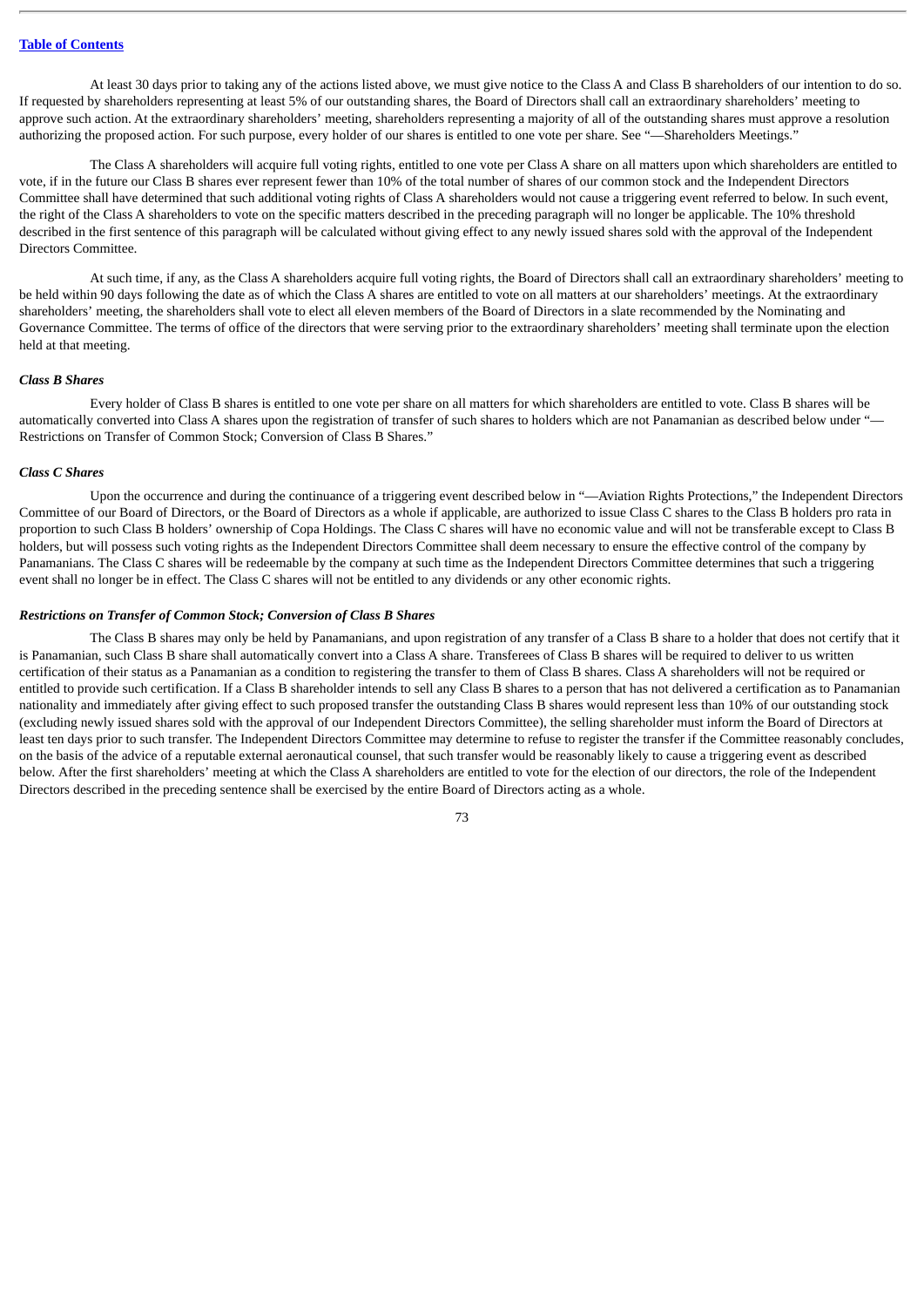Also, the Board of Directors may refuse to register a transfer of stock if the transfer violates any provision of the Articles of Incorporation.

#### *Tag-along Rights*

Our Board of Directors shall refuse to register any transfer of shares in which CIASA proposes to sell Class B shares pursuant to a sale at a price per share that is greater than the average public trading price per share of the Class A shares for the preceding 30 days to an unrelated third party that would, after giving effect to such sale, have the right to elect a majority of the Board of Directors and direct our management and policies, unless the proposed purchaser agrees to make, as promptly as possible, a public offer for the purchase of all outstanding Class A shares and Class B shares at a price per share equal to the price per share paid for the shares being sold by CIASA. While our Articles of Incorporation provide limited rights to holders of our Class A shares to sell their shares at the same price as CIASA in the event that a sale of Class B shares by CIASA results in the purchaser having the right to elect a majority of our board, there are other change of control transactions in which holders of our Class A shares would not have the right to participate, including the sale of interests by a party that had previously acquired Class B shares from CIASA, the sale of interests by another party in conjunction with a sale by CIASA, the sale by CIASA of control to more than one party, or the sale of controlling interests in CIASA itself.

# *Aviation Rights Protections*

As described in "Regulation—Panama," the Panamanian Aviation Act, including the related decrees and regulations, and the bilateral treaties between Panama and other countries that allow us to fly to those countries require that Panamanians exercise "effective control" of Copa and maintain "significant ownership" of the airline. The Independent Directors Committee have certain powers under our Articles of Incorporation to ensure that certain levels of ownership and control of Copa Holdings remain in the hands of Panamanians upon the occurrence of certain triggering events referred to below.

In the event that the Class B shareholders represent less than 10% of the total share capital of the company (excluding newly issued shares sold with the approval of our Independent Directors Committee) and the Independent Directors Committee determines that it is reasonably likely that Copa's or Copa Holdings' legal ability to engage in the aviation business or to exercise its international route rights will be revoked, suspended or materially inhibited in a manner which would materially and adversely affect the company, in each case as a result of such non-Panamanian ownership (each a triggering event), the Independent Directors Committee may take either or both of the following actions:

- authorize the issuance of additional Class B shares to Panamanians at a price determined by the Independent Directors to reflect the current market value of such shares or
- authorize the issuance to Class B shareholders such number of Class C shares as the Independent Directors Committee, or the Board of Directors if applicable, deems necessary and with such other terms and conditions established by the Independent Directors Committee that do not confer economic rights on the Class C shares.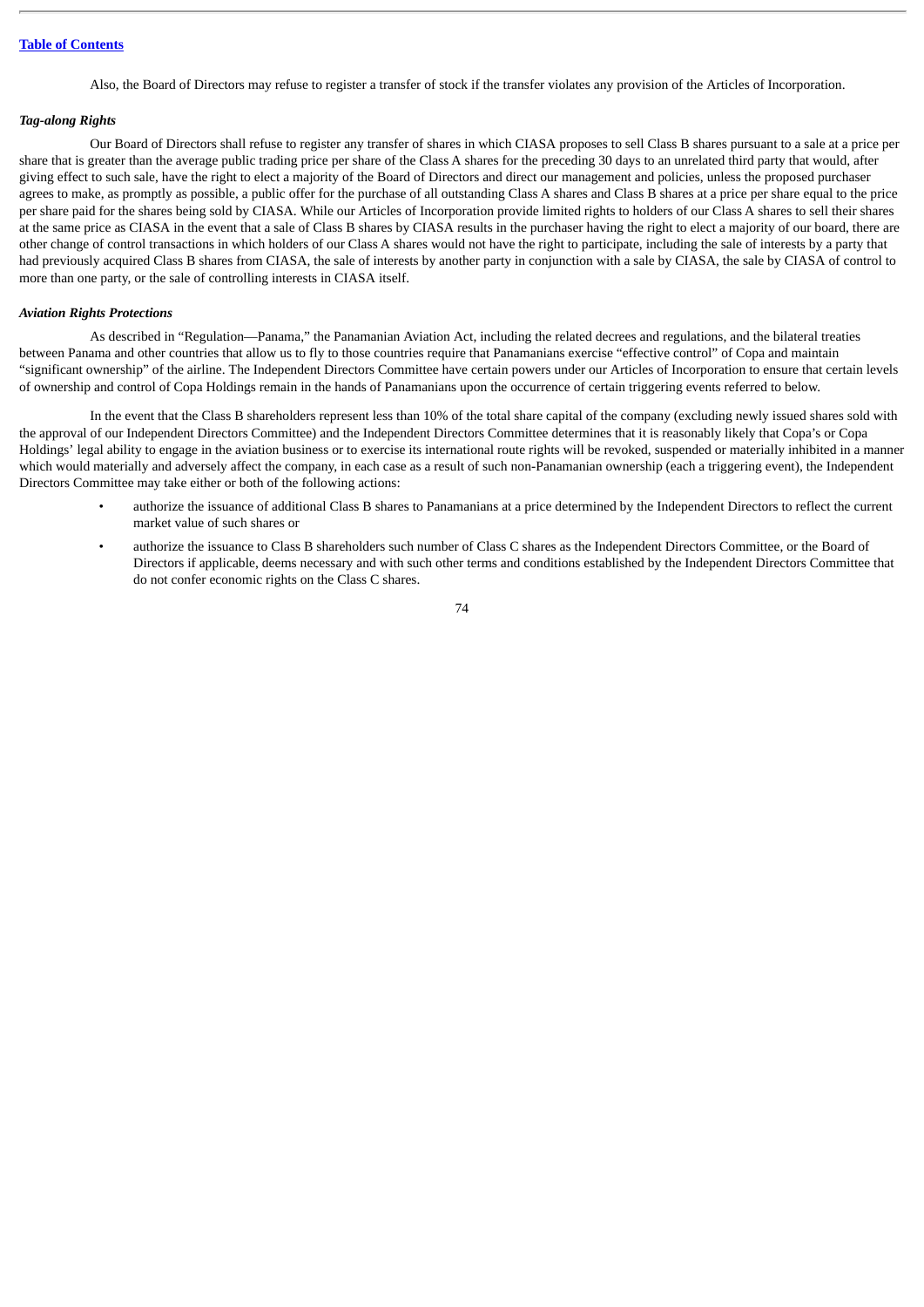# *Dividends*

The payment of dividends on our shares is subject to the discretion of our Board of Directors. Under Panamanian law, we may pay dividends only out of retained earnings and capital surplus. Our Articles of Incorporation provide that all dividends declared by our Board of Directors will be paid equally with respect to all of the Class A and Class B shares. Our Board of Directors has adopted a dividend policy that provides for the payment of annual dividends, which amounts up to 30% of our annual consolidated net income to Class A and Class B shareholders. Our Board of Directors may, in its sole discretion and for any reason, amend or discontinue the dividend policy. Our Board of Directors may change the level of dividends provided for in this dividend policy or entirely discontinue the payment of dividends.

#### *Shareholder Meetings*

# *Ordinary Meetings*

Our Articles of Incorporation require us to hold an ordinary annual meeting of shareholders within the first five months of each fiscal year. The ordinary annual meeting of shareholders is the corporate body that elects the Board of Directors, approves the annual financial statements of Copa Holdings and approves any other matter that does not require an extraordinary shareholders' meeting. Shareholders representing at least 5% of the issued and outstanding common stock entitled to vote may submit proposals to be included in such ordinary shareholders meeting, provided the proposal is submitted at least 45 days prior to the meeting.

# *Extraordinary Meetings*

Extraordinary meetings may be called by the Board of Directors when deemed appropriate. Ordinary and extraordinary meetings must be called by the Board of Directors when requested by shareholders representing at least 5% of the issued shares entitled to vote at such meeting. Only matters that have been described in the notice of an extraordinary meeting may be dealt with at that extraordinary meeting.

#### *Vote required*

Resolutions are passed at shareholders meetings by the affirmative vote of a majority of those shares entitled to vote at such meeting and present or represented at the meeting.

#### *Notice and Location*

Notice to convene the ordinary annual meeting or extraordinary meeting is given by publication in at least one national newspaper in Panama and at least one national newspaper widely read in New York City not less than 30 days in advance of the meeting. We intend to publish such official notices in a national journal recognized by the NYSE.

Shareholders' meetings are to be held in Panama City, Panama unless otherwise specified by the Board of Directors.

#### *Quorum*

Generally, a quorum for a shareholders' meeting is established by the presence, in person or by proxy, of shareholders representing a simple majority of the issued shares eligible to vote on any actions to be considered at such meeting. If a quorum is not present at the first meeting and the original notice for such meeting so provides, the meeting can be immediately reconvened on the same day and, upon the meeting being reconvened, shareholders present or represented at the reconvened meeting are deemed to constitute a quorum regardless of the percentage of the shares represented.

### *Proxy Representation*

Our Articles of Incorporation provide that, for so long as the Class A shares do not have full voting rights, each holder, by owning our Class A shares, grants a general proxy to the Chairman of our Board of Directors or any person designated by our Chairman to represent them and vote their shares on their behalf at any shareholders' meeting, provided that due notice was made of such meeting and that no specific proxy revoking or replacing the general proxy has been received from such holder prior to the meeting in accordance with the instructions provided by the notice.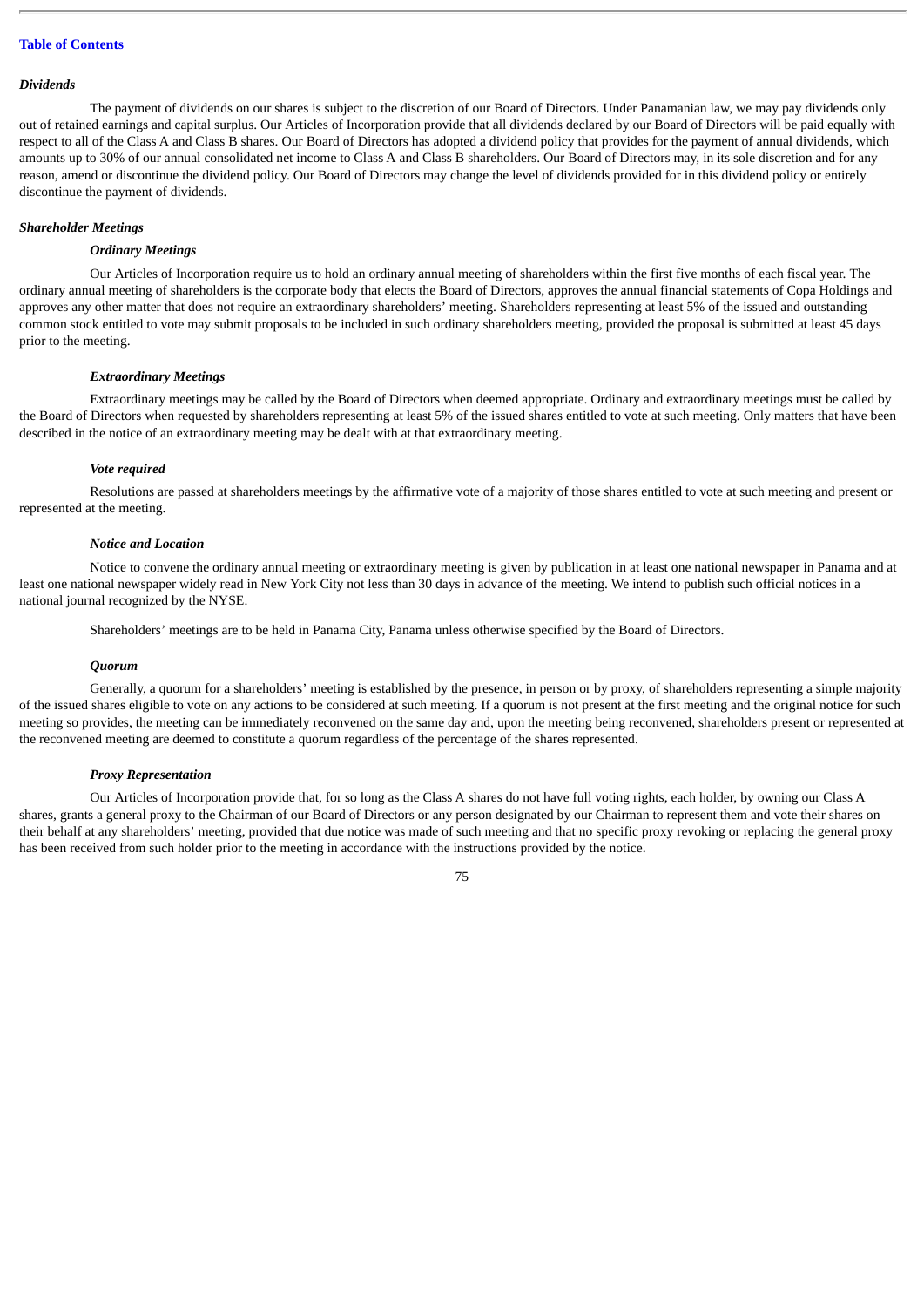#### *Other Shareholder Rights*

As a general principle, Panamanian law bars the majority of a corporation's shareholders from imposing resolutions which violate its articles of incorporation or the law, and grants any shareholder the right to challenge, within 30 days, any shareholders' resolution that is illegal or that violates its articles of incorporation or by-laws, by requesting the annulment of said resolution and/or the injunction thereof pending judicial decision. Minority shareholders representing at least 5% of all issued and outstanding shares have the right to require a judge to call a shareholders' meeting and to appoint an independent auditor (revisor) to examine the corporate accounting books, the background of the company's incorporation or its operation.

Shareholders have no pre-emptive rights on the issue of new shares.

Our Articles of Incorporation provide that directors will be elected in staggered two-year terms, which may have the effect of discouraging certain changes of control.

#### *Listing*

Our Class A shares are listed on the NYSE under the symbol "CPA." The Class B shares and Class C shares will not be listed on any exchange unless the Board of Directors determines that it is in the best interest of the company to list the Class B shares on the Panama Stock Exchange.

#### *Transfer Agent and Registrar*

The transfer agent and registrar for our Class A shares is Mellon Investor Services LLC. Until the Board of Directors otherwise provides, the transfer agent for our Class B shares and any Class C shares is Galindo, Arias & Lopez which maintains the share register for each class in Panama. Transfers of Class B shares must be accompanied by a certification of the transferee that such transferee is Panamanian.

# *Summary of Significant Differences between Shareholders' Rights and Other Corporate Governance Matters Under Panamanian Corporation Law and Delaware Corporation Law*

Copa Holdings is a Panamanian corporation (sociedad anónima). The Panamanian corporation law was originally modeled after the Delaware General Corporation Law. As such, many of the provisions applicable to Panamanian and Delaware corporations are substantially similar, including (1) a director's fiduciary duties of care and loyalty to the corporation, (2) a lack of limits on the number of terms a person may serve on the board of directors, (3) provisions allowing shareholders to vote by proxy and (4) cumulative voting if provided for in the articles of incorporation. The following table highlights the most significant provisions that materially differ between Panamanian corporation law and Delaware corporation law.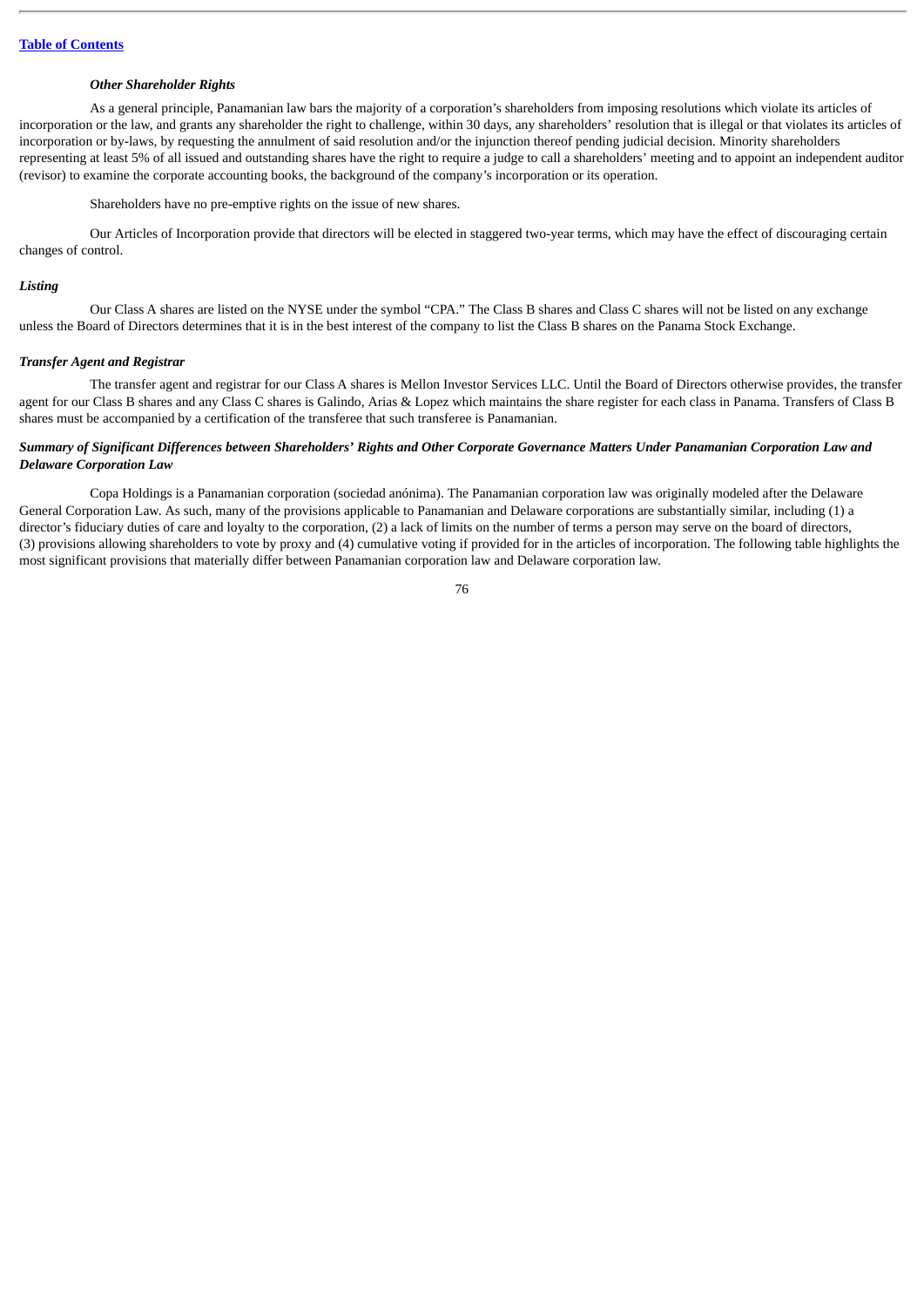| Panama                                                                                                                                                                                                                                     | <b>Delaware</b>                                                                                                                                                                                                                                                                                                                                                                    |  |  |  |
|--------------------------------------------------------------------------------------------------------------------------------------------------------------------------------------------------------------------------------------------|------------------------------------------------------------------------------------------------------------------------------------------------------------------------------------------------------------------------------------------------------------------------------------------------------------------------------------------------------------------------------------|--|--|--|
| <b>Directors</b>                                                                                                                                                                                                                           |                                                                                                                                                                                                                                                                                                                                                                                    |  |  |  |
| Conflict of Interest Transactions. Transactions involving a Panamanian<br>corporation and an interested director or officer are initially subject to the approval<br>of the board of directors.                                            | Conflict of Interest Transactions. Transactions involving a Delaware<br>corporation and an interested director of that corporation are generally<br>permitted if:                                                                                                                                                                                                                  |  |  |  |
| At the next shareholders' meeting, shareholders will then have the right to<br>disapprove the board of directors' decision and to decide to take legal actions<br>against the directors or officers who voted in favor of the transaction. | (1) the material facts as to the interested director's relationship or interest<br>are disclosed and a majority of disinterested directors approve the<br>transaction;                                                                                                                                                                                                             |  |  |  |
|                                                                                                                                                                                                                                            | (2) the material facts are disclosed as to the interested director's relationship<br>or interest and the stockholders approve the transaction; or                                                                                                                                                                                                                                  |  |  |  |
|                                                                                                                                                                                                                                            | (3) the transaction is fair to the corporation at the time it is authorized by<br>the board of directors, a committee of the board of directors or the<br>stockholders.                                                                                                                                                                                                            |  |  |  |
| Terms. Panamanian law does not set limits on the length of the terms that a<br>director may serve. Staggered terms are allowed but not required.                                                                                           | Terms. The Delaware General Corporation Law generally provides for a<br>one-year term for directors. However, the directorships may be divided into<br>up to three classes with up to three-year terms, with the years for each class<br>expiring in different years, if permitted by the articles of incorporation, an<br>initial by-law or a by-law adopted by the shareholders. |  |  |  |
| <i>Number</i> . The board of directors must consist of a minimum of three members,<br>which could be natural persons or legal entities.                                                                                                    | <i>Number</i> . The board of directors must consist of a minimum of one member.                                                                                                                                                                                                                                                                                                    |  |  |  |
| Authority to take Actiona In general a simple majority of the board of directors is Authority to take Actions. The articles of incorporation or by Javy can                                                                                |                                                                                                                                                                                                                                                                                                                                                                                    |  |  |  |

*Authority to take Actions*. In general, a simple majority of the board of directors is necessary and sufficient to take any action on behalf of the board of directors.

*Quorum*. The quorum for shareholder meetings must be set by the articles of incorporation or the by-laws. If the articles of incorporation and the notice for a given meeting so provide, if quorum is not met a new meeting can be immediately called and quorum shall consist of those present at such new meeting.

*Action by Written Consent*. Panamanian law does not permit shareholder action without formally calling a meeting.

*Authority to take Actions*. The articles of incorporation or by-laws can establish certain actions that require the approval of more than a majority of directors.

# **Shareholder Meetings and Voting Rights**

*Quorum*. For stock corporations, the articles of incorporation or bylaws may specify the number to constitute a quorum but in no event shall a quorum consist of less than one-third of shares entitled to vote at a meeting. In the absence of such specifications, a majority of shares entitled to vote shall constitute a quorum.

*Action by Written Consent*. Unless otherwise provided in the articles of incorporation, any action required or permitted to be taken at any annual meeting or special meeting of stockholders of a corporation may be taken without a meeting, without prior notice and without a vote, if a consent or consents in writing, setting forth the action to be so taken, is signed by the holders of outstanding shares having not less than the minimum number of votes that would be necessary to authorize or take such action at a meeting at which all shares entitled to vote thereon were present and noted.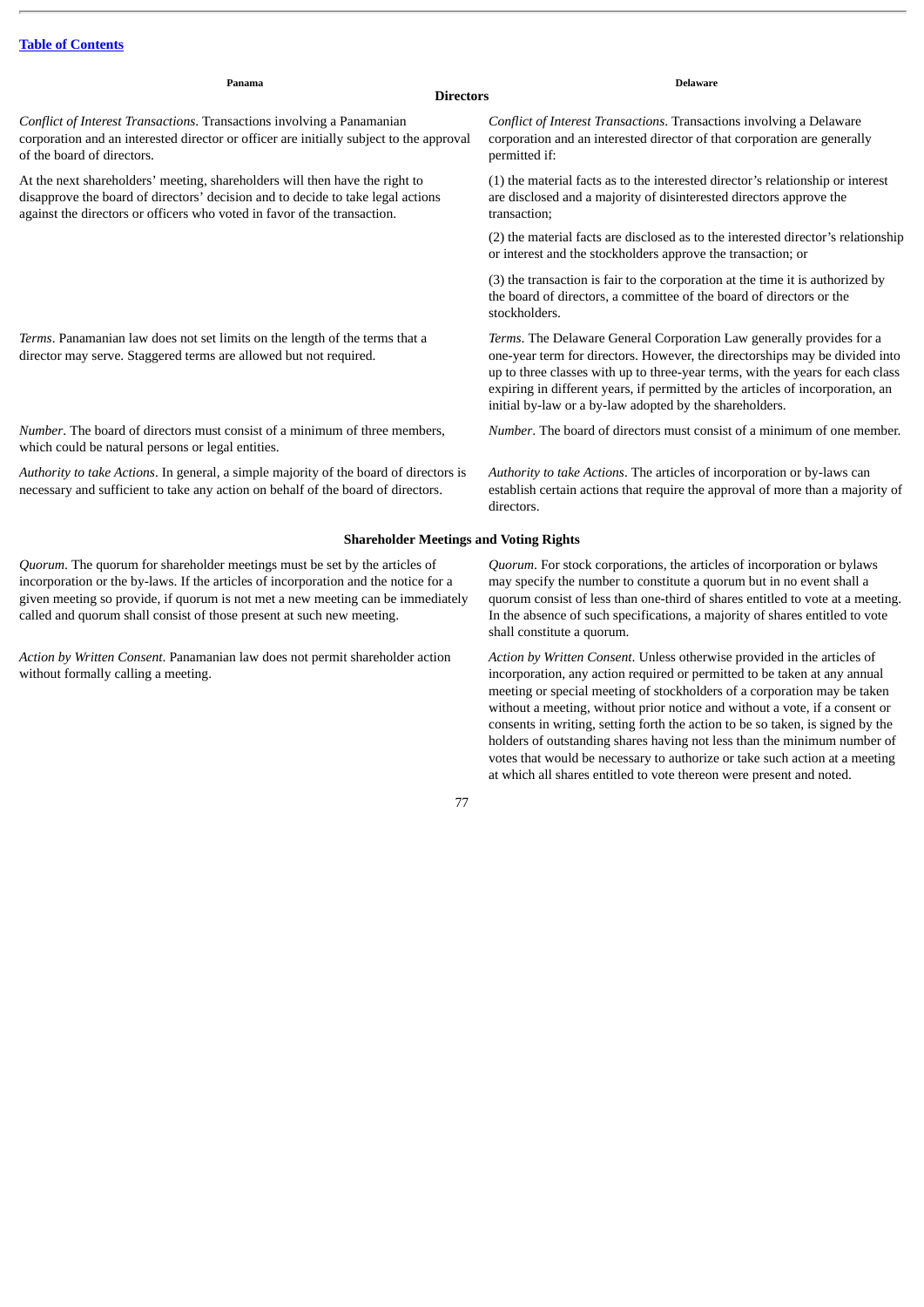| Panama<br><b>Other Shareholder Rights</b>                                                                                                                                                                                                                                                                                                                                                                         | <b>Delaware</b>                                                                                                                                                                                                                                                                                                                                                                                                                                                                                                                                                                                                                                                                                                                                       |
|-------------------------------------------------------------------------------------------------------------------------------------------------------------------------------------------------------------------------------------------------------------------------------------------------------------------------------------------------------------------------------------------------------------------|-------------------------------------------------------------------------------------------------------------------------------------------------------------------------------------------------------------------------------------------------------------------------------------------------------------------------------------------------------------------------------------------------------------------------------------------------------------------------------------------------------------------------------------------------------------------------------------------------------------------------------------------------------------------------------------------------------------------------------------------------------|
|                                                                                                                                                                                                                                                                                                                                                                                                                   |                                                                                                                                                                                                                                                                                                                                                                                                                                                                                                                                                                                                                                                                                                                                                       |
| Shareholder Proposals. Shareholders representing 5% of the issued and<br>outstanding capital of the corporation have the right to require a judge to call a<br>general shareholders' meeting and to propose the matters for vote.                                                                                                                                                                                 | Shareholder Proposals. Delaware law does not specifically grant<br>shareholders the right to bring business before an annual or special meeting.<br>If a Delaware corporation is subject to the SEC's proxy rules, a shareholder<br>who has continuously owned at least \$2,000 in market value, or 1% of the<br>corporation's securities entitled to vote for at least one year, may propose a<br>matter for a vote at an annual or special meeting in accordance with those<br>rules.                                                                                                                                                                                                                                                               |
| Appraisal Rights. Shareholders of Panamanian corporation do not have the right to<br>demand payment in cash of the judicially determined fair value of their shares in<br>connection with a merger or consolidation involving the corporation.<br>Nevertheless, in a merger, the majority of shareholders could approve the total or<br>partial distribution of cash, instead of shares, of the surviving entity. | Appraisal Rights. Delaware law affords shareholders in certain cases the<br>right to demand payment in cash of the judicially-determined fair value of<br>their shares in connection with a merger or consolidation involving their<br>corporation. However, no appraisal rights are available if, among other<br>things and subject to certain exceptions, such shares were listed on a<br>national securities exchange or such shares were held of record by more<br>than 2,000 holders.                                                                                                                                                                                                                                                            |
| Shareholder Derivative Actions. Any shareholder, with the consent of the majority<br>of the shareholders, can sue on behalf of the corporation, the directors of the<br>corporation for a breach of their duties of care and loyalty to the corporation or a<br>violation of the law, the articles of incorporation or the by-laws.                                                                               | Shareholder Derivative Actions. Subject to certain requirements that a<br>shareholder make prior demand on the board of directors or have an excuse<br>not to make such demand, a shareholder may bring a derivative action on<br>behalf of the corporation to enforce the rights of the corporation against<br>officers, directors and third parties. An individual may also commence a<br>class action suit on behalf of himself and other similarly-situated<br>stockholders if the requirements for maintaining a class action under the<br>Delaware General Corporation Law have been met. Subject to equitable<br>principles, a three-year period of limitations generally applies to such<br>shareholder suits against officers and directors. |
| Inspection of Corporate Records. Shareholders representing at least 5% of the                                                                                                                                                                                                                                                                                                                                     | Inspection of Corporate Records. A shareholder may inspect or obtain                                                                                                                                                                                                                                                                                                                                                                                                                                                                                                                                                                                                                                                                                  |

*Inspection of Corporate Records*. Shareholders representing at least 5% of the issued and outstanding shares of the corporation have the right to require a judge to appoint an independent auditor to examine the corporate accounting books, the background of the company's incorporation or its operation.

copies of a corporation's shareholder list and its other books and records for any purpose reasonably related to a person's interest as a shareholder.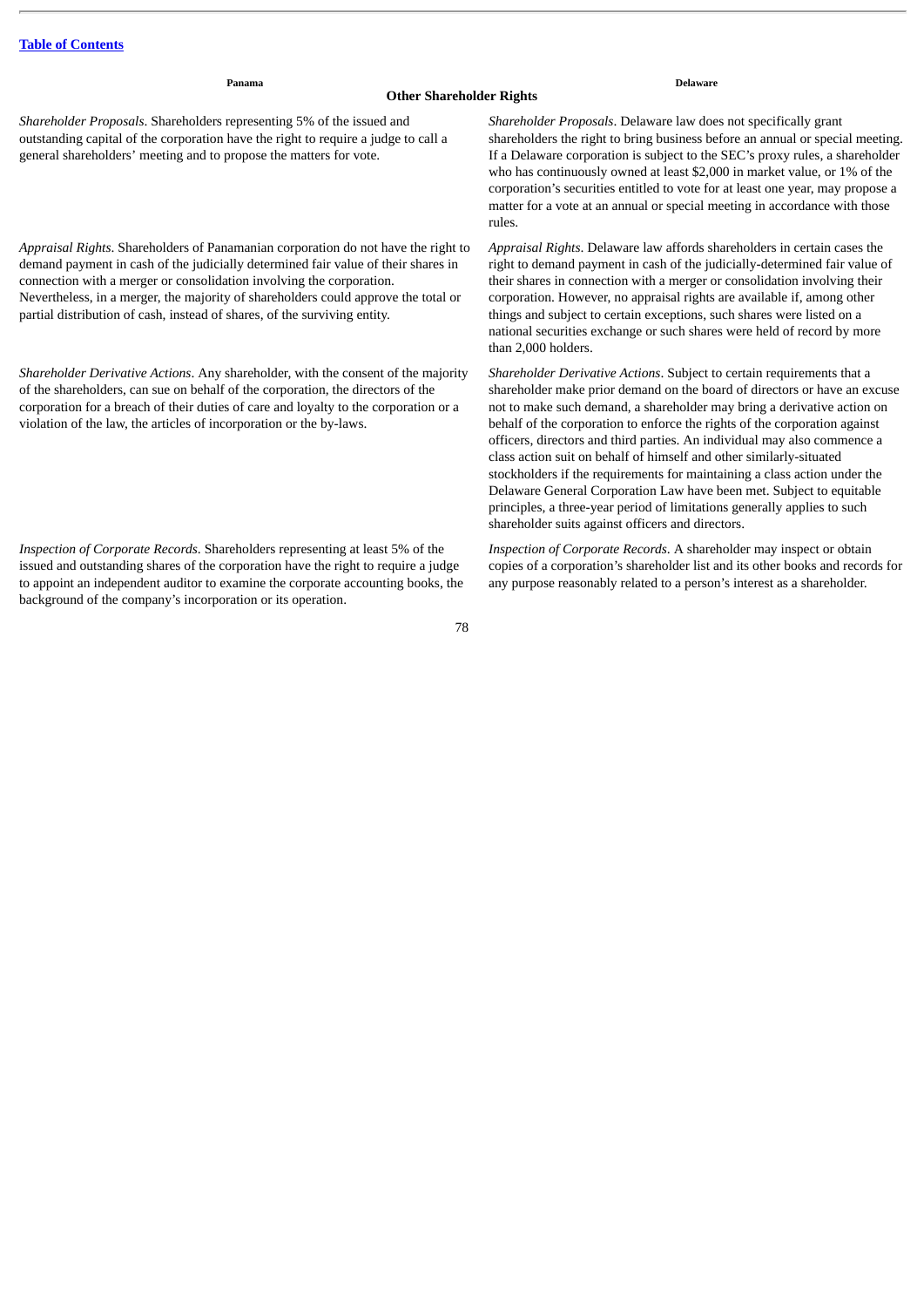#### **Anti-takeover Provisions**

**Panama Delaware**

Panamanian corporations may include in their articles of incorporation or by-laws classified board and super-majority provisions.

Panamanian corporation law's anti-takeover provisions apply only to companies that are:

(1) registered with the SMV for a period of six months before the public offering,

(2) have over 3,000 shareholders, and

(3) have a permanent office in Panama with full time employees and investments in the country for more than \$1,000,000.

These provisions are triggered when a buyer makes a public offer to acquire 5% or more of any class of shares with a market value of at least \$5,000,000. In sum, the buyer must deliver to the corporation a complete and accurate statement that includes

(1) the name of the company, the number of the shares that the buyer intends to acquire and the purchase price;

(2) the identity and background of the person acquiring the shares;

(3) the source and amount of the funds or other goods that will be used to pay the purchase price;

(4) the plans or project the buyer has once it has acquired the control of the company;

(5) the number of shares of the company that the buyer already has or is a beneficiary of and those owned by any of its directors, officers, subsidiaries, or partners or the same, and any transactions made regarding the shares in the last 60 days;

(6) contracts, agreements, business relations or negotiations regarding securities issued by the company in which the buyer is a party;

(7) contract, agreements, business relations or negotiations between the buyer and any director, officer or beneficiary of the securities; and

(8) any other significant information. This declaration will be accompanied by, among other things, a copy of the buyer's financial statements.

If the board of directors believes that the statement does not contain all required information or that the statement is inaccurate, the board of directors must send the statement to the SMV within 45 days from the buyer's initial delivery of the statement to the SMV. The SMV may then hold a public hearing to determine if the information is accurate and complete and if the buyer has complied with the legal requirements. The SMV may also start an inquiry into the case, having the power to decide whether or not the offer may be made.

Delaware corporations may have a classified board, super-majority voting and shareholders' rights plan.

Unless Delaware corporations specifically elect otherwise, Delaware corporations may not enter into a "business combination," including mergers, sales and leases of assets, issuances of securities and similar transactions, with an "interested stockholder," or one that beneficially owns 15% or more of a corporation's voting stock, within three years of such person becoming an interested shareholder unless:

(1) the transaction that will cause the person to become an interested shareholder is approved by the board of directors of the target prior to the transactions;

(2) after the completion of the transaction in which the person becomes an interested shareholder, the interested shareholder holds at least 85% of the voting stock of the corporation not including shares owned by persons who are directors and also officers of interested shareholders and shares owned by specified employee benefit plans; or

(3) after the person becomes an interested shareholder, the business combination is approved by the board of directors of the corporation and holders of at least 66.67% of the outstanding voting stock, excluding shares held by the interested shareholder.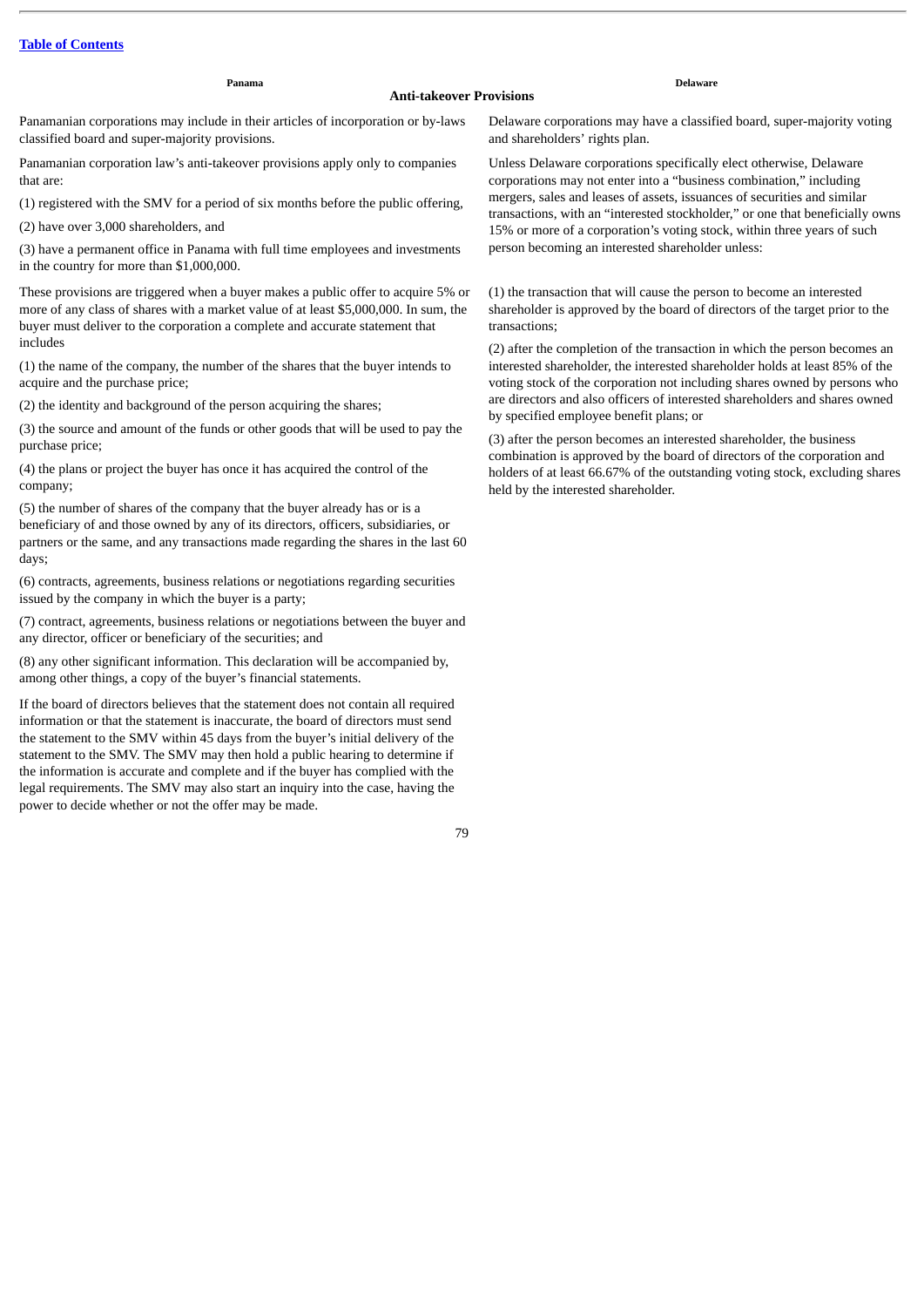Regardless of the above, the board of directors has the authority to submit the offer to the consideration of the shareholders. The board should only convene a shareholders' meeting when it deems the statement delivered by the offeror to be complete and accurate. If convened, the shareholders' meeting should take place within the next 30 days. At the shareholders' meeting, two-thirds of the holders of the issued and outstanding shares of each class of shares of the corporation with a right to vote must approve the offer and the offer is to be executed within 60 days from the shareholders' approval. If the board decides not to convene the shareholders' meeting within 15 days following the receipt of a complete and accurate statement from the offeror, shares may then be purchased. In all cases, the purchase of shares can take place only if it is not prohibited by an administrative or judicial order or injunction.

The law also establishes some actions or recourses of the sellers against the buyer in cases the offer is made in contravention of the law.

## **Previously Acquired Rights**

In no event can the vote of the majority shareholders deprive the shareholders of a corporation of previously-acquired rights. Panamanian jurisprudence and doctrine has established that the majority shareholders cannot amend the articles of incorporation and deprive minority shareholders of previously-acquired rights nor impose upon them an agreement that is contrary to those articles of incorporation.

Once a share is issued, the shareholders become entitled to the rights established in the articles of incorporation and such rights cannot be taken away, diminished nor extinguished without the express consent of the shareholders entitled to such rights. If by amending the articles of incorporation, the rights granted to a class of shareholders is somehow altered or modified to their disadvantage, those shareholders will need to approve the amendment unanimously.

No comparable provisions exist under Delaware law.

#### **Panama Delaware**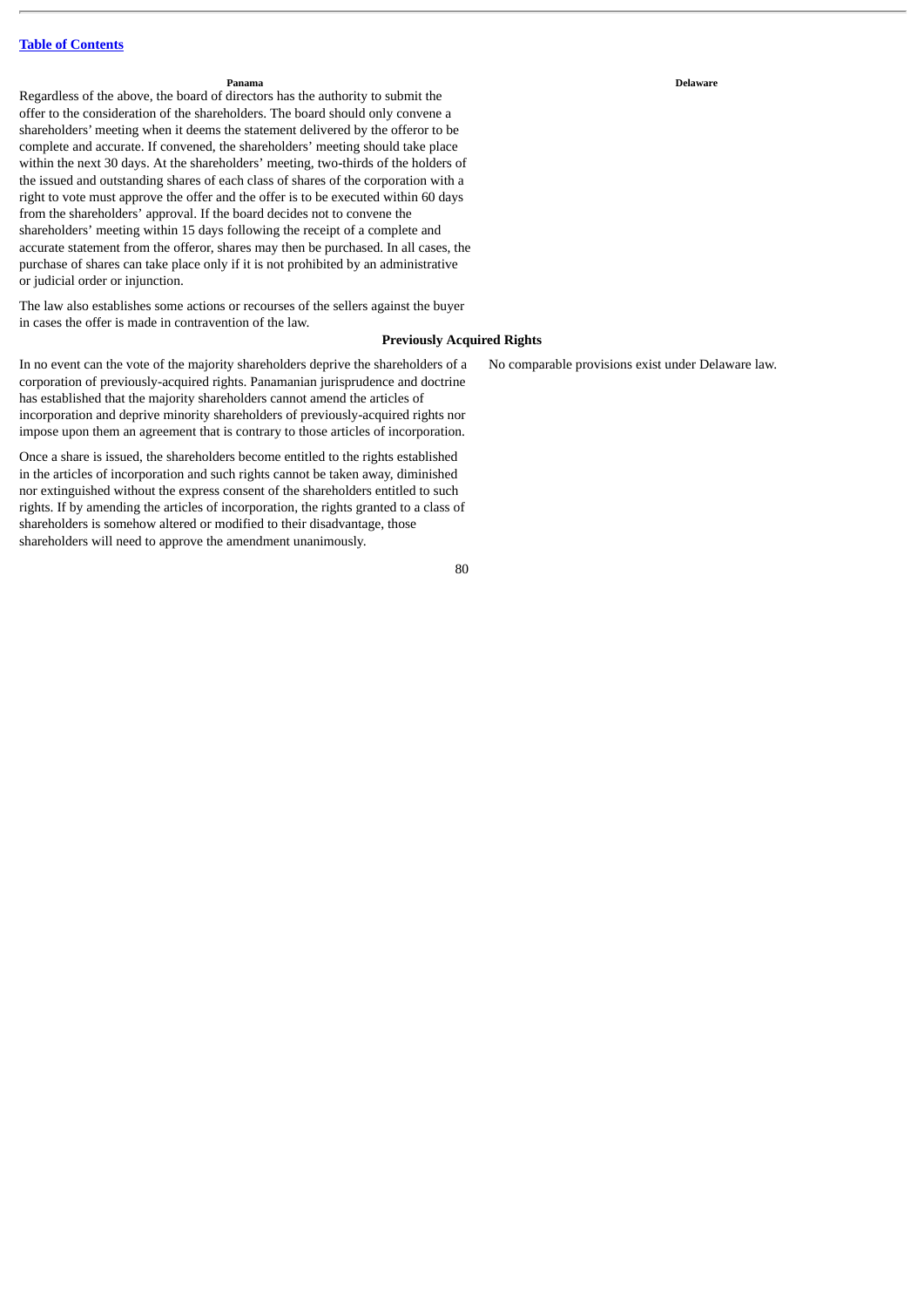#### **C. Material Contracts**

#### **Commercial Agreements with UAL Airlines**

Our alliance relationship with UAL is governed by several interrelated agreements. We have amended and restated each of these agreements and extended them through 2015 in connection with our initial public offering in December 2005. As a result of the UAL merger, UAL succeeded Continental as the contracting party in each of these commercial agreements.

*Alliance Agreement between UAL and Copa Airlines.* Under the alliance agreement, both parties agree to continue their codesharing relationship with extensions as they feel are appropriate and to work to maintain our antitrust immunity with the DOT. In order to support the codesharing relationship, the alliance agreement also contains provisions mandating a continued frequent flyer relationship between the parties, setting minimum levels of quality of service for the airlines and encouraging cooperation in marketing and other operational initiatives.

*Services Agreement between UAL and Copa Airlines.* Under the services agreement, both parties agree to provide to each other certain services over the course of the agreement at the providing carrier's incremental cost, subject to certain limitations. Services covered under the agreement include consolidating purchasing power for equipment purchases and insurance coverage, sharing management information systems, pooling maintenance programs and inventory management, joint training and employee exchanges, sharing the benefits of other purchase contracts for goods and services, telecommunications and other services.

*Frequent Flyer Participation Agreement between UAL and Copa Airlines.* Under the frequent flyer participation agreement, we participate in UAL's MileagePlus frequent flyer global program and on a co-branded basis in Latin America. Customers in the program receive credit for flying on segments operated by us, which can be redeemed for award travel on flights and those of other partner airlines. The agreement also governs joint marketing agreements under the program, settlement procedures between the airlines and revenue-sharing under bank card affinity relationships.

*Trademark License Agreement between UAL and Copa Airlines.* Under the trademark license agreement, Copa has the right to use a logo incorporating a globe design that is similar to the globe design of UAL's logo. Copa also has the right to use UAL's trade dress, aircraft livery and certain other UAL marks under the agreement that allow us to more closely align our overall product with our alliance partner.

# **Aircraft General Terms Agreement between The Boeing Company and Copa Airlines**

In 1998, Copa entered into an agreement with the Boeing Company for the purchase of aircraft, installation of buyer furnished equipment provided by Copa, customer support services and product assurance. In addition to the aircraft supplied, the Boeing Company will provide maintenance training and flight training programs, as well as operations engineering support. The agreement has been amended several times since then, most recently in October 2010.

# **Purchase Agreement between Empresa Brasileira de Aeronautica, S.A. and Copa Airlines**

In 2003, Copa entered into a purchase agreement with Empresa Brasileira de Aeronautica, S.A (Embraer) for the purchase of aircraft, customer support services and technical publications.

#### **Purchase Agreement between Empresa Brasileira de Aeronautica, S.A. and Copa Holdings, S.A.**

In February 2006, we entered into a purchase agreement with Empresa Brasileira de Aeronautica, S.A (Embraer) for the purchase of aircraft, customer support services and technical publications.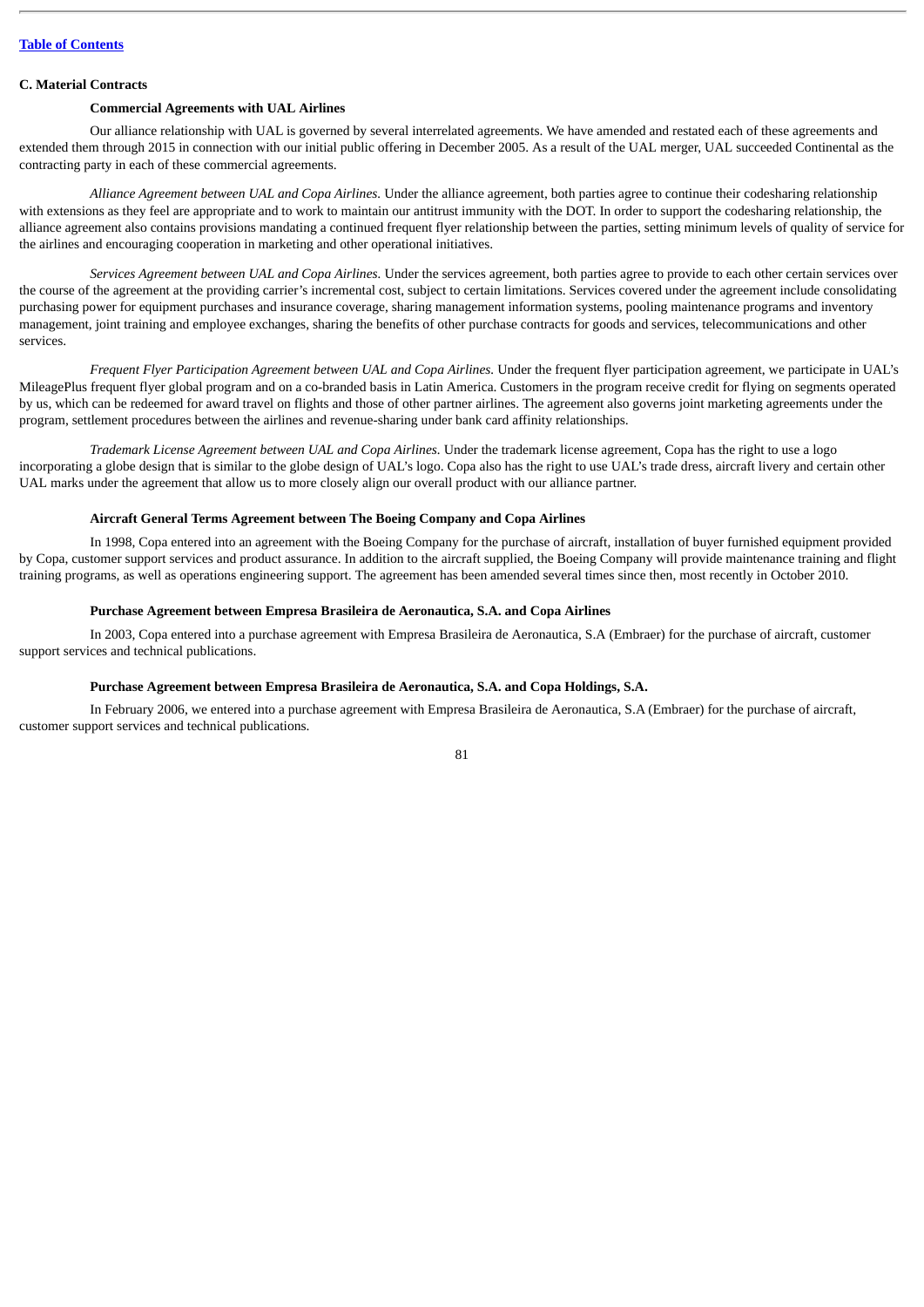#### **Engine Services Agreements between GE Engine Services, LLC. and Copa Holdings, S.A.**

We have entered into two separate Rate per Engine Flight Hour Engine Services Agreements with GE Engine Services, LLC, pursuant to which GE shall be the exclusive provider of maintenance, repair and overhaul services to our CFM-34 and CFM-56 aircraft engines. Most maintenance services are performed at a certain rate per engine flight hour incurred by our engines. These rates were set based on our predicted operating parameters and shall be adjusted in case of variation of those parameters. Unless terminated, the agreement with respect to the CFM-34 engines will continue through September 30, 2022 while the agreement with respect to the CFM-56 engines expires on April 30, 2026, in each case unless renewed upon the parties' mutual agreement. Either party may terminate the agreement in the event of insolvency of the other party or upon a material breach by the other party which remains uncured. Any material breach by us of this agreement could, at the option of GE, trigger a cross-default of all our other contracts with GE. GE may also terminate this agreement if the number of engines covered decreases below the prescribed minimum. Upon termination of the agreement for any reason, we shall pay GE for all services or work performed by GE up to the time of such termination.

## **D. Exchange Controls**

There are currently no Panamanian restrictions on the export or import of capital, including foreign exchange controls, and no restrictions on the payment of dividends or interest, nor are there limitations on the rights of foreign stockholders to hold or vote stock.

# **E. Taxation**

### **United States**

The following summary describes the material United States federal income tax consequences of the ownership and disposition of our Class A shares as of the date hereof. The discussion set forth below is applicable to United States Holders (as defined below) that beneficially own our Class A shares as capital assets for United States federal income tax purposes (generally, property held for investment). This summary does not represent a detailed description of the United States federal income tax consequences applicable to you if you are subject to special treatment under the United States federal income tax laws, including if you are:

- a bank;
- a dealer in securities or currencies;
- a financial institution;
- a regulated investment company;
- a real estate investment trust;
- an insurance company;
- a tax-exempt organization;
- a person holding our Class A shares as part of a hedging, integrated or conversion transaction, a constructive sale or a straddle;
- a trader in securities that has elected the mark-to-market method of accounting for your securities;
- a person liable for alternative minimum tax;
- a person who owns 10% or more of our voting stock;
- a partnership or other pass-through entity for United States federal income tax purposes; or
- a person whose "functional currency" is not the United States dollar.

The discussion below is based upon the provisions of the Internal Revenue Code of 1986, as amended (the "Code"), and regulations, rulings and judicial decisions thereunder as of the date hereof, and such authorities may be replaced, revoked or modified so as to result in United States federal income tax consequences different from those discussed below.

**If you are considering the purchase, ownership or disposition of our Class A shares, you should consult your own tax advisors concerning the United States federal income tax consequences to you in light of your particular situation as well as any consequences arising under the laws of any other taxing jurisdiction.**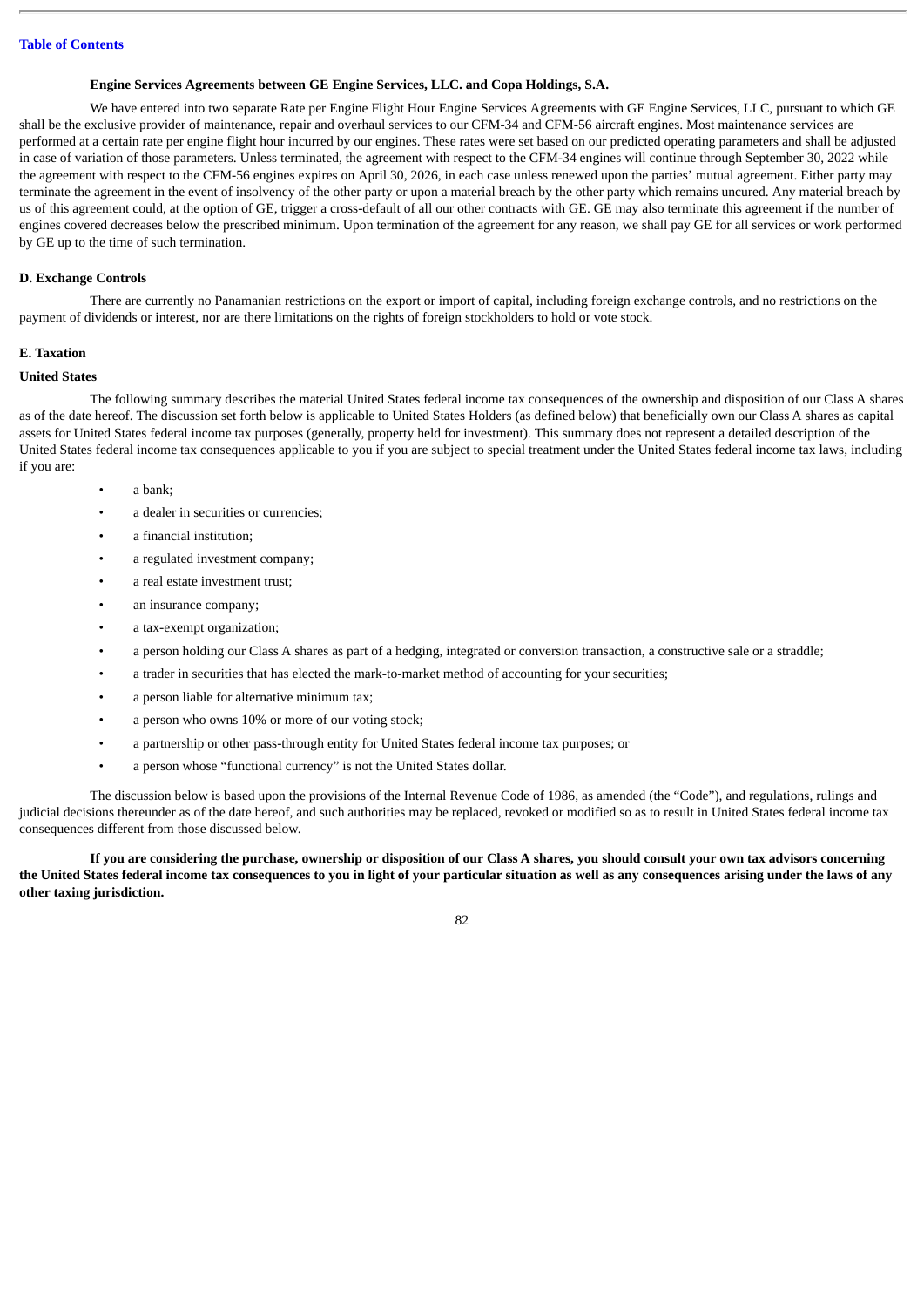As used herein, "United States Holder" means a beneficial owner of our Class A shares that is for United States federal income tax purposes:

- an individual citizen or resident of the United States;
- a corporation (or other entity treated as a corporation for United States federal income tax purposes) created or organized in or under the laws of the United States, any state thereof or the District of Columbia;
- an estate the income of which is subject to United States federal income taxation regardless of its source; or
- a trust if it (1) is subject to the primary supervision of a court within the United States and one or more United States persons have the authority to control all substantial decisions of the trust or (2) has a valid election in effect under applicable United States Treasury regulations to be treated as a United States person.

# *Taxation of Dividends*

Distributions on the Class A shares (including amounts withheld to reflect Panamanian withholding taxes, if any) will be taxable as dividends to the extent paid out of our current or accumulated earnings and profits, as determined under United States federal income tax principles. Such income (including withheld taxes) will be includable in your gross income as ordinary income on the day actually or constructively received by you. Such dividends will not be eligible for the dividends received deduction allowed to corporations.

With respect to non-corporate United States Holders, certain dividends received from a qualified foreign corporation may be subject to reduced rates of taxation. A foreign corporation generally is treated as a qualified foreign corporation with respect to dividends paid by that corporation on shares that are readily tradable on an established securities market in the United States. United States Treasury Department guidance indicates that our Class A shares, which are listed on the NYSE, are currently readily tradable on an established securities market in the United States. There can be no assurance, however, that our Class A shares will be considered readily tradable on an established securities market at a later date. Non-corporate United States Holders that do not meet a minimum holding period requirement during which they are not protected from the risk of loss or that elect to treat the dividend income as "investment income" pursuant to Section 163(d)(4) of the Code will not be eligible for the reduced rates of taxation regardless of our status as a qualified foreign corporation. In addition, the rate reduction will not apply to dividends if the recipient of a dividend is obligated to make related payments with respect to positions in substantially similar or related property. This disallowance applies even if the minimum holding period has been met. You should consult your own tax advisors regarding the application of these rules to your particular circumstances.

Subject to certain conditions and limitations, Panamanian withholding taxes on dividends may be treated as foreign taxes eligible for credit against your United States federal income tax liability. For purposes of calculating the foreign tax credit, dividends paid on the Class A shares generally will be treated as income from sources outside the United States and will generally constitute passive income. Further, in certain circumstances, if you:

- have held Class A shares for less than a specified minimum period during which you are not protected from risk of loss, or
- are obligated to make payments related to the dividends,

you will not be allowed a foreign tax credit for foreign taxes imposed on dividends paid on the Class A shares, if any. The rules governing the foreign tax credit are complex. You are urged to consult your tax advisors regarding the availability of the foreign tax credit under your particular circumstances.

To the extent that the amount of any distribution exceeds our current and accumulated earnings and profits for a taxable year, as determined under United States federal income tax principles, the distribution will first be treated as a tax-free return of capital, causing a reduction in the adjusted basis of the Class A shares (thereby increasing the amount of gain, or decreasing the amount of loss, to be recognized by you on a subsequent disposition of the Class A shares), and the balance in excess of adjusted basis will be taxed as capital gain recognized on a sale or exchange (as discussed below under "—Taxation of Capital Gains"). Consequently, such distributions in excess of our current and accumulated earnings and profits would generally not give rise to foreign source income and you would generally not be able to use the foreign tax credit arising from any Panamanian withholding tax imposed on such distributions unless such credit can be applied (subject to applicable limitations) against United States federal income tax due on other foreign source income in the appropriate category for foreign tax credit purposes. However, we do not intend to keep earnings and profits in accordance with United States federal income tax principles. Therefore, you should expect that a distribution will generally be treated as a dividend (as discussed above).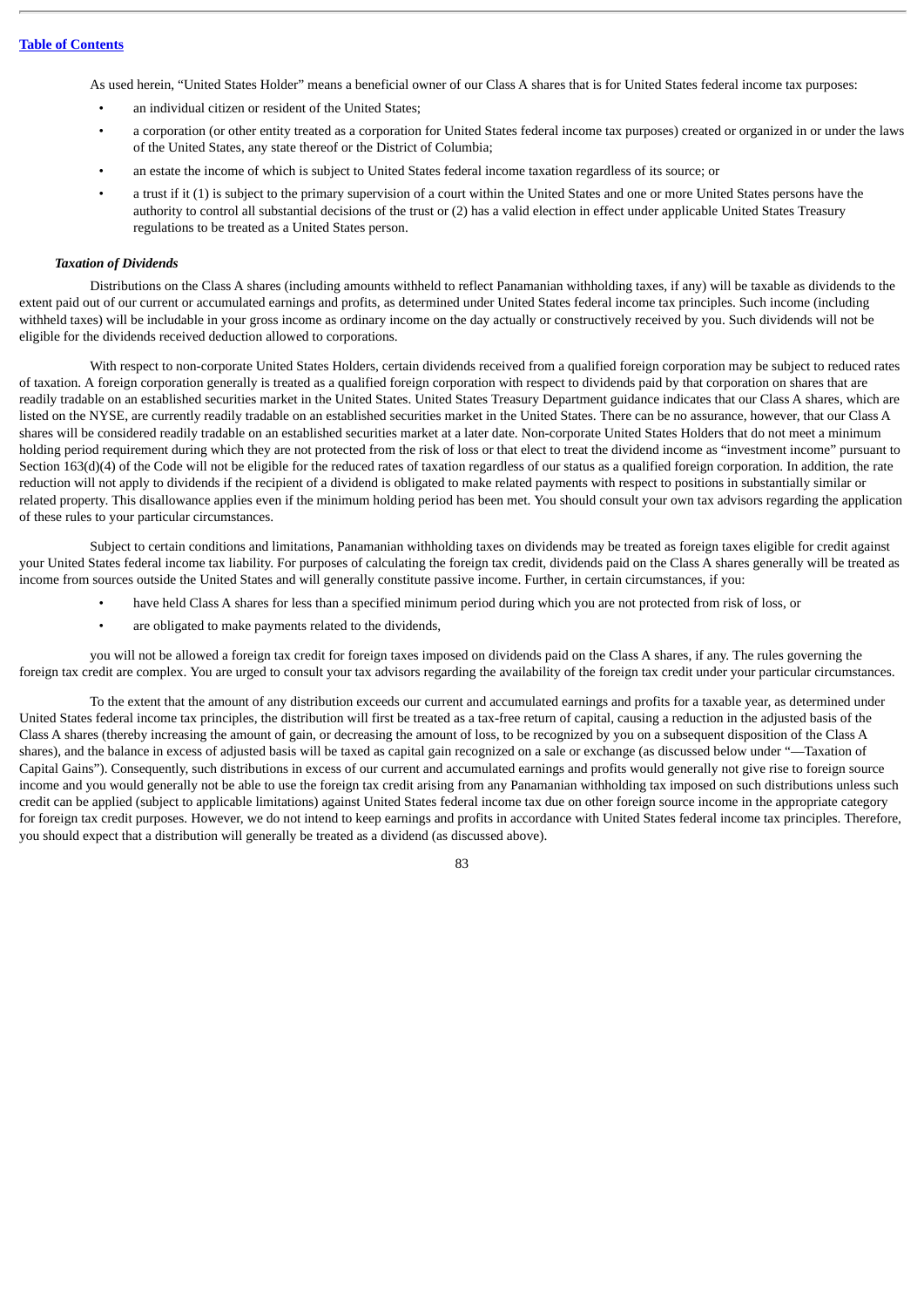#### *Passive Foreign Investment Company*

We do not believe that we are a passive foreign investment company (a "PFIC") for United States federal income tax purposes (or that we were one in 2012), and we expect to operate in such a manner so as not to become a PFIC. If, however, we are or become a PFIC, you could be subject to additional United States federal income taxes on gain recognized with respect to the Class A shares and on certain distributions, plus an interest charge on certain taxes treated as having been deferred under the PFIC rules. Further, non-corporate United States Holders will not be eligible for reduced rates of taxation on any dividends received from us if we are a PFIC in the taxable year in which such dividends are paid or the preceding taxable year.

# *Taxation of Capital Gains*

For United States federal income tax purposes, you will recognize taxable gain or loss on any sale or exchange of a Class A share in an amount equal to the difference between the amount realized for the Class A share and your tax basis in the Class A share. Such gain or loss will generally be capital gain or loss. Capital gains of individuals derived with respect to capital assets held for more than one year are eligible for reduced rates of taxation. The deductibility of capital losses is subject to limitations. Any gain or loss recognized by you will generally be treated as United States source gain or loss.

#### *Information reporting and backup withholding*

In general, information reporting will apply to dividends in respect of our Class A shares and the proceeds from the sale, exchange or redemption of our Class A shares that are paid to you within the United States (and in certain cases, outside the United States), unless you are an exempt recipient such as a corporation. A backup withholding tax may apply to such payments if you fail to provide a taxpayer identification number or certification of other exempt status or fail to report in full dividend and interest income.

Any amounts withheld under the backup withholding rules will be allowed as a refund or a credit against your United States federal income tax liability provided the required information is timely furnished to the Internal Revenue Service.

# **Panamanian Taxation**

The following is a discussion of the material Panamanian tax considerations to holders of Class A shares under Panamanian tax law, and is based upon the tax laws and regulations in force and effect as of the date hereof, which may be subject to change. This discussion, to the extent it states matters of Panamanian tax law or legal conclusions and subject to the qualifications herein, represents the opinion of Galindo, Arias & Lopez, our Panamanian counsel.

# *Taxation of dividends*

Dividends paid by a corporation duly licensed to do business in Panama, whether in the form of cash, stock or other property, are subject to a 10% withholding tax on the portion attributable to Panamanian sourced income, and a 5% withholding tax on the portion attributable to foreign sourced income. Dividends paid by a holding company which correspond to dividends received from its subsidiaries for which the dividend tax was previously paid, are not subject to any further withholding tax under Panamanian law. Therefore, distributions on the Class A shares would not be subject to withholding tax to the extent that said distributions are attributable to dividends received from any of our subsidiaries for which the dividend tax was previously paid.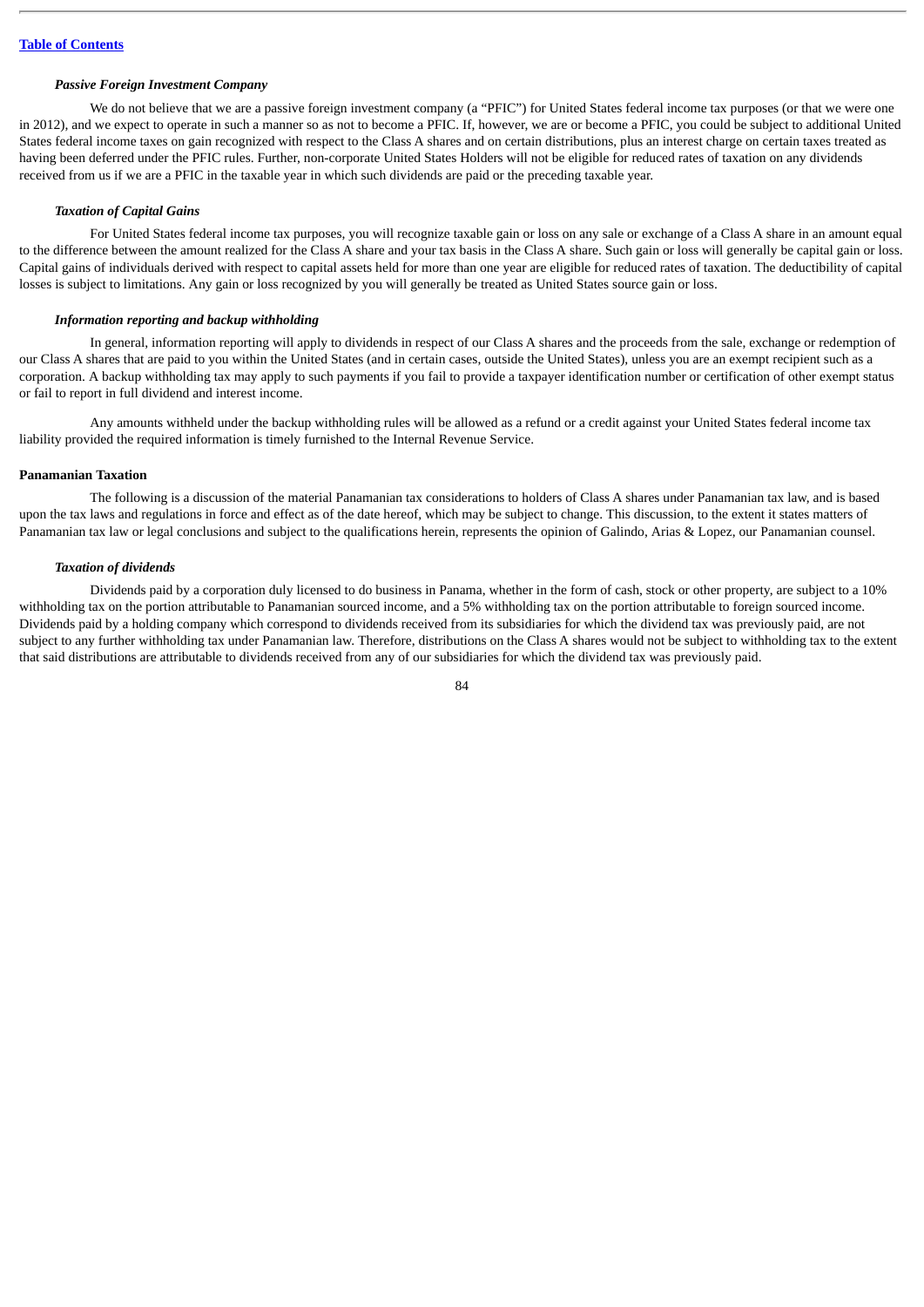## *Taxation of capital gains*

As long as the Class A shares are registered with the SMV and are sold through an organized market, Panamanian taxes on capital gains will not apply either to Panamanians or other countries' nationals. We have registered the Class A shares, with both the New York Stock Exchange and the SMV.

# *Other Panamanian taxes*

There are no estate, gift or other taxes imposed by the Panamanian government that would affect a holder of the Class A shares, whether such holder were Panamanian or a national of another country.

# **F. Dividends and Paying Agents**

Not applicable.

# **G. Statement by Experts**

Not applicable.

# **H. Documents on Display**

We are subject to the informational requirements of the U.S. Securities Exchange Act of 1934, which is also known as the Exchange Act. Accordingly, we are required to file reports and other information with the Commission, including annual reports on Form 20-F and reports on Form 6-K. You may inspect and copy reports and other information to be filed with the Commission at the Public Reference Room of the Commission at 100 F Street, N.W., Washington D.C. 20549, and copies of the materials may be obtained there at prescribed rates. The public may obtain information on the operation of the Commission's Public Reference Room by calling the Commission in the United States at 1-800-SEC-0330. In addition, the Commission maintains a website at www.sec.gov, from which you can electronically access the registration statement and its materials.

As a foreign private issuer, we are not subject to the same disclosure requirements as a domestic U.S. registrant under the Exchange Act. For example, we are not required to prepare and issue quarterly reports. However, we furnish our shareholders with annual reports containing financial statements audited by our independent auditors and make available to our shareholders quarterly reports containing unaudited financial data for the first three quarters of each fiscal year. We file such quarterly reports with the SEC within two months of each quarter of our fiscal year, and we file annual reports on Form 20-F within the time period required by the SEC, which is currently four months from December 31, the end of our fiscal year.

# **I. Subsidiary Information**

Not applicable.

#### **Item 11. Quantitative and Qualitative Disclosures about Market Risk**

The risks inherent in our business are the potential losses arising from adverse changes to the price of fuel, interest rates and the U.S. dollar exchange rate. Please also refer to note 26 of our financial statements.

*Aircraft Fuel.* Our results of operations are affected by changes in the price and availability of aircraft fuel. To manage the price risk, we use crude oil swap agreements. Market risk is estimated as a hypothetical 10% increase in the December 31, 2012 cost per gallon of fuel. Based on projected 2013 fuel consumption, such an increase would result in an increase to aircraft fuel expense of approximately \$83.0 million in 2013, not taking into account our derivative contracts. We have hedged approximately 28% and 10% of our anticipated fuel needs for 2013 and 2014, respectively. We may enter into additional hedging agreements in the future to reduce volatility of our fuel expenses.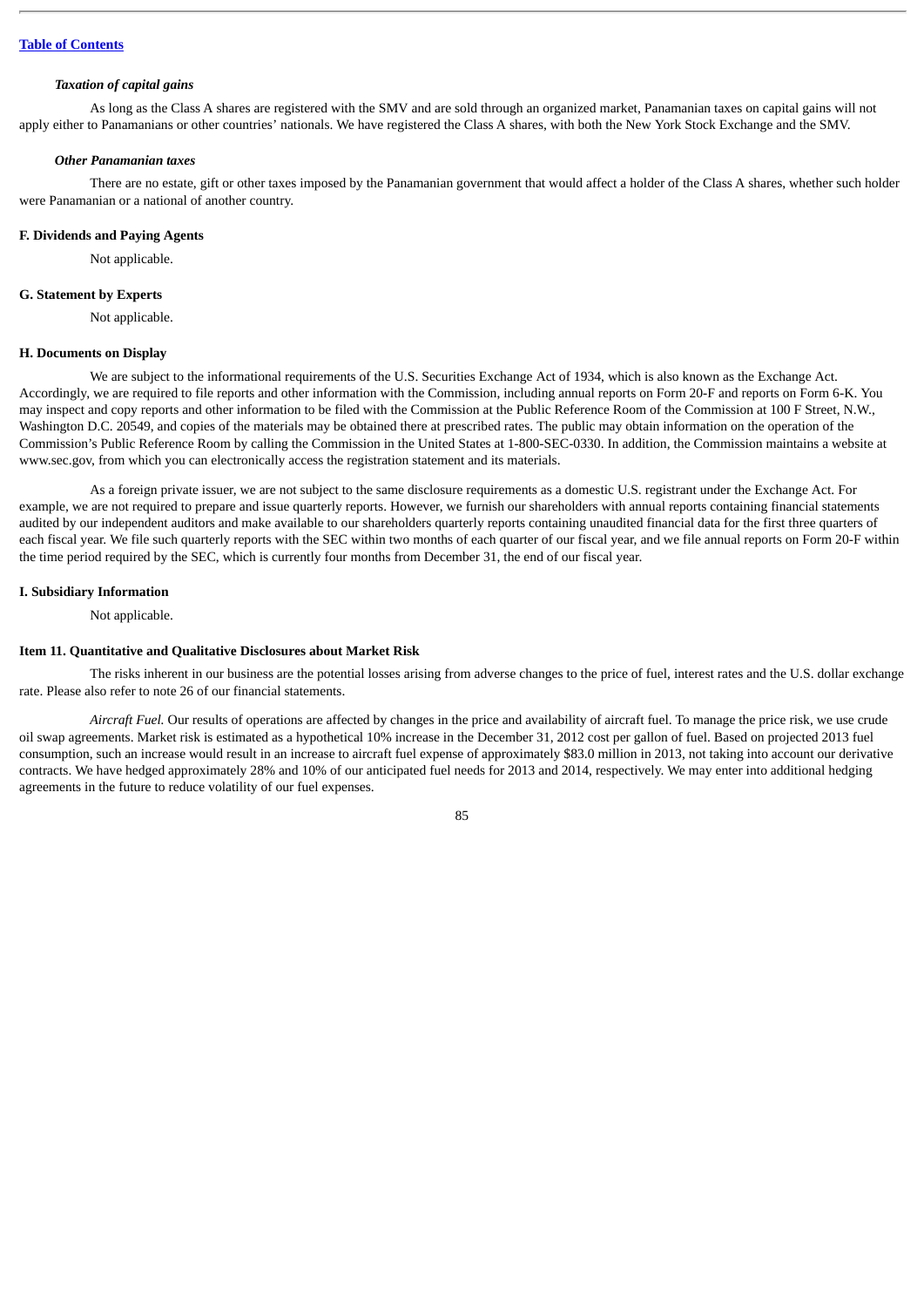*Interest.* Our earnings are affected by changes in interest rates due to the impact those changes have on interest expense from variable-rate debt instruments and operating leases and on interest income generated from our cash and investment balances. If interest rates average 10% more in 2013 than they did during 2012, our interest expense would increase by approximately \$3.3 million and the fair value of our debt would decrease by approximately \$1.0 million. If interest rates average 10% less in 2013 than they did in 2012, our interest income from marketable securities would decrease by approximately \$1.2 million and the fair value of our debt would increase by approximately \$1.0 million. These amounts are determined by considering the impact of the hypothetical interest rates on our variable-rate debt and marketable securities equivalent balances at December 31, 2012.

*Foreign Currencies.* The majority of our obligations are denominated in U.S. dollars. Since Panama uses the U.S. dollar as legal tender, the majority of our operating expenses are also denominated in U.S. dollars. Our foreign exchange risk is limited as approximately 39% of our revenues are in U.S. dollars. While a significant part of our revenues are in foreign currency, no single currency represented more than 10% of our operating revenues in 2012, except for the Colombian Peso and the Brazilian Real, which represented 13.8% and 13.3%, respectively. Generally, our exposure to most of these foreign currencies, with the exception of the Venezuelan Bolivar, is limited to the period of up to two weeks between the completion of a sale and the conversion to U.S. dollars. As of April 24, 2013 we had a cash balance of \$217.6 million in Venezuela. The Colombian Peso is the functional currency of Copa Colombia, and therefore any revenue exposure is mitigated by the operating expenses, which we also denominate in Colombian Peso.

The following chart summarized the Company's exchange risk exposure (assets and liabilities denominated in foreign currency) at December 31:

|                                          | As of<br>December 31,<br>2012 | As of<br>December 31,<br>2011 |
|------------------------------------------|-------------------------------|-------------------------------|
| Assets                                   |                               |                               |
| Cash and cash equivalents                | \$<br>210,695                 | \$<br>155,303                 |
| Accounts receivables, net                | 69,774                        | 76,384                        |
| Prepaid expenses                         | 15,478                        | 11,043                        |
| Other assets                             | 108,369                       | 78,695                        |
| Total assets                             | 404,316                       | \$<br>321,425                 |
| <b>Liabilities</b>                       |                               |                               |
| Loans                                    | \$                            | \$<br>400                     |
| Accounts payables suppliers and agencies | 50,809                        | 63,366                        |
| Accumulated taxes and expenses payables  | 65,161                        | 42,938                        |
| Air traffic liability                    | 9,507                         | 6,797                         |
| Other liabilities                        | 21,282                        | 20,779                        |
| <b>Total liabilities</b>                 | 146,759                       | 134,280                       |
| Net position                             | 257,557                       | \$<br>187,145                 |

**Item 12. Description of Securities Other than Equity Securities**

Not applicable.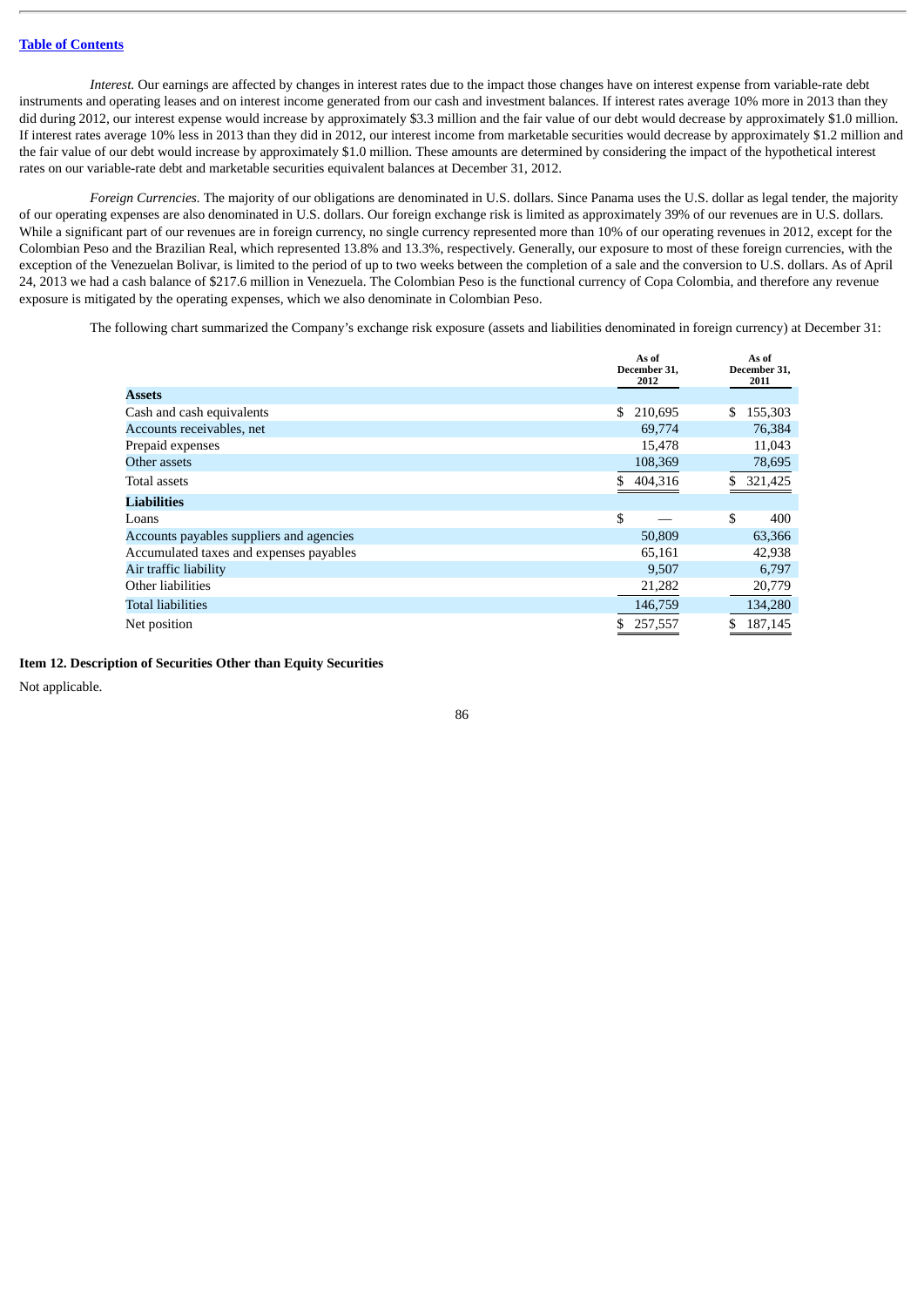#### **Part II**

# **Item 13. Defaults, Dividend Arrearages and Delinquencies**

None

#### **Item 14. Material Modifications to the Rights of Security Holders and Use of Proceeds**

None

# **Item 15. Controls and Procedures**

#### *Disclosure controls and procedures*

Disclosure controls and procedures are designed to ensure that information required to be disclosed by the Company in reports filed or submitted under the Securities Exchange Act of 1934 is recorded, processed, summarized and reported within the time periods specified in the SEC's rules and forms. We carried out an evaluation under the supervision of our management, including our chief executive officer and chief financial officer, of the effectiveness of the design and operation of our disclosure controls and procedures as of December 31, 2012. There are inherent limitations to the effectiveness of any system of disclosure controls and procedures, including the possibility of human error and the circumvention or overriding of the controls and procedures. Accordingly, even effective disclosure controls and procedures can only provide reasonable assurance of achieving their control objectives. Based upon our evaluation, our chief executive officer and chief financial officer concluded that our disclosure controls and procedures were effective to provide reasonable assurance that information required to be disclosed by us in the reports that we file or submit under the Exchange Act is recorded, processed, summarized and reported, within the time periods specified in the applicable rules and forms, and that it is accumulated and communicated to our management, including our chief executive officer and chief financial officer, as appropriate to allow timely decisions regarding required disclosure.

#### *Management's Annual Report on Internal Control over Financial Reporting*

Management of the Company is responsible for establishing and maintaining effective internal control over financial reporting as defined in Rules 13a-15(f) under the Securities Exchange Act of 1934. The Company's internal control over financial reporting is designed to provide reasonable assurance to the Company's management and Board of Directors regarding the preparation and fair presentation of published financial statements.

Because of its inherent limitations, internal control over financial reporting may not prevent or detect misstatements. Therefore, even those systems determined to be effective can provide only reasonable assurance with respect to financial statement preparation and presentation.

Management assessed the effectiveness of the Company's internal control over financial reporting as of December 31, 2012. In making this assessment, management used the criteria set forth by the Committee of Sponsoring Organizations of the Treadway Commission (COSO) in Internal Control— Integrated Framework. Based on this assessment, management believes that, as of December 31, 2012, the Company's internal control over financial reporting is effective based on those criteria.

The effectiveness of our internal controls over financial reporting as of December 31, 2012 has been audited by Ernst & Young, the independent registered public accounting firm who also audited the Company's consolidated financial statements. Ernst & Young's attestation report on the effectiveness of the Company's internal controls over financial reporting is included herein.

# *Changes in internal control over financial reporting*

No significant changes in our internal controls or in other factors that could significantly affect these controls subsequent to the date of the evaluation, including any corrective actions with regard to significant deficiencies and material weaknesses, were made as a result of the evaluation.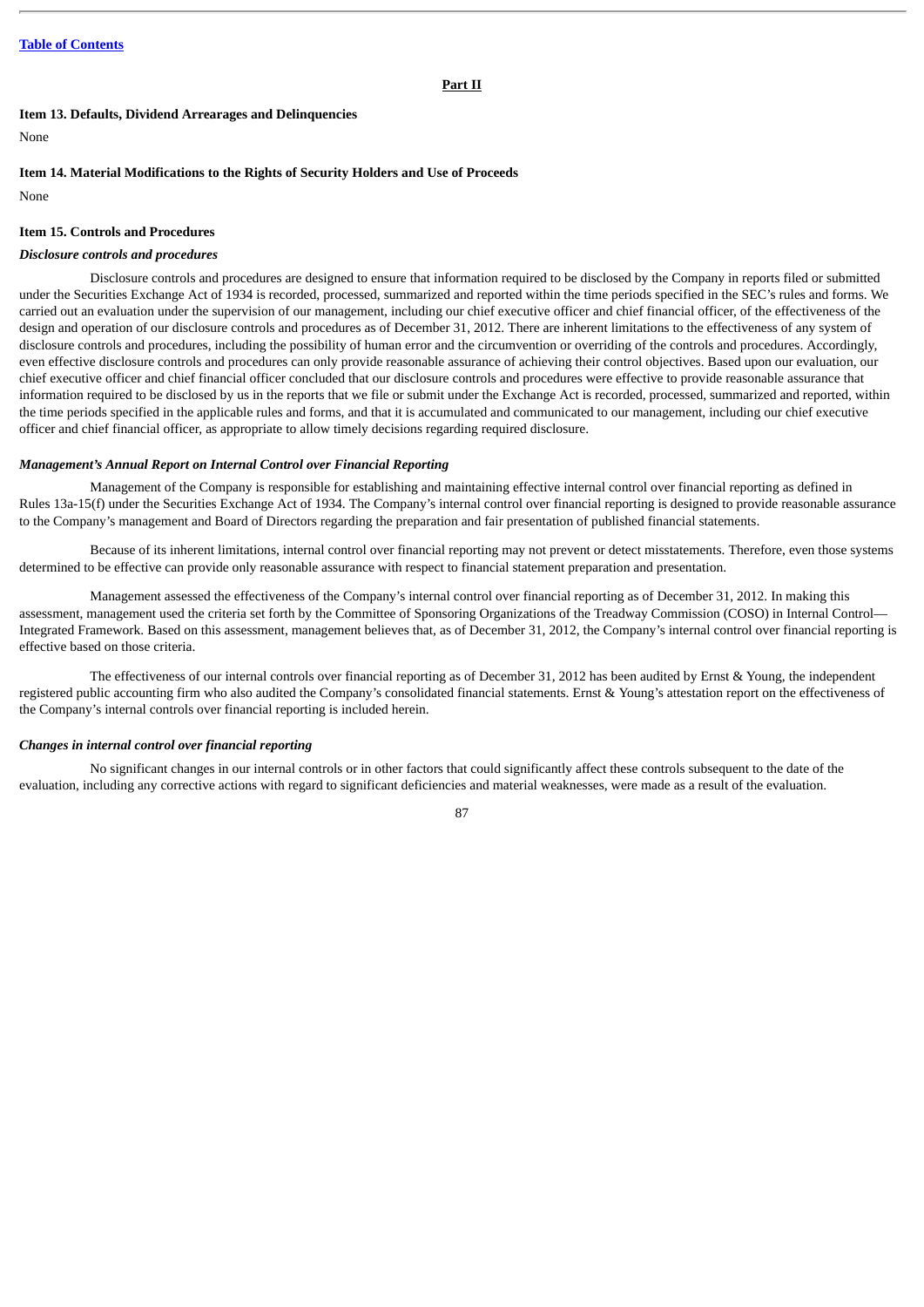# **REPORT OF INDEPENDENT REGISTERED PUBLIC ACCOUNTING FIRM ON INTERNAL CONTROL OVER FINANCIAL REPORTING**

# **The Board of Directors and Shareholders COPA HOLDINGS, S.A.**

We have audited Copa Holdings, S.A. (the "Company") and its subsidiaries' internal control over financial reporting as of December 31, 2012, based on criteria established in Internal Control—Integrated Framework issued by the Committee of Sponsoring Organizations of the Treadway Commission (the COSO criteria). Copa Holdings, S.A. and its subsidiaries' management is responsible for maintaining effective internal control over financial reporting, and for its assessment of the effectiveness of internal control over financial reporting included in the accompanying Management's report. Our responsibility is to express an opinion on the Company's internal control over financial reporting based on our audit.

We conducted our audit in accordance with the standards of the Public Company Accounting Oversight Board (United States). Those standards require that we plan and perform the audit to obtain reasonable assurance about whether effective internal control over financial reporting was maintained in all material respects. Our audit included obtaining an understanding of internal control over financial reporting, assessing the risk that a material weakness exists, testing and evaluating the design and operating effectiveness of internal control based on the assessed risk, and performing such other procedures as we considered necessary in the circumstances. We believe that our audit provides a reasonable basis for our opinion.

A company's internal control over financial reporting is a process designed to provide reasonable assurance regarding the reliability of financial reporting and the preparation of financial statements for external purposes in accordance with generally accepted accounting principles. A company's internal control over financial reporting includes those policies and procedures that (1) pertain to the maintenance of records that, in reasonable detail, accurately and fairly reflect the transactions and dispositions of the assets of the company; (2) provide reasonable assurance that transactions are recorded as necessary to permit preparation of financial statements in accordance with generally accepted accounting principles, and that receipts and expenditures of the company are being made only in accordance with authorizations of management and directors of the company; and (3) provide reasonable assurance regarding prevention or timely detection of unauthorized acquisition, use or disposition of the company's assets that could have a material effect on the financial statements.

Because of its inherent limitations, internal control over financial reporting may not prevent or detect misstatements. Also, projections of any evaluation of effectiveness to future periods are subject to the risk that controls may become inadequate because of changes in conditions, or that the degree of compliance with the policies or procedures may deteriorate.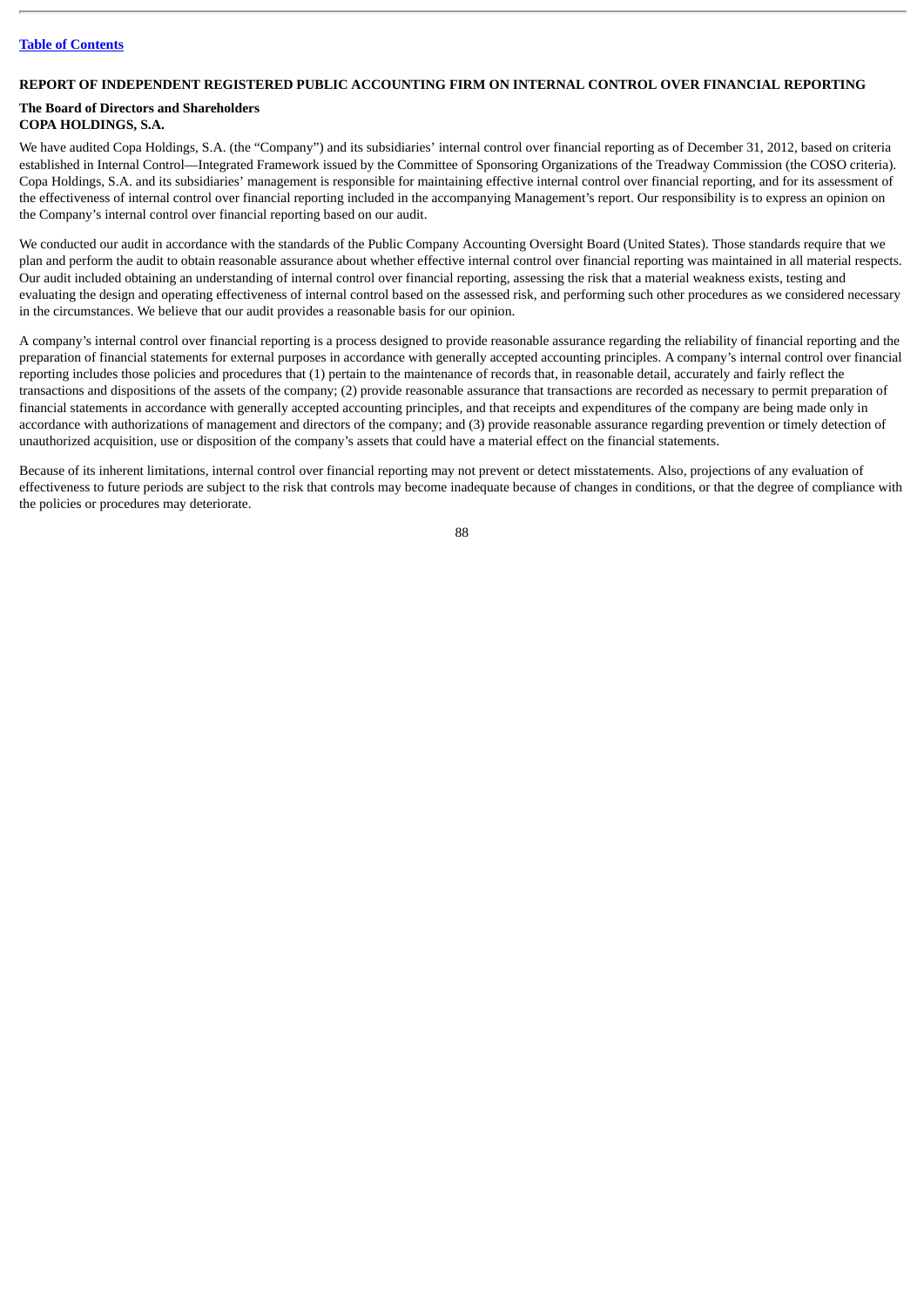In our opinion, Copa Holdings, S.A. and its subsidiaries maintained, in all material respects, effective internal control over financial reporting as of December 31, 2012, based on the COSO criteria.

We also have audited, in accordance with the standards of the Public Company Accounting Oversight Board (United States), the consolidated statements of financial position of Copa Holdings, S.A. and its subsidiaries as of December 31, 2012 and 2011 and the related consolidated statements of income, comprehensive income, changes in equity and cash flows for each of the three years in the period ended December 31, 2012 and our report dated April 29, 2013 expressed an unqualified opinion thereon.

/s/ Ernst & Young

April 29, 2013 Panama City, Republic of Panama

# **Item 16. Reserved**

# **Item 16A. Audit Committee Financial Expert**

Our Board of Directors has determined that Mr. José Castañeda and Roberto Artavia qualify as an "audit committee financial experts" as defined by current SEC rules and meet the independence requirements of the SEC and the NYSE listing standards. For a discussion of the role of our audit committee, see "Item 6C. Board Practices—Audit Committee."

# **Item 16B. Code of Ethics**

Our Board of Directors has adopted a Code of Business Conduct and Ethics applicable to our directors, officers, employees and consultants. The Code of Business Conduct and Ethics can be found at www.copaair.com under the heading "Investor Relations-Corporate Governance." Information found at this website is not incorporated by reference into this document.

# **Item 16C. Principal Accountant Fees and Services**

The following table sets forth by category of service the total fees for services performed by our independent auditors Ernst & Young during the fiscal years ended December 31, 2012, 2011, and 2010:

|                           | 2012      | 2011              | 2010      |
|---------------------------|-----------|-------------------|-----------|
| Audit Fees                | \$672,000 | \$668,000         | \$662,000 |
| <b>Audit-Related Fees</b> |           |                   |           |
| Tax Fees                  |           | 2,850<br>S        |           |
| All Other Fees            |           | $\hspace{0.05cm}$ | \$205,000 |
| <b>Total</b>              | \$672,000 | \$670,850         | \$867,000 |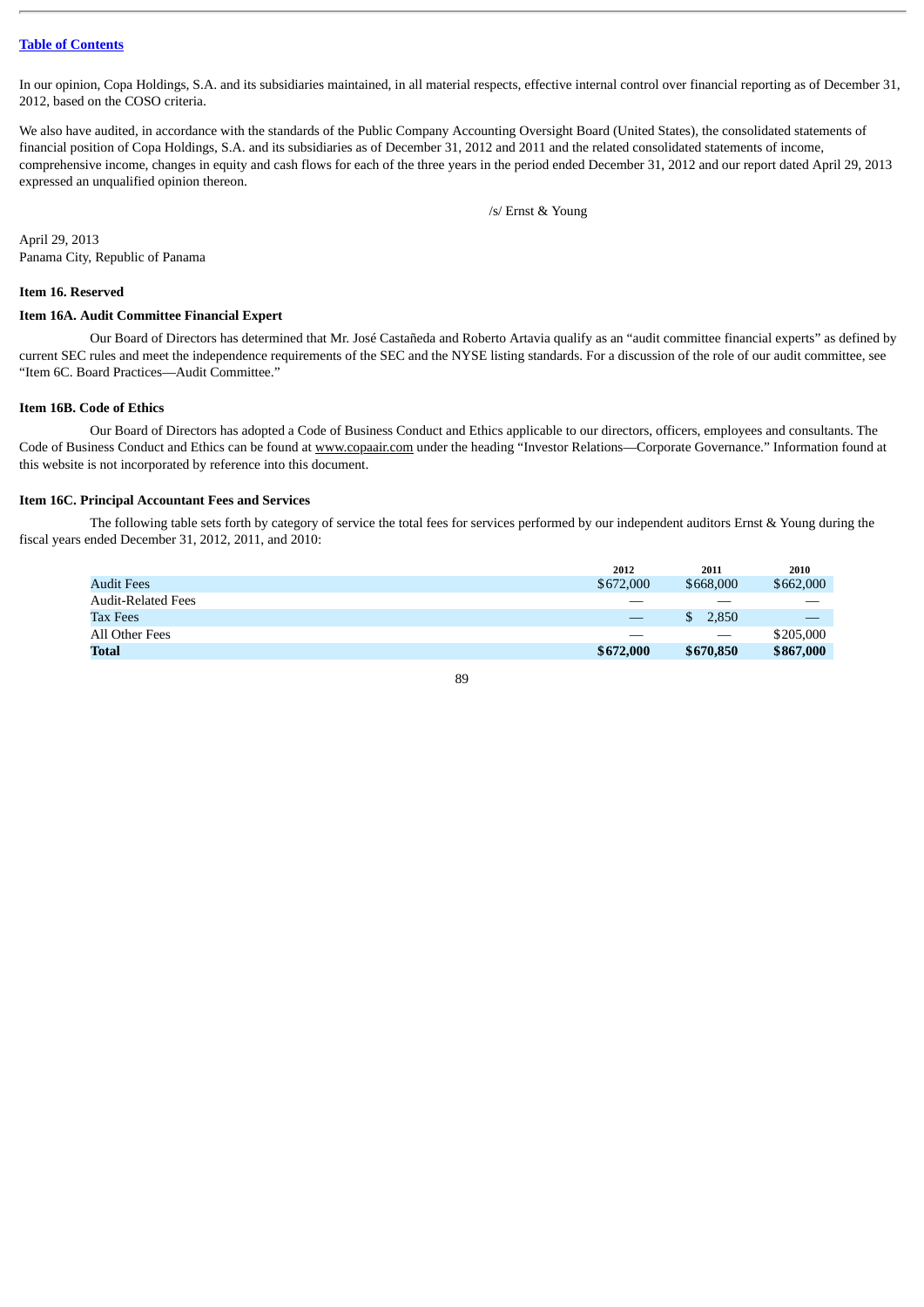#### **Audit Fees**

Audit fees for 2012, 2011, and 2010 included the audit of our annual financial statements and internal controls, the review of our quarterly reports.

# **Audit-Related Fees**

There were no audit-related fees for 2012, 2011, and 2010.

# **Tax Fees**

For 2011, there was \$2,850 related to tax fees. There were no tax fees for 2012 and 2010.

### **All Other Fees**

Other fees for 2012, 2011, and 2010 included amounts paid for permitted consulting services performed by Ernst & Young and pre-approved by our audit committee.

# **Pre-Approval Policies and Procedures**

Our audit committee approves all audit, audit-related services, tax services and other services provided by Ernst & Young. Any services provided by Ernst & Young that are not specifically included within the scope of the audit must be pre-approved by the audit committee in advance of any engagement. Pursuant to Rule 2-01 of Regulation S-X, audit committees are permitted to approve certain fees for audit-related services, tax services and other services pursuant to a *de minimis* exception prior to the completion of an audit engagement. In 2012, none of the fees paid to Ernst & Young were approved pursuant to the *de minimis* exception.

### **Item 16D. Exemptions from the Listing Standards for Audit Committees**

None

# **Item 16E. Purchase of Equity Securities by the Issuer and Affiliated Purchasers**

None

#### **Item 16F. Changes in Registrant's Certifying Accountant**

None

# **Item 16G. Corporate Governance**

Companies that are registered in Panama are required to disclose whether or not they comply with certain corporate governance guidelines and principles that are recommended by the Superintendence of the Securities Market (*Superintendencia del Mercado de Valores*, or SMV). Statements below referring to Panamanian governance standards reflect these voluntary guidelines set by the SMV rather than legal requirements or standard national practices. Our Class A shares are registered with the SMV, and we comply with the SMV's disclosure requirements.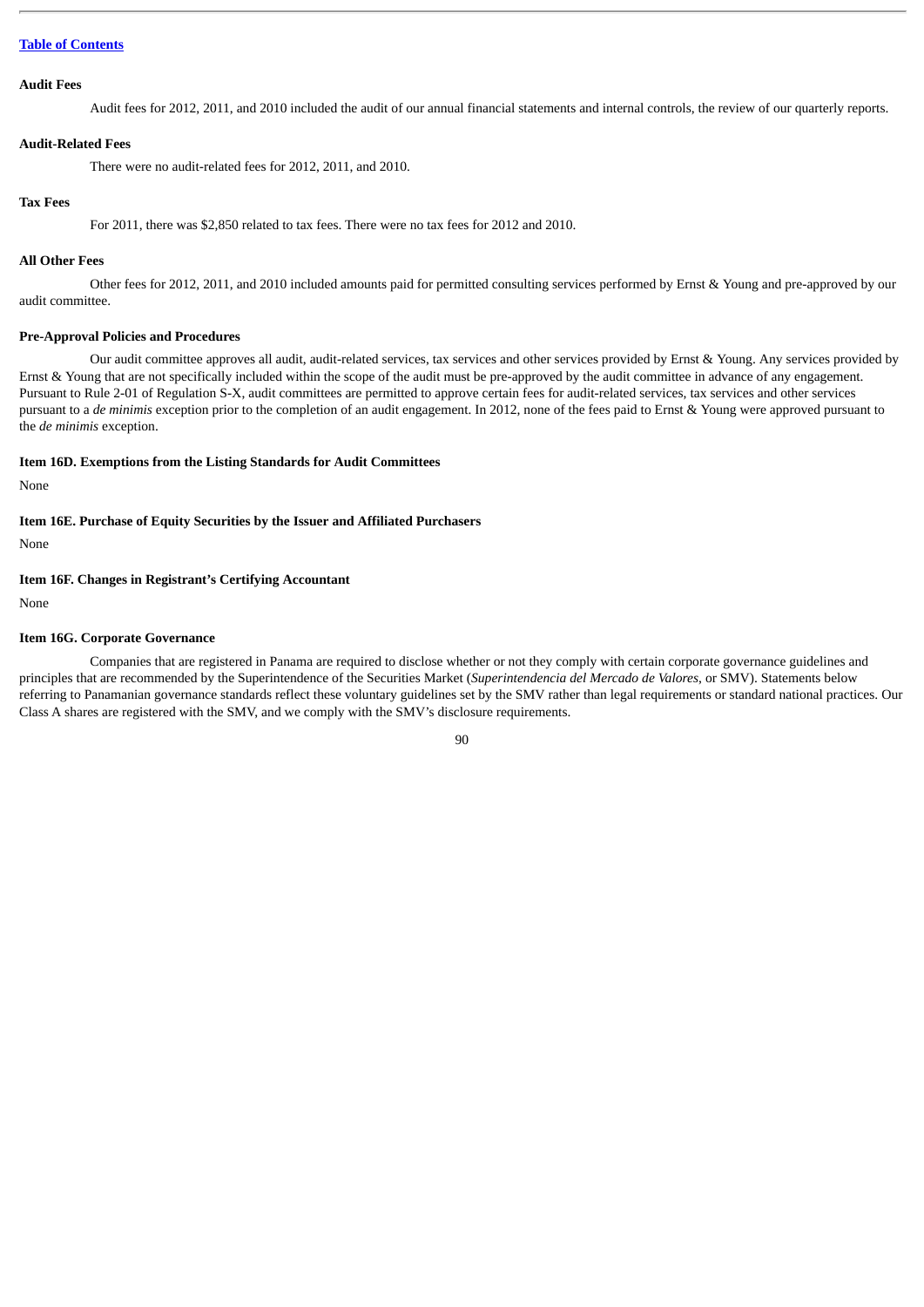**NYSE Standards Our Corporate Governance Practice** *Director Independence. Majority of board of directors must be independent. §303A.01*

*Executive Sessions. Non-management directors must meet regularly in executive sessions without management. Independent directors should meet alone in an executive session at least once a year. §303A.03*

# *Nominating/corporate governance*

*committee. Nominating/corporate governance committee of independent directors is required. The committee must have a charter specifying the purpose, duties and evaluation procedures of the committee. §303A.04*

#### *Compensation committee. Compensation*

*committee of independent directors is required, which must approve or make a recommendation to the board regarding executive officer compensation. The committee must have a charter specifying the purpose, duties and evaluation procedures of the*

*Equity compensation plans. Equity compensation plans require shareholder approval, subject to limited exemptions.*

#### *Code of Ethics. Corporate*

*committee. §303A.05*

*governance guidelines and a code of business conduct and ethics is required, with disclosure of any waiver for directors or executive officers. §303A.10*

Panamanian corporate governance standards recommend that one in every five directors should be an independent director. The criteria for determining independence under the Panamanian corporate governance standards differs from the NYSE rules. In Panama, a director would be considered independent as long as the director does not directly or indirectly own 5% or more of the issued and outstanding voting shares of the company, is not involved in the daily management of the company and is not a spouse or related to the second degree by blood or marriage to the persons named above.

Our Articles of Incorporation require us to have three independent directors as defined under the NYSE rules.

There are no mandatory requirements under Panamanian law that a company should hold, and we currently do not hold, such executive sessions.

Panamanian corporate governance standards recommend that registered companies have a nominating committee composed of three members of the board of directors, at least one of which should be an independent director, plus the chief executive officer and the chief financial officer. In Panama, the majority of public corporations do not have a nominating or corporate governance committee. Our Articles of Incorporation require that we maintain a Nominating and Corporate Governance Committee with at least one independent director until the first shareholders' meeting to elect directors after such time as the Class A shares are entitled to full voting rights.

Panamanian corporate governance standards recommend that the compensation of executives and directors be overseen by the nominating committee but do not otherwise address the need for a compensation committee.

While we maintain a compensation committee that operates under a charter as described by the NYSE governance standards, currently only one of the members of that committee is independent.

Under Panamanian law, shareholder approval is not required for equity compensation plans.

Panamanian corporate governance standards do not require the adoption of specific guidelines as contemplated by the NYSE standards, although they do require that companies disclose differences between their practices and a list of specified practices recommended by the SMV.

We have not adopted a set of corporate governance guidelines as contemplated by the NYSE, although we will be required to comply with the disclosure requirement of the SMV.

Panamanian corporate governance standards recommend that registered companies adopt a code of ethics covering such topics as its ethical and moral principles, how to address conflicts of interest, the appropriate use of resources, obligations to inform of acts of corruption and mechanism to enforce the compliance with established rules of conduct.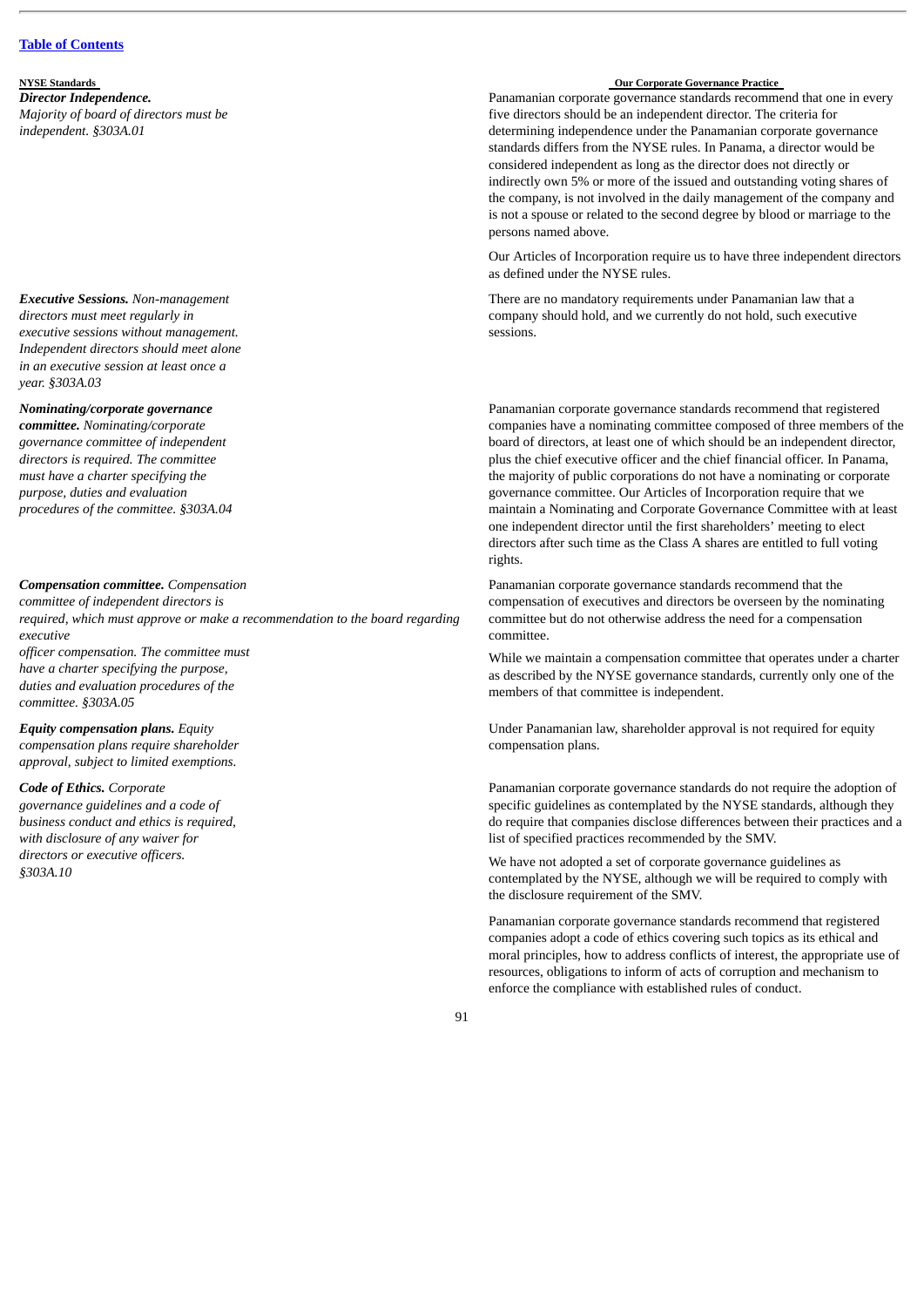# **Item 16H. Mine Safety Disclosure**

None

# **PART III**

# **Item 17. Financial Statements**

See "Item 18. Financial Statements"

# **Item 18. Financial Statements**

See our consolidated financial statements beginning on page F-1.

# **Item 19. Exhibits**

| $3.1***$   | English translation of the Articles of Incorporation (Pacto Social) of the Registrant                                                                                                                                                                            |
|------------|------------------------------------------------------------------------------------------------------------------------------------------------------------------------------------------------------------------------------------------------------------------|
| $10.1***$  | Aircraft Lease Agreement, dated as of October 1, 1998, between First Security Bank and Compañía Panameña de Aviación, S.A., in respect of<br>Boeing Model 737-71Q Aircraft, Serial No. 29047                                                                     |
| 10.1(2008) | Supplemental Agreement dated as of May 13, 2008 by and among Copa Holdings, S.A. Corporation de Inversiones Aereas, S.A. and<br>Continental Airlines, Inc.                                                                                                       |
| $10.2***$  | Letter Agreement dated as of November 6, 1998 amending Aircraft Lease Agreement, dated October 1, 1998, between First Security Bank and<br>Compañía Panameña de Aviación, S.A., in respect of One Boeing Model 737-71Q Aircraft, Manufacturer's Serial No. 29047 |
| $10.3***$  | Aircraft Lease Amendment Agreement dated as of May 21, 2003 to Aircraft Lease Agreement, dated October 1, 1998, between First Security<br>Bank and Compañía Panameña de Aviación, S.A., in respect of Boeing Model 737-710 Aircraft, Serial No. 29047            |
| $10.4***$  | Aircraft Lease Agreement, dated as of October 1, 1998, between First Security Bank and Compañía Panameña de Aviación, S.A., in respect of<br>Boeing Model 737-71Q Aircraft, Serial No. 29048                                                                     |
| $10.5***$  | Letter Agreement dated as of November 6, 1998 amending Aircraft Lease Agreement, dated as of October 1, 1998, between First Security<br>Bank and Compañía Panameña de Aviación, S.A., in respect of Boeing Model 737-71Q Aircraft, Serial No. 29048              |
| $10.6***$  | Aircraft Lease Amendment Agreement dated as of May 21, 2003 to Aircraft Lease Agreement, dated October 1, 1998, between First Security<br>Bank and Compañía Panameña de Aviación, S.A., in respect of Boeing Model 737-71Q Aircraft, Serial No. 29048            |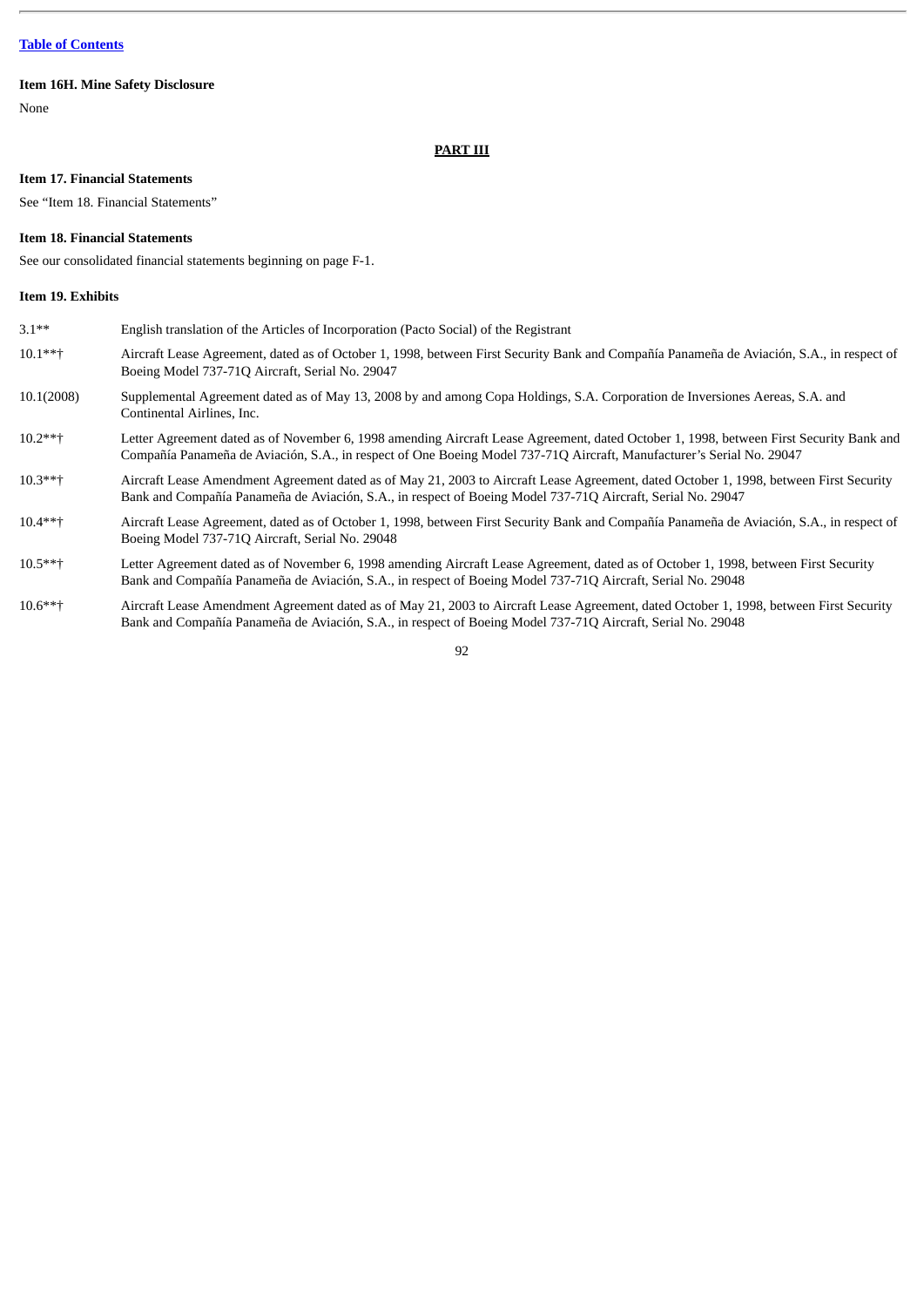| $10.7***$ | Aircraft Lease Agreement, dated as of November 18, 1998, between Aviation Financial Services Inc. and Compañía Panameña de Aviación, |
|-----------|--------------------------------------------------------------------------------------------------------------------------------------|
|           | S.A., Boeing Model 737-700 Aircraft, Serial No. 28607                                                                                |

- 10.8\*\*† Letter Agreement No. 1 dated as of November 18, 1998 to Aircraft Lease Agreement, dated November 18, 1998, between Aviation Financial Services Inc. and Compañía Panameña de Aviación, S.A., Boeing Model 737-700 Aircraft, Serial No. 28607
- 10.9\*\*† Letter Agreement No. 2 dated as of March 8, 1999 to Aircraft Lease Agreement, dated November 18, 1998, between Aviation Financial Services Inc. and Compañía Panameña de Aviación, S.A., Boeing Model 737-700 Aircraft, Serial No. 28607
- 10.10\*\*† Lease Extension and Amendment Agreement dated as of April 30, 2003, to Aircraft Lease Agreement, dated November 18, 1998, between Aviation Financial Services Inc. and Compañía Panameña de Aviación, S.A., Boeing Model 737-700 Aircraft, Serial No. 28607
- 10.11\*\*† Aircraft Lease Agreement, dated as of November 18, 1998, between Aviation Financial Services Inc. and Compañía Panameña de Aviación, S.A., Boeing Model 737-700 Aircraft, Serial No. 30049
- 10.12\*\*† Letter Agreement No. 1 dated as of November 18, 1998 to Aircraft Lease Agreement, dated November 18, 1998, between Aviation Financial Services Inc. and Compañía Panameña de Aviación, S.A., Boeing Model 737-700 Aircraft, Serial No. 30049
- 10.13\*\*† Letter Agreement No. 2 dated as of March 8, 1999 to Aircraft Lease Agreement, dated November 18, 1998, between Aviation Financial Services Inc. and Compañía Panameña de Aviación, S.A., Boeing Model 737-700 Aircraft, Serial No. 30049
- 10.14\*\*† Lease Extension and Amendment Agreement dated as of April 30, 2003, to Aircraft Lease Agreement, dated November 18, 1998, between Aviation Financial Services Inc. and Compañía Panameña de Aviación, S.A., Boeing Model 737-700 Aircraft, Serial No. 30049
- 10.15\*\*† Aircraft Lease Agreement, dated as of November 30, 2003, between International Lease Finance Corporation and Compañía Panameña de Aviación, S.A., New B737-700 or 800, Serial No. 30676
- 10.16\*\*† Aircraft Lease Agreement, dated as of March 4, 2004, between International Lease Finance Corporation and Compañía Panameña de Aviación, S.A., New B737-700 or 800, Serial No. 32800
- 10.17\*\*† Aircraft Lease Agreement dated as of December 23, 2004, between Wells Fargo Bank Northwest, N.A. and Compañía Panameña de Aviación, S.A., in respect of Boeing B737-800 Aircraft, Serial No. 29670
- 10.18\*\*† Embraer 190LR Purchase Agreement DCT-006/2003 dated as of May 2003 between Embraer— Empresa Brasileira de Aeronáutica S.A. and Regional Aircraft Holdings Ltd.
- 10.19\*\*† Letter Agreement DCT-007/2003 between Embraer—Empresa Brasileira de Aeronáutica S.A. and Regional Aircraft Holdings Ltd., relating to Purchase Agreement DCT-006/2003
- 10.20\*\*† Letter Agreement DCT-008/2003 between Embraer—Empresa Brasileira de Aeronáutica S.A. and Regional Aircraft Holdings Ltd., relating to Purchase Agreement DCT-006/2003
- 10.21\*\* Aircraft General Terms Agreement, dated November 25, 1998, between The Boeing Company and Copa Holdings, S.A.
- 10.22\*\*† Purchase Agreement Number 2191, dated November 25, 1998, between The Boeing Company and Copa Holdings, S.A., Inc. relating to Boeing Model 737-7V3 & 737-8V3 Aircraft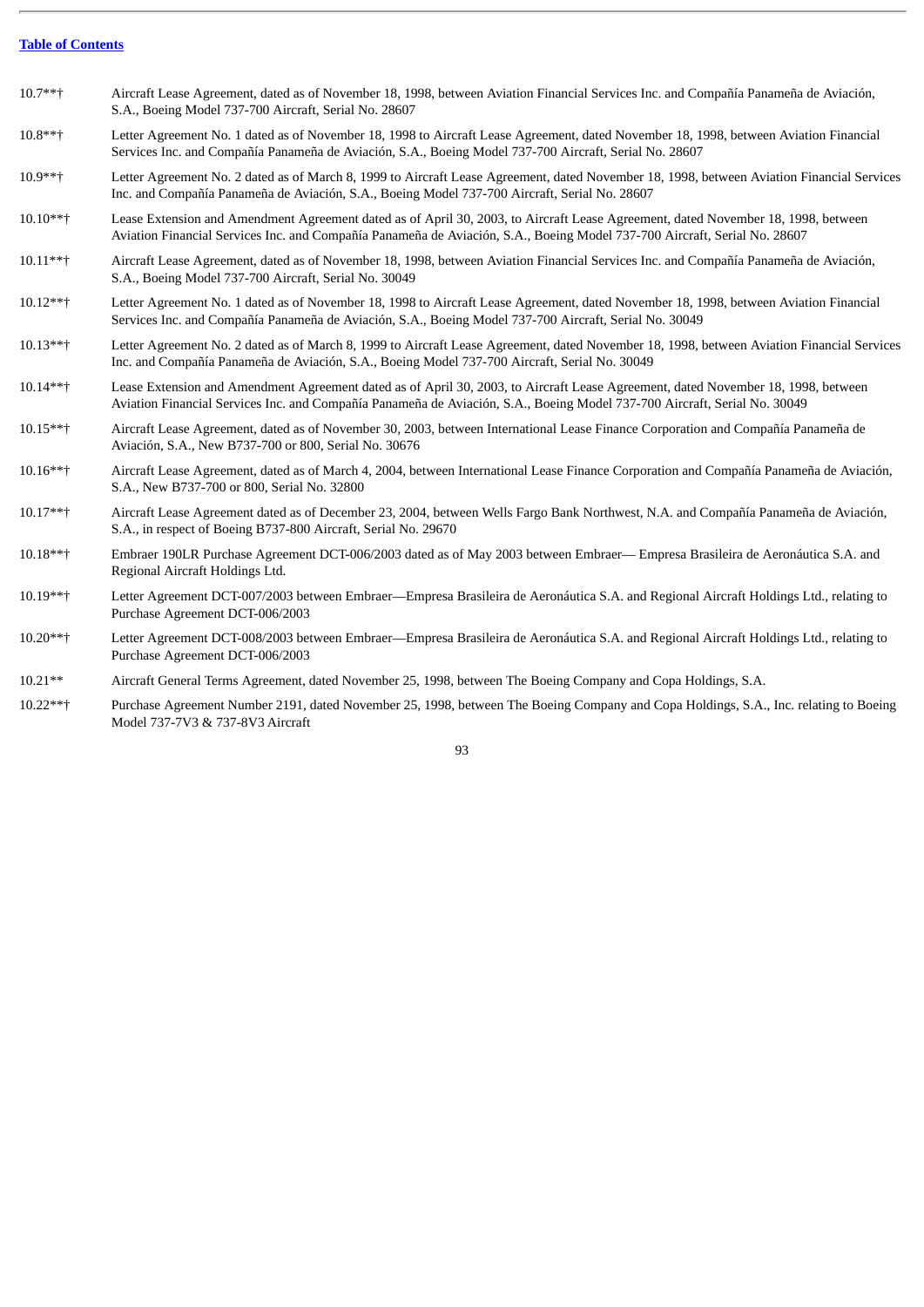| 10.23**†   | Supplemental Agreement No. 1 dated as of June 29, 2001 to Purchase Agreement Number 2191 between The Boeing Company and Copa<br>Holdings, S.A.                                      |
|------------|-------------------------------------------------------------------------------------------------------------------------------------------------------------------------------------|
| 10.24**†   | Supplemental Agreement No. 2 dated as of December 21, 2001 to Purchase Agreement Number 2191 between The Boeing Company and Copa<br>Holdings, S.A.                                  |
| 10.25**†   | Supplemental Agreement No. 3 dated as of June 14, 2002 to Purchase Agreement Number 2191 between The Boeing Company and Copa<br>Holdings, S.A.                                      |
| 10.26**†   | Supplemental Agreement No. 4 dated as of December 20, 2002 to Purchase Agreement Number 2191 between The Boeing Company and Copa<br>Holdings, S.A.                                  |
| 10.27**†   | Supplemental Agreement No. 5 dated as of October 31, 2003 to Purchase Agreement Number 2191 between The Boeing Company and Copa<br>Holdings, S.A.                                   |
| 10.28**+   | Supplemental Agreement No. 6 dated as of September 9, 2004 to Purchase Agreement Number 2191 between The Boeing Company and Copa<br>Holdings, S.A.                                  |
| 10.29**+   | Supplemental Agreement No. 7 dated as of December 9, 2004 to Purchase Agreement Number 2191 between The Boeing Company and Copa<br>Holdings, S.A.                                   |
| $10.30***$ | Supplemental Agreement No. 8 dated as of April 15, 2005 to Purchase Agreement Number 2191 between The Boeing Company and Copa<br>Holdings, S.A.                                     |
| $10.31***$ | Maintenance Cost per Hour Engine Service Agreement, dated March 5, 2003, between G.E. Engine Services, Inc. and Copa Holdings, S.A.                                                 |
| 10.32**†   | English translation of Aviation Fuel Supply Agreement, dated July 18, 2005, between Petróleos Delta, S.A. and Compañía Panameña de<br>Aviación, S.A.                                |
| $10.33***$ | Form of Amended and Restated Alliance Agreement between Continental Airlines, Inc. and Compañía Panameña de Aviación, S.A.                                                          |
| $10.34**$  | Form of Amended and Restated Services Agreement between Continental Airlines, Inc. and Compañía Panameña de Aviación, S.A.                                                          |
| $10.35*$   | Form of Second Amended and Restated Shareholders' Agreement among Copa Holdings, S.A., Corporación de Inversiones Aéreas, S.A. and<br>Continental Airlines, Inc.                    |
| $10.36**$  | Form of Guaranteed Loan Agreement                                                                                                                                                   |
| $10.37*$   | Form of Amended and Restated Registration Rights Agreement among Copa Holdings, S.A., Corporación de Inversiones Aéreas, S.A. and<br>Continental Airlines, Inc.                     |
| 10.38**    | Form of Copa Holdings, S.A. 2005 Stock Incentive Plan                                                                                                                               |
| $10.39**$  | Form of Copa Holdings, S.A. Restricted Stock Award Agreement                                                                                                                        |
| $10.40**$  | Form of Indemnification Agreement with the Registrant's directors                                                                                                                   |
| $10.41**$  | Form of Amended and Restated Trademark License Agreement between Continental Airlines, Inc. and Compañía Panameña de Aviación, S.A.                                                 |
| $10.42*$ † | Embraer 190 Purchase Agreement COM 0028-06 dated February 2006 between Embraer—Empresa Brasileira de Aeronáutica S.A. and Copa<br>Holdings, S.A. relating to Embraer 190LR aircraft |

10.43\*† Letter Agreement COM 0029-06 to the Embraer Agreement dated February 2006 between Embraer—Empresa Brasileira de Aeronáutica S.A. and Copa Holdings, S.A. relating to Embraer 190LR aircraft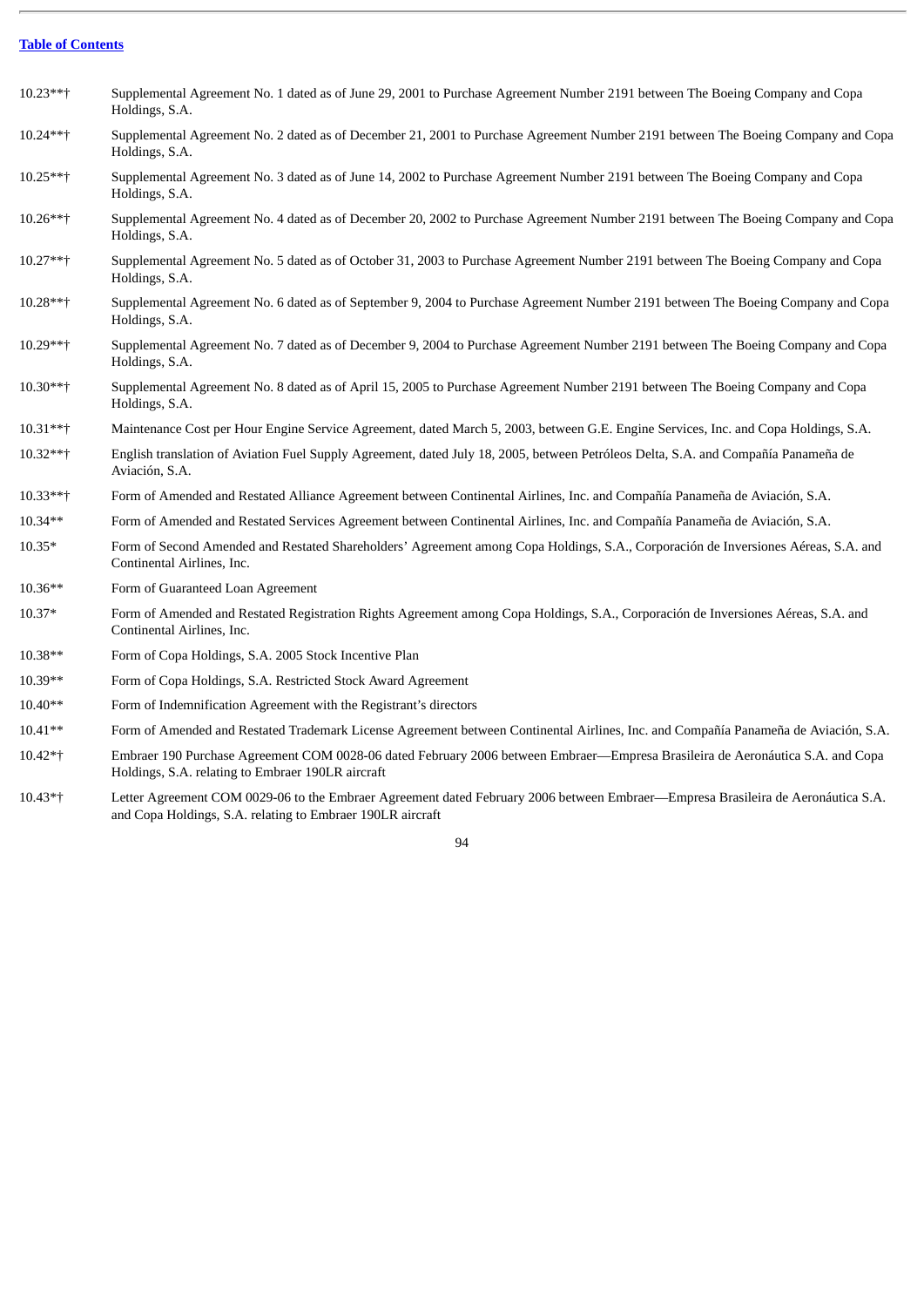| 10.44(2006) <sup>†</sup> | Supplemental Agreement No. 9 dated as of March 16, 2006 to the Boeing Purchase Agreement Number 2191 dated November 25, 1998<br>between the Boeing Company and Copa Holdings, S.A.          |
|--------------------------|---------------------------------------------------------------------------------------------------------------------------------------------------------------------------------------------|
| 10.45(2006) <sup>†</sup> | Supplemental Agreement No. 10 dated as of May 8, 2006 to the Boeing Purchase Agreement Number 2191 dated November 25, 1998<br>between the Boeing Company and Copa Holdings, S.A.            |
| 10.44(2006) <sup>†</sup> | Supplemental Agreement No. 11 dated as of August 30, 2006 to the Boeing Purchase Agreement Number 2191 dated November 25, 1998<br>between the Boeing Company and Copa Holdings, S.A.        |
| 10.45(2007) <sup>+</sup> | Supplemental Agreement No. 12 dated as of February 26, 2007 to the Boeing Purchase Agreement Number 2191 dated November 25, 1998<br>between the Boeing Company and Copa Holdings, S.A.      |
| 10.46(2007) <sup>†</sup> | Supplemental Agreement No. 13 dated as of April 23, 2007 to the Boeing Purchase Agreement Number 2191 dated November 25, 1998<br>between the Boeing Company and Copa Holdings, S.A.         |
| 10.47(2007) <sup>†</sup> | Supplemental Agreement No. 14 dated as of August 31, 2007 to the Boeing Purchase Agreement Number 2191 dated November 25, 1998<br>between the Boeing Company and Copa Holdings, S.A.        |
| 10.48(2008) <sup>†</sup> | Supplemental Agreement No. 15 dated as of February 21, 2008 to the Boeing Purchase Agreement Number 2191 dated November 25, 1998<br>between the Boeing Company and Copa Holdings, S.A.      |
| 10.49(2008) <sup>†</sup> | Supplemental Agreement No. 16 dated as of June 30, 2008 to the Boeing Purchase Agreement Number 2191 dated November 25, 1998<br>between the Boeing Company and Copa Holdings, S.A.          |
| 10.50(2008) <sup>†</sup> | Supplemental Agreement No. 17 dated as of December 15, 2008 to the Boeing Purchase Agreement Number 2191 dated November 25,<br>1998 between the Boeing Company and Copa Holdings, S.A.      |
| 10.51(2009) <sup>†</sup> | Supplemental Agreement No. 18 dated as of July 15, 2009 to the Boeing Purchase Agreement Number 2191 dated November 25, 1998<br>between the Boeing Company and Copa Holdings, S.A           |
| 10.52(2009) <sup>†</sup> | Supplemental Agreement No. 19 dated as of August 31, 2009 to the Boeing Purchase Agreement Number 2191 dated November 25, 1998<br>between the Boeing Company and Copa Holdings, S.A         |
| 10.53(2009) <sup>†</sup> | Supplemental Agreement No. 20 dated as of November 19, 2009 to the Boeing Purchase Agreement Number 2191 dated November 25,<br>1998 between the Boeing Company and Copa Holdings, S.A       |
| 10.54(2010) <sup>†</sup> | Supplemental Agreement No. 21 dated as of May 28, 2010 to the Boeing Purchase Agreement Number 2191 dated November 25, 1998<br>between the Boeing Company and Copa Holdings, S.A            |
| 10.55(2010)+             | Supplemental Agreement No. 22 dated as of September 24, 2010 to the Boeing Purchase Agreement Number 2191 dated November 25,<br>1998 between the Boeing Company and Copa Holdings, S.A      |
| 10.56(2010)+             | Supplemental Agreement No. 23 dated as of October, 2010 to the Boeing Purchase Agreement Number 2191 dated November 25, 1998<br>between the Boeing Company and Copa Holdings, S.A           |
| 10.57(2011) <sup>†</sup> | On Pointsm Solutions Rate per Engine Flight Hour Service Agreement dated as of May 22, 2011 between GE Engine Services, LLC., Copa<br>Holdings, S.A., and Lease Management Services, LLC.   |
| 10.58(2012)††            | On Pointsm Solutions Rate per Engine Flight Hour Service Agreement dated as of April 15, 2012 between GE Engine Services, LLC., Copa<br>Holdings, S.A., and Lease Management Services, LLC. |
| 12.1                     | Certification of the Chief Executive Officer, pursuant to Rules 13a-14 and 15d-14 under the Securities Exchange Act of 1934.                                                                |

12.2 Certification of the Chief Financial Officer, pursuant to Rules 13a-14 and 15d-14 under the Securities Exchange Act of 1934.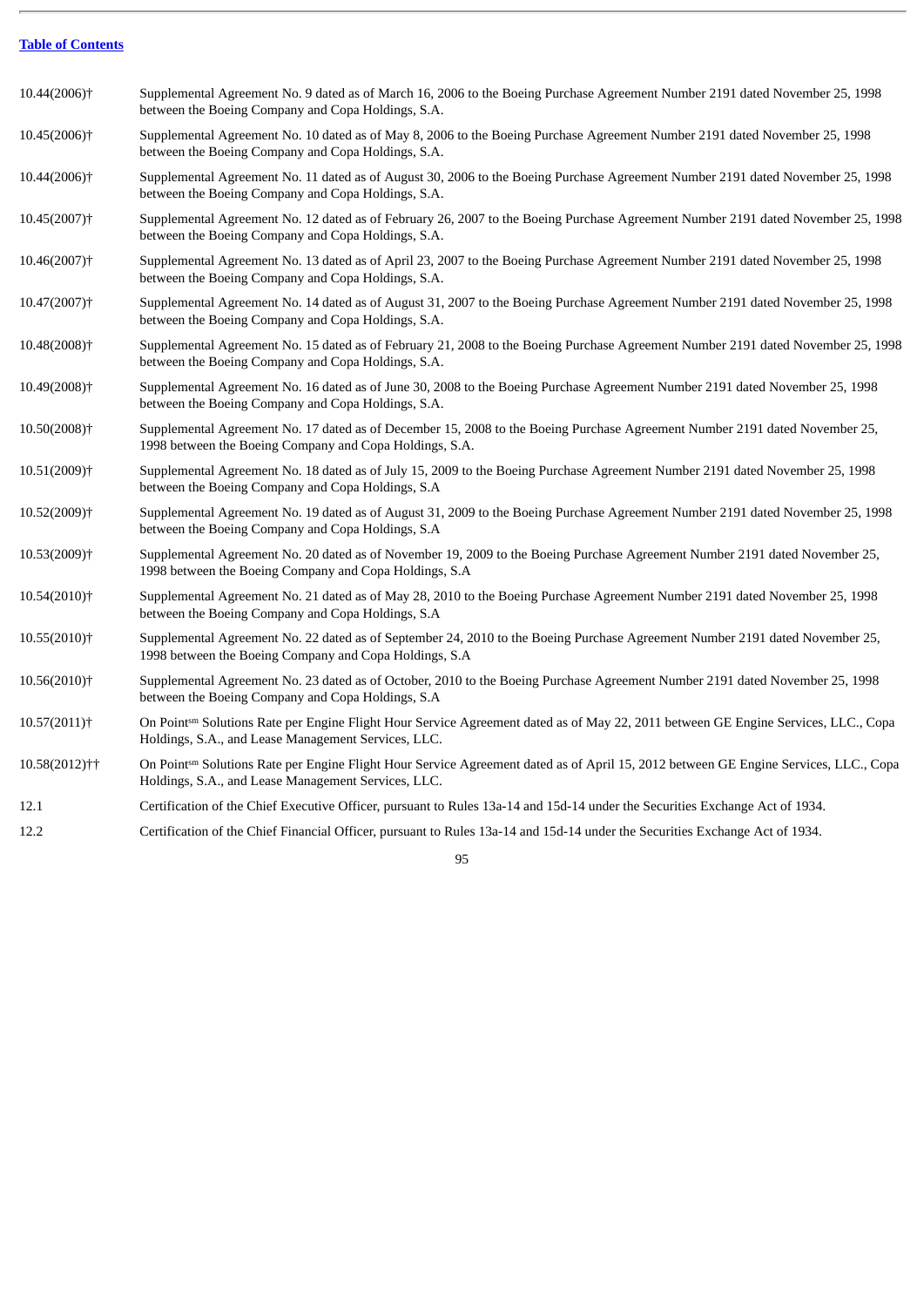- 13.1 Certification of Chief Executive Officer, pursuant to Section 906 of the Sarbanes-Oxley Act of 2002.
- 13.2 Certification of the Chief Financial Officer, pursuant to Section 906 of the Sarbanes-Oxley Act of 2002.
- 21.1\*\* Subsidiaries of the Registrant
- Previously filed with the SEC as an exhibit and incorporated by reference from our Registration Statement on Form F-1, filed June 15, 2006, File No. 333-135031.
- \*\* Previously filed with the SEC as an exhibit and incorporated by reference from our Registration Statement on Form F-1, filed November 28, 2005, as amended on December 1, 2005 and December 13, 2005, File No. 333-129967.
- 2007 Previously filed with the SEC as an exhibit and incorporated by reference from our Annual Report on Form 20-F, filed July 2, 2007, File No. 001- 07956031.
- 2008 Previously filed with the SEC as an exhibit and incorporated by reference from our Annual Report on Form 20-F, filed May 9, 2008, File No. 001- 08818238.
- \*\*\* Previously filed with the SEC as an exhibit and incorporated by reference from our Registration Statement on Form F-3, filed May 13, 2008, File No. 333-150882
- 2009 Previously filed with the SEC as an exhibit and incorporated by reference from our Annual Report on Form 20-F, filed May 6, 2009, File No. 001- 09801609.
- 2010 Previously filed with the SEC as an exhibit and incorporated by reference from our Annual Report on Form 20-F, filed March 16, 2010, File No. 001- 10686910
- 2011 Previously filed with the SEC as an exhibit and incorporated by reference from our Annual Report on Form 20-F, filed May 17, 2011, as amended on December 22, 2011, File No. 001-111276555
- † The Registrant was granted confidential treatment for portions of this exhibit.
- †† The Registrant has requested confidential treatment for portions of this exhibit.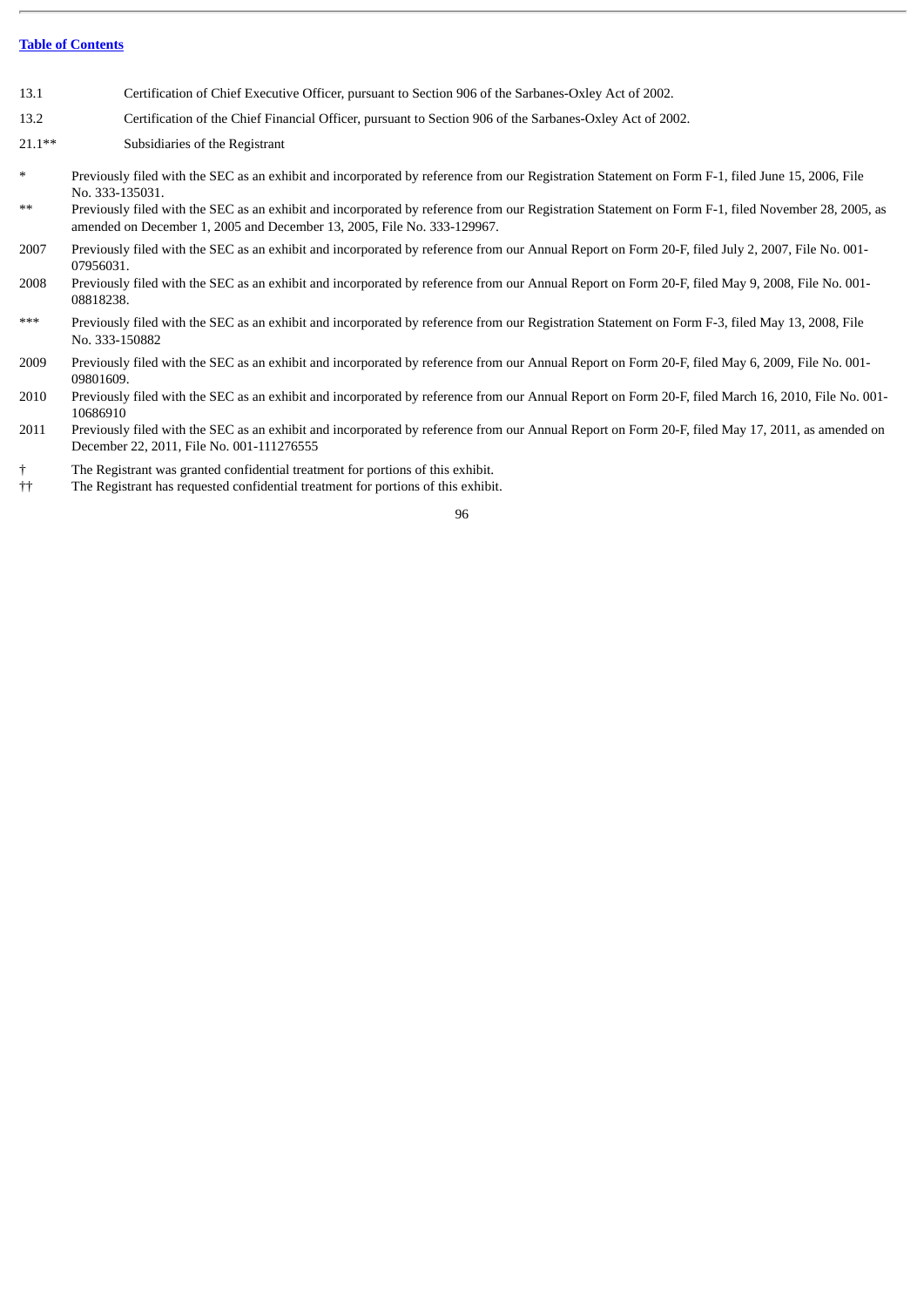# **SIGNATURES**

The Registrant hereby certifies that it meets all of the requirements for filing on Form 20-F and that it has duly caused and authorized the undersigned to sign this annual report on its behalf.

# **COPA HOLDINGS, S.A.**

By: /s/ Pedro Heilbron

Name: Pedro Heilbron Title: Chief Executive Officer

By: /s/ Jose Montero Name: Jose Montero Title: Chief Financial Officer

Dated: April 29, 2013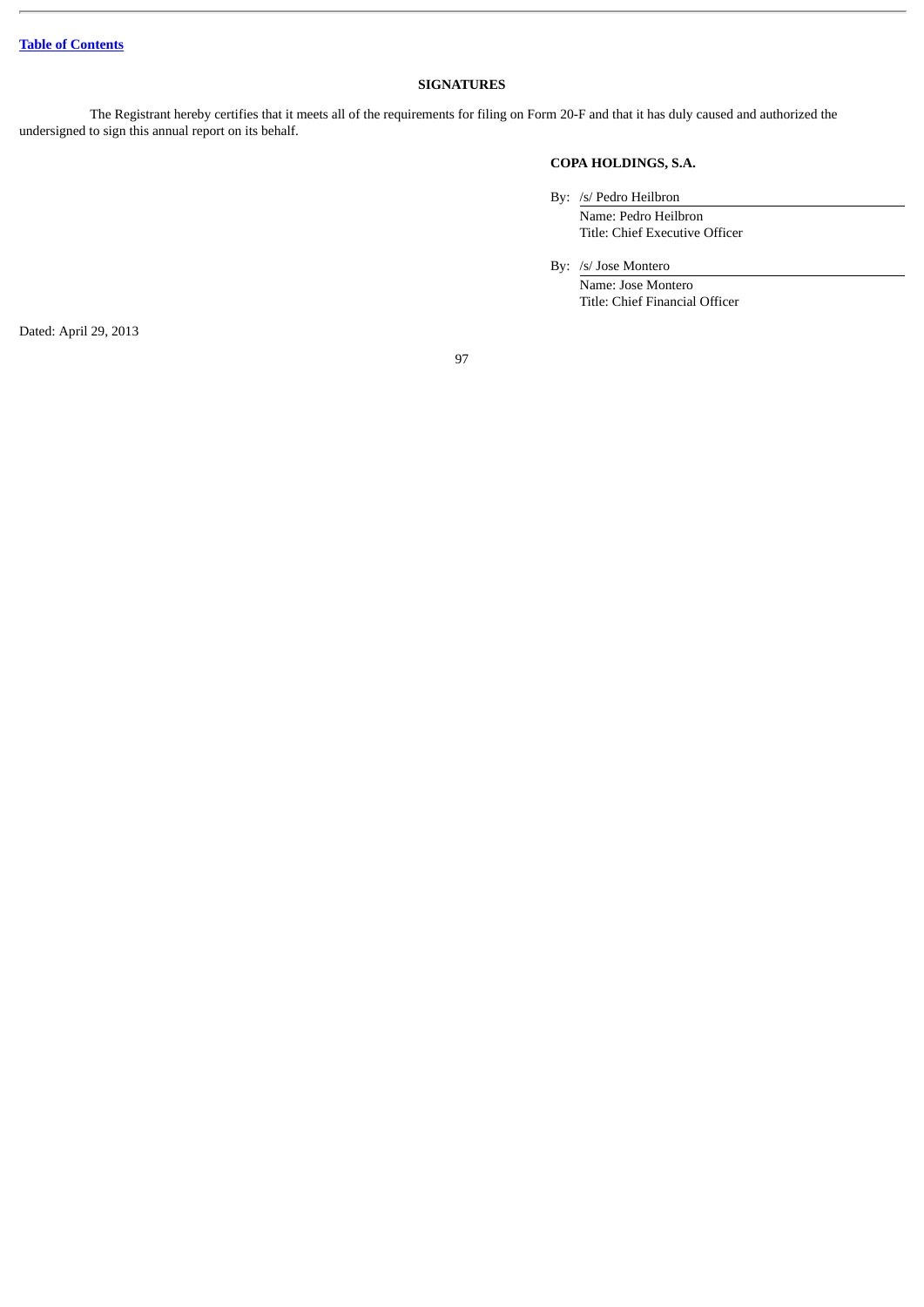Consolidated Financial Statements

# **Copa Holdings, S. A. and Subsidiaries**

*Year ended December 31, 2012 with Independent Auditors' Report*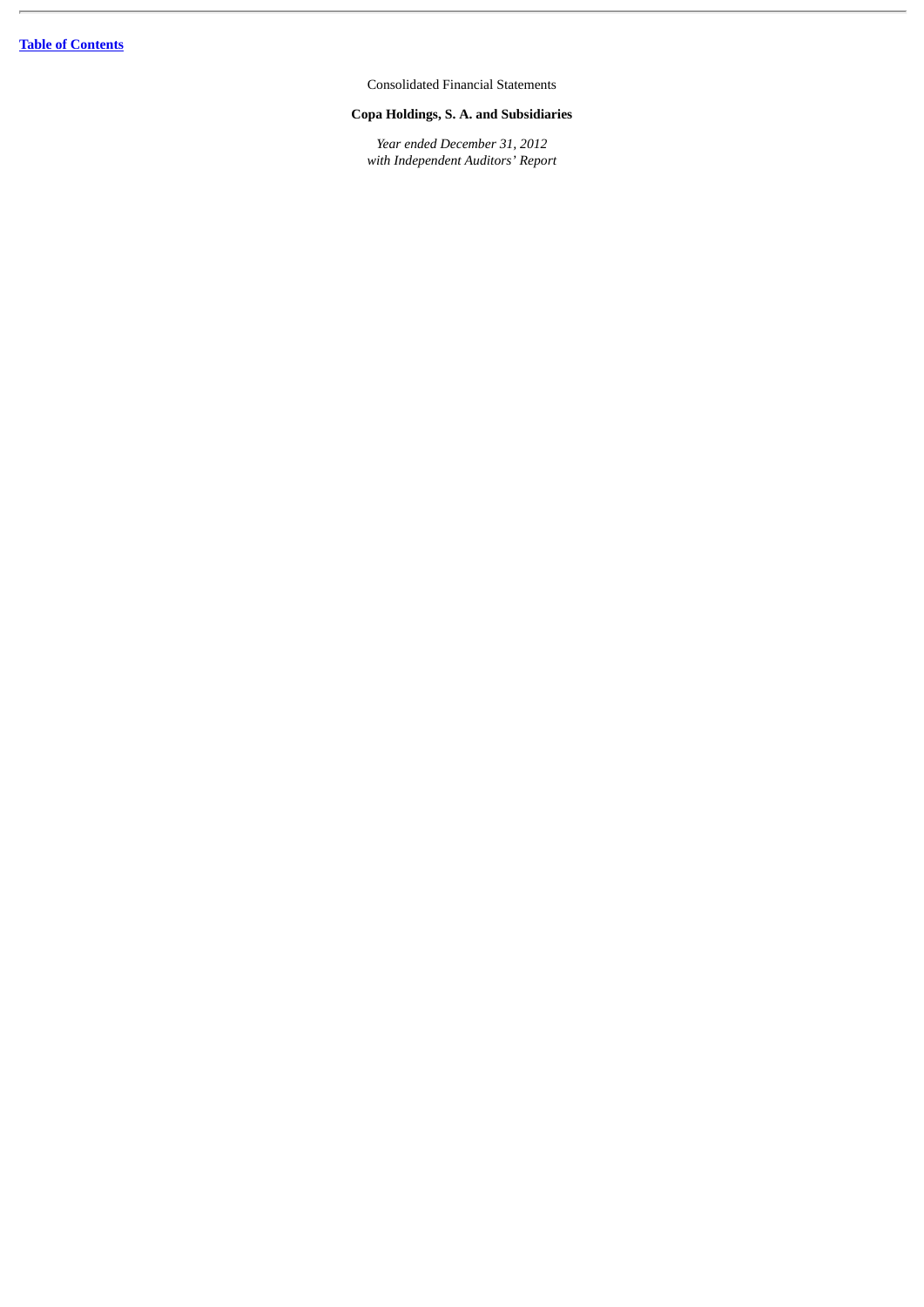#### **Copa Holdings, S. A. and subsidiaries Contents**

|                                                                                            | Pages            |
|--------------------------------------------------------------------------------------------|------------------|
| <b>Independent Auditors' Report</b><br><b>Consolidated Statement of Financial Position</b> |                  |
| <b>Consolidated Statement of Income</b>                                                    | 4                |
| <b>Consolidated Statement of Comprehensive Income</b>                                      | 5<br>$\,6\,$     |
| <b>Consolidated Statement of Changes in Shareholders' Equity</b>                           | $\boldsymbol{7}$ |
| <b>Consolidated Statement of Cash Flows</b>                                                | $\, 8$           |
| <b>Notes to the Consolidated Financial Statements</b>                                      | $\boldsymbol{9}$ |
| 1. Corporate Information                                                                   | $\boldsymbol{9}$ |
| 2.1 Basis of preparation                                                                   | 10               |
| 2.2 Basis of Consolidation                                                                 | 10               |
| 2.3 Summary of Significant Accounting Policies                                             | 11               |
| a) Goodwill                                                                                | 11               |
| b) Foreign Currencies                                                                      | 11               |
| c) Revenue Recognition                                                                     | 12               |
| d) Taxes                                                                                   | 13               |
| e) Property, Plant and Equipment                                                           | 15               |
| f) Intangible Assets                                                                       | 15               |
| g) Leases                                                                                  | 17               |
| h) Borrowing Costs                                                                         | 18               |
| i) Financial instruments - Initial Recognition and subsequent measurement                  | 18               |
| j) Derivative Financial instruments and hedging activities                                 | 22               |
| k) Expendable Parts and Supplies                                                           | 23               |
| 1) Impairment of non - Financial Assets                                                    | 23               |
| m) Cash and Cash Equivalents                                                               | 24               |
| n) Provisions                                                                              | 24               |
| o) Passenger Traffic Commissions                                                           | 24               |
| p) Share-Based Payments                                                                    | 25               |
| g) Maintenance Deposit                                                                     | 25               |
| r) Monetary Unit                                                                           | 25               |
| 3. Significant accounting judgments, estimates and assumptions                             | 26               |
| 4. Standards issued but not yet effective                                                  | 28               |
| 5. Cash and cash equivalents                                                               | 32               |
| 6. Investments                                                                             | 32               |
| 7. Accounts receivable                                                                     | 33               |
| 8. Expendable parts and supplies                                                           | 34               |
| 9. Prepaid expenses                                                                        | 34               |
| 10. Other currents assets                                                                  | 34               |
| 11. Property, plant and equipment, net                                                     | 35               |
| 12. Goodwill                                                                               | 37               |
|                                                                                            |                  |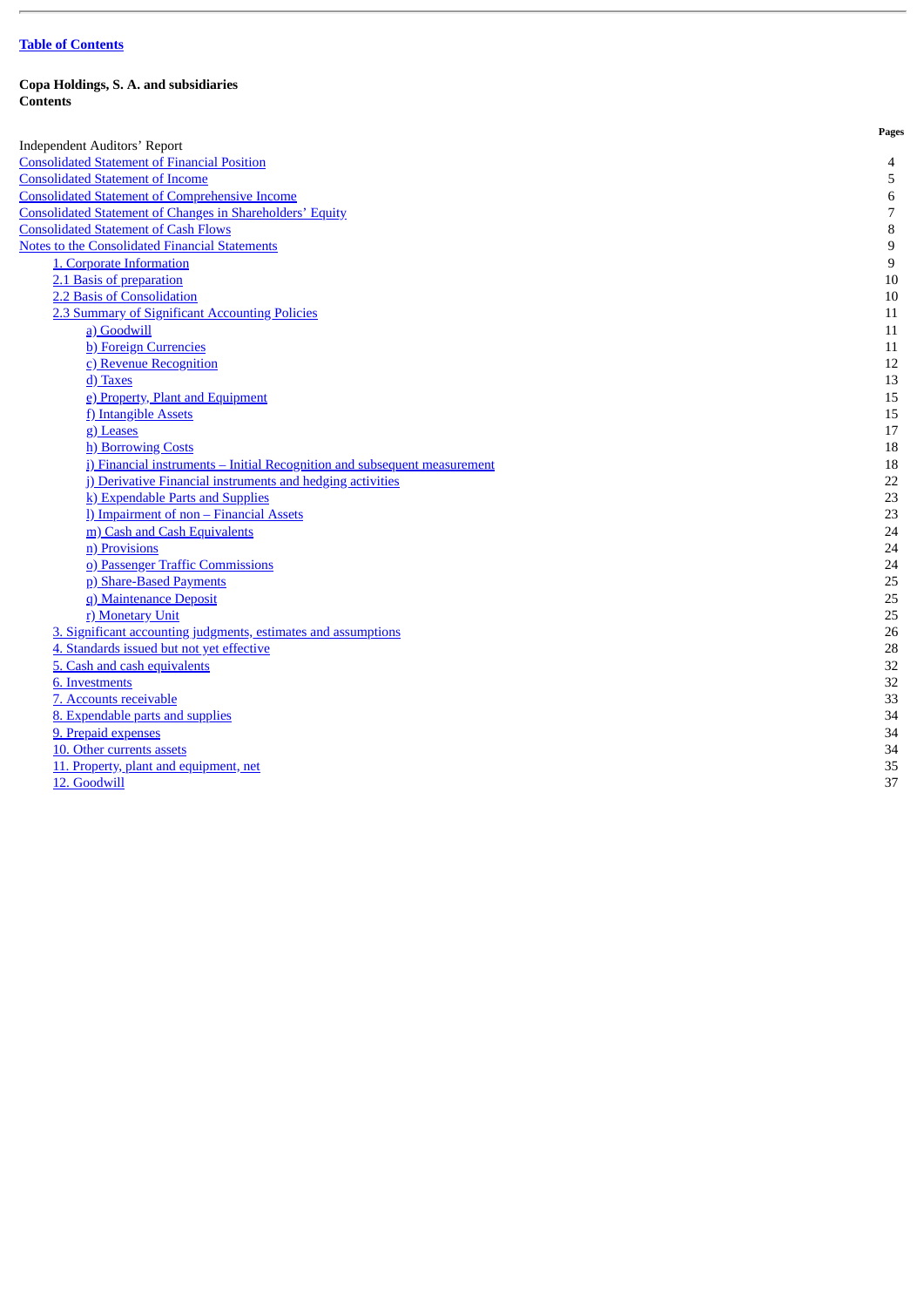l,

# **Copa Holdings, S. A. and subsidiaries Contents**

|                                                         | Pages |
|---------------------------------------------------------|-------|
| 13. Other intangible assets,                            | 37    |
| 14. Other asset                                         | 39    |
| 15. Long-term debt                                      | 39    |
| 16. Accounts and transactions with related parties      | 41    |
| 17. Accrued expenses payable                            | 44    |
| 18. Other current liabilities                           | 44    |
| 19. Other long term liabilities                         | 45    |
| 20. Exchange rate difference                            | 46    |
| 21. Operating leases                                    | 46    |
| 22. Income taxes                                        | 46    |
| 23. Share-based payments                                | 48    |
| 24. Earnings per share                                  | 50    |
| 25. Dividends paid                                      | 51    |
| 26. Commitments and contingencies                       | 51    |
| 27. Objectives and policies for managing financial risk | 54    |
| 28. Subsequent events                                   | 62    |
| 29. Segment reporting                                   | 62    |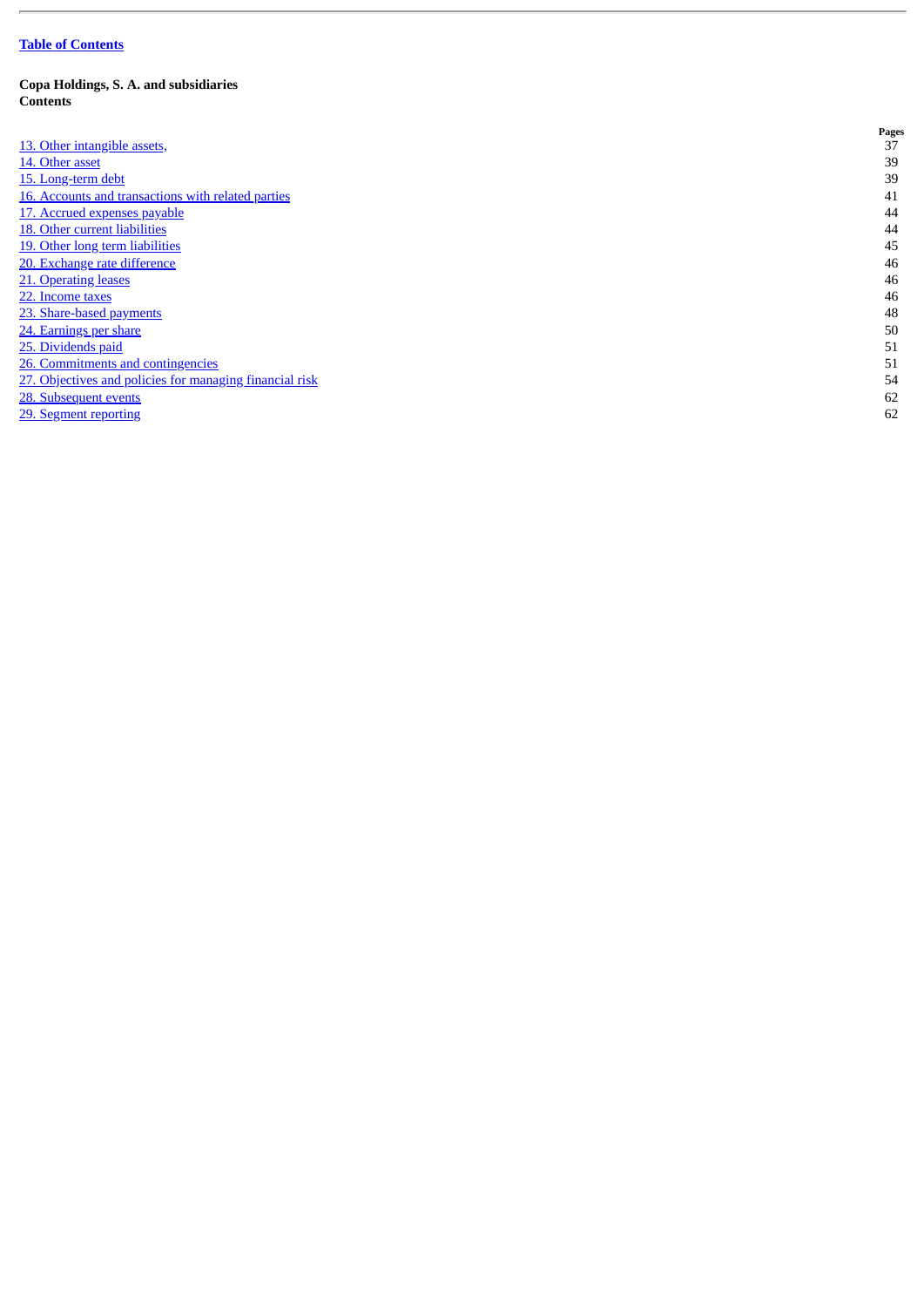# **REPORT OF INDEPENDENT REGISTERED PUBLIC ACCOUNTING FIRM**

# **The Board of Directors and Shareholders COPA HOLDINGS, S.A.**

We have audited the accompanying consolidated statements of financial position of Copa Holdings, S.A. and its subsidiaries as of December 31, 2012 and 2011, and the related consolidated statements of income, comprehensive income, changes in equity and cash flows for each of the three years in the period ended December 31, 2012. These consolidated financial statements are the responsibility of the Company's management. Our responsibility is to express an opinion on these consolidated financial statements based on our audits.

We conducted our audits in accordance with the standards of the Public Company Accounting Oversight Board (United States). Those standards require that we plan and perform the audit to obtain reasonable assurance about whether the financial statements are free of material misstatement. An audit includes examining, on a test basis, evidence supporting the amounts and disclosures in the financial statements. An audit also includes assessing the accounting principles used and significant estimates made by management, as well as evaluating the overall financial statement presentation. We believe that our audits provide a reasonable basis for our opinion.

In our opinion, the financial statements referred to above present fairly, in all material respects, the consolidated financial position of Copa Holdings, S.A. and its subsidiaries at December 31, 2012 and 2011, and the consolidated results of their operations and their cash flows for each of the three years in the period ended December 31, 2012, in conformity with International Financial Reporting Standards, as issued by the International Accounting Standards Board.

We also have audited, in accordance with the standards of the Public Company Accounting Oversight Board (United States), Copa Holdings, S.A. and its subsidiaries' internal control over financial reporting as of December 31, 2012, based on criteria established in Internal Control-Integrated Framework issued by the Committee of Sponsoring Organizations of the Treadway Commission and our report dated April 29, 2013 expressed an unqualified opinion thereon.

April 29, 2013 Panama City, Republic of Panama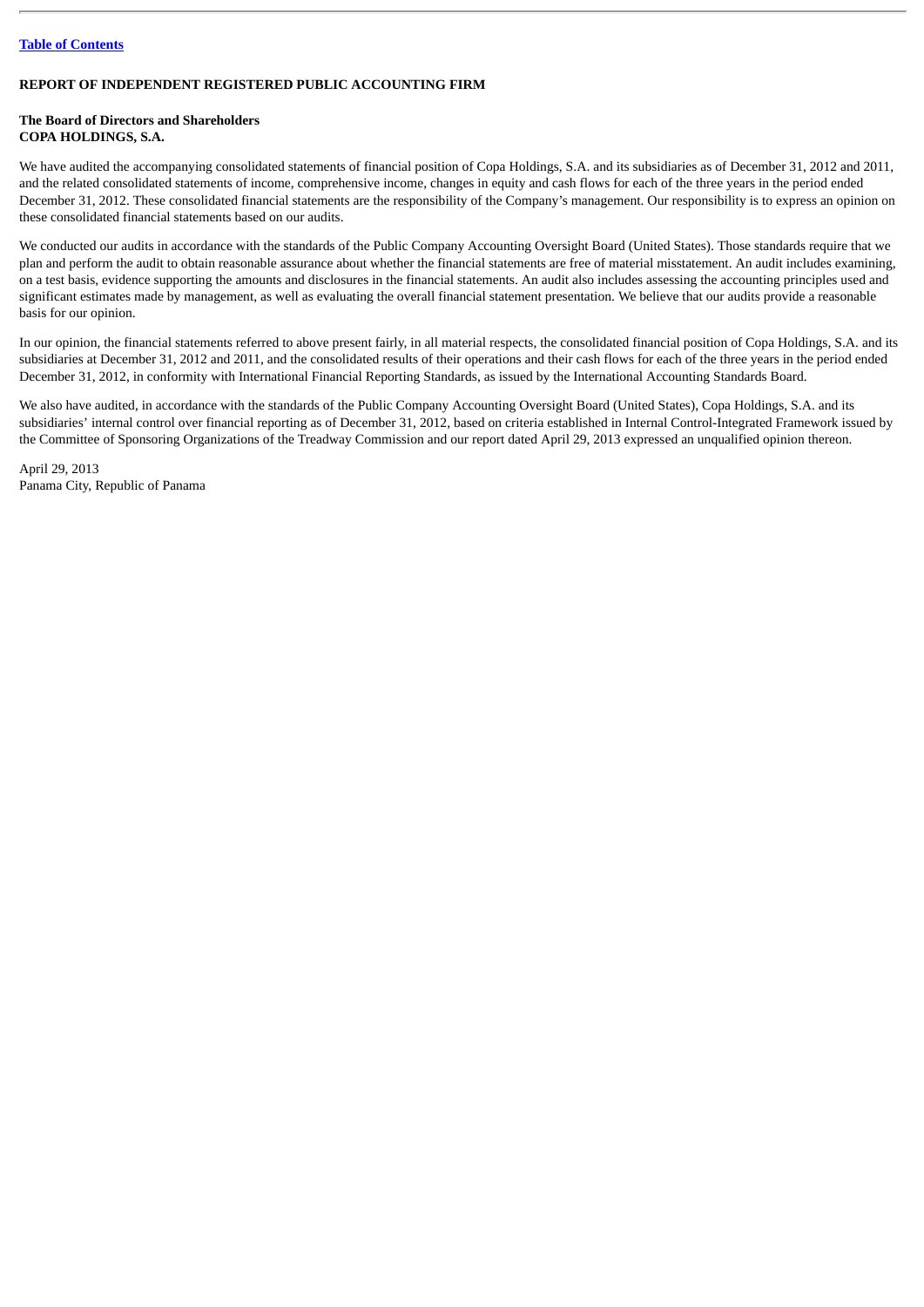# <span id="page-106-0"></span>**Copa Holdings, S. A. and Subsidiaries Consolidated statement of financial position As at 31 December 2012 (In US\$ thousands)**

|                                                                                                              | <b>Notes</b>   | 2012            | 2011        |
|--------------------------------------------------------------------------------------------------------------|----------------|-----------------|-------------|
| <b>Assets</b>                                                                                                |                |                 |             |
| <b>Current assets</b>                                                                                        |                |                 |             |
| Cash and cash equivalents                                                                                    | 5              | \$<br>76,094    | \$243,801   |
| Short-term investments                                                                                       | 6              | 575,009         | 262,345     |
| Accounts receivable                                                                                          | $\overline{7}$ | 135,207         | 142,297     |
| Accounts receivable from related parties                                                                     | 16             | 1,129           | 704         |
| Expendable parts and supplies                                                                                | 8              | 50,603          | 42,382      |
| Prepaid expenses                                                                                             | 9              | 63,120          | 40,058      |
| Other current assets                                                                                         | 10             | 16,328          | 22,655      |
| Total current assets                                                                                         |                | 917,490         | 754,242     |
| <b>Non-current assets</b>                                                                                    |                |                 |             |
| Investments                                                                                                  | 6              | 69,445          | 104,834     |
| Property, plant and equipment                                                                                | 11             | 2,284,631       | 2,000,191   |
| Prepaid pension asset                                                                                        |                | 10,009          | 8,974       |
| Goodwill                                                                                                     | 12             | 27,575          | 25,099      |
| Other intangible assets                                                                                      | 13             | 59,382          | 47,047      |
| Other assets                                                                                                 | 14             | 1 10,968        | 125,409     |
| Total non-current assets                                                                                     |                | 2,562,010       | 2,311,554   |
| <b>Total assets</b>                                                                                          |                | \$3,479,500     | \$3,065,796 |
| <b>Liabilities and equity</b>                                                                                |                |                 |             |
| <b>Current Liabilities</b>                                                                                   |                |                 |             |
| Current maturities of long-term debt                                                                         | 15             | \$136,268       | \$131,069   |
| Accounts payable                                                                                             |                | 104,975         | 92,842      |
| Accounts payable to related parties                                                                          | 16             | 20,255          | 22,074      |
| Air traffic liability                                                                                        |                | 382,807         | 297,135     |
| Taxes and interest payable                                                                                   |                | 85,436          | 71,223      |
| Accrued expenses payable                                                                                     | 17             | 48,047          | 30,472      |
| Other current liabilities                                                                                    | 18             | 10,902          | 13,845      |
| <b>Total Current Liabilities</b>                                                                             |                | 788,690         | 658,660     |
| <b>Non-Current Liabilities</b>                                                                               |                |                 |             |
| Long-term debt                                                                                               | 15             | 1,069,836       | 936,657     |
| Post employment benefits liability                                                                           |                | 6,340           | 5,847       |
| Other long-term liabilities                                                                                  | 19             | 43,726          | 44,657      |
| Deferred tax liabilities                                                                                     | 22             | 34,364          | 30,444      |
| <b>Total Non-Current Liabilities</b>                                                                         |                | 1,154,266       | 1,017,605   |
| <b>Total Liabilities</b>                                                                                     |                | 1,942,956       | 1,676,265   |
|                                                                                                              |                |                 |             |
| Equity<br>Class A common stock-33,391,137 (2011-33,343,164) shares issued, 33,098,345 (2011-32,957,763)      |                |                 |             |
|                                                                                                              |                |                 | 22,495      |
| outstanding<br>Class B common stock-10,938,125 (2011-10,938,125) shares issued and outstanding, no par value |                | 22,591<br>7,466 | 7,466       |
| Additional paid in capital                                                                                   |                | 40,660          | 33,567      |
| Retained earnings                                                                                            |                | 1,458,258       | 1,324,394   |
| Accumulated other comprehensive income                                                                       |                | 7,569           | 1,609       |
|                                                                                                              |                |                 |             |
| Total equity<br><b>Commitments and Contingencies</b>                                                         |                | 1,536,544       | 1,389,531   |
|                                                                                                              | 26             |                 |             |
| <b>Total liabilities and equity</b>                                                                          |                | \$3,479,500     | \$3,065,796 |
|                                                                                                              |                |                 |             |

*The accompanying notes are an integral part of these consolidated financial statements.*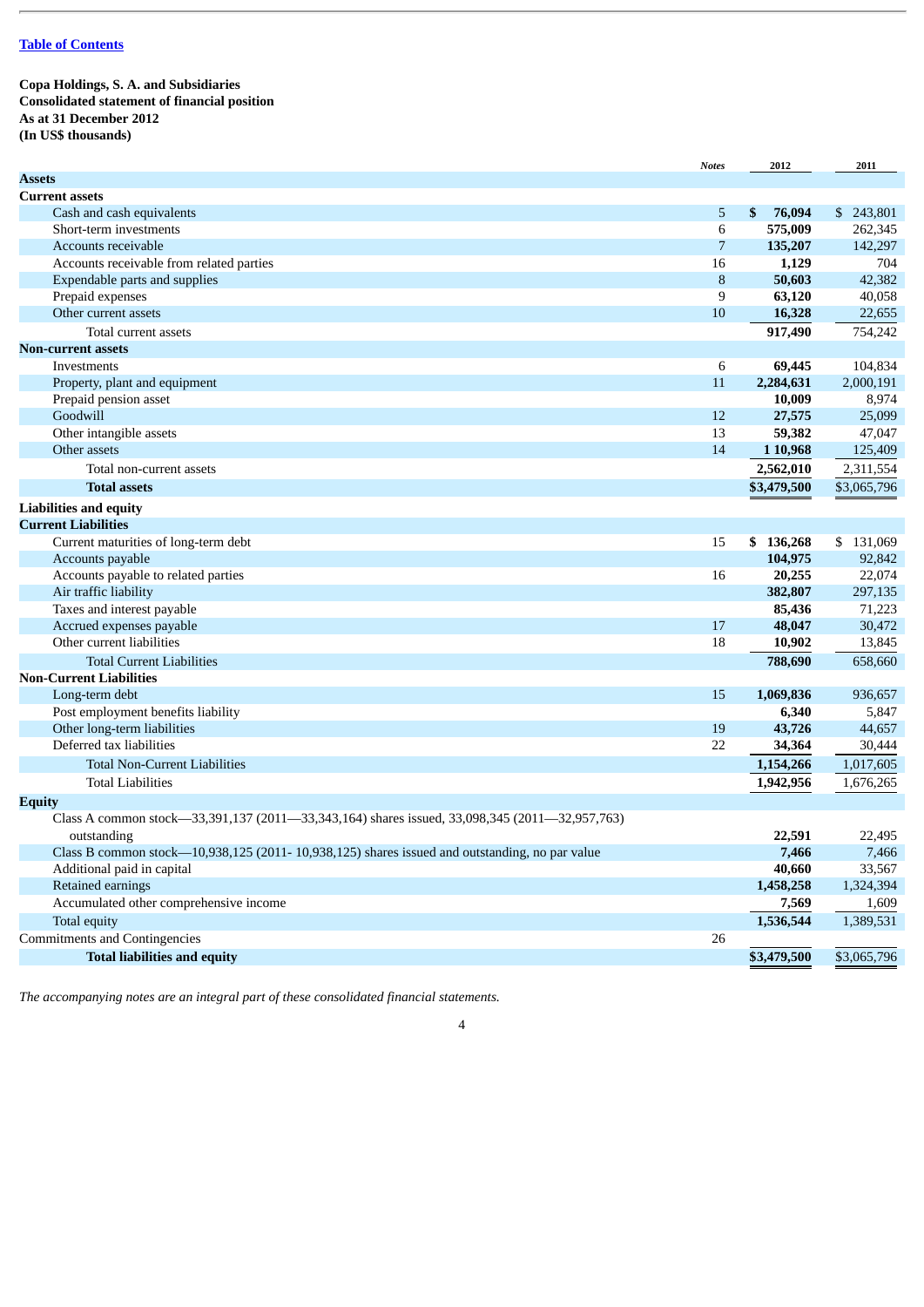<span id="page-107-0"></span>**Copa Holdings, S. A. and Subsidiaries Consolidated statement of income For the year ended 31 December 2012 (In US\$ thousands)**

|                                               | <b>Notes</b> | 2012          | 2011                 | 2010          |
|-----------------------------------------------|--------------|---------------|----------------------|---------------|
| <b>Operating Revenue</b>                      |              |               |                      |               |
| Passenger revenue                             |              | \$2,163,136   | \$1,747,102          | \$1,338,581   |
| Cargo, mail and other                         |              | 86,252        | 83,819               | 76,225        |
|                                               |              | 2,249,388     | 1,830,921            | 1,414,806     |
| <b>Operating Expenses</b>                     |              |               |                      |               |
| Aircraft fuel                                 |              | 725,763       | 547,221              | 354,427       |
| Salaries and benefits                         | 23           | 247,405       | 213,094              | 178,845       |
| Passenger servicing                           |              | 217,137       | 160,725              | 133,718       |
| Commissions                                   |              | 89,378        | 72,947               | 57,677        |
| Maintenance, material and repairs             |              | 92,166        | 70,969               | 62,229        |
| Reservations and sales                        |              | 84,992        | 70,363               | 58,813        |
| Aircraft rentals                              |              | 72,468        | 51,259               | 46,334        |
| <b>Flight operations</b>                      |              | 104,993       | 83,782               | 70,648        |
| Depreciation and amortization                 | 11           | 89,217        | 75,458               | 62,962        |
| Landing fees and other rentals                |              | 46,233        | 41,881               | 40,320        |
| Other                                         |              | 77,101        | 58,237               | 59,185        |
|                                               |              | 1,846,853     | 1,445,936            | 1,125,158     |
| <b>Operating Income</b>                       |              | 402,535       | 384,985              | 289,648       |
| <b>Non-operating expense:</b>                 |              |               |                      |               |
| Finance costs                                 |              | 32,795        | 32,680               | 29,981        |
| Finance income                                |              | (11,689)      | (6,774)              | (4,759)       |
| Exchange rate difference                      | 20           | 9,925         | 6,036                | 20,625        |
| Mark to market fuel derivative                |              | 9,949         | 3,585                | (11, 721)     |
| Other, net                                    |              | (4,788)       | 3,447                | (4,501)       |
|                                               |              | 36,192        | 38,974               | 29,625        |
| Income before income taxes                    |              | 366,343       | 346,011              | 260,023       |
| Income tax expense                            | 22           | 39,867        | 35,586               | 18,966        |
| <b>Net income</b>                             |              | 326,476<br>\$ | 310,425<br>\$        | \$<br>241,057 |
| <b>Earnings per share (Basic and diluted)</b> | 24           | 7.35<br>\$    | $\mathbb{S}$<br>6.98 | \$<br>5.48    |

*The accompanying notes are an integral part of these consolidated financial statements.*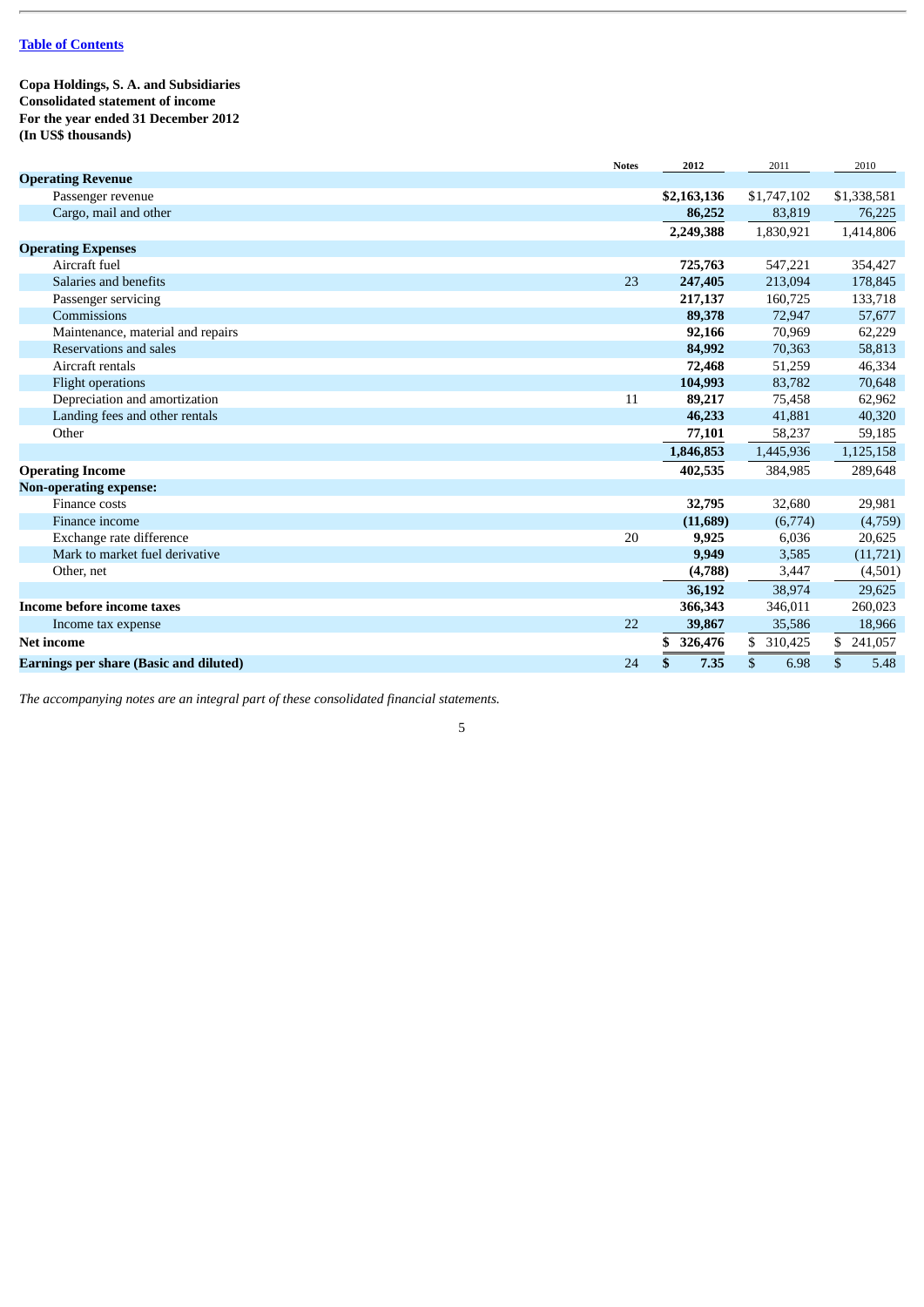**Copa Holdings, S. A. and Subsidiaries Consolidated statement of comprehensive income For the year ended 31 December 2012 (In US\$ thousands)**

|                                                    | 2012      | 2011      | 2010      |
|----------------------------------------------------|-----------|-----------|-----------|
| Net income                                         | \$326,476 | \$310,425 | \$241,057 |
| Other comprehensive income:                        |           |           |           |
| Net change in fair value of derivative instruments | 1,292     | 47        | (1,301)   |
| Exchange effect on intercompany long term balance  | (1,516)   | (1,075)   | (1,062)   |
| Foreign currency translation                       | 6,184     | 227       | 3,965     |
| Other comprehensive income (loss) for the year     | 5,960     | (801)     | 1,602     |
| Total comprehensive income for the year            | \$332,436 | \$309,624 | \$242,659 |
|                                                    |           |           |           |

*The accompanying notes are an integral part of these consolidated financial statements.*

| ×             |  |
|---------------|--|
| I             |  |
| ۰.<br>×<br>۰. |  |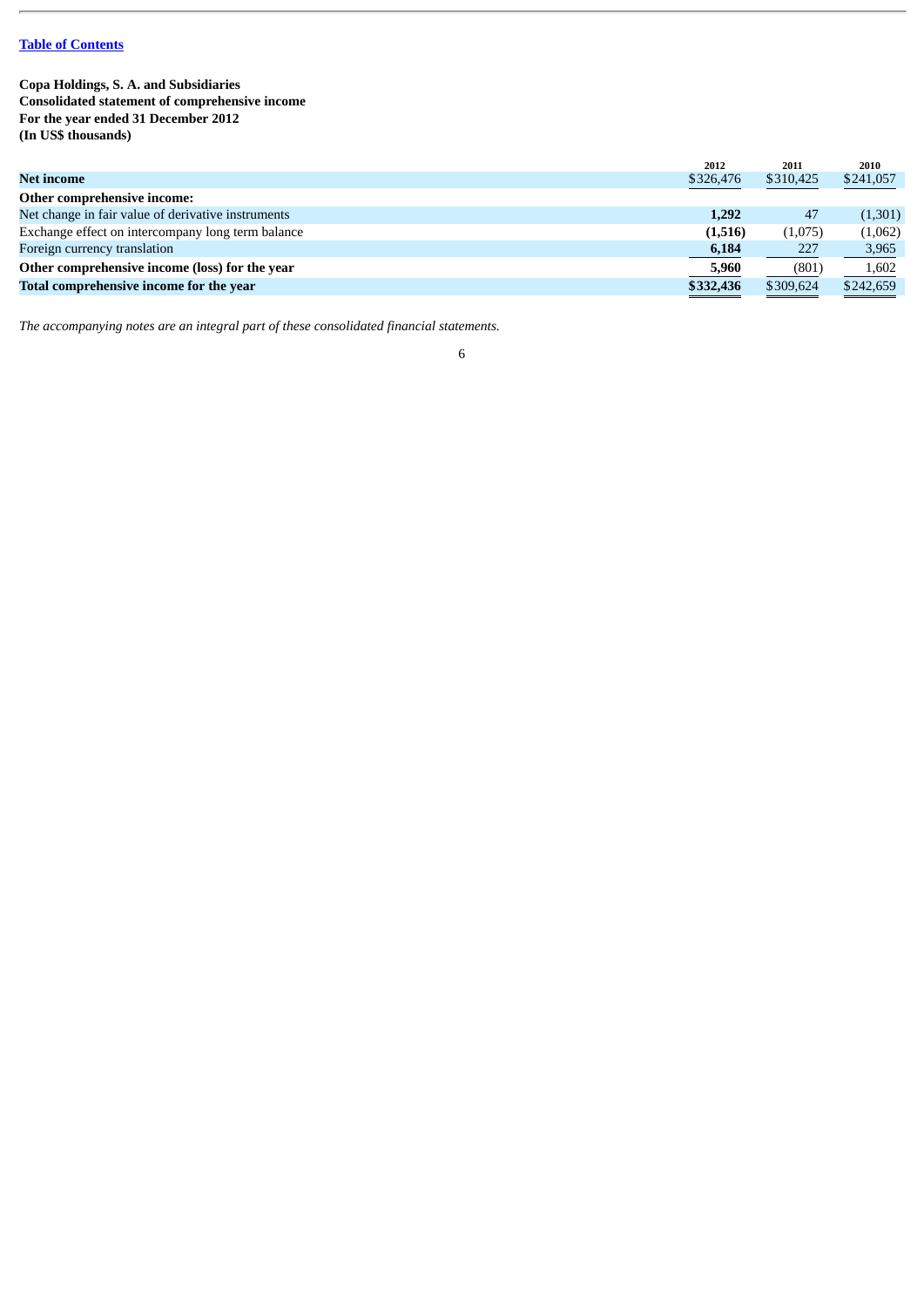**Copa Holdings, S. A. and Subsidiaries Consolidated statement of changes in equity For the year ended 31 December 2012** (In US\$ thousands)

|                                 |              | <b>Common Stock</b>        |             |                                  |         | <b>Additional</b>  |                             | <b>Accumulated</b><br>Other    |              |
|---------------------------------|--------------|----------------------------|-------------|----------------------------------|---------|--------------------|-----------------------------|--------------------------------|--------------|
|                                 | <b>Notes</b> | (Non-par value)<br>Class A | Class B     | <b>Issued Capital</b><br>Class A | Class B | Paid in<br>Capital | <b>Retained</b><br>Earnings | Comprehensive<br>Income (Loss) | <b>Total</b> |
| At January 31, 2010 (restated)  |              | 30,566,853                 | 12,778,125  | \$20,864                         | \$8,722 | \$22,196           | 893,230                     | 808                            | 945,820      |
| Issuance of stock               |              | 2,092,704                  | (1,840,000) | 1,427                            | (1,256) | (171)              |                             |                                |              |
| Total comprehensive income      |              |                            |             |                                  |         |                    | 241,057                     | 1,602                          | 242,659      |
| Restricted stock plan           |              |                            |             |                                  |         | 4,085              |                             |                                | 4,085        |
| Dividends declared              |              |                            |             |                                  |         |                    | (47,908)                    |                                | (47,908)     |
| At December 31, 2010 (restated) |              | 32,659,557                 | 10,938,125  | \$22,291                         | \$7,466 | \$26,110           | \$1,086,379                 | 2,410<br>S                     | \$1,144,656  |
| Issuance of stock               |              | 298,206                    |             | 204                              |         | (204)              |                             |                                |              |
| Total comprehensive income      |              |                            |             |                                  |         |                    | 310,425                     | (801)                          | 309,624      |
| Restricted stock plan           |              |                            |             |                                  |         | 7,661              |                             |                                | 7,661        |
| Dividends paid                  |              |                            |             |                                  |         |                    | (72, 410)                   |                                | (72, 410)    |
| <b>At December 31, 2011</b>     |              | 32,957,763                 | 10,938,125  | \$22,495                         | \$7,466 | \$33,567           | \$1,324,394                 | 1,609<br>-S                    | \$1,389,531  |
| Issuance of stock               |              | 140,582                    |             | 96                               |         | (96)               |                             |                                |              |
| Total comprehensive income      |              |                            |             |                                  |         |                    | 326,476                     | 5,960                          | 332,436      |
| Restricted stock plan           |              |                            |             |                                  |         | 7,014              |                             |                                | 7,014        |
| Other                           |              |                            |             |                                  |         | 175                |                             |                                | 175          |
| Dividends paid                  | 25           |                            |             |                                  |         |                    | (192,612)                   |                                | (192, 612)   |
| At December 31, 2012            |              | 33,098,345                 | 10,938,125  | \$22,591                         | \$7,466 | \$40,660           | \$1,458,258                 | 7,569                          | \$1,536,544  |

*The accompanying notes are an integral part of these consolidated financial statements.*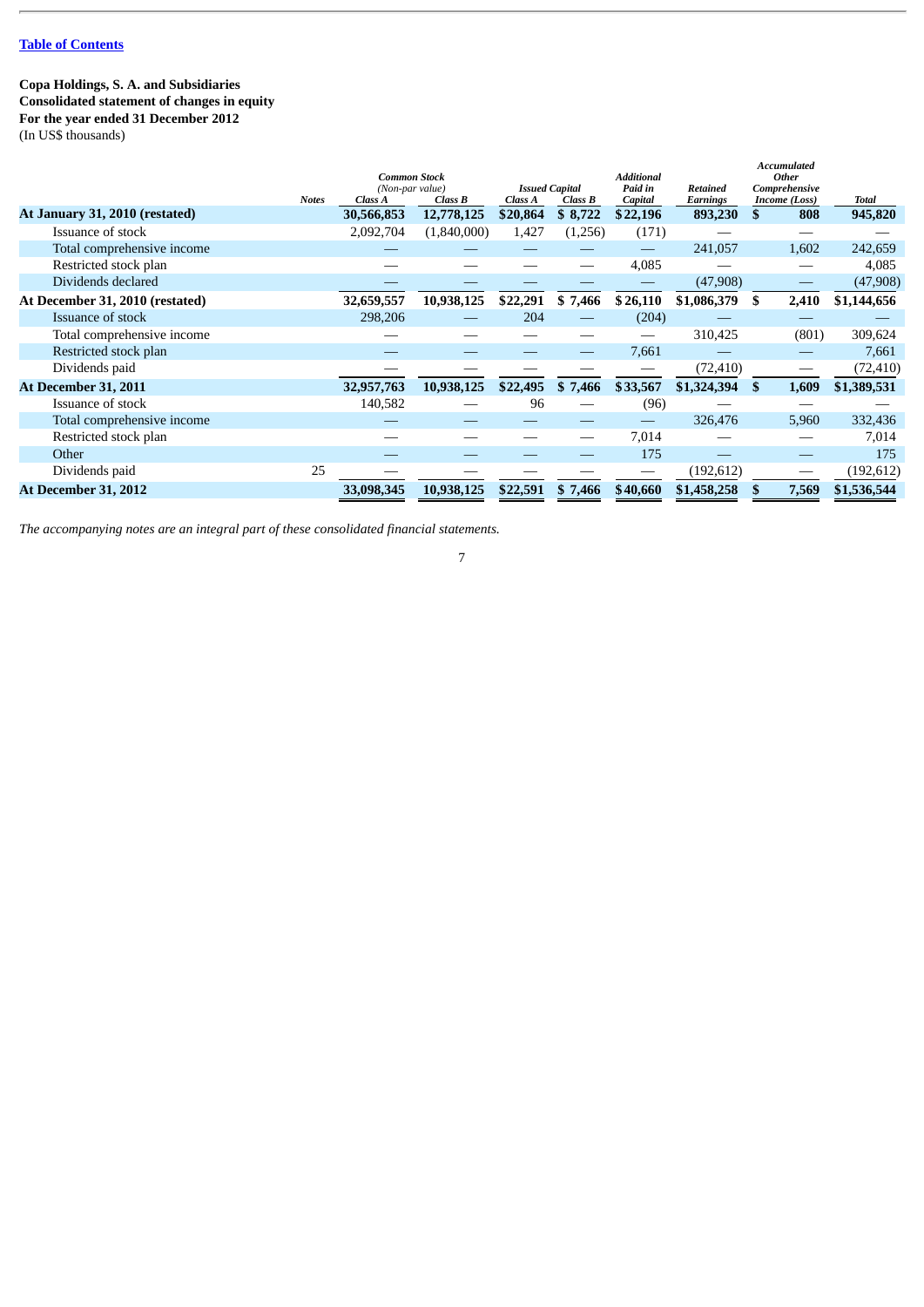**Copa Holdings, S. A. and Subsidiaries Consolidated statement of cash flows For the year ended 31 December 2012 (In US\$ thousands)**

| <b>Operating activities</b><br>\$326,476<br>\$ 310,425<br>Net income<br>\$241,057<br>Adjustments for:<br>39,867<br>18,966<br>35,586<br>Income tax expense<br>32,795<br>32,680<br>29,981<br>Finance cost<br>Finance income<br>(11, 689)<br>(6,774)<br>(4,759)<br>62,962<br>Depreciation and amortization<br>89,217<br>75,458<br>Gain on sale of property and equipment<br>(801)<br>(68)<br>(20)<br>Loss on disposal of property and equipment<br>348<br>$\overline{\phantom{0}}$<br>Provision for impairment<br>6,829<br>347<br>(540)<br>Allowance for obsolescence<br>43<br>45<br>36<br>Derivative instruments mark to market<br>10,614<br>4,989<br>(13, 555)<br>7,014<br>7,661<br>4,032<br>Stock compensation<br>Amortization and impairment of brand name<br>970<br>883<br>1,500<br>62<br>Currency translation adjustment<br>(4, 185)<br>(1, 145)<br>Changes in:<br>261<br>Accounts receivable<br>(53, 870)<br>(10,208)<br>(425)<br>4,064<br>Accounts receivable from related parties<br>(91)<br>(32, 448)<br>Other current assets<br>(25, 474)<br>(5,037)<br>Restricted cash<br>182<br>4,889<br>(110)<br>Other assets<br>5,717<br>(24, 550)<br>(9, 197)<br>12,133<br>23,882<br>13,207<br>Accounts payable<br>Accounts payable to related parties<br>(1,819)<br>11,134<br>(1,832)<br>125,719<br>Air traffic liability<br>85,672<br>27,106<br>Other liabilities<br>12,542<br>22,490<br>(1,824)<br><b>Cash flows from operating activities</b><br>601,675<br>548,973<br>328,772<br>(25, 568)<br>(13,041)<br>Income tax paid<br>(39, 653)<br>Interest paid<br>(28, 946)<br>(28, 911)<br>(26, 249)<br>4,950<br>3,795<br>3,319<br>Interest received<br>498,289<br>538,026<br>292,801<br>Net cash flows from operating activities<br><b>Investing activities</b><br>Acquisition of investments<br>(399, 733)<br>(319, 652)<br>(340, 268)<br>Proceeds from redemption of investments<br>117,568<br>153,722<br>234,768<br>Advance payments on aircraft purchase contracts<br>(194, 886)<br>(175, 354)<br>(157, 292)<br>Acquisition of property and equipment<br>(177, 554)<br>(130, 973)<br>(191, 437)<br>Proceed on sale of property and equipment<br>4,007<br>8,797<br>Net cash flows used in investing activities<br>(445, 432)<br>(654, 605)<br>(468, 250)<br><b>Financing activities</b><br>Proceeds from loans and borrowings<br>287,490<br>171,747<br>282,072<br>Payments on loans and borrowings<br>(149, 353)<br>(93, 562)<br>(138, 697)<br>Paid-in capital<br>176<br>53<br>Dividends paid<br>(192, 612)<br>(72, 410)<br>(47,908)<br>Net cash flows (used in) provided by financing activities<br>(54,299)<br>5,775<br>95,520<br>Effect of exchange rate change on cash<br>3,171<br>297<br>2,145<br>Net increase (decrease) in cash and cash equivalents<br>(167, 707)<br>36,111<br>(54, 966)<br>Cash and cash equivalents at January 1st<br>243,801<br>207,690<br>262,656 |                                                 |              | <b>Years Ended December 31,</b> |           |
|-------------------------------------------------------------------------------------------------------------------------------------------------------------------------------------------------------------------------------------------------------------------------------------------------------------------------------------------------------------------------------------------------------------------------------------------------------------------------------------------------------------------------------------------------------------------------------------------------------------------------------------------------------------------------------------------------------------------------------------------------------------------------------------------------------------------------------------------------------------------------------------------------------------------------------------------------------------------------------------------------------------------------------------------------------------------------------------------------------------------------------------------------------------------------------------------------------------------------------------------------------------------------------------------------------------------------------------------------------------------------------------------------------------------------------------------------------------------------------------------------------------------------------------------------------------------------------------------------------------------------------------------------------------------------------------------------------------------------------------------------------------------------------------------------------------------------------------------------------------------------------------------------------------------------------------------------------------------------------------------------------------------------------------------------------------------------------------------------------------------------------------------------------------------------------------------------------------------------------------------------------------------------------------------------------------------------------------------------------------------------------------------------------------------------------------------------------------------------------------------------------------------------------------------------------------------------------------------------------------------------------------------------------------------------------------------------------------------------------------------------------------------------------------------------------------------------------------------------------------------------------|-------------------------------------------------|--------------|---------------------------------|-----------|
|                                                                                                                                                                                                                                                                                                                                                                                                                                                                                                                                                                                                                                                                                                                                                                                                                                                                                                                                                                                                                                                                                                                                                                                                                                                                                                                                                                                                                                                                                                                                                                                                                                                                                                                                                                                                                                                                                                                                                                                                                                                                                                                                                                                                                                                                                                                                                                                                                                                                                                                                                                                                                                                                                                                                                                                                                                                                               |                                                 | 2012         | 2011                            | 2010      |
|                                                                                                                                                                                                                                                                                                                                                                                                                                                                                                                                                                                                                                                                                                                                                                                                                                                                                                                                                                                                                                                                                                                                                                                                                                                                                                                                                                                                                                                                                                                                                                                                                                                                                                                                                                                                                                                                                                                                                                                                                                                                                                                                                                                                                                                                                                                                                                                                                                                                                                                                                                                                                                                                                                                                                                                                                                                                               |                                                 |              |                                 |           |
|                                                                                                                                                                                                                                                                                                                                                                                                                                                                                                                                                                                                                                                                                                                                                                                                                                                                                                                                                                                                                                                                                                                                                                                                                                                                                                                                                                                                                                                                                                                                                                                                                                                                                                                                                                                                                                                                                                                                                                                                                                                                                                                                                                                                                                                                                                                                                                                                                                                                                                                                                                                                                                                                                                                                                                                                                                                                               |                                                 |              |                                 |           |
|                                                                                                                                                                                                                                                                                                                                                                                                                                                                                                                                                                                                                                                                                                                                                                                                                                                                                                                                                                                                                                                                                                                                                                                                                                                                                                                                                                                                                                                                                                                                                                                                                                                                                                                                                                                                                                                                                                                                                                                                                                                                                                                                                                                                                                                                                                                                                                                                                                                                                                                                                                                                                                                                                                                                                                                                                                                                               |                                                 |              |                                 |           |
|                                                                                                                                                                                                                                                                                                                                                                                                                                                                                                                                                                                                                                                                                                                                                                                                                                                                                                                                                                                                                                                                                                                                                                                                                                                                                                                                                                                                                                                                                                                                                                                                                                                                                                                                                                                                                                                                                                                                                                                                                                                                                                                                                                                                                                                                                                                                                                                                                                                                                                                                                                                                                                                                                                                                                                                                                                                                               |                                                 |              |                                 |           |
|                                                                                                                                                                                                                                                                                                                                                                                                                                                                                                                                                                                                                                                                                                                                                                                                                                                                                                                                                                                                                                                                                                                                                                                                                                                                                                                                                                                                                                                                                                                                                                                                                                                                                                                                                                                                                                                                                                                                                                                                                                                                                                                                                                                                                                                                                                                                                                                                                                                                                                                                                                                                                                                                                                                                                                                                                                                                               |                                                 |              |                                 |           |
|                                                                                                                                                                                                                                                                                                                                                                                                                                                                                                                                                                                                                                                                                                                                                                                                                                                                                                                                                                                                                                                                                                                                                                                                                                                                                                                                                                                                                                                                                                                                                                                                                                                                                                                                                                                                                                                                                                                                                                                                                                                                                                                                                                                                                                                                                                                                                                                                                                                                                                                                                                                                                                                                                                                                                                                                                                                                               |                                                 |              |                                 |           |
|                                                                                                                                                                                                                                                                                                                                                                                                                                                                                                                                                                                                                                                                                                                                                                                                                                                                                                                                                                                                                                                                                                                                                                                                                                                                                                                                                                                                                                                                                                                                                                                                                                                                                                                                                                                                                                                                                                                                                                                                                                                                                                                                                                                                                                                                                                                                                                                                                                                                                                                                                                                                                                                                                                                                                                                                                                                                               |                                                 |              |                                 |           |
|                                                                                                                                                                                                                                                                                                                                                                                                                                                                                                                                                                                                                                                                                                                                                                                                                                                                                                                                                                                                                                                                                                                                                                                                                                                                                                                                                                                                                                                                                                                                                                                                                                                                                                                                                                                                                                                                                                                                                                                                                                                                                                                                                                                                                                                                                                                                                                                                                                                                                                                                                                                                                                                                                                                                                                                                                                                                               |                                                 |              |                                 |           |
|                                                                                                                                                                                                                                                                                                                                                                                                                                                                                                                                                                                                                                                                                                                                                                                                                                                                                                                                                                                                                                                                                                                                                                                                                                                                                                                                                                                                                                                                                                                                                                                                                                                                                                                                                                                                                                                                                                                                                                                                                                                                                                                                                                                                                                                                                                                                                                                                                                                                                                                                                                                                                                                                                                                                                                                                                                                                               |                                                 |              |                                 |           |
|                                                                                                                                                                                                                                                                                                                                                                                                                                                                                                                                                                                                                                                                                                                                                                                                                                                                                                                                                                                                                                                                                                                                                                                                                                                                                                                                                                                                                                                                                                                                                                                                                                                                                                                                                                                                                                                                                                                                                                                                                                                                                                                                                                                                                                                                                                                                                                                                                                                                                                                                                                                                                                                                                                                                                                                                                                                                               |                                                 |              |                                 |           |
|                                                                                                                                                                                                                                                                                                                                                                                                                                                                                                                                                                                                                                                                                                                                                                                                                                                                                                                                                                                                                                                                                                                                                                                                                                                                                                                                                                                                                                                                                                                                                                                                                                                                                                                                                                                                                                                                                                                                                                                                                                                                                                                                                                                                                                                                                                                                                                                                                                                                                                                                                                                                                                                                                                                                                                                                                                                                               |                                                 |              |                                 |           |
|                                                                                                                                                                                                                                                                                                                                                                                                                                                                                                                                                                                                                                                                                                                                                                                                                                                                                                                                                                                                                                                                                                                                                                                                                                                                                                                                                                                                                                                                                                                                                                                                                                                                                                                                                                                                                                                                                                                                                                                                                                                                                                                                                                                                                                                                                                                                                                                                                                                                                                                                                                                                                                                                                                                                                                                                                                                                               |                                                 |              |                                 |           |
|                                                                                                                                                                                                                                                                                                                                                                                                                                                                                                                                                                                                                                                                                                                                                                                                                                                                                                                                                                                                                                                                                                                                                                                                                                                                                                                                                                                                                                                                                                                                                                                                                                                                                                                                                                                                                                                                                                                                                                                                                                                                                                                                                                                                                                                                                                                                                                                                                                                                                                                                                                                                                                                                                                                                                                                                                                                                               |                                                 |              |                                 |           |
|                                                                                                                                                                                                                                                                                                                                                                                                                                                                                                                                                                                                                                                                                                                                                                                                                                                                                                                                                                                                                                                                                                                                                                                                                                                                                                                                                                                                                                                                                                                                                                                                                                                                                                                                                                                                                                                                                                                                                                                                                                                                                                                                                                                                                                                                                                                                                                                                                                                                                                                                                                                                                                                                                                                                                                                                                                                                               |                                                 |              |                                 |           |
|                                                                                                                                                                                                                                                                                                                                                                                                                                                                                                                                                                                                                                                                                                                                                                                                                                                                                                                                                                                                                                                                                                                                                                                                                                                                                                                                                                                                                                                                                                                                                                                                                                                                                                                                                                                                                                                                                                                                                                                                                                                                                                                                                                                                                                                                                                                                                                                                                                                                                                                                                                                                                                                                                                                                                                                                                                                                               |                                                 |              |                                 |           |
|                                                                                                                                                                                                                                                                                                                                                                                                                                                                                                                                                                                                                                                                                                                                                                                                                                                                                                                                                                                                                                                                                                                                                                                                                                                                                                                                                                                                                                                                                                                                                                                                                                                                                                                                                                                                                                                                                                                                                                                                                                                                                                                                                                                                                                                                                                                                                                                                                                                                                                                                                                                                                                                                                                                                                                                                                                                                               |                                                 |              |                                 |           |
|                                                                                                                                                                                                                                                                                                                                                                                                                                                                                                                                                                                                                                                                                                                                                                                                                                                                                                                                                                                                                                                                                                                                                                                                                                                                                                                                                                                                                                                                                                                                                                                                                                                                                                                                                                                                                                                                                                                                                                                                                                                                                                                                                                                                                                                                                                                                                                                                                                                                                                                                                                                                                                                                                                                                                                                                                                                                               |                                                 |              |                                 |           |
|                                                                                                                                                                                                                                                                                                                                                                                                                                                                                                                                                                                                                                                                                                                                                                                                                                                                                                                                                                                                                                                                                                                                                                                                                                                                                                                                                                                                                                                                                                                                                                                                                                                                                                                                                                                                                                                                                                                                                                                                                                                                                                                                                                                                                                                                                                                                                                                                                                                                                                                                                                                                                                                                                                                                                                                                                                                                               |                                                 |              |                                 |           |
|                                                                                                                                                                                                                                                                                                                                                                                                                                                                                                                                                                                                                                                                                                                                                                                                                                                                                                                                                                                                                                                                                                                                                                                                                                                                                                                                                                                                                                                                                                                                                                                                                                                                                                                                                                                                                                                                                                                                                                                                                                                                                                                                                                                                                                                                                                                                                                                                                                                                                                                                                                                                                                                                                                                                                                                                                                                                               |                                                 |              |                                 |           |
|                                                                                                                                                                                                                                                                                                                                                                                                                                                                                                                                                                                                                                                                                                                                                                                                                                                                                                                                                                                                                                                                                                                                                                                                                                                                                                                                                                                                                                                                                                                                                                                                                                                                                                                                                                                                                                                                                                                                                                                                                                                                                                                                                                                                                                                                                                                                                                                                                                                                                                                                                                                                                                                                                                                                                                                                                                                                               |                                                 |              |                                 |           |
|                                                                                                                                                                                                                                                                                                                                                                                                                                                                                                                                                                                                                                                                                                                                                                                                                                                                                                                                                                                                                                                                                                                                                                                                                                                                                                                                                                                                                                                                                                                                                                                                                                                                                                                                                                                                                                                                                                                                                                                                                                                                                                                                                                                                                                                                                                                                                                                                                                                                                                                                                                                                                                                                                                                                                                                                                                                                               |                                                 |              |                                 |           |
|                                                                                                                                                                                                                                                                                                                                                                                                                                                                                                                                                                                                                                                                                                                                                                                                                                                                                                                                                                                                                                                                                                                                                                                                                                                                                                                                                                                                                                                                                                                                                                                                                                                                                                                                                                                                                                                                                                                                                                                                                                                                                                                                                                                                                                                                                                                                                                                                                                                                                                                                                                                                                                                                                                                                                                                                                                                                               |                                                 |              |                                 |           |
|                                                                                                                                                                                                                                                                                                                                                                                                                                                                                                                                                                                                                                                                                                                                                                                                                                                                                                                                                                                                                                                                                                                                                                                                                                                                                                                                                                                                                                                                                                                                                                                                                                                                                                                                                                                                                                                                                                                                                                                                                                                                                                                                                                                                                                                                                                                                                                                                                                                                                                                                                                                                                                                                                                                                                                                                                                                                               |                                                 |              |                                 |           |
|                                                                                                                                                                                                                                                                                                                                                                                                                                                                                                                                                                                                                                                                                                                                                                                                                                                                                                                                                                                                                                                                                                                                                                                                                                                                                                                                                                                                                                                                                                                                                                                                                                                                                                                                                                                                                                                                                                                                                                                                                                                                                                                                                                                                                                                                                                                                                                                                                                                                                                                                                                                                                                                                                                                                                                                                                                                                               |                                                 |              |                                 |           |
|                                                                                                                                                                                                                                                                                                                                                                                                                                                                                                                                                                                                                                                                                                                                                                                                                                                                                                                                                                                                                                                                                                                                                                                                                                                                                                                                                                                                                                                                                                                                                                                                                                                                                                                                                                                                                                                                                                                                                                                                                                                                                                                                                                                                                                                                                                                                                                                                                                                                                                                                                                                                                                                                                                                                                                                                                                                                               |                                                 |              |                                 |           |
|                                                                                                                                                                                                                                                                                                                                                                                                                                                                                                                                                                                                                                                                                                                                                                                                                                                                                                                                                                                                                                                                                                                                                                                                                                                                                                                                                                                                                                                                                                                                                                                                                                                                                                                                                                                                                                                                                                                                                                                                                                                                                                                                                                                                                                                                                                                                                                                                                                                                                                                                                                                                                                                                                                                                                                                                                                                                               |                                                 |              |                                 |           |
|                                                                                                                                                                                                                                                                                                                                                                                                                                                                                                                                                                                                                                                                                                                                                                                                                                                                                                                                                                                                                                                                                                                                                                                                                                                                                                                                                                                                                                                                                                                                                                                                                                                                                                                                                                                                                                                                                                                                                                                                                                                                                                                                                                                                                                                                                                                                                                                                                                                                                                                                                                                                                                                                                                                                                                                                                                                                               |                                                 |              |                                 |           |
|                                                                                                                                                                                                                                                                                                                                                                                                                                                                                                                                                                                                                                                                                                                                                                                                                                                                                                                                                                                                                                                                                                                                                                                                                                                                                                                                                                                                                                                                                                                                                                                                                                                                                                                                                                                                                                                                                                                                                                                                                                                                                                                                                                                                                                                                                                                                                                                                                                                                                                                                                                                                                                                                                                                                                                                                                                                                               |                                                 |              |                                 |           |
|                                                                                                                                                                                                                                                                                                                                                                                                                                                                                                                                                                                                                                                                                                                                                                                                                                                                                                                                                                                                                                                                                                                                                                                                                                                                                                                                                                                                                                                                                                                                                                                                                                                                                                                                                                                                                                                                                                                                                                                                                                                                                                                                                                                                                                                                                                                                                                                                                                                                                                                                                                                                                                                                                                                                                                                                                                                                               |                                                 |              |                                 |           |
|                                                                                                                                                                                                                                                                                                                                                                                                                                                                                                                                                                                                                                                                                                                                                                                                                                                                                                                                                                                                                                                                                                                                                                                                                                                                                                                                                                                                                                                                                                                                                                                                                                                                                                                                                                                                                                                                                                                                                                                                                                                                                                                                                                                                                                                                                                                                                                                                                                                                                                                                                                                                                                                                                                                                                                                                                                                                               |                                                 |              |                                 |           |
|                                                                                                                                                                                                                                                                                                                                                                                                                                                                                                                                                                                                                                                                                                                                                                                                                                                                                                                                                                                                                                                                                                                                                                                                                                                                                                                                                                                                                                                                                                                                                                                                                                                                                                                                                                                                                                                                                                                                                                                                                                                                                                                                                                                                                                                                                                                                                                                                                                                                                                                                                                                                                                                                                                                                                                                                                                                                               |                                                 |              |                                 |           |
|                                                                                                                                                                                                                                                                                                                                                                                                                                                                                                                                                                                                                                                                                                                                                                                                                                                                                                                                                                                                                                                                                                                                                                                                                                                                                                                                                                                                                                                                                                                                                                                                                                                                                                                                                                                                                                                                                                                                                                                                                                                                                                                                                                                                                                                                                                                                                                                                                                                                                                                                                                                                                                                                                                                                                                                                                                                                               |                                                 |              |                                 |           |
|                                                                                                                                                                                                                                                                                                                                                                                                                                                                                                                                                                                                                                                                                                                                                                                                                                                                                                                                                                                                                                                                                                                                                                                                                                                                                                                                                                                                                                                                                                                                                                                                                                                                                                                                                                                                                                                                                                                                                                                                                                                                                                                                                                                                                                                                                                                                                                                                                                                                                                                                                                                                                                                                                                                                                                                                                                                                               |                                                 |              |                                 |           |
|                                                                                                                                                                                                                                                                                                                                                                                                                                                                                                                                                                                                                                                                                                                                                                                                                                                                                                                                                                                                                                                                                                                                                                                                                                                                                                                                                                                                                                                                                                                                                                                                                                                                                                                                                                                                                                                                                                                                                                                                                                                                                                                                                                                                                                                                                                                                                                                                                                                                                                                                                                                                                                                                                                                                                                                                                                                                               |                                                 |              |                                 |           |
|                                                                                                                                                                                                                                                                                                                                                                                                                                                                                                                                                                                                                                                                                                                                                                                                                                                                                                                                                                                                                                                                                                                                                                                                                                                                                                                                                                                                                                                                                                                                                                                                                                                                                                                                                                                                                                                                                                                                                                                                                                                                                                                                                                                                                                                                                                                                                                                                                                                                                                                                                                                                                                                                                                                                                                                                                                                                               |                                                 |              |                                 |           |
|                                                                                                                                                                                                                                                                                                                                                                                                                                                                                                                                                                                                                                                                                                                                                                                                                                                                                                                                                                                                                                                                                                                                                                                                                                                                                                                                                                                                                                                                                                                                                                                                                                                                                                                                                                                                                                                                                                                                                                                                                                                                                                                                                                                                                                                                                                                                                                                                                                                                                                                                                                                                                                                                                                                                                                                                                                                                               |                                                 |              |                                 |           |
|                                                                                                                                                                                                                                                                                                                                                                                                                                                                                                                                                                                                                                                                                                                                                                                                                                                                                                                                                                                                                                                                                                                                                                                                                                                                                                                                                                                                                                                                                                                                                                                                                                                                                                                                                                                                                                                                                                                                                                                                                                                                                                                                                                                                                                                                                                                                                                                                                                                                                                                                                                                                                                                                                                                                                                                                                                                                               |                                                 |              |                                 |           |
|                                                                                                                                                                                                                                                                                                                                                                                                                                                                                                                                                                                                                                                                                                                                                                                                                                                                                                                                                                                                                                                                                                                                                                                                                                                                                                                                                                                                                                                                                                                                                                                                                                                                                                                                                                                                                                                                                                                                                                                                                                                                                                                                                                                                                                                                                                                                                                                                                                                                                                                                                                                                                                                                                                                                                                                                                                                                               |                                                 |              |                                 |           |
|                                                                                                                                                                                                                                                                                                                                                                                                                                                                                                                                                                                                                                                                                                                                                                                                                                                                                                                                                                                                                                                                                                                                                                                                                                                                                                                                                                                                                                                                                                                                                                                                                                                                                                                                                                                                                                                                                                                                                                                                                                                                                                                                                                                                                                                                                                                                                                                                                                                                                                                                                                                                                                                                                                                                                                                                                                                                               |                                                 |              |                                 |           |
|                                                                                                                                                                                                                                                                                                                                                                                                                                                                                                                                                                                                                                                                                                                                                                                                                                                                                                                                                                                                                                                                                                                                                                                                                                                                                                                                                                                                                                                                                                                                                                                                                                                                                                                                                                                                                                                                                                                                                                                                                                                                                                                                                                                                                                                                                                                                                                                                                                                                                                                                                                                                                                                                                                                                                                                                                                                                               |                                                 |              |                                 |           |
|                                                                                                                                                                                                                                                                                                                                                                                                                                                                                                                                                                                                                                                                                                                                                                                                                                                                                                                                                                                                                                                                                                                                                                                                                                                                                                                                                                                                                                                                                                                                                                                                                                                                                                                                                                                                                                                                                                                                                                                                                                                                                                                                                                                                                                                                                                                                                                                                                                                                                                                                                                                                                                                                                                                                                                                                                                                                               |                                                 |              |                                 |           |
|                                                                                                                                                                                                                                                                                                                                                                                                                                                                                                                                                                                                                                                                                                                                                                                                                                                                                                                                                                                                                                                                                                                                                                                                                                                                                                                                                                                                                                                                                                                                                                                                                                                                                                                                                                                                                                                                                                                                                                                                                                                                                                                                                                                                                                                                                                                                                                                                                                                                                                                                                                                                                                                                                                                                                                                                                                                                               |                                                 |              |                                 |           |
|                                                                                                                                                                                                                                                                                                                                                                                                                                                                                                                                                                                                                                                                                                                                                                                                                                                                                                                                                                                                                                                                                                                                                                                                                                                                                                                                                                                                                                                                                                                                                                                                                                                                                                                                                                                                                                                                                                                                                                                                                                                                                                                                                                                                                                                                                                                                                                                                                                                                                                                                                                                                                                                                                                                                                                                                                                                                               |                                                 |              |                                 |           |
|                                                                                                                                                                                                                                                                                                                                                                                                                                                                                                                                                                                                                                                                                                                                                                                                                                                                                                                                                                                                                                                                                                                                                                                                                                                                                                                                                                                                                                                                                                                                                                                                                                                                                                                                                                                                                                                                                                                                                                                                                                                                                                                                                                                                                                                                                                                                                                                                                                                                                                                                                                                                                                                                                                                                                                                                                                                                               |                                                 |              |                                 |           |
|                                                                                                                                                                                                                                                                                                                                                                                                                                                                                                                                                                                                                                                                                                                                                                                                                                                                                                                                                                                                                                                                                                                                                                                                                                                                                                                                                                                                                                                                                                                                                                                                                                                                                                                                                                                                                                                                                                                                                                                                                                                                                                                                                                                                                                                                                                                                                                                                                                                                                                                                                                                                                                                                                                                                                                                                                                                                               |                                                 |              |                                 |           |
|                                                                                                                                                                                                                                                                                                                                                                                                                                                                                                                                                                                                                                                                                                                                                                                                                                                                                                                                                                                                                                                                                                                                                                                                                                                                                                                                                                                                                                                                                                                                                                                                                                                                                                                                                                                                                                                                                                                                                                                                                                                                                                                                                                                                                                                                                                                                                                                                                                                                                                                                                                                                                                                                                                                                                                                                                                                                               | <b>Cash and cash equivalents at December 31</b> | \$<br>76,094 | \$243,801                       | \$207,690 |

*The accompanying notes are an integral part of these consolidated financial statements.*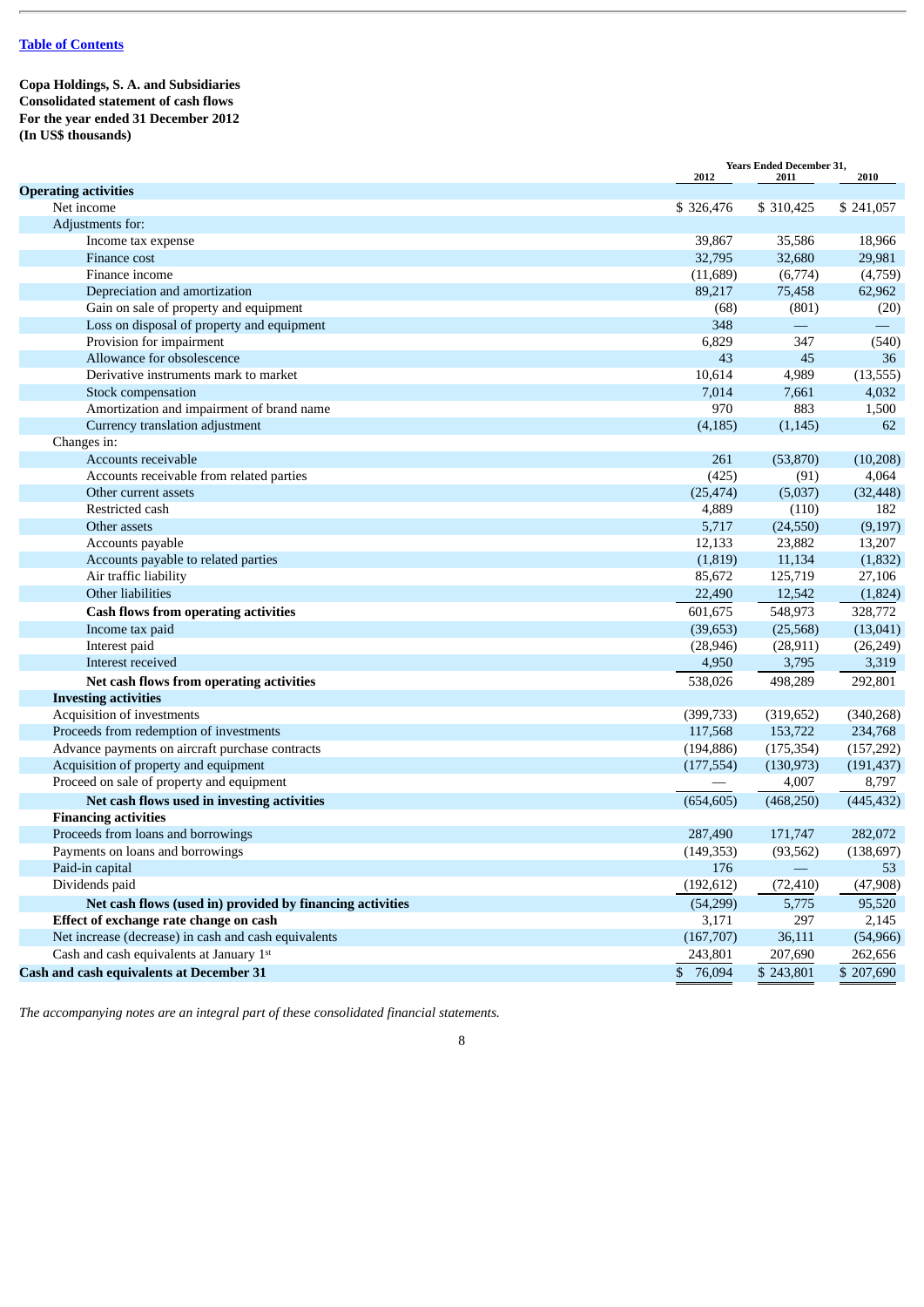**Copa Holdings, S. A. and Subsidiaries Notes to the consolidated financial statements December 31, 2012 (In US\$ thousands)**

## **1. Corporate information**

Copa Holdings, S. A. ("the Company") was incorporated according to the laws of the Republic of Panama and owns 99.9% of the shares of Compañía Panameña de Aviación, S. A. ("Copa Airlines"), 100% of the shares of Oval Financial Leasing, Ltd. ("OVAL"), and 99.9% of the shares of AeroRepública, S.A. ("Copa Colombia").

Copa Airlines, the Company's core operation, is incorporated according to the laws of the Republic of Panama and provides international air transportation for passengers, cargo and mail. Copa Airlines operates from its Panama City hub in the Republic of Panama. Copa Colombia is a Colombian air carrier, which is incorporated according to the laws of the Republic of Colombia and provides domestic and international air transportation for passengers, cargo and mail with a point-to-point route network. OVAL is incorporated according to the laws of the British Virgin Islands, and controls the special purpose entities that have a beneficial interest in the majority of our fleet, which are all leased to either Copa Airlines or Copa Colombia.

The Company currently offers approximately 334 daily scheduled flights among 64 destinations in 29 countries in North, Central and South America and the Caribbean, mainly from its Panama City Hub. Additionally, the Company provides passengers with access to flights to more than 165 other international destinations through codeshare agreements with United and other airline partners. The Company has a broad commercial alliance with United, which includes joint marketing, code-sharing arrangements, participation in United's Mileage Plus frequent flyer loyalty program and access to United's VIP lounge program, President's Club, along with other benefits such as improved purchasing power in negotiations with service providers, aircraft vendors and insurers. Since June 2012, Copa Airlines is a Star Alliance member. Copa Airlines' passengers who are members of the frequent flyer program can earn Mileage Plus miles on all flights operated by Star Alliance partners, and are eligible to redeem their Mileage Plus miles for free reward tickets to any of Star Alliance's 1,292 global destinations.

As of December 31, 2012, the Company operates a fleet of 83 aircraft with an average age of 5.13 years; consisting of 57 modern Boeing 737-Next Generation aircraft and 26 Embraer 190 aircraft.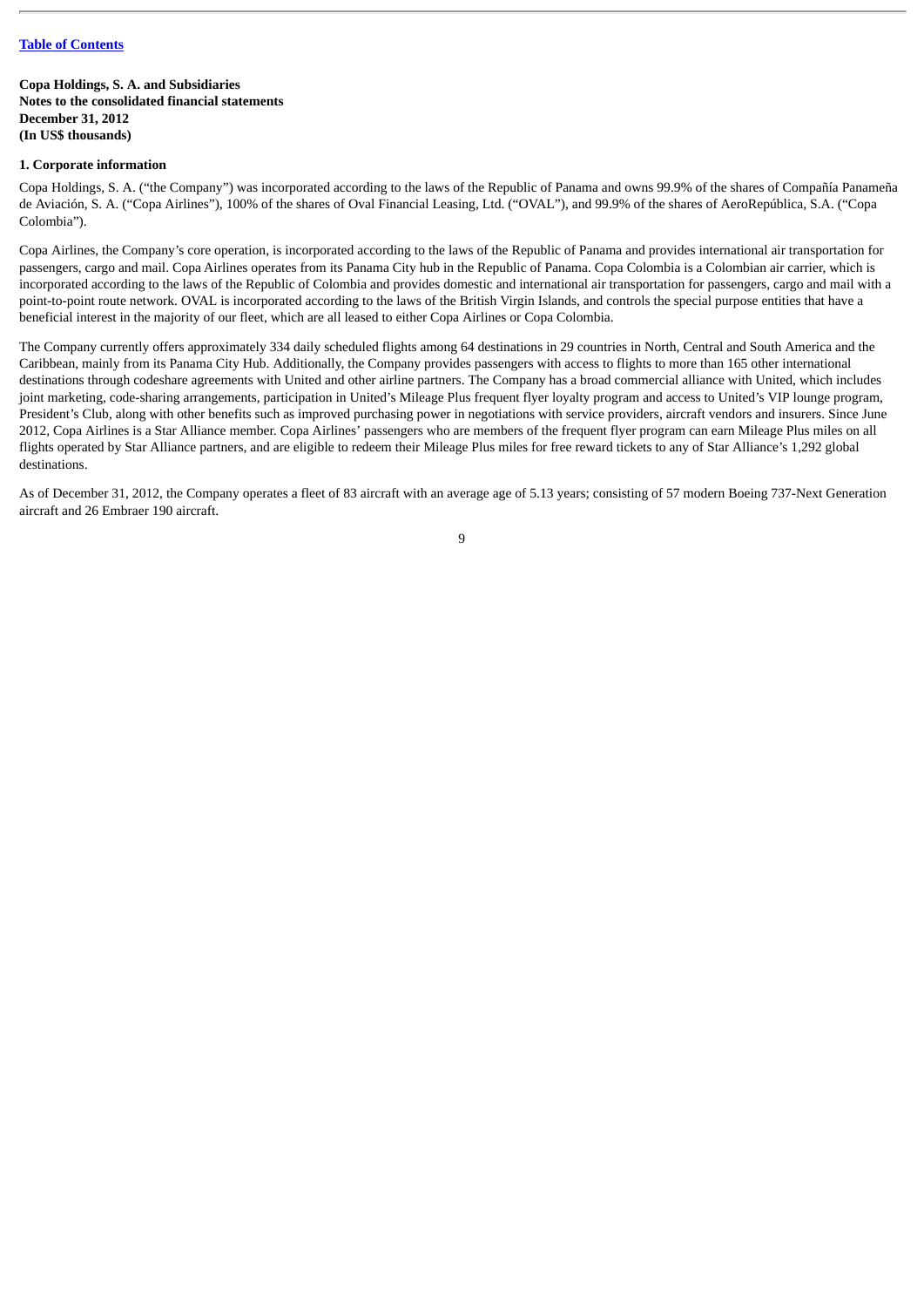## **Copa Holdings, S. A. and Subsidiaries Notes to the consolidated financial statements December 31, 2012 (In US\$ thousands)**

#### **1. Corporate information (continued)**

The Company's principal executive offices are located at Boulevard Costa del Este, Avenida Principal y Avenida de la Rotonda, Urbanización Costa del Este, Complejo Business Park, Torre Norte, Parque Lefevre, Panama City, Republic of Panama.

As used in these Notes to Consolidated Financial Statements, the terms "the Company", "we", "us", "our" and similar terms refer to Copa Holdings, S.A. and, unless the context indicates otherwise, its consolidated subsidiaries.

The consolidated financial statements have been authorized by Management for issue on April 26, 2013.

#### **2.1 Basis of preparation**

The Company's consolidated financial statements have been prepared in accordance with International Financial Reporting Standards ("IFRS") as issued by the International Accounting Standards Board ("IASB").

The consolidated financial statements have been prepared on a historical cost basis, except for certain assets and liabilities, which are measured at fair value, as set out in the specific accounting policy for such assets and liabilities. The consolidated financial statements are presented in United States dollars and all values are rounded to the nearest thousand U.S. \$000, except when otherwise indicated.

#### **2.2 Basis of consolidation**

These consolidated financial statements comprise the financial statements of the Company and its subsidiaries as at 31 December 2012.

Subsidiaries are consolidated from the date of acquisition, being the date on which the Company obtains control, and continue to be consolidated until the date when such control ceases. The financial statements of the subsidiaries are prepared for the same reporting period as the parent company, using consistent accounting policies. All intercompany balances, transactions and dividends are eliminated in full.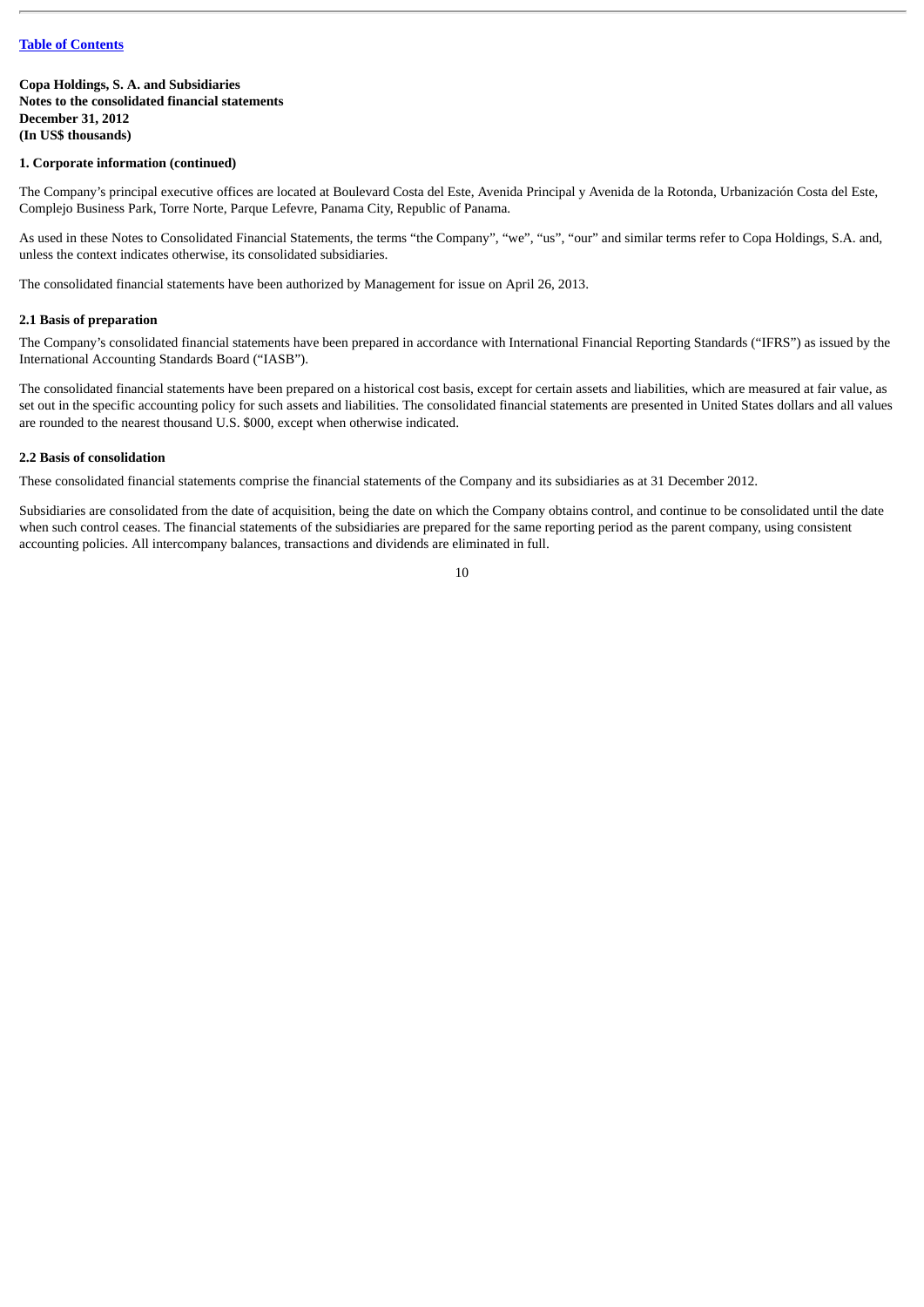## **Copa Holdings, S. A. and Subsidiaries Notes to the consolidated financial statements December 31, 2012 (In US\$ thousands)**

## **2.3 Summary of significant accounting policies**

#### **a) Goodwill**

Goodwill is initially measured at cost, being the excess of the aggregate of the consideration transferred over the net identifiable assets acquired and liabilities assumed of the acquired subsidiary at the date of acquisition.

After initial recognition, goodwill is measured at cost less any accumulated impairment losses. For the purpose of impairment testing, goodwill acquired in a business combination is, from the acquisition date, allocated to each of the Company's cash-generating units that are expected to benefit from the combination, irrespective of whether other assets or liabilities of the acquire are assigned to those units.

#### **b) Foreign currencies**

The Company's consolidated financial statements are presented in U.S. Dollars, which is also the company's functional currency. For each entity the Company determines the functional currency and items included in the financial statements of each entity are measured using that functional currency.

#### *i) Transactions and balances*

Transactions in foreign currencies are initially recorded by the Company at their respective functional currency spot rates at the date the transaction first qualifies for recognition.

Monetary assets and liabilities denominated in foreign currencies are translated at the functional currency spot rate of exchange at the reporting date.

Non-monetary items are translated at equivalent U.S. Dollar costs at dates of the initial transaction and maintained at historical rate. Foreign exchange gains and losses are included in the exchange rate difference line in the consolidated statement of income for the year.

#### *ii) Group companies*

The financial statements of Copa Colombia, S. A. are measured in Colombian Pesos, the functional currency of the subsidiary, and are translated to U.S. Dollars as follows: for assets and liabilities at the exchange rate prevailing at the reporting date and for income statement at the average exchange rate for each month. The exchange differences arising on translation for consolidation are recognized in the consolidated statement of comprehensive income.

Any goodwill arising on the acquisition of a foreign operation is treated as asset of the foreign operation and translated at the closing exchange rate.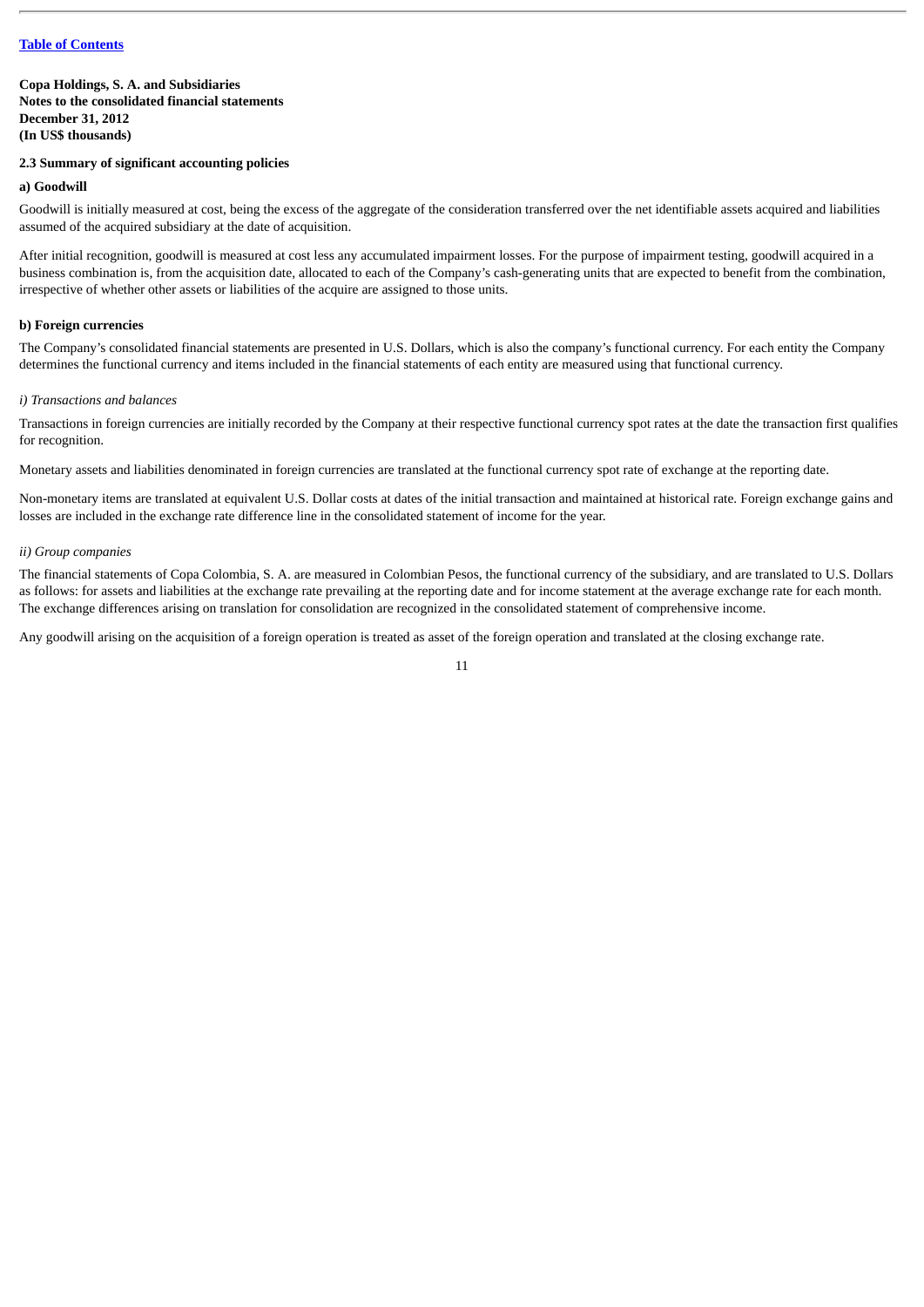### **Copa Holdings, S. A. and Subsidiaries Notes to the consolidated financial statements December 31, 2012 (In US\$ thousands)**

## **2.3 Summary of significant accounting policies (continued)**

#### **c) Revenue recognition**

Revenue is recognized to the extent that it is probable that the economic benefits will flow to the Company and the revenue can be reliably measured, regardless of when the payment is being made. Revenue is measured at the fair value of the consideration received or receivable, taking into account contractually defined terms of payment and excluding taxes or duty. The following specific recognition criteria must also be met before revenue is recognized:

#### *Passenger revenue*

Passenger revenue is recognized when transportation is provided rather than when a ticket is sold. The amount of passenger ticket sales, not yet recognized as revenue, is reflected as "Air traffic liability" in the consolidated statement of financial position. Fares for tickets that are expected to expire unused are recognized as revenue based on historical data and experience. The Company performs periodic evaluations of this liability, and any adjustments resulting there from, which can be significant, are included in operations for the periods in which the evaluations are completed.

A significant portion of the Company's ticket sales are processed through major credit card companies, resulting in accounts receivable which are generally shortterm in duration and typically collected prior to when revenue is recognized. The Company believes that the credit risk associated with these receivables is minimal.

The Company is required to charge certain taxes and fees on its passenger tickets. These taxes and fees include transportation taxes, airport passenger facility charges and arrival and departure taxes. These taxes and fees are legal assessments on the customer. As the Company has a legal obligation to act as a collection agent with respect to these taxes and fees, we do not include such amounts in passenger revenue. The Company records a liability when the amounts are collected and derecognize the liability when payments are made to the applicable government agency or operating carrier.

#### *Cargo and courier services*

Cargo and courier services are recognized when the Company provides the shipping services and thereby completes the earning process.

## *Other revenue*

Other revenue is primarily comprised of excess baggage charges, commissions earned on tickets sold for flights on other airlines and charter flights, and is recognized when transportation or service is provided.

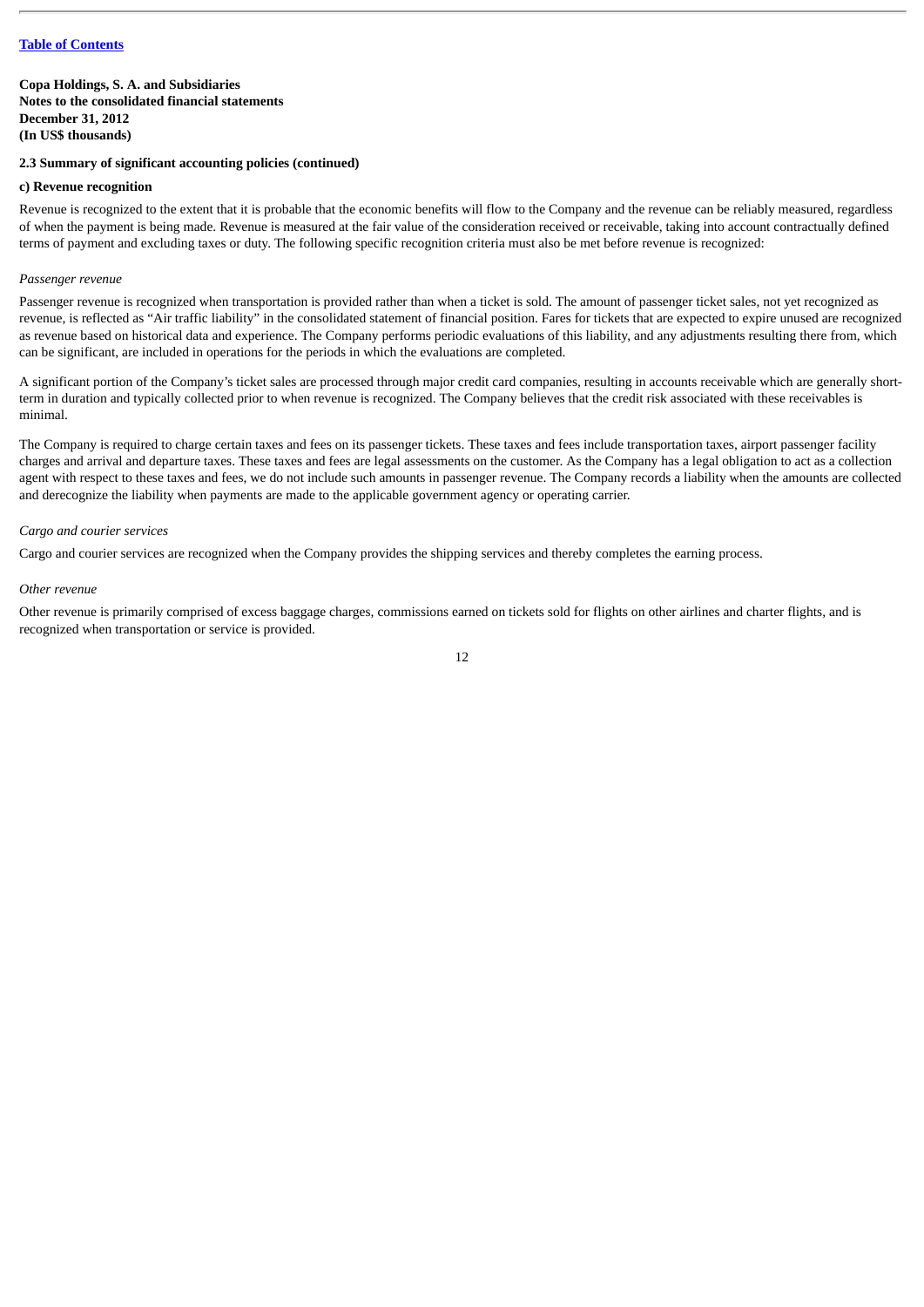## **Copa Holdings, S. A. and Subsidiaries Notes to the consolidated financial statements December 31, 2012 (In US\$ thousands)**

## **2.3 Summary of significant accounting policies (continued)**

## *Frequent flyer program*

The Company participates in United Continentals' One Pass frequent flyer program (Renamed Mileage Plus in March 2012), for which the Company's passengers receive all the benefits and privileges offered by the Mileage Plus program. United Continental is responsible for the administration of and retains the liability to redeem miles under the Mileage Plus program. Under the terms of the Company's frequent flyer agreement with United Continental, Mileage Plus members receive Mileage Plus frequent flyer mileage credits for traveling on the Company's flight and the Company pays United Continental a per mile rate for each mileage credit granted to United Continental at the time of the flight. The amounts paid to United Continental are recognized by the Company through a deduction under "passenger revenue" in the consolidated statement of income and the Company has no further payment or service obligation with respect to the mileage credits. United Continental is then obligated to pay the Company a per mile rate for every mile flown by a Mileage Plus Member redeeming miles on a Copa Airlines or Copa Colombia flight. The rates paid by United Continental depend on the class of service, the flight length and the availability of the reward. This revenue received from United Continental is recorded in "passenger revenue" in the accompanying consolidated income statement as flight services are provided to the passenger.

#### **d) Taxes**

#### *Current income tax*

Current income tax assets and liabilities are measured at the amount expected to be recovered from or paid to the taxation authorities. The tax rates and tax laws used to compute the amount are those that are enacted or substantively enacted, at the reporting date in the countries where the Company operates and generates taxable income.

Management periodically evaluates positions taken in the tax returns with respect to situations in which applicable tax regulations are subject to interpretation and establishes provisions when appropriate.

#### *Deferred tax*

Deferred tax is provided using the liability method on temporary differences between the tax bases of assets and liabilities and their carrying amounts for financial reporting purposes at the reporting date.

Deferred tax liabilities are recognized for all taxable temporary differences, except:

• When the deferred tax liability arises from the initial recognition of goodwill or an asset or liability in a transaction that is not a business combination and, at the time of the transaction, affects neither the accounting profit nor taxable profit or loss.

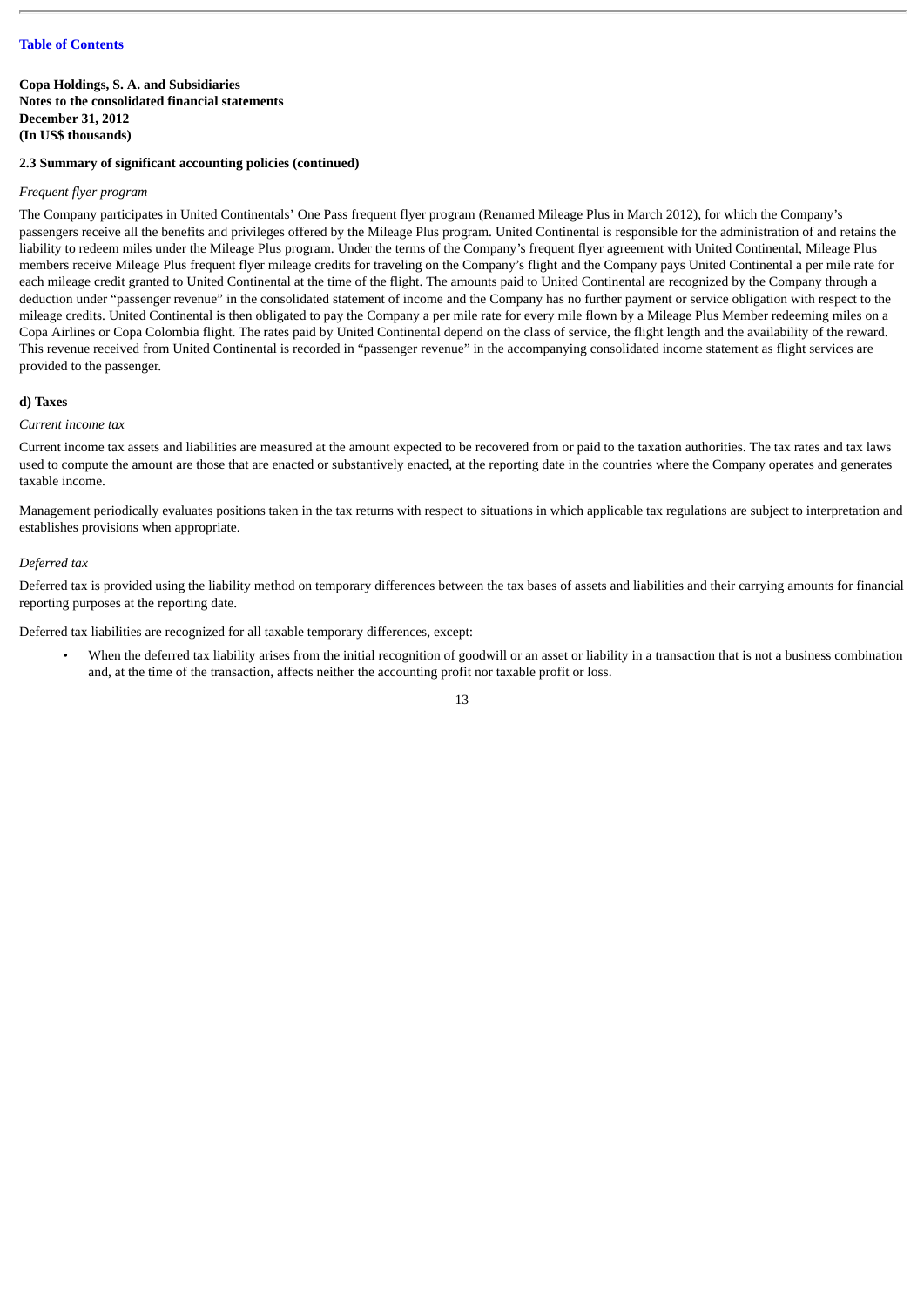## **Copa Holdings, S. A. and Subsidiaries Notes to the consolidated financial statements December 31, 2012 (In US\$ thousands)**

## **2.3 Summary of significant accounting policies (continued)**

• In respect of taxable temporary differences associated with investments in subsidiaries, associates and interests in joint ventures, when the timing of the reversal of the temporary differences can be controlled and it is probable that the temporary differences will not reverse in the foreseeable future.

Deferred tax assets are recognized for all deductible temporary differences, the carry forward of unused tax credits and unused tax losses. Deferred tax assets are recognized to the extent that it is probable that taxable profit will be available against which the deductible temporary differences and the carry forward of unused tax credits and unused tax losses can be utilized, except:

- When deferred tax asset relating to the deductible temporary difference arises from initial recognition of an asset or liability in a transaction that is not a business combination and, at the time of the transaction, affects neither the accounting profit nor taxable profit or loss
- In respect of deductible temporary differences associated with investments in subsidiaries, associates and interests in joint ventures, deferred tax assets are recognized only to the extent that it is probable that the temporary differences will reverse in the foreseeable future and taxable profit will be available against which the temporary differences can be utilized.

The carrying amount of deferred tax assets is reviewed at each reporting date and reduced to the extent that it is no longer probable that sufficient taxable profit will be available to allow all or part of the deferred tax asset to be utilized. Unrecognized deferred tax assets are reassessed at each reporting date and are recognized to the extent that it has become probable that future taxable profits will allow the deferred tax asset to be recovered.

Deferred tax assets and liabilities are measured at the tax rates that are expected to apply in the year when the asset is realized or the liability is settled, based on tax rates (and tax laws) that have been enacted or substantively enacted at the reporting date.

Deferred tax relating to items recognized outside profit or loss is recognized outside profit or loss. Deferred tax items are recognized in correlation to the underlying transaction either in other comprehensive income or directly in equity.

Deferred tax assets and deferred tax liabilities are offset, if a legally enforceable right exists to set off current tax assets against current income tax liabilities and the deferred taxes relate to the same taxable entity and the same taxation authority.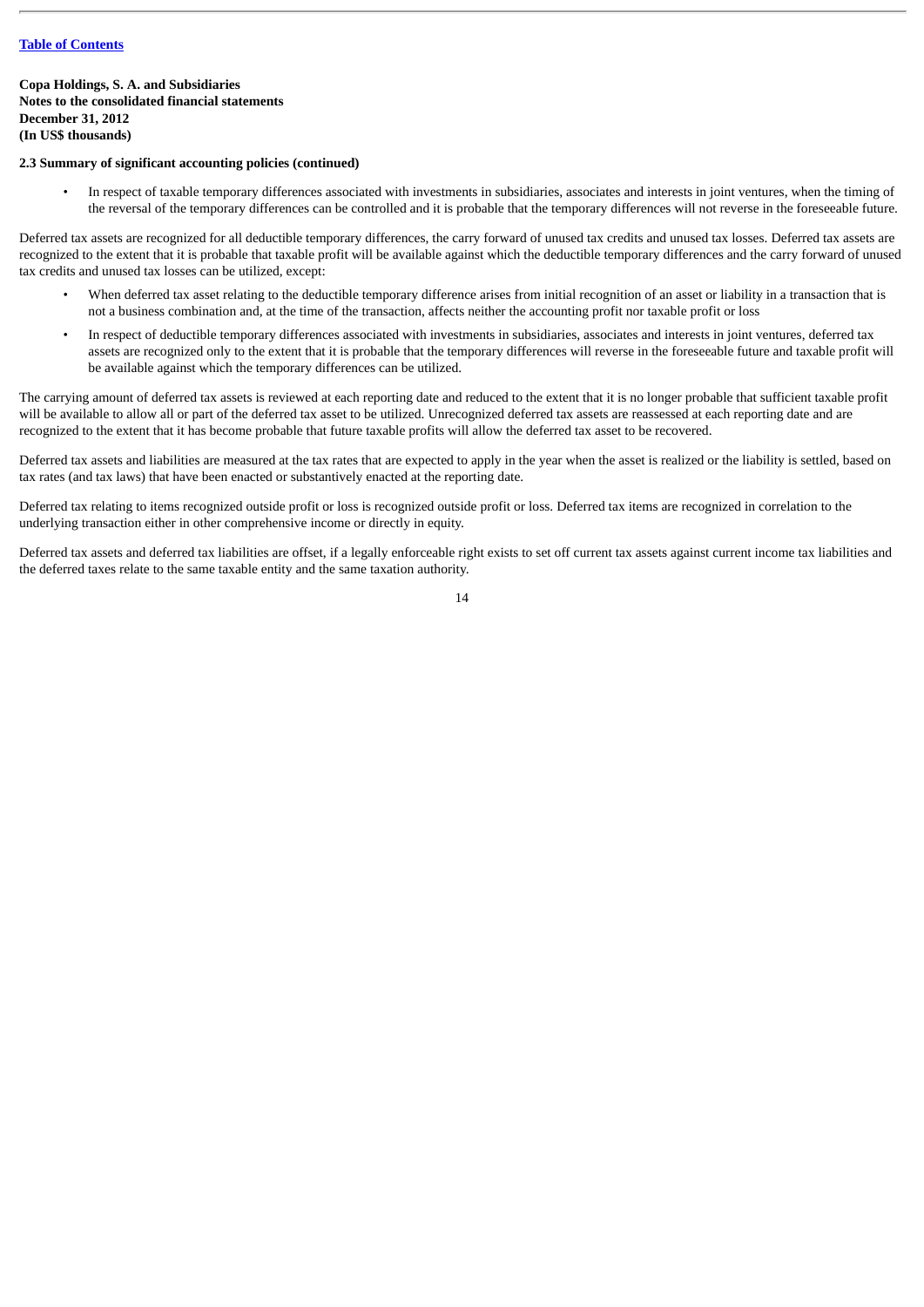**Copa Holdings, S. A. and Subsidiaries Notes to the consolidated financial statements December 31, 2012 (In US\$ thousands)**

## **2.3 Summary of significant accounting policies (continued)**

## **e) Property, plant and equipment**

Property, plant and equipment comprise mainly airframe, engines and other related flight equipments. All property, plant and equipment are stated at cost, net of accumulated depreciation and accumulated impairment losses, if any. Under IAS 16 "Property, Plant and Equipment", major maintenance events, including major engine overhauls, are treated as a separate asset component with the cost capitalized and depreciated over the period to the next major event. All other replacement spares and costs relating to maintenance of fleet assets are charged to the consolidated statement of income on consumption or as incurred.

Depreciation is calculated on a straight-line basis over the estimated useful lives of the assets as follows:

| • Airframe and engines                    | 30 years                                      |
|-------------------------------------------|-----------------------------------------------|
| • Aircraft components                     | 30 years                                      |
| • Ground equipment                        | 10 years                                      |
| • Furniture, fixture, equipment and other | 5 to 10 years                                 |
| • Major maintenance events                | 1 to 8 years                                  |
| • Leasehold improvements                  | lesser of remaining lease term or useful life |

An item of property, plant and equipment and any significant part initially recognized is derecognized upon disposal or when no future economic benefits are expected from its use or disposal. Any gain or loss arising on derecognition of the asset (calculated as the difference between the net disposal proceeds and the carrying amount of the asset) is included in the income statement when the asset is derecognized.

The residual values, useful lives and methods of depreciation of property, plant and equipment are reviewed at each financial year end and adjusted prospectively, if appropriate.

## **f) Intangible assets**

Intangible assets acquired separately are measured on initial recognition at cost. The cost of intangible assets acquired in a business combination is their fair value at the date of acquisition. Following initial recognition, intangible assets are carried at cost less any accumulated amortization and accumulated impairment losses. Internally generated intangible assets, excluding capitalized development costs, are not capitalized and the expenditure is reflected in the consolidated statement of income in the year in which the expenditure is incurred.

The useful lives of intangible assets are assessed as either finite or indefinite.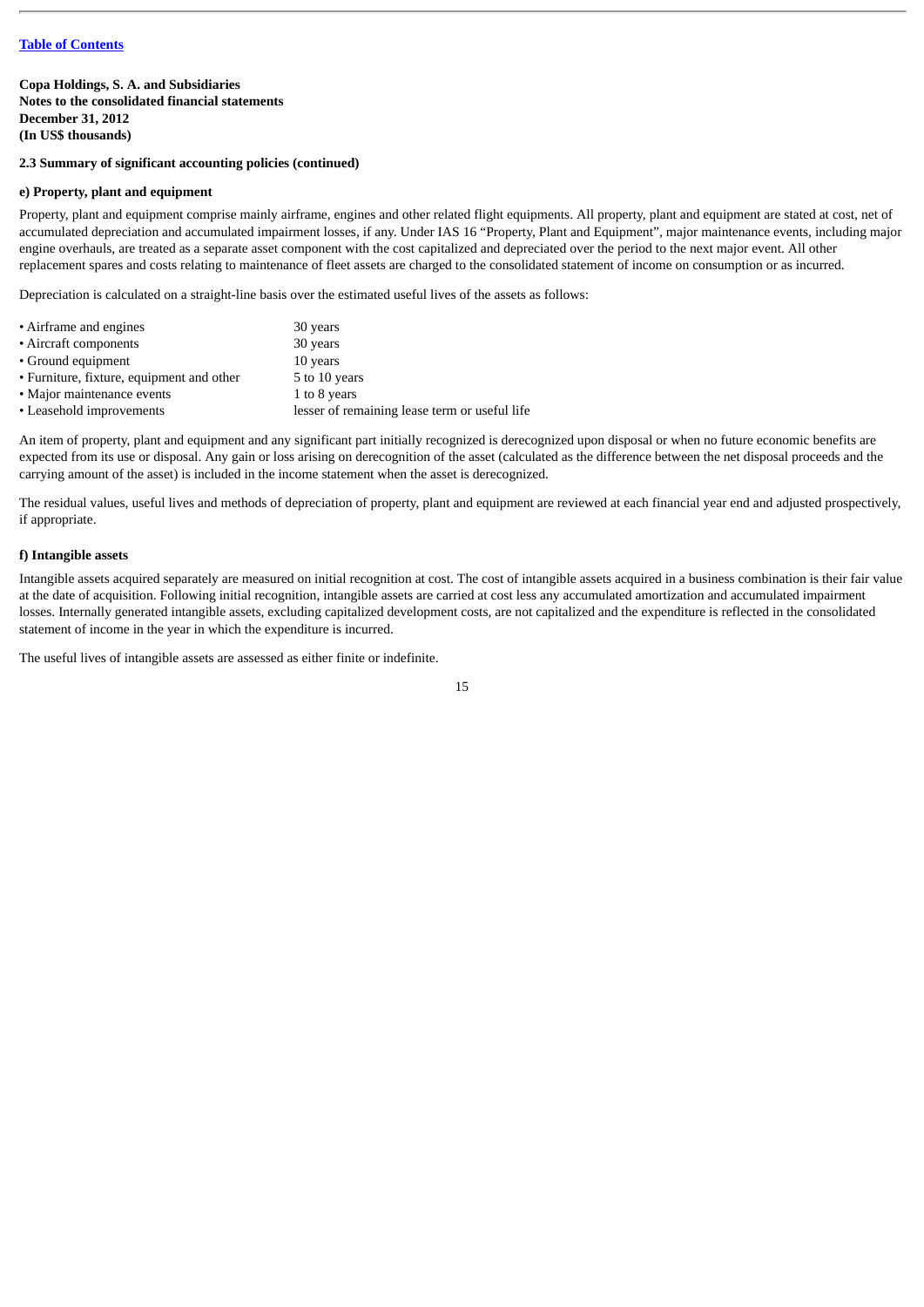## **Copa Holdings, S. A. and Subsidiaries Notes to the consolidated financial statements December 31, 2012 (In US\$ thousands)**

## **2.3 Summary of significant accounting policies (continued)**

Intangible assets with finite lives are amortized over the useful economic life and assessed for impairment whenever there is an indication that the intangible asset may be impaired. The amortization period and amortization method for an intangible asset with a finite useful life are reviewed at least at the end of each reporting period. Changes in the expected useful life or the expected pattern of consumption of future economic benefits embodied in the asset are accounted for by changing the amortization period, as appropriate, and are treated as changes in accounting estimates. The amortization expense on intangible assets with finite lives is recognized in the consolidated statement of income.

Intangible assets with indefinite useful lives are not amortized, but are tested for impairment annually, either individually or at the cash-generating unit level. The assessment of indefinite life is reviewed annually to determine whether the indefinite life continues to be supportable. If not, the change in useful life from indefinite to finite is made on a prospective basis.

Gains and losses arising from the derecognition of an intangible asset are measured as the difference between the net disposal proceeds and the carrying amount of the asset and are recognized in the consolidated statement of income when the asset is derecognized.

A summary of the Company's intangible assets and the policies applied is:

#### *Computer software*

Acquired computer software licenses are capitalized on the basis of the costs incurred to acquire and bring to use the specific software. These costs are amortized using the straight-line method over their estimated useful lives (three to eight years).

Costs associated with developing or maintaining computer software programs are recognized as an expense as incurred. Costs that are directly associated with the production of identifiable and unique software products controlled by the Company, and that are estimated to generate economic benefits exceeding costs beyond one year, are recognized as intangible assets. Direct costs include the software development employee costs and an appropriate portion of relevant overheads.

Computer software development costs recognized as assets are amortized using the straight-line method over their estimated useful lives.

Licenses and software rights acquired by the Company have finite useful lives and are amortized on a straight-line basis over the term of the contract and the amortization is recognized in the consolidated statement of income.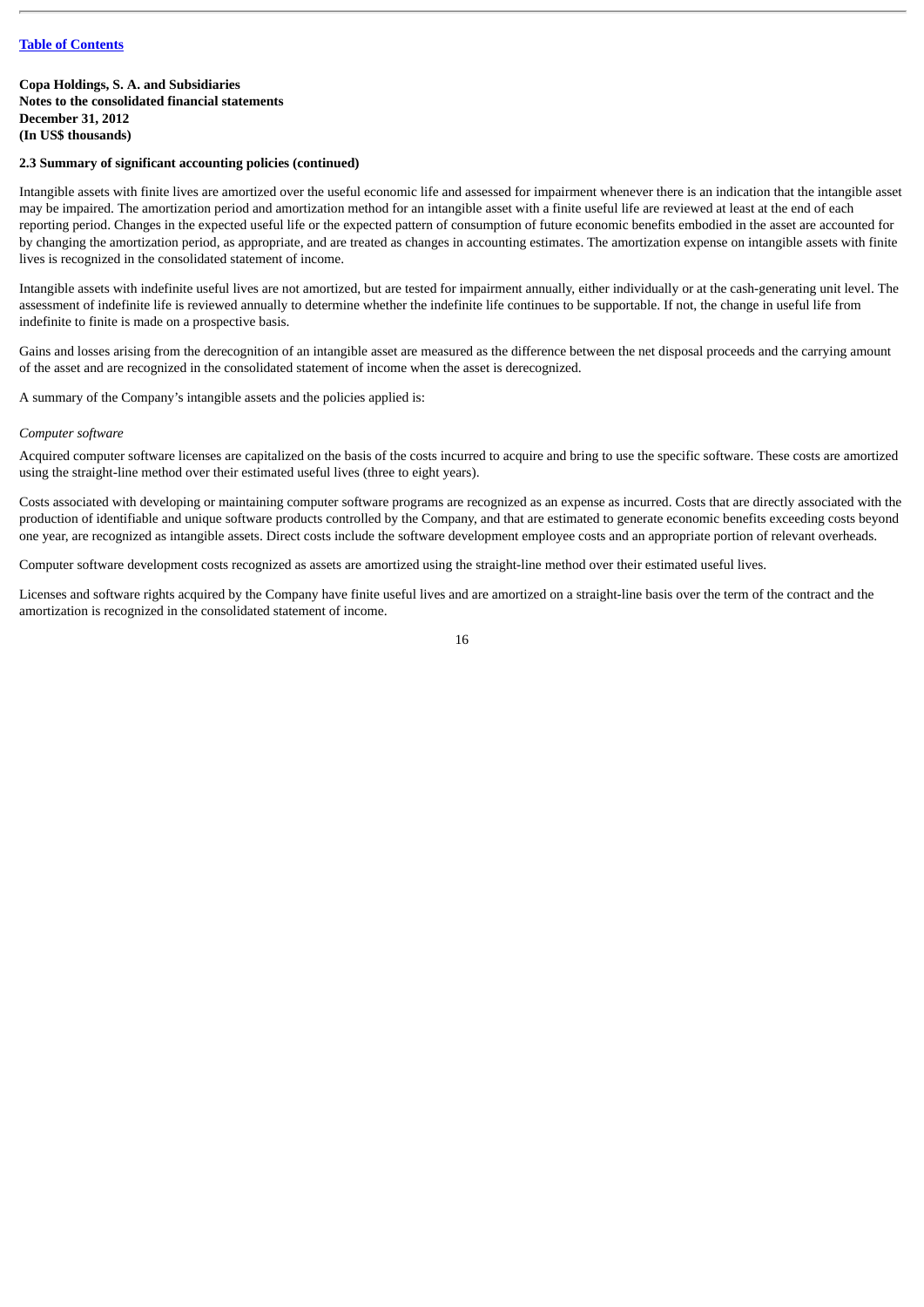## **Copa Holdings, S. A. and Subsidiaries Notes to the consolidated financial statements December 31, 2012 (In US\$ thousands)**

## **2.3 Summary of significant accounting policies (continued)**

#### *Brand name and routes*

Routes rights have an indefinite useful life and are carried at cost, less any accumulated impairment. Annually they are tested for impairment.

During the third quarter of 2010, AeroRepública began to operate under Copa Colombia brand, causing a change in management's assumption from indefinite life to 5 years for the AeroRepública's brand name. Based on the change of the commercial name, an impairment loss was recognized for \$1.5 million during 2010. The remaining balance of this intangible asset is amortized over the 5 years defined life term.

## **g) Leases**

The determination of whether an arrangement is, or contains a lease is based on the substance of the arrangement at inception date. The arrangement is assessed for whether the fulfillment of the agreement is dependent on the use of a specific asset or assets or the arrangement conveys a right to use the asset, even if that right is not explicitly specified in an arrangement. A reassessment is made after inception of the lease only if one of the following applies:

- There is a change in contractual terms, other than a renewal or extension of the arrangement;
- A renewal option is exercised or extension granted, unless the term of the renewal or extension was initially included in the lease term;
- There is a change in the determination of whether fulfillment is dependent on a specified asset; or
- There is a substantial change to the asset.

Where a reassessment is made, lease accounting shall commence or cease from the date when the change in circumstances gave rise to the reassessment. When a renewal option is exercised or extension granted, lease accounting shall commence or cease at the date of renewal or extension period.

#### *Company as a lessee*

Leases where lessor effectively retains substantially all the risks and benefits of ownership of the leased item, are classified as operating leases.

Operating lease payments are recognized as an expense in the consolidated statement of income on a straight-line basis over the lease term.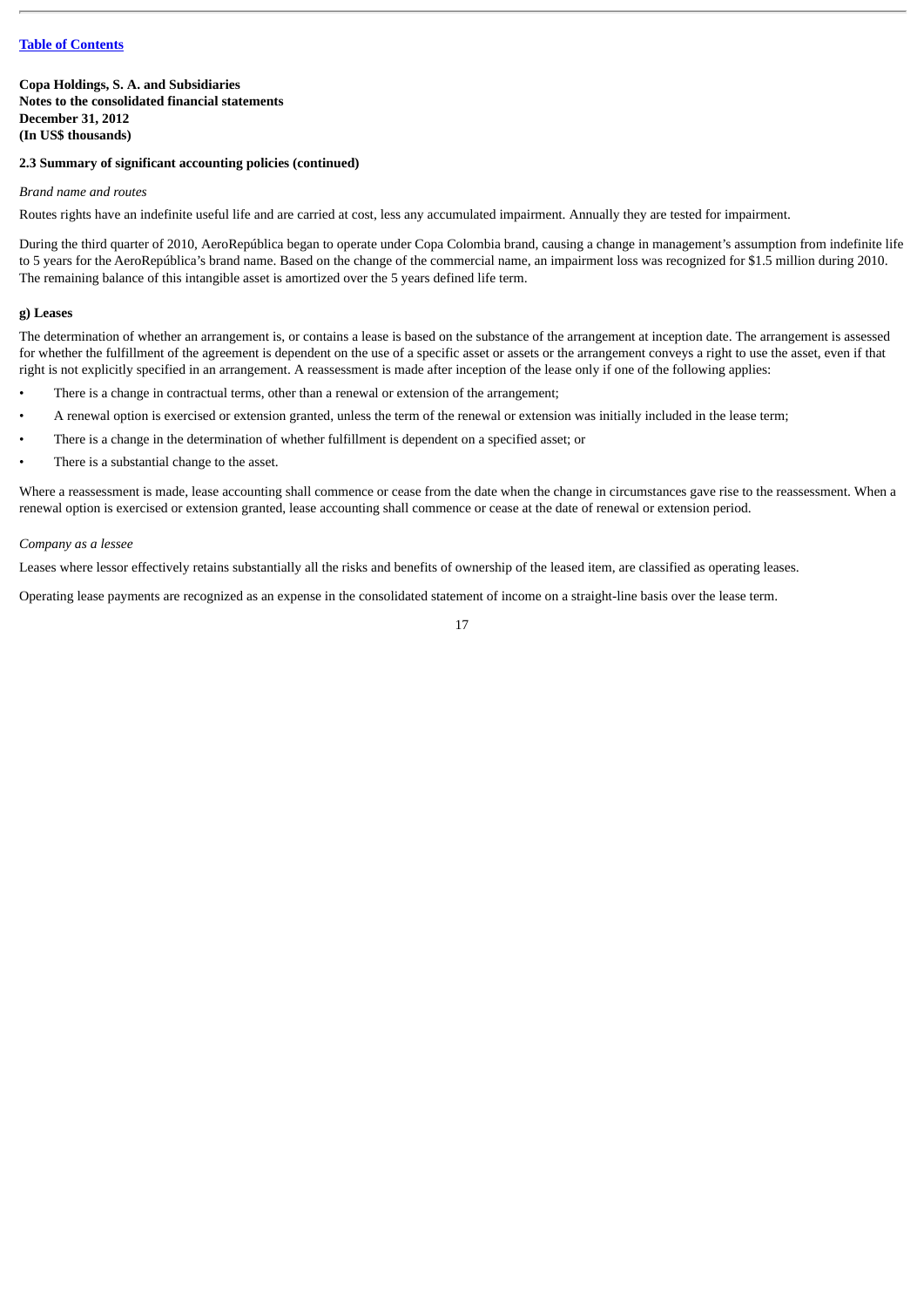**Copa Holdings, S. A. and Subsidiaries Notes to the consolidated financial statements December 31, 2012 (In US\$ thousands)**

## **2.3 Summary of significant accounting policies (continued)**

#### **h) Borrowing costs**

Borrowing costs directly attributable to the acquisition, construction or production of any qualifying asset, that necessarily takes a substantial period of time to get ready for its intended use or sale, are capitalized as part of the cost of the asset during that period of time. Other borrowing costs are expensed in the period they occur. Borrowing costs consist of interest and other costs that an entity incurs in connection with the borrowing of funds.

#### **i) Financial instruments – initial recognition and subsequent measurement**

## *i) Financial assets*

#### *Initial recognition and measurement*

Financial assets within the scope of IAS 39 are classified as financial assets at fair value through profit or loss, receivables, held to maturity investments or as derivatives designated as hedging instruments in an effective hedge, as appropriate. The Company determines the classification of its financial assets at initial recognition.

All financial assets are recognized initially at fair value plus directly attributable transaction costs, except in the case of financial asset at fair value through profit and loss.

#### *Subsequent measurement*

The subsequent measurement of financial assets depends on their classification as describe below:

#### *Held to maturity investments*

The Company invests in short-term time deposits with original maturities of more than three months but less than one year. Additionally, the Company invests in long-term time deposits with maturities greater than one year. These investments are classified as short and long-term investments, respectively, in the accompanying consolidated statement of financial position. All of these investments are classified as held-to-maturity securities and are subsequently measured at amortized cost using the Effective Interest Rate (EIR) method, less impairment, since the Company has determined that it has the intent and ability to hold the securities to maturity. Amortized cost is calculated by taking into account any discount or premium on acquisition and fees or costs that are an integral part of the EIR. The EIR amortization is included in finance income in the consolidated statement of income. Restricted cash is classified within short-term and long-term investments and is held as collateral for letters of credit.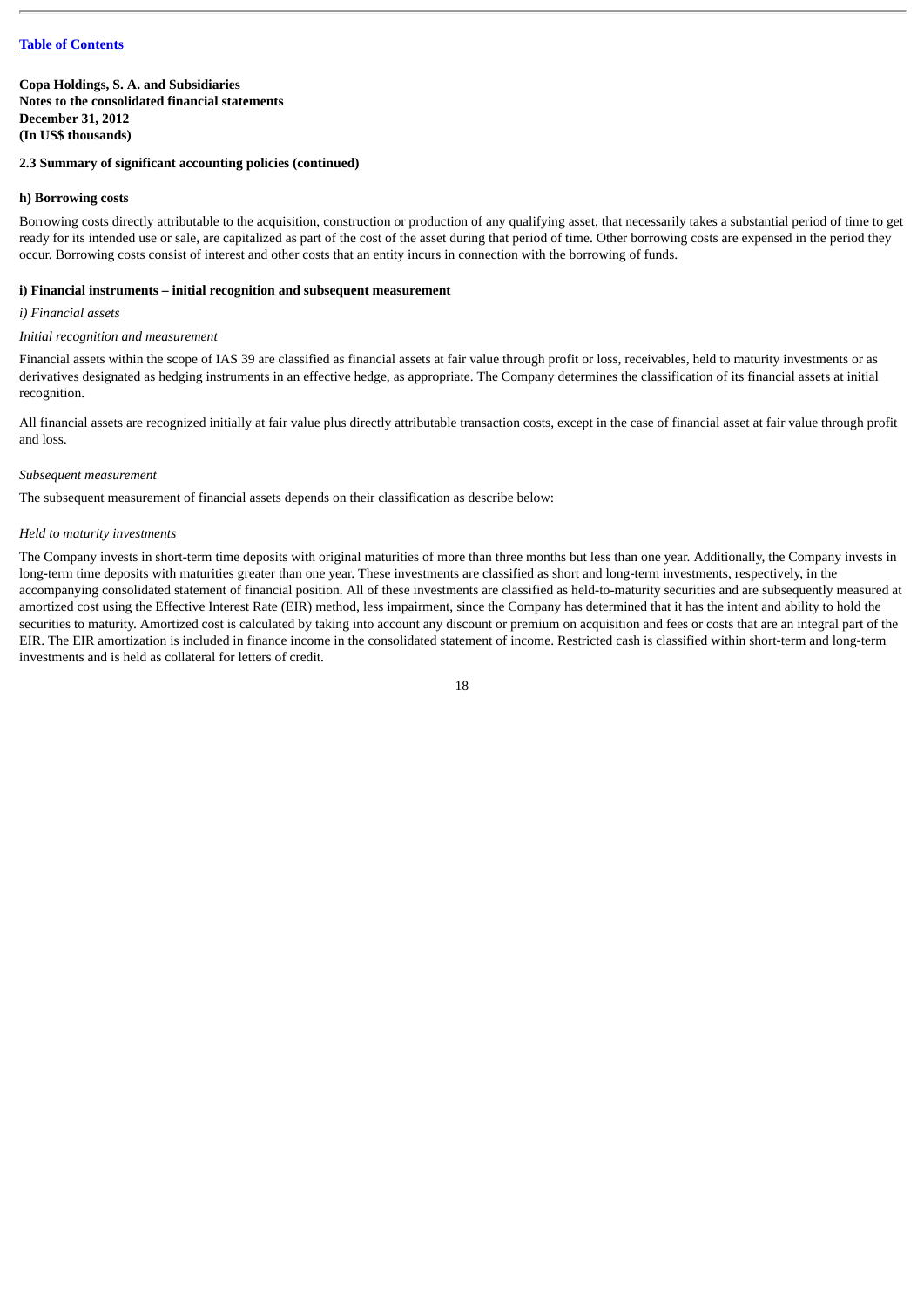## **Copa Holdings, S. A. and Subsidiaries Notes to the consolidated financial statements December 31, 2012 (In US\$ thousands)**

## **2.3 Summary of significant accounting policies (continued)**

#### *Receivables*

Accounts receivable are non-derivative financial assets with fixed or determinable payments that are not quoted in an active market. These financial instruments, which generally have 30 days terms, are initially recognized and carried at original invoice amount, less a provision for impairment. The losses arising from impairment are recognized in the consolidated statement of income in "Other operating expenses".

The Company records its best estimate of provision for impairment of receivables, on the basis of various factors, including: varying customer classifications, agreed upon credit terms, and the age of the individual debt.

#### Derecognition

A financial asset is derecognized when:

- The rights to receive cash flows from the asset have expired
- The Company has transferred its rights to receive cash flows from the asset or has assumed an obligation to pay the received cash flows in full without material delay to a third party under a "pass-through" arrangement, and either (a) the Company has transferred substantially all the risk and rewards of the asset, or (b) the Company has neither transferred nor retained substantially all the risks and rewards of the asset, but has transferred control of the asset.

When the Company has transferred its rights to receive cash flows from an asset or has entered into a pass-through arrangement, it evaluates if and to what extent it has retained the risk and rewards of ownership. When it has neither transferred nor retained substantially all of the risks and rewards of the asset nor transferred control of the asset, the asset is recognized to the extent of the Company's continuing involvement in the asset. In that case, the Company also recognizes an associated liability. The transferred asset and the associated liability are measured on a basis that reflects the rights and obligations that the Company has retained.

Continuing involvement that takes the form of a guarantee over the transferred asset is measured at the lower of the original carrying amount of the asset and the maximum amount of consideration that the Company could be required to repay.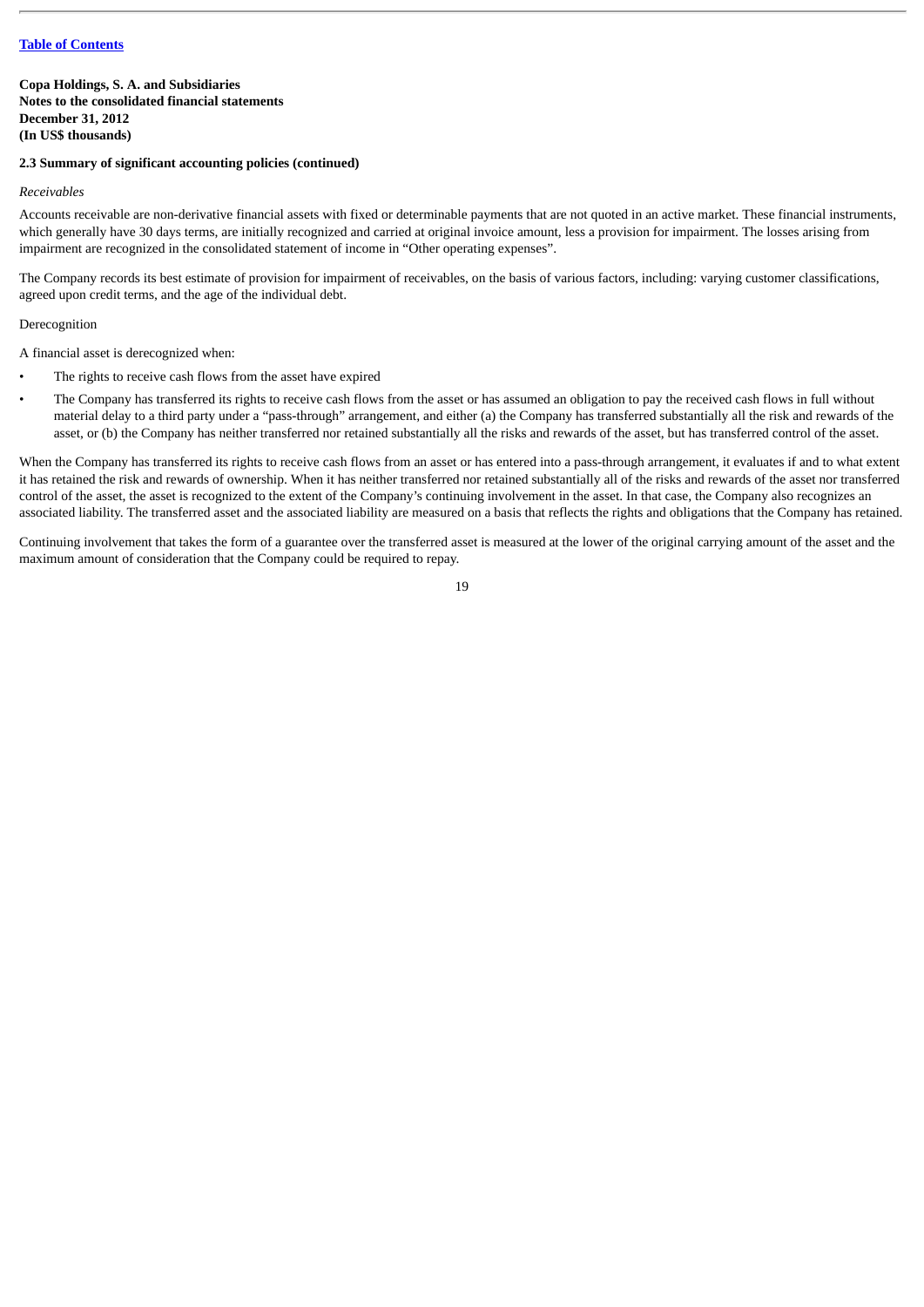## **Copa Holdings, S. A. and Subsidiaries Notes to the consolidated financial statements December 31, 2012 (In US\$ thousands)**

## **2.3 Summary of significant accounting policies (continued)**

#### *ii) Impairment of financial assets*

The Company assesses at the end of each reporting date, whether there is objective evidence that a financial asset or group of financial assets is impaired. A financial asset or group of financial assets is deemed to be impaired if there is objective evidence as a result of one or more events that has occurred since the initial recognition of the asset (a "loss event") and that loss event has an impact on the estimated future cash flows of the financial asset or group of financial assets that can be reliably estimated. Evidence of impairment may include indicators that the debtors or the group of debtors is experiencing financial difficulty, default or delinquency in interest or principal payments; the probability that they will enter bankruptcy or other financial reorganization and observable data indicating that there is a measurable decrease in the estimated future cash flows.

#### Impairment of financial assets carried at amortized cost

For financial assets carried at amortized cost, the Company first assesses whether objective evidence of impairment exists individually for financial assets that are individually significant, or collectively for financial assets that are not individually significant. If the Company determines that no objective evidence of impairment exists for an individually assessed financial asset, whether significant or not, it includes the asset in a group of financial assets with similar credit risk characteristics and collectively assesses them for impairment. Assets that are individually assessed for impairment and for which an impairment loss is, or continues to be, recognized are not included in a collective assessment of impairment.

If there is objective evidence that an impairment loss has been incurred, the amount of the loss is measured as the difference between the assets's carrying amount and the present value of estimated future cash flows (excluding future expected credit losses that have not yet been incurred). The present value of the estimated future cash flows is discounted at the financial asset's original effective interest rate. The carrying amount of the asset is reduced and the loss is recorded in the consolidated statement of income.

## *iii) Financial liabilities*

## *Initial recognition and measurement*

Financial liabilities within the scope of IAS 39 are classified as financial liabilities at fair value through profit or loss, loans and borrowings, or as derivatives designated as hedging instruments in an effective hedge, as appropriate. The Company determines the classification of its financial liabilities at initial recognition.

All financial liabilities are recognized initially at fair value and, in the case of loans and borrowings, net of directly attributable transaction costs.

The Company's financial liabilities include trade and other payables, loans and borrowings, and derivative financial instruments.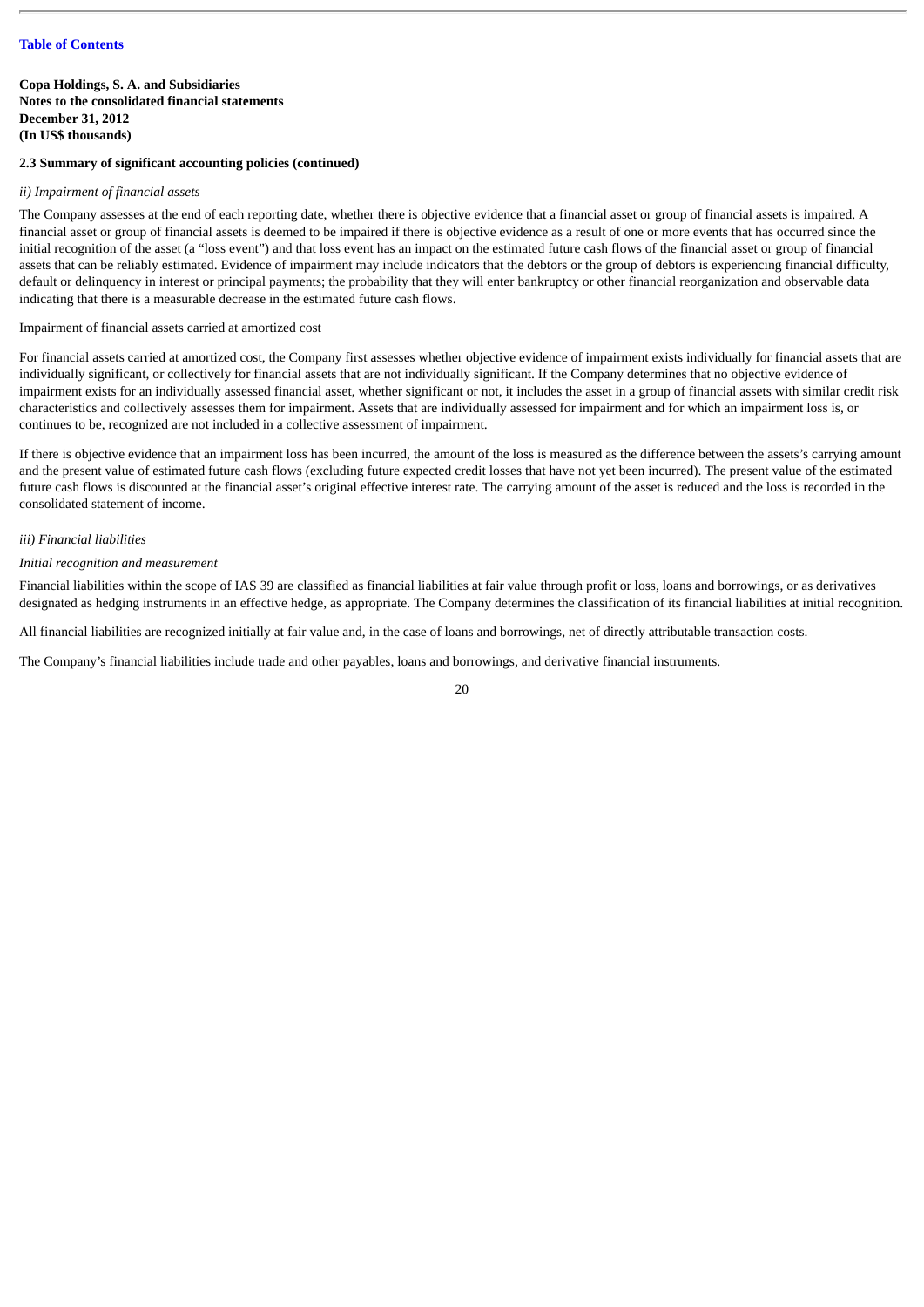**Copa Holdings, S. A. and Subsidiaries Notes to the consolidated financial statements December 31, 2012 (In US\$ thousands)**

### **2.3 Summary of significant accounting policies (continued)**

#### *Subsequent measurement*

The measurement of financial liabilities depends on their classification as described below:

#### *Long-term debt*

All borrowings and loans are initially recognized at fair value less any directly attributable transaction costs. Subsequent to initial recognition, these liabilities are measured at amortized cost using the effective interest rate (EIR) method. Gain and losses are recognized in the consolidated statement of income when the liabilities are derecognized as well as through the EIR amortization process.

Amortized cost is calculated by taking into account any discount or premium on acquisition and fees or costs that are an integral part of the EIR. The EIR amortization is included in finance costs in the consolidated statement of income.

#### *Other financial liabilities*

Other financial liabilities are initially recognized at fair value, including directly attributable transaction costs. Subsequent to initial recognition, they are measured at amortized cost using the effective interest rate method.

Gain and losses are recognized in the consolidated statement of income when the liabilities are derecognized as well as through the amortization process.

#### *Derecognition*

Financial liabilities are derecognized when the obligation under the liability is discharged, cancelled or expires. When an existing financial liability is replaced by another from the same lender on substantially different terms, or the terms of an existing liability are substantially modified, such an exchange or modification is treated as a derecognition of the original liability and the recognition of a new liability, and the difference in the respective carrying amounts is recognized in the consolidated statement of income.

#### *iv) Fair value of financial instruments*

The fair value of financial instruments that are traded in active markets at each reporting date is determined by reference to quoted market prices or dealer price quotations (bid price for long positions and ask price for short positions), without any deduction for transaction costs.

For financial instruments not traded in an active market, the fair value is determined using appropriate valuation techniques. Such techniques may include:

- Using recent arm's length market transactions
- Reference to the current fair value of another instrument that is substantially the same
- A discounted cash flow analysis or other valuation models.

An analysis of fair values of financial instruments and further details as to how they are measured are provided in Note 27.9.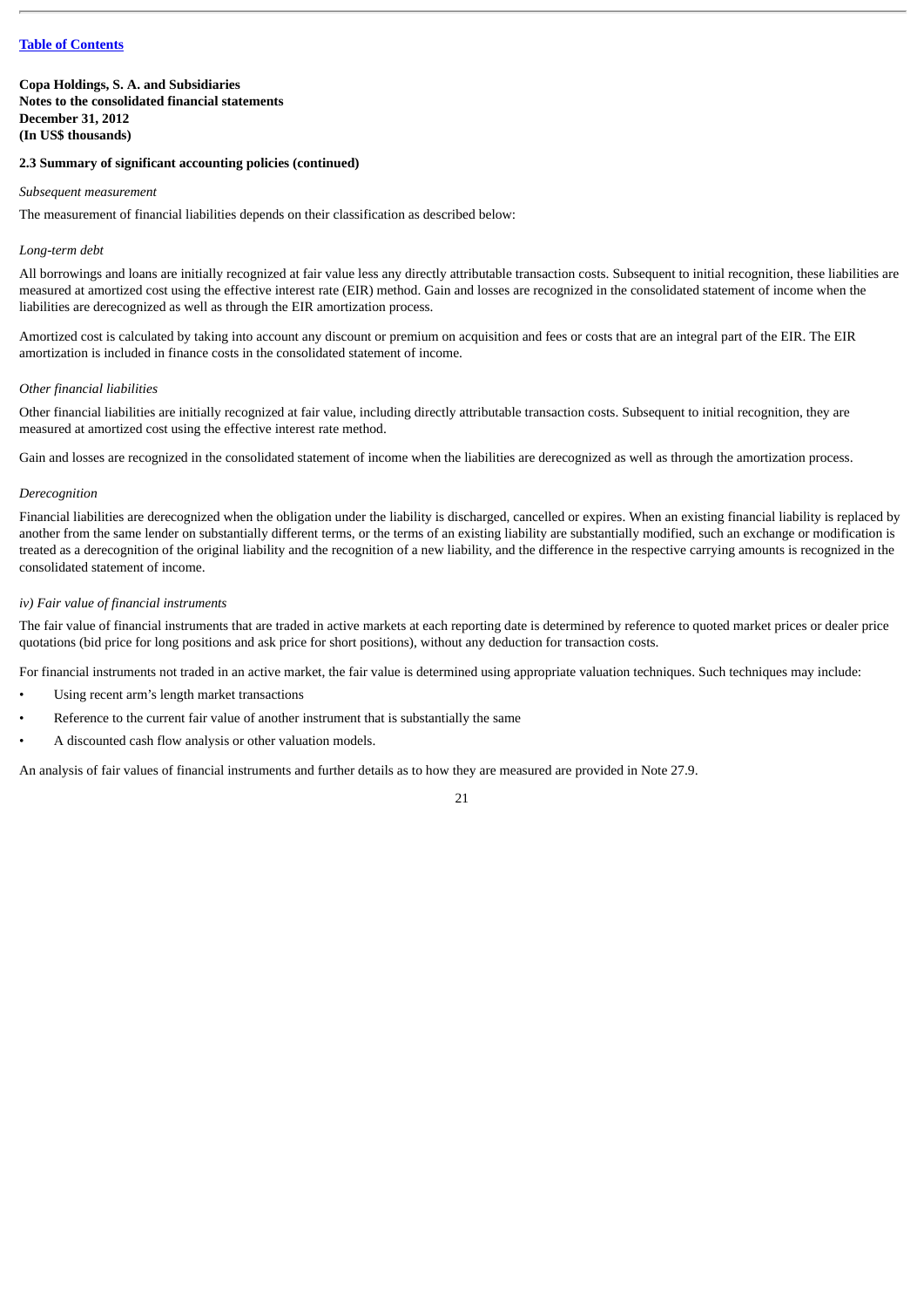**Copa Holdings, S. A. and Subsidiaries Notes to the consolidated financial statements December 31, 2012 (In US\$ thousands)**

**2.3 Summary of significant accounting policies (continued)**

## **j) Derivative financial instruments and hedging activities**

## **Initial recognition and subsequent measurement**

Derivatives instruments are initially recognized at fair value on the date on which a derivative contract is entered into and are subsequently remeasured at their fair value. Derivatives are carried as financial assets when the fair value is positive and as financial liabilities when the fair value is negative. The method for recognizing the resulting gain or loss depends on whether the derivative is designated as a hedging instrument, and if so, the classification of the hedging.

For the purpose of hedge accounting, hedges are classified as:

- Fair value hedges
- Cash flow hedges
- Hedges of a net investment in a foreign operation.

The Company designates certain derivatives as cash flow hedges.

At the inception of a hedge relationship, the Company formally designates and documents the relationship between hedging instruments and hedged items, as well as its risk management objectives and strategy for undertaking various hedging transactions.

The Company also documents its assessment both at hedge inception and on an ongoing basis, of whether the derivatives that are used in hedging transactions, as expected, are highly effective in offsetting changes in fair values or cash flows of hedged items.

The fair values of various derivative instruments used for hedging purposes are shown in Note 18.

Any gain or loss on the hedging instrument relating to the effective portion of the hedge is recognized in the consolidated statement of comprehensive income. The gain or loss relating to the ineffective portion is recognized immediately in the consolidated statement of income.

Amounts recognized as other comprehensive income are transferred to the income statement when the hedged transaction affects profit or loss, such as when the hedged financial income or financial expense is recognized. When the hedged item is the cost of a non-financial asset or non-financial liability, the amounts recognized as other comprehensive income are transferred to the initial carrying amount of the nonfinancial asset or liability.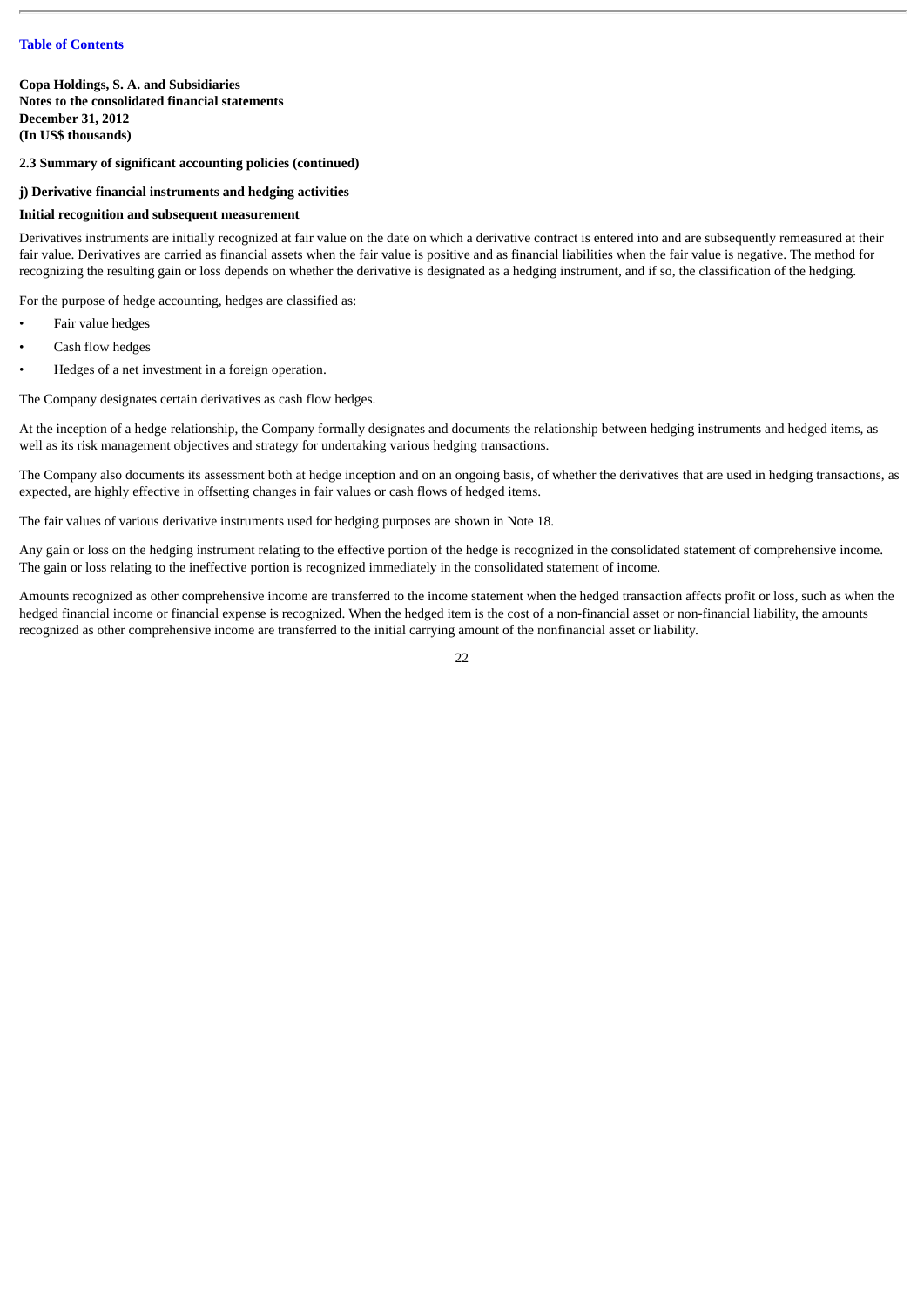## **Copa Holdings, S. A. and Subsidiaries Notes to the consolidated financial statements December 31, 2012 (In US\$ thousands)**

## **2.3 Summary of significant accounting policies (continued)**

#### Current versus non-current classification

Derivative instruments that are not designated as effective hedging instruments are classified as current or non-current or separated into a current and non-current portion based on an assessment of the facts and circumstances:

- When the Company will hold a derivative as an economic hedge (and does not apply hedge accounting) for a period beyond 12 months after the reporting date, the derivative is classified as non-current (or separated into current and non-current portions) consistent with the classification of the underlying item.
- Embedded derivates that are not closely related to the host contract are classified consistent with the cash flows of the host contract.
- Derivative instruments that are designated as, and are effective hedging instruments, are classified consistently with the classification of the underlying hedged item. The derivative instrument is separated into a current portion and a non-current portion only if a reliable allocation can be made.

#### **k) Expendable parts and supplies**

Expendable parts and supplies for flight equipment are carried at the lower of the average acquisition cost or replacement cost, and are expensed when used in operations. The replacement cost is the estimated purchase price in the normal course of business.

#### **l) Impairment of non – financial assets**

The Company assesses at each reporting date whether there is an indication that an asset may be impaired. If any such indication exists, or when annual impairment testing for an asset is required, the Company estimates the asset's recoverable amount. An asset's recoverable amount is the higher of an asset's or cash-generating unit's fair value less costs to sell and its value in use. Recoverable amount is determined for an individual asset, unless the asset does not generate cash inflows that are largely independent of those from other assets of group of assets. When the carrying amount of an asset or cash-generating unit (CGU) exceeds its recoverable amount, the asset is considered impaired and is written down to its recoverable amount.

In assessing value in use, the estimated future cash flows are discounted to their present value using a pre-tax discount rate that reflects current market assessments of the time value of money and the risks specific to the asset.

Impairment losses of continuing operations, including impairment on inventories, are recognized in the consolidated statement of income in those expense categories consistent with the function of the impaired asset.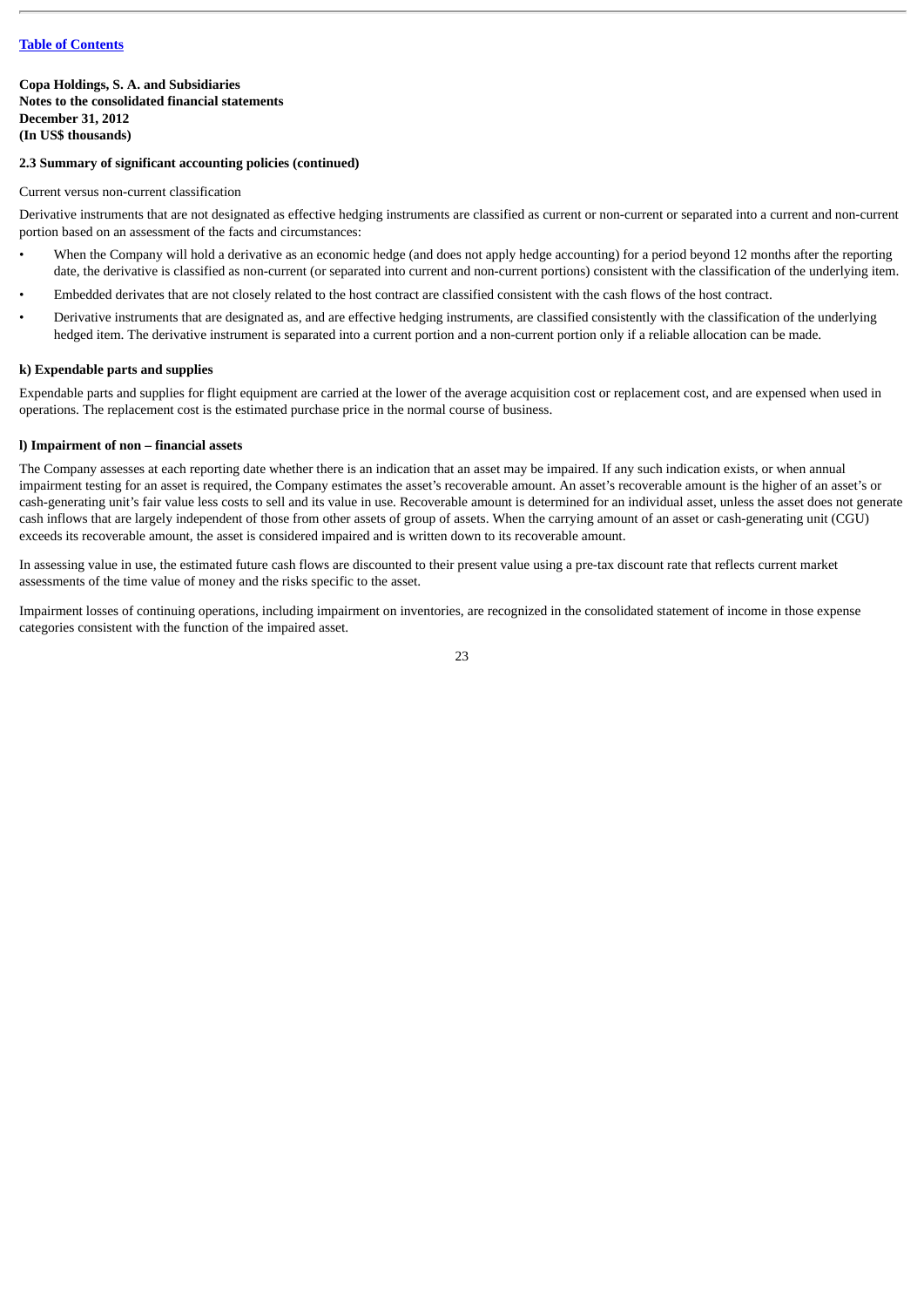### **Copa Holdings, S. A. and Subsidiaries Notes to the consolidated financial statements December 31, 2012 (In US\$ thousands)**

### **2.3 Summary of significant accounting policies (continued)**

For assets, excluding goodwill, an assessment is made at each reporting date to determine whether there is any indication that previously recognized impairment losses no longer exists or may have decreased. If such indication exists, the Company estimates the asset's or CGU's recoverable amount. A previously recognized impairment loss is reversed only if there has been a change in the assumptions used to determine the asset's recoverable amount since the last impairment loss was recognized. The reversal is limited so that the carrying amount of the asset does not exceed its recoverable amount, nor exceed the carrying amount that would have been determined, net of depreciation, had no impairment loss been recognized for the asset in prior years. Such reversal is recognized in the income statement.

#### **m) Cash and cash equivalents**

Cash and cash equivalents in the statement of financial position, comprise cash at banks and on hands, money market accounts and time deposits with original maturities of three months or less when purchased.

For the purpose of the consolidated statement of cash flows, cash and cash equivalents consist of cash net of outstanding bank overdraft.

#### **n) Provisions**

Provisions for costs, including restitution, restructuring and legal claims and assessments are recognized when:

- The Company has a present legal or constructive obligation as a result of past events;
- It is more likely than not that an outflow of resources embodying economic benefits will be required to settle the obligation; and
- The amount of obligation can be reliably estimated.

For certain operating leases, the Company is contractually obliged to return aircraft in a defined condition. The Company accrues for restitution costs related to aircraft held under operating leases throughout the duration of the lease. Restitution costs are based on the net present value of the estimated costs of returning the aircrafts and are recognized in the consolidated statement of income in "Maintenance, material and repairs". These costs are reviewed annually and adjusted as appropriate.

## **o) Passenger traffic commissions**

Passenger traffic commissions are recognized as expense when transportation is provided and the related revenue is recognized. Passenger traffic commissions paid but not yet recognized as expense are included in "Prepaid expenses" in the accompanying consolidated statement of financial position.

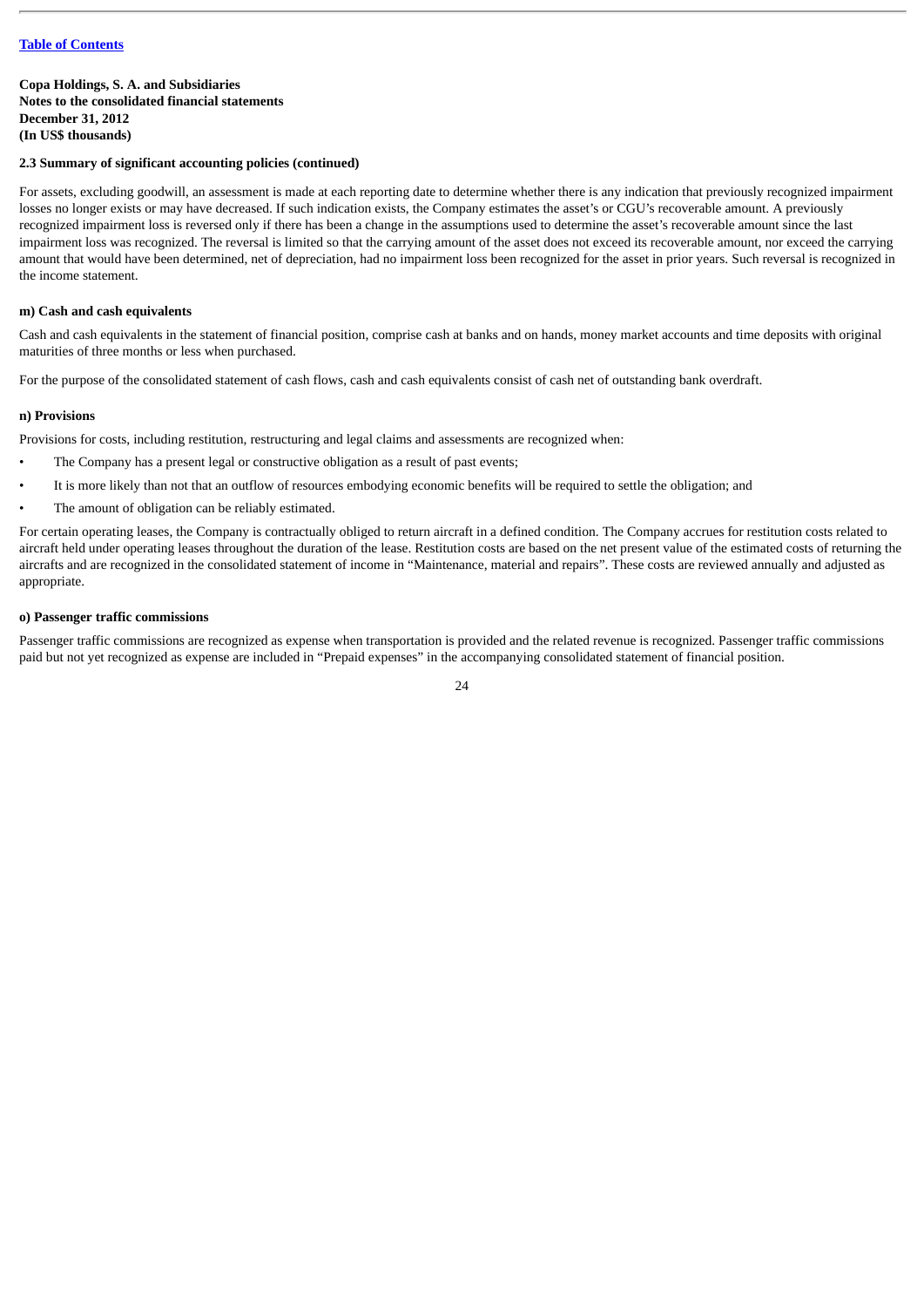**Copa Holdings, S. A. and Subsidiaries Notes to the consolidated financial statements December 31, 2012 (In US\$ thousands)**

## **2.3 Summary of significant accounting policies (continued)**

## **p) Share-based payments**

Employees (including senior executives) of the Company receive remuneration in the form of share-based payment transactions, whereby employees render services as consideration for equity instruments (equity-settled transactions).

#### Equity-settled transactions

The cost of equity-settled transactions is recognized, together with a corresponding increase in other capital reserves in equity, over the period in which the performance and/or service conditions are fulfilled. The cumulative expense recognized for equity-settled transactions at each reporting date until the vesting date reflects the extent to which the vesting period has expired and the Company's best estimate of the number of equity instruments that will ultimately vest. The income statement expense or credit for a period represents the movement in cumulative expense recognized as at the beginning and end of that period and is recognized in "Salaries and benefits" expense (Note 23).

## **q) Maintenance deposit**

The Company makes payments for engine overhauls under power by the hour agreements ("PBH"). Payments related to engine overhauls under PBH agreements are recognized as prepaid assets until the maintenance event occurs, at which time the actual costs of the maintenance is capitalized and are amortized over the expected period until the next event. Additonally, the PBH covers minor maintenance events which are recognized as an expense when occurs. Management performs regular reviews of the recovery of maintenance deposits and believes that the values reflected in the consolidated statement of financial position are recoverable.

## **r) Monetary unit**

The consolidated financial statements are presented in U.S. Dollar, the legal tender of the Republic of Panama. The Republic of Panama does not issue its own paper currency, instead, the U.S. Dollar (US\$) is used as legal currency.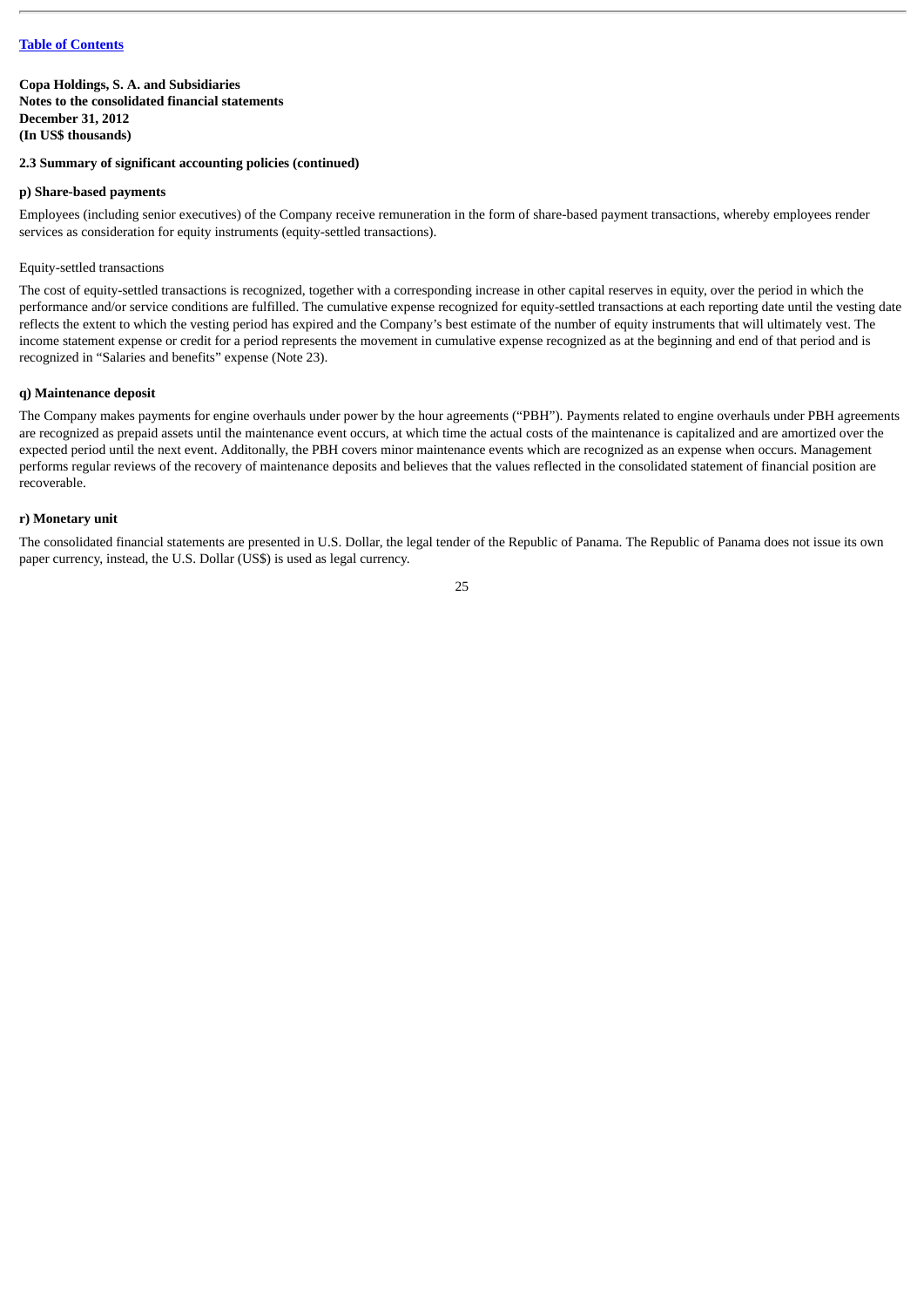**Copa Holdings, S. A. and Subsidiaries Notes to the consolidated financial statements December 31, 2012 (In US\$ thousands)**

#### **3. Significant accounting judgments, estimates and assumptions**

The preparation of the Company's consolidated financial statements requires management to make judgments, estimates and assumptions that affect the reported amounts of revenues, expenses, assets and liabilities and the accompanying disclosures and the disclosure of contingent liabilities. Uncertainty about these assumptions and estimates could result in outcomes that require a material adjustment to the carrying amount assets or liabilities affected in future periods.

#### **Judgments**

In the process of applying the Company's accounting policies, management has made judgment, which has the most significant effect on the amounts recognized in the consolidated financial statements:

#### *Leases*

The Company has entered into lease contracts on some of the aircraft it operates. The Company has determined, based on the terms and conditions of the arrangements, that all the significant risks and rewards of ownership of the aircraft it leases are not transferred, so it accounts for the contracts as operating leases.

#### **Estimates and assumptions**

The key assumptions concerning the future and other key sources of estimation uncertainty at the reporting date, that have a significant risk of causing a material adjustment to the carrying amounts of assets and liabilities within the next financial year, are described below. The Company based its assumptions and estimates on parameters available when the consolidated financial statements were prepared. Existing circumstances and assumptions about future developments, however, may change due to market changes or circumstances arising beyond the control of the Company. Such changes are reflected in the assumptions when they occur.

#### *Impairment of non financial asset*

Impairment exists when the carrying value of an asset or cash generating unit exceeds its recoverable amount, which is the higher of its fair value less costs to sell and its value in use. The fair value less costs to sell calculation is based on available data from binding sales transactions, conducted at arm's length, for similar assets or observable market prices less incremental costs for disposing of the asset. The value in use calculation is based on a discounted cash flow model. The cash flows are derived from the budget for the next five years and do not include restructuring activities that the Company is not yet committed to or significant future investments that will enhance the asset's performance of the CGU being tested. The recoverable amount is most sensitive to the discount rate used for the discounted cash flow model as well as the expected future cash-inflows and the growth rate used for extrapolation purposes.

#### *Property, plant and equipment*

The Company's management has determined that the residual value of the aircraft components owned is 15% of the cost of the asset, so the depreciation of flight equipment is made accordingly. Annually, management reviews the useful life and salvage value of each of these assets.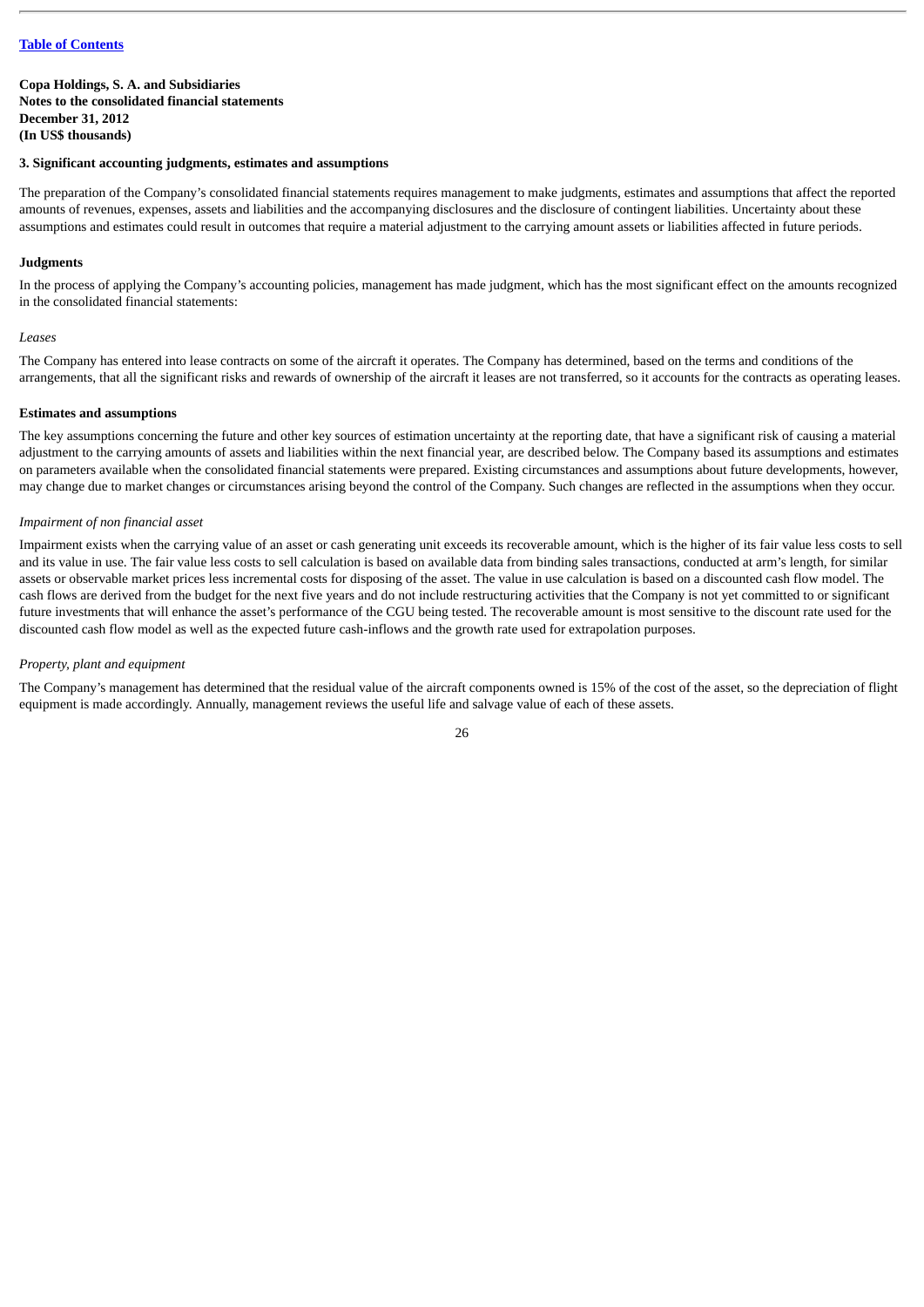## **Copa Holdings, S. A. and Subsidiaries Notes to the consolidated financial statements December 31, 2012 (In US\$ thousands)**

## **3. Significant accounting judgments, estimates and assumptions (continued)**

#### *Maintenance provision*

The recording of maintenance provisions related to return conditions on aircraft leases requires management to make estimates of the future costs associated with the maintenance events required under the lease return condition and estimates of the expected future maintenance condition of the aircraft at the time of lease expiry. These estimates take into account current costs of these maintenance events, estimates of inflation surrounding these costs as well as assumptions surrounding utilization of the related aircraft. Any difference in the actual maintenance cost incurred and the amount of the provision is recorded in maintenance expense in the period. The effect of any changes in estimates, including changes in discount rates, inflation assumptions, cost estimates or lease expiries, is also recognized in maintenance expense in the period.

#### *Share-based payments*

The Company measures the cost of equity-settled transactions with employees by reference to the fair value of the equity instruments at the date at which they are granted. Estimating fair value for share-based payment transactions requires determination of the most appropriate valuation model, which is dependent on the terms and conditions of the grant. This estimate also requires determination of the most appropriate inputs to the valuation model including the expected life of the share option, volatility and dividend yield and making assumptions about them. The assumptions and models used for estimating fair value for share-based payment transactions are disclosed in Note 23.

#### *Revenue recognition – expired tickets*

The Company recognizes revenue from fares for tickets that are expected to expire unused based on historical data and experience. Estimating expected breakage requires management to make informed judgment about, among other things, the extent to which historical experience is an indication of the future customer behavior. Quarterly as the experience data suggests, management reassesses the historical data and makes required improvements.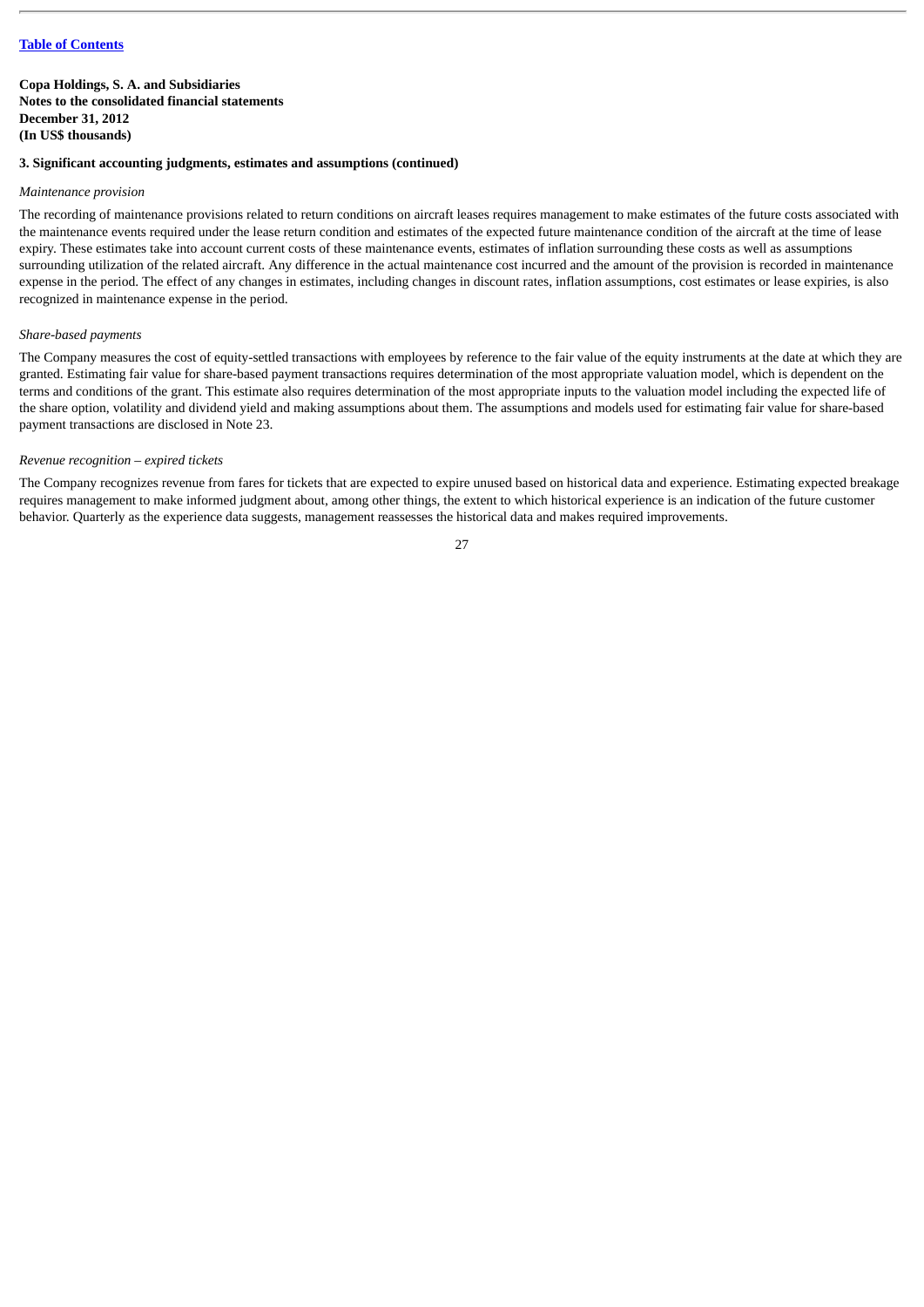**Copa Holdings, S. A. and Subsidiaries Notes to the consolidated financial statements December 31, 2012 (In US\$ thousands)**

## **3. Significant accounting judgments, estimates and assumptions (continued)**

#### *Taxes*

The Company believes that the tax positions taken are reasonable. However, various taxing authorities may challenge the positions taken resulting in additional liabilities for taxes and interest that may become payable in future years as a result of audits by the tax authorities. The tax positions involve considerable judgment on the part of management and tax positions are reviewed and adjusted to account for changes in circumstances, such as lapsing of applicable statutes of limitations, conclusions of tax audits, additional exposures based on identification of new issues or court decisions affecting a particular tax issue. Actual results could differ from estimates.

#### **4. Standards issued but not yet effective**

The standards and interpretations that are issued, but not yet effective, up to the date of issuance of the Company's financial statements are disclosed below. The Company intends to adopt these standards, if applicable, when they become effective.

#### IAS 1 *Presentation of Items of Other Comprehensive Income – Amendments to IAS 1*

The amendments to IAS 1 change the grouping of items presented in other comprehensive income (OCI). Items that could be reclassified (or 'recycled') to profit or loss at a future point in time (for example, net gain on hedge of net investment, exchange differences on translation of foreign operations, net movement on cash flow hedges and net loss or gain on available-for-sale financial assets) would be presented separately from items that will never be reclassified (for example, actuarial gains and losses on defined benefit plans and revaluation of land and buildings). The amendment affects presentation only and has no impact on the Group's financial position or performance. The amendment becomes effective for annual periods beginning on or after 1 July 2012, and will therefore be applied in the Company's first annual report after becoming effective.

#### IAS 19 *Employee Benefits (Revised)*

The IASB has issued numerous amendments to IAS 19. These range from fundamental changes such as removing the corridor mechanism and the concept of expected returns on plan assets to simple clarifications and re-wording. However, the amended standard will impact the net benefit expense as the expected return on plan assets will be calculated using the same interest rate as applied for the purpose of discounting the benefit obligation. The amendment becomes effective for annual periods beginning on or after 1 January 2013.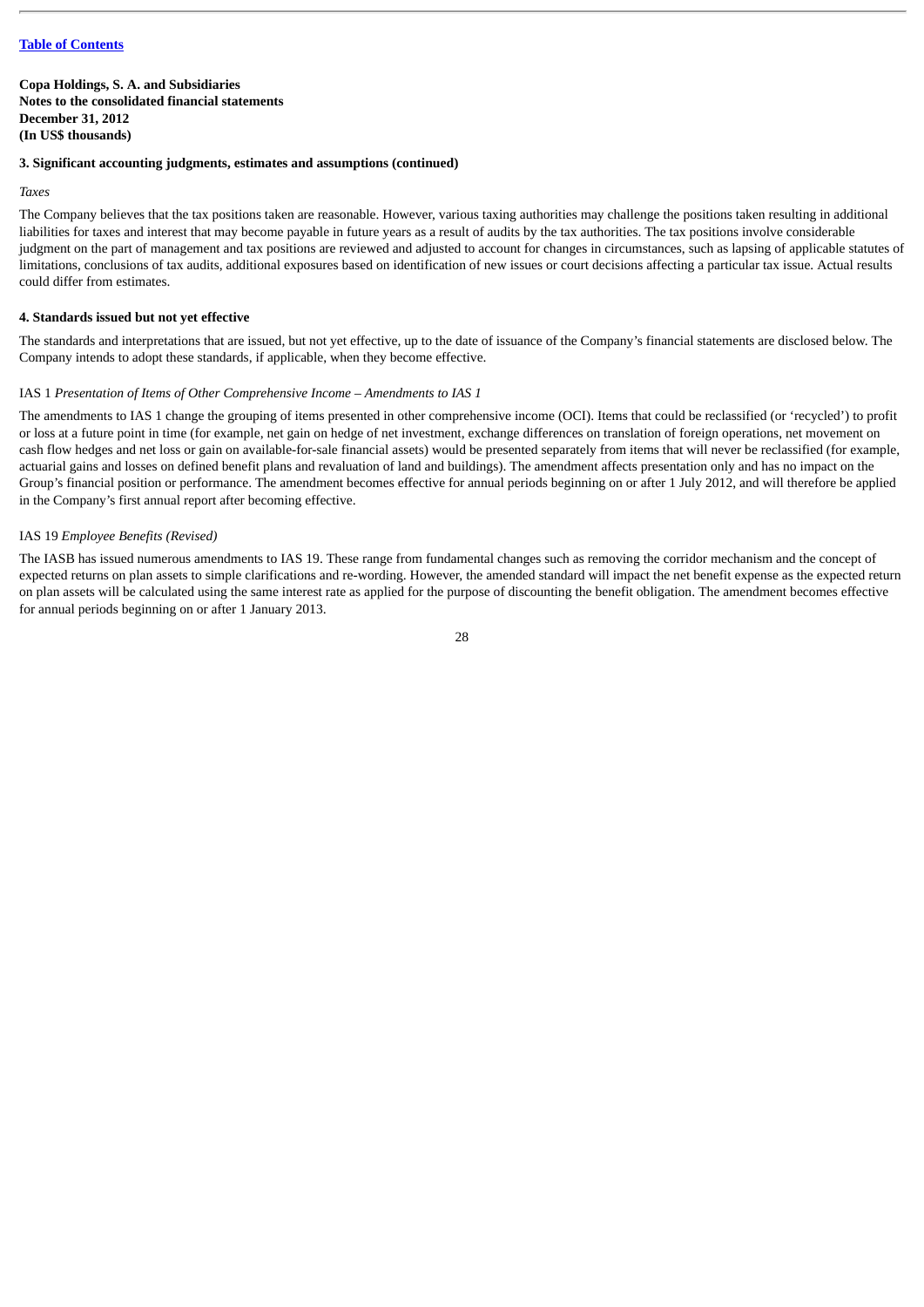## **Copa Holdings, S. A. and Subsidiaries Notes to the consolidated financial statements December 31, 2012 (In US\$ thousands)**

#### **4. Standards issued but not yet effective (continued)**

#### IAS 28 *Investments in Associates and Joint Ventures (as revised in 2011)*

As a consequence of the new IFRS 11 Joint Arrangements, and IFRS 12 Disclosure of Interests in Other Entities, IAS 28 Investments in Associates, has been renamed IAS 28 Investments in Associates and Joint Ventures, and describes the application of the equity method to investments in joint ventures in addition to associates. The revised standard becomes effective for annual periods beginning on or after 1 January 2013.

## IAS 32 *Offsetting Financial Assets and Financial Liabilities – Amendments to IAS 32*

These amendments clarify the meaning of "currently has a legally enforceable right to set-off". The amendments also clarify the application of the IAS 32 offsetting criteria to settlement systems (such as central clearing house systems) which apply gross settlement mechanisms that are not simultaneous. These amendments are not expected to impact the Group's financial position or performance and become effective for annual periods beginning on or after 1 January 2014.

#### IFRS 1 *Government Loans – Amendments to IFRS 1*

These amendments require first-time adopters to apply the requirements of IAS 20 Accounting for Government Grants and Disclosure of Government Assistance, prospectively to government loans existing at the date of transition to IFRS. Entities may choose to apply the requirements of IFRS 9 (or IAS 39, as applicable) and IAS 20 to government loans retrospectively if the information needed to do so had been obtained at the time of initially accounting for that loan. The exception would give first-time adopters relief from retrospective measurement of government loans with a below-market rate of interest. The amendment is effective for annual periods on or after 1 January 2013. The amendment has no impact on the Company.

## IFRS 7 Disclosures – *Offsetting Financial Assets and Financial Liabilities – Amendments to IFRS 7*

These amendments require an entity to disclose information about rights to set-off and related arrangements (e.g., collateral agreements). The disclosures would provide users with information that is useful in evaluating the effect of netting arrangements on an entity's financial position. The new disclosures are required for all recognized financial instruments that are set off in accordance with IAS 32 Financial Instruments: Presentation.

The disclosures also apply to recognized financial instruments that are subject to an enforceable master netting arrangement or similar agreement, irrespective of whether they are set off in accordance with IAS 32. These amendments will not impact the Company's financial position or performance and become effective for annual periods beginning on or after 1 January 2013.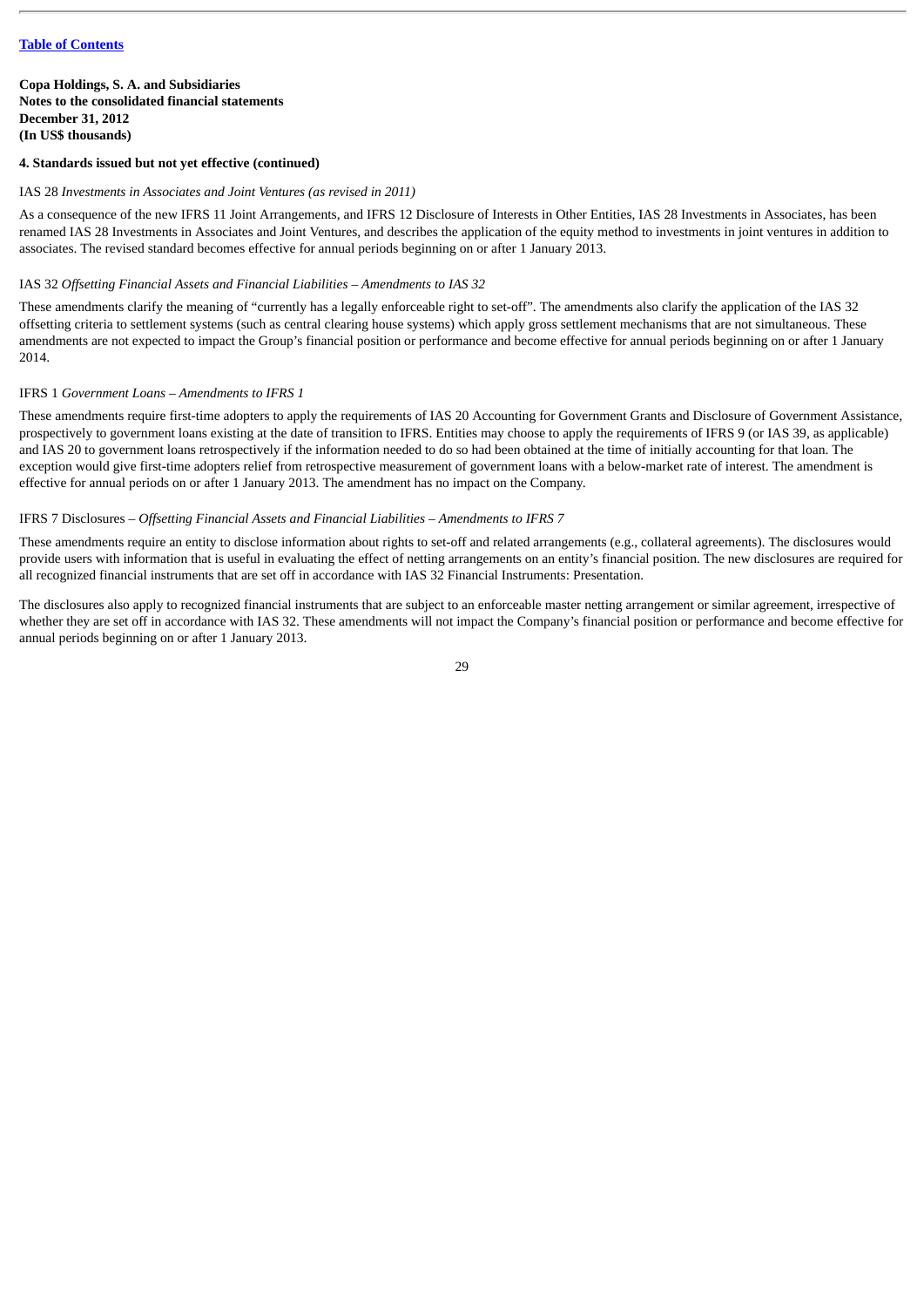## **Copa Holdings, S. A. and Subsidiaries Notes to the consolidated financial statements December 31, 2012 (In US\$ thousands)**

## **4. Standards issued but not yet effective (continued)**

#### IFRS 9 *Financial Instruments: Classification and Measurement*

IFRS 9, as issued, reflects the first phase of the IASB's work on the replacement of IAS 39 and applies to classification and measurement of financial assets and financial liabilities as defined in IAS 39. The standard was initially effective for annual periods beginning on or after 1 January 2013, but Amendments to IFRS 9 Mandatory Effective Date of IFRS 9 and Transition Disclosures, issued in December 2011, moved the mandatory effective date to 1 January 2015. In subsequent phases, the IASB will address hedge accounting and impairment of financial assets. The adoption of the first phase of IFRS 9 will have an effect on the classification and measurement of the Company's financial assets, but will not have an impact on classification and measurements of financial liabilities. The Company will quantify the effect in conjunction with the other phases, when the final standard including all phases is issued.

#### IFRS 10 *Consolidated Financial Statements, IAS 27 Separate Financial Statements*

IFRS 10 replaces the portion of IAS 27 Consolidated and Separate Financial Statements that addresses the accounting for consolidated financial statements. It also addresses the issues raised in SIC-12 Consolidation — Special Purpose Entities.

IFRS 10 establishes a single control model that applies to all entities including special purpose entities. The changes introduced by IFRS 10 will require management to exercise significant judgment to determine which entities are controlled and therefore are required to be consolidated by a parent, compared with the requirements that were in IAS 27. Based on the preliminary analyses performed, IFRS 10 is not expected to have any impact on the currently held investments of the Company. This standard becomes effective for annual periods beginning on or after 1 January 2013.

#### IFRS 11 *Joint Arrangements*

IFRS 11 replaces IAS 31 Interests in Joint Ventures and SIC-13 Jointly-controlled Entities — Non-monetary Contributions by Venturers. IFRS 11 removes the option to account for jointly controlled entities (JCEs) using proportionate consolidation. Instead, JCEs that meet the definition of a joint venture must be accounted for using the equity method. These amendments are not expected to impact the Group's financial position or performance.

## IFRS 12 *Disclosure of Interests in Other Entities*

IFRS 12 includes all of the disclosures that were previously in IAS 27 related to consolidated financial statements, as well as all of the disclosures that were previously included in IAS 31 and IAS 28. These disclosures relate to an entity's interests in subsidiaries, joint arrangements, associates and structured entities.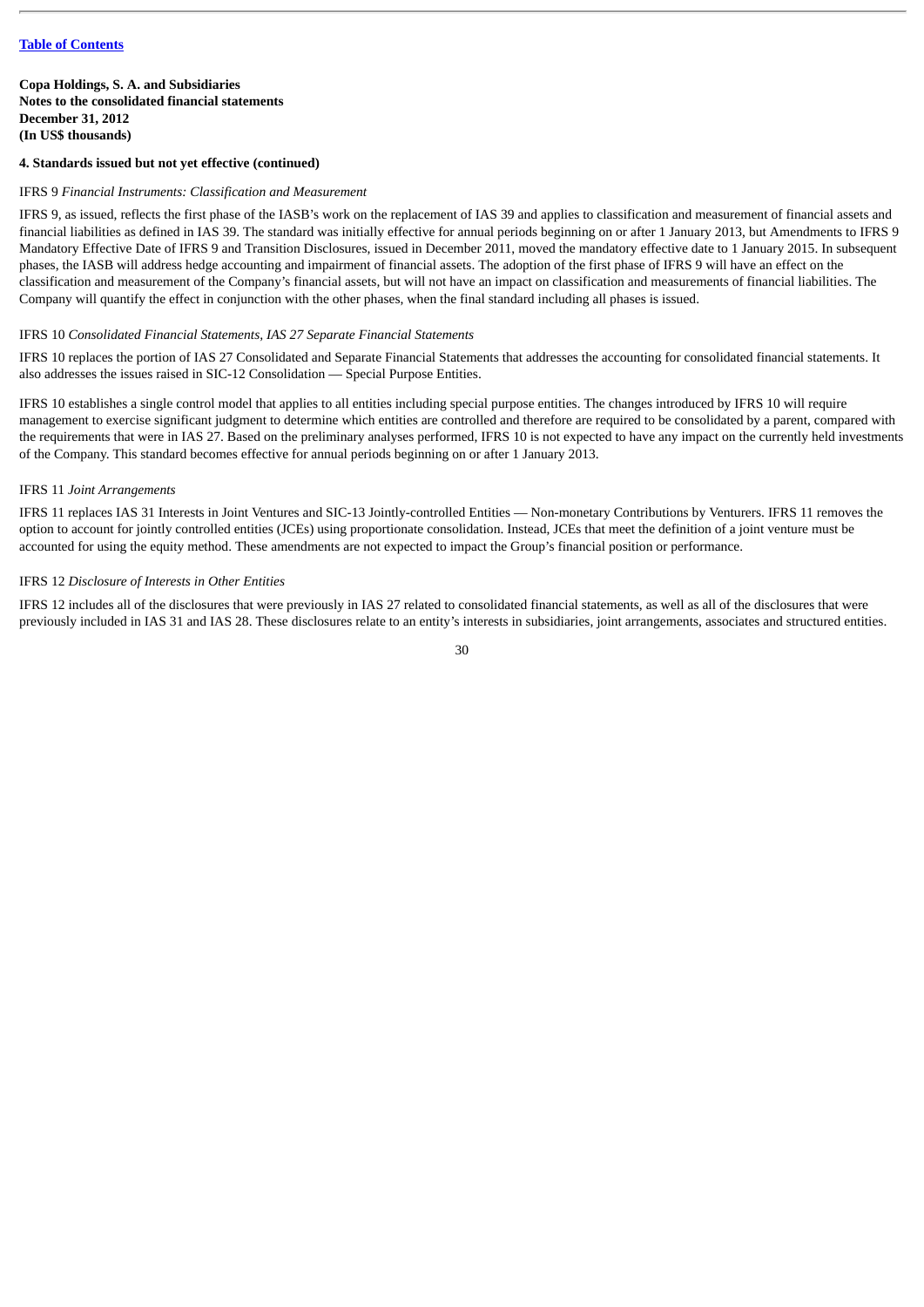## **Copa Holdings, S. A. and Subsidiaries Notes to the consolidated financial statements December 31, 2012 (In US\$ thousands)**

### **4. Standards issued but not yet effective (continued)**

A number of new disclosures are also required, but has no impact on the Group's financial position or performance. This standard becomes effective for annual periods beginning on or after 1 January 2013.

### IFRS 13 *Fair Value Measurement*

IFRS 13 establishes a single source of guidance under IFRS for all fair value measurements. IFRS 13 does not change when an entity is required to use fair value, but rather provides guidance on how to measure fair value under IFRS when fair value is required or permitted. The Company is currently assessing the impact that this standard will have on the financial position and performance, but based on the preliminary analyses, no material impact is expected. This standard becomes effective for annual periods beginning on or after 1 January 2013.

#### *Annual Improvements May 2012*

These improvements will not have an impact on the Company, but include:

#### IFRS 1 *First-time Adoption of International Financial Reporting Standards*

This improvement clarifies that an entity that stopped applying IFRS in the past and chooses, or is required, to apply IFRS, has the option to re-apply IFRS 1. If IFRS 1 is not re-applied, an entity must retrospectively restate its financial statements as if it had never stopped applying IFRS.

#### IAS 1 *Presentation of Financial Statements*

This improvement clarifies the difference between voluntary additional comparative information and the minimum required comparative information. Generally, the minimum required comparative information is provided for the previous period.

#### IAS 16 *Property Plant and Equipment*

This improvement clarifies that major spare parts and servicing equipment that meet the definition of property; plant and equipment are not inventory.

#### IAS 32 *Financial Instruments, Presentation*

This improvement clarifies that income taxes arising from distributions to equity holders are accounted for in accordance with IAS 12 Income Taxes.

#### IAS 34 *Interim Financial Reporting*

The amendment aligns the disclosure requirements for total segment assets with total segment liabilities in interim financial statements. This clarification also ensures that interim disclosures are aligned with annual disclosures.

These improvements are effective for annual periods beginning on or after 1 January 2013.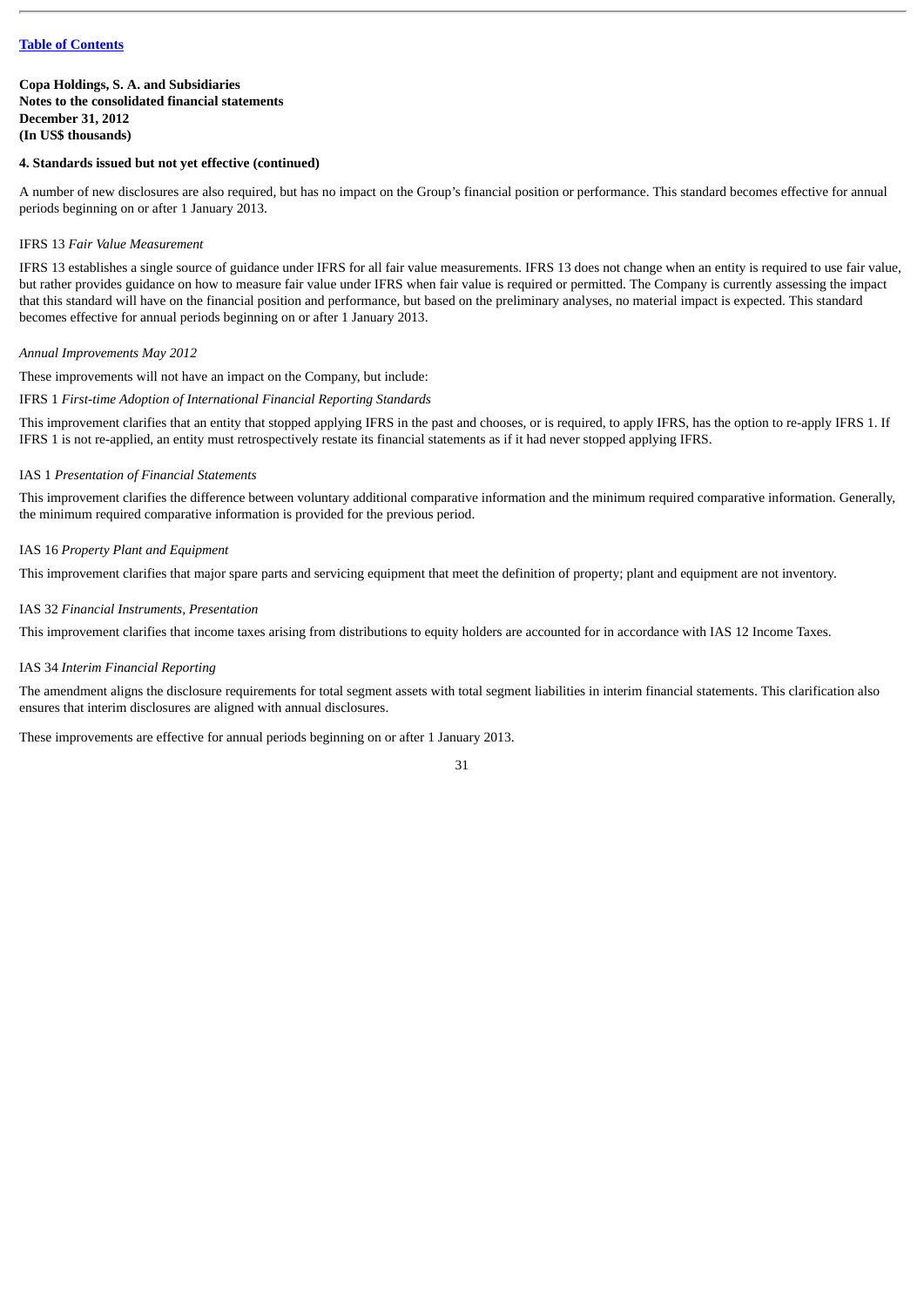**Copa Holdings, S. A. and Subsidiaries Notes to the consolidated financial statements December 31, 2012 (In US\$ thousands)**

## **5. Cash and cash equivalents**

|                                           | 2012     | 2011      |
|-------------------------------------------|----------|-----------|
| Checking and saving accounts              | \$44,504 | \$93,132  |
| Time deposits of no more than ninety days | 476      | 110,212   |
| Overnight deposits                        | 30.616   | 27,914    |
| Cash on hand                              | 498      | 12,543    |
|                                           | \$76,094 | \$243,801 |

Time deposits earn interest based on rates determined by the banks in which the instruments are held. The use of the time deposits depends on the cash requirements of the Company and bear interest rates ranging between 0.05% and 3.96% as of December 31, 2012 and 0.25% and 3.40% as of December 31, 2011.

## **6. Investments**

|                                       | 2012      | 2011           |
|---------------------------------------|-----------|----------------|
| <b>Short-term investments:</b>        |           |                |
| Time deposits between 90 and 365 days | \$484,838 | \$262,345      |
| Other short term investments          | 90,171    | $\overline{0}$ |
|                                       | \$575,009 | \$262,345      |
| Long term investments:                |           |                |
| Time deposits of more than 365 days   | \$ 68,000 | \$98,500       |
| Restricted cash                       | 1,445     | 6,334          |
|                                       | \$69,445  | \$104.834      |
|                                       |           |                |

As of December 31, 2012 the Company had \$90,171 million, not available for use by the Company due to exchange controls in Venezuela.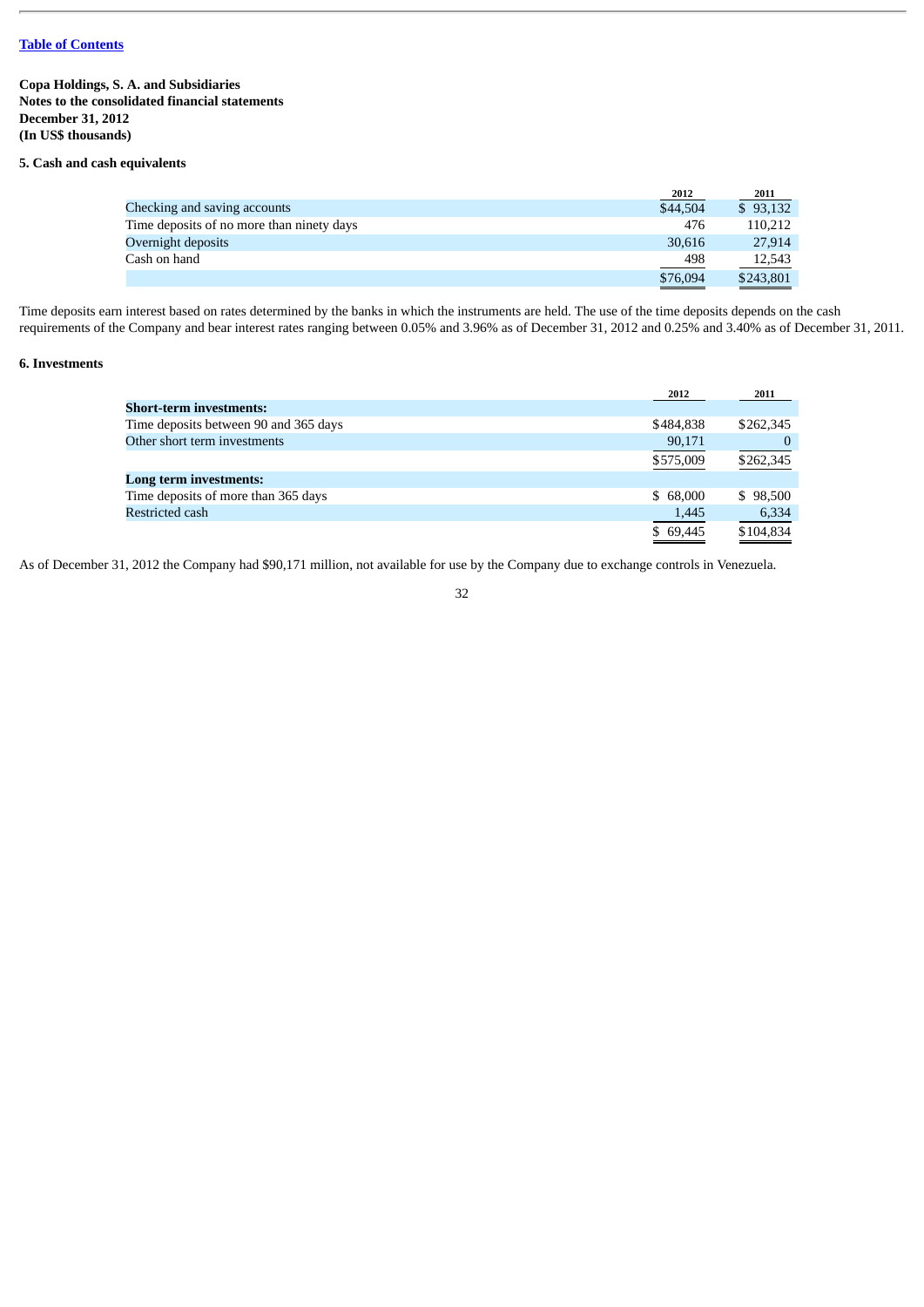## **Copa Holdings, S. A. and Subsidiaries Notes to the consolidated financial statements December 31, 2012 (In US\$ thousands)**

## **7. Accounts receivable**

| 2012      | 2011      |
|-----------|-----------|
| \$81,460  | \$74,955  |
| 31,555    | 40,423    |
| 9.491     | 12,396    |
| 2,385     | 2,558     |
| 13,499    | 16,502    |
| 138.390   | 146,834   |
| (3, 183)  | (4,537)   |
| \$135,207 | \$142,297 |
|           |           |
| 2012      | 2011      |
| \$111,288 | \$83,859  |
| 11,076    | 26,382    |
| 3,611     | 7,493     |
| 12,415    | 29,100    |
| \$138,390 | \$146.834 |
|           |           |

Current accounts receivable are those that do not show delays in their payments, according to the date agreed with the customer. The provision for impairment is made collectively when the Company estimates that it will not be able to collect all of the amounts past due. Movements in the provision for impairment of receivables were as follows:

|                              | 2012     | 2011    |
|------------------------------|----------|---------|
| Balance at beginning of year | \$4.537  | \$4.190 |
| Additions                    | 6.829    | 5.019   |
| Write-offs                   | (8, 183) | (4,672) |
| Balance at end of year       | \$3,183  | \$4,537 |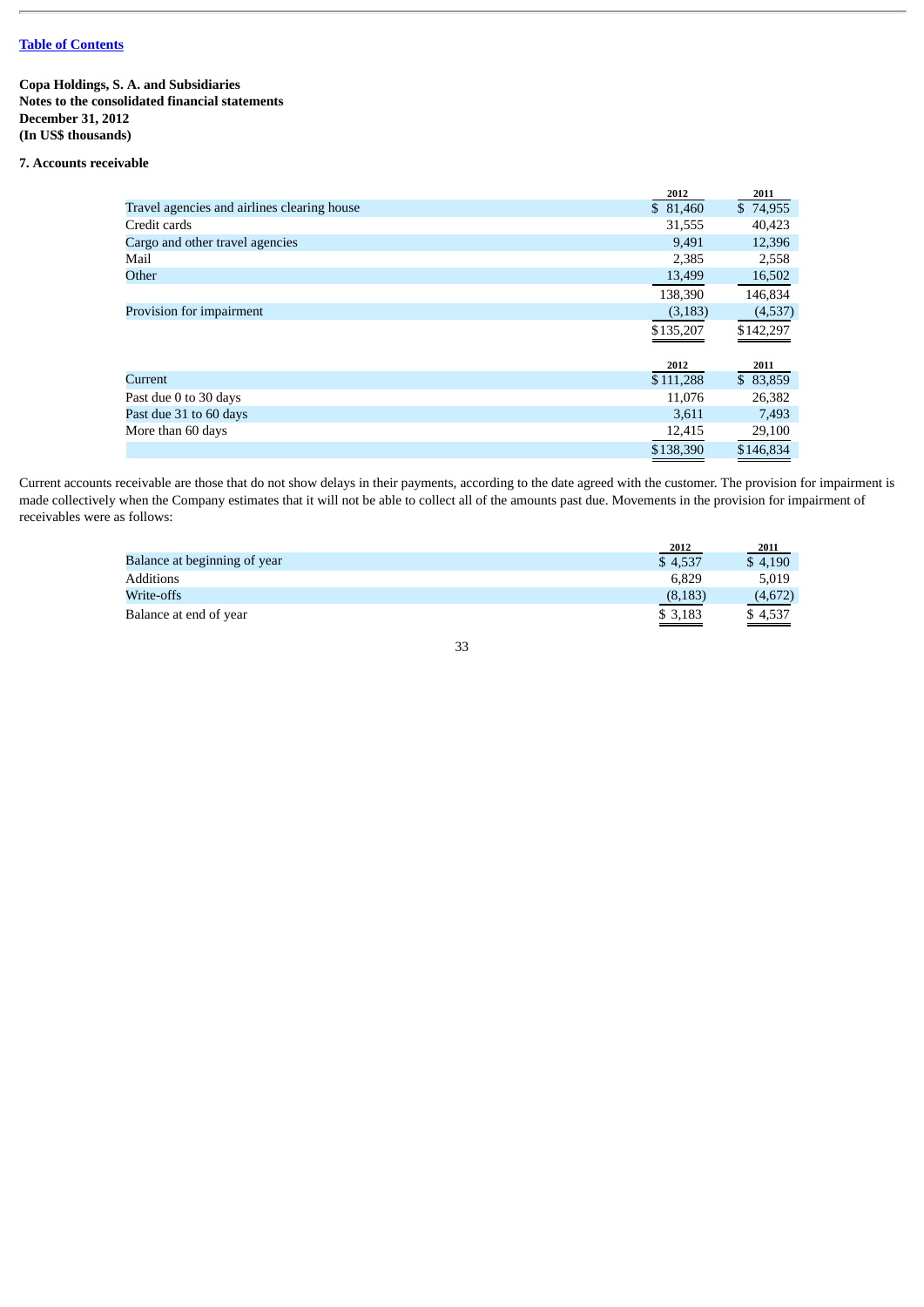**Copa Holdings, S. A. and Subsidiaries Notes to the consolidated financial statements December 31, 2012 (In US\$ thousands)**

# **8. Expendable parts and supplies**

|                                     | 2012     | 2011     |
|-------------------------------------|----------|----------|
| Material for repair and maintenance | \$43,476 | \$36,527 |
| Purchases in transit                | 5.297    | 4.049    |
| Other inventories                   | 1,830    | 1,806    |
|                                     | \$50,603 | \$42,382 |

The amount of expendable parts and supplies recognized as an expense in the consolidated statement of income in "Maintenance, material and repairs" was \$22.7 million, \$18.1 million and \$17.5 million for the years ended December 31, 2012, 2011 and 2010, respectively.

## **9. Prepaid expenses**

|                     | 2012     | 2011     |
|---------------------|----------|----------|
| Prepaid taxes       | \$19,928 | \$12,550 |
| Prepaid commissions | 6.942    | 4,195    |
| Prepaid insurance   | 7,631    | 7,624    |
| Prepaid rent        | 2.818    | 3,342    |
| Prepaid—other       | 25,801   | 12,347   |
|                     | \$63,120 | \$40,058 |

## **10. Other current assets**

|                                   | 2012     | 2011                                       |
|-----------------------------------|----------|--------------------------------------------|
| Derivatives financial instruments | \$8.991  | \$18,605                                   |
| Others                            | 7.337    | 4,050<br>and the control of the control of |
|                                   | \$16,328 | \$22,655                                   |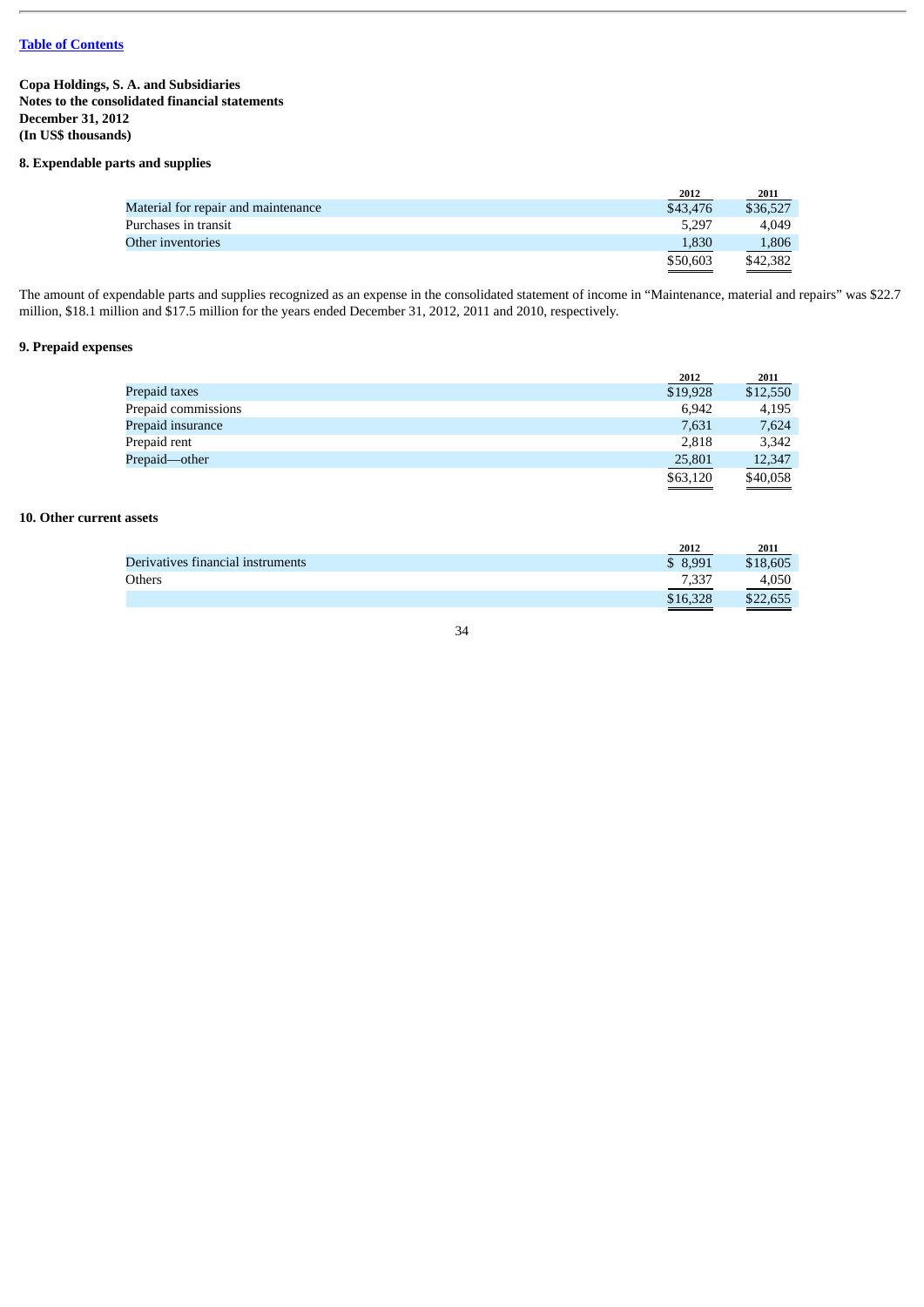**Copa Holdings, S. A. and Subsidiaries Notes to the consolidated financial statements December 31, 2012 (In US\$ thousands)**

# **11. Property, plant and equipment, net**

A summary of equipment and leasehold improvements as of December, 31 2012, are as follows:

|                                       |              |                |     |                                              |                               |     |                                                             |      | Furniture,                                 |    |                                  |     |                                           |               |
|---------------------------------------|--------------|----------------|-----|----------------------------------------------|-------------------------------|-----|-------------------------------------------------------------|------|--------------------------------------------|----|----------------------------------|-----|-------------------------------------------|---------------|
|                                       | Airframe     | <b>Engines</b> |     | Purchase<br>deposits for flight<br>equipment | Aircraft<br><b>Components</b> |     | Ramp and<br><b>Miscellaneous</b><br><b>Flight Equipment</b> |      | Fixtures.<br><b>Equipment and</b><br>Other |    | Leasehold<br><i>Improvements</i> |     | <b>Construction in</b><br><b>Progress</b> | Total         |
| Cost                                  |              |                |     |                                              |                               |     |                                                             |      |                                            |    |                                  |     |                                           |               |
| Balance at 1 January 2012             | \$1,184,757  | \$737,373      | \$  | 242,287                                      | 103,000                       | \$  | 29,706                                                      |      | 19,932                                     | S. | 17,499                           | \$. | 12,291                                    | \$2,346,845   |
| Transfer of Pre-Delivery Payments     | 117,411      | 86,411         |     | (203, 822)                                   |                               |     |                                                             |      | –                                          |    |                                  |     | __                                        |               |
| <b>Additions</b>                      | 98,807       | 43,312         |     | 187,970                                      | 12,117                        |     | 3,357                                                       |      | 2,265                                      |    |                                  |     | 4,191                                     | 352,020       |
| Capitalized interest /other           |              |                |     | 19,109                                       |                               |     |                                                             |      |                                            |    |                                  |     |                                           | 19,109        |
| <b>Disposals</b>                      |              |                |     |                                              | (481)                         |     | (418)                                                       |      | (530)                                      |    | (187)                            |     | —                                         | (1,616)       |
| Effect of movements in exchange rates |              |                |     | —                                            |                               |     |                                                             |      |                                            |    |                                  |     |                                           |               |
| Reclassifications                     |              |                |     |                                              | 9,509                         |     | (27)                                                        |      | 58                                         |    | 1,799                            |     | (10, 478)                                 | 861           |
| <b>Balance at 31 December 2012</b>    | \$1,400,975  | \$867,096      |     | 245,544                                      | 124,145                       |     | 32,618                                                      |      | 21,725                                     |    | 19,112                           |     | 6,004                                     | \$2,717,219   |
| <b>Depreciation</b>                   |              |                |     |                                              |                               |     |                                                             |      |                                            |    |                                  |     |                                           |               |
| Balance at 1 January 2012             | \$(185,678)  | \$ (94,804)    | -\$ |                                              | (22, 122)                     | \$. | (19,960)                                                    | - \$ | $(14, 657)$ \$                             |    | (9, 433)                         | -\$ |                                           | $$$ (346,654) |
| Depreciation for the year             | (51, 806)    | (23, 136)      |     |                                              | (3,960)                       |     | (2,704)                                                     |      | (2, 428)                                   |    | (2, 330)                         |     |                                           | (86, 364)     |
| <b>Disposals</b>                      |              |                |     |                                              | 110                           |     | 385                                                         |      | 436                                        |    | 103                              |     |                                           | 1,034         |
| Effect of movements in exchange rates |              |                |     |                                              | (6)                           |     | (95)                                                        |      | 208                                        |    | (22)                             |     |                                           | 85            |
| Reclassifications                     |              |                |     |                                              |                               |     | (35)                                                        |      | 35                                         |    | (689)                            |     |                                           | (689)         |
| <b>Balance at 31 December 2012</b>    | \$(237, 484) | \$(117,940)    |     |                                              | (25, 978)                     |     | (22, 409)                                                   |      | (16, 406)                                  |    | (12, 371)                        |     |                                           | (432,588)     |
| <b>Carrying Amounts</b>               |              |                |     |                                              |                               |     |                                                             |      |                                            |    |                                  |     |                                           |               |
| At 1 January 2012                     | 999,079      | \$642,569      |     | 242,287                                      | 80,878                        |     | 9,746                                                       |      | 5,275                                      |    | 8,066                            |     | 12,291                                    | 2,000,191     |
| At 31 December 2012                   | \$1,163,491  | \$749,156      |     | 245,544                                      | 98,167                        |     | 10,209                                                      |      | 5,319                                      |    | 6,741                            |     | 6,004                                     | 2,284,631     |

59 aircraft with a carrying value of \$1.8 billion are pledged as collateral for the obligation of the special purpose entities.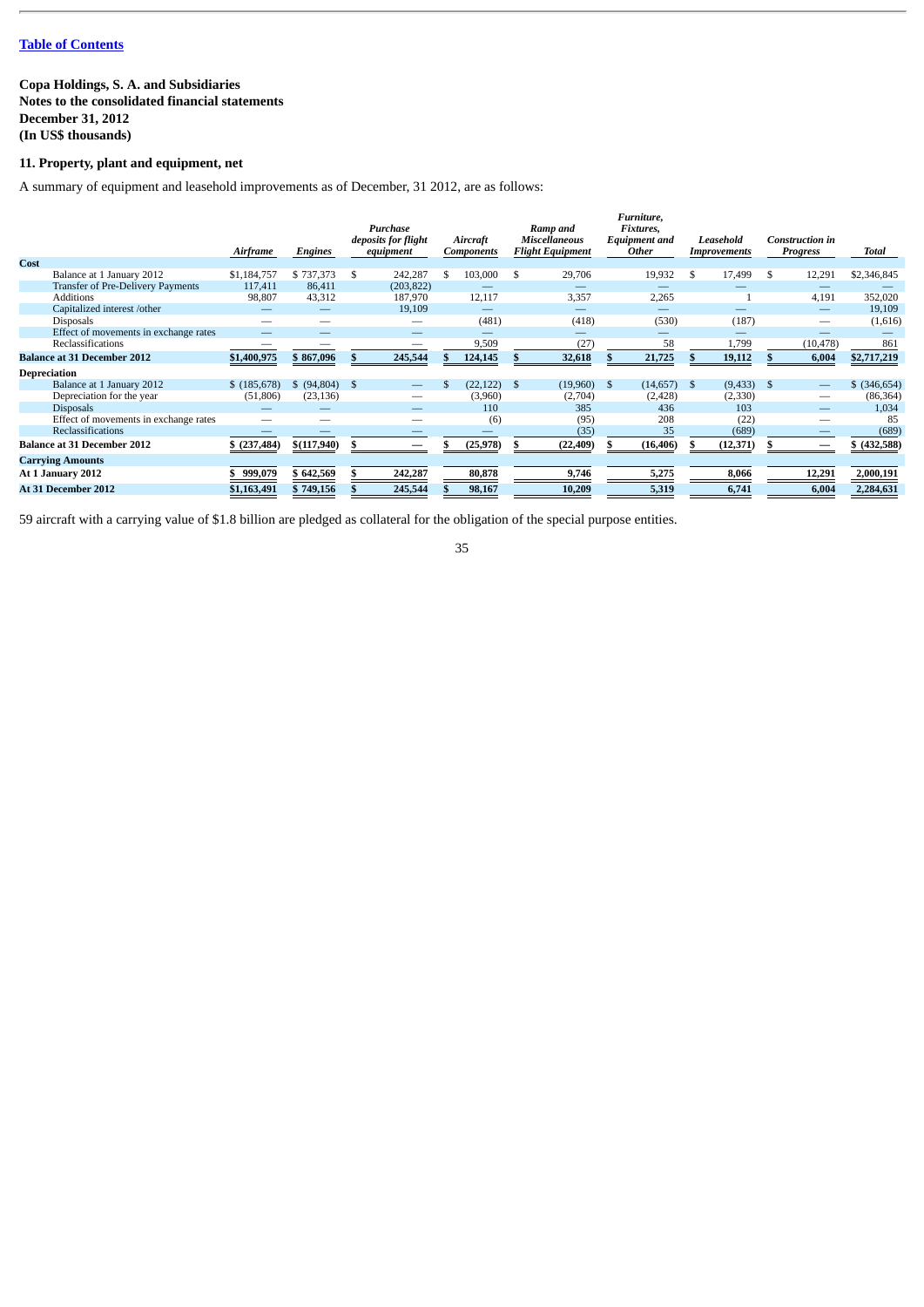**Copa Holdings, S. A. and Subsidiaries Notes to the consolidated financial statements December 31, 2012 (In US\$ thousands)**

# **11. Property, plant and equipment, Net (continued)**

|                                       | Airframe    | <b>Engines</b> |      | Purchase<br>deposits for flight<br>equipment | Aircraft<br><b>Components</b> | Ramp and<br><b>Miscellaneous</b><br><b>Flight Equipment</b> |      | Furniture.<br>Fixtures,<br><b>Equipment and</b><br>Other |   | Leasehold<br><i>Improvements</i> |     | <b>Construction</b> in<br><b>Progress</b> | Total         |
|---------------------------------------|-------------|----------------|------|----------------------------------------------|-------------------------------|-------------------------------------------------------------|------|----------------------------------------------------------|---|----------------------------------|-----|-------------------------------------------|---------------|
| Cost                                  |             |                |      |                                              |                               |                                                             |      |                                                          |   |                                  |     |                                           |               |
| Balance at 1 January 2011             | \$1,034,054 | \$650,194      | \$   | 205,972                                      | 85,908                        | 27,256<br>\$                                                |      | 19,099                                                   | S | 15,882                           | \$  | 9,103                                     | \$2,047,468   |
| Transfer of Pre-Delivery Payments     |             |                |      | (139,039)                                    |                               |                                                             |      |                                                          |   |                                  |     |                                           | (139,039)     |
| <b>Additions</b>                      | 156,457     | 87,179         |      | 166,407                                      | 12,616                        | 3,008                                                       |      | 2,499                                                    |   | 6                                |     | 5,004                                     | 433,176       |
| Capitalized interest /other           |             |                |      | 8,947                                        |                               |                                                             |      |                                                          |   |                                  |     |                                           | 8,947         |
| <b>Disposals</b>                      | (306)       | —              |      |                                              | (1, 876)                      | (551)                                                       |      | (1,404)                                                  |   |                                  |     | (100)                                     | (4,237)       |
| Effect of movements in exchange rates | 69          |                |      |                                              |                               | (31)                                                        |      | (12)                                                     |   |                                  |     |                                           | 26            |
| Reclassifications                     | (5,517)     |                |      | —                                            | 6,352                         | 24                                                          |      | (250)                                                    |   | 1,611                            |     | (1,716)                                   | 504           |
| <b>Balance at 31 December 2011</b>    | \$1,184,757 | \$737,373      |      | 242,287                                      | 103,000                       | 29,706                                                      |      | 19,932                                                   |   | 17,499                           |     | 12,291                                    | \$2,346,845   |
| <b>Depreciation</b>                   |             |                |      |                                              |                               |                                                             |      |                                                          |   |                                  |     |                                           |               |
| Balance at 1 January 2011             | \$(146,882) | \$(75,105)     | - \$ |                                              | (13, 881)                     | (17, 675)<br>\$.                                            | - \$ | $(14,068)$ \$                                            |   | (7, 330)                         | -\$ |                                           | \$(274,941)   |
| Depreciation for the year             | (41, 911)   | (19,699)       |      |                                              | (4,480)                       | (2,846)                                                     |      | (2,551)                                                  |   | (2,077)                          |     |                                           | (73, 564)     |
| <b>Disposals</b>                      | 3,015       |                |      |                                              | 256                           | 561                                                         |      | 1,770                                                    |   |                                  |     |                                           | 5,604         |
| Effect of movements in exchange rates | 100         |                |      |                                              | $\left(1\right)$              | __                                                          |      | 192                                                      |   | (28)                             |     |                                           | 263           |
| Reclassifications                     |             |                |      |                                              | (4,016)                       |                                                             |      |                                                          |   |                                  |     |                                           | (4,016)       |
| <b>Balance at 31 December 2011</b>    | \$(185,678) | \$ (94,804)    |      |                                              | (22, 122)                     | (19,960)                                                    |      | (14, 657)                                                |   | (9, 433)                         |     |                                           | $$$ (346,654) |
| <b>Carrying Amounts</b>               |             |                |      |                                              |                               |                                                             |      |                                                          |   |                                  |     |                                           |               |
| At 1 January 2011                     | 887,172     | \$575,089      |      | 205,972                                      | 72,027                        | 9,581                                                       |      | 5,031                                                    |   | 8,552                            |     | 9,103                                     | 1,772,527     |
| At 31 December 2011                   | 999,079     | \$642,569      |      | 242,287                                      | 80,878                        | 9,746                                                       |      | 5,275                                                    |   | 8,066                            |     | 12,291                                    | 2,000,191     |

52 aircraft with a carrying value of \$1.6 billion are pledged as collateral for the obligation of the special purpose entities.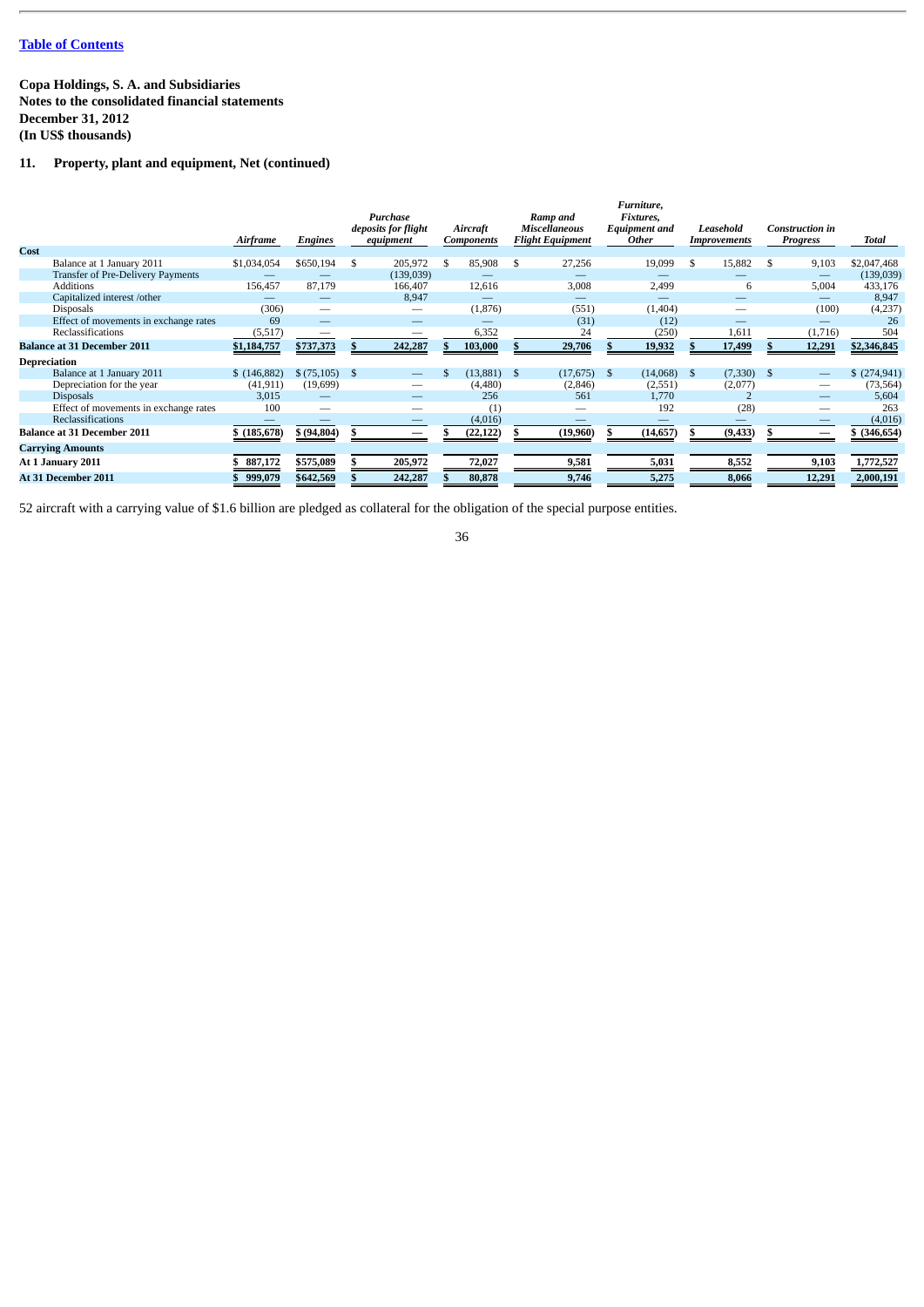**Copa Holdings, S. A. and Subsidiaries Notes to the consolidated financial statements December 31, 2012 (In US\$ thousands)**

### **12. Goodwill**

Movements in goodwill were as follows:

|                                              | 2012     | 2011     |
|----------------------------------------------|----------|----------|
| Balance at beginning of year                 | \$25,099 | \$25,475 |
| Effect of movements in exchange rates        | 2.476    | (376)    |
| Balance at end of year net of exchange rates | \$27,575 | \$25,099 |

## **13. Other intangible assets**

At the acquisition date both (routes and brand name) were valued and recognized as intangible assets with an indefinite useful life, and recorded in Colombian pesos, which is the functional currency of the subsidiary. Variations year over year, in the value of the routes correspond to the changes in the USD / Colombian Peso exchange rates.

During the third quarter of 2010, AeroRepública began to operate under Copa Colombia brand, causing a change in management's assumption from indefinite life to 5 years for the AeroRepública's brand name. Based on the change of the commercial name, an impairment loss was recognized for \$1.5 million during 2010. The remaining balance of this intangible asset is being amortized over 5 years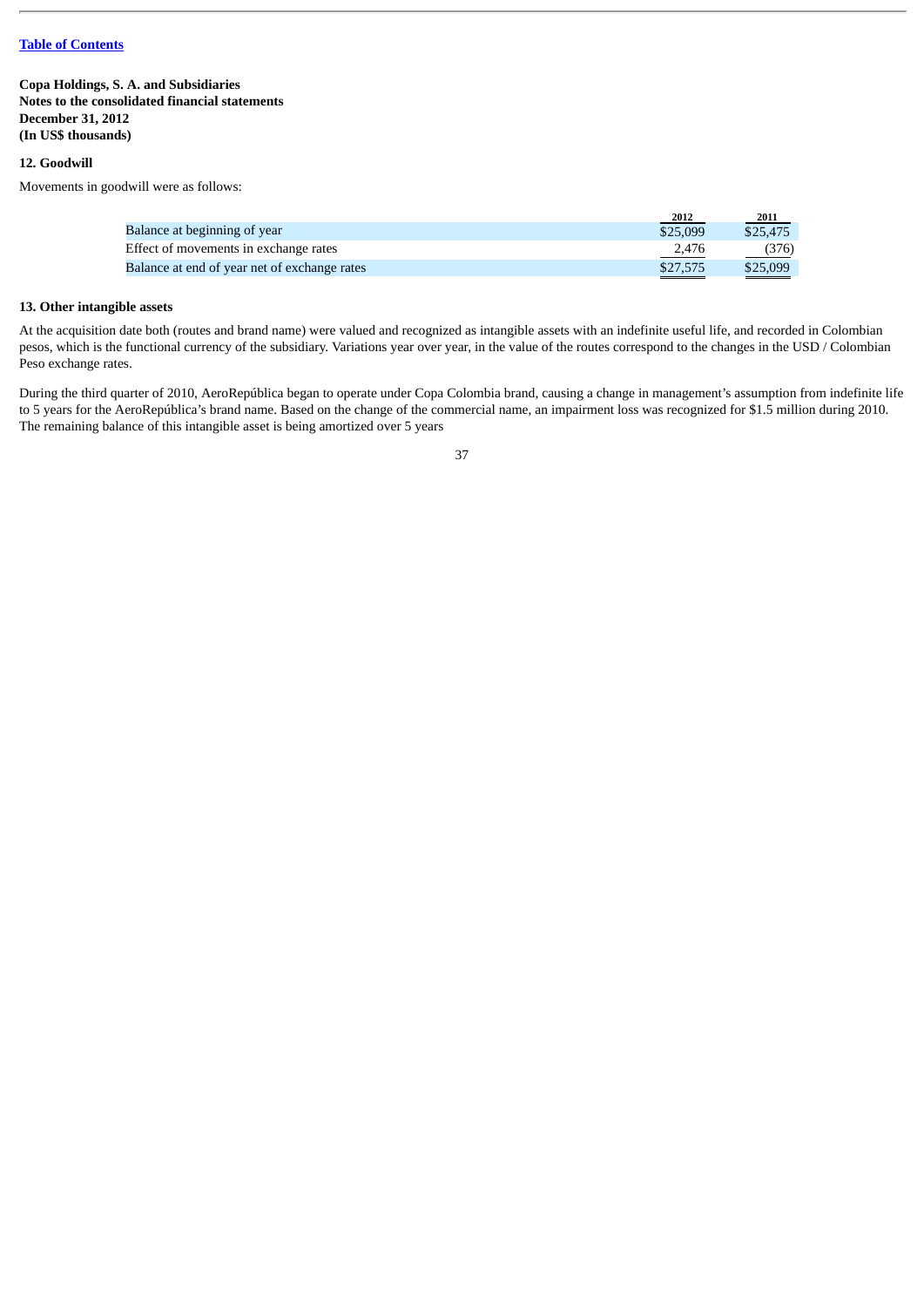**Copa Holdings, S. A. and Subsidiaries Notes to the consolidated financial statements December 31, 2012 (In US\$ thousands)**

# **13. Other intangible assets (continued)**

|                                       | <b>Routes and Brand</b><br><b>Name Rights</b> | License and<br>Software Rights               | Working in<br>Process        | Total       |
|---------------------------------------|-----------------------------------------------|----------------------------------------------|------------------------------|-------------|
| Cost                                  |                                               |                                              |                              |             |
| Balance at 1 January 2012             | \$<br>35,300                                  | \$<br>18,131                                 | \$<br>6,821                  | \$60,252    |
| <b>Additions</b>                      |                                               | 8,976                                        | 3,746                        | 12,722      |
| Reclassifications                     |                                               |                                              | (126)                        | (126)       |
| Effect of movements in exchange rates | 3.632                                         |                                              |                              | 3,632       |
| <b>Balance at 31 December 2012</b>    | \$<br>38,932                                  | \$<br>27,107                                 | \$10,441                     | \$76,480    |
| <b>Amortization</b>                   |                                               |                                              |                              |             |
| Balance at 1 January 2012             | \$<br>(926)                                   | \$<br>(12, 279)                              | \$                           | \$(13,205)  |
| Amortization for the year             | (970)                                         | (2,939)                                      |                              | (3,909)     |
| Effect of movements in exchange rates | 16                                            |                                              |                              | 16          |
| <b>Balance at 31 December 2012</b>    | \$<br>(1,880)                                 | \$<br>(15, 218)                              | \$                           | \$(17,098)  |
| <b>Carrying Amounts</b>               |                                               |                                              |                              |             |
| At 1 January 2012                     | \$<br>34,374                                  | \$<br>5,852                                  | \$<br>6,821                  | \$47,047    |
| At 31 December 2012                   | \$<br>37,052                                  | \$<br>11,889                                 | \$10,441                     | \$59,382    |
|                                       |                                               |                                              |                              |             |
|                                       | <b>Routes and Brand</b><br><b>Name Rights</b> | <b>License</b> and<br><b>Software Rights</b> | Working in<br><b>Process</b> | Total       |
| Cost                                  |                                               |                                              |                              |             |
| Balance at 1 January 2011             | \$<br>35,853                                  | \$<br>15,830                                 | \$1,905                      | \$53,588    |
| <b>Additions</b>                      |                                               | 2,301                                        | 7,064                        | 9,365       |
| Reclassifications                     |                                               |                                              | (2, 148)                     | (2, 148)    |
| Effect of movements in exchange rates | (553)                                         |                                              |                              | (553)       |
| <b>Balance at 31 December 2011</b>    | \$<br>35,300                                  | \$<br>18,131                                 | \$6,821                      | \$60,252    |
| <b>Amortization</b>                   |                                               |                                              |                              |             |
| Balance at 1 January 2011             | \$<br>$\overline{\phantom{0}}$                | \$<br>(10, 123)                              | \$                           | \$(10, 123) |
| Amortization for the year             | (883)                                         | (2, 156)                                     |                              | (3,039)     |
| Effect of movements in exchange rates | (43)                                          |                                              |                              | (43)        |
| <b>Balance at 31 December 2011</b>    | \$<br>(926)                                   | \$<br>(12, 279)                              | \$                           | \$(13,205)  |
| <b>Carrying Amounts</b>               |                                               |                                              |                              |             |
| At 1 January 2011                     | \$<br>35,853                                  | \$<br>5,707                                  | \$<br>1,905                  | \$43,465    |

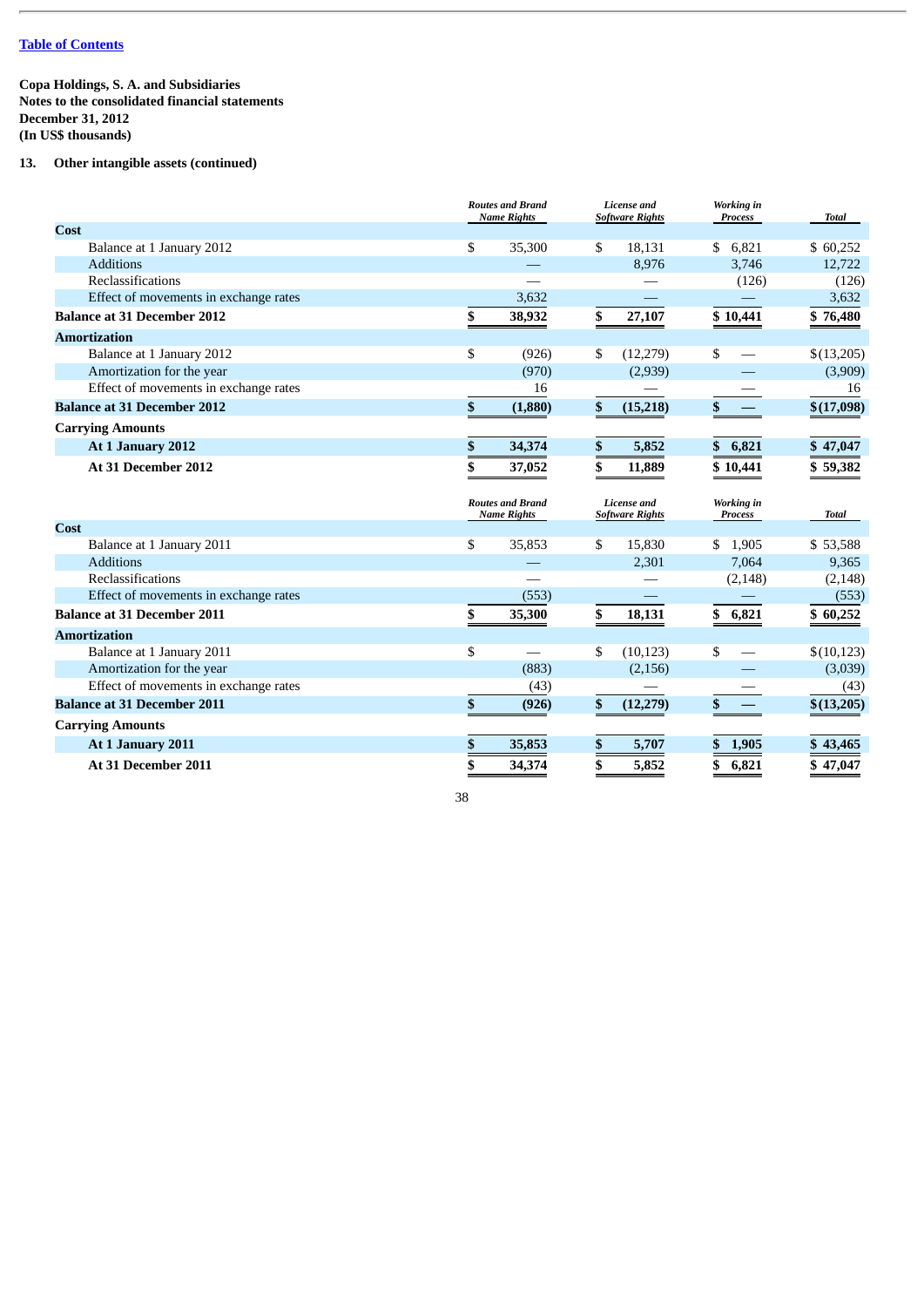**Copa Holdings, S. A. and Subsidiaries Notes to the consolidated financial statements December 31, 2012 (In US\$ thousands)**

## **14. Other assets**

|                          | 2012      | 2011      |
|--------------------------|-----------|-----------|
| <b>Guaranty deposits</b> | \$18,410  | \$17,066  |
| Deposits for litigation  | 18,204    | 18.404    |
| Maintenance deposits     | 59,375    | 73,780    |
| Deferred tax assets      | 3.655     | 7,577     |
| Other assets             | 11,322    | 8,582     |
|                          | \$110,968 | \$125,409 |

Guaranty deposits are amounts paid to fuel suppliers and lessors of monthly lease payments, as require at the inception of the agreements.

Deposit for litigation is paid into escrow account until the related dispute is settled. (see note 26)

Maintenance deposits mainly refer to payments made by the Company for overhaul covered by power by the hour arrangements to be used for future engines maintenance events. Maintenance deposits paid do not transfer either obligation to maintain aircraft or cost risk associated with maintenance activities to lessors or providers.

#### **15. Long-term debt**

|                                                                                       | 2012        | 2011       |
|---------------------------------------------------------------------------------------|-------------|------------|
| Long-term fixed rate debt (secured fixed rate indebtedness due through 2023 effective |             |            |
| rates ranged from $1.81\%$ to $5.58\%$ )                                              | \$ 619,391  | \$ 661,972 |
| Long-term variable rate debt (secured variable rate indebtedness due through 2023     |             |            |
| effective rates ranged from 0.33% to 1.90%)                                           | 571.713     | 400.754    |
| Loans payable                                                                         | 15,000      | 5,000      |
| Sub-total                                                                             | 1,206,104   | 1.067.726  |
| Less current maturities                                                               | 136,268     | 131,069    |
| Long-term debt less current maturities                                                | \$1,069,836 | 936,657    |
|                                                                                       |             |            |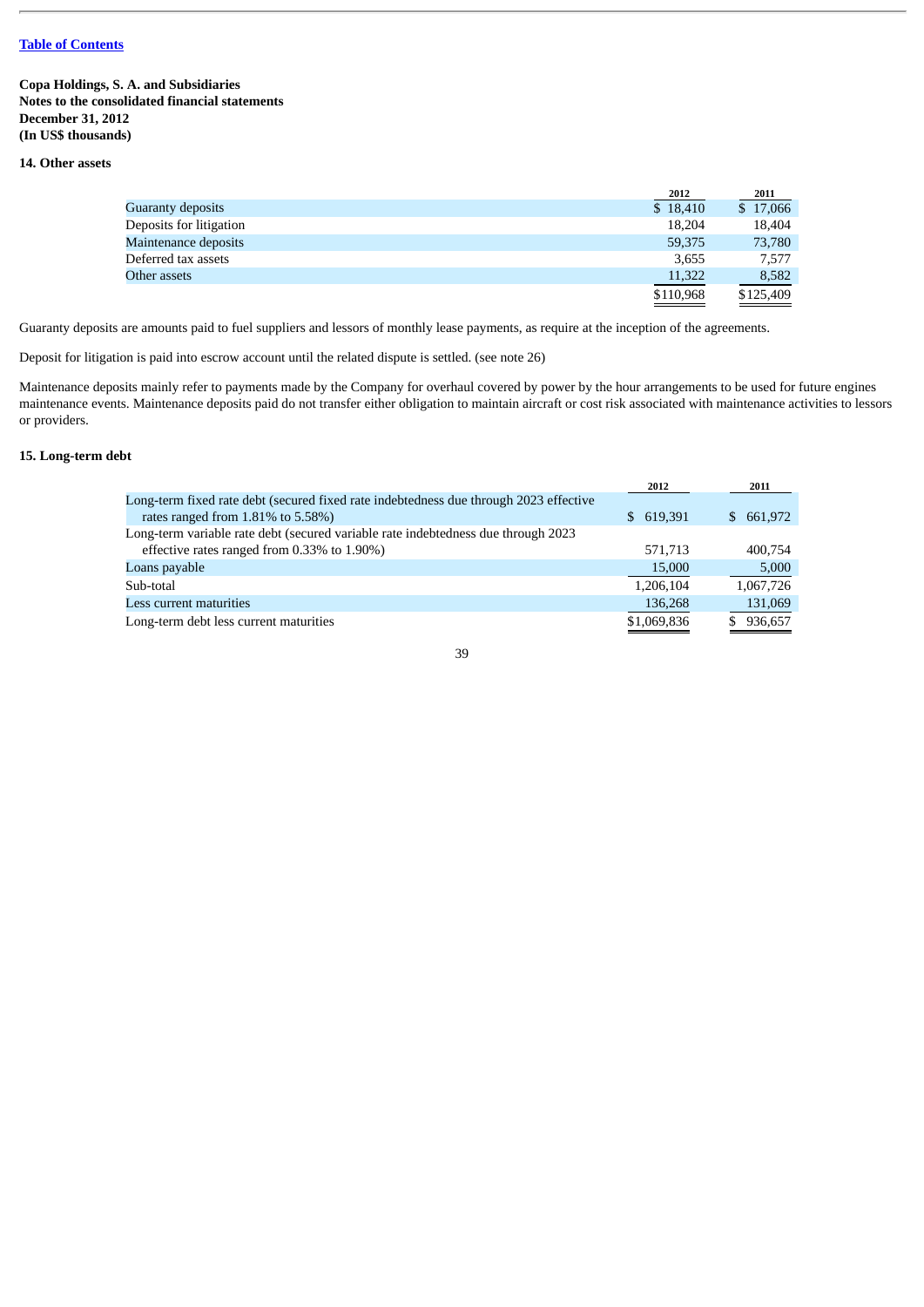**Copa Holdings, S. A. and Subsidiaries Notes to the consolidated financial statements December 31, 2012 (In US\$ thousands)**

#### **15. Long-term debt (continued)**

Maturities of long-term debt for the next five years are as follows:

| Year ending December 31, |           |
|--------------------------|-----------|
| 2013                     | \$136,268 |
| 2014                     | \$156,329 |
| 2015                     | \$150,397 |
| 2016                     | \$124,271 |
| 2017                     | \$114,741 |
| Thereafter               | \$524,098 |

As of December 31, 2012 and 2011, the Company had \$811.8 and \$651.3 million of outstanding indebtedness, respectively, that is owed to financial institutions under financing arrangements guaranteed by the Export-Import Bank of the United States. The Export-Import Bank guarantees support 85% of the net purchase price of the aircraft and are secured with a first priority mortgage on the aircraft in favor of a security trustee on behalf of Export-Import Bank.

The Company's Export-Import Bank supported financings are amortized on a quarterly basis, are denominated in U.S. Dollars and originally bear interest at a floating rate linked to LIBOR.

The Export-Import Bank guaranteed facilities typically offer an option to fix the applicable interest rate. The Company has exercised this option with respect to \$563.5 million as of December 31, 2012.

The Company effectively extends the maturity of its aircraft financing to 15 years through the use of a "Stretched Overall Amortization and Repayment," or SOAR, structure which provides serial draw-downs calculated to result in a 100% loan accreting to a recourse balloon at the maturity of the Export-Import Bank guaranteed loan which totaled \$71.0 million as of December 31, 2012.

The Company also typically finances a portion of the purchase price of the Boeing aircraft through commercial loans which totaled \$15.5 million as of December 31, 2012.

As of December 31, 2012 the Company has one unused preliminary commitment for long-term financing agreements for approximately \$146.5 million to acquire five (4) Boeing 737-800 aircraft to be delivered between March and October 2013.

See note 26 for information regards financial covenants relating with the Company's financial agreement.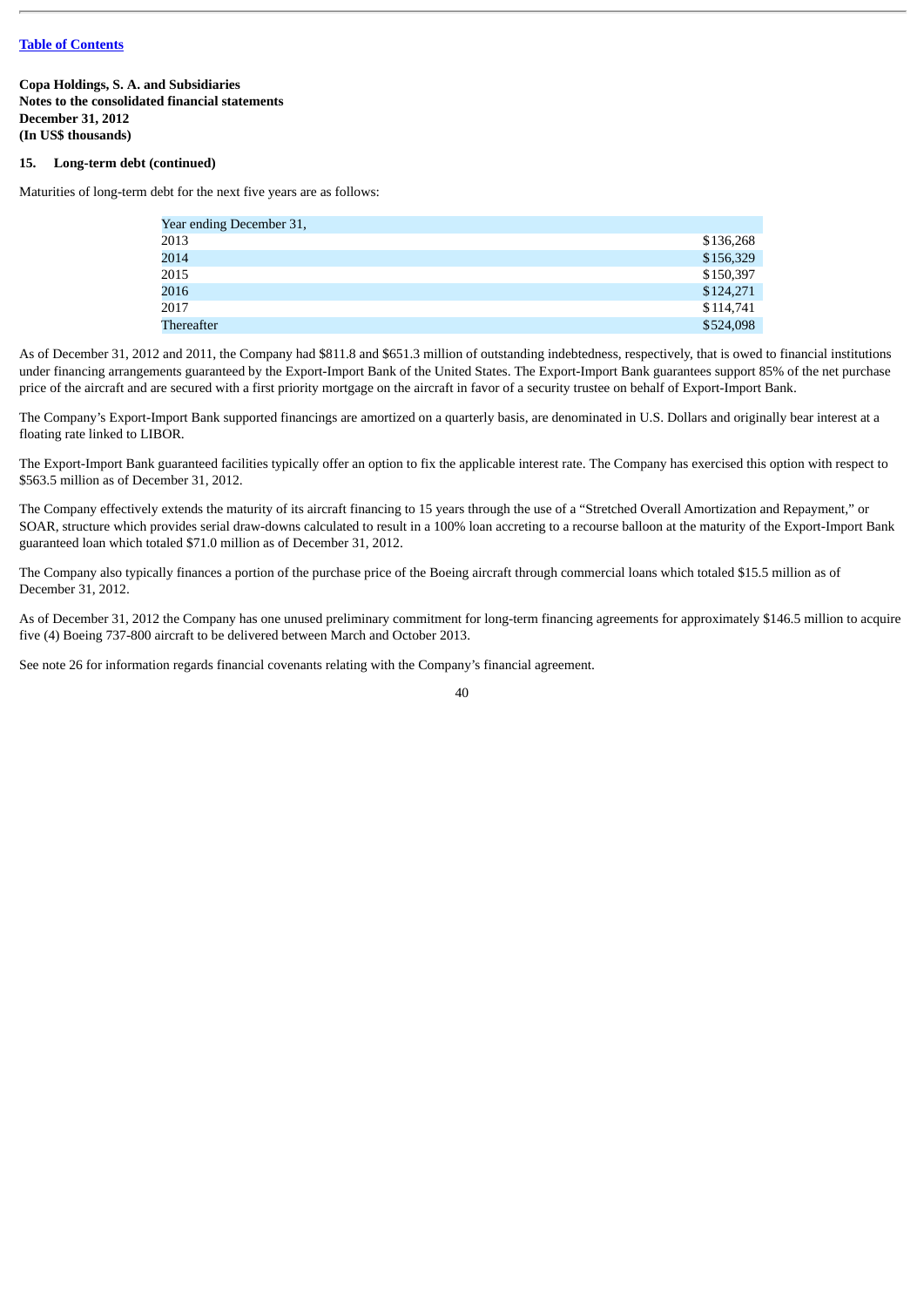**Copa Holdings, S. A. and Subsidiaries Notes to the consolidated financial statements December 31, 2012 (In US\$ thousands)**

# **16. Accounts and transactions with related parties**

|                                                  | 2012     | 2011      |
|--------------------------------------------------|----------|-----------|
| <b>Accounts receivable from related parties:</b> |          |           |
| ASSA Compañía de Seguros, S.A.                   | \$1,113  | \$<br>673 |
| <b>Others</b>                                    | 16       | 31        |
|                                                  | \$1,129  | 704       |
|                                                  |          |           |
|                                                  | 2012     | 2011      |
|                                                  |          |           |
| <b>Accounts payable to related parties:</b>      |          |           |
| ASSA Compañía de Seguros, S.A.                   | \$ 7,437 | \$7,883   |
| Petróleos Delta                                  | 11,861   | 13,996    |
| Others                                           | 957      | 195       |
|                                                  | \$20,255 | \$22,074  |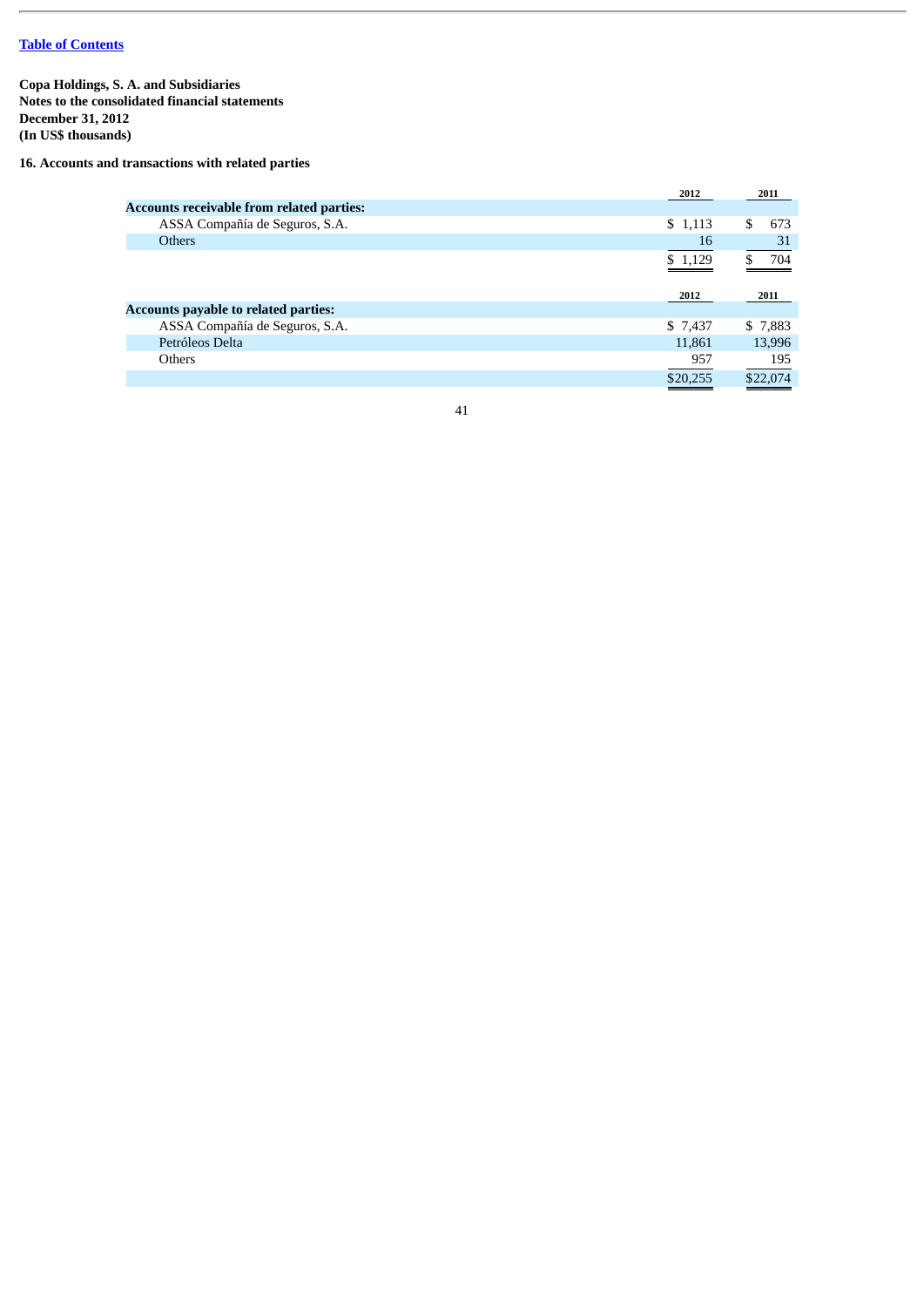**Copa Holdings, S. A. and Subsidiaries Notes to the consolidated financial statements December 31, 2012 (In US\$ thousands)**

### **16. Accounts and transactions with related parties (continued)**

Transaction with related parties detail for the year ended December 31, are as follows:

| <b>Related Party</b>                 | <b>Transaction</b> | <b>Amount of</b><br>transaction<br>2012 | <b>Amount of</b><br>transaction<br>2011 | Amount of<br>transaction<br>2010 |
|--------------------------------------|--------------------|-----------------------------------------|-----------------------------------------|----------------------------------|
| Banco General                        | <b>Debt</b>        |                                         | 705                                     | 1,515                            |
|                                      | Interest received  | 1,874                                   | 1,249                                   | 100                              |
|                                      | Interest paid      | 13                                      | 51                                      | 988                              |
| ASSA Compañía de Seguros, S.A.       | Insurance          | 10.381                                  | 12.785                                  | 7,631                            |
| Petróleos Delta                      | Purchase jet fuel  | 354,934                                 | 283,174                                 | 170,127                          |
| Desarrollo Inmobiliario del Este, SA | Property           | 2,295                                   | 2,055                                   | 2,018                            |
| Galindo, Arias & López               | Legal services     | 587                                     | 511                                     | 608                              |
| Motta Internacional& Global Brands   | Payments           | 1,189                                   | 857                                     | 821                              |
| <b>RD Nexos</b>                      | Advertising        | 3.805                                   | 339                                     | 616                              |
| <b>Call Center Corporation</b>       | Call center        | 425                                     | 2,593                                   | 3,869                            |
| Telecarrier, S.A.                    | <b>Payments</b>    |                                         |                                         | 863                              |

*Banco General:* The Company's shareholders own approximately 40% of BG Financial Group, which is the controlling company of Banco General.

*ASSA Campania de Seguros, S.A.:* An insurance company controlled by the Company's controlling shareholders, is used to provide substantially all of the Company's insurance.

*Petróleos Delta:* The fuel company, during 2005 entered into a contract with the Company to supply its jet fuel needs. The contract has a one year term that automatically renews for one year period unless terminated by one of the parties. While the Company's controlling shareholders do not hold a controlling equity interest in Petróleos Delta, S.A., various members of the Company's Board of Directors also are board members of Petróleos Delta, S.A.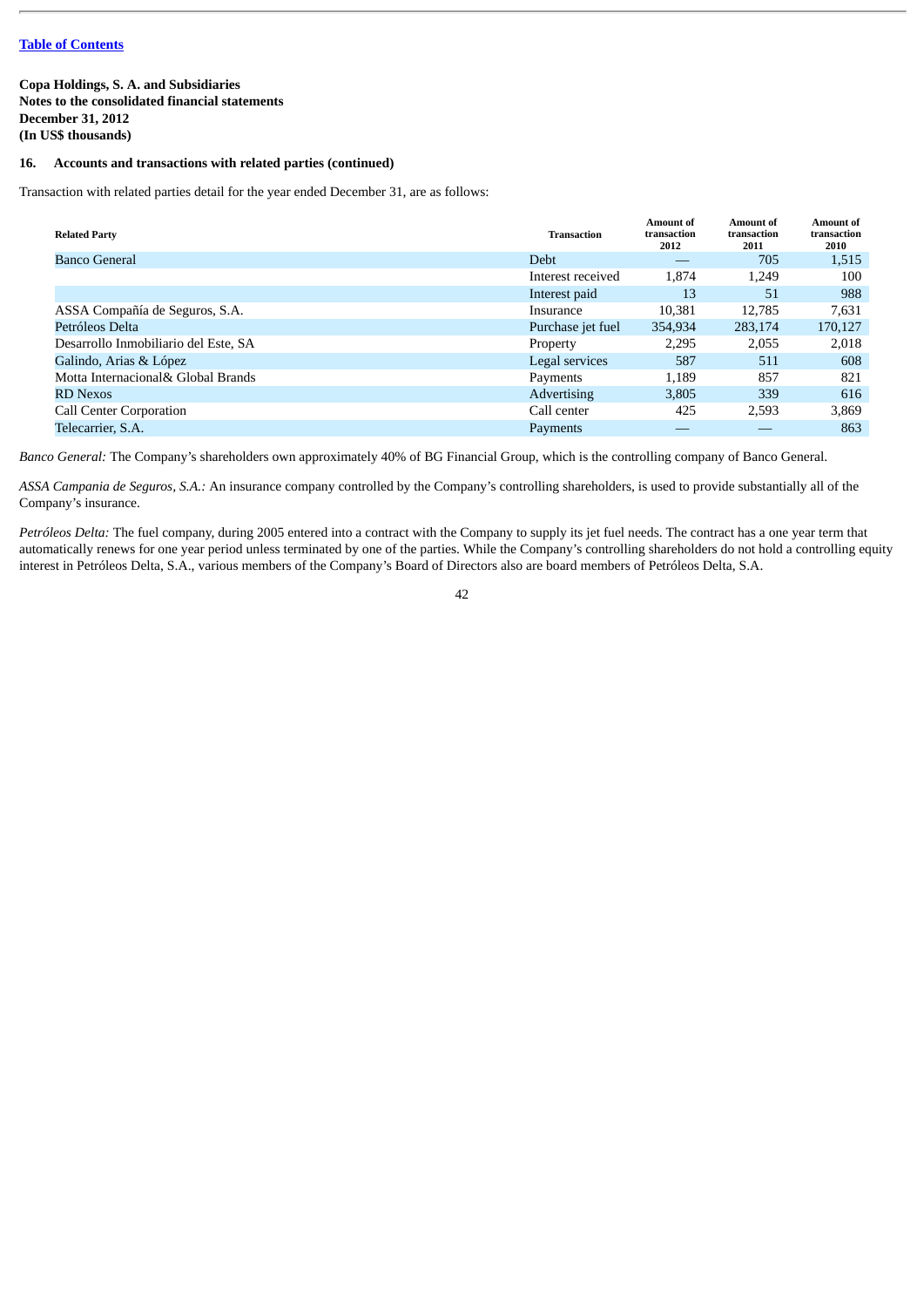### **Copa Holdings, S. A. and Subsidiaries Notes to the consolidated financial statements December 31, 2012 (In US\$ thousands)**

### **16. Accounts and transactions with related parties (continued)**

*Desarrollo Inmobiliario del Este, S. A.:* The Company leases five floors consisting of approximately 104,000 square feet of the building from Desarrollo Inmobiliario, an entity controlled by the same group of investors that controls CIASA.

*Galindo, Arias & López:* Certain partners of Galindo, Arias & Lopez (a law firm) are indirect shareholders of CIASA and serve on the Company's Board of Directors.

*Motta Internacional & Global Brands:* The Company purchases most of the alcohol and other beverages served on its aircraft from Motta Internacional, S.A. and Global Brands, S.A., both of which are controlled by the Company's controlling shareholders.

*RD Nexos:* The advertising agency that the Company uses in Panama is RD Nexos, S.A., formerly owned by the brother-in-law of the Chief Executive Officer and where his brother has minority stake.

Call Center Corporation: A call center that operates Copa Airlines' reservations and sales services and handles calls from Panama as well as most other countries to which Copa Airlines flies. One of the Company's directors is one of the owners of this call center.

*Telecarrier, S.A.:* The Company's telecommunications and other data services have been provided by Telecarrier, Inc. Some of the controlling shareholders of CIASA have a controlling interest in Telecarrier.

#### Compensation of Key Management Personnel

Compensation to the Company's key management personnel is as follows:

|                               | 2012    | 2011    | 2010    |
|-------------------------------|---------|---------|---------|
| Short-term employees benefits | \$3,505 | \$3.281 | \$3.500 |
| Post-employment pension       | 67      | 64      | 68      |
| Stock based compensation      | 4.866   | 4.100   | 4,000   |
|                               | \$8.438 | \$7.445 | \$7,568 |

The Company has not set aside any additional funds for future payments to executive officers, other than pursuant to a non-compete agreement for \$3.0 million established in 2006.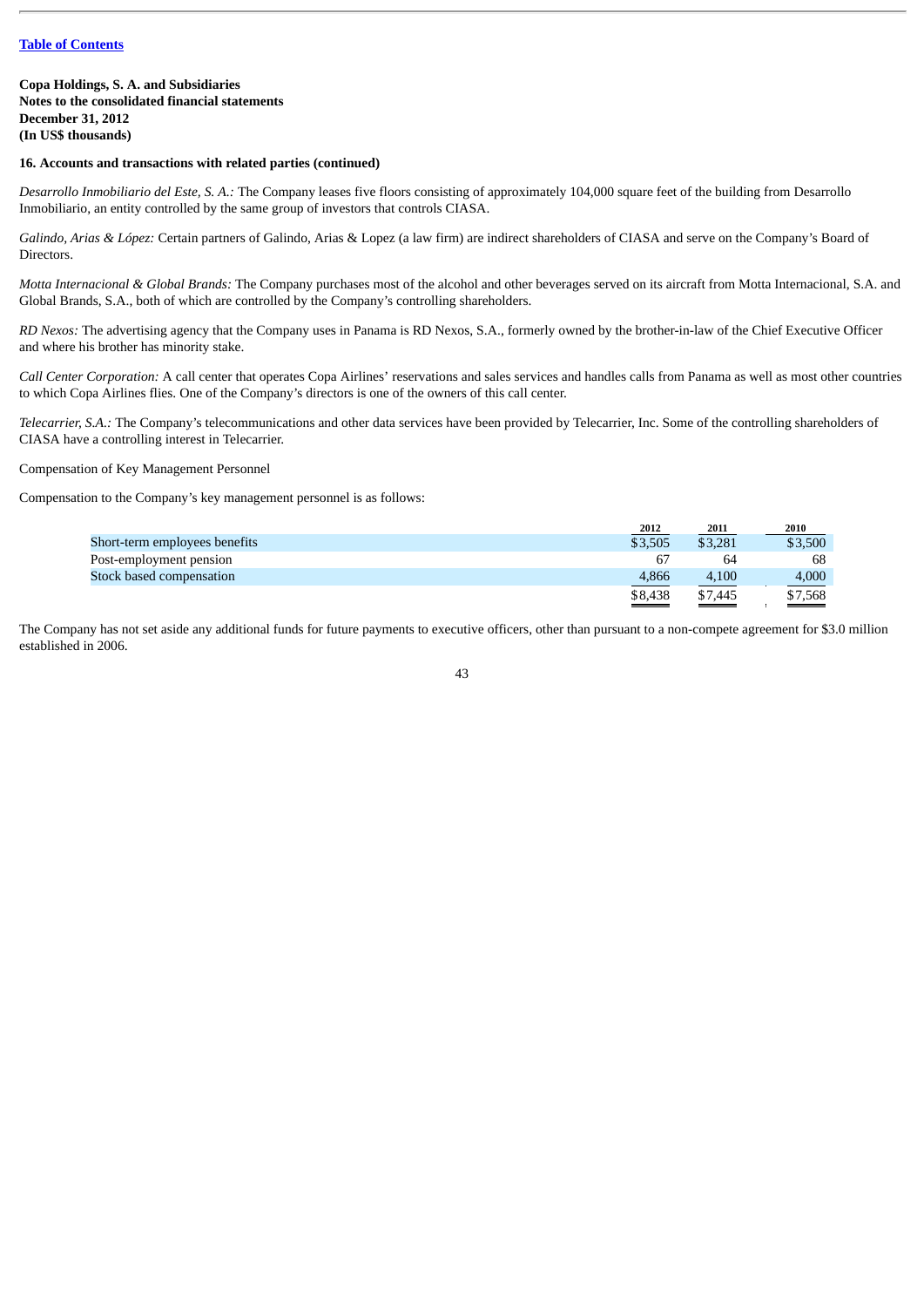**Copa Holdings, S. A. and Subsidiaries Notes to the consolidated financial statements December 31, 2012 (In US\$ thousands)**

### **17. Accrued expenses payable**

#### **Labor related provisions**

The Company sponsors a profit-sharing program for both management and non-management personnel. For members of management, profit-sharing is based on a combination of the Company's performance as a whole and the achievement of individual goals. Profit-sharing for non-management employees is based solely on the Company's performance.

# **GDS expenses and miscellaneous provisions**

The Company records estimation for charges received through clearinghouse for general distribution systems (GDS) charges related to ticket transactions and for centralized Bank Settlement Plan (BSP) charges related to processing costs and administrative fees. These provisions are established every month and reversed the next month.

The provisions detail as of December 31 is as follows:

|                            | 2012     | 2011     |
|----------------------------|----------|----------|
| Provisions and estimations | \$18,027 | \$5.641  |
| Labor related provisions   | 30,020   | 24,831   |
|                            | \$48,047 | \$30,472 |

# **18. Other current liabilities**

|                                  | 2012     | 2011     |
|----------------------------------|----------|----------|
| Derivative financial instruments | \$5.589  | \$6,831  |
| Vacation payable                 | 1.224    | 1.453    |
| Others                           | 4.089    | 5,561    |
|                                  | \$10.902 | \$13.845 |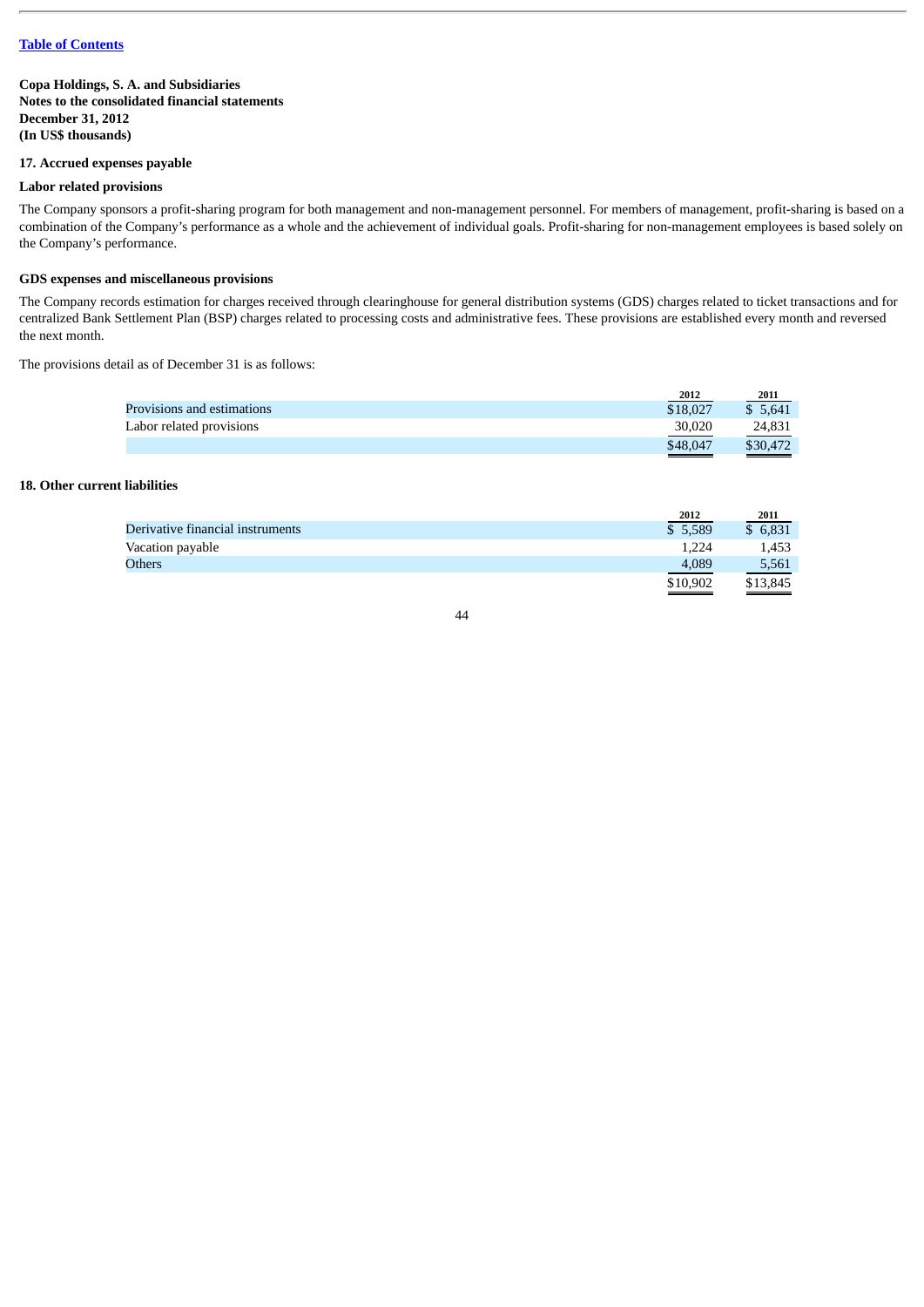**Copa Holdings, S. A. and Subsidiaries Notes to the consolidated financial statements December 31, 2012 (In US\$ thousands)**

## **19. Other long-term liabilities**

|                                       | Provision<br>for claims | <b>Provision</b><br>for<br>litigations | <b>Provision</b><br>for return<br>condition | <b>Other long</b><br>term<br>liabilities | Total        |
|---------------------------------------|-------------------------|----------------------------------------|---------------------------------------------|------------------------------------------|--------------|
| At 1 January 2012                     | 84<br>S                 | \$18,856                               | \$23,731                                    | $\mathbb{S}$<br>1,986                    | \$44,657     |
| Increases                             | 117                     | 951                                    | 10,114                                      | 228                                      | 11,410       |
| <b>Used</b>                           | (64)                    | (34)                                   | (10,671)                                    | (69)                                     | (10, 838)    |
| Effect of movements in exchange rates | 8                       | (1,539)                                | 185                                         |                                          | (1,346)      |
| <b>Others</b>                         |                         |                                        |                                             | (157)                                    | (157)        |
| At 31 December 2012                   | 145                     | \$18,234                               | \$23,359                                    | 1,988<br>\$                              | \$43,726     |
|                                       | <b>Provision</b>        | <b>Provision</b><br>for                | <b>Provision</b><br>for return              | <b>Other long</b><br>term                |              |
|                                       | for claims              | litigations                            | condition                                   | liabilities                              | <b>Total</b> |
| At 1 January 2011                     | 378<br>\$               | \$16,684                               | \$14,680                                    | $\mathbb{S}$<br>1,961                    | \$33,703     |
| Increases                             | 77                      | 2,186                                  | 9,051                                       | 228                                      | 11,542       |
| Used                                  | (357)                   | (14)                                   |                                             | (137)                                    | (508)        |
| Effect of movements in exchange rates |                         |                                        |                                             |                                          |              |
| <b>Others</b>                         | (14)                    |                                        |                                             | (66)                                     | (80)         |

#### **Provision for claims**

A provision is recognized for expected warranty claims based in labor legal cases. This provision will be used in the next 12 months.

### **Provision for litigations**

Provisions for litigation in process (Note 26- commitments and contingencies).

#### **Provision for return condition**

For certain foreign operating leases, the Company is contractually obliged to return aircraft in a defined condition. The Company accrues for restitution costs related to aircraft held under operating leases throughout the duration of the lease.

### **Other long term liabilities**

Provision for non-compete agreement is created for payment to senior management related to covenants not to compete with us in the future (Relative to the \$3 million trust fund).

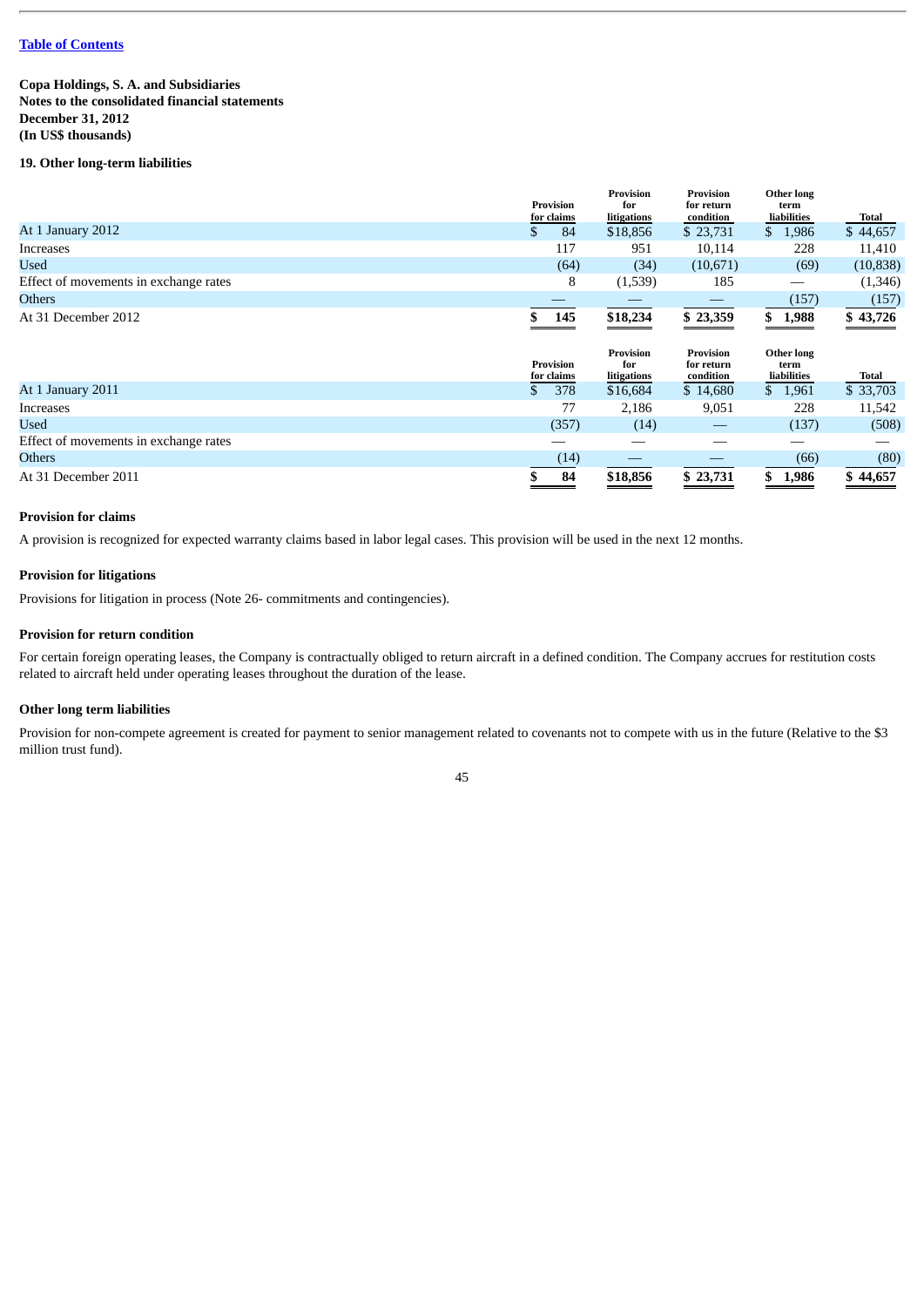**Copa Holdings, S. A. and Subsidiaries Notes to the consolidated financial statements December 31, 2012 (In US\$ thousands)**

### **20. Exchange rate difference**

Results of operations are translated at average exchange rates in effect during the period. Foreign exchange gains and losses are included in the exchange rate difference line in the consolidated statement of income for the year.

### **21. Operating leases**

The Company leases some of the aircraft it operates and other assets under long-term lease arrangements. Other leased assets include real property, airport and terminal facilities, sales offices, maintenance facilities, training centers and general offices. Most contract leases include renewal options; a few have escalation clauses, but no purchase options. Non-aircraft related leases, primarily held with local governments, generally have renewable terms of one year. In certain cases, the rental payments during the renewal periods would be greater than the current payments. Because the lease renewals are not considered to be reasonably assured, the rental payments that would be due during the renewal periods are not included in the determination of rent expense until the leases are renewed. Leasehold improvements are amortized over the contractually committed lease term, which does not include the renewal periods.

At December 31, 2012, the scheduled future minimum lease rental payments required under aircraft and non-aircraft operating leases that have initial noncancelable lease terms in excess of one year are as follows:

|                                     | Aircraft  | <b>Engines</b> and<br>Other |
|-------------------------------------|-----------|-----------------------------|
| Up to one year                      | \$73,081  | 9,807                       |
| One to five years                   | 246,582   | 15,820                      |
| Over five years                     | 81,257    | 4,904                       |
| Total minimum lease rental payments | \$400,920 | 30,531                      |

Total rent expense was \$118.7 million, \$87.4 million and \$72.8 million for the years ended December 31, 2012, 2011 and 2010, respectively.

## **22. Income taxes**

|                                                   | 2012     | 2011     | 2010     |
|---------------------------------------------------|----------|----------|----------|
| Current tax expense                               |          |          |          |
| Current period                                    | \$33,285 | \$27,071 | \$26,460 |
| Adjustment for prior period                       | 124      | (105)    | 1,151    |
|                                                   | 33,409   | 26,966   | 27,611   |
| Deferred tax expense                              |          |          |          |
| Origination and reversal of temporary differences | 6,458    | 8,620    | (8,645)  |
| Total income tax expense                          | \$39,867 | \$35,586 | \$18,966 |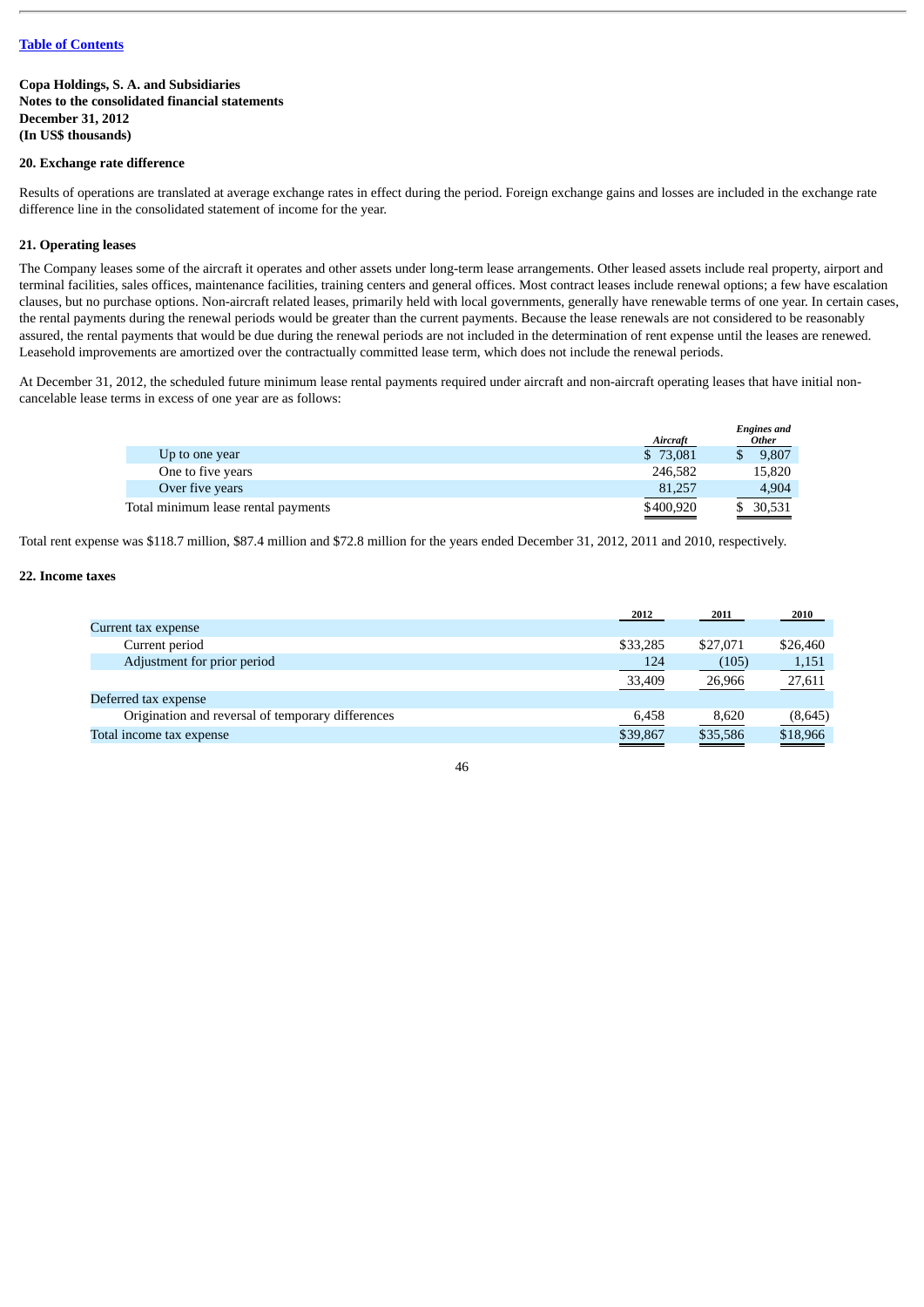## **Copa Holdings, S. A. and Subsidiaries Notes to the consolidated financial statements December 31, 2012 (In US\$ thousands)**

# **22. Income taxes (continued)**

The balances of deferred taxes are as follows:

|                              | <b>Statements of Financial Positions</b> |           | <b>Profits &amp; Loss</b> |       |          |
|------------------------------|------------------------------------------|-----------|---------------------------|-------|----------|
|                              | 2012                                     | 2011      | 2012                      | 2011  | 2010     |
| Deferred tax liabilities     |                                          |           |                           |       |          |
| Intangible                   | (12,598)                                 | (11,344)  | (133)                     | (314) | (493)    |
| Reserve for maintenance      | (11,707)                                 | (8,909)   | 2,750                     | 4,255 | 116      |
| Prepaid dividend tax         | (5,978)                                  | (3,228)   | 2,749                     | 1,904 | (5,737)  |
| PP&E                         | (4,955)                                  | (3,486)   | 1,300                     | 1,200 | 1,728    |
| Others                       | (3,091)                                  | (3, 477)  | (64)                      | 661   | (147)    |
|                              | (38, 329)                                | (30, 444) | 6,603                     | 7,706 | (4,533)  |
| Set off of tax               | 3,965                                    |           |                           |       |          |
|                              | (34, 364)                                | (30, 444) | 6,603                     | 7,706 | (4,533)  |
| Deferred tax assets          |                                          |           |                           |       |          |
| Return conditions            | 1,024                                    | 2,453     | 1,538                     | 494   | (1,210)  |
| Others                       | 6,596                                    | 5,124     | (1,683)                   | 410   | (2,902)  |
|                              | 7,620                                    | 7,577     | (145)                     | 903   | (4, 113) |
| Set off of tax               | (3,965)                                  |           |                           |       |          |
|                              | 3,655                                    | 7,577     | (145)                     | 903   | (4, 113) |
| Net deferred tax liabilities | (30,709)                                 | (22, 867) | 6,458                     | 8,610 | (8,645)  |

The aggregate amount of temporary differences associated with investments in subsidiaries, branches and associates and interests in joint ventures, for which deferred tax liabilities have not been recognized is \$24,014.

Reconciliation of effective tax rate is as follows:

|                                                     | 2012       | 2012      | 2011       | 2011      | 2010       | 2010     |
|-----------------------------------------------------|------------|-----------|------------|-----------|------------|----------|
| Profit of the period                                |            | 326,476   |            | 310,425   |            | 241,057  |
| Total income tax expense                            |            | 39,867    |            | 35,586    | 7.3%       | 18,966   |
| Profit excluding income tax                         |            | 366,343   |            | 346,011   |            | 260,023  |
| Income taxes at Panamanian statutory rates          | 25.0%      | 91,586    | 25.0%      | 86,503    | 27.5%      | 71.506   |
| Effect of tax rates in non-Panamanian jurisdictions | $(2.5\%)$  | (9,312)   | $(3.9\%)$  | (13, 374) | $(9.2\%)$  | (23,992) |
| Exemption in non-taxable countries                  | $(11.6\%)$ | (42, 408) | $(10.9\%)$ | (37,543)  | $(11.4\%)$ | (29,699) |
| Under (over) provided in prior periods              | $0.0\%$    | 0         | $0.0\%$    |           | 0.4%       | 1,152    |
| Provision for income taxes                          | 10.9%      | 39,867    | 10.3%      | 35,586    | 7.3%       | 18,966   |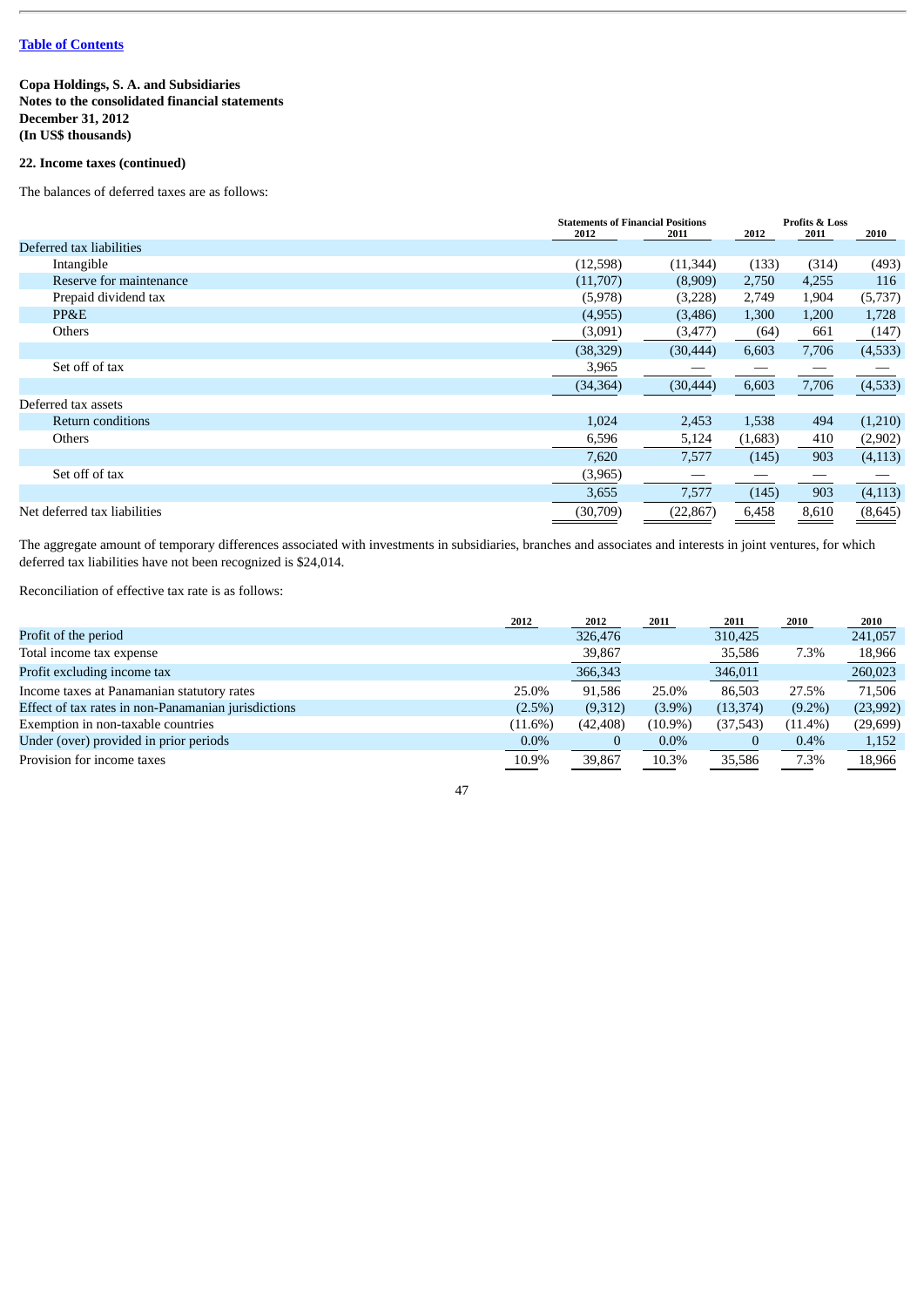### **Copa Holdings, S. A. and Subsidiaries Notes to the consolidated financial statements December 31, 2012 (In US\$ thousands)**

### **23. Share-based payments**

Copa Holdings has established equity compensation plans under which it administers restricted stock, stock options and certain other equity-based awards to attract, retain and motivate executive officers, certain key employees and non-employee directors to compensate them for their contributions to the growth and profitability of the Company. Shares delivered under this award program may be sourced from treasury stock, or authorized un-issued shares.

The Company's equity compensation plans are accounted for under IFRS No. 2, *"Share-Based Payment"* ("IFRS 2"). IFRS 2 requires companies to measure the cost of employee services received in exchange for an award of equity instruments based on the grant-date fair value of the award or at fair value of the award at each reporting date, depending on the type of award granted. The fair value is estimated using option-pricing models. The resulting cost is recognized over the period during which an employee is required to provide service in exchange for the award, which is usually the vesting period.

The total compensation cost recognized for non-vested stock and options awards was \$7.0 million, \$7.7 million and \$4.0 million in 2012, 2011 and 2010 respectively, and was recorded as a component of "Salaries and benefits" within Administrative expenses.

### *Non-vested Stock*

Copa Holdings approved a one-time non-vested stock bonus award for certain executive officers of the Company.

A summary of the terms and conditions, properly approved by the Compensation Committee of our Board of Directors, relating to the grants of the non-vested stock award under the equity compensation plan is as follows:

| <b>Grant Date</b>   | Number of<br>Instruments | Vesting, Conditions                                 | Contractual life |
|---------------------|--------------------------|-----------------------------------------------------|------------------|
| <b>March</b> , 2010 | 52,567                   | One-third every anniversary                         | 3 years          |
| March, 2011         | 43,464                   | One-third every anniversary                         | 3 years          |
| <b>March</b> , 2011 | 220,000                  | 15% first two anniversaries, 20% third anniversary, | 5 years          |
|                     |                          | 30% fourth anniversary and 20% fifth anniversary    |                  |
| <b>March</b> , 2011 | 55,000                   | Fifth anniversary                                   | 5 years          |
| February, 2012      | 42,358                   | One-third every anniversary                         | 3 years          |
| June, 2012          | 4,547                    | 15% first two anniversaries, 20% third anniversary, | 5 years          |
|                     |                          | 30% fourth anniversary and 20% fifth anniversary    |                  |
| June, 2012          | 1,515                    | Fifth anniversary                                   | 5 years          |
|                     |                          |                                                     |                  |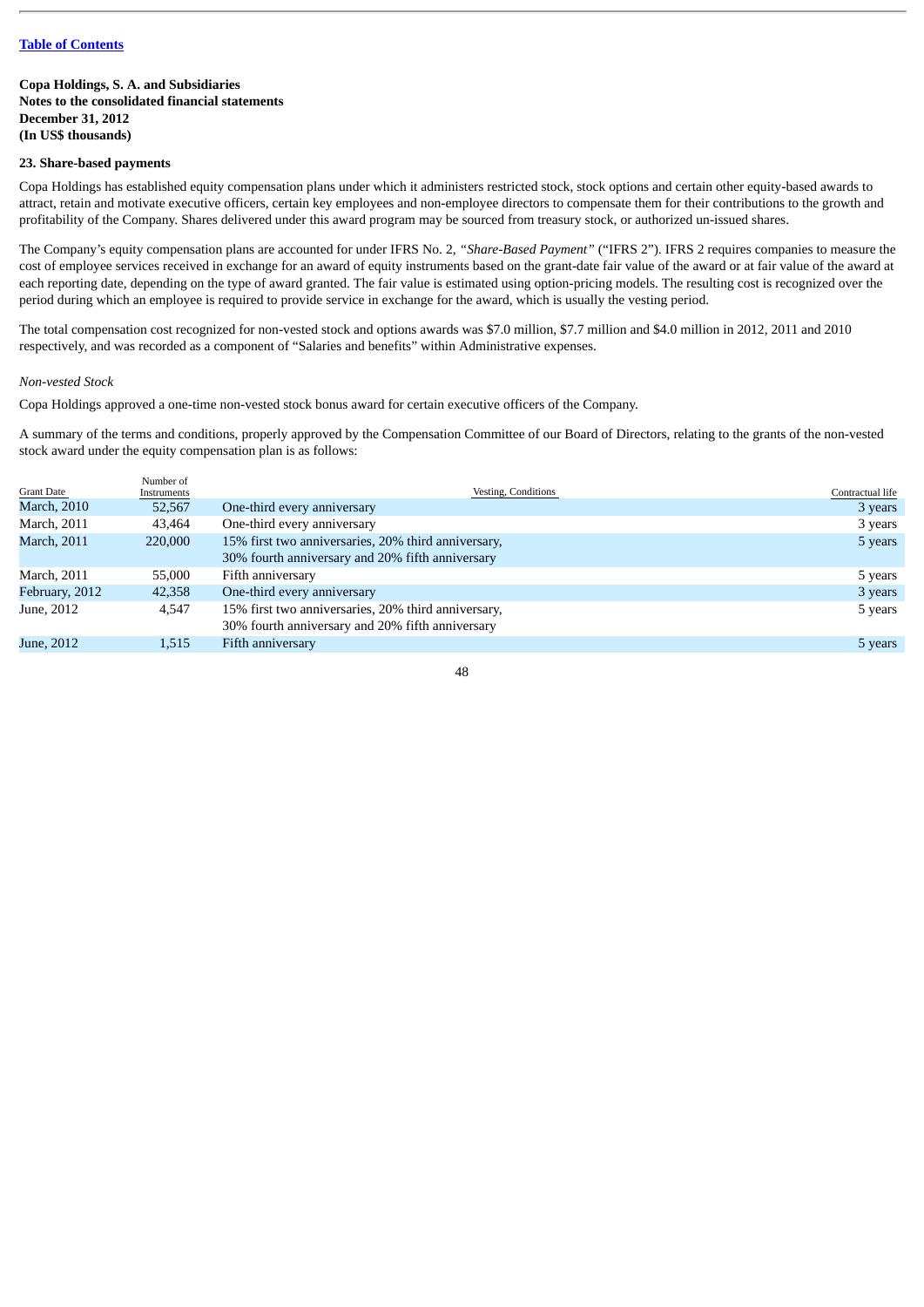### **Copa Holdings, S. A. and Subsidiaries Notes to the consolidated financial statements December 31, 2012 (In US\$ thousands)**

Non-vested stock awards were measured at their fair value, which is the same amount for which a similarly restricted share would be issued to third party, on the grant date. For the 2012 grants, the fair value of these non-vested stocks award was \$75.39 (\$56.57—2011).

#### **23. Share-based payments (continued)**

A summary of non-vested stock award activity under the plan as of December 31, 2012 and 2011 with changes during these years are as follows:

| Shares                      | 2012      | 2011       |
|-----------------------------|-----------|------------|
| Non-vested at January 1st   | 385,401   | 365,727    |
| Granted                     | 48.420    | 318,464    |
| Vested                      | (137,291) | (298, 206) |
| Forfeited                   | (447`     | (584)      |
| Non-vested at December 31st | 296,083   | 385,401    |

The Company uses the accelerated attribution method to recognize the compensation cost for awards with graded vesting periods. The Company estimates that the remaining compensation cost, not yet recognized for the non-vested stock awards, is \$8.7 million with a weighted average remaining contractual life of 2.4 years. Additionally, the Company estimates that the 2013 compensation cost related to this plan will be \$6.8 million.

### *Stock Options*

In March 2007, Copa Holdings granted 35,657 equity stock options to certain named executive officers, which vested over three (3) years in yearly installments equal to one-third of the awarded stock on each of the three anniversaries of the grant date. The exercise price of the options is \$53.14, which was the market price of the Company's stock at the grant date. The stock options have a contractual term of 10 years.

The weighted-average fair value of the stock options at the grant date was \$22.33, and was estimated using the Black-Scholes option-pricing model assuming an expected dividend yield of 0.58%, expected volatility of approximately 37.8% based on historical volatility, weighted average risk-free interest rate of 4.59%, and an expected term of 6 years calculated under the simplified method.

A summary of options award activity under the plan as of December 31, 2012 and 2011 and changes during the year is as follows:

| <b>Shares</b>                            | 2012    | 2011   |
|------------------------------------------|---------|--------|
| Outstanding at January 1st               | 32.639  | 32,639 |
| Granted                                  |         |        |
| Exercised                                | (3,291) |        |
| Forfeited or expired                     |         |        |
| Outstanding at December 31 <sup>st</sup> | 29,348  | 32,639 |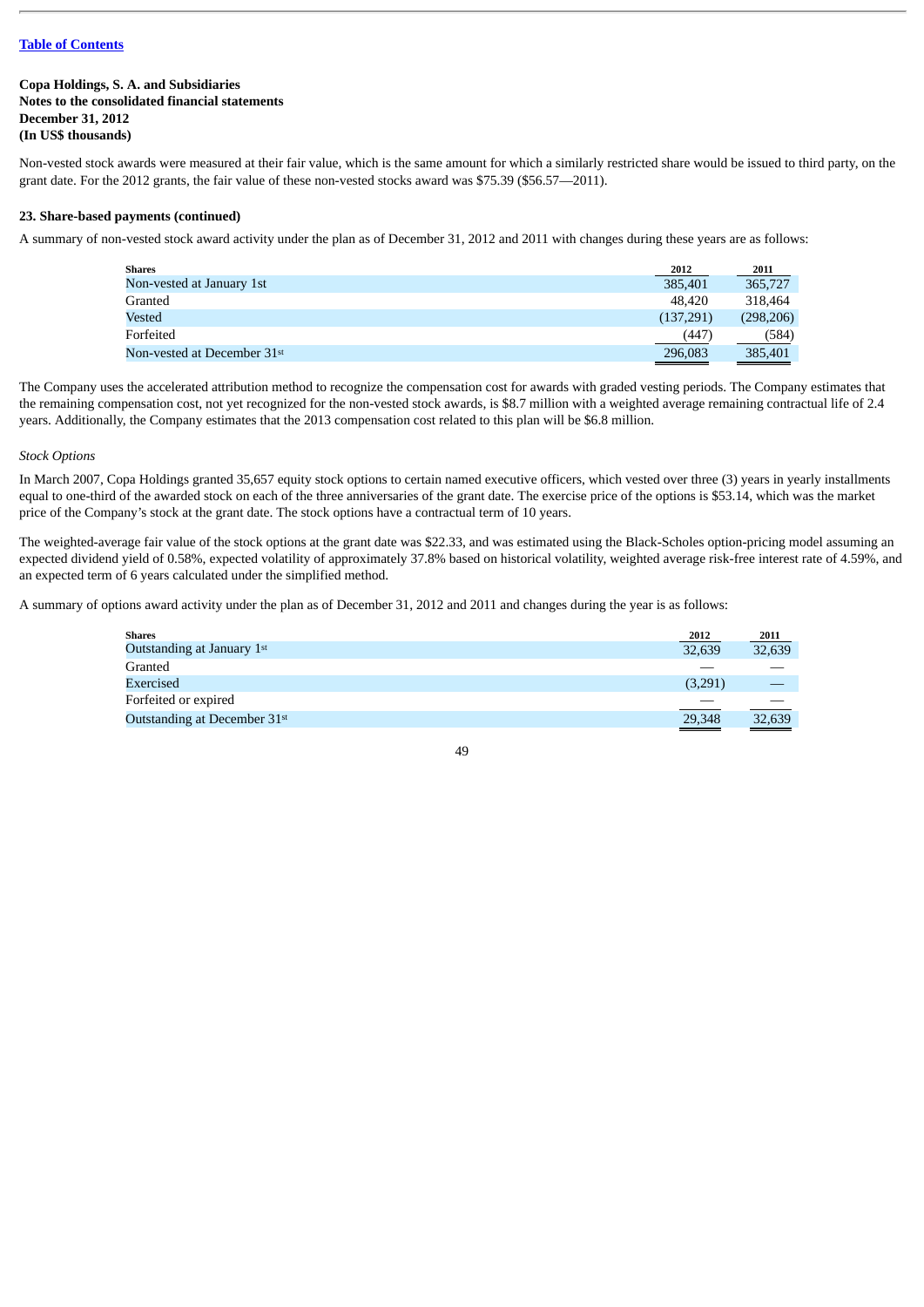### **Copa Holdings, S. A. and Subsidiaries Notes to the consolidated financial statements December 31, 2012 (In US\$ thousands)**

### **23. Share-based payments (continued)**

### *Stock Options (continued)*

The Company uses the accelerated method to recognize the compensation cost for stock options. There is no additional compensation cost to be recognized for stock options and the weighted average contractual life is 4.2 years.

Copa Holdings plans to make additional equity based awards under the plan from time to time, including additional non-vested stock and stock option awards. The Company anticipates that future employee non-vested stock and stock option awards granted pursuant to the plan will generally vest over a three year period and the stock options will carry a ten year term.

### **24. Earnings per share**

Basic earnings per share amounts are calculated by dividing the net income for the year attributable to ordinary equity holders of the parent by the weighted average number of ordinary shares outstanding during the year.

Diluted earnings per share amounts are calculated by dividing the net income attributable to ordinary equity holders of the parent by the weighted average number of ordinary shares outstanding during the year plus the weighted average number of ordinary shares that would be issued on conversion of all the dilutive potential ordinary shares into ordinary shares.

The following reflects the income and share data used in the basic and diluted earnings per share computations:

|                                                       | 2012      | 2011      | 2010      |
|-------------------------------------------------------|-----------|-----------|-----------|
| Net income                                            | \$326,476 | \$310,425 | \$241,057 |
| Denominator for basic and diluted earnings per share  |           |           |           |
| Weighted average common shares outstanding            | 44,002    | 43.823    | 43,534    |
| Non-vested dividend participating non vest awards     | 398       | 670       | 462       |
| Total shares for basic and diluted earnings per share | 44,400    | 44,493    | 43,996    |
| Earnings per share                                    |           |           |           |
| Basic and diluted                                     | 7.35      | 6.98      | 5.48      |
|                                                       |           |           |           |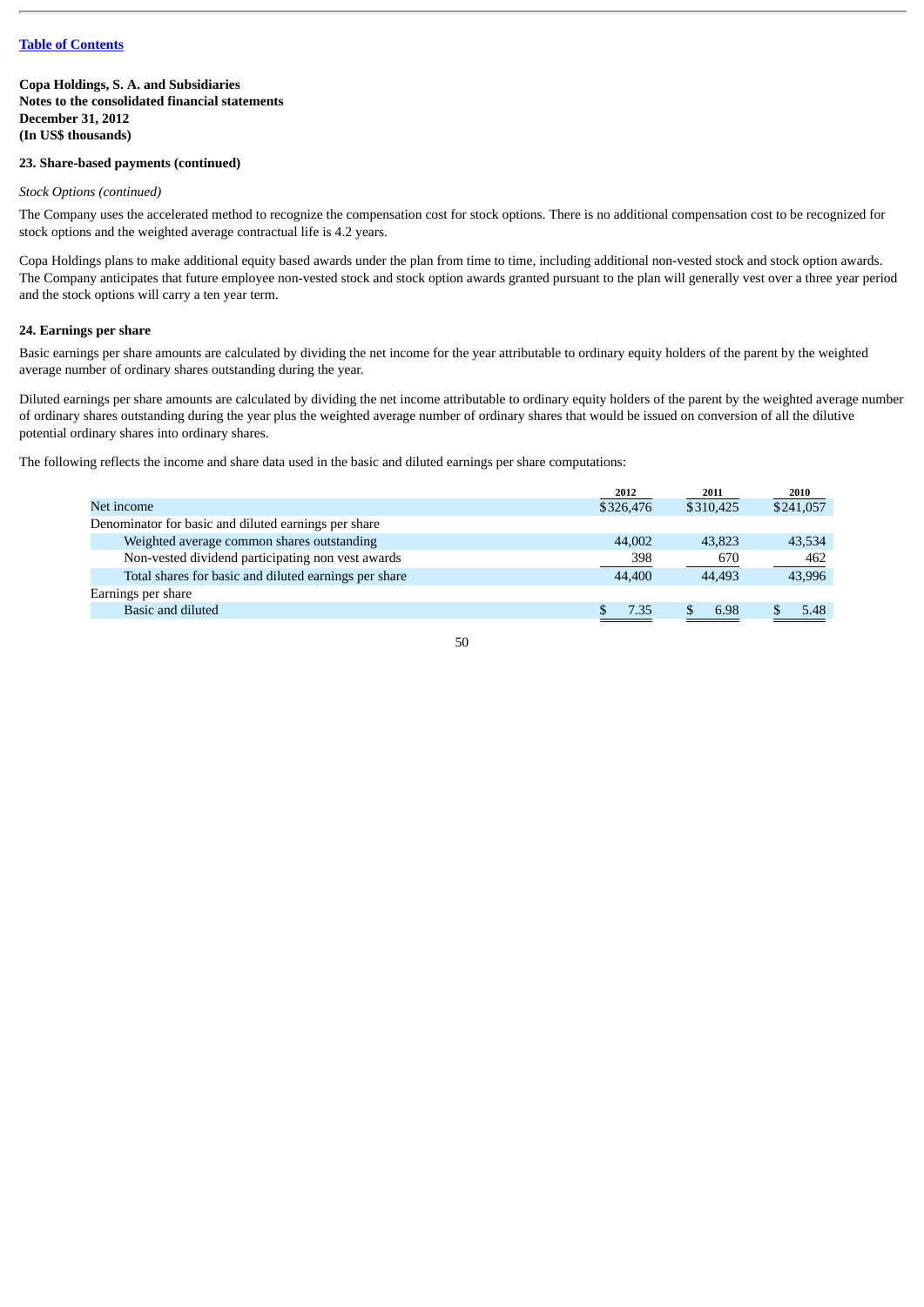### **25. Dividends paid**

In June 2012 the Company declared and paid dividends based on its policy of 30% of the Company's prior period net income. The amount was \$2.10 per share.

During the fourth quarter of 2012 the Company announced an early payment of its dividends of \$2.25 per share which represent approximately 30% of the Company's estimated annual consolidated net income for 2012.

#### **26. Commitments and contingencies**

The Company has 2 purchase contracts with Boeing, one for 16 Boeing 737-Next Generation aircraft, under which the Company has ten (10) firm orders and six (6) purchase options, and another order for thirty (30) Boeing 737-Next Generation aircraft, under which the company has twenty (20) firm orders and ten (10) purchase orders. The firm orders have an approximate value of \$2.7 billion based on aircraft list prices, including estimated amounts for contractual price escalation and pre-delivery deposits. The Company is scheduled to take delivery of the aircraft underlying the 10 firm orders between 2013 and 2015, and the aircraft underlying the 20 firm orders between 2015 and 2018.

#### *Covenants*

As a result of the various aircraft financing contracts entered into by the Company, the Company is required to comply with certain financial covenants. These covenants, among other things, require the Company to maintain an EBITDAR to fixed charge ratio of at least 2.5 times, a minimum tangible net worth of \$160 million, an EBITDAR to finance charge expense ratio of at least 2.0 times, a net borrowings to Company's capitalization ratio of less than 85%, a total liability plus operating leases minus operating cash to tangible net worth ratio of less than 5.5, a long-term obligations to EBITDAR ratio of less than 6.0, a minimum unrestricted cash balance of \$50 million and a minimum of \$75 million in available cash, cash equivalents and short-term investments.

As of December 31, 2012, the Company was in compliance with all required covenants.

#### *Labor Unions*

Approximately 55% of the Company's 8,277 employees are unionized. There are currently nine (9) union organizations; five (5) covering employees in Panama and four (4) covering employees in Colombia Copa Airlines traditionally had good relations with its employees and all the unions, and expects to continue to enjoy good relations with its employees and the unions in the future.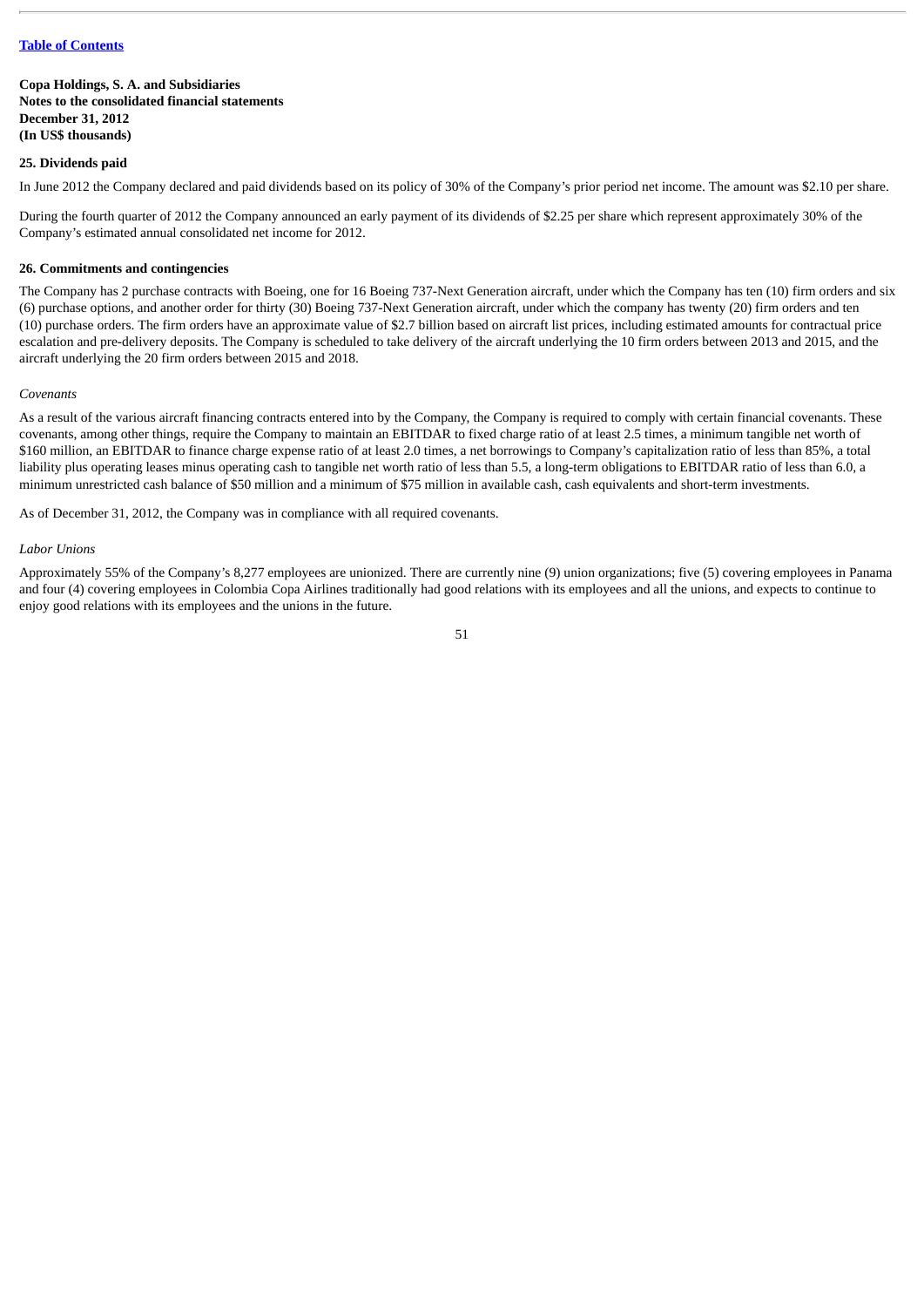### **Copa Holdings, S. A. and Subsidiaries Notes to the consolidated financial statements December 31, 2012 (In US\$ thousands)**

### **26. Commitments and contingencies (continued)**

#### *Labor Unions (continued)*

The five (5) unions covering employees in Panama include: the pilots' union (UNPAC); the flight attendants' union (SIPANAB); the mechanics' union (SITECMAP); the passenger service agents' union (UGETRACO); and an industry union (SIELAS), which represents ground personnel, messengers, drivers, passenger service agents, counter agents and other non-executive administrative staff.

Copa Airlines entered into collective bargaining agreements with its mechanics' union (SITECMAP) in April 2009; its general union (SIELAS) in July 2008; its pilot union (UNPAC) in August 2012 and its flight attendants' union (SIPANAB) in March 2010.

Collective bargaining agreements in Panama cover typically between three and four year terms.

The four (4) unions covering employees in Colombia are: Pilots' union (ACDAC) whose bill of petitions is going to be resolved by arbitration since it was not possible direct agreement. It is expected to know arbitration results during 2013. Flight attendants' union (ACAV), whose bill of petitions is going to be resolved by arbitration since it was not possible a direct agreement. It is expected to know arbitration results during 2013.

The industry union in Colombia (SINTRATAC) was created in August, 2010. During the flight attendants union negotiations, SINTRATAC received more affiliates and presented a bill of petitions on November 23, 2011. Negotiations were held without agreement, so arbitration is in process. Mechanics Union in Colombia (ACMA) which presented a bill of petitions along with Industry Union negotiations without agreement, so arbitration is in process.

Typically, collective bargaining agreements in Colombia have terms of two to four years. Although Copa Colombia usually settles many of its collective bargaining agreement negotiations through arbitration proceedings, it has traditionally experienced good relations with its unions.

Additional to Unions in Panama and Colombia, the Company's employees in Brazil are covered by industry union agreements that cover all airline industry employees in the country; employees in Uruguay are covered by an industry union; airport employees in Buenos Aires, Argentina are affiliated to an industry union (UPADEP); and airport employees in Puerto Rico are affiliated to an industry union (IAM).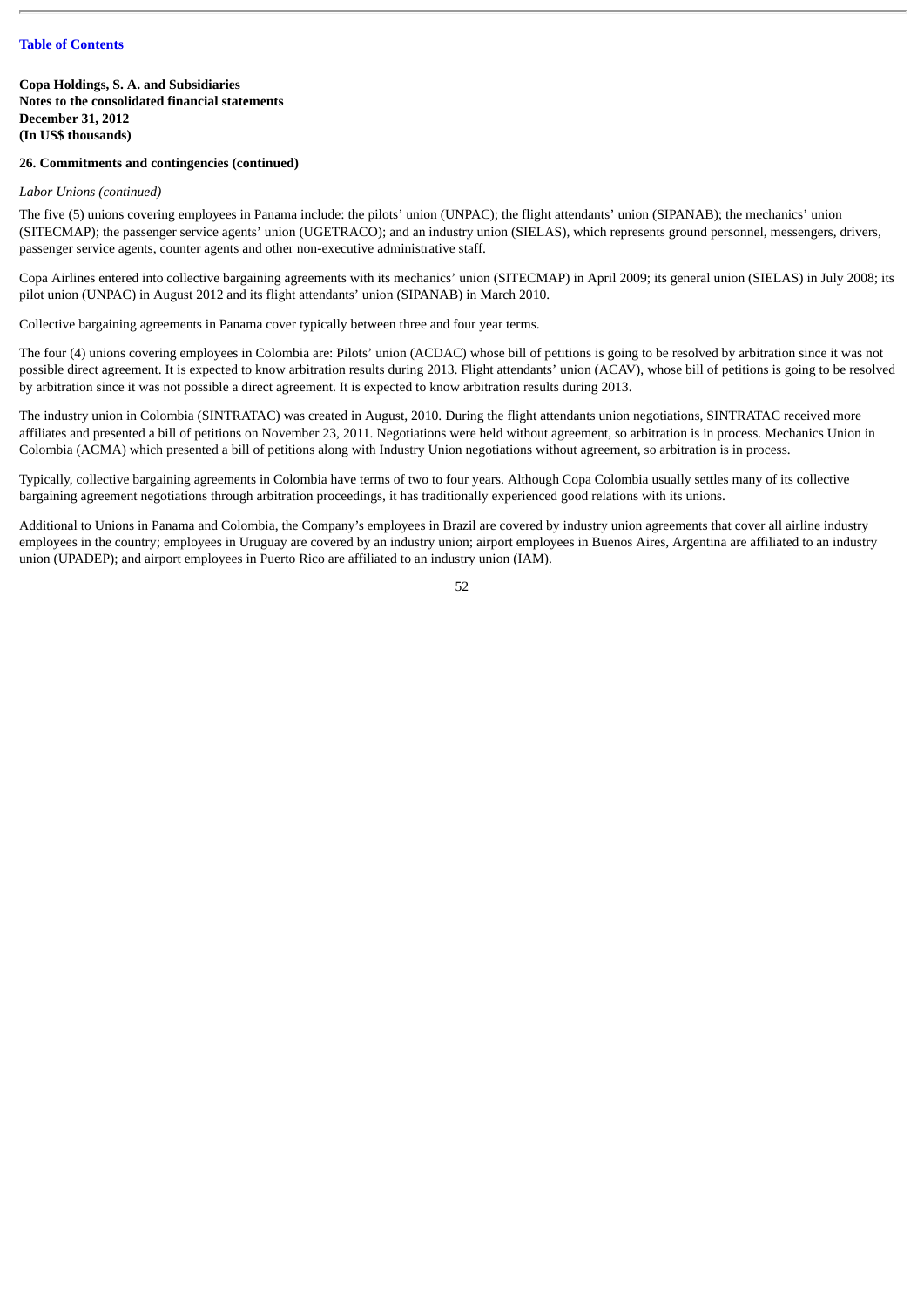**Copa Holdings, S. A. and Subsidiaries Notes to the consolidated financial statements December 31, 2012 (In US\$ thousands)**

### **26. Commitments and contingencies (continued)**

### *Lines of Credit for Working Capital and Letters of Credit*

The Company maintained available facilities for letters of credit with several banks with a value of \$29.1 million and \$33.7 million at December 31, 2012 and 2011, respectively. These letters of credit are pledged mainly for operating lessors, maintenance providers and airport operators. Of this total, \$3.4 million are letters of credit opened on behalf of Copa Colombia for the same purposes listed above.

Copa Airlines has lines of credit at total amount of \$150.5 million, in which it has committed lines of credit totaling \$60.0 million, including one line of credit for \$15 million and one overdraft line of credit of \$5 million with Banco General, an overdraft line of credit of \$10 million with Towerbank and a line of credit of \$30 million with Banco Nacional de Panamá. Copa Airlines also has uncommitted lines of credit totaling \$90.5 million, including one line of credit of \$60.0 million with Bladex, a line of credit of \$20 million with Citibank and one line of credit of \$10.5 million with Banco Panama. These lines of credit have been put in place to bridge liquidity gaps and for other potential contingencies. Aerorepublica has an uncommitted line of credit of \$10 million with Citibank.

As of December 31, 2012 Copa Airlines has an outstanding balance of \$15 million dollars with Bladex.

### *Litigation*

The Company is the plaintiffs in an action filed against INFRAERO, Brazil's airport operator, in October of 2003 challenging the legality of the Additional Airport Tariffs (*Adicional das Tarifas Aeroportuárias*, or ATAERO), which is a 50% surcharge imposed on all airlines which fly to Brazil. Similar suits have been filed against INFRAERO by other major airline carriers. In its case, the court of first instance ruled in favor of INFRAERO and has appealed the judgment. During the pendency of the litigation, the Company continues to pay the amounts of ATAERO due into an escrow account and as of December 31, 2012, the aggregate amount in such account totaled US\$18 million. In the event the Company receives a final unfavorable judgment, it will be required to release the escrowed fund to INFRAERO and will not be able to recover such amounts. The Company does not, however, expect the release of such amounts to have a material impact on its financial results.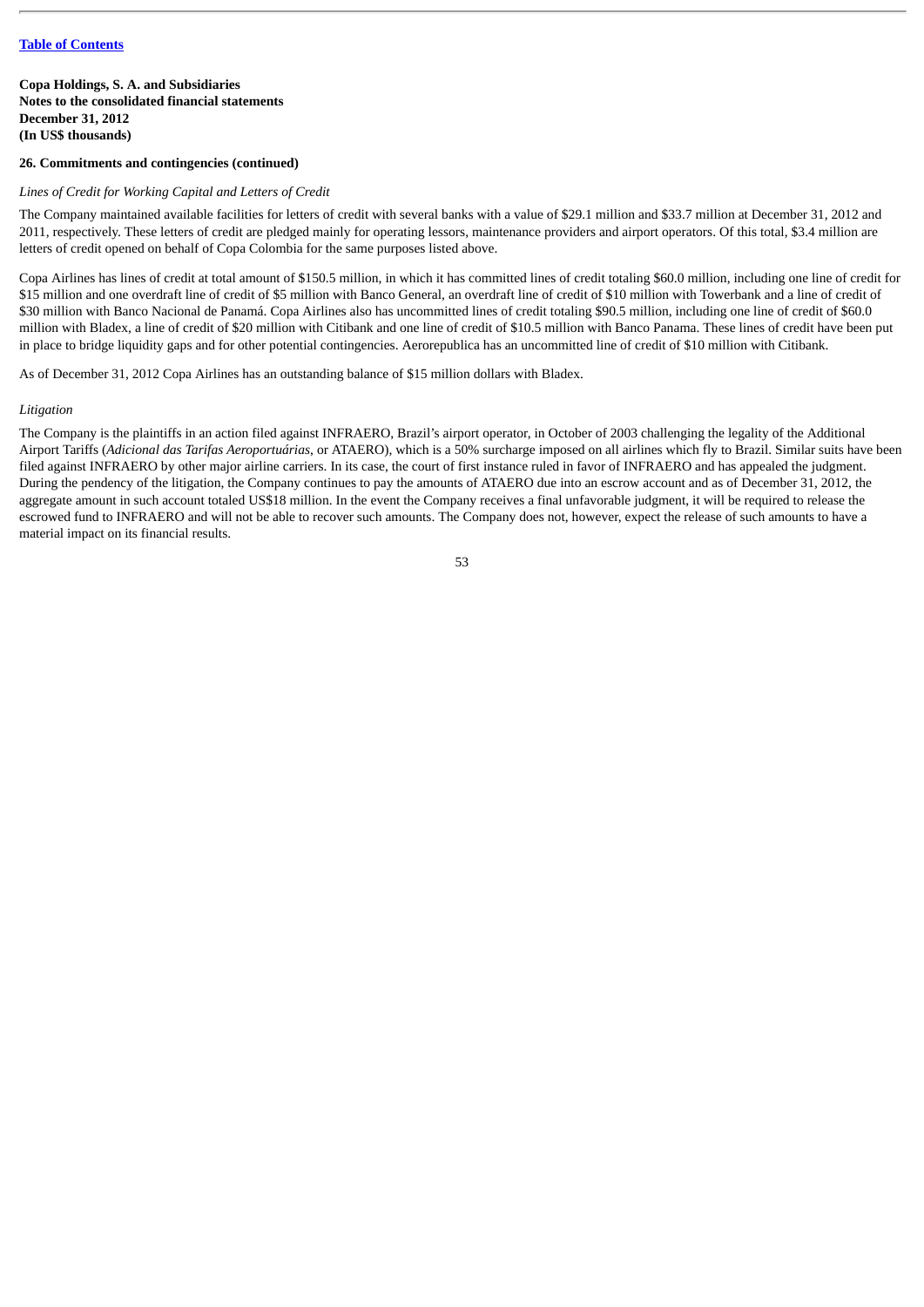### **Copa Holdings, S. A. and Subsidiaries Notes to the consolidated financial statements December 31, 2012 (In US\$ thousands)**

### **27. Objectives and policies for managing financial risk**

#### **27.1 Fuel price risk**

In the normal course of its operations, the Company is exposed to a variety of financial risks: market risk (especially cash flow, currency, commodity price and interest rate risk), credit risk and liquidity risk. The Company has established risk management policies to minimize potential adverse effects on the Company's financial performance.

Also the Company has risks that are common in its industry and these are mitigated through derivatives contracts. The main risk associated with the industry is the variation in fuel prices, which the Company mitigates through derivatives instruments contracts.

The Company periodically enters into transactions for derivative financial instruments, namely, fuel derivative instruments, with the purpose of providing for short to mid-term hedge protection (generally three to eighteen months) against sudden and significant increases in jet fuel prices, while simultaneously ensuring that the Company is not competitively disadvantaged in the event of a substantial decrease in the price of jet fuel. The Company does not hold or issue derivative financial instruments for trading purposes.

The Company's derivative contracts did not qualify as hedges for financial reporting purposes. Accordingly, changes in fair value of such derivative contracts, which amounted to \$9.9 million, \$3.5 million and \$11.7 millions in years 2012, 2011 and 2010, respectively, were recorded as a component of "Other, net" in the consolidated statement of income.

The fair value of derivative contracts amounted to \$9 and \$(0.4) million at December 31, 2012 and \$18.6; \$(0.4) million at December 31, 2011 and was recorded in "Other current assets" and "Other current liabilities" in the consolidated statement of financial position. The Company's purchases of jet fuel are made substantially from one supplier.

At December 31, 2012, the Company held derivative instruments for 28% of its projected fuel consumption for 2013, in comparison with 20% of its 2012 fuel expense.

Financial derivative instruments expose the Company to credit loss in the event of nonperformance by the counterparties to the agreements. However, the Company does not expect any failure of the counterparties to meet their obligations, as the Company's policy to manage credit risk is to engage in business with counterparties who are financially stable and well-versed in the matters of energy risk management. The amount of such credit exposure is generally the unrealized gain, if any, in such contracts.

The sensitivity of a possible change in the price of jet fuel, with all other variables held constant, of the Company's income before income taxes if the price of jet fuel were to increase or decrease by 5% would be \$36.3 million in 2012.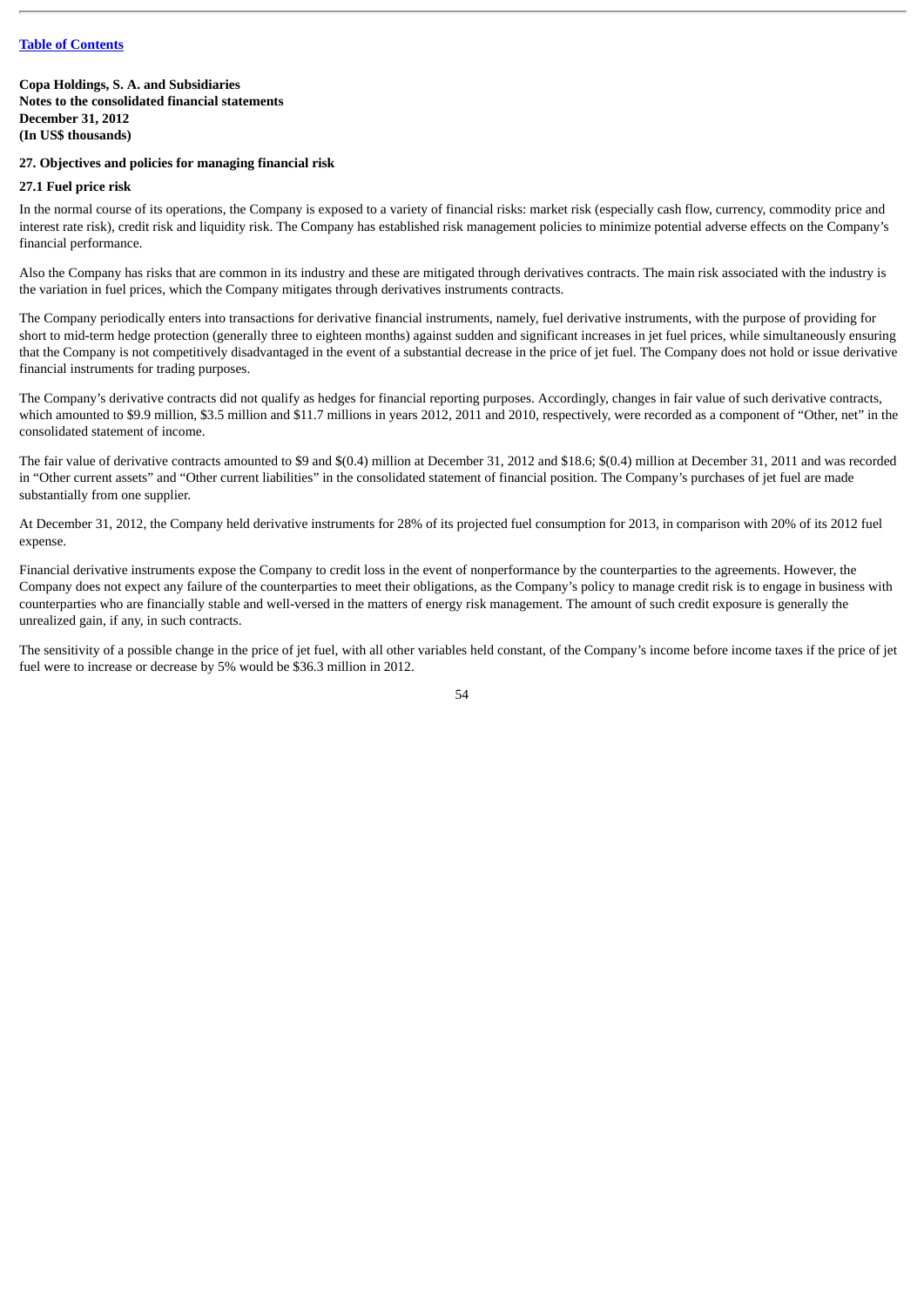### **Copa Holdings, S. A. and Subsidiaries Notes to the consolidated financial statements December 31, 2012 (In US\$ thousands)**

#### **27.2 Market risk**

#### *Foreign currency risk*

Foreign exchange risk is originated when the Company performs transactions and maintains monetary assets and liabilities in currencies that are different from the functional currency of the Company. Assets and liabilities in foreign currency are converted with the exchange rates at the end of the period, except for nonmonetary assets and liabilities that are converted at the equivalent cost of the (US\$) United States dollar at the acquisition date and maintain at the historical rate. The results of foreign operations are converted with the average exchange rates that were in place during the period. Earnings and losses deriving from exchange rates are included within "Exchange rate difference" in the consolidated statement of income.

In 2012, approximately 64% of the Company's expenses and 39% of its revenues are denominated in dollars. The rest of revenue and expenses are denominated in currencies of countries the Company flies to, on which the most significant is the Colombian Peso. Generally, the Company's exposure to foreign currency risk is limited to a period of up to two weeks, from the moment that the sale is completed until the funds are repatriated to Panama in dollars.

If the devaluation percentage of the most representatives currencies would have been 5% during 2012 and the remaining market variables were constant, the pretax income would have fallen by \$0.34 million in 2012. The decrease origin would be principally for exchange losses, due to the repatriation of the currency, due to the Company generally maintains more assets than liabilities in foreign currency, basically cash and cash equivalents.

Due to exchange controls in Venezuela, however, the Company often experiences additional delays converting cash generated from its local operations in Venezuela.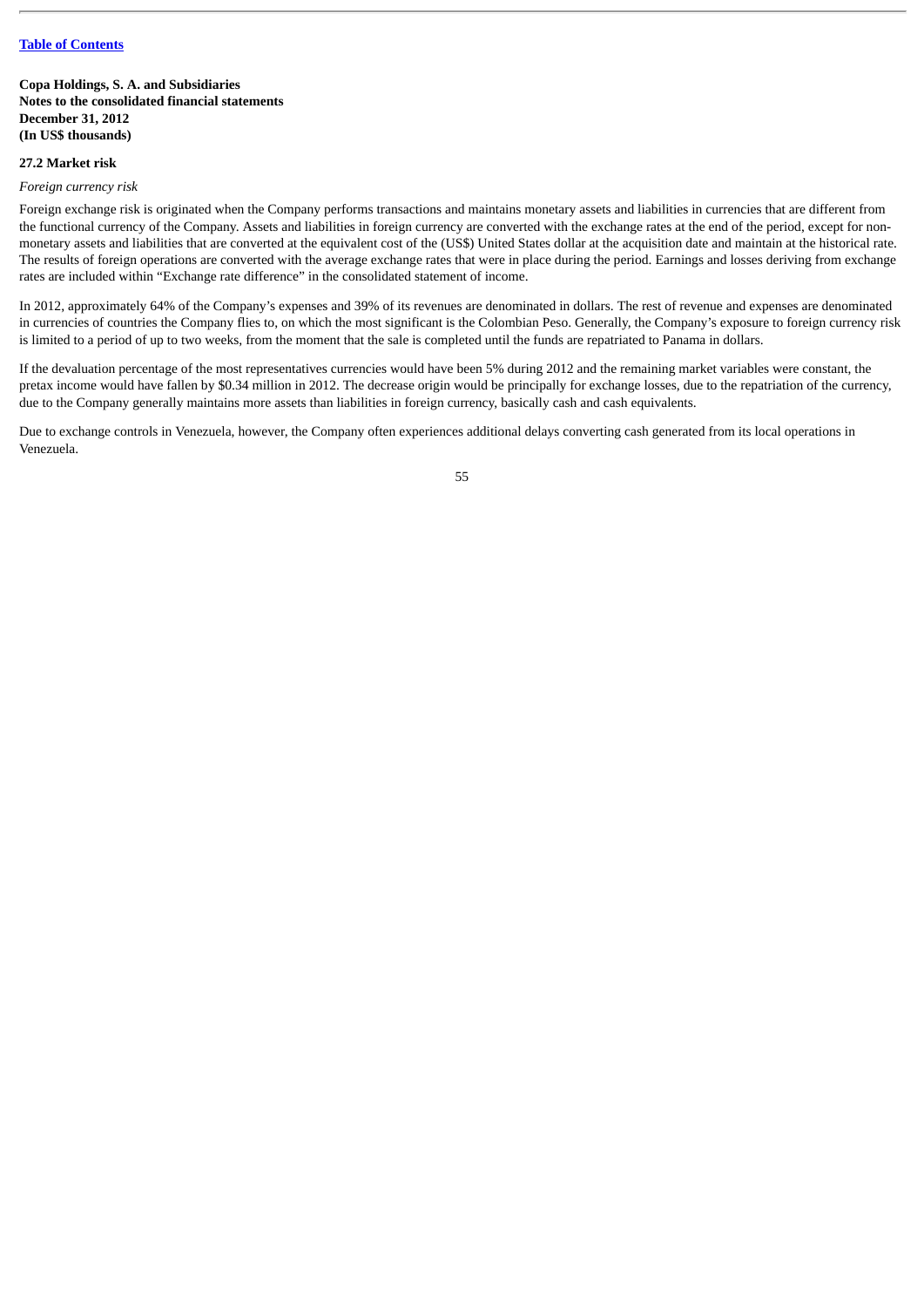**Copa Holdings, S. A. and Subsidiaries Notes to the consolidated financial statements December 31, 2012 (In US\$ thousands)**

# **27.2 Market risk (continued)**

### *Foreign currency risk (continued)*

The following chart summarized the Company's exchange risk exposure (assets and liabilities denominated in foreign currency) at December 31:

|                                          | As of<br>December 31,<br>2012 | As of<br>December 31,<br>2011 |
|------------------------------------------|-------------------------------|-------------------------------|
| Assets                                   |                               |                               |
| Cash and cash equivalents                | \$<br>210,695                 | \$<br>155,303                 |
| Accounts receivables, net                | 69,774                        | 76,384                        |
| Prepaid expenses                         | 15,478                        | 11,043                        |
| Other assets                             | 108,369                       | 78,695                        |
| Total assets                             | 404,316                       | 321,425                       |
| Liabilities                              |                               |                               |
| Loans                                    | \$                            | \$<br>400                     |
| Accounts payables suppliers and agencies | 50,809                        | 63,366                        |
| Accumulated taxes and expenses payables  | 65,161                        | 42,938                        |
| Air traffic liability                    | 9,507                         | 6,797                         |
| Other liabilities                        | 21,282                        | 20,779                        |
| <b>Total liabilities</b>                 | 146,759                       | 134,280                       |
| Net position                             | 257,557                       | 187,145                       |

From time to time the Company enters into factoring agreements on receivables outstanding or credit card sales in certain countries.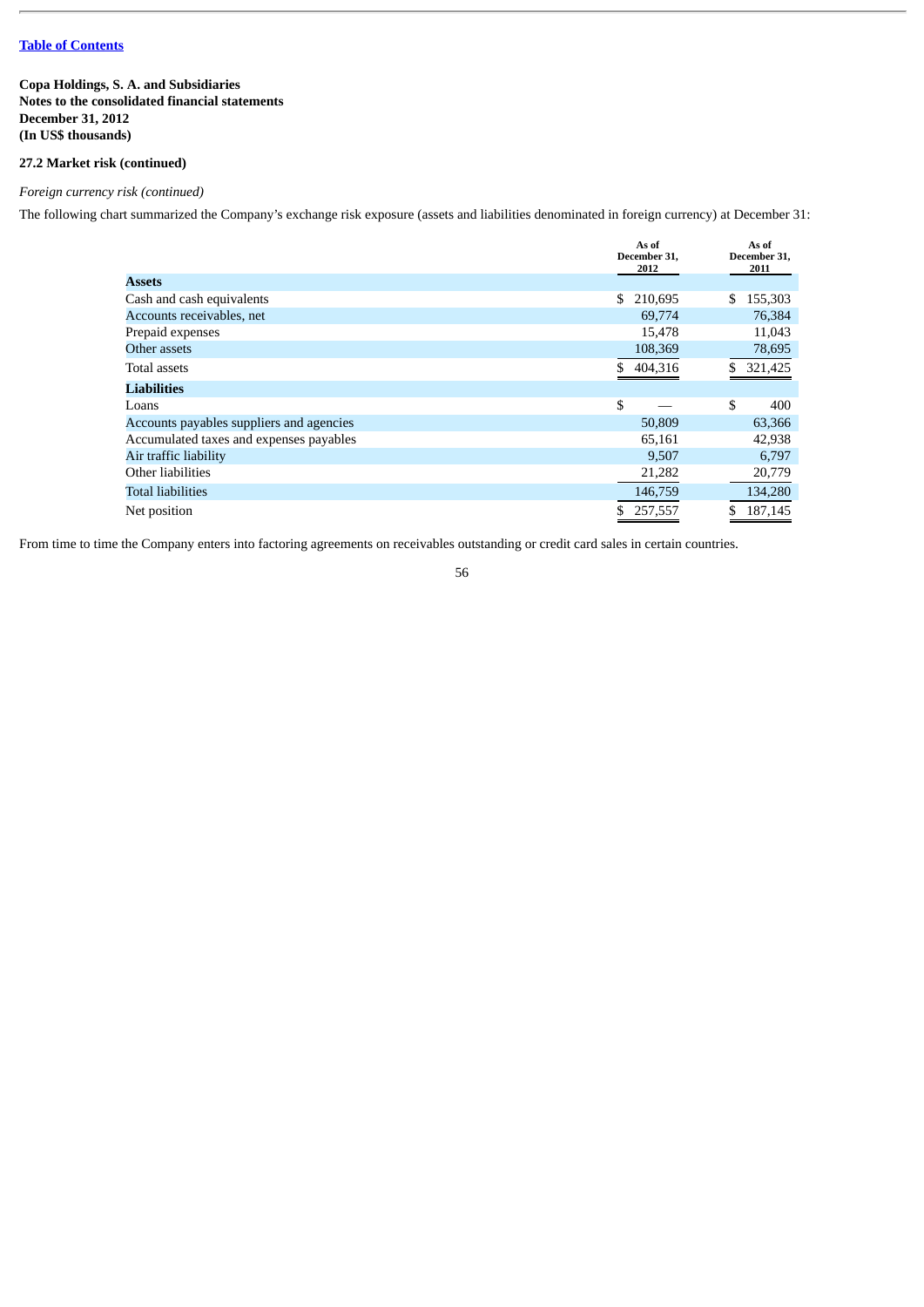#### **Copa Holdings, S. A. and Subsidiaries Notes to the consolidated financial statements December 31, 2012 (In US\$ thousands)**

### **27.3 Credit risk**

The credit risk is originated from cash and cash equivalents, deposits in banks, investments in financial instruments and accounts receivables and consist in the risk that the counterparty could not be capable to fulfill its contracted obligations, causing financial losses to the Company. The Company, to mitigate the credit risk arising from deposit in banks and investments in financial instruments, only conducts business with financial institution that have investment grade of Fitch and Standard & Poor above BBB- with strength and liquidity indicators aligning with or above the market average. Also, for the credit risk originated for commercial accounts receivables, the Company does not consider it is a significant one, since most of the accounts receivables can be easily converted into cash, usually in periods no longer than one month. Accounts receivables from cargo agencies are more likely to be exposed to credit risk, but this is mitigated with the established policies to make sure that the credit sales are to clients with good credit history. Specific credit limits and payment terms have been established according to periodic analysis of the payment capacity of the clients.

A considerable amount of the sales of tickets by the Company are processed through major credit cards, resulting in accounts receivable that are generally shortterm, and usually collected before revenue is recognized. The Company considers that the credit risk associated with these accounts receivable is controllable based on the industry's trends and strong policies and procedures established and followed up by the Company.

### **27.4 Interest rates and cash flow risk**

The income and operating cash flow of the Company are substantially independent of changes in interest rates, because the Company does not have significant assets that generate interest except for surplus cash and cash equivalents and short and long-term investments.

The interest rate risk is originated mainly for long term aircraft lease payments. These long term lease payments at variable interest rates expose the Company to cash flow risk. To mitigate the effect of variable cash flows associated to contracted rates and transform them into fixed rates, the Company has entered into one Interest Rates Swap contract to hedge against market rates fluctuations. This interest rates hedge contract has been designated and qualified as cash flow hedge contracts with changes in fair value recorded in "Other current assets" or in "Other current liabilities" in the consolidated statement of financial position and offset in "Accumulated other comprehensive income (loss)".

At December 31, 2012, the fixed interest rates vary from 0.05% to 3.96% and the main floating rate is LIBOR. Gains and losses recognized in the other comprehensive income in equity on interest rate swap contracts as of December 31, 2012 will be continuously released to the consolidated statement of income until the repayment of the debt.

The fair value of the interest rate swap hedge derivative contract amounted to \$5,172 and \$6,464 at December 31, 2012 and 2011 respectively and is recorded as a component of "Other current liabilities" against the "Accumulated other comprehensive income (loss)".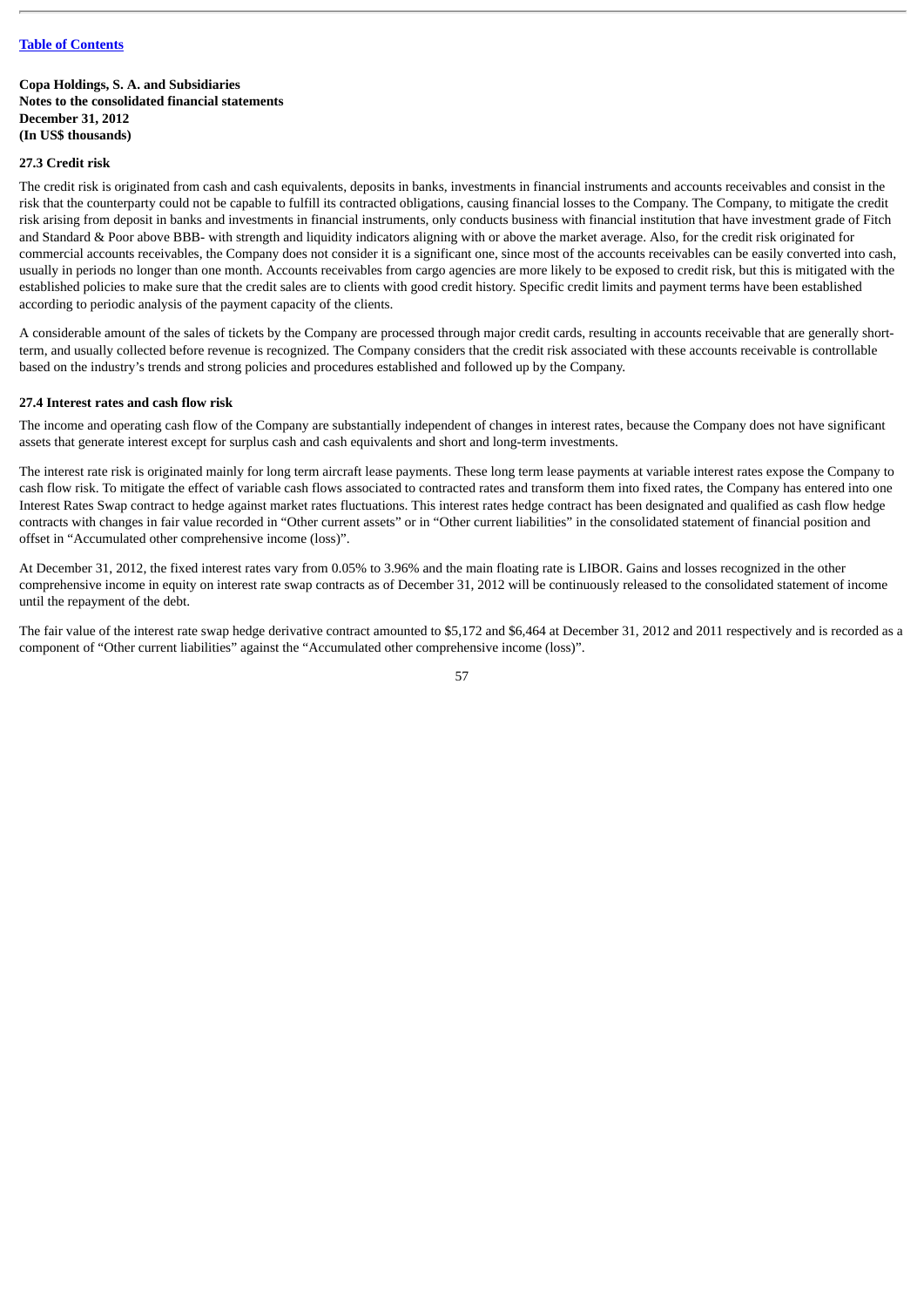**Copa Holdings, S. A. and Subsidiaries Notes to the consolidated financial statements December 31, 2012 (In US\$ thousands)**

## **27.4 Interest rates and cash flow risk (continued)**

The ineffective portion of this contract, if any, is recognized in the consolidated statement of income as a component of "Other operating expenses". During these periods there was no ineffectiveness of the hedging contracts.

### **27.6 Liquidity risk**

The Company's policy requires having sufficient cash to fulfill its obligations. The Company maintains sufficient cash on hand and in banks or equivalents of easy realization into cash. The Company also has credit lines in financial institutions that allow it to withstand potential cash deficit to fulfill its short term commitments.

The table below summarizes the Company's financial liabilities according to their maturity date. The amounts in the table are the contractual undiscounted cash flows. Balances due within twelve months equal their carrying balances as the impact of discounting is not significant.

|                                     | Less than<br>twelve months | 1 to 4 years | <b>More than</b><br>four years |
|-------------------------------------|----------------------------|--------------|--------------------------------|
| <b>December 31, 2012</b>            |                            |              |                                |
| Long term debt                      | 136,268                    | 545.738      | 524,098                        |
| Accounts payable                    | 104,975                    |              |                                |
| Accounts payable to related parties | 20,255                     |              |                                |
| Air traffic liability               | 382,807                    |              |                                |
| Other liabilities                   | 144,385                    | 84,395       |                                |
| <b>December 31, 2011</b>            |                            |              |                                |
| Long term debt                      | 131,069                    | 354.916      | 581,741                        |
| Accounts payable                    | 92,842                     |              |                                |
| Accounts payable to related parties | 22,074                     |              |                                |
| Air traffic liability               | 297,135                    |              |                                |
| Other liabilities                   | 115,540                    | 80,948       |                                |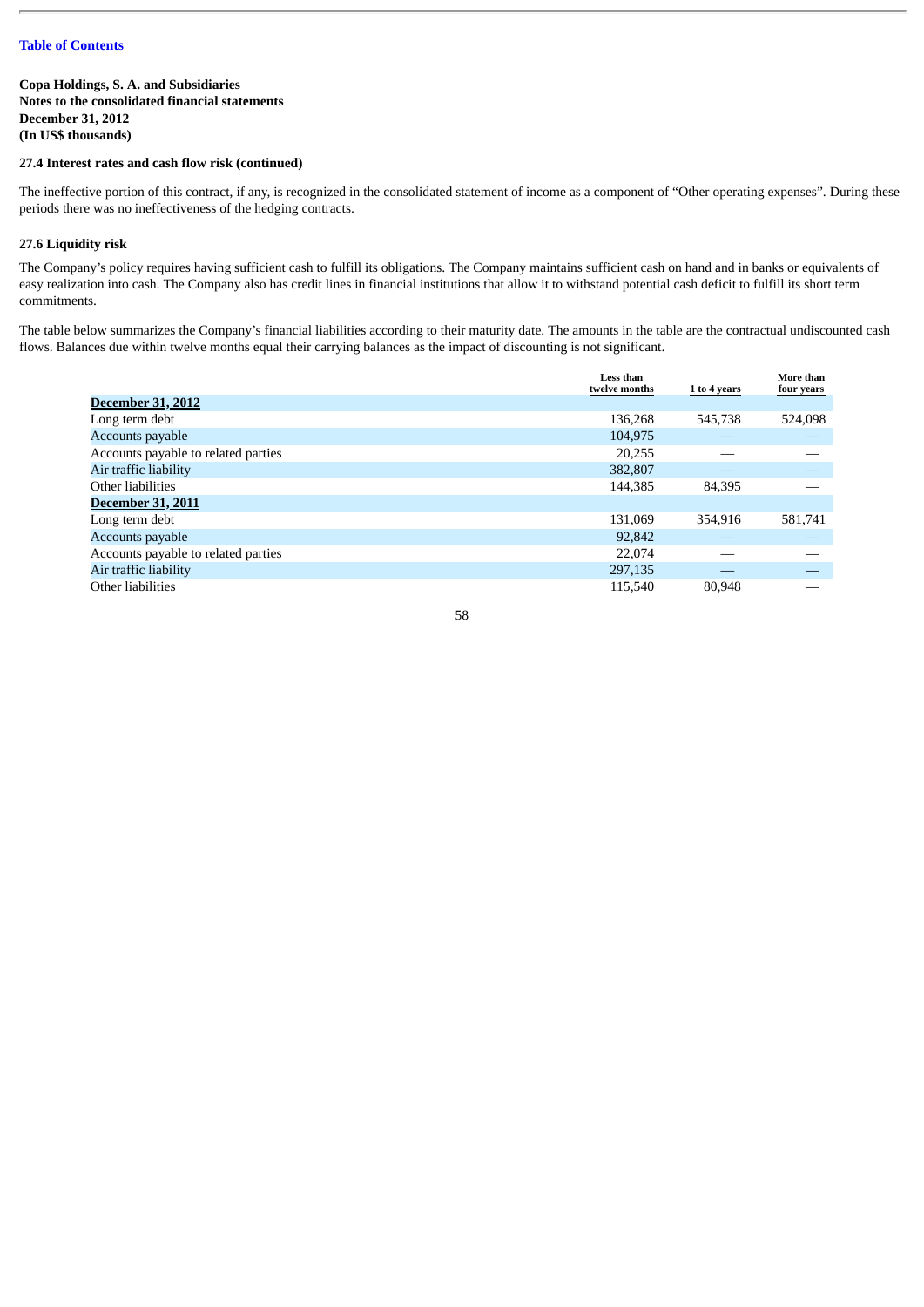**Copa Holdings, S. A. and Subsidiaries Notes to the consolidated financial statements December 31, 2012 (In US\$ thousands)**

# **27.8 Capital risk management**

The Company's objectives when managing capital are to safeguard the Company's ability to continue as a going concern in order to provide returns for shareholders and benefits for other stakeholders and to maintain an optimal capital structure to reduce the cost of capital.

Consistent with others in the industry, the Company monitors capital on the basis of the gearing ratio. This ratio is calculated as net debt divided by total capital. Net debt is calculated as total borrowings (including current and non-current borrowings as shown in the consolidated statement of financial position) less cash and cash equivalents and short-term investments. Total capital is calculated as equity as shown in the consolidated statement of financial position plus net debt.

Following is summarized the gearing ratio of the Company:

|                                                            | As of<br>December 31,<br>2012 |
|------------------------------------------------------------|-------------------------------|
| Total loans payable (Note 14)                              | \$1,206,104                   |
| Less: cash and cash equivalents and short-term investments | (651, 103)                    |
| Net debt                                                   | 555,001                       |
| Total equity                                               | 1,536,544                     |
| Total capital                                              | \$2,091,545                   |
| Gearing ratio                                              | 27%                           |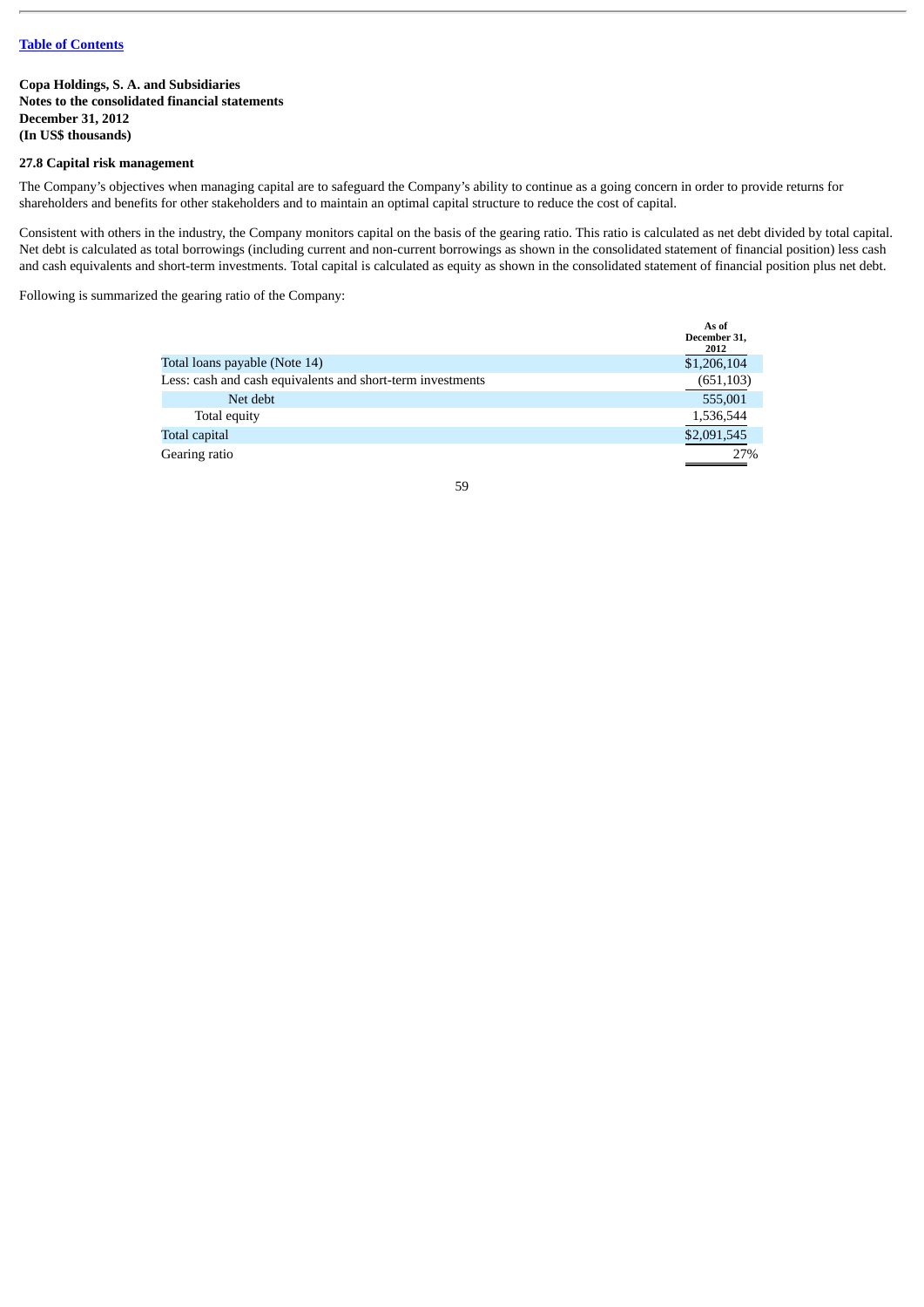**Copa Holdings, S. A. and Subsidiaries Notes to the consolidated financial statements December 31, 2012 (In US\$ thousands)**

### **27.9 Fair value measurement**

|                                       |                         | <b>Carrying amount</b> |                      | <b>Fair value</b>    |  |  |
|---------------------------------------|-------------------------|------------------------|----------------------|----------------------|--|--|
|                                       | December 31.<br>2012    | December 31.<br>2011   | December 31,<br>2012 | December 31.<br>2011 |  |  |
| <b>Financial assets</b>               |                         |                        |                      |                      |  |  |
| Cash and cash equivalents             | 76,094<br>\$            | \$243,801              | \$<br>76.094         | \$ 243,801           |  |  |
| Short term investments                | 575,009<br>$\mathbb{S}$ | \$262.345              | \$575,009            | \$262,345            |  |  |
| Investments                           | \$<br>69.445            | \$104,834              | 69.445<br>S.         | 104,834<br>S.        |  |  |
| Accounts receivable                   | 135,207<br>$\mathbb{S}$ | \$142,297              | \$135,207            | \$142,297            |  |  |
| Fuel derivatives                      | 8,991<br>\$             | 18.605<br>S            | \$<br>8,991          | \$<br>18,605         |  |  |
| <b>Financial liabilities</b>          |                         |                        |                      |                      |  |  |
| Accounts payable                      | 104,975<br>\$.          | 92.842<br>\$           | 104,975<br>\$        | \$<br>93,457         |  |  |
| Current maturities and long-term debt | \$1,206,104             | \$1,067,726            | \$1,275,982          | \$1,143,047          |  |  |
| <b>Fuel derivatives</b>               | 417<br>\$               | \$<br>366              | \$.<br>417           | \$<br>366            |  |  |
| Interest rate hedges                  | \$<br>5,172             | \$<br>6,464            | \$<br>5,172          | \$<br>6,464          |  |  |

The fair value of the financial assets and liabilities is included at the amount at which the instrument could be exchanged in a current transaction between willing parties, other than in a forced or liquidation sale.

The following methods and assumptions were used to estimate the fair values:

- Cash and cash equivalents, short term investments approximate their carrying amounts largely due to the short-term maturities of these instruments.
- Accounts receivable are evaluated by the Company based on parameters such an interest rates, risk characteristics. Based on this evaluation, allowances are taken to account for the expected losses of these receivables.
- Debts obligation, financial assets and financial liabilities are estimated by discounting future cash flows using the Company's current incremental rate of borrowing for a similar liability.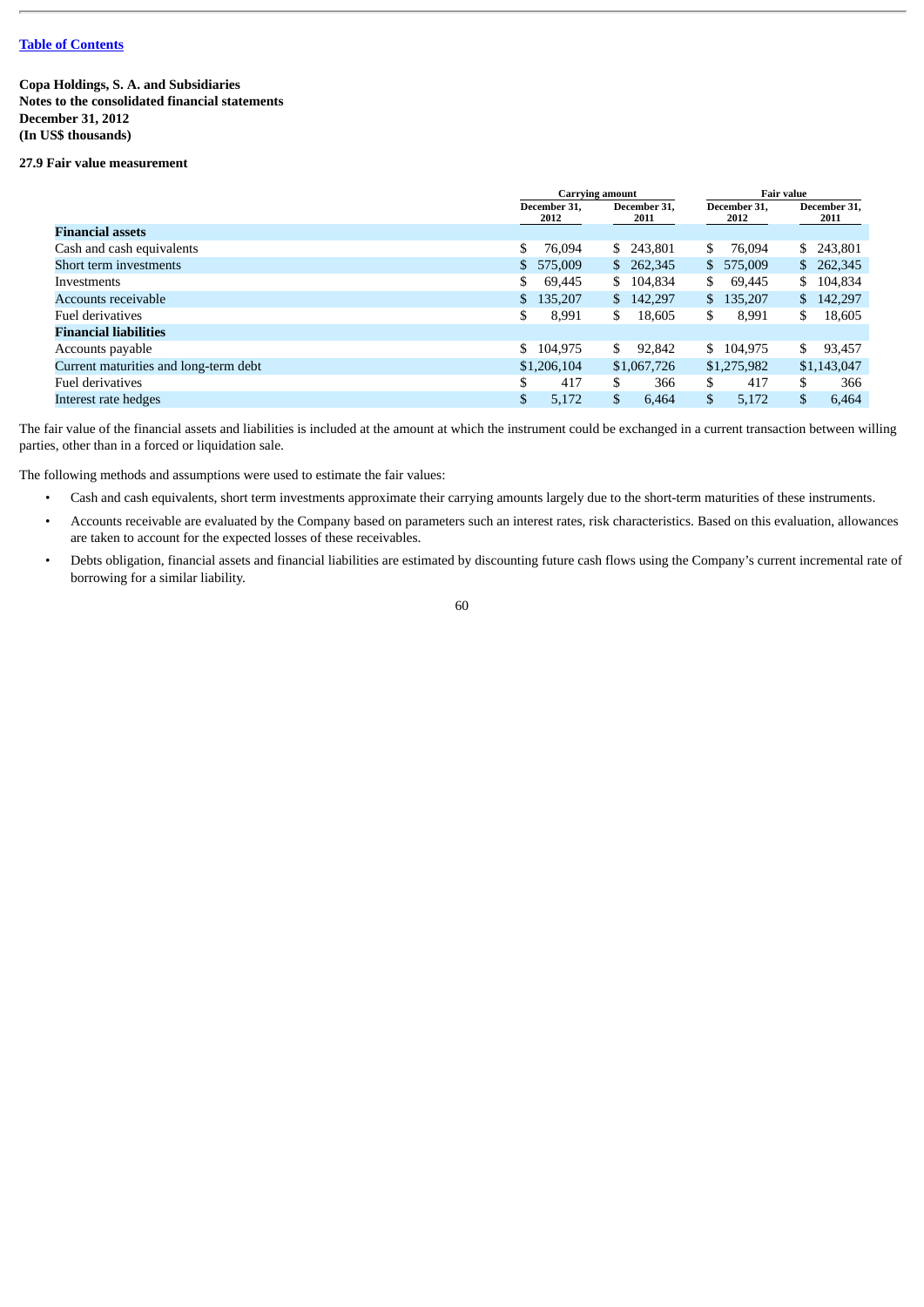### **Copa Holdings, S. A. and Subsidiaries Notes to the consolidated financial statements December 31, 2012 (In US\$ thousands)**

### **27.10 Fair value measurement (continued)**

Fair value measurement is classified entirely following the hierarchy level of fair value that was included in IFRS 7 *Financial Instruments: Disclosures;* as following:

Level 1: Quoted prices (unadjusted) in active markets for identical assets and liabilities.

Level 2: Inputs other than quoted prices including within level 1 that are observable for the asset or liability, either directly (that is, as prices) or indirectly (that is derived from prices).

Level 3: Inputs for the asset or liability that is not based on observable market data (that is unobservable inputs).

The following chart summarizes the Company's financial instruments measured at fair value, classified according to the valuation method:

| <b>Fair Value Measurement at Reporting Date</b> |                         |                |         |
|-------------------------------------------------|-------------------------|----------------|---------|
| 2012                                            | Level 1                 | <b>Level 2</b> | Level 3 |
|                                                 |                         |                |         |
|                                                 |                         | 8,991          |         |
|                                                 |                         | 8,991          |         |
|                                                 |                         |                |         |
| 5,172                                           |                         | 5,172          |         |
| 417                                             |                         | 417            |         |
|                                                 |                         | 5,589          |         |
|                                                 | 8,991<br>8,991<br>5,589 | $\equiv$       |         |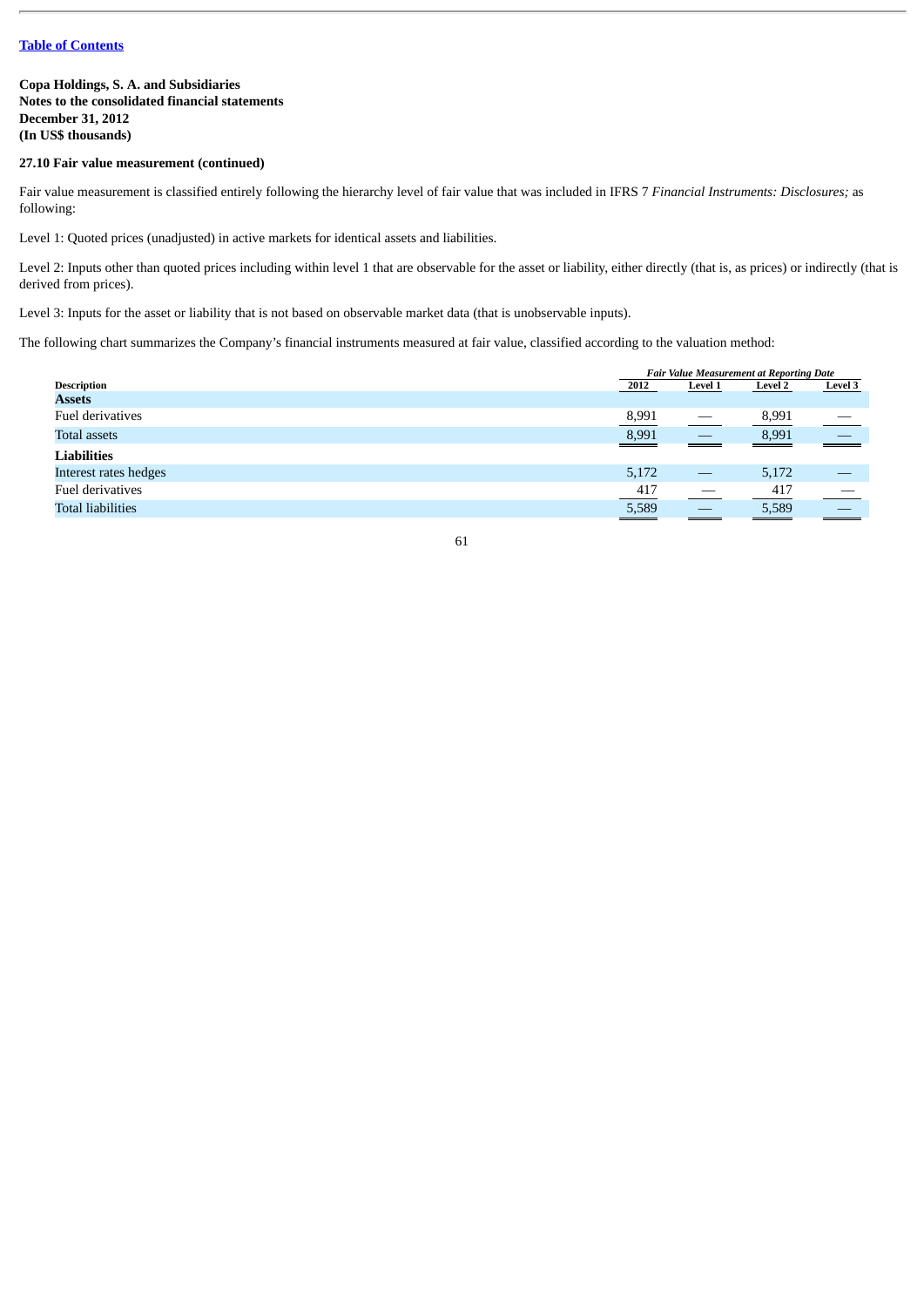### **Copa Holdings, S. A. and Subsidiaries Notes to the consolidated financial statements December 31, 2012 (In US\$ thousands)**

### **28. Subsequent events**

#### *Stock Grants*

During first quarter of 2013, the Compensation Committee of the Company's Board of Directors approved three (3) new awards. Awards were granted under these new plans for approximately 43,685 shares of non-vested stock, which will vest over a period of three (3) to five (5) years. The Company estimates the fair value of these awards to be approximately \$4.5 million and the 2013 compensation cost for these plans is \$1.5 million.

### *Currency devaluation*

On February 8, 2013, the Venezuelan government announced its decision to devalue its currency. Since the previous devaluation in January of 2010, the official exchange rate for all non-essential imported goods and services, including the aviation sector, had been fixed at VEB 4.30 per U.S. dollar. Under the new regime, the official exchange rate will be VEB 6.30 per U.S. dollar.

On Wednesday, February 13, 2013, the Venezuelan government announced that it would continue to apply the exchange rate of VEB 4.30 per U.S. dollar to all authorization requests pending approval by the Venezuela Central Bank through February 8, 2013. As a result, approximately 93% of our cash balance in Venezuela as of December 31, 2012 will be honored at the previous exchange rate, which was in effect when these authorization requests were submitted.

The Company incurred losses related to the devaluation of our cash balance of US\$13.9 million, which were recorded in the first quarter of 2013.

### **29. Segment reporting**

Information concerning operating revenue by principal geographic area for the period ended December 31 is as follows (in millions):

|                               | 2012      | 2011        | 2010      |
|-------------------------------|-----------|-------------|-----------|
| North America                 | \$375.4   | 308.9<br>S. | \$215.3   |
| Central America and Caribbean | 240.6     | 241.0       | 208.2     |
| Colombia                      | 299.4     | 270.7       | 245.0     |
| Brazil                        | 327.4     | 230.7       | 135.4     |
| Venezuela                     | 257.3     | 178.5       | 123.0     |
| Others South America          | 483.3     | 380.3       | 281.0     |
| Panama                        | 265.9     | 220.8       | 206.9     |
|                               | \$2,249.3 | \$1,830.9   | \$1,414.8 |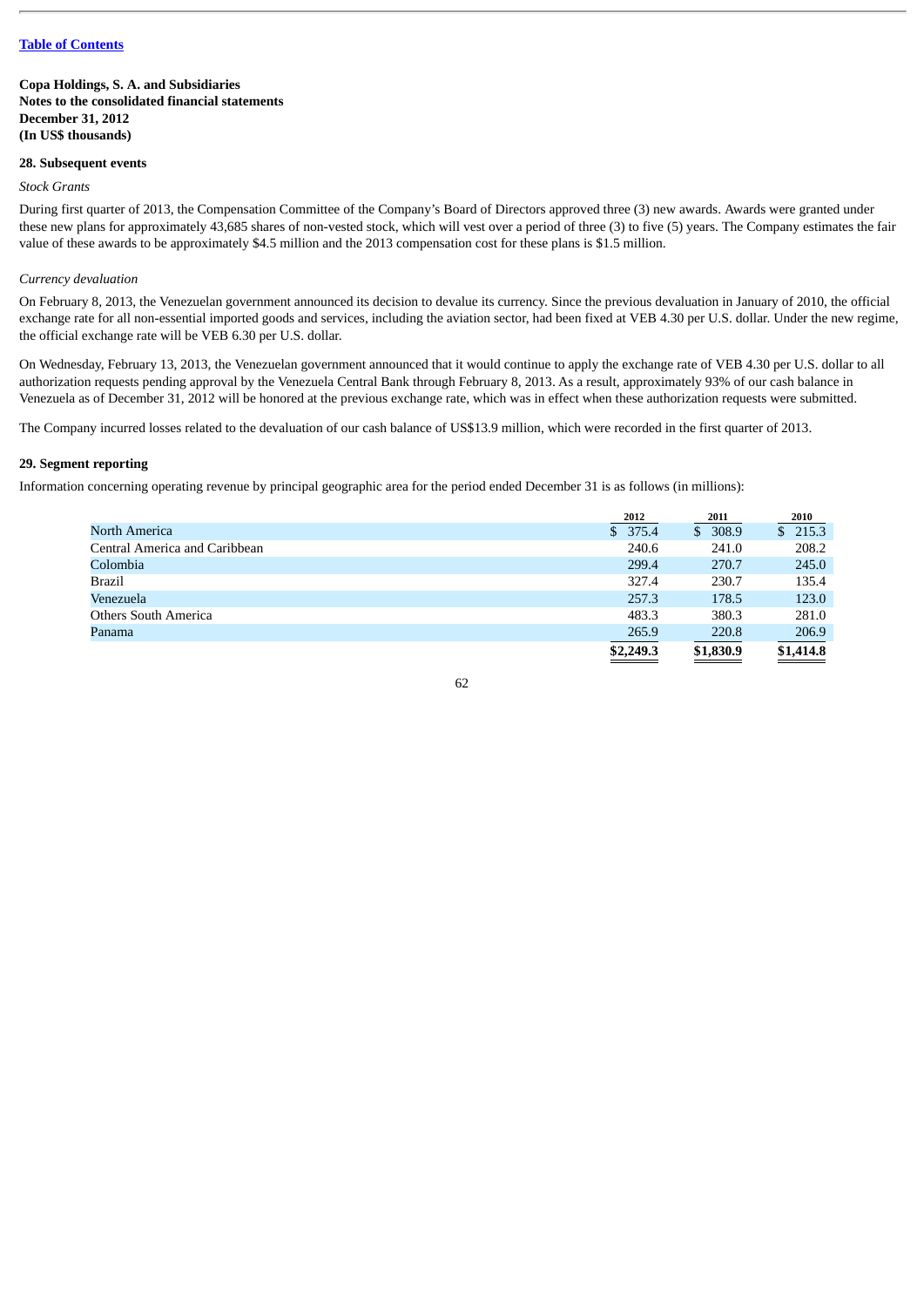**Copa Holdings, S. A. and Subsidiaries Notes to the consolidated financial statements December 31, 2012 (In US\$ thousands)**

We attribute revenue among the geographical areas based upon point of sales. Our tangible assets and capital expenditures consist primarily of flight and related ground support equipment, which is mobile across geographic markets and, therefore, has not been allocated.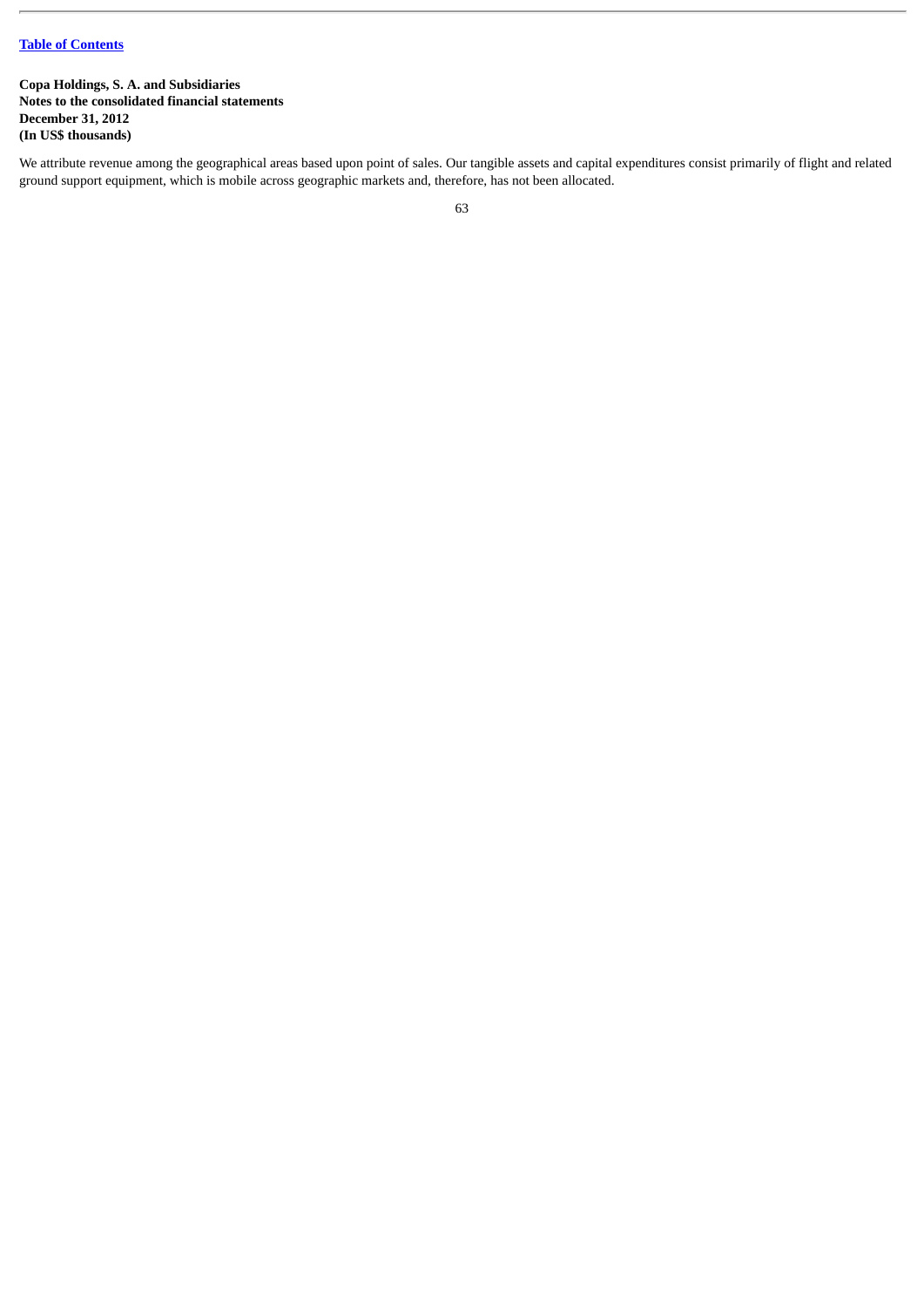**OnPointsm Solutions** 

### **RATE PER ENGINE FLIGHT HOUR ENGINE SERVICES AGREEMENT**

## **BETWEEN**

### **GE ENGINE SERVICES, LLC**

**AND**

## **COMPANIA PANAMENA DE AVIACION, S.A. and Lease Management Services, LLC**

Agreement Number: 1-2637292281 Dated: April 15, 2012

## **PROPRIETARY INFORMATION NOTICE**

The information contained in this document is GE Engine Services, LLC **("GE")** Proprietary Information and is disclosed in confidence. It is the property of GE and will not be used, disclosed to others or reproduced without the express written consent of GE. If consent is given for reproduction in whole or in part, this notice and the notice set forth on each page of this document will appear in any such reproduction. U.S. export control laws may also control the information contained in this document. Unauthorized export or re-export is prohibited.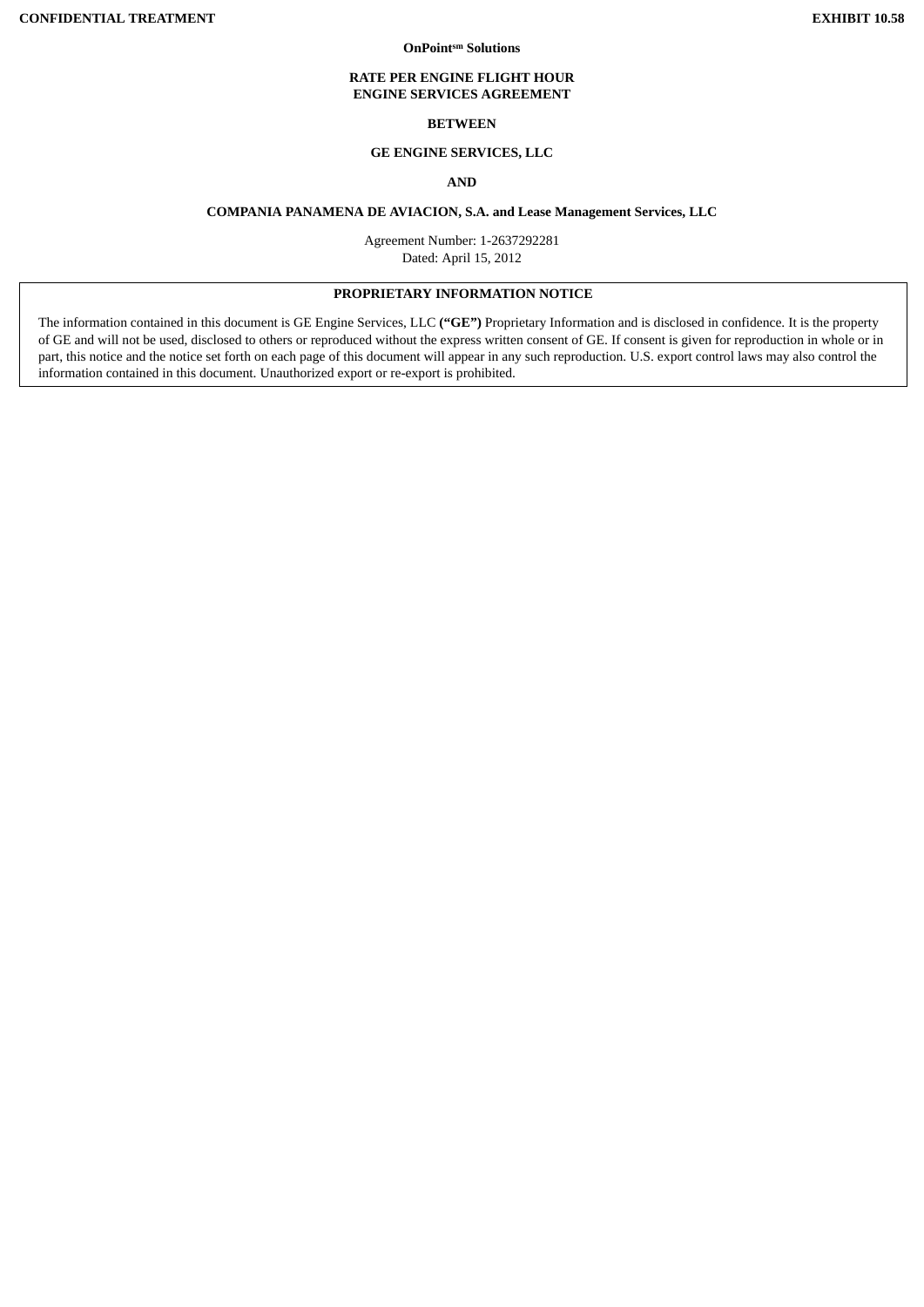| <b>ARTICLE 1 - DEFINITIONS</b>                                           | $\overline{2}$ |
|--------------------------------------------------------------------------|----------------|
| <b>ARTICLE 2 – TERM/ENGINES/SERVICES</b>                                 | 2              |
| <b>ARTICLE 3 - RATE PER EFH SERVICES</b>                                 | 3              |
| <b>ARTICLE 4 - SUPPLEMENTAL WORK</b>                                     | 5              |
| <b>ARTICLE 5 - PRICING</b>                                               | 6              |
| <b>ARTICLE 6 – INVOICING AND PAYMENT</b>                                 | 7              |
| <b>ARTICLE 7 - FLEET MANAGEMENT</b>                                      | 8              |
| <b>ARTICLE 8 - WARRANTY</b>                                              | 9              |
| <b>ARTICLE 9 - DELIVERY/REDELIVERY</b>                                   | 10             |
| <b>ARTICLE 10 - ADDITION OF ENGINES</b>                                  | 11             |
| <b>ARTICLE 11 - REMOVAL OF ENGINES</b>                                   | 11             |
| <b>ARTICLE 12 - TERMINATION</b>                                          | 12             |
| <b>ARTICLE 13 - REPRESENTATIONS</b>                                      | 13             |
| <b>ARTICLE 14 - GENERAL TERMS AND CONDITIONS</b>                         | 13             |
| <b>EXHIBIT A: DEFINITIONS</b>                                            | 15             |
| <b>EXHIBIT B: ENGINES COVERED</b>                                        | 19             |
| <b>EXHIBIT C: RATE ADJUSTMENT</b>                                        | 20             |
| <b>EXHIBIT D: PRICE ADJUSTMENT MATRIX</b>                                | 21             |
| <b>EXHIBIT E: SUPPLEMENTAL WORK PRICING</b>                              | 24             |
| <b>EXHIBIT F: SUPPLEMENTAL WORK PRICING - ANNUAL ADJUSTMENT</b>          | 25             |
| <b>EXHIBIT G: SUPPLEMENTAL WORK PRICING - FIXED PRICE LABOR SCHEDULE</b> | 26             |
| <b>EXHIBIT H: SUPPLEMENTAL ON-WING SUPPORT</b>                           | 29             |
| <b>EXHIBIT I: LINE REPLACEABLE UNITS</b>                                 | 30             |
| <b>EXHIBIT J: GENERAL TERMS AND CONDITIONS</b>                           | 31             |
| <b>EXHIBIT K: DESIGNATION LETTER</b>                                     | 37             |
|                                                                          |                |

# **GE PROPRIETARY INFORMATION**

1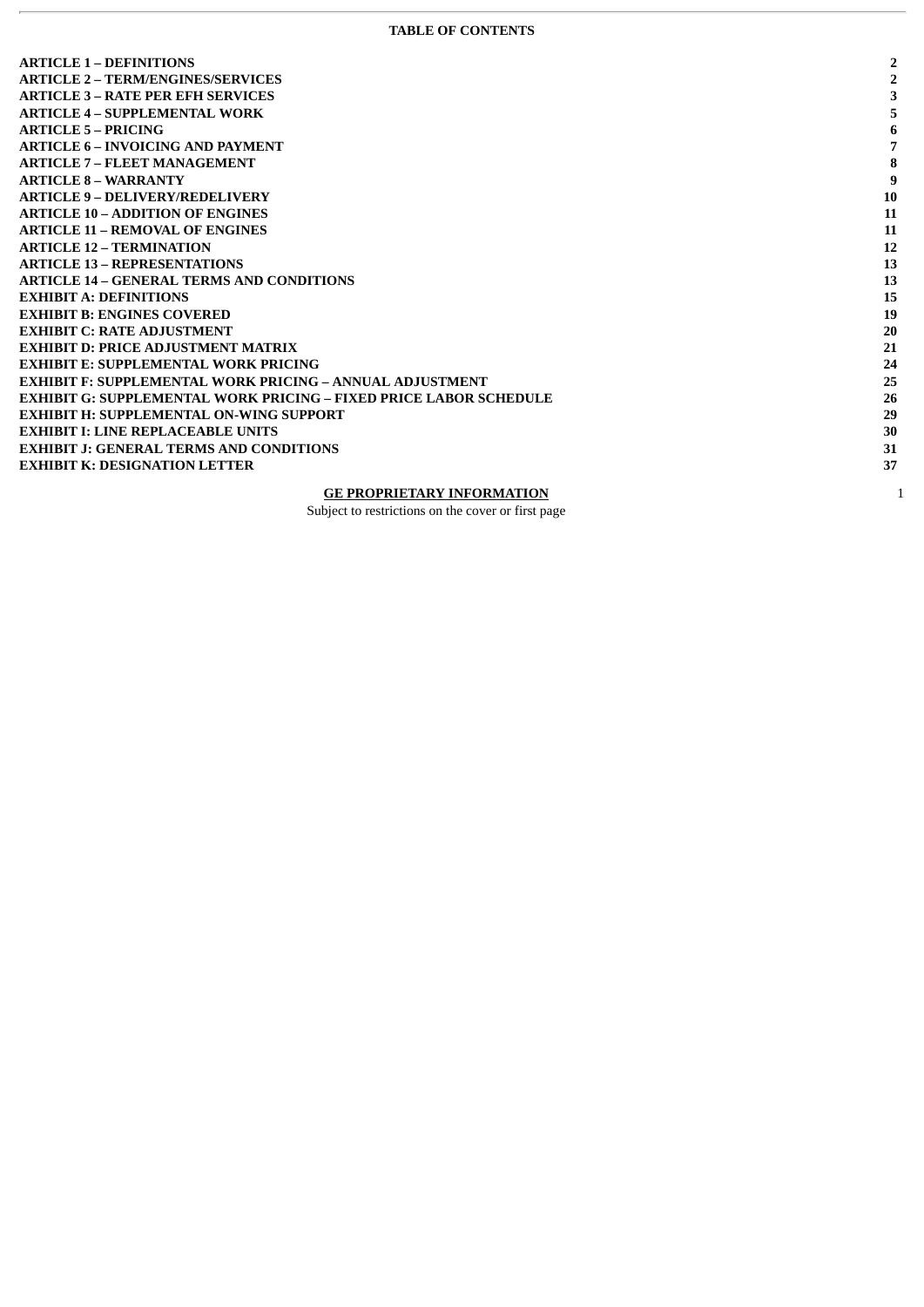#### **OnPointSM Solutions Engine Services Agreement**

THIS ENGINE SERVICES AGREEMENT is made and is effective as of this day of , 2012 (the "Effective Date") by and between Compania Panamena de Aviacion SA, having its principal place of business at Po Box 1572 Panama 1 Ave. Justo Arosemena Y Calle 3 , Panama ("Customer"), Lease Management Services, LLC., having its principal place of business in Delaware, USA, ("Fleet Manager")and GE Engine Services, LLC, having its principal place of business at One Neumann Way, Cincinnati, Ohio 45215 ("GE") (either a "Party" or collectively, the "Parties").

#### **ARTICLE 1 – DEFINITIONS**

Capitalized terms used in this Agreement and not otherwise defined have the meaning set forth in Exhibit A.

### **ARTICLE 2 – TERM/ENGINES/SERVICES**

2.1 Term. Each Party's obligation to perform will commence upon March 1, 2012 (the "Commencement Date") and such obligation will continue, unless sooner terminated, for a period of fifteen (15) years, through April 30, 2026 (the "Initial Term"). Parties may renew or extend this Agreement upon mutual agreement prior to the end of the Initial Term.

2.2 Engines. The Engines covered by this Agreement are set forth on Exhibit B. During the term of this Agreement, GE shall be the exclusive provider of both Rate Per EFH and Supplemental Work Services for the Engines.

2.3 Services Provided. GE will provide Services to restore Engines to Serviceable condition in accordance with the Repair Specification, the Workscope and the terms of this Agreement.

2.4 Eligibility. New Engines are eligible for Rate Per EFH Services and Supplemental Work Services on the date of their delivery. Any Used Engines covered under this Agreement are eligible for Supplemental Services as of the Commencement Date and are eligible for Rate Per EFH Services either as of the date of the completion of a Qualifying Shop Visit ("QSV") or, if GE has determined that a QSV is not necessary, as of the Commencement Date. For the avoidance of doubt, all Engines installed on aircraft listed in Exhibit B shall be considered "New Engines" for purposes of this Agreement provided they have not undergone a shop visit.

## **GE PROPRIETARY INFORMATION**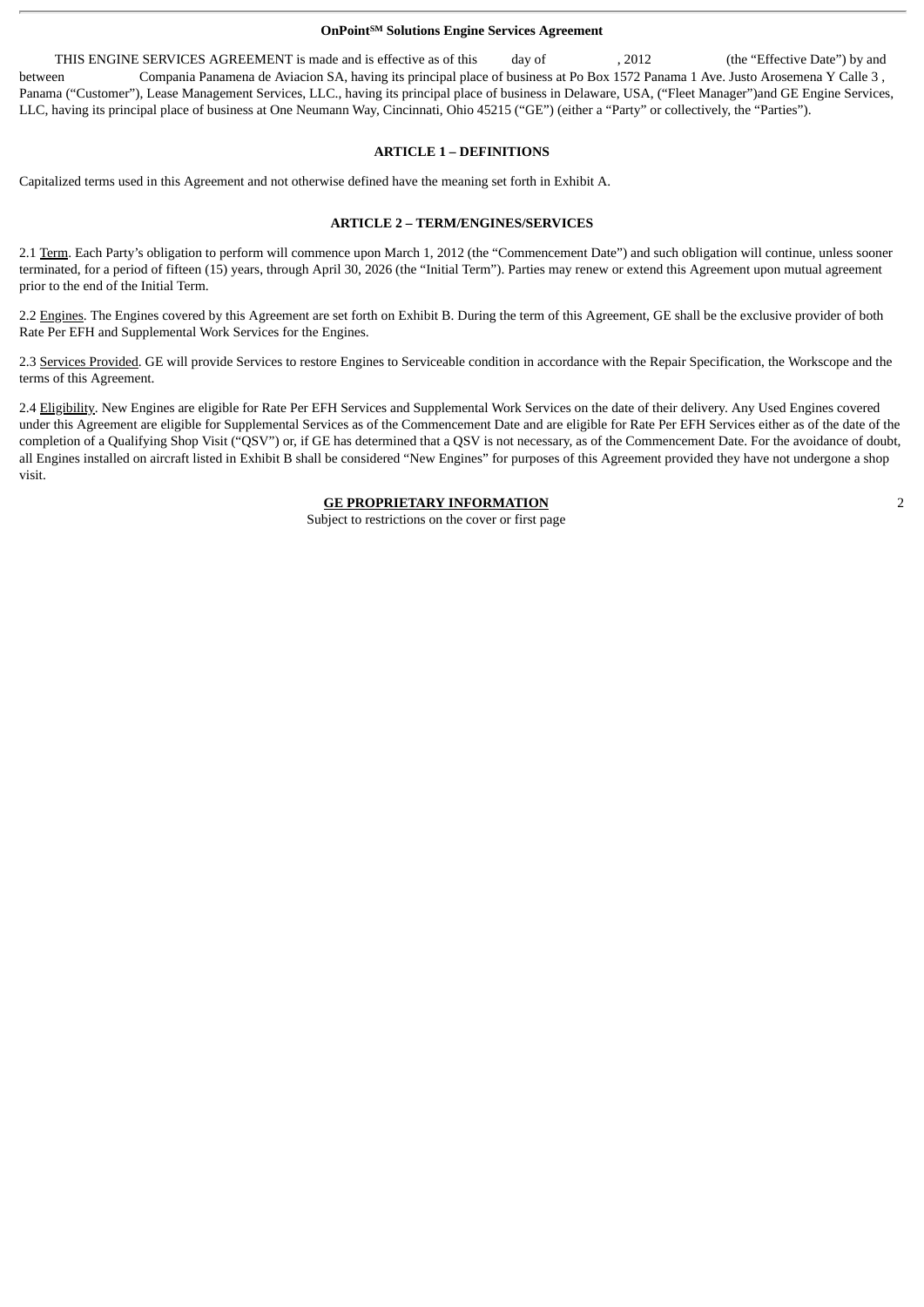### **ARTICLE 3 – RATE PER EFH SERVICES**

- 3.1 Covered Services. GE will provide the following Services (the "Rate Per EFH Services") at a shop visit on a Rate Per EFH basis:
	- a. Provide, either at a Repair Station, an approved subcontractor, or such other location as agreed by Customer and GE, all labor, materials and parts necessary to return an Engine to a Serviceable condition, including Engine test.
	- b. **[\*\*\*]**
	- c. Recommend, as appropriate, the replacement of a Delivered Engine with a Serviceable replacement Engine of like configuration and condition. If Customer agrees to such replacement, title to the removed Engine will vest with GE and title to the replacement Engine will vest with Customer (or its designee), provided the terms of such replacement comply with any aircraft lease or other financing arrangement applicable to such replaced Engine. Each Party will make its best commercial efforts to facilitate such title passage.
	- d. **[\*\*\*]**
	- e. Repair CFM approved LRU's identified in Exhibit I received with an Engine for a Rate Per EFH Shop Visit and which were installed on the Engine when it was removed from the aircraft for Services, as evidenced by records provided in accordance with Article 9.
	- f. **[\*\*\*]**
	- g. **[\*\*\*]**
- 3.2 Rate per EFH Shop Visit. Engines that require maintenance or repair that cannot be performed on-wing (as determined by Customer and GE's Customer Program Manager or delegate), will be eligible for a shop visit at which GE will provide Rate Per EFH Services (a " Rate Per EFH Shop Visit") if the shop visit is necessary to:
	- a. After troubleshooting by Customer in accordance with the Aircraft Maintenance Manual (AMM) and/or Fault Isolation Manual (FIM), correct a known deficiency or performance deterioration which has created an Unserviceable condition; or
	- b. Comply with an AD if such AD mandates compliance prior to the next scheduled shop visit per the Removal Schedule.
- 3.3 Transportation. **[\*\*\*]**

### **GE PROPRIETARY INFORMATION**

Subject to restrictions on the cover or first page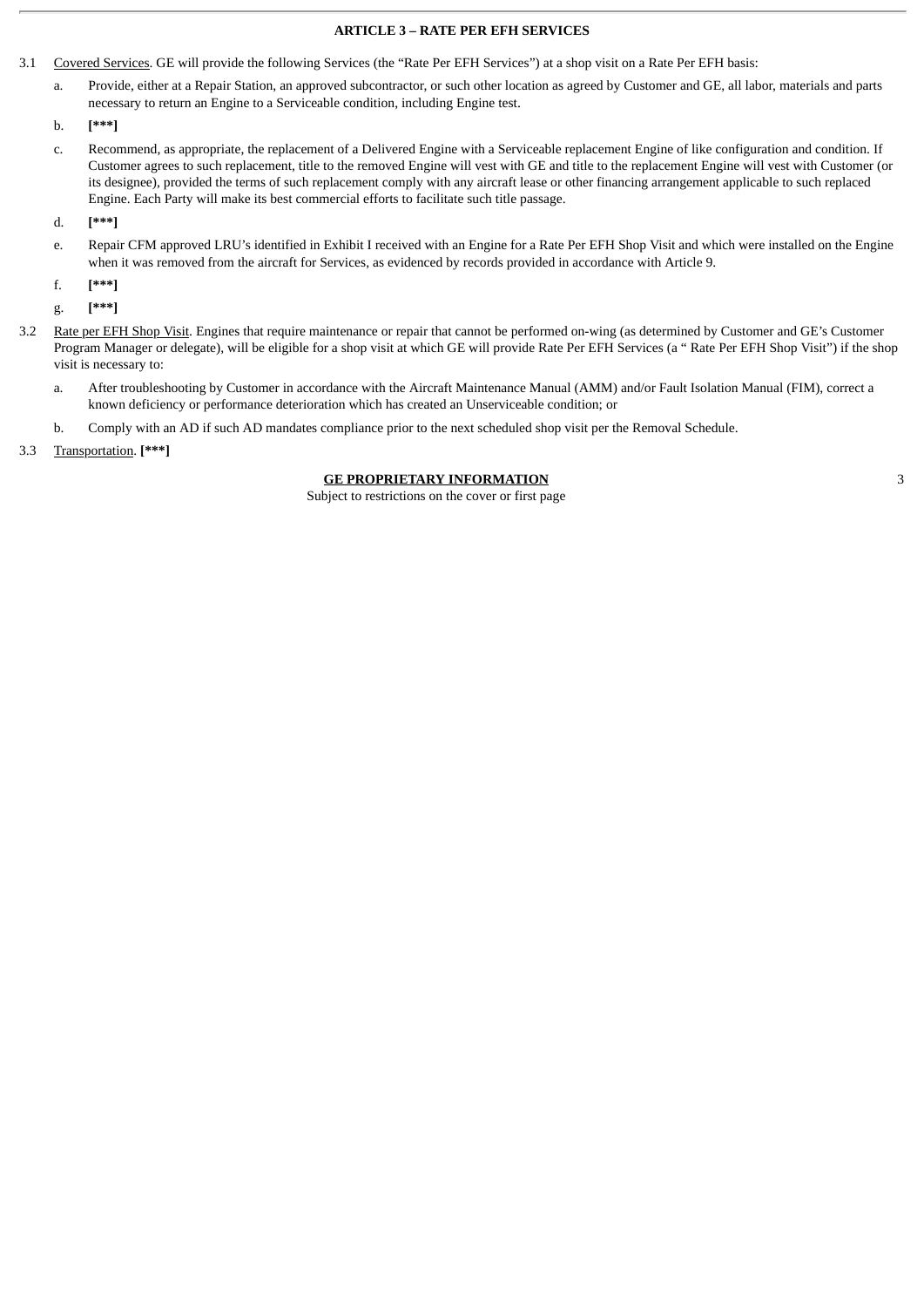# 3.4 **[\*\*\*]**

# a. **[\*\*\*]**

- **[\*\*\*]**
	- Within 24 hours of being notified by Customer that the AOG situation exists, GE will use its best efforts to advise Customer of the location of the closest available lease engine.
- **[\*\*\*]**
- GE's obligation to provide such lease engine will terminate when the AOG condition is corrected by the Redelivery of an Engine to Customer, subject to Customer's obligation to return the lease engine set forth below.
- **[\*\*\*]**
- **[\*\*\*]**
- b. Lease Engine Condition. GE's provision of such lease engine is predicated upon the following:
	- The Parties have established a mutually agreeable Removal Schedule;
	- **[\*\*\*]**
	- Customer has executed a lease agreement in form and substance satisfactory to Customer with GE, or a GE affiliate, in respect of the lease engine;
		- Customer is not in material breach of this Agreement.
- c. **[\*\*\*]**
- d. Sole Remedy. The foregoing provisions of this Article 3.4 will constitute the sole remedy of Customer and the sole liability of GE for lease engine availability and resolution of AOG conditions under this Agreement.

## 3.5 **[\*\*\*]**

- a. **[\*\*\*]**
- b. **[\*\*\*]**
- c. **[\*\*\*]**
- d. **[\*\*\*]**
- e. **[\*\*\*]**
- 
- f. **[\*\*\*]**
- g. **[\*\*\*]**

## **GE PROPRIETARY INFORMATION**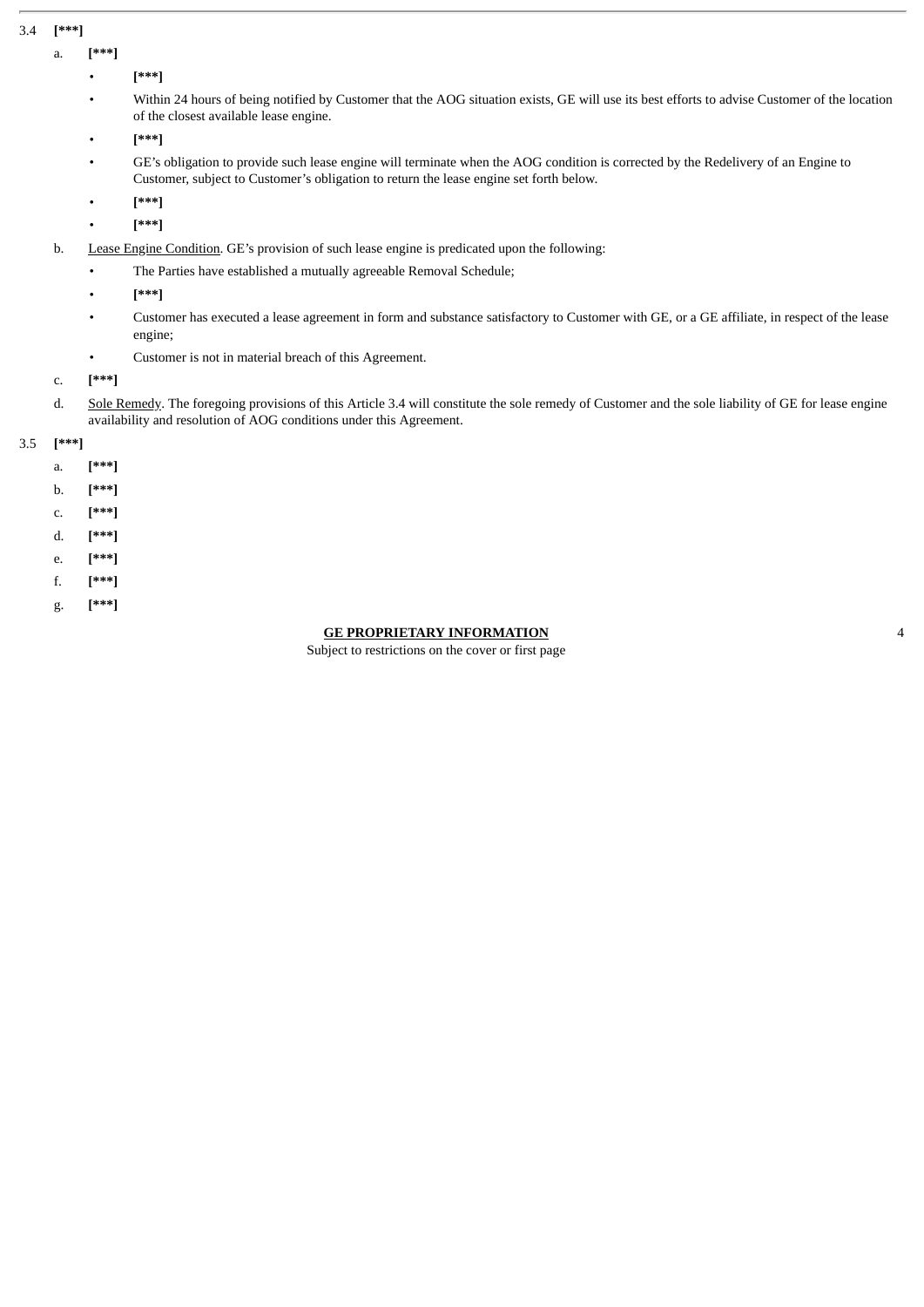Any information provided to Customer by GE for use in troubleshooting and managing operations is advisory only. GE is not responsible for line maintenance or other actions resulting from such advice. Customer is responsible for identifying and resolving any aircraft or Engine faults or adverse trends.

3.6 **[\*\*\*]**

## **ARTICLE 4 – SUPPLEMENTAL WORK**

- 4.1 Supplemental Work. Supplemental Work will include, but will not be limited to:
	- a. Any and all Services not covered under Article 3 as Rate Per EFH Services or Rate Per EFH Shop Visits;
	- b. Any Services provided on Engines not eligible for Rate Per EFH Services or Rate Per EFH Shop Visits;
	- c. Services required as a result of:
		- (i) **[\*\*\*]**
		- (ii) **[\*\*\*]**
		- (iii) **[\*\*\*]**
		- (iv) **[\*\*\*]**
		-
		- (v) **[\*\*\*]**
		- (vi) **[\*\*\*]**
		- (vii) **[\*\*\*]**
		- (viii) **[\*\*\*]**
		- (ix) **[\*\*\*]**
		- (x) **[\*\*\*]**
		- (xi) **[\*\*\*]**
		- (xii) **[\*\*\*]**
	- d. **[\*\*\*]**
	- e. **[\*\*\*]**
	-
	- f. Services provided at a shop visit for which Customer Delivered an Engine for Services against the advice and consent of GE's Customer Program Manager or delegate unless it is determined after Delivery of the Engine that such shop visit does qualify as a Rate Per EFH Shop Visit under Article 3.2.

#### **GE PROPRIETARY INFORMATION**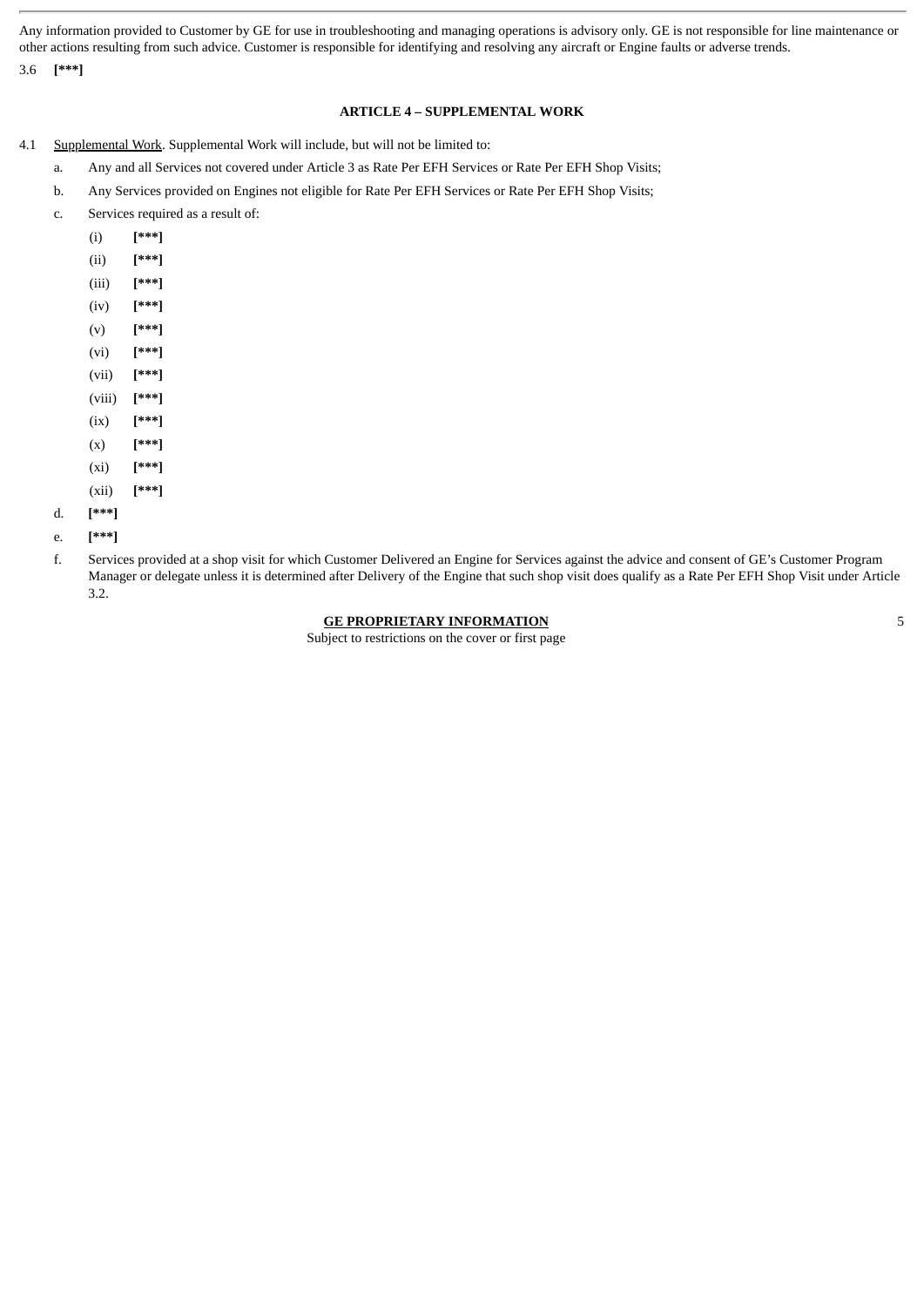### **ARTICLE 5 – PRICING**

- 5.1 Rate Per EFH Pricing. Unless otherwise stated, all rates and prices are in January 2011. Rate Per EFH Services will be performed by GE at the Rate Per EFH as follows: **[\*\*\*] [\*\*\*] [\*\*\*] [\*\*\*] [\*\*\*] [\*\*\*] [\*\*\*]**  5.2 Rate Per EFH Operating Parameters. The Rate Per EFH is predicated on the following parameters:
- **[\*\*\*] [\*\*\*] [\*\*\*] [\*\*\*] [\*\*\*] [\*\*\*] [\*\*\*] [\*\*\*] [\*\*\*] [\*\*\*]**
- 5.3 Rate Per EFH Adjustment
	- a. Escalation. All rates shall adjust on an annual basis on January 1 of each year in accordance with the escalation formula set forth on Exhibit C. **[\*\*\*]**
	- b. Severity. The Rate Per EFH will be adjusted when there is a deviation from the parameters in Article 5.2 per the Price Adjustment Matrix. Customer will provide information regarding the above parameters on a monthly basis and in a mutually agreed upon format in accordance with Article 6.
- 5.4 Supplemental Pricing. Supplemental Work Services will be performed by GE in accordance with pricing provisions set forth on Exhibit E. This rate shall adjust on an annual basis in accordance with the escalation formula set forth on Exhibit F.

# 5.5 a. Service Credits. **[\*\*\*]:**

| [***] [***] |       |
|-------------|-------|
| [***] [***] |       |
| [***] [***] |       |
| [***] [***] |       |
| [***] [***] |       |
| b.          | [***] |
| c.          | [***] |
| d.          | [***] |
| e.          | [***] |

### **GE PROPRIETARY INFORMATION**

Subject to restrictions on the cover or first page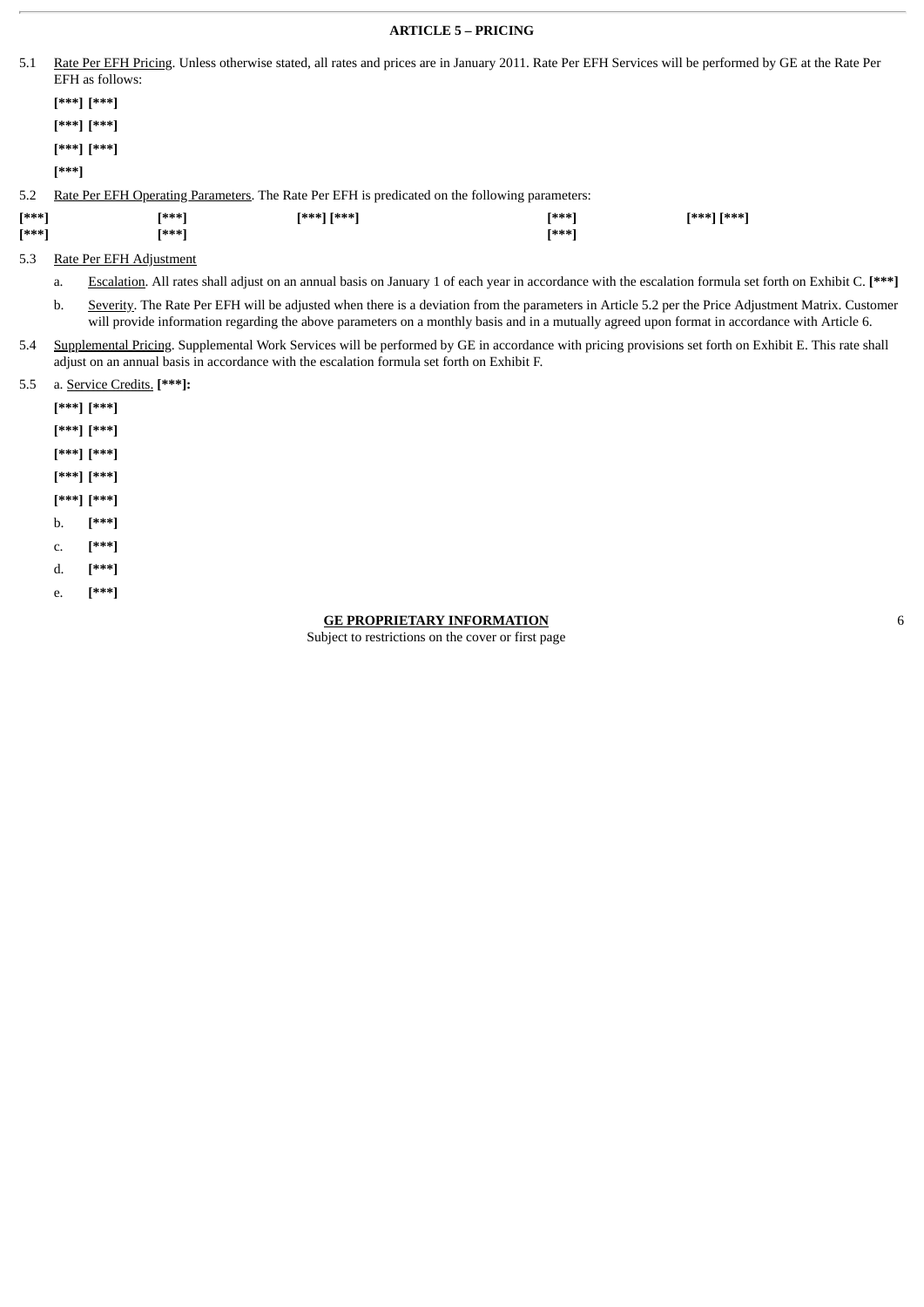### **ARTICLE 6 – INVOICING AND PAYMENT**

6.1 Rate Per EFH Payments. *Monthly Billing.* **[\*\*\*]** This rate, multiplied by the total EFH for each Engine elapsed in the prior month, will be provided to the Customer in the monthly invoice no later than the twentieth  $(20<sup>th</sup>)$  of each month. Customer will make payment within five (5) days of receipt of such invoice but in no event will Customer be required to make payment prior to the  $25<sup>th</sup>$  day of the month.

**[\*\*\*]**

- 6.2 EFH Minimum. **[\*\*\*]**
- 6.3 Supplemental Work Payments.

a. Initial Invoice. Upon completion of Supplemental Work Services, **[\*\*\*]**. All invoices shall be payable by Customer in arrears in satisfaction of GE's performance of Supplemental Work Services.

b. Final Invoice. Following Redelivery, GE will issue a final invoice for Supplemental Work Services based on actual charges to complete the Services, including any credits due Customer. Such invoice will be reconciled with the initial invoice and Customer's payment. **[\*\*\*]**

- 6.4 Late Payment Remedies. **[\*\*\*]** In the event of a bona fide dispute regarding any the amount to be paid pursuant to any invoice, or any portion thereof, Customer shall within fifteen (15) working Days of receipt of such invoice give written notice to GE of such disputed invoice, or dispute portion thereof, together with reasonable substantiation of such dispute and any supporting documentation. GE and Customer shall use their respective best efforts and allocate sufficient resources to resolve such dispute within thirty (30) working Days or as soon as practicable thereafter. In the event the Parties fail to resolve any such dispute invoice within such period, the dispute shall be resolved by designating senior managers to reach a resolution. Upon resolution, GE shall credit Customer, or Customer shall pay to GE, as applicable, settled amount of the disputed portion of the invoice within seven (7) calendar days. For clarification, Customer shall be required to pay the undisputed portion of any invoice in accordance with the payment terms for undisputed invoices set forth in this Agreement. To the extent Customer complies with the requirements of this Article 6.4, GE shall not charge a fee for late payment, as set forth above, during that period of time such amount is disputed by the Parties.
- 6.5 Remittance. All payments under this Agreement will be made in United States Dollars, immediately available for use, without any right of set-off or deduction, via wire transfer by Customer to the bank account and address designated below:

GE Engine Services, LLC Account No. **[\*\*\*]** ABA # **[\*\*\*] [\*\*\*] [\*\*\*]**

#### **GE PROPRIETARY INFORMATION**

Subject to restrictions on the cover or first page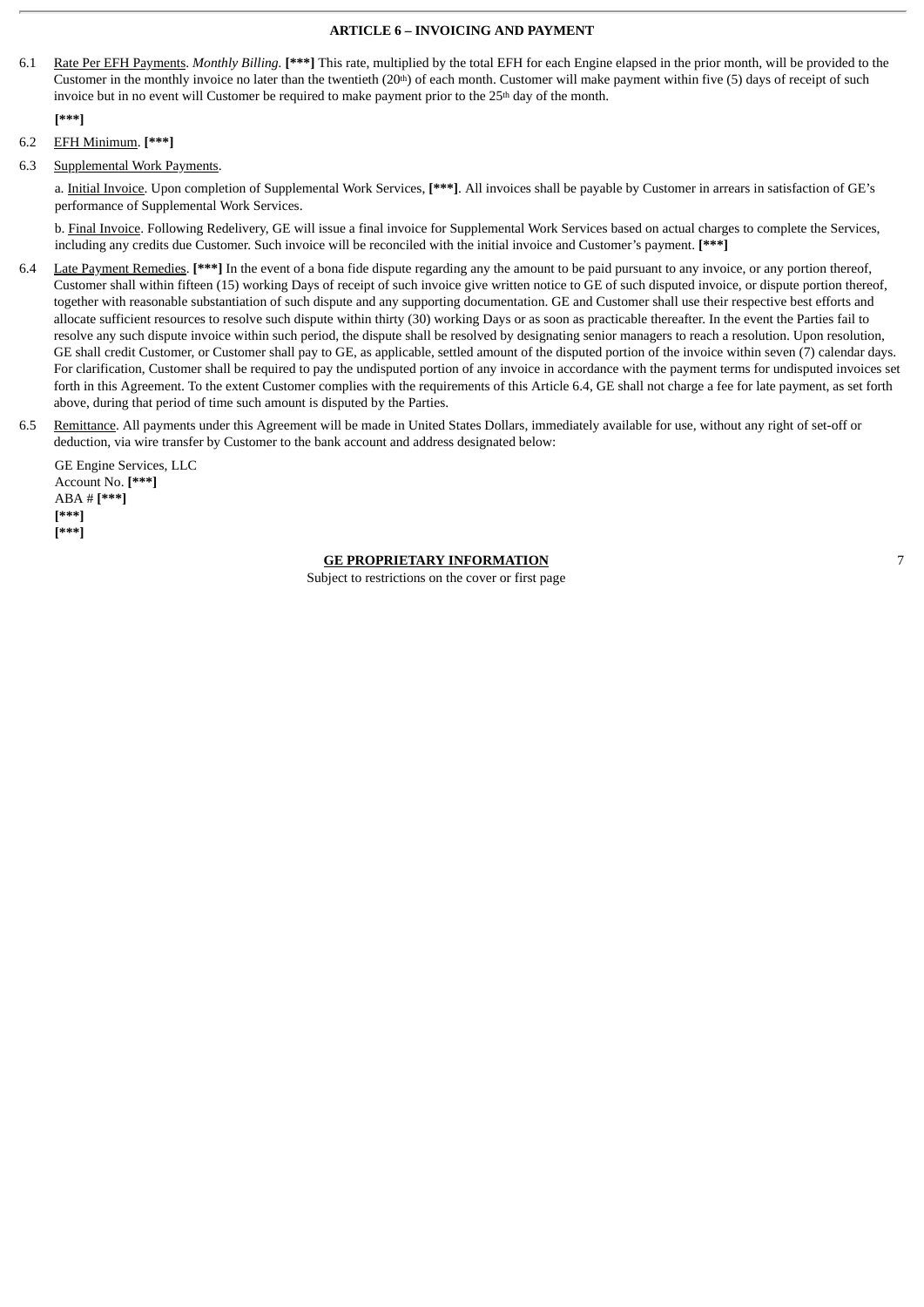### **ARTICLE 7 – FLEET MANAGEMENT**

- 7.1 Program Manager. GE will assign a Customer Program Manager who will be the point of contact for Customer with respect to Services and who will:
	- a. Work with the Customer, on a monthly basis, to develop a Removal Schedule which will identify by serial number the Engine(s) to be removed during the following six (6) month period, the anticipated reason for removal of each, and the schedule for Delivery.
	- b. Work with the Customer to develop a Repair Specification which is consistent with the CFM Workscope Planning Guide. Customization beyond the recommendations in the Workscope Planning Guide can be addressed but may result in an adjustment in the pricing set forth in Article 5. Any subsequent changes or amendments to the Repair Specification will be mutually agreed by the Parties and may result in an adjustment in the pricing set forth in Article 5.
- 7.2 Workscope. Prior to Induction, GE will prepare a Workscope and provide it to Customer for approval.
- 7.3 Line Maintenance. Customer will provide all line maintenance and repair and line station support, consistent with Customer's historical maintenance practices and OEM recommendations.
- 7.4 Monitoring Equipment. Customer will provide an automated method to transfer operational and maintenance data to GE for the monitoring and diagnosis of Engine condition. If the aircraft is equipped with air-to-ground equipment such as ACARS, the Customer will forward the data directly to the GE SITA/ARINC address. If air-ground equipment is not available, GE will work with Customer to establish an alternate electronic means of providing this data.
- 7.5 Designated Repair Station. **[\*\*\*]** GE may change the DRS upon Customer's consent which shall not be unreasonably withheld or delayed. GE may provide Services at a location other than a Repair Station including performance of repairs on-wing or on-site. If GE changes the DRS, Customer's obligations under this Agreement will be no greater than if Services were performed at the original DRS.
- 7.6 Subcontracting. All Services performed under the Agreement will be performed by GE or its designated subcontractors at maintenance and repair facilities that are properly licensed and certified by the AAA to perform the Services. GE will obtain Customer's consent, which shall not be unreasonably withheld or delayed, prior to subcontracting Services on an entire Engine assembly. However, GE shall not be required to obtain Customer's consent to subcontract Services on individual components of an Engine. If GE does subcontract Services, the Customer obligations under this Agreement will be no greater than if such Services were performed at the DRS. Customer will, at its sole expense, have the right to review GE's quality system audit report(s) for such subcontractor(s). Subcontracting of any Services will not relieve GE of its performance obligations set forth in this Agreement.

### **GE PROPRIETARY INFORMATION**

Subject to restrictions on the cover or first page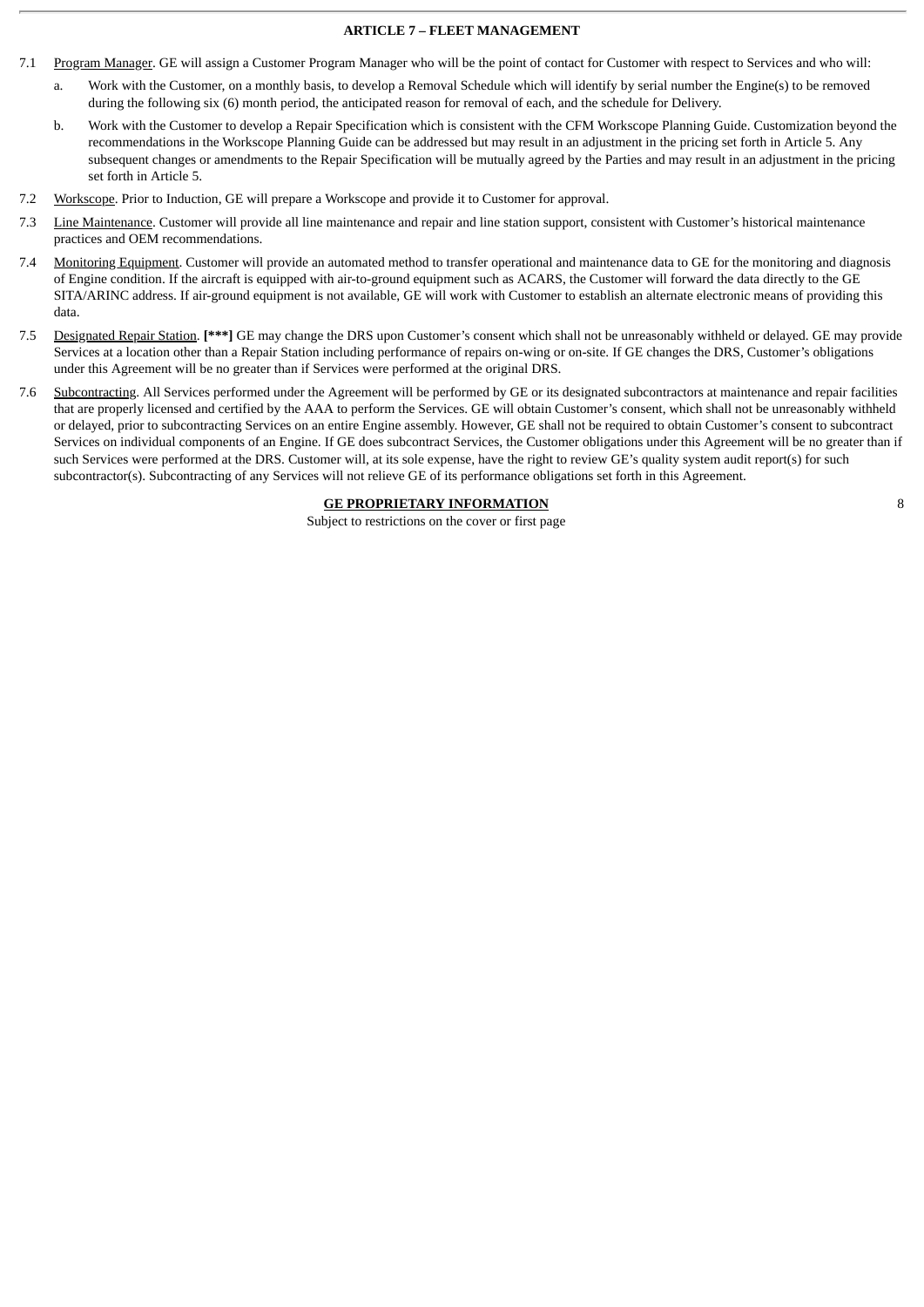# 7.7 Parts Replacement Procedures

a. Missing Parts. Upon Delivery, GE will notify Customer of any (A) components or LRU's missing from Engines, and (B) parts found to have been damaged during transportation of the Engine. GE will replace such missing items at Customer's expense as Supplemental Work, unless Customer notifies GE in writing within a reasonable period of time of receiving GE's notice that Customer wishes to furnish such missing within a period of time specified by GE.

b. Parts Replacement. **[\*\*\*]**

c. Life Limited Parts. **[\*\*\*]**

d. Customer Furnished Equipment ("CFE"). **[\*\*\*]**

e. Title to Parts or Material. **[\*\*\*]**

f. Scrapped Parts. GE will dispose of all Scrapped Parts at its sole expense and without any further adjustment to Customer.

### **ARTICLE 8 – WARRANTY**

### 8.1 Workmanship Warranties.

a. Services Warranty

**[\*\*\*]**

**[\*\*\*]**

i) Repair or replacement of such defective workmanship using its own forces or subcontractor or, upon submission of a written quote which includes total costs, and upon prior written approval from GE, or pay Customer's quoted costs for such repairs, and ii) reimburse Customer for transportation expenses reasonably incurred and adequately documented by Customer in connection with the warranty claim. The warranty period for the repaired or replaced workmanship will be the remainder of the original warranty period.

## **GE PROPRIETARY INFORMATION**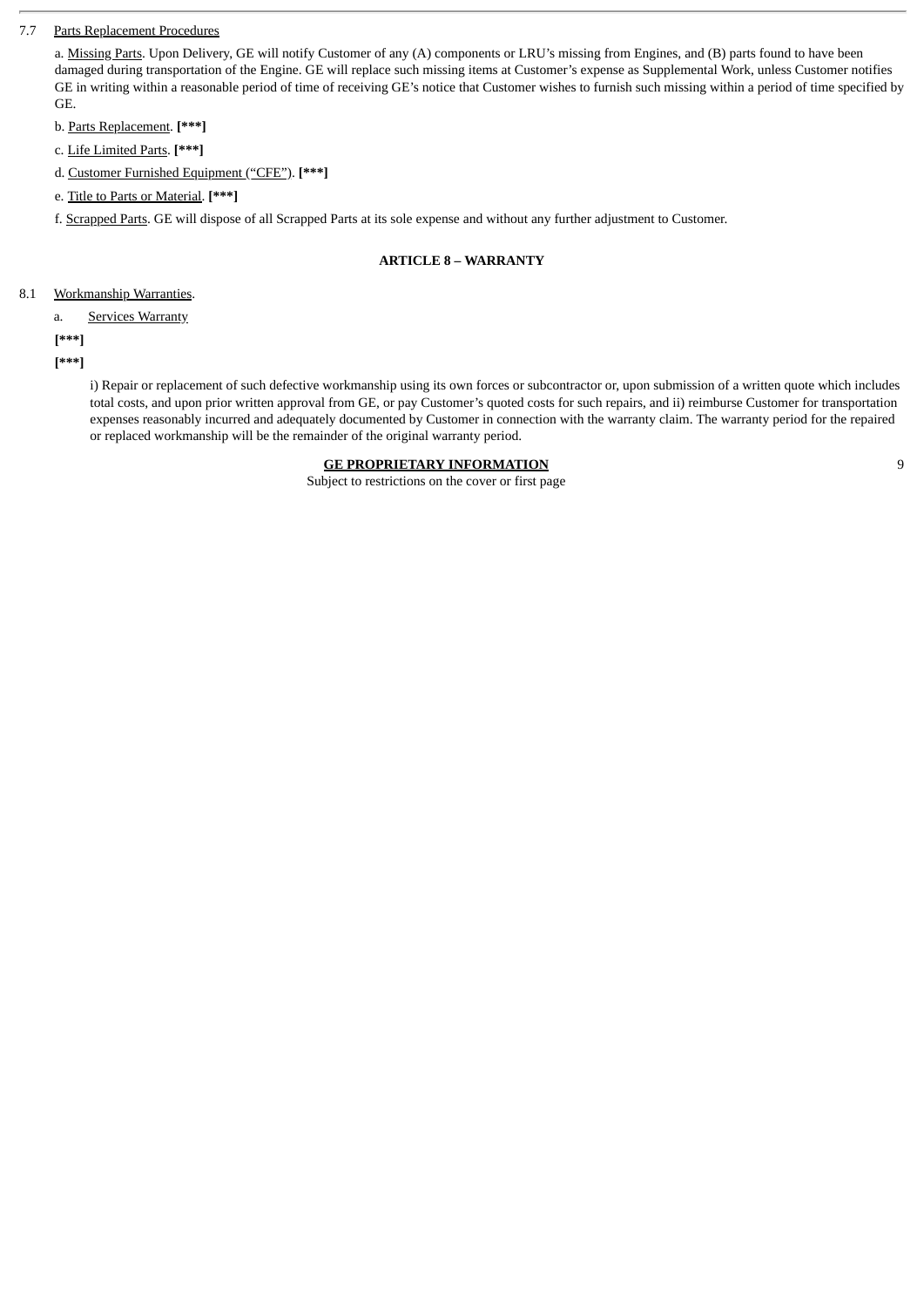### b. Conditions and Limitations – Applicable to Services Warranty

Any warranty for Engines or parts, LRU's, components and material thereof, including the design, material or engineering defects of a manufacturer, will be the warranty, if any, of the manufacturer of such Engines or parts, LRU's, components or material thereof. **[\*\*\*]**

### **THE WARRANTIES SET FORTH HEREIN ARE EXCLUSIVE AND IN LIEU OF ALL OTHER WARRANTIES, WHETHER WRITTEN, ORAL, EXPRESSED, IMPLIED OR STATUTORY (INCLUDING ANY EXPRESS OR IMPLIED WARRANTY OF MERCHANTABILITY AND FITNESS FOR PARTICULAR PURPOSE).**

- 8.2 Designation of GE as Warranty Claims Administrator and Beneficiary. Customer will designate GE as a claims administrator and beneficiary for all applicable Engine warranties and guarantees using the designation letter attached as Exhibit K. Such designation letter will automatically terminate upon the termination of the Agreement.
- 8.3 Pre-existing Warranties. Customer will assure that any requested repair of an Engine, accessory or component that is covered under a third-party warranty to which GE is not designated as the claims administrator and beneficiary will be performed directly by that person at no expense to GE. Notwithstanding the above, GE may accept a purchase order for the time and material repair of a warranted item from Customer or the person giving the warranty.

## **ARTICLE 9 – DELIVERY/REDELIVERY**

### 9.1 Delivery. [\*\*\*]

- 9.2 External Engine Configuration. Prior to the first shop visit under this Agreement, the Parties shall agree upon an external Engine configuration specification. Upon Delivery of each Engine, GE will notify Customer of any deviations from the configuration specification of Engines Delivered for Service, and GE and Customer will work to resolve the deviations.
- 9.3 Engine Documentation. Upon Delivery of each Engine, Customer will provide to GE the information and records set forth as mutually agreed. Customer's failure to timely furnish the required information may delay Induction of the Engine for Service, may cause an Excusable Delay and may result in premature LLP replacement.
- 9.4 Packaging. Customer is responsible for all packaging, labeling and associated documentation of the Engine at Delivery, in accordance with the International Civil Aviation Organizations (ICAO) Technical Instructions for the Safe Transport of Dangerous Goods by Air, and if the Engine is to be transported over the United States of America, the US Department of Transport Regulations 48 CFR 171-180. If required by applicable law or regulations, Customer will further provide a material safety data sheet to GE at Delivery of the Engine indicating any substances contained within the Engine to be consigned. Customer will indemnify, defend and hold harmless GE from all or any claims, liabilities, damages, judgments, costs, penalties, fines and/or any punitive damages imposed, alleged, or assessed by any third party against GE and caused by and to the extent of Customer's non-compliance with this Article 9.4.

### **GE PROPRIETARY INFORMATION**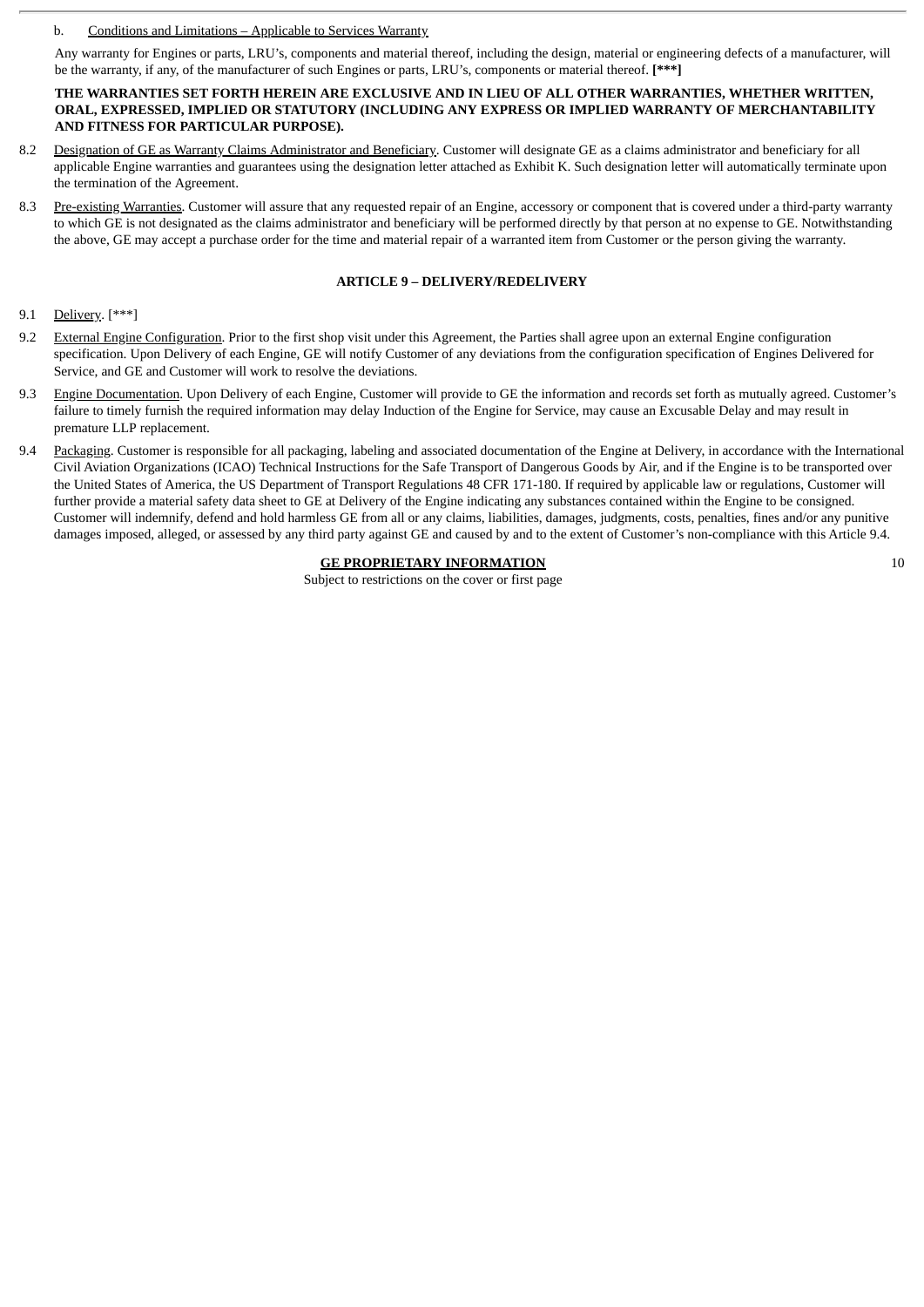- 9.5 Shipping Stands. Customer will provide and maintain all shipping stands, shipping containers, mounting adapters, inlet plugs and covers, required to package the Engine for Redelivery. Customer is responsible for preparing the engine for shipment.
- 9.6 Redelivery . After completion of Services, GE will prepare and package the Engine for Redelivery to Customer and provide a Services records package that complies with AAA regulations.

# **ARTICLE 10 – ADDITION OF ENGINES**

10.1. Addition of Engines. Customer and GE may agree to amend Exhibit B to add Engines to the Agreement after the Commencement Date. **[\*\*\*]** a. **[\*\*\*]**

b. **[\*\*\*]**

10.2. Adjustment of Rate. **[\*\*\*]**

# **ARTICLE 11 – REMOVAL OF ENGINES**

- 11.1. Removal of Engines. **[\*\*\*]**
	- a. **[\*\*\*]**
	- b. **[\*\*\*]**
	- c. **[\*\*\*]**.

In all cases of Engine removal, GE and Customer must mutually agree on which Engine will be removed, unless Customer's lessor dictates otherwise. Any Engine removal will be subject to reconciliation provisions set forth below.

# 11.2. Reconciliation.

- a. **[\*\*\*]**
- b. **[\*\*\*]**
- 11.3. Adjustment of Rate. **[\*\*\*]**.

### **GE PROPRIETARY INFORMATION**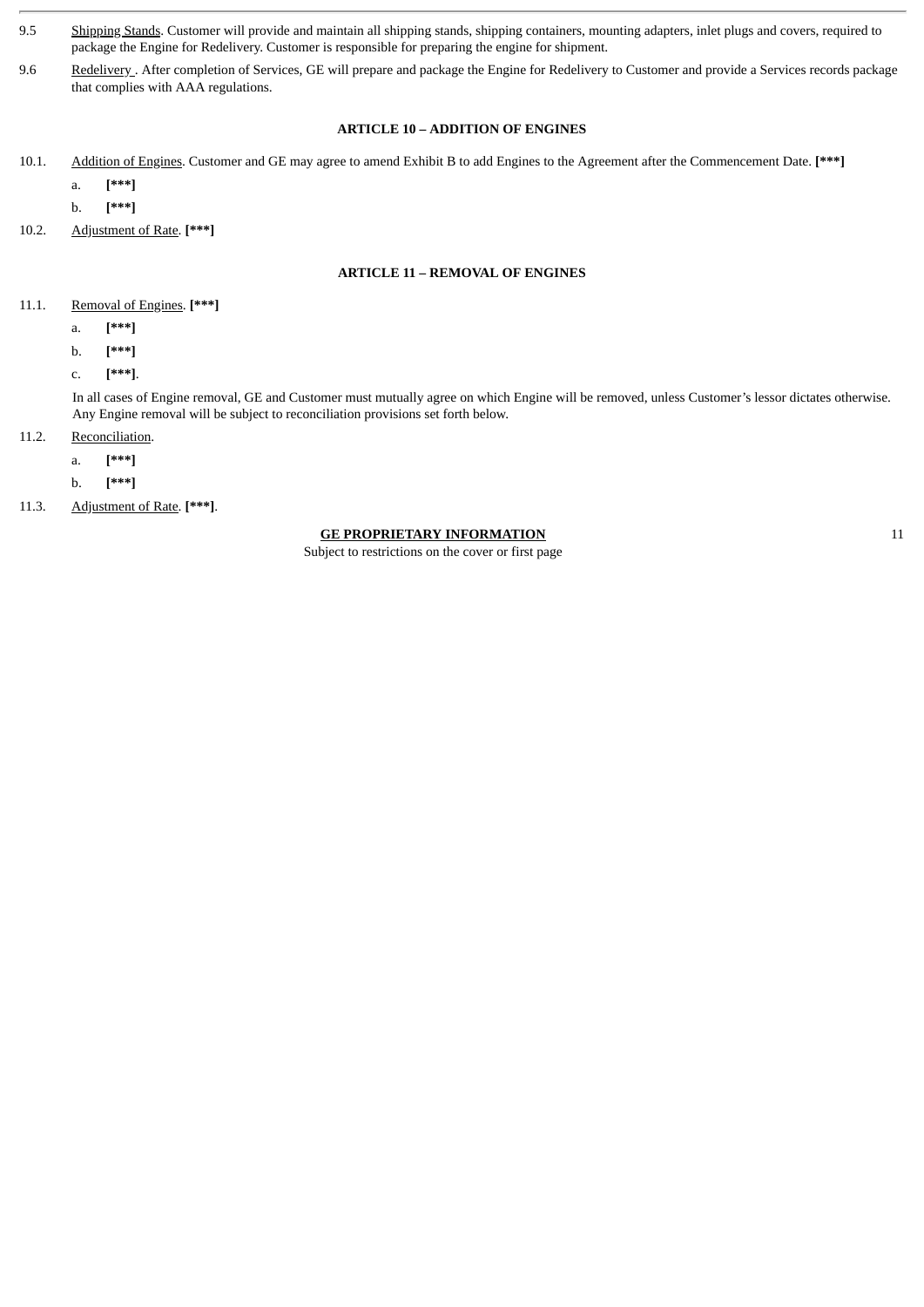### **ARTICLE 12 – TERMINATION**

- 12.1 Insolvency. Either Party may terminate or suspend performance of all or any portion of this Agreement if the other Party: (A) makes any agreement with creditors due to its inability to make timely payments of its debts; (B) enters into bankruptcy or liquidation, whether compulsory or voluntary; (C) becomes insolvent; or (D) becomes subject to the appointment of a receiver of the whole or material part of its assets
- 12.2 Material Provisions. **[\*\*\*]** Either Party may terminate this Agreement upon ninety (90) Days written notice to the other for failure to comply with any material provision of this Agreement, unless the failure will have been cured or the Party in breach has substantially effected all acts required to cure the failure prior to **[\*\*\*]**
- 12.3 Other Agreements. Customer's material breach of this Agreement, if not cured hereunder, will, at GE's option, be a material breach of all other agreements and contracts between Customer and GE. In such an event, GE may: (A) suspend performance under this Agreement, and any or all of the other agreements and contracts until a reasonable time after all defaults have been cured; (B) terminate this Agreement and any or all other such agreements and contracts; and/or (C) pursue any other remedy with respect to this Agreement or the other agreements and contracts which the law permits.
- 12.4.1 Maximum Removals. If the number of Engines decreases to less than fifty percent (50%) of the highest number of Engines at any time during the term of this Agreement, GE may terminate this Agreement.
- 12.5 Payment for Services Performed. In the event of termination of this Agreement for any reason, Customer will pay GE, in addition to any other remedy allowable under this Agreement or applicable law, for all Services or work performed by GE up to the time of such termination under the applicable terms and prices of this Agreement including all costs, fees, and charges incurred by GE in providing support and material under this Agreement including lease engines. In addition, the terms of the reconciliation of Rate Per EFH Payments under the removal of Engines provisions of Article 11 will apply.
- 12.6 Work in Process, Redelivery of Customer's Engines. Upon the termination or expiration of this Agreement, GE will complete all work in process in a diligent manner and Redeliver all Engines, parts and related documentation, provided that Customer (a) has paid in full all charges for all such Services and material, plus all costs, fees and penalties, incurred by GE in providing support, including any lease engines, and (b) has returned all lease engines provided under this Agreement.

## **GE PROPRIETARY INFORMATION**

Subject to restrictions on the cover or first page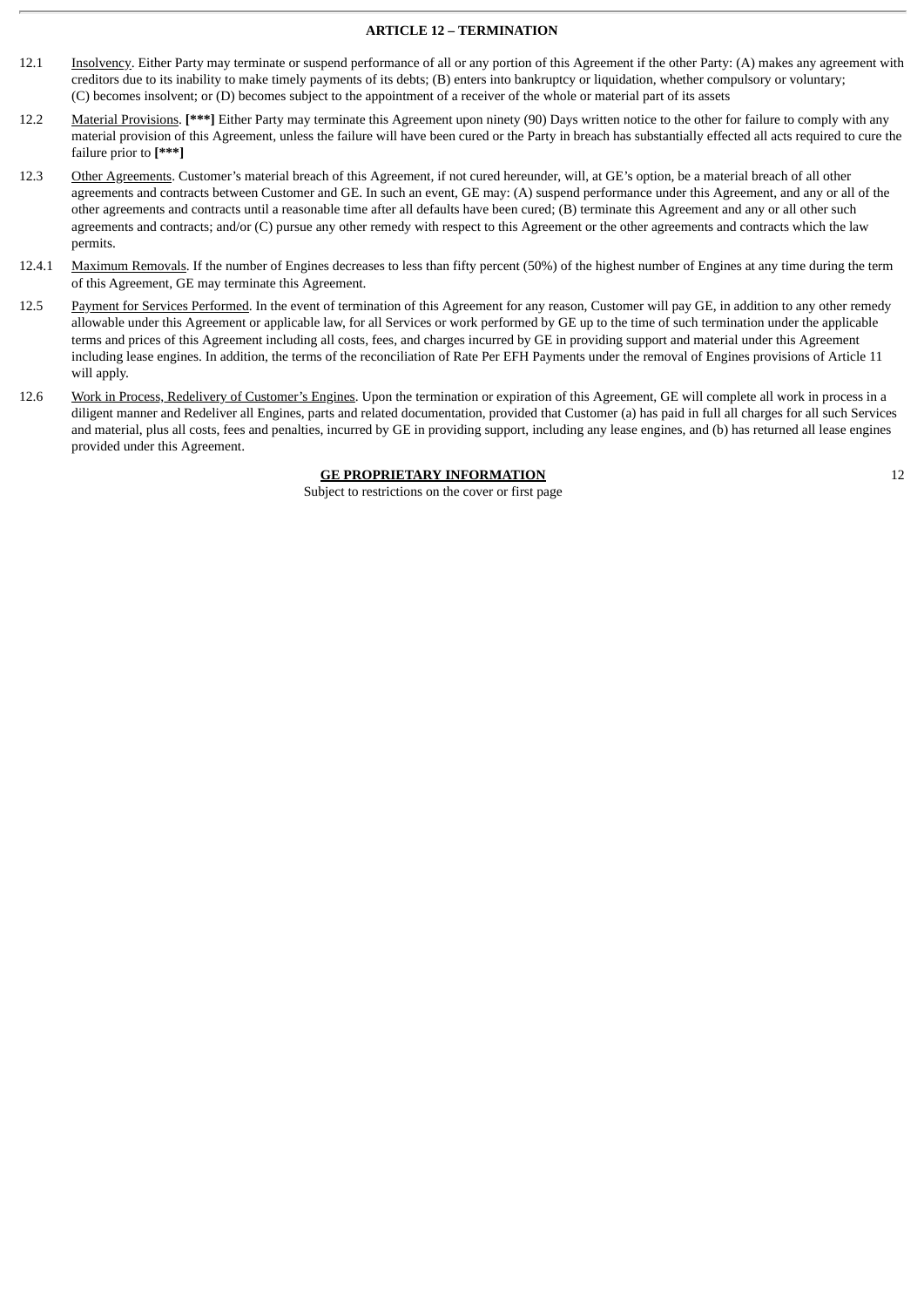### **ARTICLE 13 – REPRESENTATIONS**

- 13.1.1 Customer represents to GE that it is a corporation, duly organized and validly existing under the laws of Panama. GE represents that it is a limited liability company, duly organized, validly existing and in good standing under the laws of State of Delaware.
- 13.1.2 Customer and GE each represent that the execution and delivery of this Agreement has been duly and validly authorized by all requisite action on their part. This Agreement has been duly executed and delivered on behalf of Customer and GE, and constitutes a legal, valid and binding obligation of Customer and GE enforceable in accordance with its terms.
- 13.3 Customer and GE each represent that they have had an opportunity to review this Agreement and consult with legal counsel prior to execution, and the final form of this Agreement is the result of good faith, arms length negotiations. Customer and GE each represent that this Agreement is fair and commercially reasonable, and is an ordinary maintenance agreement in their respective industries. Customer further represents that this Agreement is supported by mutual consideration and promises that benefits Customer even though GE may only be required to provide minimal Service during any given month. Similarly, GE represents that this Agreement is supported by mutual consideration and promises that benefits GE even though GE may be required to provide extensive Service during any given month.

## **ARTICLE 14 – GENERAL TERMS AND CONDITIONS**

The General Terms and Conditions are set forth on Exhibit J.

**IN WITNESS WHEREOF**, the parties hereto have executed this Agreement as of the day and the year first above written.

**GENGINE SERVICES, LLC AVIACION, S.A.**

**COMPANIA PANAMENA DE**

**BY:** BY: **BY:** BY:

**Printed Name: Printed Name:** 

**Title: Title:** 

**LMS**

**GE PROPRIETARY INFORMATION**

Subject to restrictions on the cover or first page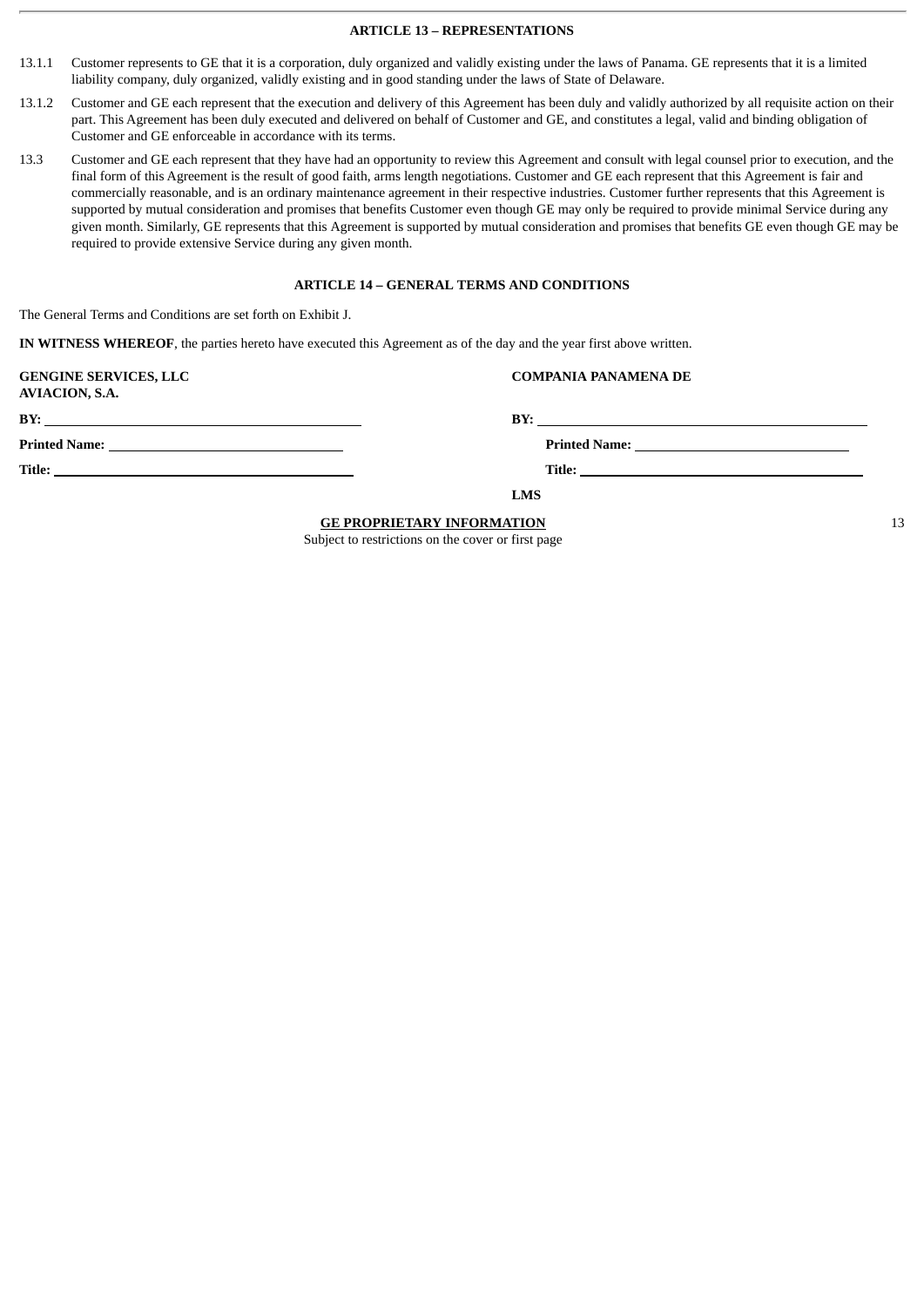**By:** 

**Printed Name:** 

**Title:** 

# **GE PROPRIETARY INFORMATION**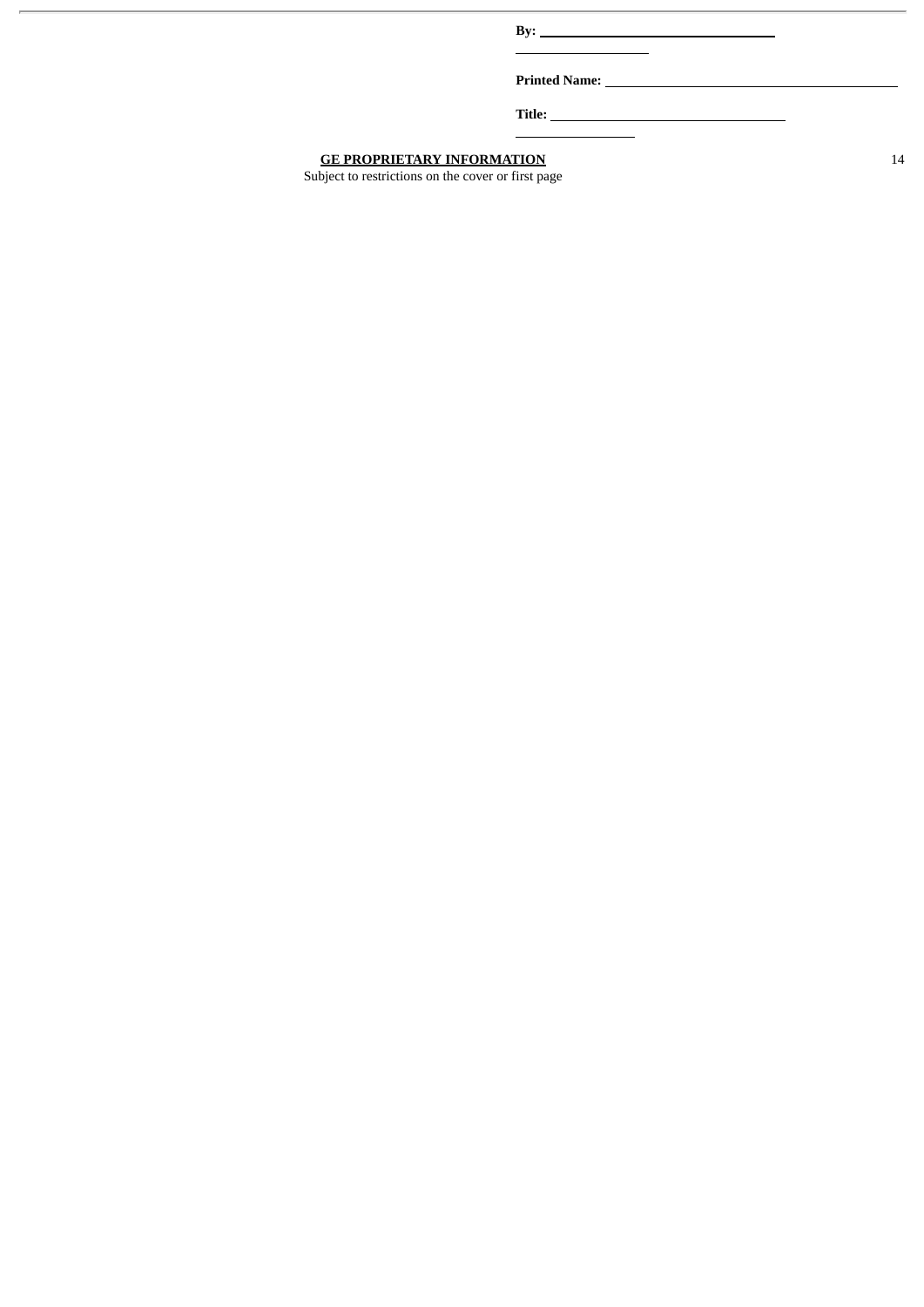#### **EXHIBIT A: DEFINITIONS**

Capitalized terms used in the recitals and elsewhere in the Agreement but not otherwise defined in this Agreement will have the following meanings:

"ADM"—Average daily minimum temperature by airport as such data is set forth in the Boeing Aircraft Company Red Book.

"Agreement"—This Rate Per EFH Engine Services Agreement, as the same may be amended or supplemented from time to time, including all its Exhibits.

"Aircraft Accident"—An occurrence caused by the operation of an aircraft in which any person suffers a fatal injury or serious injury as a result of being in or upon the aircraft or by direct contact with the aircraft or anything attached to the aircraft, or in which the aircraft receives substantial damage or a third party's property is damaged in any way.

"Aircraft Incident"—An occurrence, other than an Aircraft Accident, caused by the operation of an aircraft that affects or could affect the safety of operations and that is investigated and reported.

"Airworthiness Directive" or "AD"—A document issued by the AAA having jurisdiction over the Engines, identifying an unsafe condition relating to such Engines and, as appropriate, prescribing inspections and the conditions and limitations, if any, under which the Engines may continue to operate.

"Approved Aviation Authority" or "AAA"—As applicable, the Federal Aviation Administration of the United States ("FAA"), the European Aviation Safety Authority ("EASA") or, as identified by Customer and agreed in writing by GE, such other equivalent foreign aviation authority having jurisdiction over the performance of Services provided hereunder.

"Beyond Economic Repair" or "BER"—When the cost, calculated on a Supplemental Work basis, to restore an Engine to the requirements of the Repair Specification exceeds 65% of the fair market value of a comparable Serviceable Engine.

"CLP"—The manufacturer's Current catalog or manufacturer's Current list price pertaining to a new Engine or part thereof.

"Commencement Date"—March 1, 2011

"Current"—As of the time of the applicable Service or determination.

"Day"—Calendar day unless expressly stated otherwise in writing. If performance is due on a recognized public holiday, performance will be postponed until the next business day.

## **GE PROPRIETARY INFORMATION**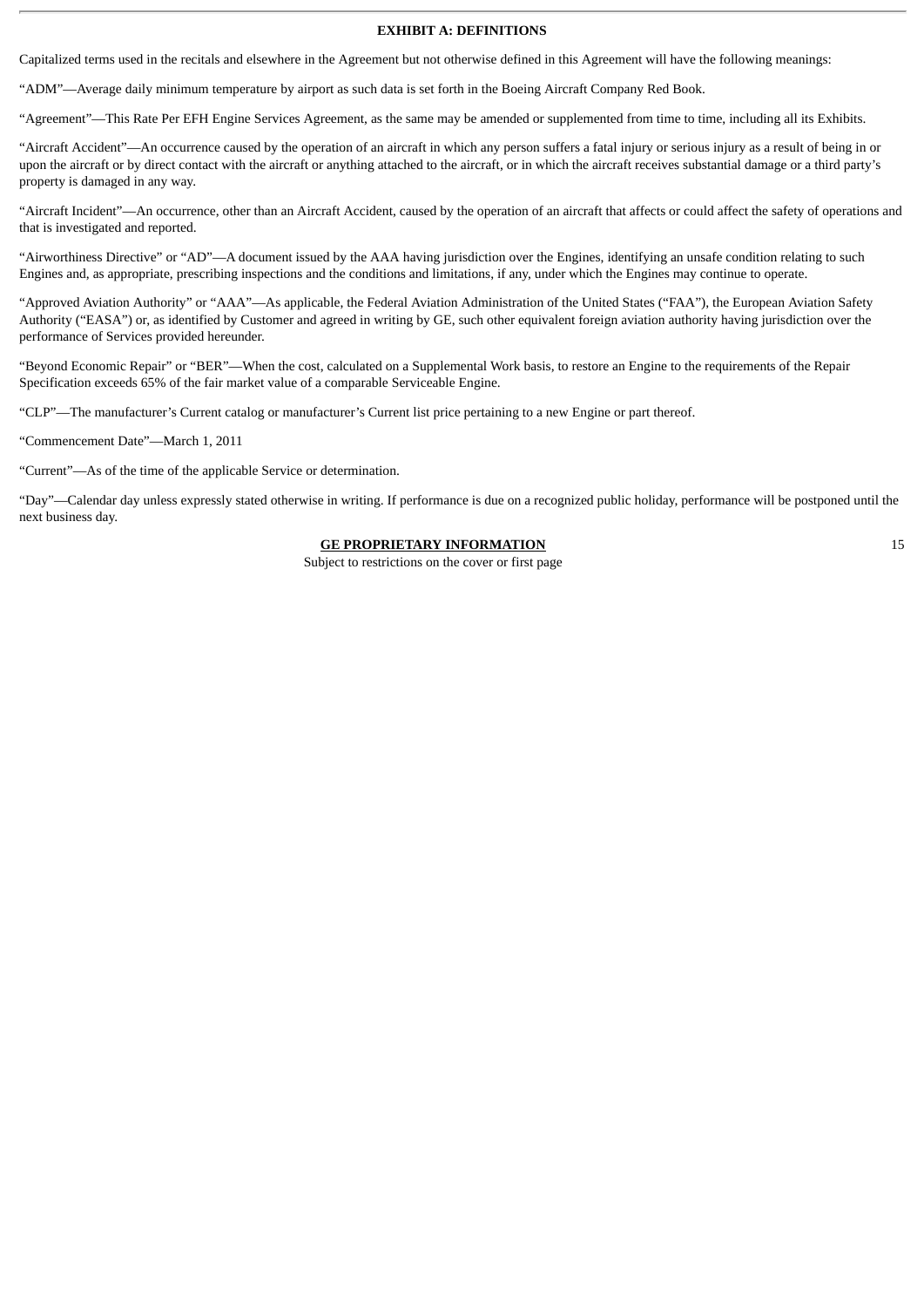"Delivery"—**[\*\*\*]**.

"Designated Repair Station" or "DRS"—The primary Repair Station designated by GE where GE performs Services on Engines.

"Dollars" or "\$"—The lawful currency of the United States of America.

"Engine"—Each bare engine assembly or, as applicable, Engine module, which is the subject of this Agreement and identified in Exhibit B, including its essential LRU's as listed in Exhibit I, controls, accessories and parts as described in the engine manufacturer's specification manuals.

"Engine Flight Hour" or "EFH"—Engine flight hour expressed in hourly increments of aircraft flight from wheels up to wheels down.

"Foreign Object Damage" or "FOD"—Damage to any portion of the Engine caused by impact with or ingestion of a non-Engine object such as birds, hail, ice or normal runway debris. FOD may be further classified as a "Major FOD," which means FOD that causes an out of limit condition per the Aircraft Maintenance Manual, and which, either immediately or over time, requires the Engine to be removed from service or prevents the reinstallation of the Engine.

"Induction"—The date work commences on the Engine at the DRS when all of the following have taken place: (i) GE's receipt of the Engine and required data (ii) Parties' approval of the Workscope (iii) Parties' agreement on use of the Customer Furnished Equipment; and (iv) receiving inspection (including pre-testing if needed).

"Life Limited Part" or "LLP"—A part with a limitation on use established by the OEM or the AAA, stated in cumulative EFH or cycles.

"Line Replaceable Unit" or "LRU"—A major control or accessory identified in Exhibit I that is mounted on the external portion of an Engine, which can be replaced while the Engine is on-wing.

"New Engine"—An Engine which has not undergone a shop visit, which has less than 100 EFH since new and which contains only CFM approved parts and CFM approved repairs.

"OEM"—The original manufacturer of an Engine or part thereof.

"Performance Restoration"—The Services performed during a shop visit in which, at a minimum, the High Pressure Compressor,the combustor and high-pressure turbine are exposed and subsequently refurbished, consistent with the Repair Specification.

"Price Adjustment Matrix"—The matrix set forth on Exhibit D by which the Rate Per EFH is adjusted based on Customer's operating parameters.

"Qualifying Shop Visit"—A Repair Station visit during which the initial Performance Restoration is performed on an Engine on a Supplemental Work basis and which shall include the removal of all non-CFM parts and non-CFM approved LRU's, parts and repairs. The purpose of the Qualifying Shop Visit is to qualify such Engine for the Rate Per EFH fixed rate pricing for subsequent shop visits.

#### **GE PROPRIETARY INFORMATION**

16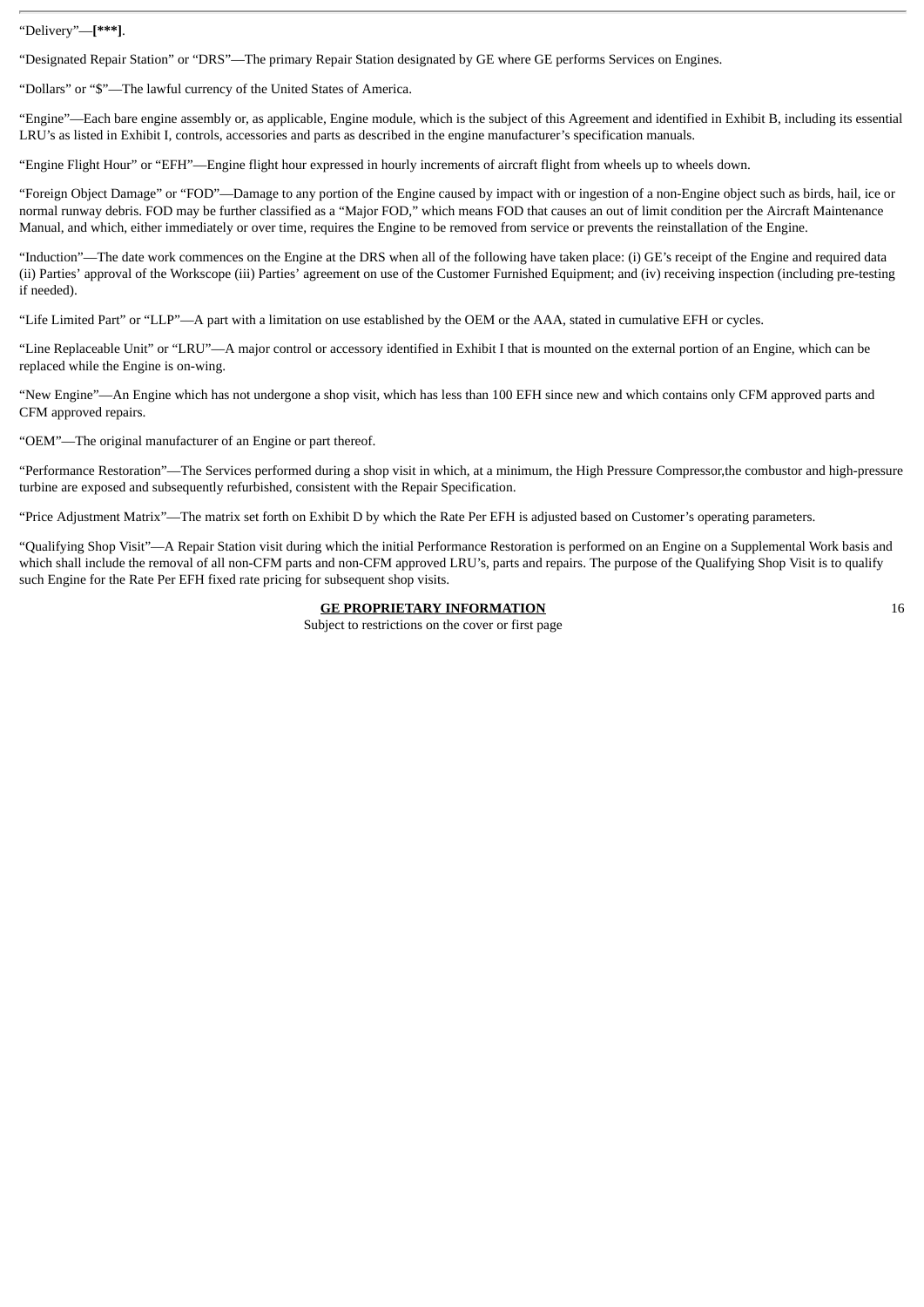"Rate Per EFH"—The Rate Per EFH as set forth in Article 5.

"Rate Per EFH Services"—Those Services provided pursuant to Article 3.

"Rate Per EFH Payments"—Any payments made pursuant to Article 6.

"Redelivery"—**[\*\*\*]**

"Removal Schedule"—The schedule jointly developed by GE and Customer for Engine removals for Services or Engine removal from operation.

"Repair Specification"—The [mutually agreed repair specification] which establishes the minimum baseline to which an Engine or part thereof will be inspected, repaired, modified, reassembled and tested to make and Engine Serviceable. Such Repair Specification will meet or exceed the recommendations of the OEM's operational specifications, applicable OEM maintenance or overhaul manuals and Customer's maintenance plan that has been approved by the AAA.

"Repair Station"—One or more of the repair facilities owned by GE or its affiliates, now or in the future, which are certified by an appropriate AAA to perform the applicable Service hereunder. A list of such repair facilities will be provided upon request.

"Repairable"—Capable of being made Serviceable.

"Rotable Part"—A new or used Serviceable part drawn from a common pool of parts used to support one or more customers. A Rotable Part replaces a like part removed from an Engine when such removed part requires repair.

"Scrapped Parts"—Those parts determined by GE to be Unserviceable and BER.

"Service(s)"—With respect to an Engine or part thereof, all or any part of those maintenance, repair and overhaul services provided under this Agreement as either Rate Per EFH Services or Supplemental Work Services. "Serviced" will be construed accordingly.

"Service Bulletin" or "SB"—The document issued and identified as a Service Bulletin by an OEM to notify the operator of modifications, substitution of parts, special inspections, special checks, amendment of existing life limits or establishment of first time life limits, or conversion of an Engine from one model to another.

"Serviceable"—Meeting all OEM and AAA specified standards for airworthiness.

# **GE PROPRIETARY INFORMATION**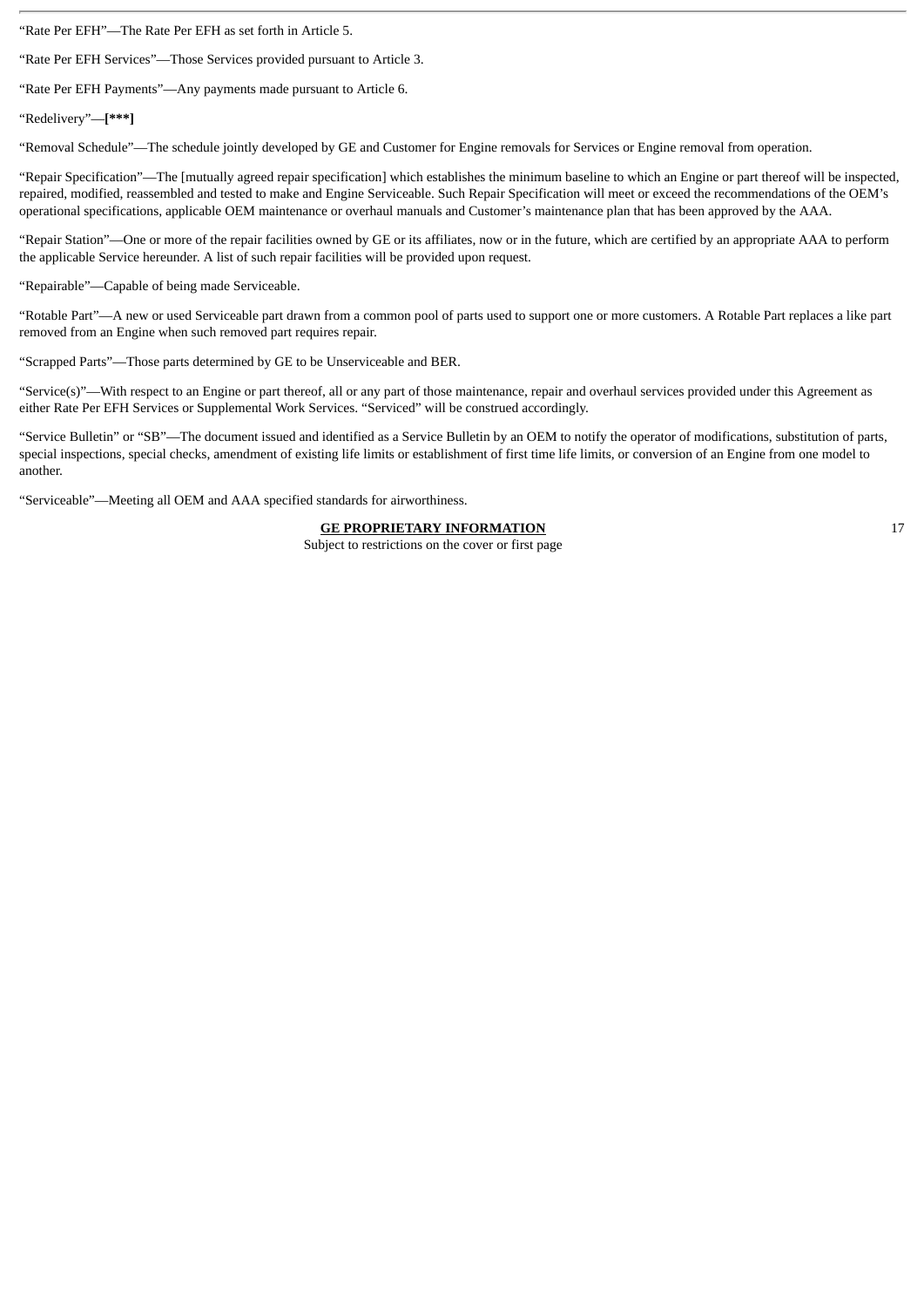"Static Temperature Adjusted to Sea Level"—The twelve (12) month rolling average of total air temperature data collected at every available take-off using snapshot data, adjusted in each case to zero aircraft speed and sea level elevation; provided that (i) in the event take-off snap shot data is not available, static airport temperature and airport altitude shall be obtained from the ADM database using Customer airport city-pair data, adjusted in each case to sea level elevation, and (ii) the ADM database shall be used for the first twelve (12) months of this Agreement or until twelve (12) months of take-off snapshot data is available, whichever is first to occur.

"Supplemental Work Services"—Those Services provided pursuant to Article 4.

"Take-Off Derate"—**[\*\*\*]**

"Termination"—The ending of this Agreement before the expiration of the Initial Term or extension thereof.

"Turn Around Time"—**[\*\*\*]**

"Unserviceable"—Not meeting all OEM and AAA specified standards for airworthiness.

"Used Engine"—An Engine which has undergone a shop visit or which has more than 100 EFH since new.

"Workscope"—The document written by GE and approved by Customer describing the prescribed repair or approach to repair of an Engine to meet the requirements of the Repair Specification, including appropriate reliability and performance enhancements.

"Workscope Planning Guide"—The document published by GE-Aviation which describes the "on condition" maintenance concept for the engines. This document communicates the timing and extent of work required to enable operators to achieve reliability, performance, and maintenance cost goals.

#### **GE PROPRIETARY INFORMATION**

Subject to restrictions on the cover or first page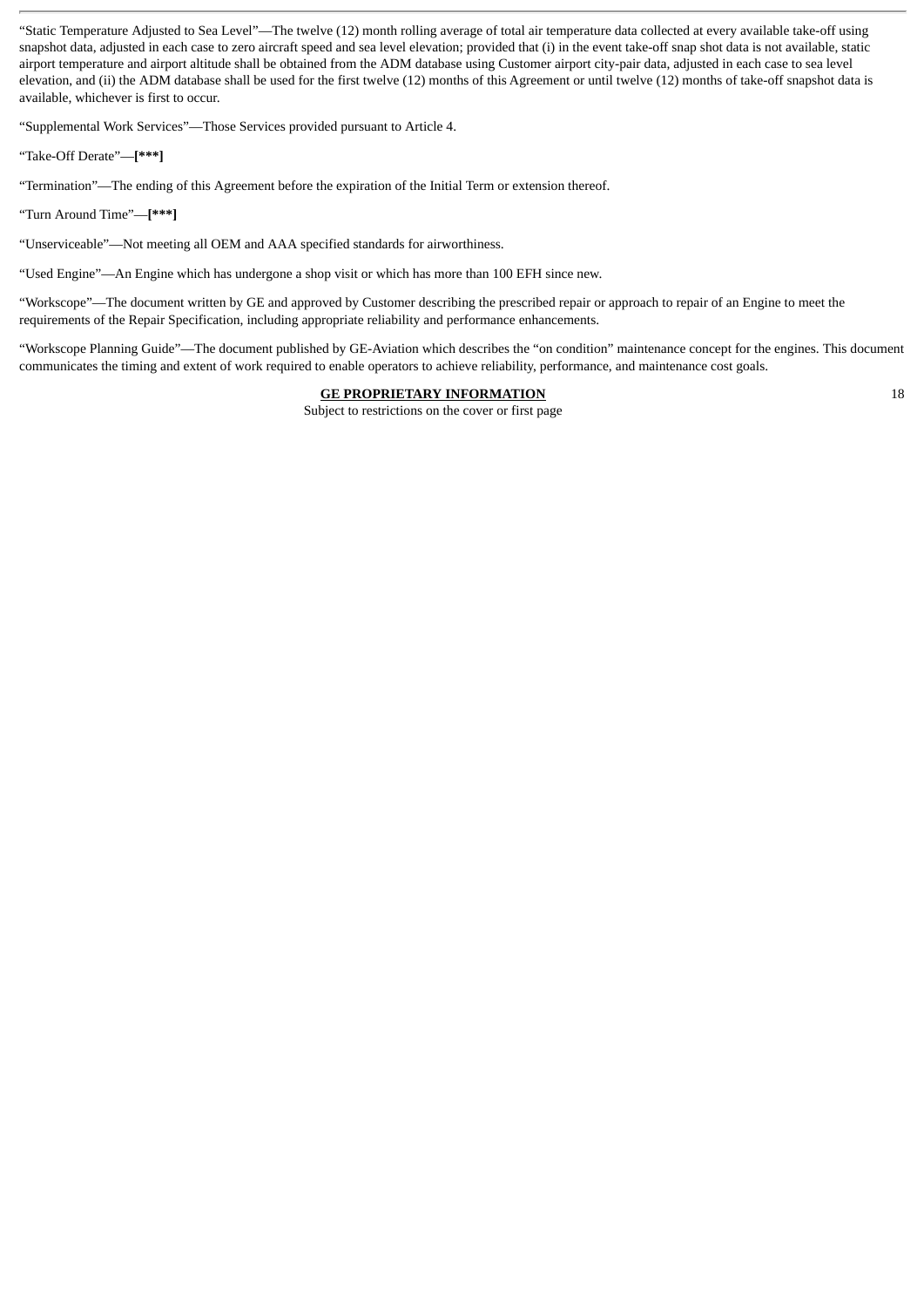# **EXHIBIT B: ENGINES COVERED**

[\*\*\*]

[\*\*\*]

#### **GE PROPRIETARY INFORMATION**

Subject to restrictions on the cover or first page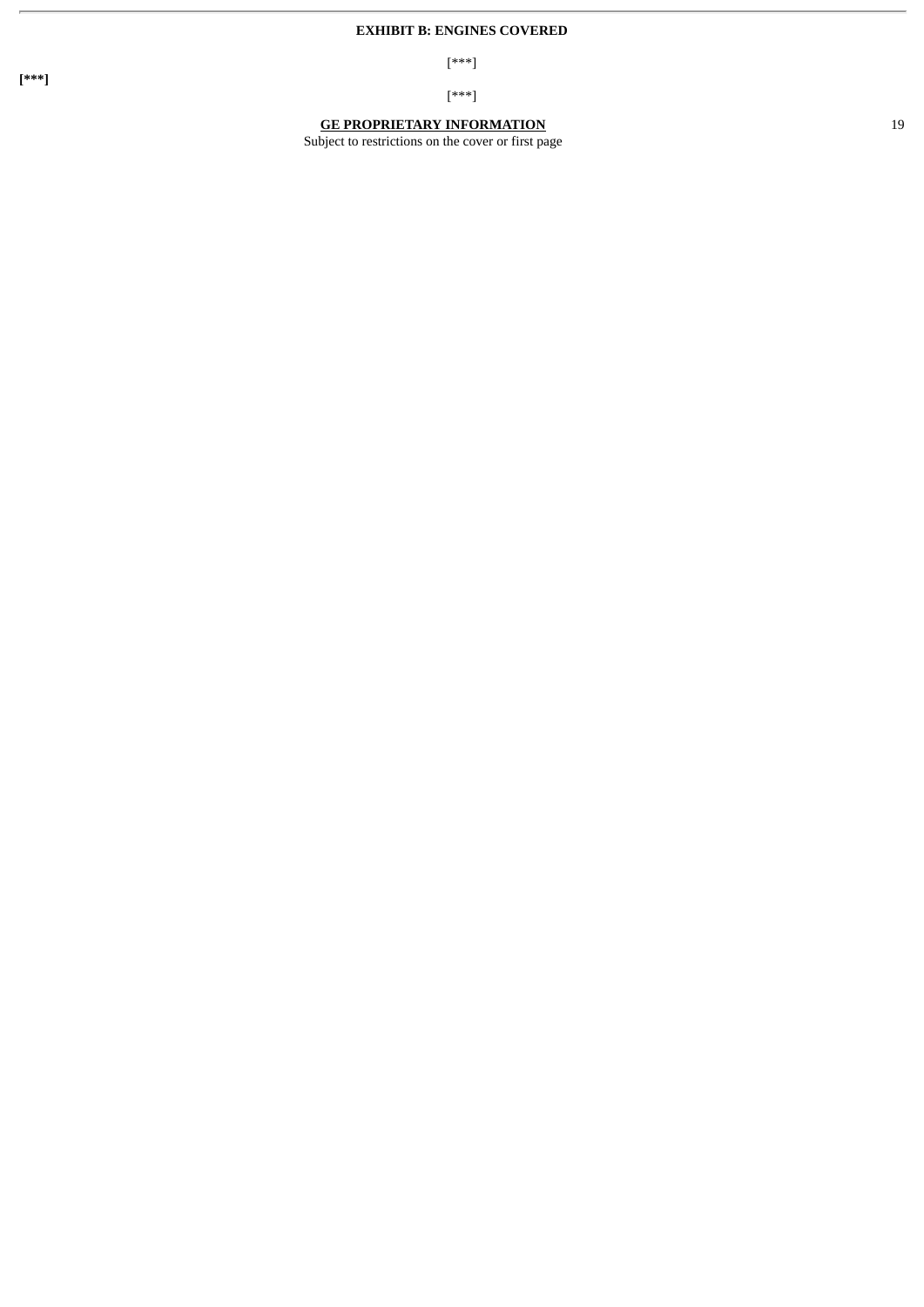# **EXHIBIT C: RATE ADJUSTMENT**

# **GE PROPRIETARY INFORMATION**

Subject to restrictions on the cover or first page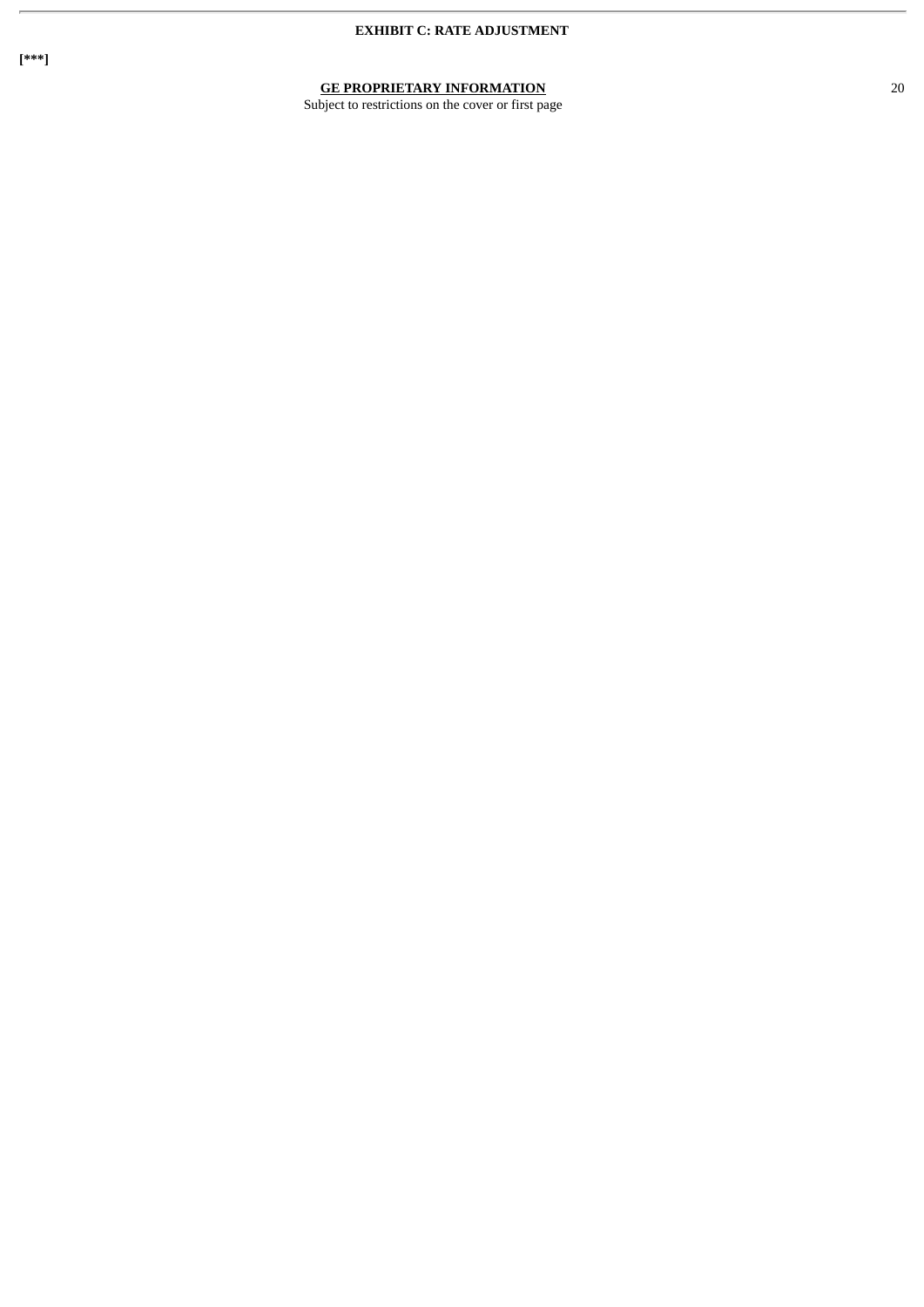Subject to restrictions on the cover or first page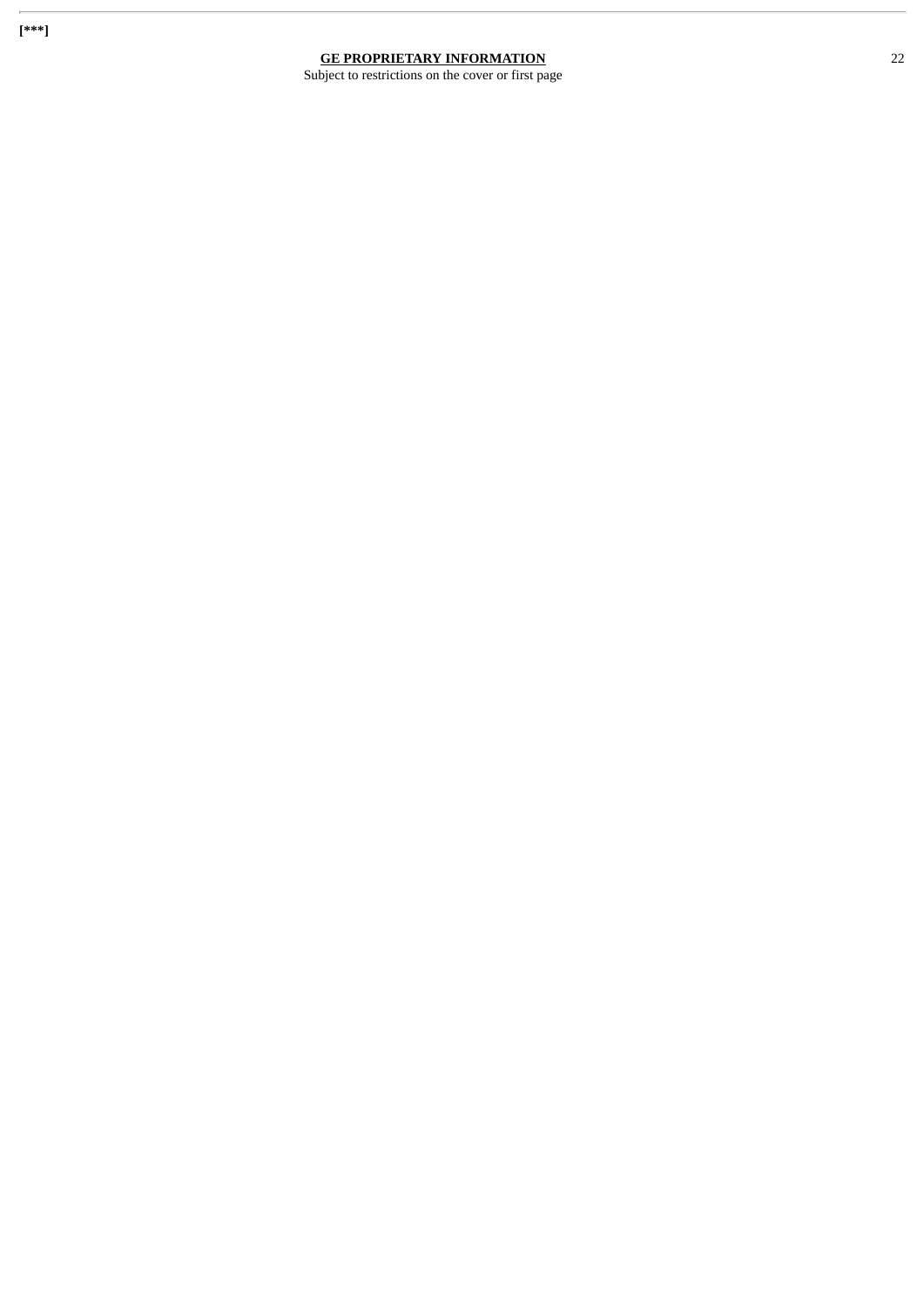## **GE PROPRIETARY INFORMATION** Subject to restrictions on the cover or first page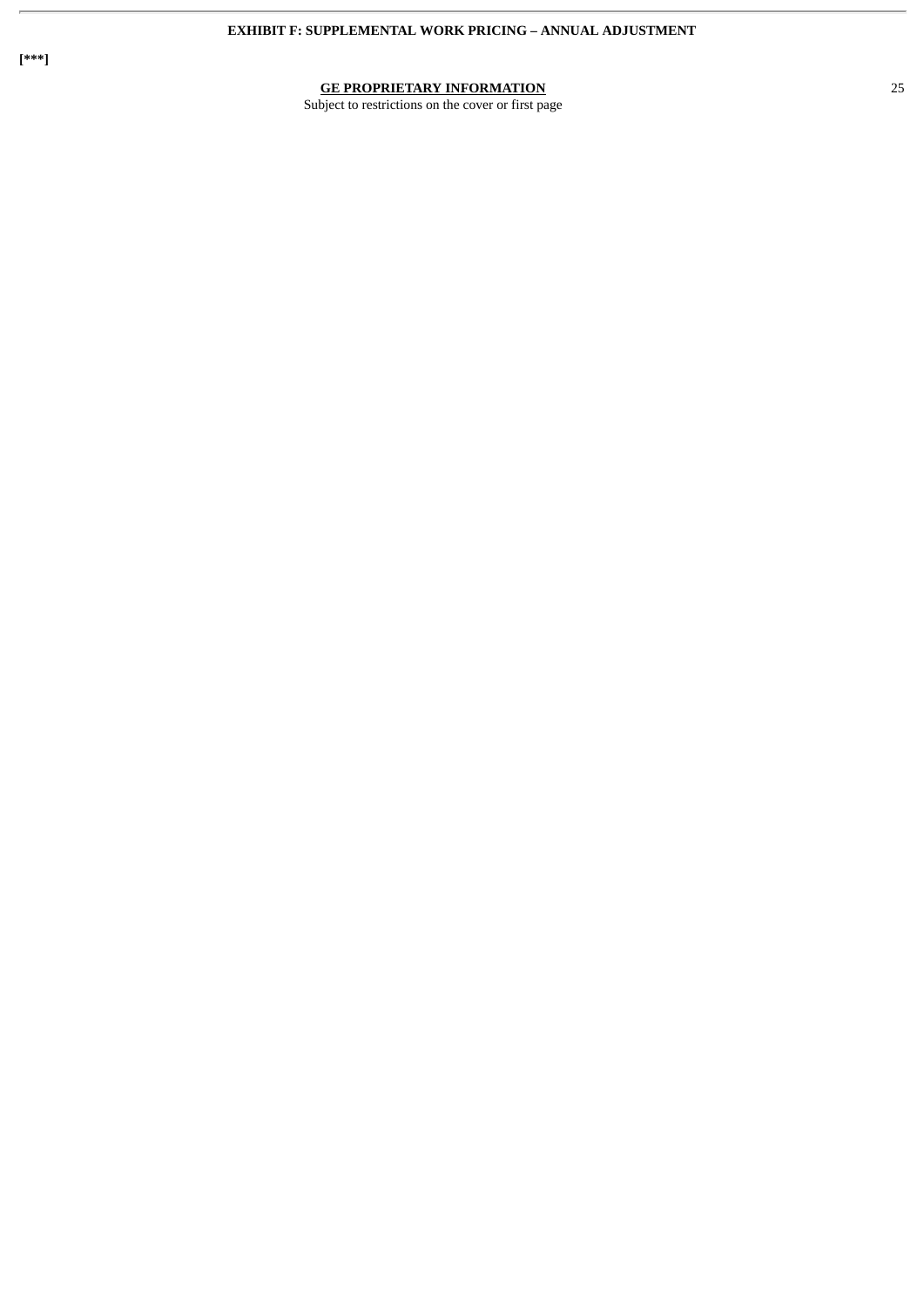| [***]          |
|----------------|
| [***]          |
| [***]          |
| [***]          |
| [***]          |
| [***]          |
| [***]          |
| [***]          |
| $[***]$        |
| [***]          |
| [***]          |
| [***]          |
| [***]          |
| [***]          |
| [***]          |
| [***]          |
| [***]          |
| [***]          |
| [***]          |
| [***]          |
| [***]          |
| [***<br>Ì      |
| [***]          |
| [***]          |
| [***]          |
| [***]          |
| [***]          |
| [***]          |
| [***]          |
| $[***]$        |
| [***]          |
| [***]<br>[***] |
|                |

 $[***]$ 

 $[***] % \begin{center} \includegraphics[width=0.9\columnwidth]{figures/fig_1a} \end{center} % \vspace*{-1em} \caption{The average number of times in the left and right.} \label{fig:2} %$ 

 $[***]$ 

 $[***] % \begin{center} \includegraphics[width=0.9\columnwidth]{figures/fig_1b} \end{center} % \vspace*{-1em} \caption{The average number of times in the left and right.} \label{fig:2b} %$ 

 $[***]$ 

 $[***]$ -<br>[\*\*\*] -<br>[\*\*\*] -<br>[\*\*\*]  $\overline{[***]}$  $\overline{[***]}$  $\left[\begin{smallmatrix}***\\1\end{smallmatrix}\right]$ -<br>[\*\*\*] .<br>[\*\*\*]  $\left[\begin{smallmatrix} * & * & * & * \\ * & * & * & * \end{smallmatrix}\right]$  $\overline{[}***]$  $\overline{[}***]$ -<br>[\*\*\*]<br>[\*\*\*]

 $\overline{[}***]$  $\overline{[}***]$  $\overline{[}***]$  $\overline{[***]}$  $\left[\mathrm{***}\right]$  $\left[\mathrm{***}\right]$ -<br>[\*\*\*]<br>[\*\*\*]

-<br>[\*\*\*]<br>[\*\*\*]  $\overline{I^{***}}$  $\overline{[}***]$  $\overline{[}***]$ 

-<br>[\*\*\*]<br>[\*\*\*]

 $[***] % \begin{center} \includegraphics[width=0.9\columnwidth]{figures/fig_1b} \end{center} % \vspace*{-1em} \caption{The average number of times in the left and right.} \label{fig:2b} %$  $\overline{[}***]$ 

# **GE PROPRIETARY INFORMATION**

Subject to restrictions on the cover or first page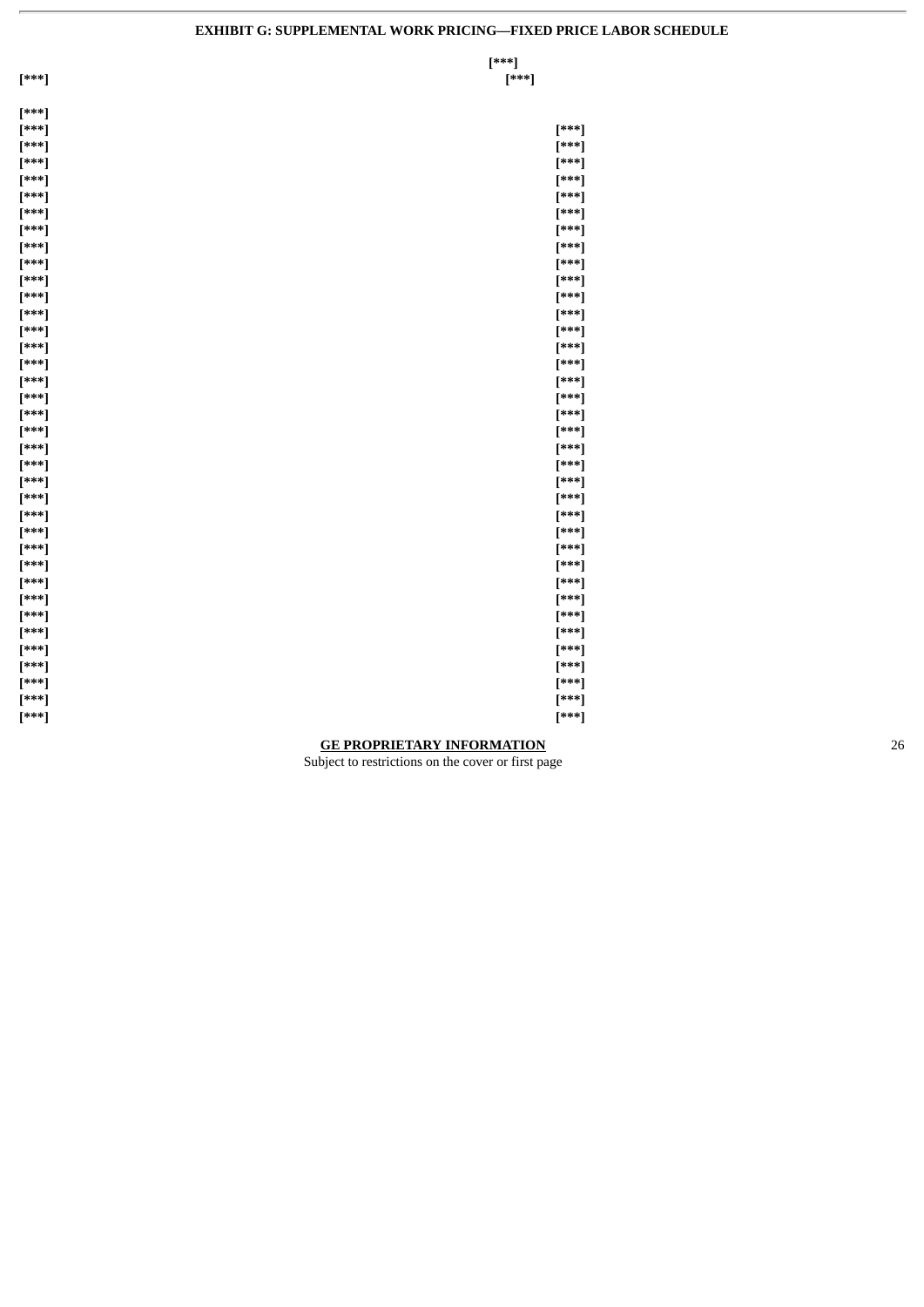$[***]$ 

-<br>[\*\*\*]

 $\overline{[}***]$ -<br>[\*\*\*]

 $\overline{[}***]$ 

 $[***]$ 

 $[***]$ 

 $[***]$ 

 $\overline{[***]}$ 

 $\overline{[}***]$  $\overline{[}***]$ 

 $[***]$ 

 $^{\left[***\right]}$ 

 $\overline{[}***]$ 

 $[***]$ -<br>[\*\*\*]

 $^{\left[***\right]}$ 

 $[***]$ 

 $[***]$ 

 $\overline{[}***]$ 

-<br>[\*\*\*]<br>[\*\*\*]

 $[***]$  $[***]$  $[***]$ \_<br>[\*\*\*]  $[***]$ 

 $\overline{[}***]$  $[***]$ 

 $\overline{[}***]$ 

 $[***]$ 

 $[$ 

 $[***]$ 

 $[$ 

 $[$  $\overline{[}***]$ 

 $[$ 

 $[***]$ 

 $\overline{[}***]$ 

 $\overline{[}***]$ 

 $\overline{[}***]$ 

 $[$ 

 $[$ 

# **GE PROPRIETARY INFORMATION**

 $[***]$ 

-<br>[\*\*\*] -<br>[\*\*\*]

 $\left[\begin{smallmatrix} * & * & * & * \\ * & * & * & * \end{smallmatrix}\right]$ 

 $\overline{[***]}$ 

 $[***]$ 

 $[***]$ 

 $[***]$ -<br>[\*\*\*]

'<br><sup>[\*\*\*]</sup><br>[\*\*\*]

 $\overline{[}***]$ 

'<br>[\*\*\*]

 $\overline{[}***]$ 

-<br>[\*\*\*]

-<br>[\*\*\*]

 $\overline{[}***]$ 

 $[***]$ 

 $[***]$ 

 $\overline{[***]}$ 

 $\left[\ast\ast\ast\right]$ 

|<br>|\*\*\*|<br>|\*\*\*|<br>|\*\*\*|<br>|\*\*\*|

 $[***]$ -<br>[\*\*\*]

 $[$ 

 $\overline{[***]}$ 

 $[$ 

 $\left[\mathrm{***}\right]$ 

 $[***]$ 

 $[***] % \begin{center} \includegraphics[width=0.9\columnwidth]{figures/fig_1b} \end{center} % \vspace*{-1em} \caption{The average number of times in the left and right.} \label{fig:2b} %$ 

 $[***] % \begin{center} \includegraphics[width=0.9\columnwidth]{figures/fig_1a} \end{center} % \vspace*{-1em} \caption{The average number of times in the left and right.} \label{fig:2} %$  $\overline{[}***]$ 

-<br>[\*\*\*]<br>[\*\*\*]

 $\overline{[***]}$ 

 $\overline{[}***]$ 

 $[***] % \begin{center} \includegraphics[width=0.9\columnwidth]{figures/fig_1a} \end{center} % \vspace*{-1em} \caption{The average number of times in the left and right.} \label{fig:2} %$ 

 $\left[\begin{smallmatrix}***\\1\end{smallmatrix}\right]$ 

 $\overline{[}***]$ 

 $\overline{[}***]$ 

 $\left[\mathrm{***}\right]$ 

 $\left[\mathrm{***}\right]$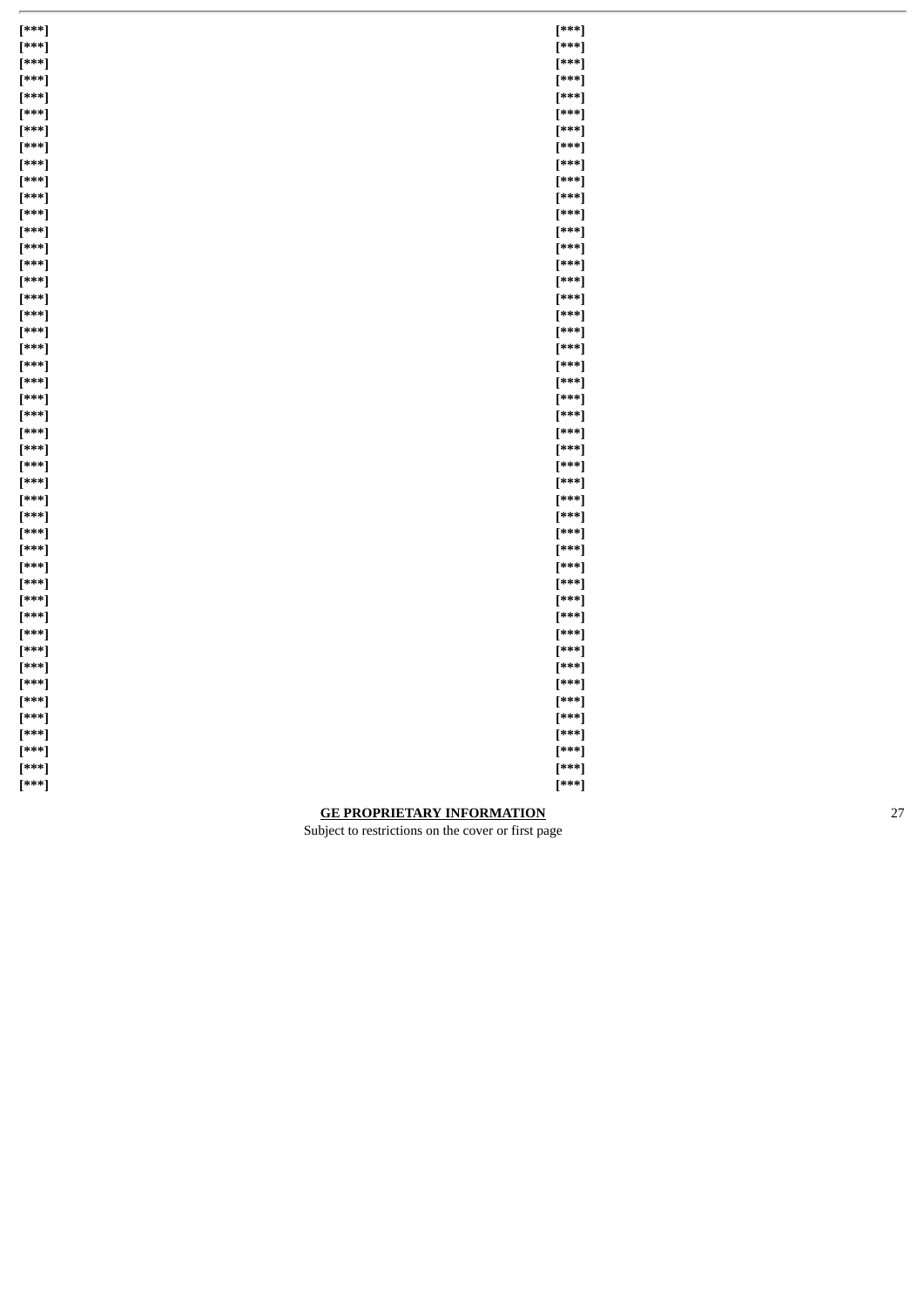| [***] | [***]<br>J. |
|-------|-------------|
| [***] | [***]<br>л  |
| [***] | [***]<br>л  |
| [***] | [***]<br>л  |
| [***] | [***]<br>J. |

Subject to restrictions on the cover or first page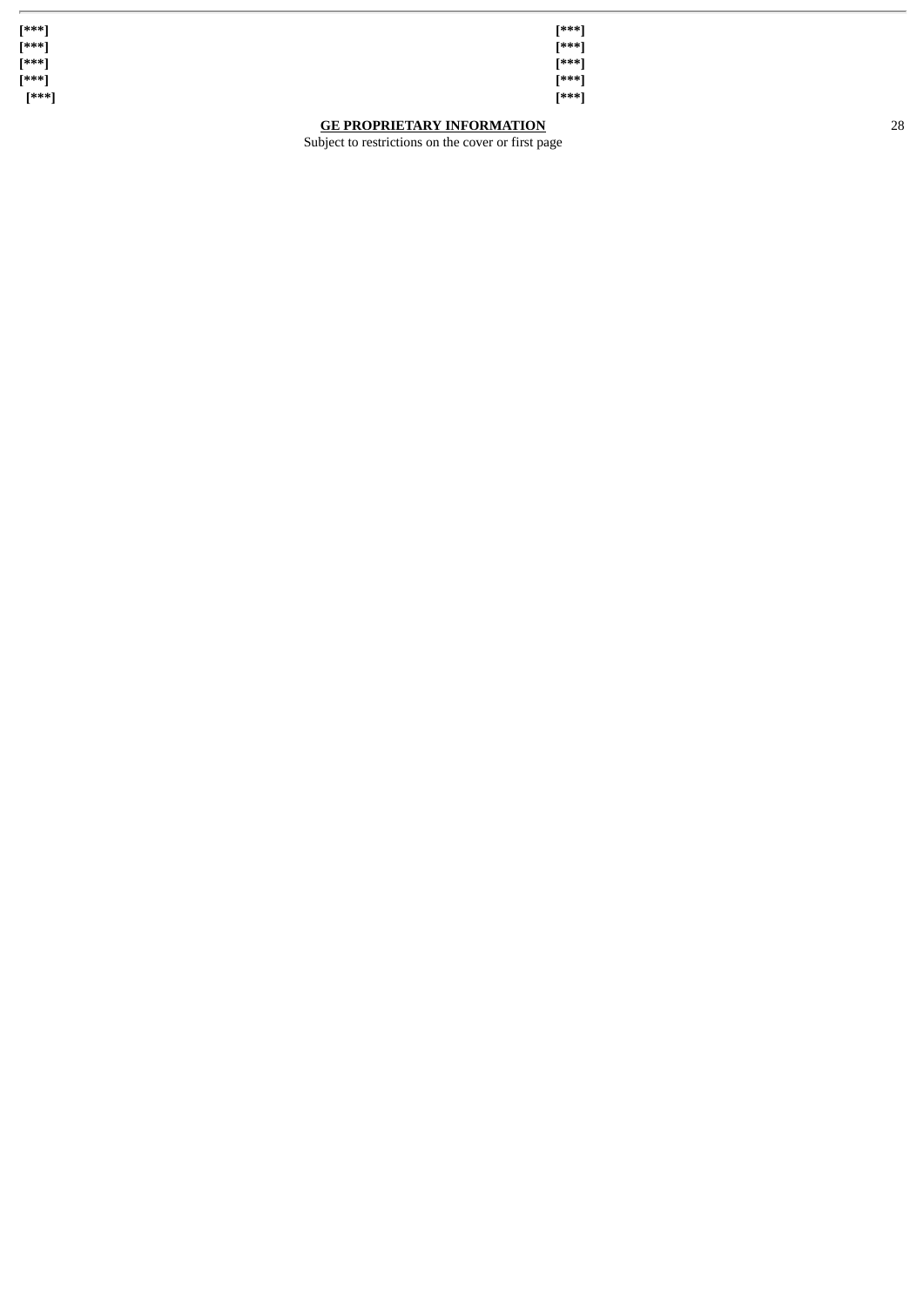# **SERVICES**

#### **GE PROPRIETARY INFORMATION**

Subject to restrictions on the cover or first page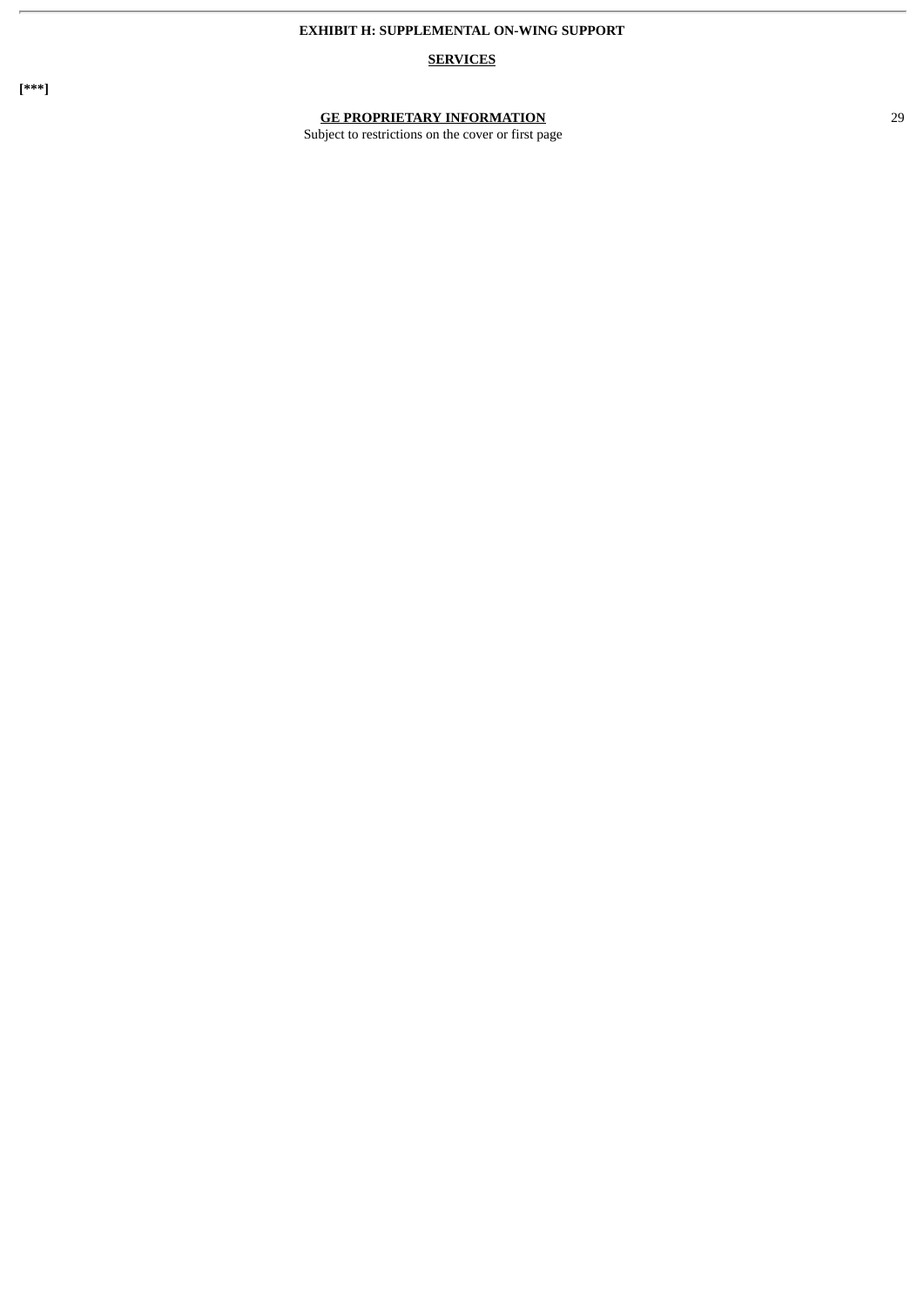# **EXHIBIT I: LINE REPLACEABLE UNITS**

The following list contains LRU that are repaired during a Rate Per EFH Shop Visit in accordance with Article 3.1(e).

| $[***]$                                                                                                                                                                                     | [***]                                                                                                                                                                                                                                                                                                                                                                                                                                                                                                                                                                                                                                                         |
|---------------------------------------------------------------------------------------------------------------------------------------------------------------------------------------------|---------------------------------------------------------------------------------------------------------------------------------------------------------------------------------------------------------------------------------------------------------------------------------------------------------------------------------------------------------------------------------------------------------------------------------------------------------------------------------------------------------------------------------------------------------------------------------------------------------------------------------------------------------------|
| [***]                                                                                                                                                                                       | [***]                                                                                                                                                                                                                                                                                                                                                                                                                                                                                                                                                                                                                                                         |
| [***]                                                                                                                                                                                       | [***]                                                                                                                                                                                                                                                                                                                                                                                                                                                                                                                                                                                                                                                         |
| [***]                                                                                                                                                                                       | [***]                                                                                                                                                                                                                                                                                                                                                                                                                                                                                                                                                                                                                                                         |
| [***]                                                                                                                                                                                       | [***]                                                                                                                                                                                                                                                                                                                                                                                                                                                                                                                                                                                                                                                         |
| [***]                                                                                                                                                                                       | [***]                                                                                                                                                                                                                                                                                                                                                                                                                                                                                                                                                                                                                                                         |
| $[***]$                                                                                                                                                                                     | [***]                                                                                                                                                                                                                                                                                                                                                                                                                                                                                                                                                                                                                                                         |
| [***]                                                                                                                                                                                       | [***]                                                                                                                                                                                                                                                                                                                                                                                                                                                                                                                                                                                                                                                         |
| [***]                                                                                                                                                                                       | [***]                                                                                                                                                                                                                                                                                                                                                                                                                                                                                                                                                                                                                                                         |
| [***]                                                                                                                                                                                       | [***]                                                                                                                                                                                                                                                                                                                                                                                                                                                                                                                                                                                                                                                         |
| [***]                                                                                                                                                                                       | $[***]$                                                                                                                                                                                                                                                                                                                                                                                                                                                                                                                                                                                                                                                       |
| $[***]$                                                                                                                                                                                     | $[***] % \begin{minipage}[b]{.45\linewidth} \centering \centerline{\includegraphics[width=0.45\linewidth]{images/0.45\linewidth} \centerline{\includegraphics[width=0.45\linewidth]{images/0.45\linewidth} \centerline{\includegraphics[width=0.45\linewidth]{images/0.45\linewidth} \centerline{\includegraphics[width=0.45\linewidth]{images/0.45\linewidth} \centerline{\includegraphics[width=0.45\linewidth]{images/0.45\linewidth} \centerline{\includegraphics[width=0.45\linewidth]{images/0.45\linewidth} \centerline{\includegraphics[width=0.45\linewidth]{images/0.45\linewidth} \centerline{\includegraphics[width=0.45\linewidth]{images/0.45\$ |
| [***]                                                                                                                                                                                       | $[***]$                                                                                                                                                                                                                                                                                                                                                                                                                                                                                                                                                                                                                                                       |
| [***]                                                                                                                                                                                       | $[***]$                                                                                                                                                                                                                                                                                                                                                                                                                                                                                                                                                                                                                                                       |
| $[***] % \begin{center} \includegraphics[width=0.9\columnwidth]{figures/fig_1a} \end{center} % \vspace*{-1em} \caption{The average number of times in the left and right.} \label{fig:2} %$ | $[***] % \begin{minipage}[b]{.45\linewidth} \centering \centerline{\includegraphics[width=0.45\linewidth]{images/0.45\linewidth} \centerline{\includegraphics[width=0.45\linewidth]{images/0.45\linewidth} \centerline{\includegraphics[width=0.45\linewidth]{images/0.45\linewidth} \centerline{\includegraphics[width=0.45\linewidth]{images/0.45\linewidth} \centerline{\includegraphics[width=0.45\linewidth]{images/0.45\linewidth} \centerline{\includegraphics[width=0.45\linewidth]{images/0.45\linewidth} \centerline{\includegraphics[width=0.45\linewidth]{images/0.45\linewidth} \centerline{\includegraphics[width=0.45\linewidth]{images/0.45\$ |
| $[***]$                                                                                                                                                                                     | $[***] % \begin{minipage}[b]{.45\linewidth} \centering \centerline{\includegraphics[width=0.45\linewidth]{images/0.45\linewidth} \centerline{\includegraphics[width=0.45\linewidth]{images/0.45\linewidth} \centerline{\includegraphics[width=0.45\linewidth]{images/0.45\linewidth} \centerline{\includegraphics[width=0.45\linewidth]{images/0.45\linewidth} \centerline{\includegraphics[width=0.45\linewidth]{images/0.45\linewidth} \centerline{\includegraphics[width=0.45\linewidth]{images/0.45\linewidth} \centerline{\includegraphics[width=0.45\linewidth]{images/0.45\linewidth} \centerline{\includegraphics[width=0.45\linewidth]{images/0.45\$ |
| $[***]$                                                                                                                                                                                     | $[***] % \begin{minipage}[b]{.45\linewidth} \centering \centerline{\includegraphics[width=0.45\linewidth]{images/0.45\linewidth} \centerline{\includegraphics[width=0.45\linewidth]{images/0.45\linewidth} \centerline{\includegraphics[width=0.45\linewidth]{images/0.45\linewidth} \centerline{\includegraphics[width=0.45\linewidth]{images/0.45\linewidth} \centerline{\includegraphics[width=0.45\linewidth]{images/0.45\linewidth} \centerline{\includegraphics[width=0.45\linewidth]{images/0.45\linewidth} \centerline{\includegraphics[width=0.45\linewidth]{images/0.45\linewidth} \centerline{\includegraphics[width=0.45\linewidth]{images/0.45\$ |
| [***]                                                                                                                                                                                       | [***]                                                                                                                                                                                                                                                                                                                                                                                                                                                                                                                                                                                                                                                         |
|                                                                                                                                                                                             |                                                                                                                                                                                                                                                                                                                                                                                                                                                                                                                                                                                                                                                               |

| [***] | $[***] % \begin{center} \includegraphics[width=0.9\columnwidth]{figures/fig_1b} \end{center} % \vspace*{-1em} \caption{The average number of times in the left and right.} \label{fig:2b} %$                                                                                                                                                                                                                                                                                                                                                                                                                                                                                                                                                                                                                                                                                                     |  |
|-------|--------------------------------------------------------------------------------------------------------------------------------------------------------------------------------------------------------------------------------------------------------------------------------------------------------------------------------------------------------------------------------------------------------------------------------------------------------------------------------------------------------------------------------------------------------------------------------------------------------------------------------------------------------------------------------------------------------------------------------------------------------------------------------------------------------------------------------------------------------------------------------------------------|--|
| [***] | $[***]$                                                                                                                                                                                                                                                                                                                                                                                                                                                                                                                                                                                                                                                                                                                                                                                                                                                                                          |  |
| [***] | $[***]$                                                                                                                                                                                                                                                                                                                                                                                                                                                                                                                                                                                                                                                                                                                                                                                                                                                                                          |  |
| [***] | $[***]$                                                                                                                                                                                                                                                                                                                                                                                                                                                                                                                                                                                                                                                                                                                                                                                                                                                                                          |  |
| [***] | $\left[\ast\ast\ast\right]$                                                                                                                                                                                                                                                                                                                                                                                                                                                                                                                                                                                                                                                                                                                                                                                                                                                                      |  |
| [***] | $[***]$                                                                                                                                                                                                                                                                                                                                                                                                                                                                                                                                                                                                                                                                                                                                                                                                                                                                                          |  |
| [***] | $[***] % \begin{center} \includegraphics[width=0.9\columnwidth]{figures/fig_1b} \end{center} % \vspace*{-1em} \caption{The average number of times in the left and right. The number of times in the right, the number of times in the right, the number of times in the right, the number of times in the right, the number of times in the right, the number of times in the right, the number of times in the right, the number of times in the right, the number of times in the right, the number of times in the right, the number of times in the right, the number of times in the right, the number of times in the right, the number of times in the right, the number of times in the right, the number of times in the right, the number of times in the right, the number of times in the right, the number of times in the right, the number of times in the right, the number of$ |  |
| [***] | [***]                                                                                                                                                                                                                                                                                                                                                                                                                                                                                                                                                                                                                                                                                                                                                                                                                                                                                            |  |
| [***] | $[***] % \begin{center} \includegraphics[width=0.9\columnwidth]{figures/fig_1b} \end{center} % \vspace*{-1em} \caption{The average number of times in the left and right.} \label{fig:2b} %$                                                                                                                                                                                                                                                                                                                                                                                                                                                                                                                                                                                                                                                                                                     |  |
| [***] | $\left[\begin{smallmatrix} \ast\ast\ast\ast\end{smallmatrix}\right]$                                                                                                                                                                                                                                                                                                                                                                                                                                                                                                                                                                                                                                                                                                                                                                                                                             |  |
| [***] | [***]                                                                                                                                                                                                                                                                                                                                                                                                                                                                                                                                                                                                                                                                                                                                                                                                                                                                                            |  |
| [***] | $[***]$                                                                                                                                                                                                                                                                                                                                                                                                                                                                                                                                                                                                                                                                                                                                                                                                                                                                                          |  |
| [***] | $[***] % \begin{center} \includegraphics[width=0.9\columnwidth]{figures/fig_1a} \end{center} % \vspace*{-1em} \caption{The average number of times in the left and right. The number of times in the right, the number of times in the right.} \label{fig:2} %$                                                                                                                                                                                                                                                                                                                                                                                                                                                                                                                                                                                                                                  |  |
| [***] | $[***] % \begin{center} \includegraphics[width=0.9\columnwidth]{figures/fig_1a} \end{center} % \vspace*{-1em} \caption{The average number of times in the left and right. The number of times in the right, the number of times in the right.} \label{fig:2} %$                                                                                                                                                                                                                                                                                                                                                                                                                                                                                                                                                                                                                                  |  |
| [***] | $[***]$                                                                                                                                                                                                                                                                                                                                                                                                                                                                                                                                                                                                                                                                                                                                                                                                                                                                                          |  |
| [***] | $\left[\begin{smallmatrix} \ast\ast\ast\ast\end{smallmatrix}\right]$                                                                                                                                                                                                                                                                                                                                                                                                                                                                                                                                                                                                                                                                                                                                                                                                                             |  |
| [***] | $[***]$                                                                                                                                                                                                                                                                                                                                                                                                                                                                                                                                                                                                                                                                                                                                                                                                                                                                                          |  |
| [***] | $[***]$                                                                                                                                                                                                                                                                                                                                                                                                                                                                                                                                                                                                                                                                                                                                                                                                                                                                                          |  |
| [***] |                                                                                                                                                                                                                                                                                                                                                                                                                                                                                                                                                                                                                                                                                                                                                                                                                                                                                                  |  |

#### **GE PROPRIETARY INFORMATION**

Subject to restrictions on the cover or first page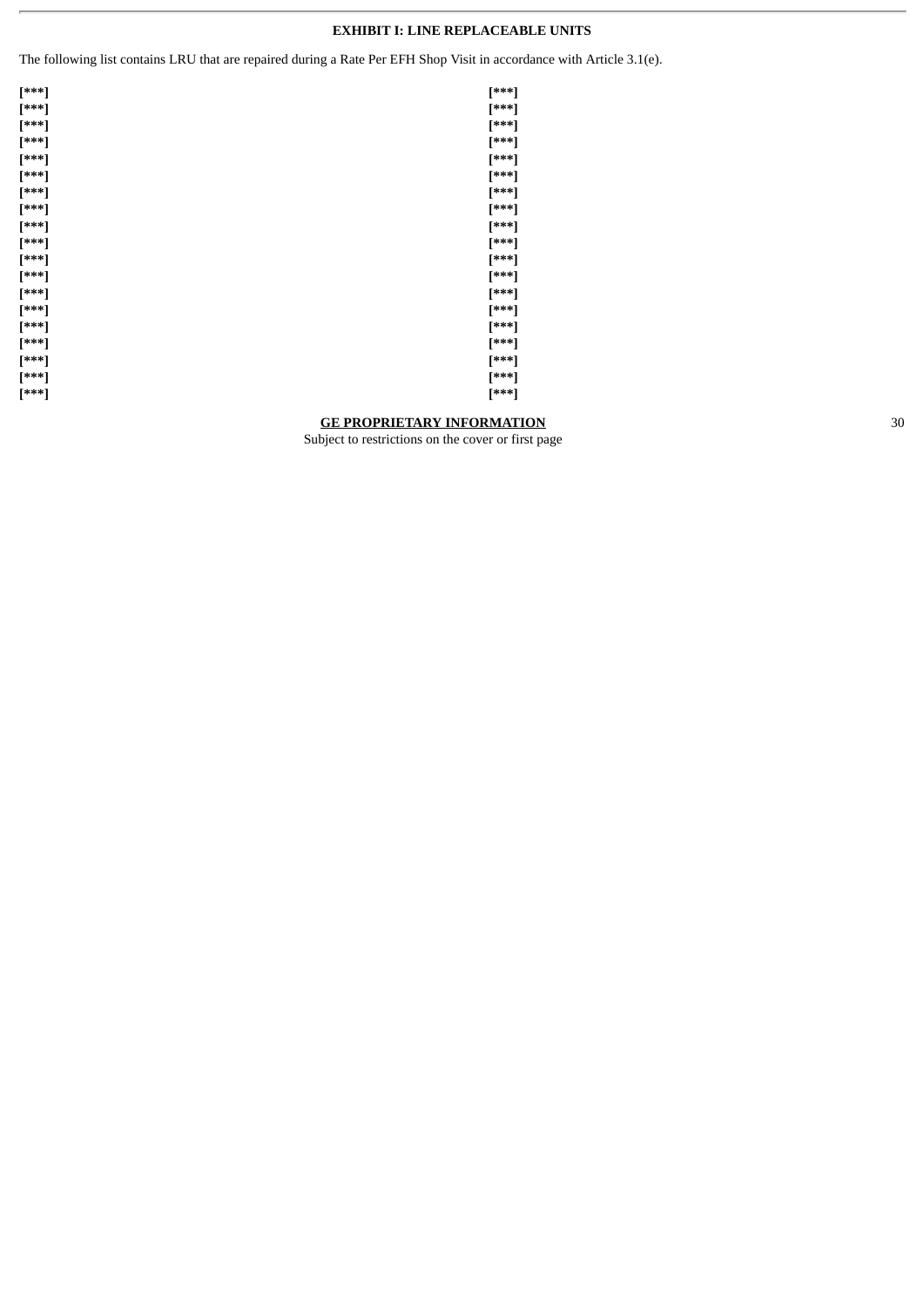#### **EXHIBIT J: GENERAL TERMS AND CONDITIONS**

# 1.0 LIMITATION OF LIABILITY AND INDEMNIFICATION

1.1 Total Liability. The total liability of GE for any and all claims, whether in contract, warranty, tort (including simple negligence but excluding willful misconduct, or gross negligence), product liability, patent infringement or otherwise, for any damages arising out of, connected with or resulting from the performance or non-performance of any Service or from the manufacture, sale, Redelivery, resale, repair, overhaul, replacement or use of the Engine or any item or part thereof, will not exceed **[\*\*\*]** Notwithstanding the foregoing, in no event will GE have any liability hereunder, whether as a result of breach of contract, warranty, tort (including simple negligence but excluding willful misconduct orgross negligence), product liability, or otherwise, for any special, consequential, incidental, resultant or indirect damages (including, without limitation, loss of use, profit, revenue or goodwill) or punitive or exemplary damages.

In no event will GE have any liability hereunder, whether as a result of breach of contract, warranty, tort (including negligence), product liability, patent liability, or otherwise, for the design, material, workmanship, engineering defects or product liability and any damages whatsoever, including damages to personal property and for personal injury or death, caused in any way by the manufacturer of an Engine, or the parts, LRU's, components or material, thereof, or related thereto.

In the event Customer uses non CFM parts or non CFM approved LRU's, parts or repairs in an Engine and such LRU's, parts or repairs cause personal injury, death or property damage to third parties, Customer shall indemnify and hold harmless GE from all claims and liabilities associated therewith. The preceding indemnity shall apply whether or not GE was provided a right under this Agreement to remove such LRU's, parts or repairs, and irrespective of the exercise by GE of such right.

1.2 Definition. For the purpose of this Article 1, the term "GE" is deemed to include GE and its parent and affiliated companies, the subcontractors and suppliers of any Services furnished hereunder, and the directors, officers, employees, agents and representatives of each.

#### 2.0 EXCUSABLE DELAY

2.1 Excusable Delay. Either Party will be excused from, and will not be liable for, any delay in performance or failure to perform hereunder (except for the obligation to pay money or credit or debit an account which will not be excused hereunder), and will not be deemed to be in default for any delay in or failure of performance hereunder due to causes beyond its reasonable control. Such causes will be conclusively deemed to include, but not be limited to **[\*\*\*]** (including disruption of technology resources), or transportation shortages (each an "Excusable Delay"). **[\*\*\*]**

2.2 Continuing Obligations. Section 2.1 will not, however, relieve either Party from using its best commercial efforts to avoid or remove such causes of delay and continue performance with reasonable dispatch when such causes are removed. **[\*\*\*]**

#### **GE PROPRIETARY INFORMATION**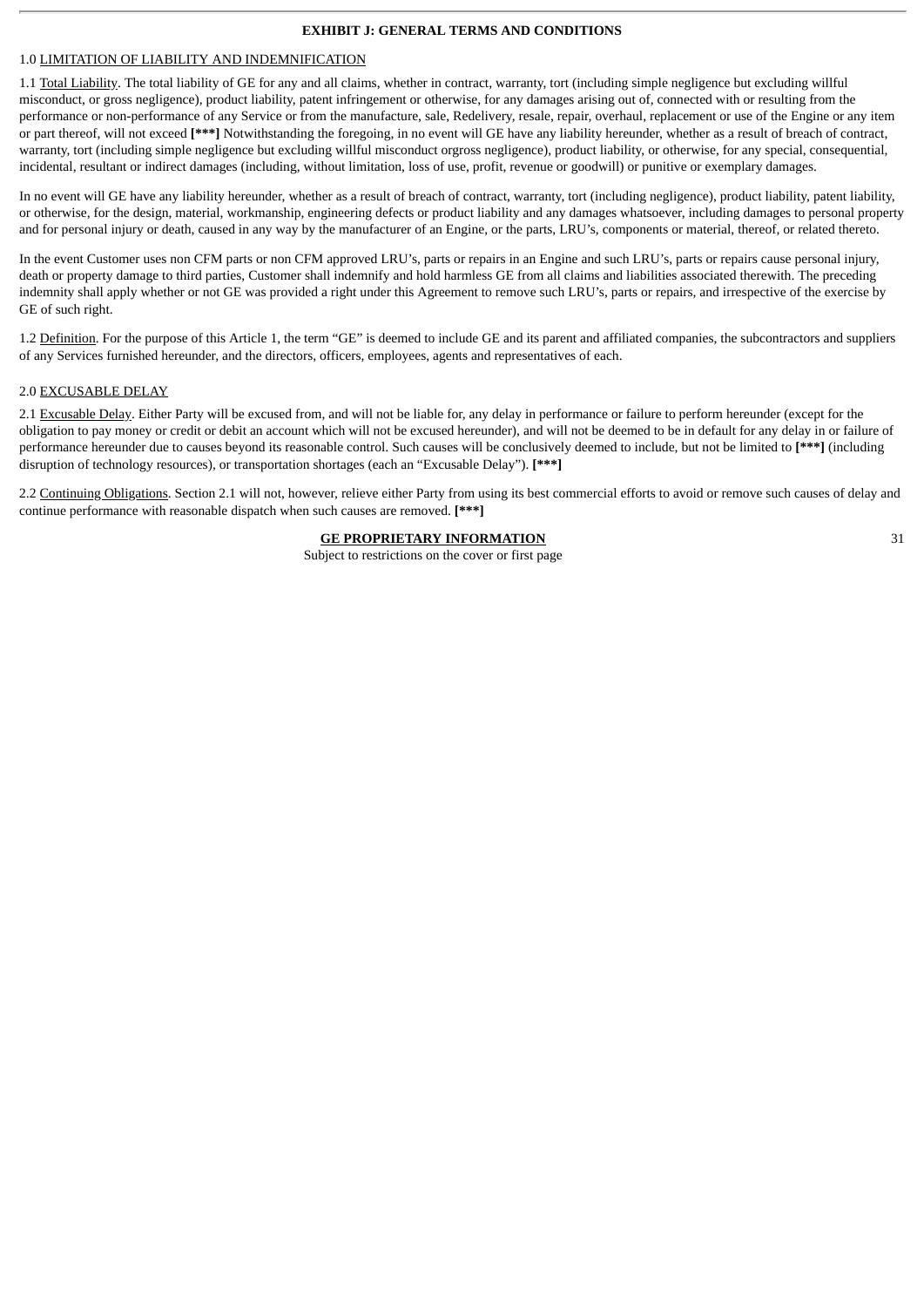2.3 Extended Delay Termination. If delay resulting from any of the foregoing causes extends for more than **[\*\*\*]** and the Parties have not agreed upon a revised basis for continuing the Services, including any adjustment of the price, then either Party, upon **[\*\*\*]** written notice to the other, may terminate the performance of Services with respect to the Engine for which Services were delayed.

#### 3.0 NOTICES

3.1 Acknowledgment. All notices required or permitted under this Agreement will be in writing and will be delivered personally, via first class return receipt requested mail, by facsimile, by courier service, or by express mail, addressed as follows, or to such other address as either Party may designate in writing to the other Party from time to time:

| GE Engine Services, LLC                                                                                                                                                                                                                                                                                                                                                                                                                                                | [[Customer]] |
|------------------------------------------------------------------------------------------------------------------------------------------------------------------------------------------------------------------------------------------------------------------------------------------------------------------------------------------------------------------------------------------------------------------------------------------------------------------------|--------------|
|                                                                                                                                                                                                                                                                                                                                                                                                                                                                        |              |
|                                                                                                                                                                                                                                                                                                                                                                                                                                                                        |              |
| Phone: Note: 2008. The contract of the contract of the contract of the contract of the contract of the contract of the contract of the contract of the contract of the contract of the contract of the contract of the contrac<br>Fax: <u>and the same of the same of the same of the same of the same of the same of the same of the same of the same of the same of the same of the same of the same of the same of the same of the same of the same of the same</u> | Phone:       |
| Copy to:<br>Senior Counsel, GE Engine Services Inc.                                                                                                                                                                                                                                                                                                                                                                                                                    |              |
| MD F-125, Cincinnati, Ohio 45215                                                                                                                                                                                                                                                                                                                                                                                                                                       |              |

3.2 Effect of Notices. Notices will be effective and will be deemed to have been given to (or "received by") the recipient: (A) upon delivery, if sent by courier, express mail, or delivered personally; (B) on the next business day following receipt, if sent by facsimile; or (C) on the fifth (5th) day after posting (or on actual receipt, if earlier) in the case of a letter sent prepaid first class mail.

#### 4.0 TAXES AND OTHER

4.1 Taxes, Duties or Charges. In addition to the price for the Services, Customer agrees to pay, upon demand, all taxes (including, without limitation, sales, use, excise, turnover or value added taxes), duties, fees, charges or assessments of any nature (but excluding any income taxes) ("Taxes") assessed or levied in connection with performance of this Agreement.

4.2 Withholdings. All payments by Customer to GE under this Agreement will be free of all withholdings of any nature whatsoever except to the extent otherwise required by law, and if any such withholding is so required, Customer will pay an additional amount such that after the deduction of all amounts required to be withheld, the net amount received by GE will equal the amount that GE would have received if such withholding had not been required.

## **GE PROPRIETARY INFORMATION**

Subject to restrictions on the cover or first page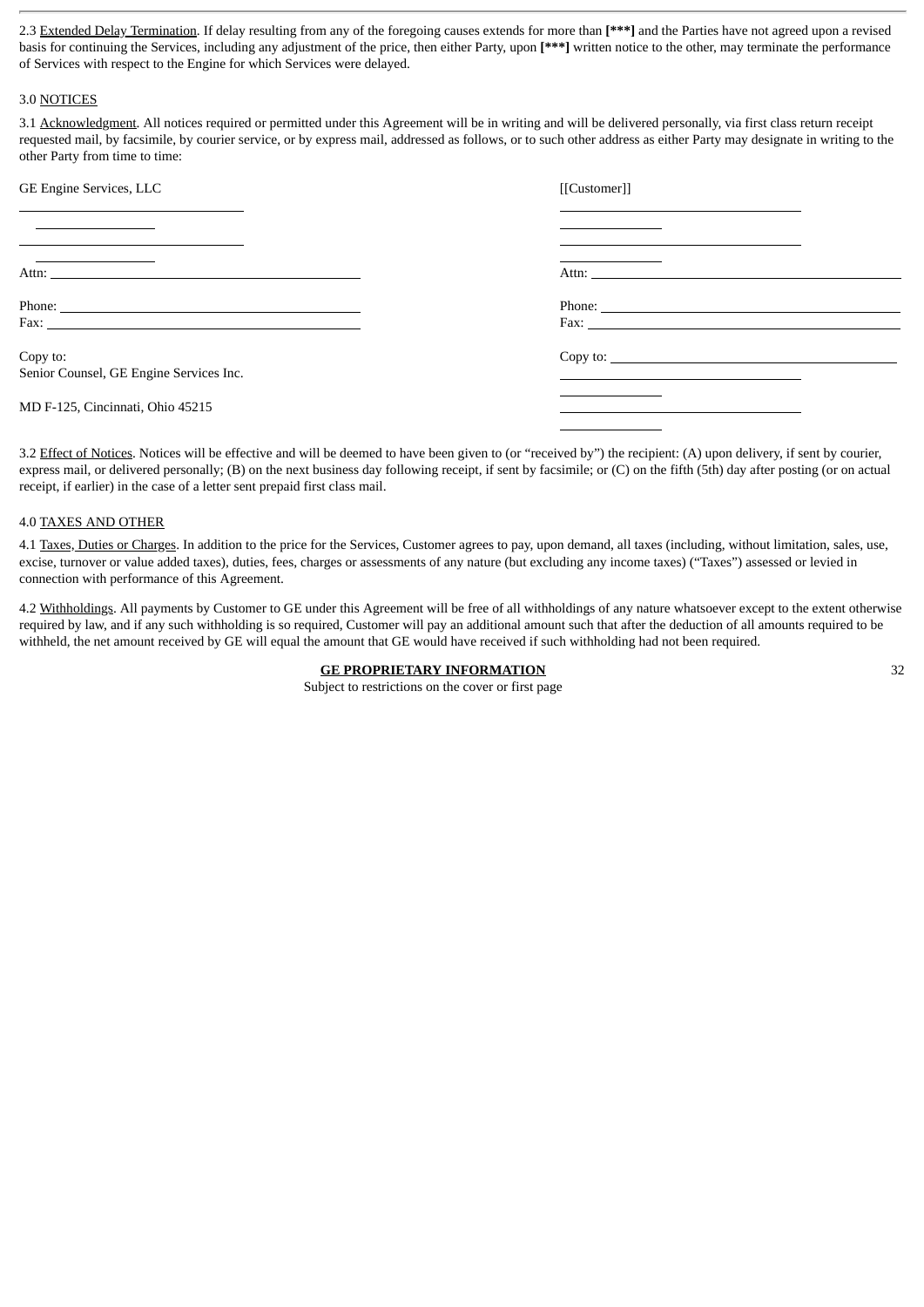### 5.0 DISPUTE RESOLUTION, ARBITRATION

5.1 Dispute Resolution. If any dispute arises relating to this Agreement, the Parties will endeavor to resolve the dispute amicably, including by designating senior managers who will meet and use commercially reasonable efforts to resolve any such dispute. If the Parties' senior managers do not resolve the dispute within sixty (60) days of first written request, either party may request that the dispute be settled and finally determined by binding arbitration, in accordance with the Commercial Arbitration Rules of the American Arbitration Association (the "AAA") in New York, New York,. before three arbitrators in accordance with the Commercial Arbitration Rules of the AAA. Each of GE and Customer shall select one arbitrator and the two arbitrators so selected will select the third arbitrator. If the two arbitrators fail to reach agreement on the selection of third arbitrator within thirty (30) days, then such third arbitrator shall be appointed by the AAA. The arbitrator(s) will have no authority to award punitive damages, attorney's fees and related costs or any other damages not measured by the prevailing party's actual damages, and may not, in any event, make any ruling, finding or award that does not conform to the terms and conditions of the Agreement and applicable law. The award of the arbitrator(s) will be final, binding and non-appealable, and judgment may be entered thereon in any court of competent jurisdiction. All statements made or materials produced in connection with this dispute resolution process and arbitration are confidential and will not be disclosed to any third party except as required by law or subpoena. The Parties intend that the dispute resolution process set forth in this Article will be their exclusive remedy for any dispute arising under or relating to this Agreement or its subject matter.

5.2 Exception. Either Party may at any time, without inconsistency with this Article, seek from a court of competent jurisdiction any equitable, interim, or provisional relief to avoid irreparable harm or injury. This Article will not apply to and will not bar litigation regarding claims related to a party's proprietary or intellectual property rights, nor will this Article be construed to modify or displace the ability of the Parties to effectuate any termination contemplated in Article 12 of the Agreement.

### 6.0 NONDISCLOSURE OF PROPRIETARY DATA

6.1 Non-Disclosure. Unless the Parties otherwise agree in writing, any written information or data that is marked proprietary or confidential which the Parties have or may disclose to each other shall be held in confidence and may not be either disclosed or used for any purpose, except that GE may disclose the same to its affiliates, subsidiaries, joint venture participants, engineering service provider, or consultants as needed to perform the Services provided under this Agreement. Customer may disclose it to its affiliates, and subsidiaries, and permitted assignees in accordance with Section 9.1 (ii). The preceding clause will not apply to information which (1) is or becomes part of the general public knowledge or literature otherwise than as a result of breach of any confidentiality obligation to GE, or (2) was, as shown by written records, known to the receiving party prior to receipt from the disclosing party.

# **GE PROPRIETARY INFORMATION**

Subject to restrictions on the cover or first page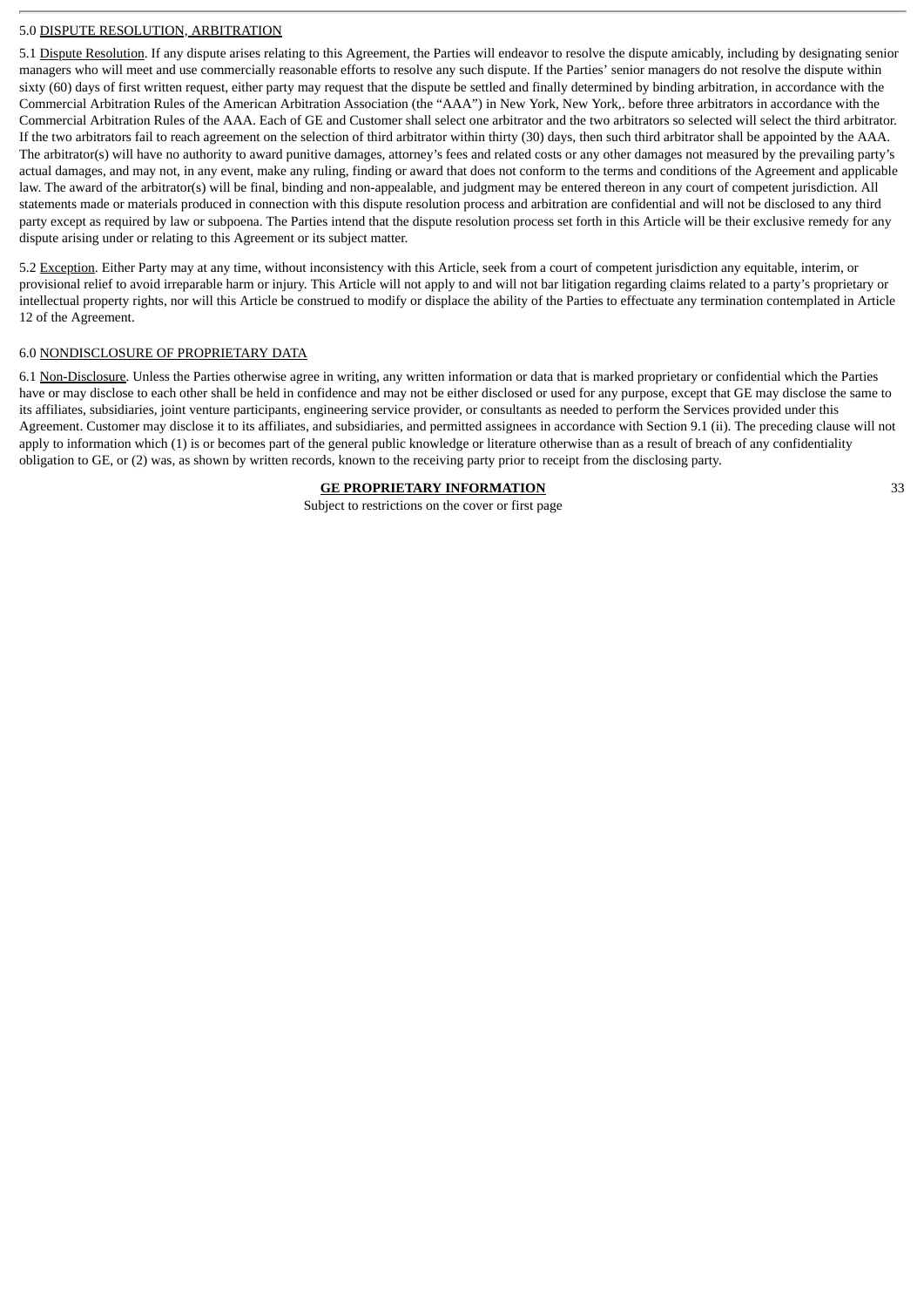6.2 Intellectual Property. Nothing contained in this Agreement will convey to either Party the right to use the trademarks of the other, or convey or grant to Customer any license under any patent owned or controlled by GE.

#### 7.0 PATENTS

7.1 Claims. GE shall indemnify Customer and Customer's subsidiaries, affiliates, directors, officers, subcontractors, employees, successors and assigns (collectively, the "Indemnitees"), and defend and hold each Indemnitee harmless from and against any and all liabilities, losses, damages, settlements, claims, actions, suits, penalties, fines, costs and expenses (including, without limitation, reasonable attorneys' fees and other expenses of litigation) incurred by any Indemnitee, relating to or arising from any claim that any material or process or part thereof used in the repair of any items under this Agreement constitutes **[\*\*\*]**.

7.2 Liability. Customer shall promptly notify GE in writing of any such claims. To the extent Customer fails to so notify GE, such failure will relieve GE of its obligations under this Article 7 only to the extent that GE's ability to defend the applicable claim is prejudiced by such lack of notice. GE's liability under this Article 7 is expressly conditioned upon Customer giving GE reasonable authority, information and assistance (at GE expense) for the handling, defense or settlement of any claim, suit or proceeding. In case such material or process is held in such suit to constitute infringement and the use of said material or process is enjoined, GE will, at GE's own expense and at GE's option, either, (1) settle or defend such claim or suit or proceeding arising therefrom, or (2) procure for Customer the right to continue using said material or process in the item repaired under this Agreement, or (3) replace or modify such item with an item incorporating non-infringing material or process.

7.3 Indemnification. The preceding Section 7.2 will not apply to any material or process or part thereof of Customer design or specification, or used at Customer's direction in any repair under this Agreement. As to any material or process or use described in the preceding sentence, GE assumes no liability whatsoever for patent or copyright infringement, and Customer will, in the same manner as GE is obligated to Customer above, indemnify, defend and hold GE harmless from and against any claim or liability, including costs and expense in defending any such claim or liability in respect thereto.

7.4 Remedy. THE FOREGOING WILL CONSTITUTE CUSTOMER'S SOLE REMEDY AND GE'S SOLE LIABILITY FOR PATENT OR COPYRIGHT INFRINGEMENT BY ANY MATERIAL OR PROCESS AND IS SUBJECT TO THE LIMITATION OF LIABILITY SET FORTH IN ARTICLE 1, "LIMITATION OF LIABILITY"; PROVIDED, HOWEVER, THERE WILL BE NO EXCLUSION OF CONSEQUENTIAL DAMAGES CLAIMED BY THE PATENT HOLDER. THE PATENT WARRANTY OBLIGATIONS RECITED ABOVE ARE IN LIEU OF ALL OTHER PATENT WARRANTIES WHATSOEVER, WHETHER ORAL, WRITTEN, EXPRESSED, IMPLIED OR STATUTORY (INCLUDING ANY WARRANTY OF MERCHANTABILITY AND FITNESS FOR PARTICULAR PURPOSE OR ANY IMPLIED WARRANTY ARISING FROM COURSE OF DEALING, COURSE OF PERFORMANCE, OR USAGE OF TRADE).

> **GE PROPRIETARY INFORMATION** Subject to restrictions on the cover or first page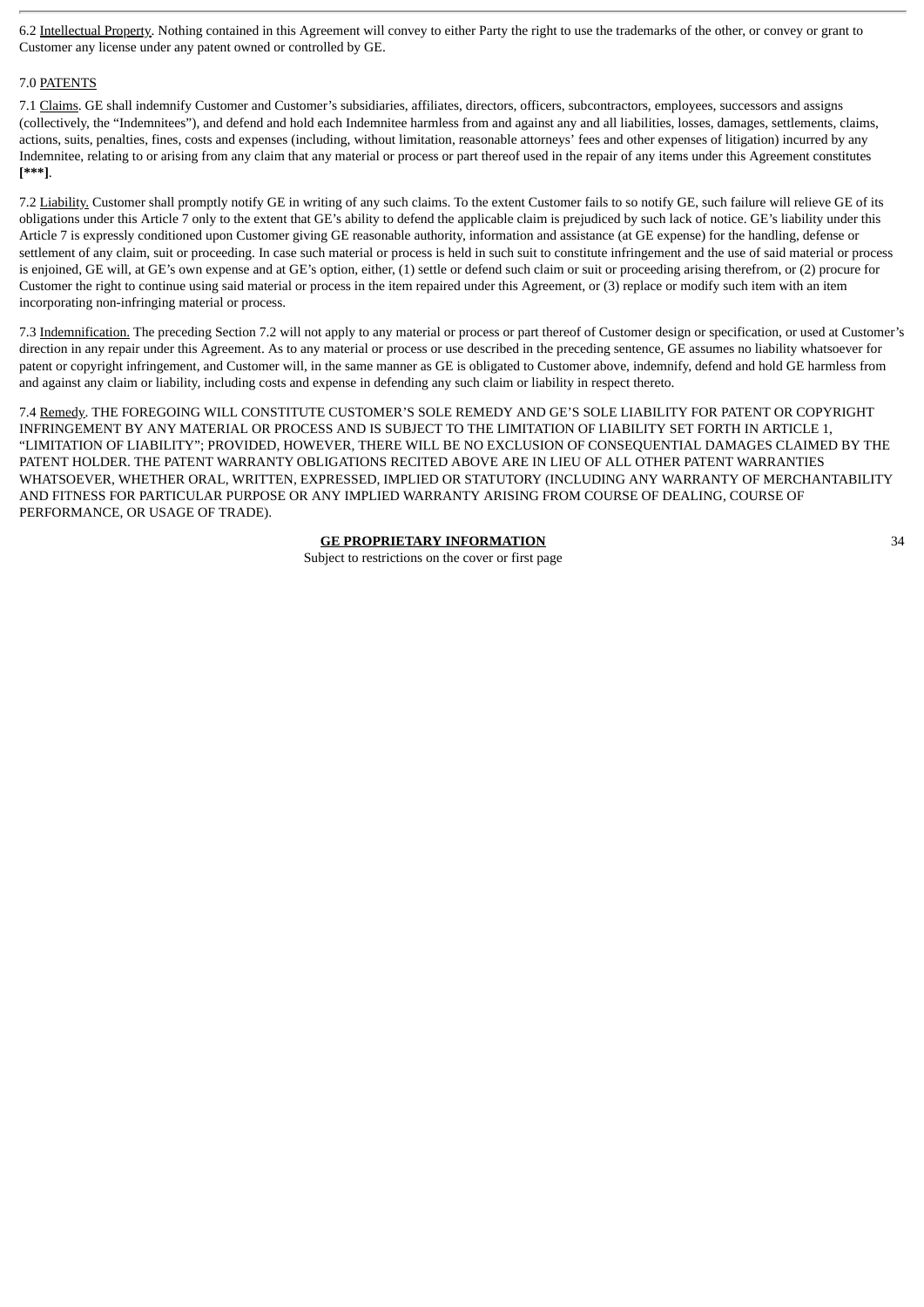#### 8.0 LIENS

8.1 Liens. Customer: (i) acknowledges that GE may have the legal right to assert mechanic's liens or other statutory or common law liens under applicable law (foreign or domestic) against Engines following performance of Services under this Agreement.With respect to Engines leased by Customer, GE understands that Customer has been authorized and required by the owners to cause Services to be performed. GE may, at its option, notify the owners of

#### 9.0 GENERAL PROVISIONS

9.1 Assignment. This Agreement, any related purchase order or any rights or obligations hereunder may not be assigned without the prior written consent of the other Party, except that (i) Customer's consent will not be required for an assignment by GE to one of GE's affiliates (provided that GE remains primarily liable hereunder). In the event of any such substitution, Customer will be so advised in writing. Any assignment in contradiction of this clause will be considered null and void.

9.2 Governing Law, Waiver of Immunity. The Agreement will be interpreted and applied in accordance with the substantive laws of the State of New York, without giving effect to its choice of law or conflict of law provisions, rules or procedures (except to the extent that the validity, perfection or creation of any lien or security interest hereunder and the exercise of rights or remedies with respect of such lien or security interest for a particular item of equipment are governed by the laws of a jurisdiction other than New York). **[\*\*\*]**

9.3 Savings Clause. If any portion of this Agreement will be determined to be a violation of or contrary to any controlling law, rule or regulation issued by a court of competent jurisdiction, then that portion will be unenforceable in such jurisdiction. However, the balance of this Agreement will remain in full force and effect.

9.4 Beneficiaries. Except as herein expressly provided to the contrary, the provisions of this Agreement are for the Parties' mutual benefit and not for the benefit of any third party.

9.5 Controlling Language. The English language will be used in the interpretation and performance of this Agreement. All correspondence and documentation arising out of or connected with this Agreement and any related purchase order(s), including Engine records and Engine logs, will be in the English language.

9.6 Non-Waiver of Rights and Remedies. Any failure or delay in the exercise of rights or remedies hereunder will not operate to waive or impair such rights or remedies. Any waiver given will not be construed to require future or further waivers.

9.7 Titles/Subtitles. The titles and subtitles given to the sections of the Agreement are for convenience. They do not limit or restrict the context of the article or section to which they relate.

9.8 Currency Judgment. This is an international transaction in which the specification of United States Dollars is of the essence. No payments required to be made under this Agreement will be discharged by payments in any currency other than United States Dollars, whether pursuant to a judgment, arbitration award or otherwise.

#### **GE PROPRIETARY INFORMATION**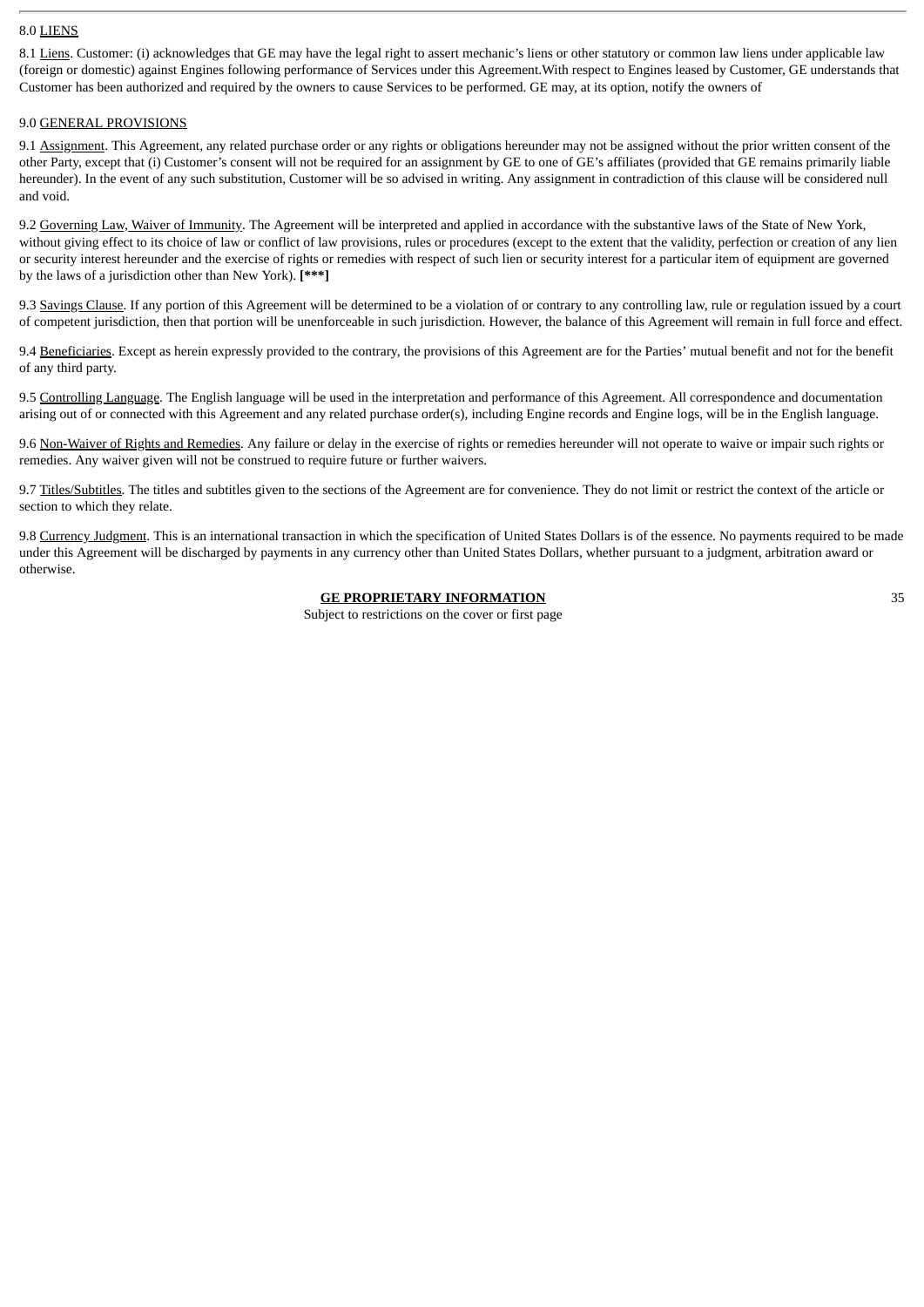9.9 No Agency Fees. Customer represents and warrants that no officer, employee, representative or agent of Customer has been or will be paid a fee or otherwise has received or will receive any personal compensation or consideration by or from GE in connection with the obtaining, arranging or negotiation of this Agreement or other documents entered into or executed in connection herewith.

9.10 On-Site Representative. Subject to the following conditions, GE agrees to permit one Designated Representative, from time to time during the term of this Agreement, to enter onto its premises at the Designated Repair Station for the purpose of supporting the Services on Engines. GE will furnish such Designated Representative the use of a non-exclusive workspace, including the use of a local telephone line and parking accommodations. Costs incurred by such Designated Representative, including long distance telephone charges, fax or computer charges will be the responsibility of Customer, and if charged to GE in the first instance, will be invoiced to Customer.

9.11 No Agency. Nothing in this Agreement will be interpreted or construed to create a partnership, agency or joint venture between GE and Customer.

9.12 Entire Agreement. This Agreement, together with its Exhibits, contains and constitutes the entire understanding and agreement between the Parties hereto respecting the subject matter hereof, and supersedes and cancels all previous negotiations, agreements, representations and writings in connection herewith. This Agreement may not be released, discharged, abandoned, supplemented, modified or waived, in whole or in part, in any manner, orally or otherwise, except by a writing of concurrent or subsequent date signed and delivered by a duly authorized officer or representative of each of the Parties hereto making specific reference to this Agreement and the provisions hereof being released, discharged, abandoned, supplemented, modified or waived.

9.13 Counterparts. This Agreement may be executed in one or more counterparts, all of which counterparts will be treated as the same binding agreement, which will be effective as of the date set forth on the first page hereof, upon execution and delivery by each Party hereto to the other Party of one or more such counterparts.

9.14 Governmental Authorization. Customer will be the importer and/or exporter of record and will be responsible for timely obtaining any import license, export license, exchange permit or other required governmental authorization relating to the Engine. At Customer's request and expense, GE will assist Customer in its application for any required U.S. export licenses. GE will not be liable if any authorization is not renewed or is delayed, denied, revoked or restricted, and Customer will not thereby be relieved of its obligation to pay for Services performed by GE. All transported Engines will be subject to the U.S. Export Administration Regulations and/or International Traffic in Arms Regulations. Customer agrees not to dispose of U.S. origin items provided by GE other than in and to the country of ultimate destination and/or as identified in an approved government license or authorization, except as said laws and regulations may permit.

#### **GE PROPRIETARY INFORMATION**

Subject to restrictions on the cover or first page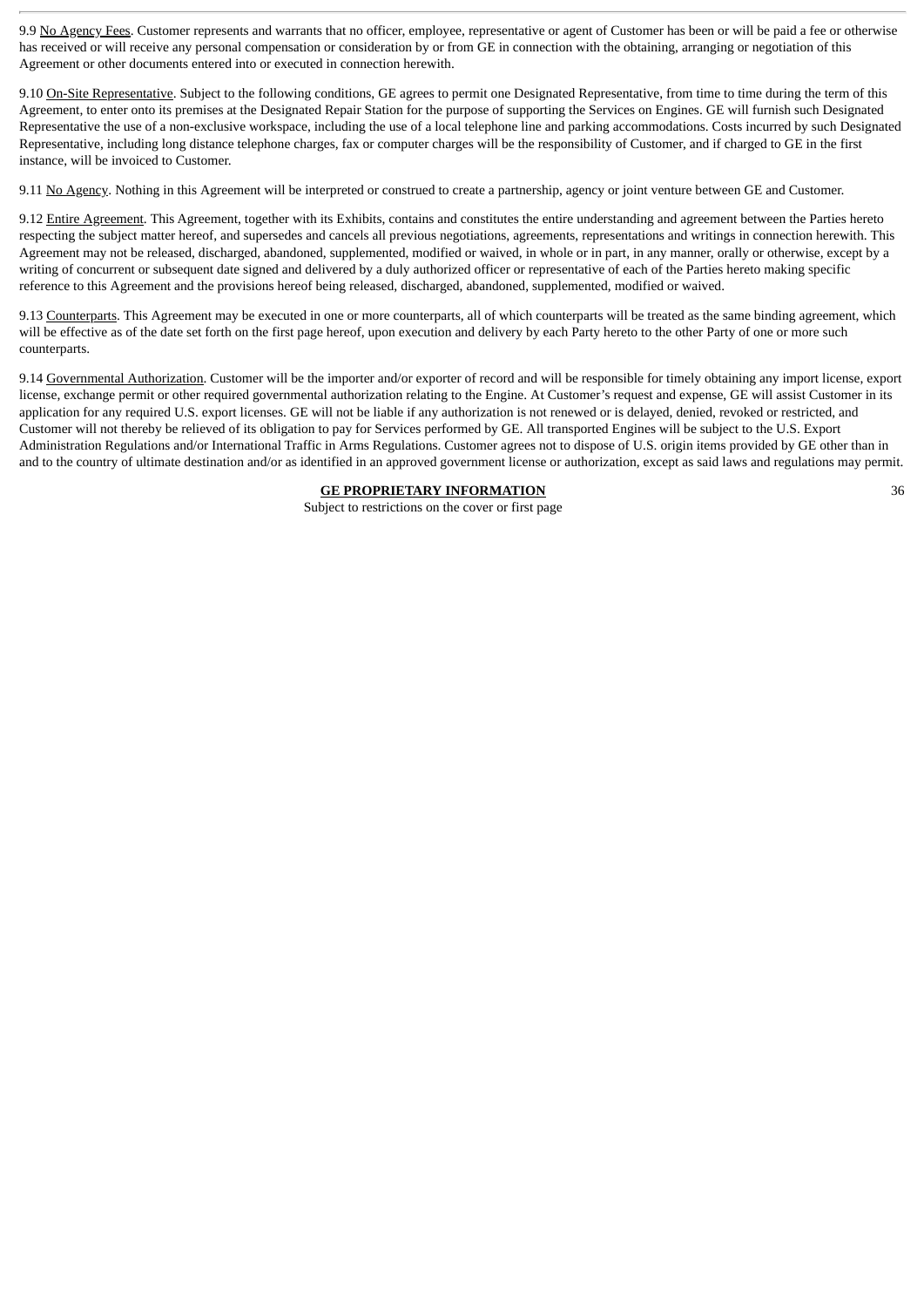# **EXHIBIT K: DESIGNATION LETTER**

*[Customer Letterhead]*

*[Name and address of Original Engine Manufacturer]*

Attn: Manager Warranty Programs

Re: Designation of GEES as Claims Administrator and Engine Benefits Recipient.

1. *[ ]* ("Customer") and *[ ]* ("OEM") entered into General Terms Agreement Number *[ ]* dated *[ ]* (the "GTA"), for the purchase by Customer of *[ ]* ("Engine") equipped *[ ]* ("Aircraft") and spare engines. Pursuant to the GTA, OEM provides Customer various warranties, guarantees and other Engine related benefits introduced via Service Bulletins and other special offerings (specifically described in paragraph 3 hereof, the "Engine Benefits")

2. Customer and GE Engine Services, LLC ("GEES") have entered into a separate agreement, Number Number *[ ]* dated *[ ]* ("Maintenance Agreement") for the maintenance, repair and overhaul of Engines. The Maintenance Agreement specifies that Customer shall, during the term of the Agreement, designate GEES to act as claims administrator and Engine Benefits recipient. Accordingly, Customer hereby authorizes GEES from and after the date of the Maintenance Agreement to: (a) negotiate and enter into final settlements with OEM for Engine Benefits and (b) receive from OEM in the name of GEES all proceeds of such Engine Benefits. Customer warrants to OEM that all actions undertaken by GEES pursuant to this authorization shall be binding on Customer and that OEM may rely thereon.

3. Engine Benefits are specifically limited to the following, all as more fully defined in the GTA:

| a. [***] |
|----------|
| b. [***] |
| c. [***] |
| d. [***] |

4. OEM consents to the disclosure by Customer to GEES of Engine Benefits in the GTA, Service Bulletins or other notices. GEES agrees to hold in confidence all such Engine Benefits information, or other OEM proprietary information, provided to GEES in order to give effect to the Engine Benefits information. This Letter may only be amended or modified by the written agreement of the parties hereto, and shall remain in effect throughout the term (including extensions) of the Maintenance Agreement.

**Customer GEES OEM**

#### **GE PROPRIETARY INFORMATION**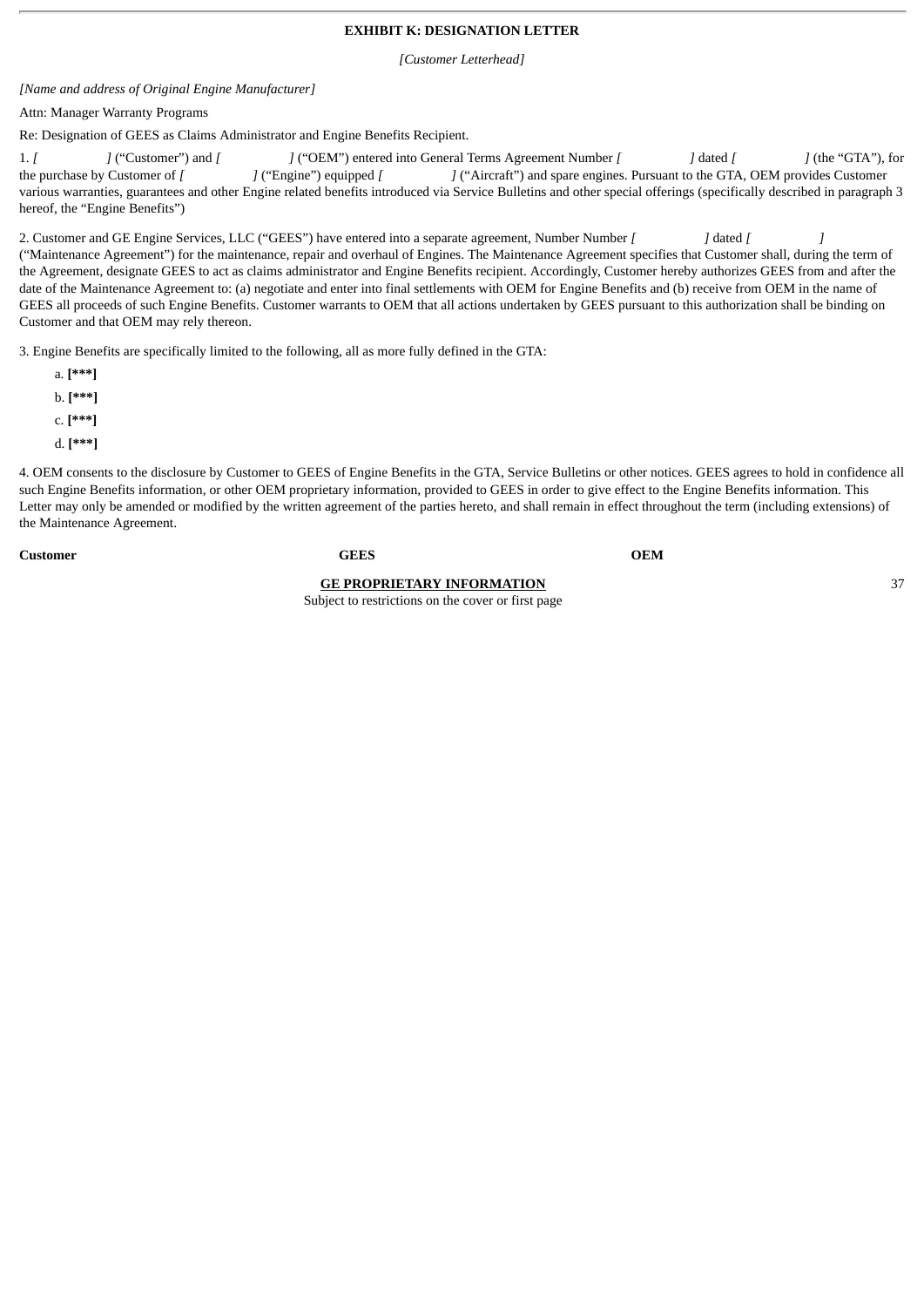| By:    | Bv:                               | Bv:    |    |
|--------|-----------------------------------|--------|----|
| Title: | Title:                            | Title: |    |
| Date:  | Date:                             | Date:  |    |
|        | <b>GE PROPRIETARY INFORMATION</b> |        | 38 |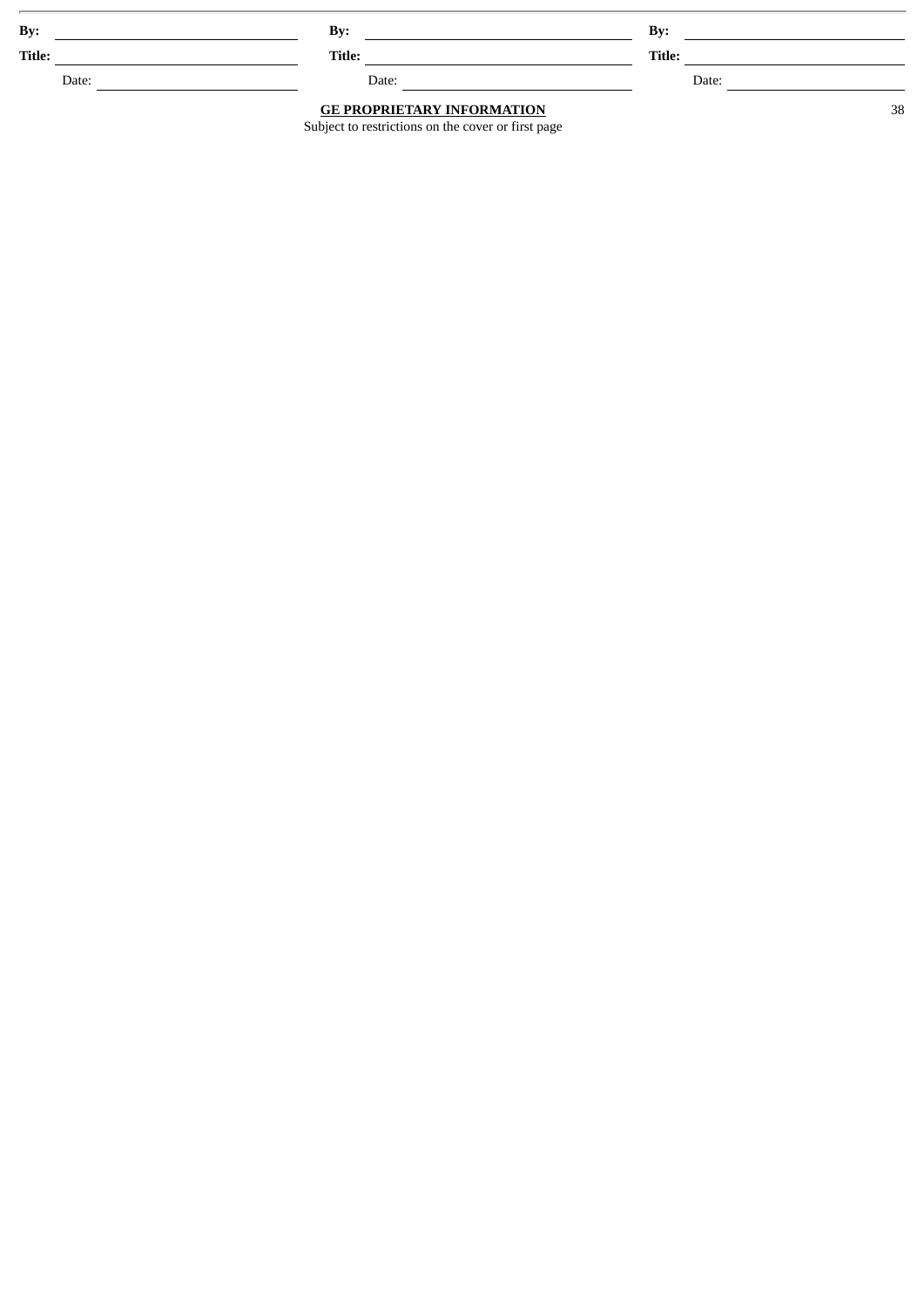#### Certification

#### I, Pedro Heilbron, certify that:

- 1. I have reviewed this annual report on Form 20-F of Copa Holdings, S.A.;
- 2. Based on my knowledge, this report does not contain any untrue statement of a material fact or omit to state a material fact necessary to make the statements made, in light of the circumstances under which such statements were made, not misleading with respect to the period covered by this report;
- 3. Based on my knowledge, the financial statements, and other financial information included in this report, fairly present in all material respects the financial condition, results of operations and cash flows of the company as of, and for, the periods presented in this report;
- 4. The company's other certifying officer(s) and I are responsible for establishing and maintaining disclosure controls and procedures (as defined in Exchange Act Rules 13a-15(e) and 15d-15(e)) and internal control over financial reporting (as defined in Exchange Act Rules 13a-15(f) and 15d-15(f)) for the company and have:

(a) Designed such disclosure controls and procedures, or caused such disclosure controls and procedures to be designed under our supervision, to ensure that material information relating to the company, including its consolidated subsidiaries, is made known to us by others within those entities, particularly during the period in which this report is being prepared;

(b) Designed such internal control over financial reporting, or caused such internal control over financial reporting to be designed under our supervision, to provide reasonable assurance regarding the reliability of financial reporting and the preparation of financial statements for external purposes in accordance with generally accepted accounting principles;

(c) Evaluated the effectiveness of the company's disclosure controls and procedures and presented in this report our conclusions about the effectiveness of the disclosure controls and procedures, as of the end of the period covered by this report based on such evaluation; and

(d) Disclosed in this report any change in the company's internal control over financial reporting that occurred during the period covered by the annual report that has materially affected, or is reasonably likely to materially affect, the company's internal control over financial reporting; and

5. The company's other certifying officer(s) and I have disclosed, based on our most recent evaluation of internal control over financial reporting, to the company's auditors and the audit committee of the company's board of directors (or persons performing the equivalent functions):

(a) All significant deficiencies and material weaknesses in the design or operation of internal control over financial reporting which are reasonably likely to adversely affect the company's ability to record, process, summarize and report financial information; and

(b) Any fraud, whether or not material, that involves management or other employees who have a significant role in the company's internal control over financial reporting.

Date: April 29, 2013

/s/ Pedro Heilbron Pedro Heilbron Chief Executive Officer

(Section 302 CEO Certification)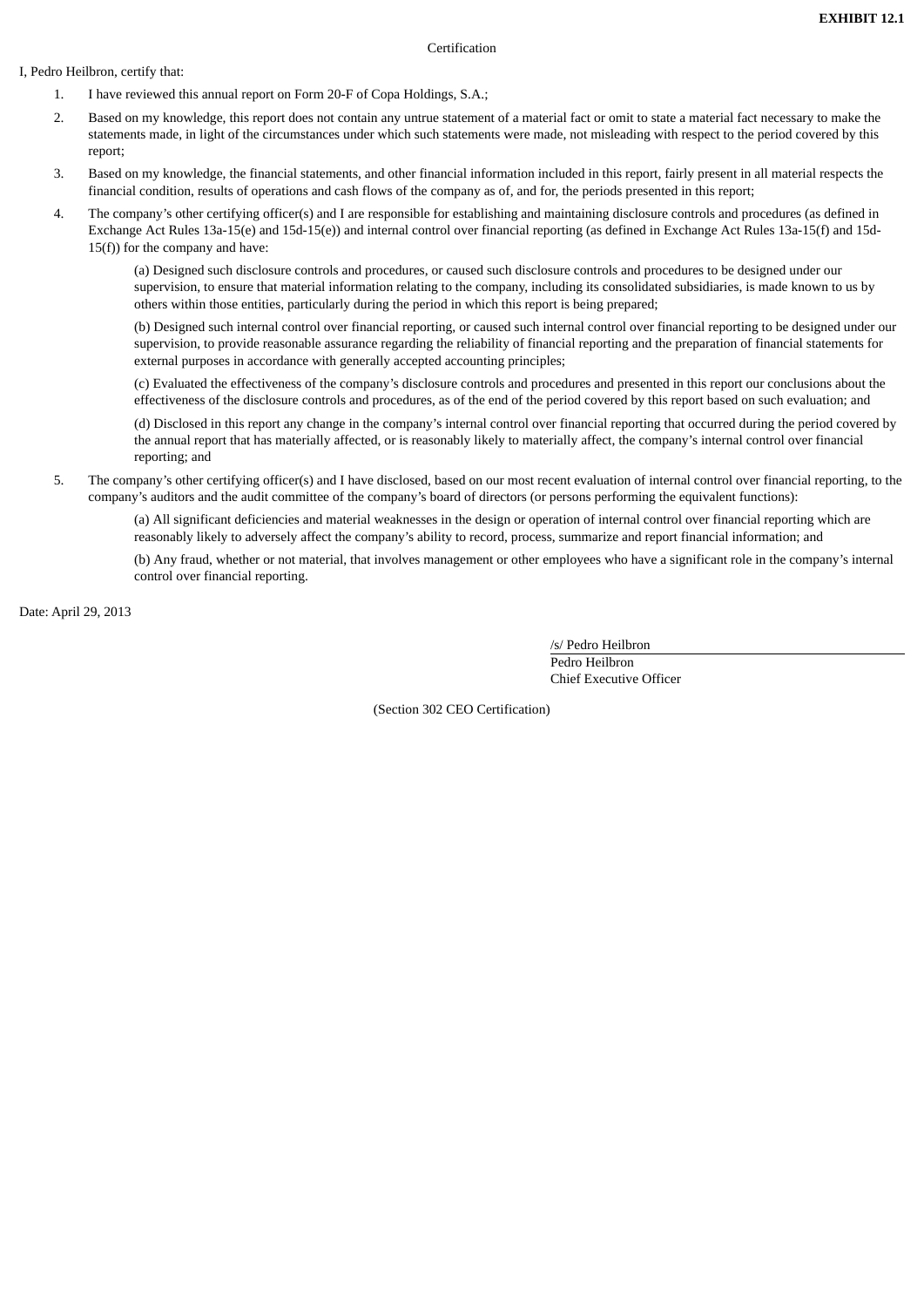I, Jose Montero, certify that:

- 1. I have reviewed this annual report on Form 20-F of Copa Holdings, S.A.;
- 2. Based on my knowledge, this report does not contain any untrue statement of a material fact or omit to state a material fact necessary to make the statements made, in light of the circumstances under which such statements were made, not misleading with respect to the period covered by this report;
- 3. Based on my knowledge, the financial statements, and other financial information included in this report, fairly present in all material respects the financial condition, results of operations and cash flows of the company as of, and for, the periods presented in this report;
- 4. The company's other certifying officer(s) and I are responsible for establishing and maintaining disclosure controls and procedures (as defined in Exchange Act Rules 13a-15(e) and 15d-15(e)) and internal control over financial reporting (as defined in Exchange Act Rules 13a-15(f) and 15d-15(f)) for the company and have:

(a) Designed such disclosure controls and procedures, or caused such disclosure controls and procedures to be designed under our supervision, to ensure that material information relating to the company, including its consolidated subsidiaries, is made known to us by others within those entities, particularly during the period in which this report is being prepared;

(b) Designed such internal control over financial reporting, or caused such internal control over financial reporting to be designed under our supervision, to provide reasonable assurance regarding the reliability of financial reporting and the preparation of financial statements for external purposes in accordance with generally accepted accounting principles;

(c) Evaluated the effectiveness of the company's disclosure controls and procedures and presented in this report our conclusions about the effectiveness of the disclosure controls and procedures, as of the end of the period covered by this report based on such evaluation; and

(d) Disclosed in this report any change in the company's internal control over financial reporting that occurred during the period covered by the annual report that has materially affected, or is reasonably likely to materially affect, the company's internal control over financial reporting; and

5. The company's other certifying officer(s) and I have disclosed, based on our most recent evaluation of internal control over financial reporting, to the company's auditors and the audit committee of the company's board of directors (or persons performing the equivalent functions):

(a) All significant deficiencies and material weaknesses in the design or operation of internal control over financial reporting which are reasonably likely to adversely affect the company's ability to record, process, summarize and report financial information; and

(b) Any fraud, whether or not material, that involves management or other employees who have a significant role in the company's internal control over financial reporting.

Date: April 29, 2013

/s/ Jose Montero Jose Montero Chief Financial Officer

(Section 302 CFO Certification)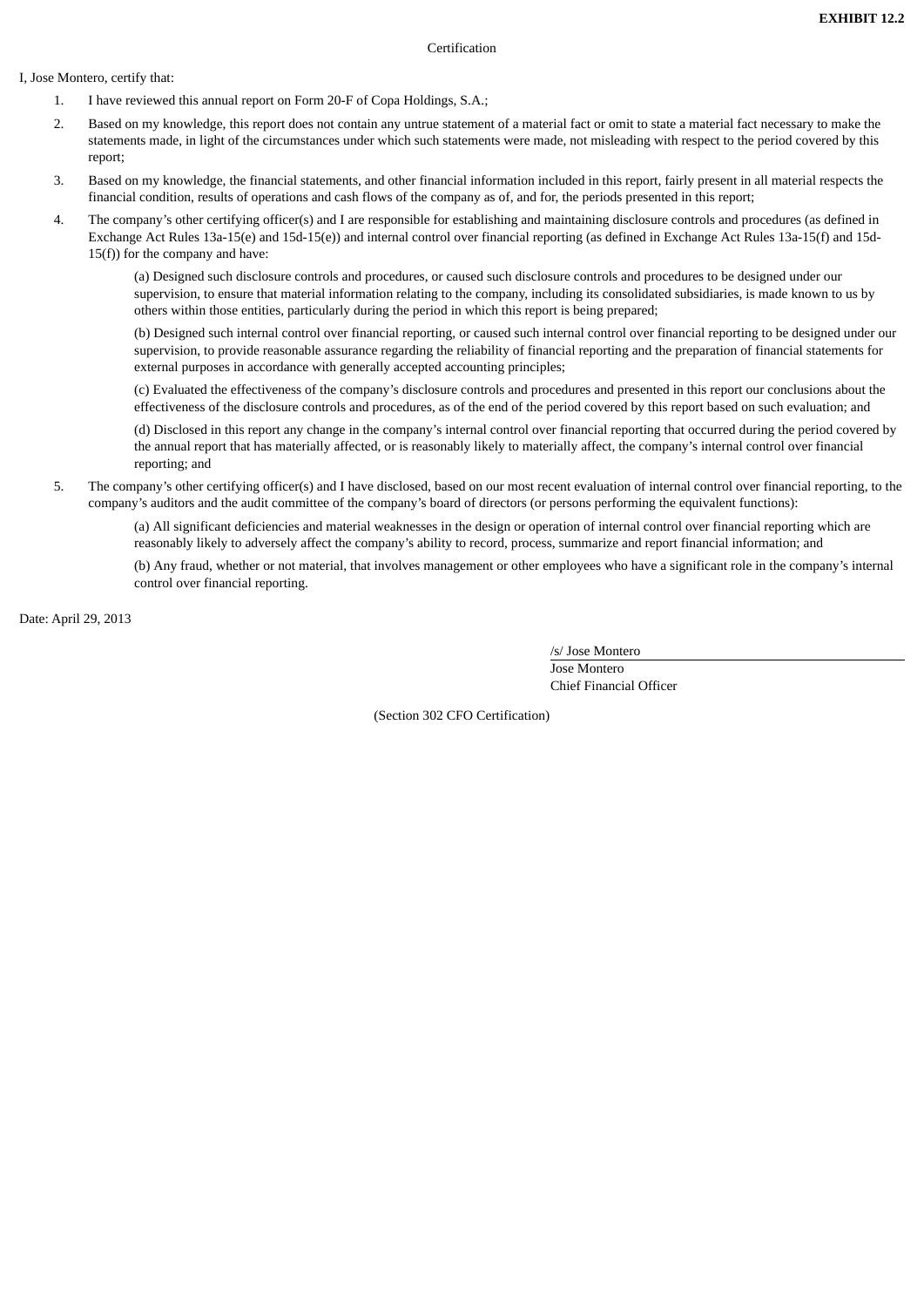#### **Certification Pursuant to Section 906 of the Sarbanes-Oxley Act of 2002 (Subsections (a) and (b) of Section 1350, Chapter 63 of Title 18, United States Code)**

Pursuant to section 906 of the Sarbanes-Oxley Act of 2002 (subsections (a) and (b) of section 1350, chapter 63 of title 18, United States Code), each of the undersigned officers of Copa Holdings, S.A. (the " Company "), does hereby certify, to such officer's knowledge, that:

The Annual Report on Form 20-F for the year ended December 31, 2012 of the Company fully complies with the requirements of section 13(a) or section 15(d) of the Securities Exchange Act of 1934 and information contained in the Form 20-F fairly presents, in all material respects, the financial condition and results of operations of the Company.

Dated: April 29, 2013

/s/ Pedro Heilbron

Pedro Heilbron Chief Executive Officer

(Section 906 CEO Certification)